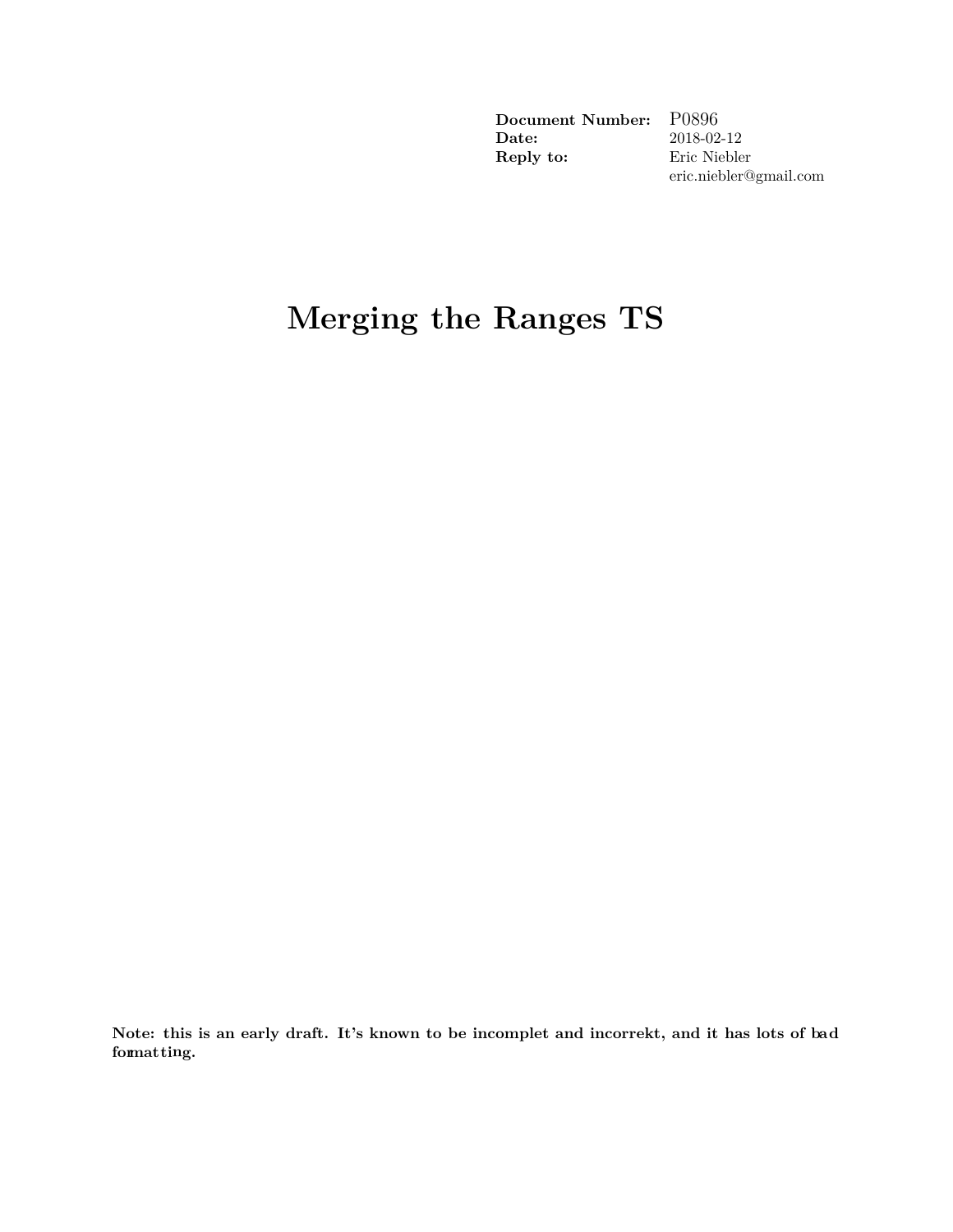<span id="page-1-0"></span>

|          | Contents                                                                                                                                                                                                                                                                                                                                                                                | ii                                                                                                                                                 |
|----------|-----------------------------------------------------------------------------------------------------------------------------------------------------------------------------------------------------------------------------------------------------------------------------------------------------------------------------------------------------------------------------------------|----------------------------------------------------------------------------------------------------------------------------------------------------|
|          | 1 Scope                                                                                                                                                                                                                                                                                                                                                                                 | 1                                                                                                                                                  |
| $\bf{2}$ | <b>Normative References</b>                                                                                                                                                                                                                                                                                                                                                             | $\overline{2}$                                                                                                                                     |
| 3        | <b>Terms and Definitions</b>                                                                                                                                                                                                                                                                                                                                                            | 3                                                                                                                                                  |
| 4        | <b>General Principles</b><br>4.1<br>4.2<br>4.3<br>4.4<br>4.5<br>4.6<br>21 Standard Library, Version 2<br>21.1<br>21.2<br>21.3<br>21.4<br>Algorithms library enterpreteration of the state of the state of the state of the state of the state of the state of the state of the state of the state of the state of the state of the state of the state of the state of t<br>21.5<br>21.6 | $\overline{\mathbf{4}}$<br>$\overline{4}$<br>$\overline{4}$<br>4<br>$\overline{5}$<br>$\overline{5}$<br>5<br>6<br>6<br>10<br>19<br>86<br>95<br>146 |
|          | A Acknowledgements                                                                                                                                                                                                                                                                                                                                                                      | 147                                                                                                                                                |
|          | <b>Bibliography</b>                                                                                                                                                                                                                                                                                                                                                                     | 148                                                                                                                                                |
|          | Index                                                                                                                                                                                                                                                                                                                                                                                   | 149                                                                                                                                                |
|          | Index of library names                                                                                                                                                                                                                                                                                                                                                                  | 150                                                                                                                                                |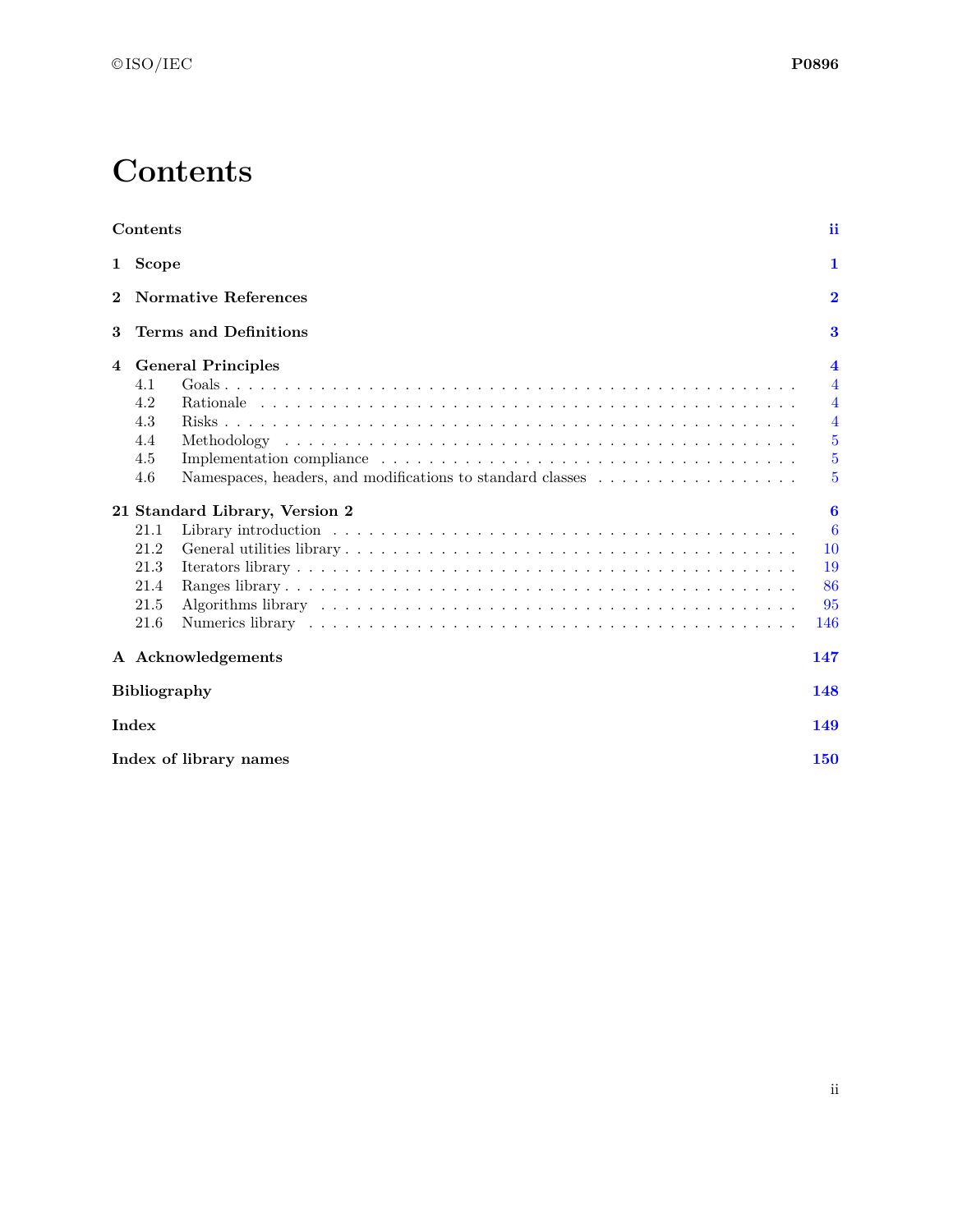# <span id="page-2-0"></span>**1 Scope [intro.scope]**

"Eventually, all things merge into one, and a river runs through it."

—*Norman Maclean*

<sup>1</sup> This document proposes to merge the ISO/IEC TS 21425:2017, aka the Ranges TS, into the working draft. This document is intended to be taken in conjunction with P0898, a paper which proposes importing the definitions of the Ranges TS's Concepts library (Clause 7) into namespace std.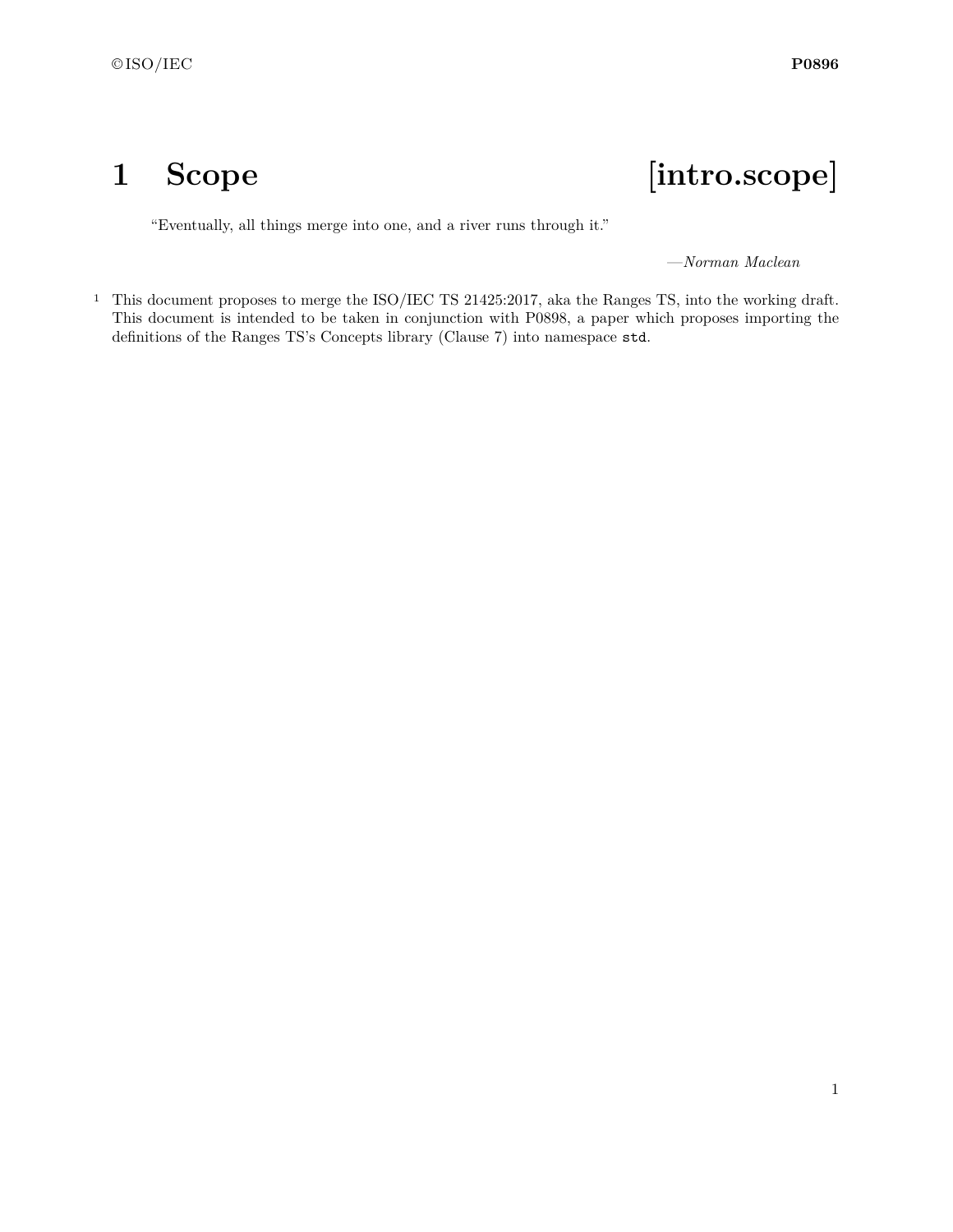# <span id="page-3-0"></span>**2 Normative References [intro.refs]**

- <sup>1</sup> The following referenced documents are indispensable for the application of this document. For dated references, only the edition cited applies. For undated references, the latest edition of the referenced document (including any amendments) applies.
- (1.1) ISO/IEC 14882, *Programming Languages C++*
- (1.2) ISO/IEC TS 21425:2017, *Technical Specification C++ Extensions for Ranges* ISO/IEC 14882 is herein called the *C++ Standard* and ISO/IEC TS 21425:2017 is called the *Ranges TS*.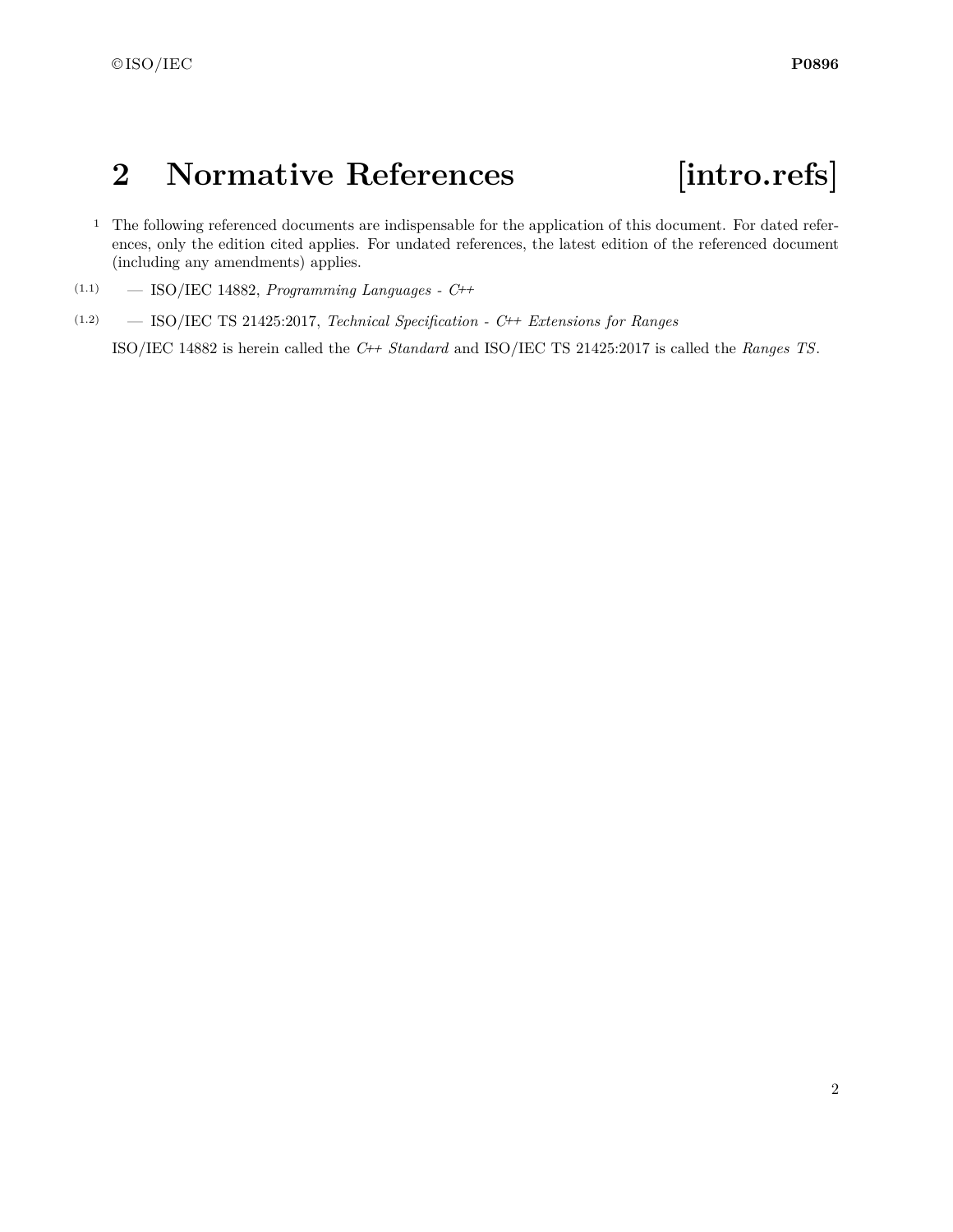# <span id="page-4-0"></span>**3 Terms and Definitions [intro.defs]**

# [Editor's note: The following definitions are hereby proposed for subclause [definitions] of ISO/IEC 14882.]

For the purposes of this document, the terms and definitions given in ISO/IEC 14882 and the following apply.

ISO and IEC maintain terminological databases for use in standardization at the following addresses:

- ISO Online browsing platform: available at http://www.iso.org/obp
- IEC Electropedia: available at http://www.electropedia.org/

# **projection**

〈function object argument〉 transformation which an algorithm applies before inspecting the values of elements

[*Example:*

```
std::pair<int, const char*> pairs[] = { {2, "foo"} , {1, "bar"} }, {0, "baz"} };std2::sort(pairs, std::less<>{}, [](auto const& p) { return p.first; });
```
sorts the pairs in increasing order of their first members:

{{0, "baz"}, {1, "bar"}, {2, "foo"}}

*— end example* ]

# **3.1** [std2.defns.projection]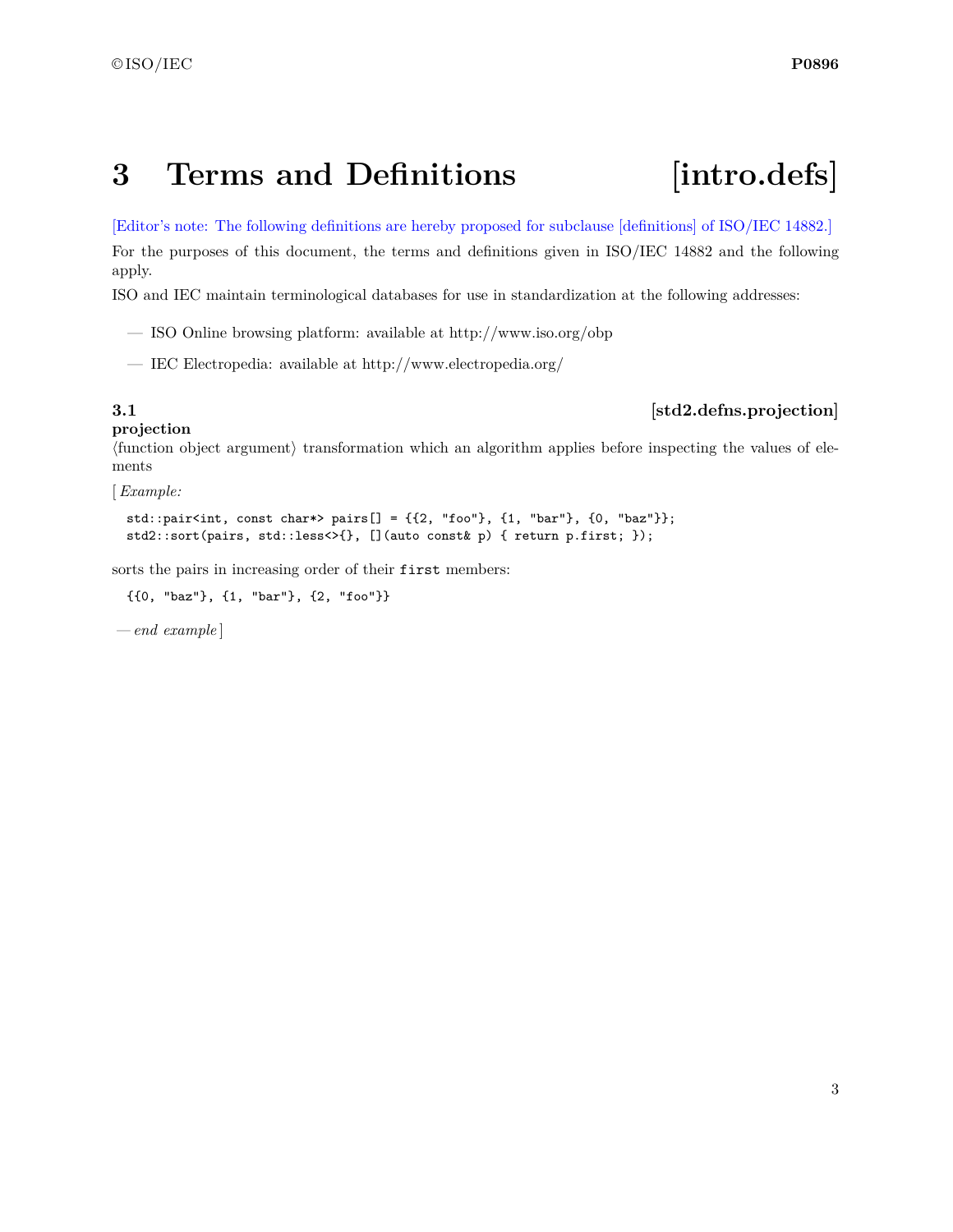# <span id="page-5-0"></span>**4 General Principles [intro]**

# <span id="page-5-1"></span>**4.1 Goals** *definition in the set of the set of the set of the set of the set of the set of the set of the set of the set of the set of the set of the set of the set of the set of the set of the set of the set of the set*

<sup>1</sup> The primary goal of this proposal is to deliver high-quality, constrained generic Standard Library components at the same time that the language gets support for such components.

# <span id="page-5-2"></span>**4.2 Rationale** *a Rationale lintro.rationale lintro.rationale*

- <sup>1</sup> The best, and arguably only practical way to achieve the goal stated above is by incorporating the Ranges TS into the working paper. The sooner we can agree on what we want "Iterator" and "Range" to mean going forward (for instance), and the sooner users are able to rely on them, the sooner we can start building and delivering functionality on top of those fundamental abstractions. (For example, see "P0789: Range Adaptors and Utilities"  $([4])$  $([4])$  $([4])$ .)
- <sup>2</sup> The cost of not delivering such a set of Standard Library concepts and algorithms is that users will either do without or create a babel of mutually incompatible concepts and algorithms, often without the rigour followed by the Ranges TS. The experience of the authors and implementors of the Ranges TS is that getting concept definitions and algorithm constraints right is *hard*. The Standard Library should save its users from needless heartache.

# <span id="page-5-3"></span>**4.3 Risks** [intro.risks]

- <sup>1</sup> Shipping constrained components from the Ranges TS in the C++20 timeframe is not without risk. As of the time of writing (February 1, 2018), no major Standard Library vendor has shipped an implementation of the Ranges TS. Two of the three major compiler vendors have not even shipped an implementation of the concepts language feature. Arguably, we have not yet gotten the usage experience for which all Technical Specifications are intended.
- <sup>2</sup> On the other hand, the components of Ranges TS have been vetted very thoroughly by the range-v3 ([\[3\]](#page-149-2)) project, on which the Ranges TS is based. There is no part of the Ranges TS – concepts included – that has not seen extensive use via range-v3. (The concepts in range-v3 are emulated with high fidelity through the use of generalized SFINAE for expressions.) As an Open Source project, usage statistics are hard to come by, but the following may be indicitive:
- (2.1) The range-v3 GitHub project has over 1,400 stars, over 120 watchers, and 145 forks.
- $(2.2)$  It is cloned on average about 6,000 times a month.
- $(2.3)$  A GitHub search, restricted to C++ files, for the string "range/v3" (a path component of all of range-v3's header files), turns up over 7,000 hits.
	- <sup>3</sup> Lacking true concepts, range-v3 cannot emulate concept-based function overloading, or the sorts of constraintschecking short-circuit evaluation required by true concepts. For that reason, the authors of the Ranges TS have created a reference implementation: CMCSTL2 ([\[1\]](#page-149-0)) using true concepts. To this reference implementation, the authors ported all of range-v3's tests. These exposed only a handful of concepts-specific bugs in the components of the Ranges TS (and a great many more bugs in compilers). Those improvements were back-ported to range-v3 where they have been thoroughly vetted over the past 2 years.
	- <sup>4</sup> In short, concern about lack of implementation experience should not be a reason to withhold this important Standard Library advance from users.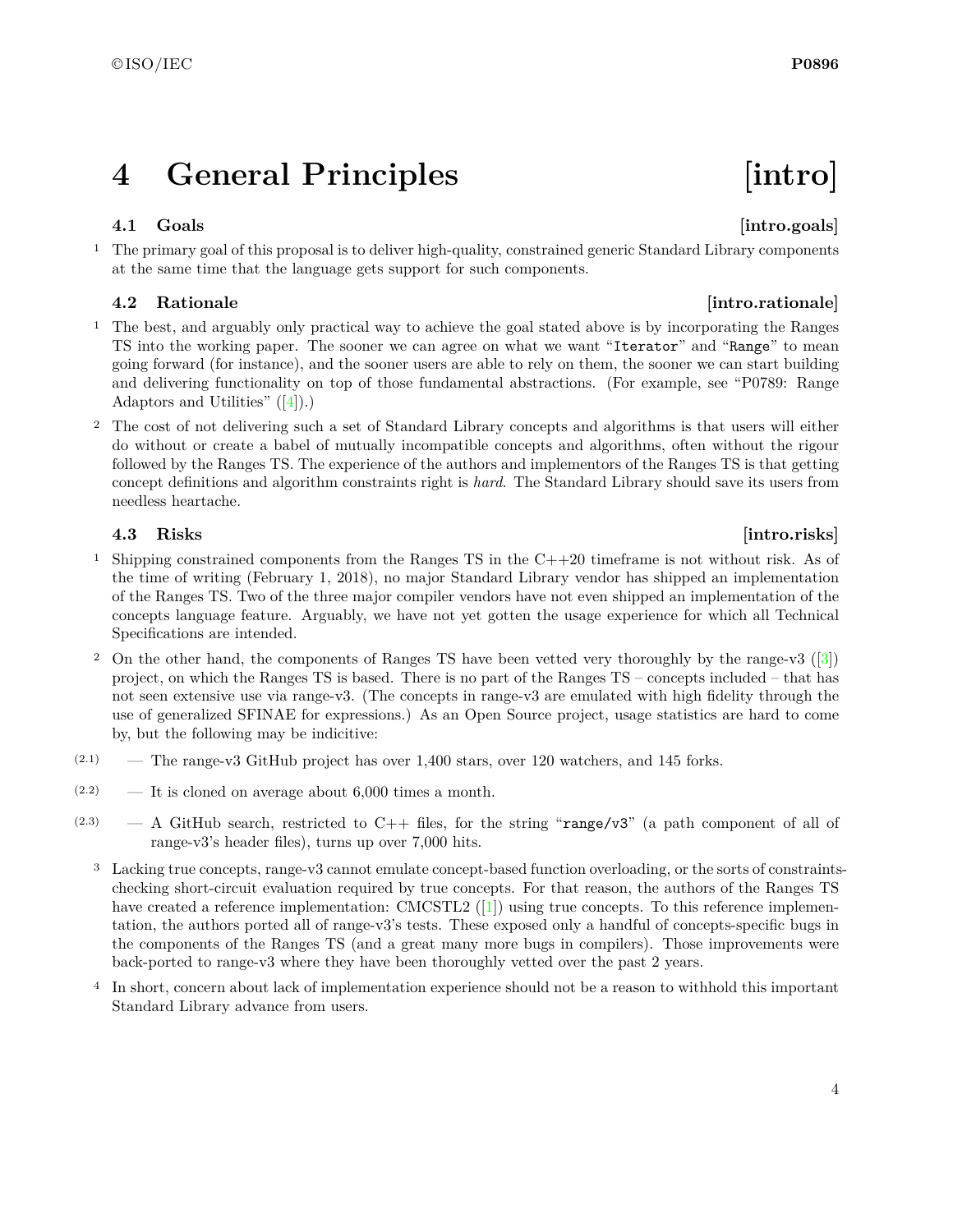# <span id="page-6-0"></span>**4.4 Methodology [intro.methedology]**

- <sup>1</sup> The contents of the Ranges TS, Clause 7 ("Concepts library") are proposed for namespace std by P0898, "Standard Library Concepts" ([\[2\]](#page-149-3)). Additionally, P0898 proposes the identity function object (ISO/IEC TS 21425:2017 §8.3.3) and the common reference type trait (ISO/IEC TS 21425:2017 §8.4.3) for namespace std, and the swap customization point object for namespace std2. The changes proposed by the Ranges TS to common\_type are merged into the working paper (also by P0898). The "invoke" function and the "swappable" type traits (e.g., is\_swappable\_with) already exist in the text of the working paper, so they are omitted here.
- <sup>2</sup> The salient, high-level features of this proposal are as follows:
- $(2.1)$  The remaining library components in the Ranges TS are proposed for namespace ::std2::.
- (2.2) The text of the Ranges TS is rebased on the latest working draft.
- (2.3) Structurally, this paper proposes to relocate the existing library clauses of the working draft (20-33) down one level under a new clause 20, provisionally titled "Standard Library, Version 1". No stable names are changed.
- (2.4) The Concepts Library clause, proposed by P0898, is located in that paper between the "Language Support Library" and the "Diagnostics library". In the organization proposed by this paper, that places it as subclause 20.3. This paper refers to it as such.
- $(2.5)$  We additionally propose that a new clause 21 be created, provisionally titled "Standard Library, Version 2", and the following clauses of the Ranges TS should be made subclauses of this clause: 6, 8-12.
- (2.6) Where the text of the Ranges TS needs to be updated, the text is presented with change markings: red strikethrough for removed text and blue underline for added text.
- $(2.7)$  The stable names of everything in the Ranges TS, clauses 6, 8-12 are changed by preprending "std2.". References are updated accordingly.
- (2.8) The headers of the Ranges TS are renamed from <experimental/ranges/*foo* > to <std2/*foo* >.

# <span id="page-6-1"></span>**4.5 Implementation compliance [intro.compliance]**

<sup>1</sup> Conformance requirements for this specification are the same as those defined in 4.1 in the C**++** Standard. [ *Note:* Conformance is defined in terms of the behavior of programs. *— end note* ]

# <span id="page-6-2"></span>**4.6 Namespaces, headers, and modifications to standard classes [intro.namespaces]**

- <sup>1</sup> Since the library components described in this document are constrained versions of facilities already found within namespace std, we propose to define everything within namespace  $::std2::v1$ , where v1 is an inline namespace.
- <sup>2</sup> Unless otherwise specified, references to entities described in this document are assumed to be qualified with ::std2::, and references to entities described in the current working draft of the International Standard, including the entities of the "Concepts library" proposed by P0898, are assumed to be qualified with ::std::.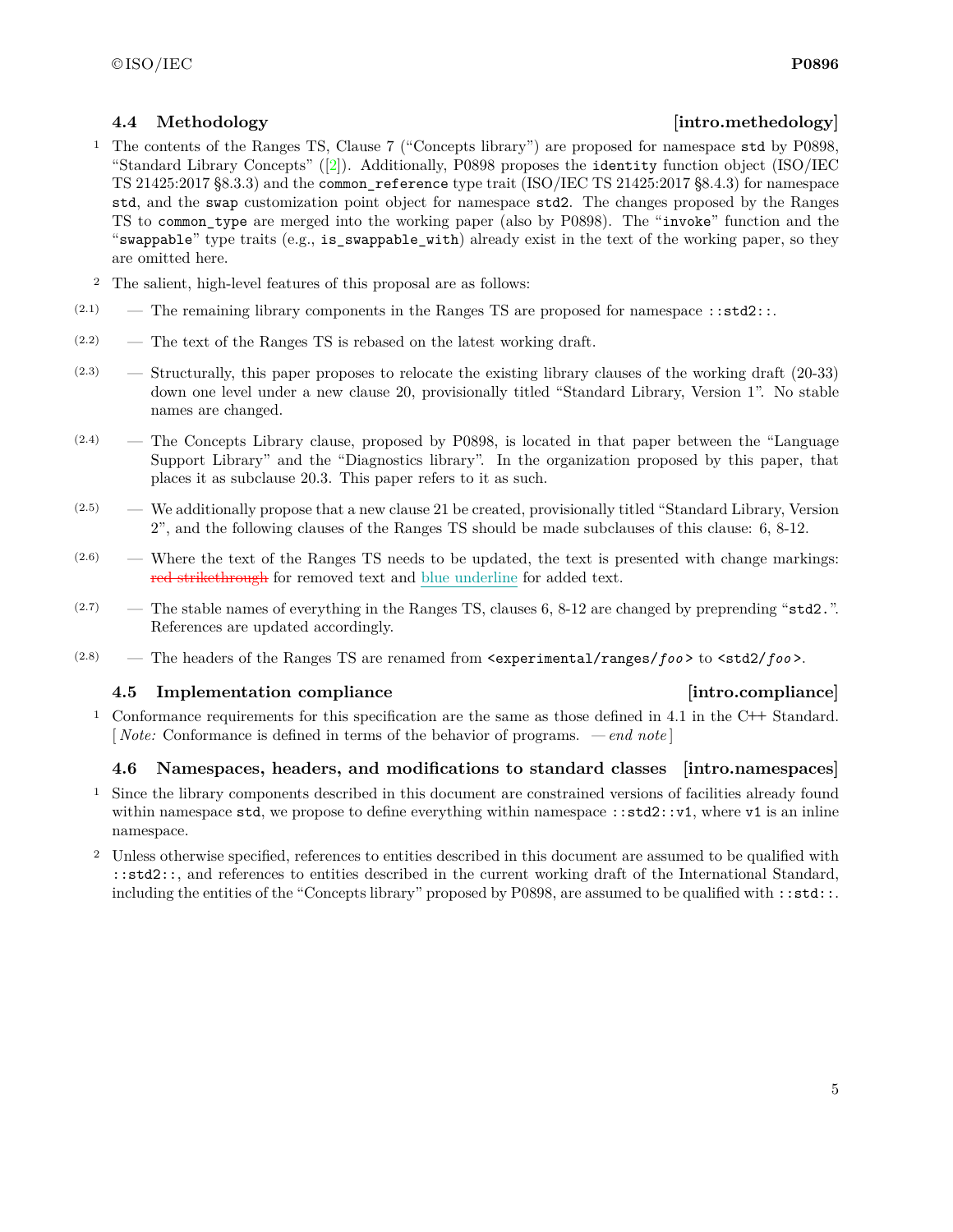# <span id="page-7-0"></span>**21 Standard Library, Version 2 [std2]**

# <span id="page-7-1"></span>21.1 Library introduction [std2.library]

## **21.1.1 General**  *Constanting Std2.library.general*

- <sup>1</sup> This Clause describes the contents of the *Ranges library Standard Library, Version 2* , how a well-formed C**++** program makes use of the library, and how a conforming implementation may provide the entities in the library.
- <sup>2</sup> ClauseSection [21.1.3,](#page-9-0) and CSubclauses [21.2](#page-11-0) through [21.6,](#page-147-0) and Annex **??** specify the contents of the library, as well as library requirements and constraints on both well-formed C**++** programs and conforming implementations.
- <sup>3</sup> Detailed specifications for each of the components in the library are in CSubclauses [21.2](#page-11-0)[–21.6,](#page-147-0) as shown in Table [1.](#page-7-2)

| Clause | Category                  |
|--------|---------------------------|
| 22     | Concepts library          |
| 21.2   | General utilities library |
| 21.3   | Iterators library         |
| 21.4   | Ranges library            |
| 21.5   | Algorithms library        |
| 21.6   | Numerics library          |

<span id="page-7-2"></span>Table  $1 -$  Library categories

- <sup>4</sup> The concepts library (Clause **??**) describes library components that C**++** programs may use to perform compile-time validation of template parameters and perform function dispatch based on properties of types.
- <sup>5</sup> The general utilities library (CSubclause [21.2\)](#page-11-0) includes components used by other library elements and components used as infrastructure in C**++** programs, such as function objects.
- <sup>6</sup> The iterators library (CSubclause [21.3\)](#page-20-0) describes components that C**++** programs may use to perform iterations over containers (Clause 20.8), streams (20.12.7), stream buffers (20.12.6), and ranges [\(21.4\)](#page-87-0).
- <sup>7</sup> The ranges library (CSubclause [21.4\)](#page-87-0) describes components for dealing with ranges of elements.
- <sup>8</sup> The algorithms library (CSubclause [21.5\)](#page-96-0) describes components that C**++** programs may use to perform algorithmic operations on containers (Clause 20.8) and other sequences.
- <sup>9</sup> The numerics library (CSubclause [21.6\)](#page-147-0) provides concepts that are useful to constrain numeric algorithms.

# **21.1.2** Method of description (Informative) [std2.description]

<sup>1</sup> This subclause describes the conventions used to specify the Ranges libraryStandard Library, Version 2. [21.1.2.1](#page-7-3) describes the structure of the normative CSubclauses [21.2](#page-11-0) through [21.6](#page-147-0) and Annex **??**. [21.1.2.2](#page-9-1) describes other editorial conventions.

# <span id="page-7-3"></span>**21.1.2.1** Structure of each clause **and in the state is a set of each clause** [std2.structure]

## **21.1.2.1.1 Elements [std2.structure.elements]**

<sup>[1](#page-7-4)</sup> Each library esubclause contains the following elements, as applicable:<sup>1</sup>

<span id="page-7-4"></span><sup>1)</sup> To save space, items that do not apply to a CSubclause are omitted. For example, if a CSubclause does not specify any requirements, there will be no "Requirements" subclauses ection.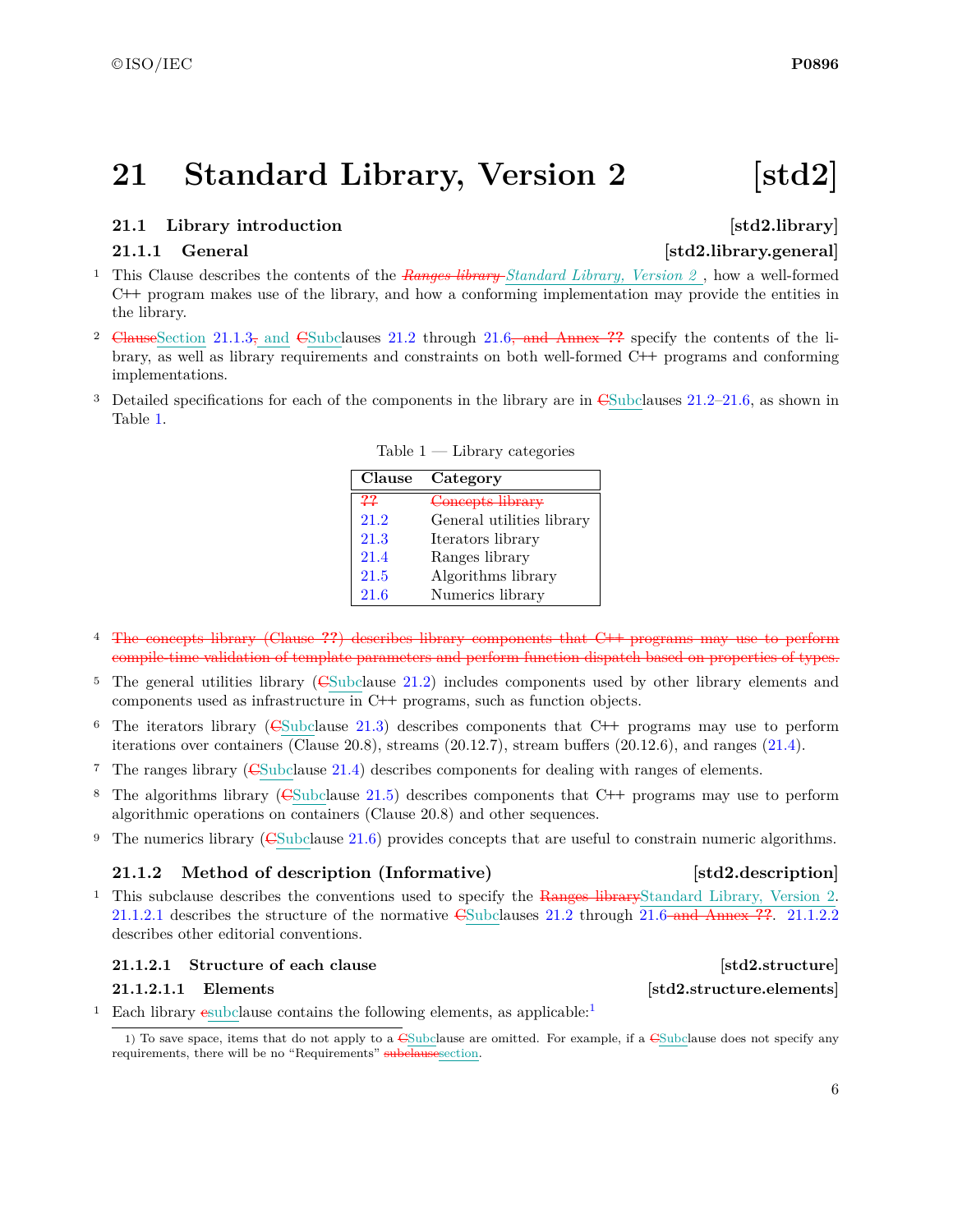- $(1.1)$  Summary
- (1.2) Requirements
- $(1.3)$  Detailed specifications

# **21.1.2.1.2 Summary [std2.structure.summary]**

- <sup>1</sup> The Summary provides a synopsis of the category, and introduces the first-level subclauses sections. Each subclauses ection also provides a summary, listing the headers specified in the subclauses ection and the library entities provided in each header.
- <sup>2</sup> Paragraphs labeled "Note(s):" or "Example(s):" are informative, other paragraphs are normative.
- <sup>3</sup> The contents of the summary and the detailed specifications include:
- $(3.1)$  macros
- $(3.2)$  values
- $(3.3)$  types
- $(3.4)$  classes and class templates
- (3.5) functions and function templates
- $(3.6)$  objects
- $(3.7)$  concepts

- <span id="page-8-1"></span>**21.1.2.1.3 Requirements [std2.structure.requirements]**
- <sup>1</sup> Requirements describe constraints that shall be met by a C**++** program that extends the Ranges libraryStandard Library, Version 2. Such extensions are generally one of the following:
- (1.1) Template arguments
- (1.2) Derived classes
- (1.3) Containers, iterators, and algorithms that meet an interface convention or satisfy a concept
	- <sup>2</sup> Interface convention requirements are stated as generally as possible. Instead of stating "class X has to define a member function operator++()," the interface requires "for any object x of class  $X$ , ++x is defined." That is, whether the operator is a member is unspecified.
	- <sup>3</sup> Requirements are stated in terms of concepts (Concepts TS [del.spec.concept]17). Concepts are stated in terms of well-defined expressions that define valid terms of the types that satisfy the concept. For every set of well-defined expression requirements there is a named concept that specifies an initial set of the valid expressions and their semantics. Any generic algorithm  $(\text{CSub clause } 21.5)$  $(\text{CSub clause } 21.5)$  that uses the well-defined expression requirements is described in terms of the valid expressions for its formal type parameters.
	- <sup>4</sup> Template argument requirements are sometimes referenced by name. See 20.1.4.2.1.
	- <sup>5</sup> In some cases the semantic requirements are presented as C**++** code. Such code is intended as a specification of equivalence of a construct to another construct, not necessarily as the way the construct must be implemented.[2](#page-8-0)
	- <sup>6</sup> Required operations of any concept defined in this document need not be total functions; that is, some arguments to a required operation may result in the required semantics failing to be satisfied. [ *Example:*

<span id="page-8-0"></span><sup>2)</sup> Although in some cases the code given is unambiguously the optimum implementation.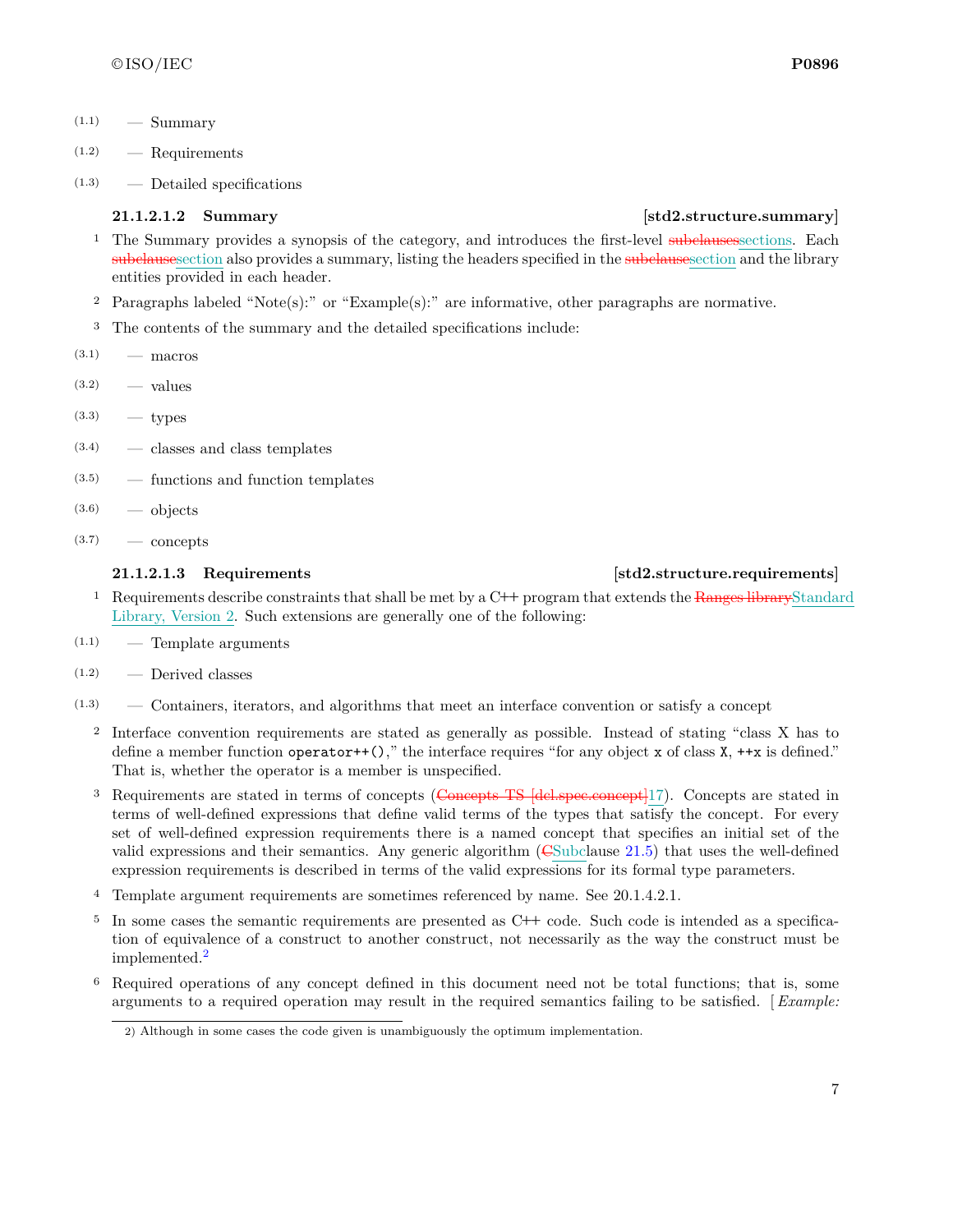.

The required  $\leq$  operator of the StrictTotallyOrdered concept (20.3.4.4) does not meet the semantic requirements of that concept when operating on NaNs. *— end example* ] This does not affect whether a type satisfies the concept.

<sup>7</sup> A declaration may explicitly impose requirements through its associated constraints (Concepts TS [temp. constr.decl]). When the associated constraints refer to a concept (Concepts TS [del.spectemp.concept]), additional semantic requirements are imposed on the use of the declaration.

# **21.1.2.1.4 Detailed specifications [std2.structure.specifications]**

<sup>1</sup> The detailed specifications of each entity defined in Clauses [21.2](#page-11-0)[–21.6](#page-147-0) follow the conventions established by

# <span id="page-9-1"></span>**21.1.2.2** Other conventions **b**  $\left[std2$ .conventions

<sup>1</sup> This subclause describes several editorial conventions used to describe the contents of the Ranges libraryStandard Library, Version 2. These conventions are for describing member functions  $(21.1.2.2.1)$ , and private members [\(21.1.2.2.2\)](#page-9-3).

# <span id="page-9-2"></span>**21.1.2.2.1 Functions within classes [std2.functions.within.classes]**

<sup>1</sup> This document Clause follows the same conventions as specified in.

# <span id="page-9-3"></span>**21.1.2.2.2 Private members [std2.objects.within.classes]**

<sup>1</sup> This document Clause follows the same conventions as specified in.

# <span id="page-9-0"></span>**21.1.3 Library-wide requirements [std2.requirements]**

- <sup>1</sup> This subclause specifies requirements that apply to the entire Ranges libraryStandard Library, Version 2. CSubclauses [21.2](#page-11-0) through [21.6](#page-147-0) and Annex **??** specify the requirements of individual entities within the library.
- <sup>2</sup> Requirements specified in terms of interactions between threads do not apply to programs having only a single thread of execution.
- <sup>3</sup> Within this subclause, [21.1.3.1](#page-9-4) describes the library's contents and organization, [21.1.3.3](#page-10-0) describes how well-formed C**++** programs gain access to library entities, [21.1.3.4](#page-10-1) describes constraints on well-formed C**++** programs, and [21.1.3.5](#page-11-1) describes constraints on conforming implementations.

# <span id="page-9-4"></span>**21.1.3.1 Library contents and organization [std2.organization]**

<sup>1</sup> [21.1.3.1.1](#page-9-5) describes the entities and macros defined in the Ranges libraryStandard Library, Version 2.

# <span id="page-9-5"></span>**21.1.3.1.1 Library contents [std2.contents]**

- <sup>1</sup> The Ranges libraryStandard Library, Version 2 provides definitions for the entities and macros specified in the Ranges libraryStandard Library, Version 2 headers [\(21.1.3.2\)](#page-9-6).
- <sup>2</sup> All library entities are defined within an inline namespace  $v1$  within the namespace  $std$ :  $experimental$ : ranges: : $std$ or namespaces nested within namespace  $\text{std}$ :: $\text{experimental}$ :: $\text{range}$ : $\text{wt}$ :: $\text{std2}$ :: $\text{vt}$ . It is unspecified whether names declared in a specific namespace are declared directly in that namespace or in an inline namespace inside that namespace.

# <span id="page-9-6"></span>**21.1.3.2 Headers b Example 21.1.3.2 Headers**

- <sup>1</sup> Each element of the Ranges libraryStandard Library, Version 2 is declared or defined (as appropriate) in a header.
- <sup>2</sup> The Ranges libraryStandard Library, Version 2 provides the Ranges libraryStandard Library, Version 2 headers, shown in Table [2.](#page-10-2)

# 8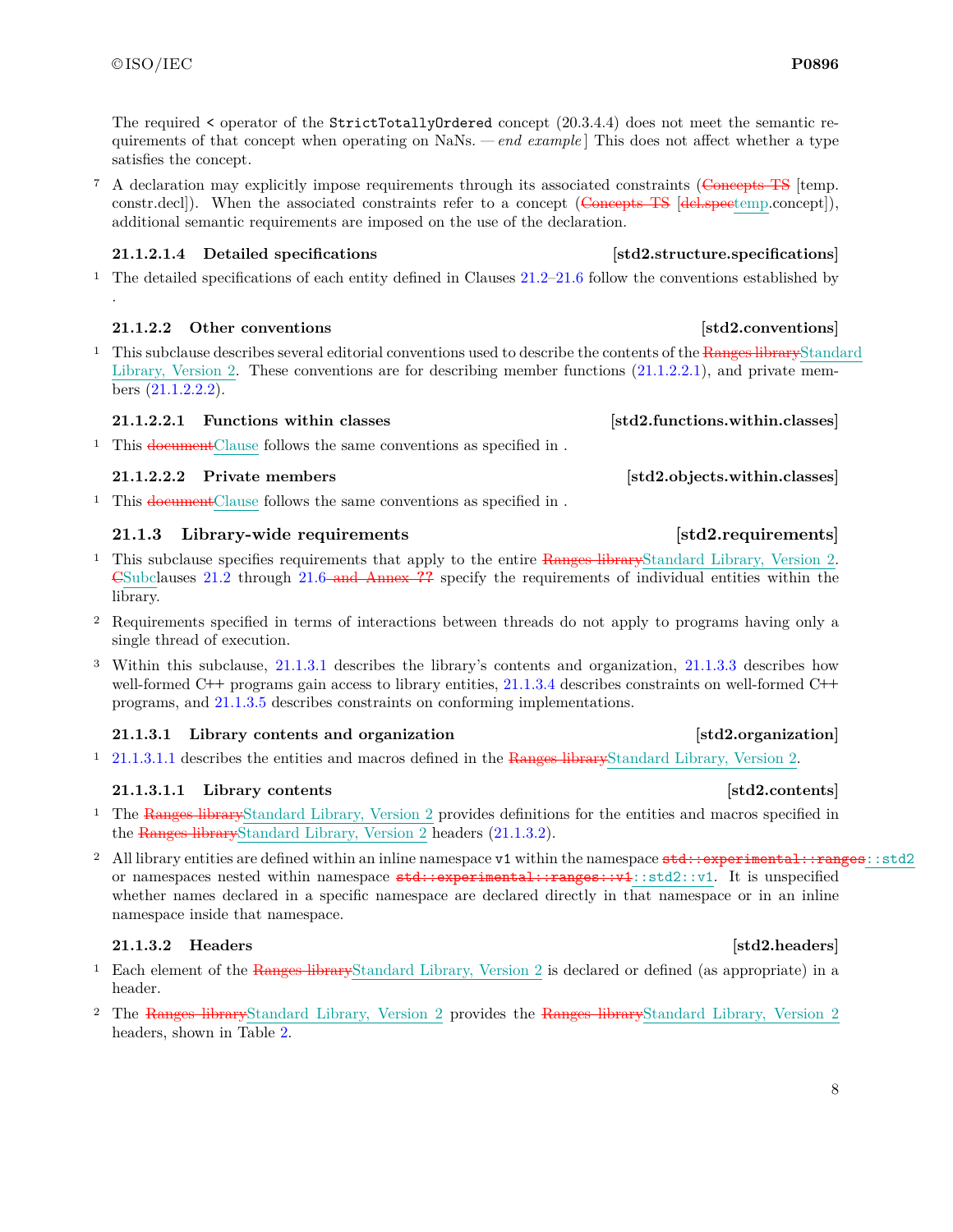<span id="page-10-2"></span>Table 2 — Ranges TS libraryStandard Library, Version 2 headers

<experimental/rangesstd2/algorithm> <experimental/rangesstd2/range> <experimental/ranges/concepts> <experimental/rangesstd2/tuple> <experimental/rangesstd2/functional> <experimental/ranges/type\_traits> <experimental/rangesstd2/iterator> <experimental/rangesstd2/utility> <experimental/rangesstd2/random>

# <span id="page-10-0"></span>**21.1.3.3** Using the library **being**  $[std2.using]$

# **21.1.3.3.1 Overview [std2.using.overview]**

<sup>1</sup> This section describes how a C**++** program gains access to the facilities of the Ranges libraryStandard Library, Version 2. [21.1.3.3.2](#page-10-3) describes effects during translation phase 4, while [21.1.3.3.3](#page-10-4) describes effects during phase 8 ().

# <span id="page-10-3"></span>**21.1.3.3.2 Headers [std2.using.headers]**

The entities in the Ranges libraryStandard Library, Version 2 are defined in headers, the use of which is governed by the same requirements as specified in .

# <span id="page-10-4"></span>**21.1.3.3.3** Linkage *a* **Example 1.1.3.3.3** Linkage

<sup>1</sup> Entities in the C**++** standard library have external linkage (). Unless otherwise specified, objects and functions have the default extern "C++" linkage ().

# <span id="page-10-1"></span>**21.1.3.4 Constraints on programs [std2.constraints]**

<sup>1</sup> This section describes restrictions on C**++** programs that use the facilities of the Ranges libraryStandard Library, Version 2. The following subclauses specify constraints on the program's use of Ranges libraryStandard Library, Version 2 classes as base classes [\(21.1.3.4.2\)](#page-10-5) and other constraints.

# <span id="page-10-5"></span>**21.1.3.4.2 Derived classes [std2.derived.classes]**

<sup>1</sup> Virtual member function signatures defined for a base class in the Ranges libraryStandard Library, Version 2 may be overridden in a derived class defined in the program (13.3).

# **21.1.3.4.3 Other functions [std2.res.on.functions]**

- <sup>1</sup> In certain cases (operations on types used to instantiate Ranges libraryStandard Library, Version 2 template components), the Ranges libraryStandard Library, Version 2 depends on components supplied by a C**++** program. If these components do not meet their requirements, this document places no requirements on the implementation.
- <sup>2</sup> In particular, the effects are undefined if an incomplete type (6.7) is used as a template argument when instantiating a template component or evaluating a concept, unless specifically allowed for that component.

# **21.1.3.4.4 Function arguments [std2.res.on.arguments]**

<sup>1</sup> The constraints on arguments passed to C**++** standard library function as specified in also apply to arguments passed to functions in the Ranges libraryStandard Library, Version 2.

# **21.1.3.4.5 Library object access [std2.res.on.objects]**

<sup>1</sup> The constraints on object access by C**++** standard library functions as specified in also apply to object access by functions in the Ranges libraryStandard Library, Version 2.

# **21.1.3.4.1 Overview [std2.constraints.overview]**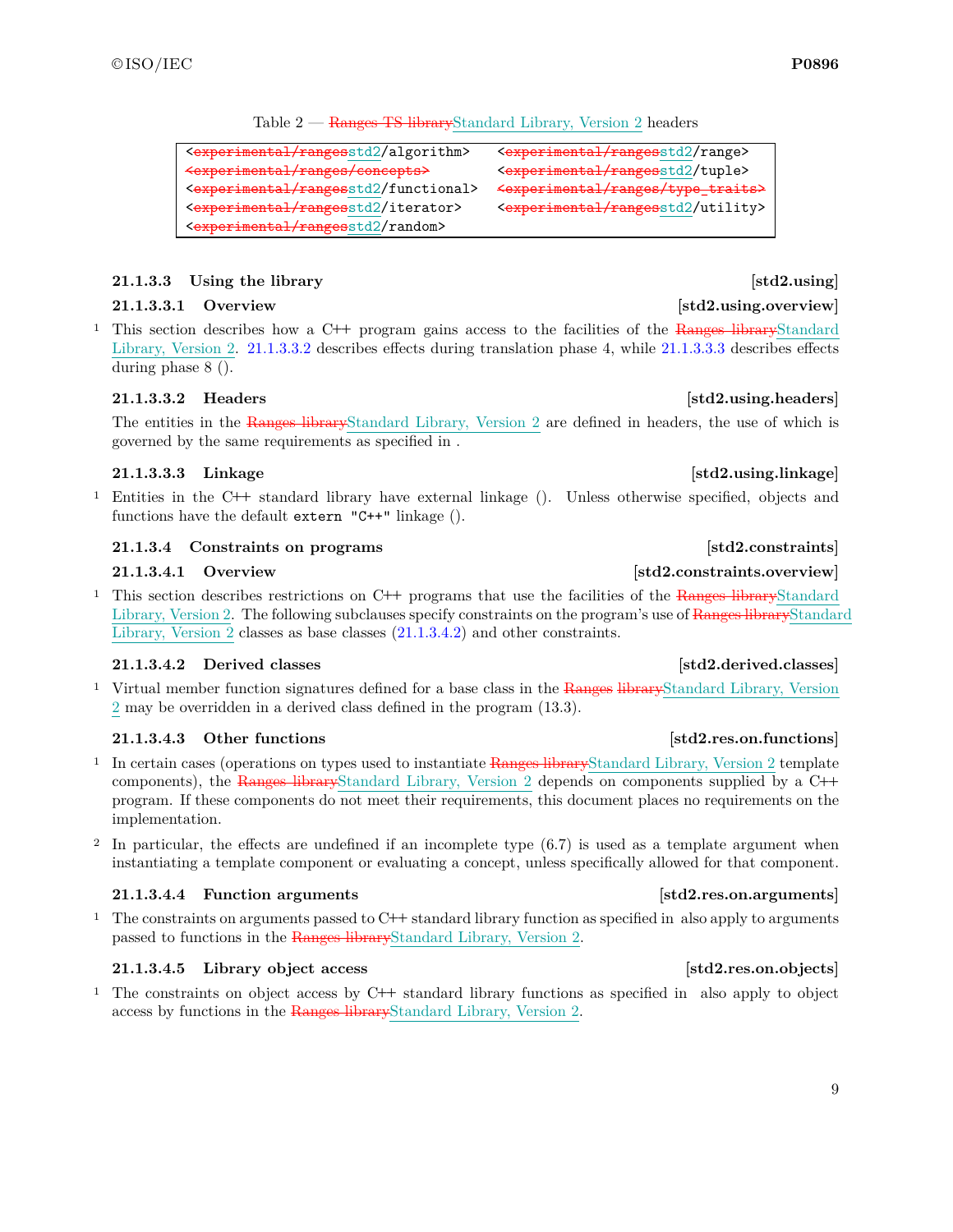# **21.1.3.4.6 Requires paragraph [std2.res.on.required]**

<sup>1</sup> Violation of the preconditions specified in a function's *Requires:* paragraph results in undefined behavior unless the function's *Throws:* paragraph specifies throwing an exception when the precondition is violated.

# **21.1.3.4.7 Semantic requirements [std2.res.on.requirements]**

<sup>1</sup> If the semantic requirements of a declaration's constraints  $(21.1.2.1.3)$  are not satisfied at the point of use, the program is ill-formed, no diagnostic required.

# <span id="page-11-1"></span>**21.1.3.5 Conforming implementations** [std2.conforming]

<sup>1</sup> The constraints upon, and latitude of, implementations of the Ranges libraryStandard Library, Version 2 follow the same constraints and latitudes for implementations of the C**++** standard library as specified in 20.1.5.5.

[Editor's note: Remove section [customization.point.object] "Customization Point Objects". They are introduced by P0898.]

# <span id="page-11-0"></span>21.2 General utilities library **and in the set of the Second State Seconds** (std2.utilities)

<sup>1</sup> This CSubclause describes utilities that are generally useful in C**++** programs; some of these utilities are used by other elements of the Ranges libraryStandard Library, Version 2. These utilities are summarized in Table [3.](#page-11-2)

# <span id="page-11-2"></span> $Table 3$  — General utilities library summary

|           | Subclause               | Header(s)                                                                  |
|-----------|-------------------------|----------------------------------------------------------------------------|
| 21.2.2    | Utility components      | <experimental rangesstd2="" utility=""></experimental>                     |
| 21.2.3    | Function objects        | <experimental functional="" rangesstd2=""></experimental>                  |
| <u>??</u> | Type traits             | $\leftarrow$ $\leftarrow$ $\leftarrow$ $\leftarrow$                        |
| 21.2.4    | Tagged tuple-like types | $\frac{1}{2}$ <experimental rangesstd2="" utility=""> &amp;</experimental> |
|           |                         | <experimental rangesstd2="" tuple=""></experimental>                       |

# <span id="page-11-3"></span>**21.2.2 Utility components** [std2.utility]

<sup>1</sup> This subclause contains some basic function and class templates that are used throughout the rest of the library.

# **Header <experimental/rangesstd2/utility> synopsis**

<sup>2</sup> The header  $\epsilon$ <sub>xperimental/rangesstd2/utility</sub>> defines several types, function templates, and concepts that are described in this CSubclause. It also defines the templates tagged and tagged\_pair and various function templates that operate on tagged\_pair objects.

```
namespace std { namespace experimental { namespace rangesstd2 { inline namespace v1 {
  // ??, swap:
  namespace {
    constexpr unspecified swap = unspecified ;
  \ddot{\ddag}// 21.2.2.1, exchange:
  template <MoveConstructible T, class U=T>
    requires Assignable<T&, U>
  constexpr T exchange(T& obj, U&& new_val) noexcept(see below );
```
# **21.2.1 General 21.2.1** General *statution statution statution statution statution* **<b>***statution statution statution statution statution* **<b>***statution statution statution* **<b>***statut*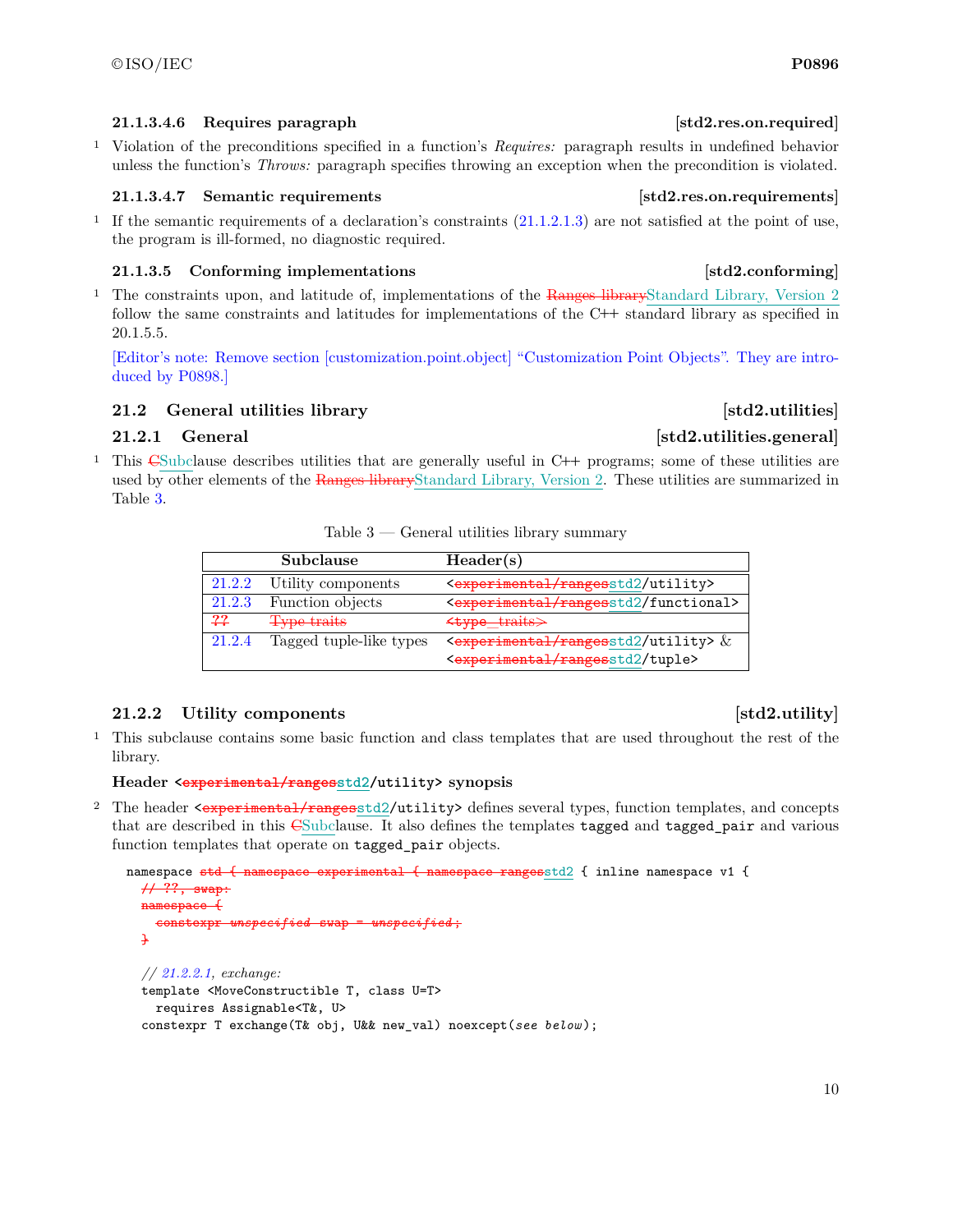```
// 21.2.4.2, struct with named accessors
    template <class T>
    concept bool TagSpecifier = see below ;
    template <class F>
    concept bool TaggedType = see below ;
    template <class Base, TagSpecifier... Tags>
     requires sizeof...(Tags) <= tuple_size_v<Base>::value
   struct tagged;
    // 21.2.4.4, tagged pairs
    template <TaggedType T1, TaggedType T2> using tagged_pair = see below ;
    template <TagSpecifier Tag1, TagSpecifier Tag2, class T1, class T2>
   constexpr see below make_tagged_pair(T1&& x, T2&& y);
  }}}}
  namespace std {
   // 21.2.4.3, tuple-like access to tagged
    template <class Base, class... Tags>
    struct tuple_size<experimental::ranges::std2::tagged<Base, Tags...>>;
   template <size_t N, class Base, class... Tags>
    struct tuple_element<N, experimental::ranges::std2::tagged<Base, Tags...>>;
  }
[Editor's note: Section [utility.swap] "swap" is moved to P0898.]
21.2.2.1 exchange [std2.utility.exchange]
template <MoveConstructible T, class U=T>
 requires Assignable<T&, U>
constexpr T exchange(T& obj, U&& new_val) noexcept(see below );
```

```
1 Effects: Equivalent to:
```

```
T old_val = std::move(obj);obj = std::forward<U>(new_val);
return old_val;
```
*Remarks:* The expression in noexcept is equivalent to:

is\_nothrow\_move\_constructible\_v<T>-::value && is\_nothrow\_assignable\_v<T&, U>::value

# <span id="page-12-0"></span>**21.2.3 Function objects [std2.function.objects]**

<sup>1</sup> **Header <experimental/rangesstd2/functional> synopsis**

```
namespace std { namespace experimental { namespace rangesstd2 { inline namespace v1 {
  // ??, invoke:
  template <class F, class... Args>
  result_of_t<F&&(Args&&...)> invoke(F&& f, Args&&... args);
  // 21.2.3.1, comparisons:
```
template <class T = void> requires *see below*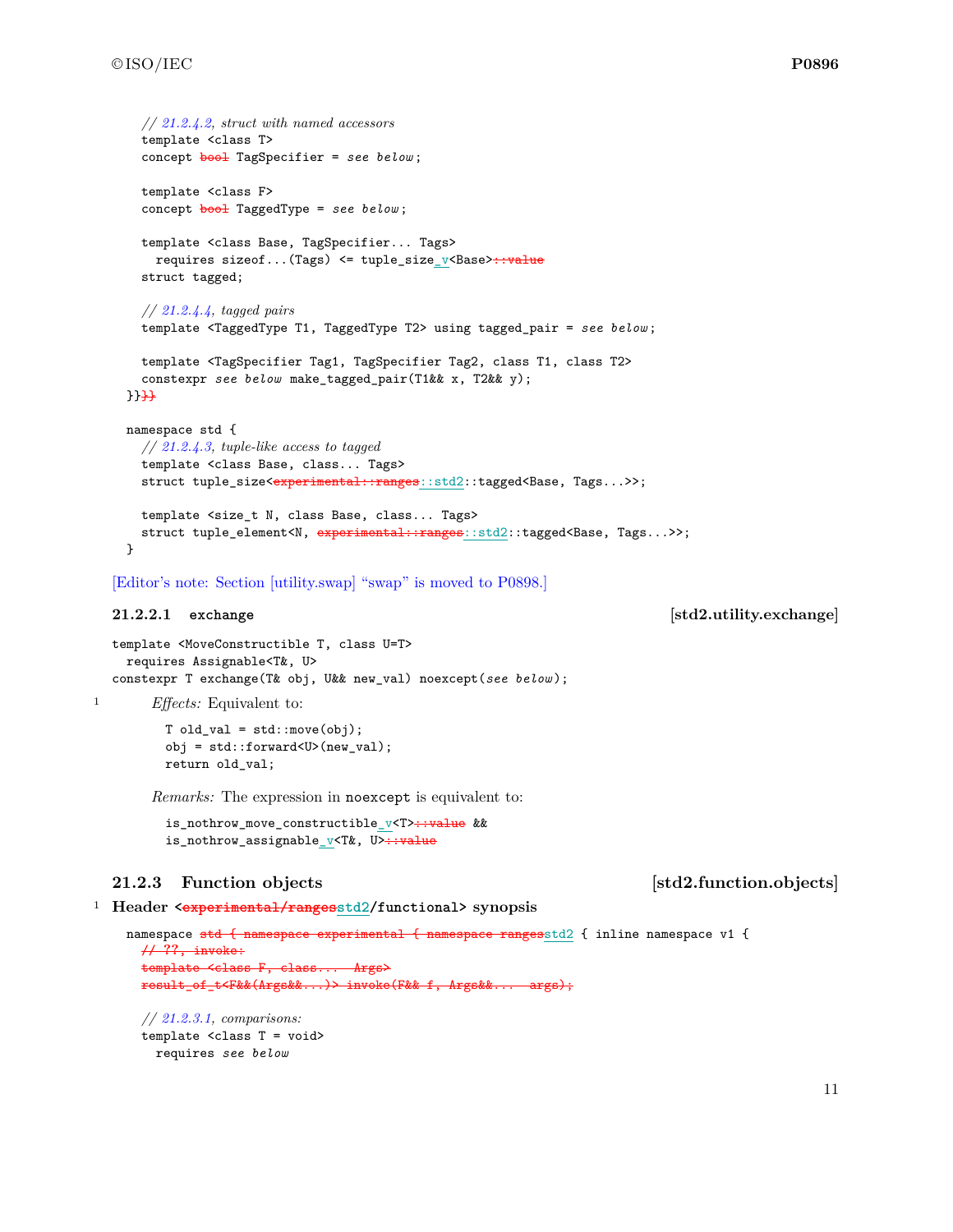```
struct equal_to;
 template <class T = void>
   requires see below
  struct not_equal_to;
  template <class T = void>
   requires see below
  struct greater;
 template <class T = void>
   requires see below
  struct less;
 template <class T = void>
   requires see below
  struct greater_equal;
  template <class T = void>
   requires see below
  struct less_equal;
  template <> struct equal_to<void>;
  template <> struct not_equal_to<void>;
  template <> struct greater<void>;
  template <> struct less<void>;
 template <> struct greater_equal<void>;
  template <> struct less_equal<void>;
  // ??, identity:
  struct identity;
}}}}
```
[Editor's note: Section [func.invoke] "Function template invoke" is intentionally omitted.]

# <span id="page-13-0"></span>**21.2.3.1 Comparisons [std2.comparisons]**

- <sup>1</sup> The library provides basic function object classes for all of the comparison operators in the language (8.5.9, 8.5.10).
- <sup>2</sup> In this section, *BUILTIN\_PTR\_CMP* (T, *op*, U) for types T and U and where *op* is an equality (8.5.10) or relational operator (8.5.9) is a boolean constant expression. *BUILTIN\_PTR\_CMP* (T, *op*, U) is true if and only if *op* in the expression declval<T>() *op* declval<U>() resolves to a built-in operator comparing pointers.
- <sup>3</sup> There is an implementation-defined strict total ordering over all pointer values of a given type. This total ordering is consistent with the partial order imposed by the builtin operators  $\langle, \rangle, \langle =, \rangle$ , and  $\rangle =$ .

```
template <class T = void>
 requires EqualityComparable<T> || Same<T, void> || BUILTIN_PTR_CMP (const T&, ==, const T&)
struct equal_to {
  constexpr bool operator()(const T& x, const T& y) const;
};
```
4 operator() has effects equivalent to: return equal\_to $\langle x, y \rangle$ ;

```
template <class T = void>
```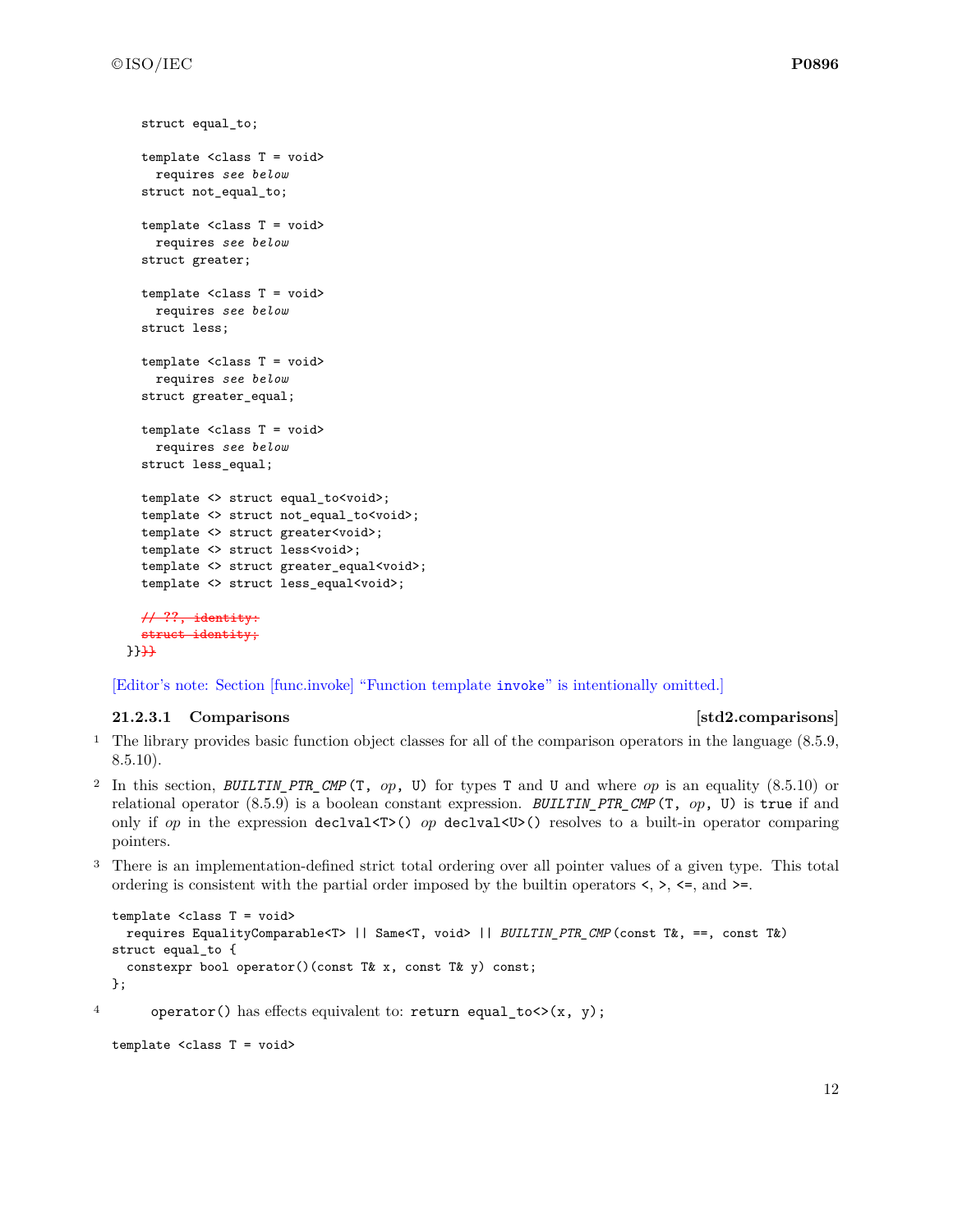```
requires EqualityComparable<T> || Same<T, void> || BUILTIN_PTR_CMP (const T&, ==, const T&)
   struct not_equal_to {
     constexpr bool operator()(const T& x, const T& y) const;
   };
5 operator() has effects equivalent to: return ! equal \text{to}<< (x, y);
   template <class T = void>
     requires StrictTotallyOrdered<T> || Same<T, void> || BUILTIN_PTR_CMP (const T&, <, const T&)
   struct greater {
     constexpr bool operator()(const T& x, const T& y) const;
   };
6 operator() has effects equivalent to: return less <> (y, x);
   template <class T = void>
     requires StrictTotallyOrdered<T> || Same<T, void> || BUILTIN_PTR_CMP (const T&, <, const T&)
   struct less {
     constexpr bool operator()(const T& x, const T& y) const;
   };
7 operator() has effects equivalent to: return less \langle x, y \rangle;
   template <class T = void>
     requires StrictTotallyOrdered<T> || Same<T, void> || BUILTIN_PTR_CMP (const T&, <, const T&)
   struct greater_equal {
     constexpr bool operator()(const T& x, const T& y) const;
   };
8 operator() has effects equivalent to: return !less <> (x, y);
   template <class T = void>
     requires StrictTotallyOrdered<T> || Same<T, void> || BUILTIN_PTR_CMP (const T&, <, const T&)
   struct less_equal {
     constexpr bool operator()(const T& x, const T& y) const;
   };
9 operator() has effects equivalent to: return !less <> (y, x);
   template <> struct equal_to<void> {
     template <class T, class U>
       requires EqualityComparableWith<T, U> || BUILTIN_PTR_CMP (T, ==, U)
     constexpr bool operator()(T&& t, U&& u) const;
     typedef unspecified is_transparent;
   };
10 Requires: If the expression std::forward(T>(t) == std::forward\vee U)(u) results in a call to a built-
        in operator == comparing pointers of type P, the conversion sequences from both T and U to P shall be
        equality-preserving (20.3.1.1).
```

```
11 Effects:
```
- $(11.1)$  If the expression std::forward<T>(t) == std::forward<U>(u) results in a call to a built-in operator  $==$  comparing pointers of type P: returns false if either (the converted value of)  $t$ precedes u or u precedes t in the implementation-defined strict total order over pointers of type P and otherwise true.
- (11.2)  $\qquad \qquad$  Otherwise, equivalent to: return std::forward<T>(t) == std::forward<U>(u);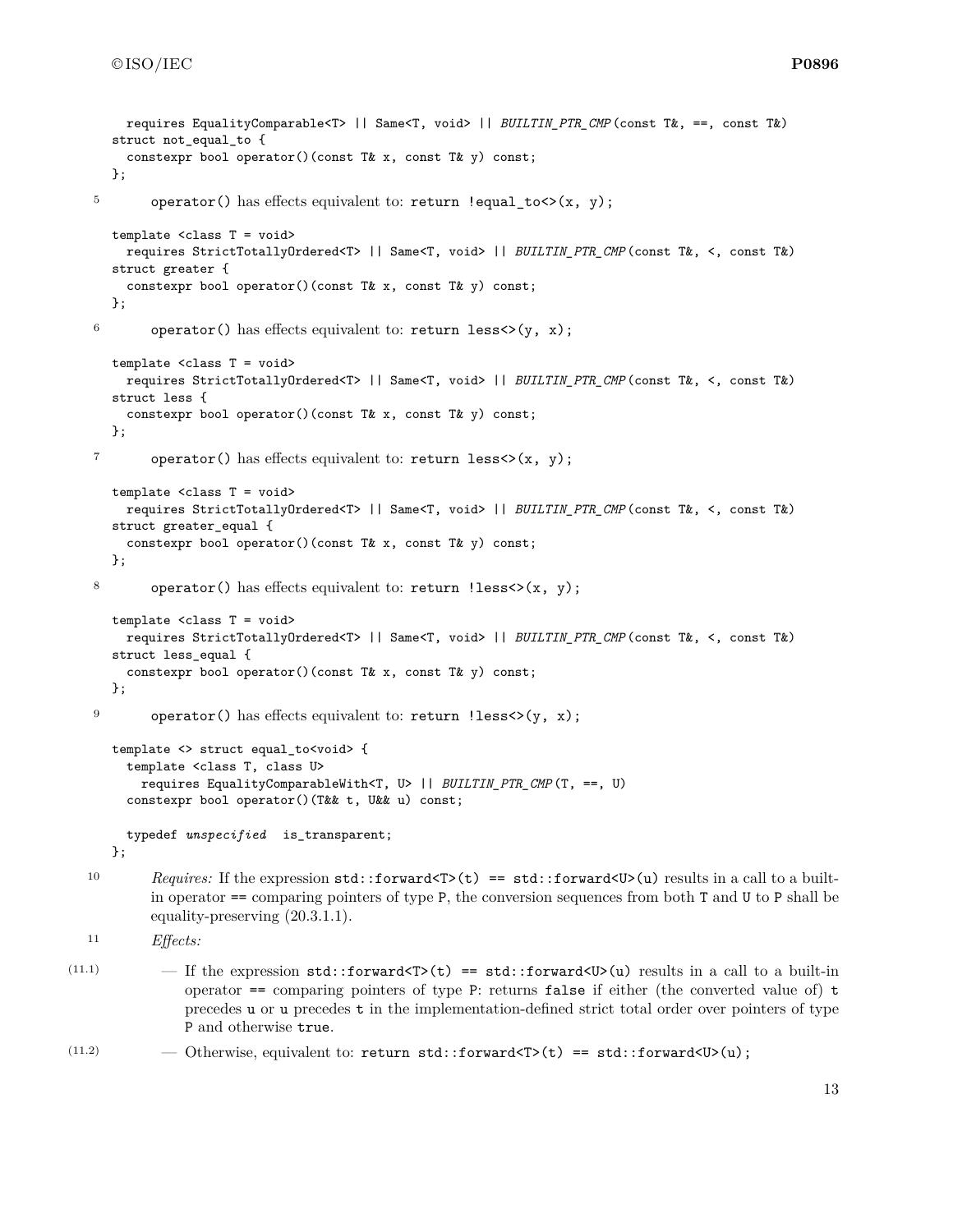```
template <> struct not equal to<void> {
        template <class T, class U>
         requires EqualityComparableWith<T, U> || BUILTIN_PTR_CMP (T, ==, U)
        constexpr bool operator()(T&& t, U&& u) const;
        typedef unspecified is_transparent;
      };
  12 operator() has effects equivalent to:
             return !equal_to<>{}(std::forward<T>(t), std::forward<U>(u));
      template <> struct greater<void> {
        template <class T, class U>
         requires StrictTotallyOrderedWith<T, U> || BUILTIN_PTR_CMP (U, <, T)
        constexpr bool operator()(T&& t, U&& u) const;
        typedef unspecified is_transparent;
      };
  13 operator() has effects equivalent to:
             return less<>{}(std::forward<U>(u), std::forward<T>(t));
      template <> struct less<void> {
        template <class T, class U>
          requires StrictTotallyOrderedWith<T, U> || BUILTIN_PTR_CMP (T, <, U)
        constexpr bool operator()(T&& t, U&& u) const;
        typedef unspecified is_transparent;
      };
  14 Requires: If the expression std::forward<T>(t) < std::forward<U>(u) results in a call to a built-in
           operator < comparing pointers of type P, the conversion sequences from both T and U to P shall be
           equality-preserving (20.3.1.1). For any expressions ET and EU such that decltype((ET)) is T and
           decltype((EU)) is U, exactly one of less<>{}(ET, EU), less<>{}(EU, ET) or equal_to<>{}(ET,
           EU) shall be true.
  15 Effects:
(15.1) – If the expression std::forward<T>(t) < std::forward<U>(u) results in a call to a built-in
                operator < comparing pointers of type P: returns true if (the converted value of) t precedes u in
                the implementation-defined strict total order over pointers of type P and otherwise false.
(15.2) \qquad \qquad - Otherwise, equivalent to: return std::forward<T>(t) < std::forward<U>(u);
      template <> struct greater_equal<void> {
        template <class T, class U>
          requires StrictTotallyOrderedWith<T, U> || BUILTIN_PTR_CMP (T, <, U)
        constexpr bool operator()(T&& t, U&& u) const;
        typedef unspecified is_transparent;
      };
  16 operator() has effects equivalent to:
```

```
return !less<>{}(std::forward<T>(t), std::forward<U>(u));
```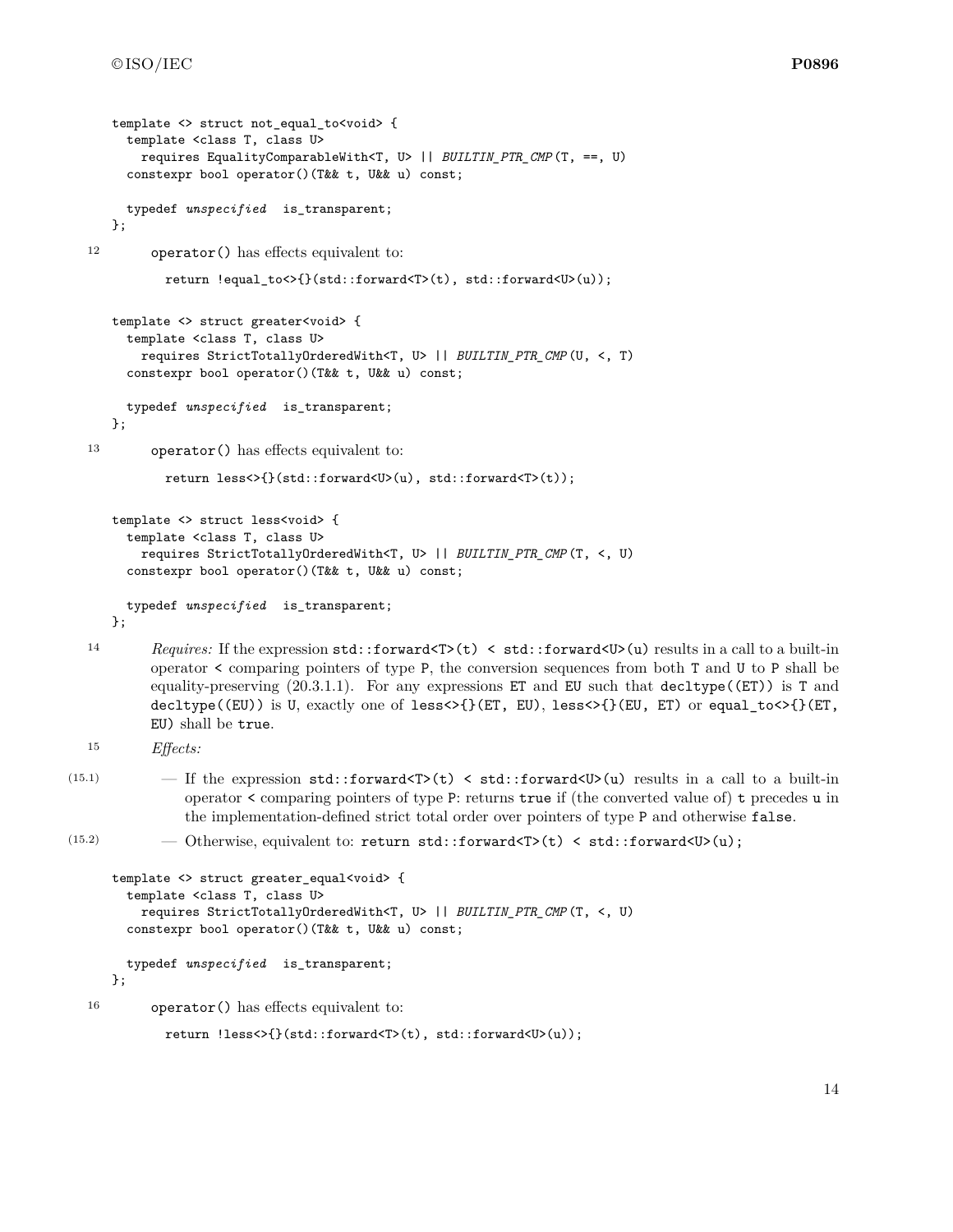```
template <> struct less equal<void> {
 template <class T, class U>
   requires StrictTotallyOrderedWith<T, U> || BUILTIN_PTR_CMP (U, <, T)
 constexpr bool operator()(T&& t, U&& u) const;
 typedef unspecified is_transparent;
};
```
<sup>17</sup> operator() has effects equivalent to:

return !less<>{}(std::forward<U>(u), std::forward<T>(t));

[Editor's note: The section [func.identity] of the Ranges TS is intentionally omitted.]

[Editor's note: Subsection [meta] "Metaprogramming and type traits" is intentionally omitted.]

# <span id="page-16-0"></span>**21.2.4 Tagged tuple-like types** [std2.taggedtup]

# **21.2.4.1** General **and Series Controllering Controllering Controllering Controllering (std2.taggedtup.general]**

<sup>1</sup> The library provides a template for augmenting a tuple-like type with named element accessor member functions. The library also provides several templates that provide access to tagged objects as if they were tuple objects (see 20.5.5.3.7).

## <span id="page-16-1"></span>**21.2.4.2 Class template tagged [std2.taggedtup.tagged]**

- <sup>1</sup> Class template tagged augments a tuple-like class type (e.g., pair  $(20.5.4)$ , tuple  $(20.5.5)$ ) by giving it named accessors. It is used to define the alias templates tagged\_pair [\(21.2.4.4\)](#page-19-0) and tagged\_tuple [\(21.2.4.5\)](#page-20-1).
- <sup>2</sup> In the class synopsis below, let *i* be in the range  $[0, sizeof... (Tags))$  and  $T_i$  be the *i*<sup>th</sup> type in Tags, where indexing is zero-based.

*// defined in header <experimental/rangesstd2/utility>*

```
namespace std { namespace experimental { namespace rangesstd2 { inline namespace v1 {
  template <class T>
  concept bool TagSpecifier = implementation-defined ;
  template <class F>
  concept bool TaggedType = implementation-defined ;
  template <class Base, TagSpecifier... Tags>
    requires sizeof...(Tags) <= tuple_size_v<Base>::value
  struct tagged :
    Base, TAGGET (tagged<Base, Tags...>, Ti, i)... { // see below
    using Base::Base;
    tagged() = default;
    tagged(tagged&&) = default;
    tagged(const tagged&) = default;
    tagged &operator=(tagged&&) = default;
    tagged &operator=(const tagged&) = default;
    tagged(Base&&) noexcept(see below )
      requires MoveConstructible<Base>;
    tagged(const Base&) noexcept(see below )
     requires CopyConstructible<Base>;
    template <class Other>
      requires Constructible<Base, Other>
    constexpr tagged(tagged<Other, Tags...> &&that) noexcept(see below);
    template <class Other>
```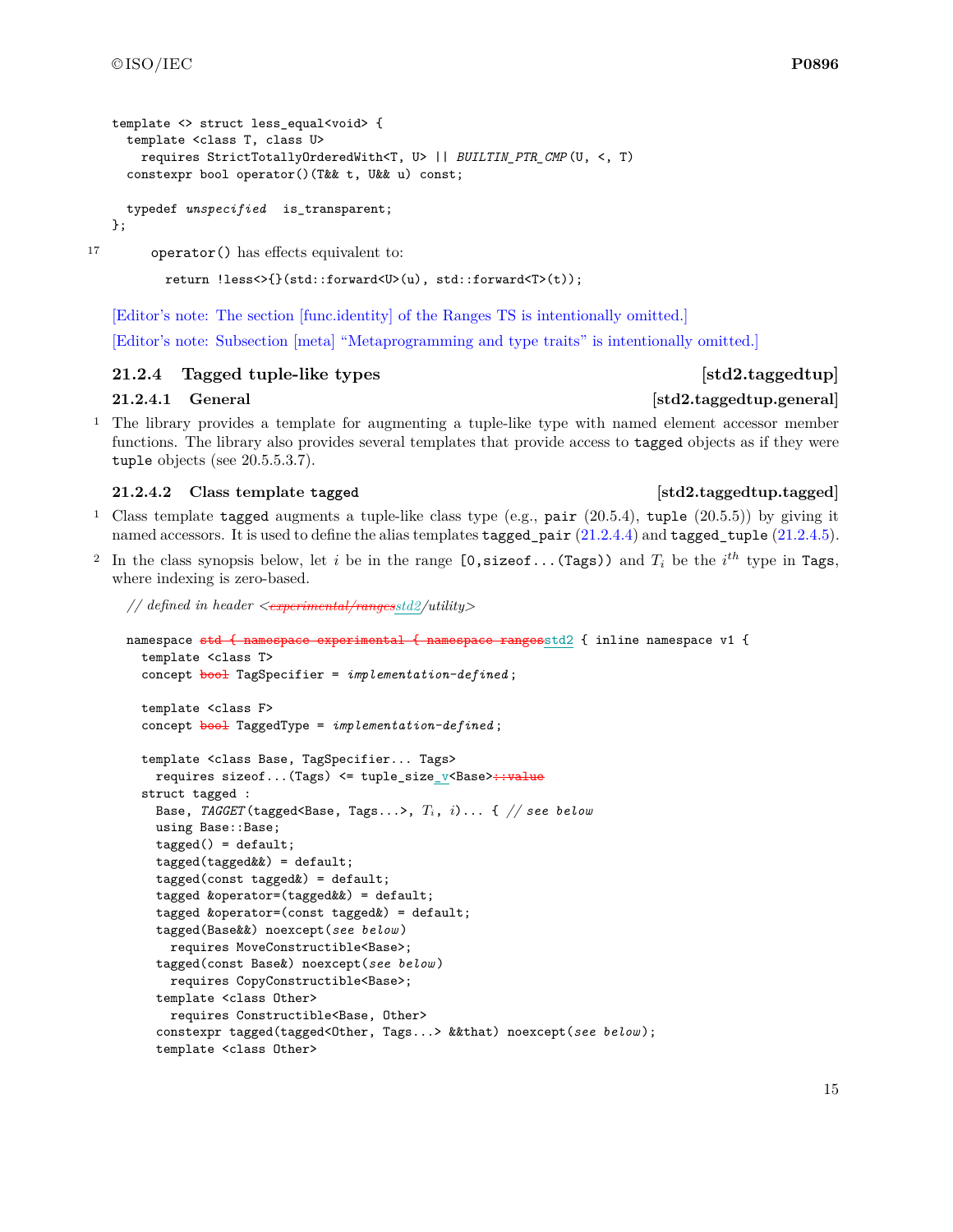```
requires Constructible<Base, const Other&>
    constexpr tagged(const tagged<Other, Tags...> &that);
    template <class Other>
      requires Assignable<Base&, Other>
    constexpr tagged& operator=(tagged<Other, Tags...>&& that) noexcept(see below );
    template <class Other>
      requires Assignable<Base&, const Other&>
    constexpr tagged& operator=(const tagged<Other, Tags... > & that);
    template <class U>
      requires Assignable<Base&, U> && !Same<decay_t<U>, tagged>
    constexpr tagged& operator=(U&& u) noexcept(see below );
    constexpr void swap(tagged& that) noexcept(see below )
      requires Swappable<Base>;
    friend constexpr void swap(tagged&, tagged&) noexcept(see below )
      requires Swappable<Base>;
  };
}}}}
```
- <sup>3</sup> A *tagged getter* is an empty trivial class type that has a named member function that returns a reference to a member of a tuple-like object that is assumed to be derived from the getter class. The tuple-like type of a tagged getter is called its *DerivedCharacteristic*. The index of the tuple element returned from the getter's member functions is called its *ElementIndex*. The name of the getter's member function is called its *ElementName*
- <sup>4</sup> A tagged getter class with DerivedCharacteristic *D* , ElementIndex *N* , and ElementName *name* shall provide the following interface:

```
struct __TAGGED_GETTER {
 constexpr decltype(auto) name() & { return get<N>(static_cast<D&>(*this)); }
 constexpr decltype(auto) name() && { return get<N>(static_cast<D&&>(*this)); }
 constexpr decltype(auto) name() const & { return get<N>(static_cast<const D&>(*this)); }
};
```
- <sup>5</sup> A *tag specifier* is a type that facilitates a mapping from a tuple-like type and an element index into a *tagged getter* that gives named access to the element at that index. TagSpecifier <T> is satisfied if and only if T is a tag specifier. The tag specifiers in the Tags parameter pack shall be unique. [ *Note:* The mapping mechanism from tag specifier to tagged getter is unspecified. *— end note* ]
- <sup>6</sup> Let *TAGGET* (D, T, *N*) name a tagged getter type that gives named access to the *N*-th element of the tuple-like type D.
- <sup>7</sup> It shall not be possible to delete an instance of class template tagged through a pointer to any base other than Base.
- <sup>8</sup> TaggedType<F> is satisfied if and only if F is a unary function type with return type T which satisfies TagSpecifier<T>. Let *TAGSPEC* (F) name the tag specifier of the TaggedType F, and let *TAGELEM* (F) name the argument type of the TaggedType F.

```
tagged(Base&& that) noexcept(see below )
 requires MoveConstructible<Base>;
```
<sup>9</sup> *Effects:* Initializes Base with std::move(that).

<sup>10</sup> *Remarks:* The expression in the noexcept is equivalent to:

is\_nothrow\_move\_constructible\_v<Base>::value

```
tagged(const Base& that) noexcept(see below )
 requires CopyConstructible<Base>;
```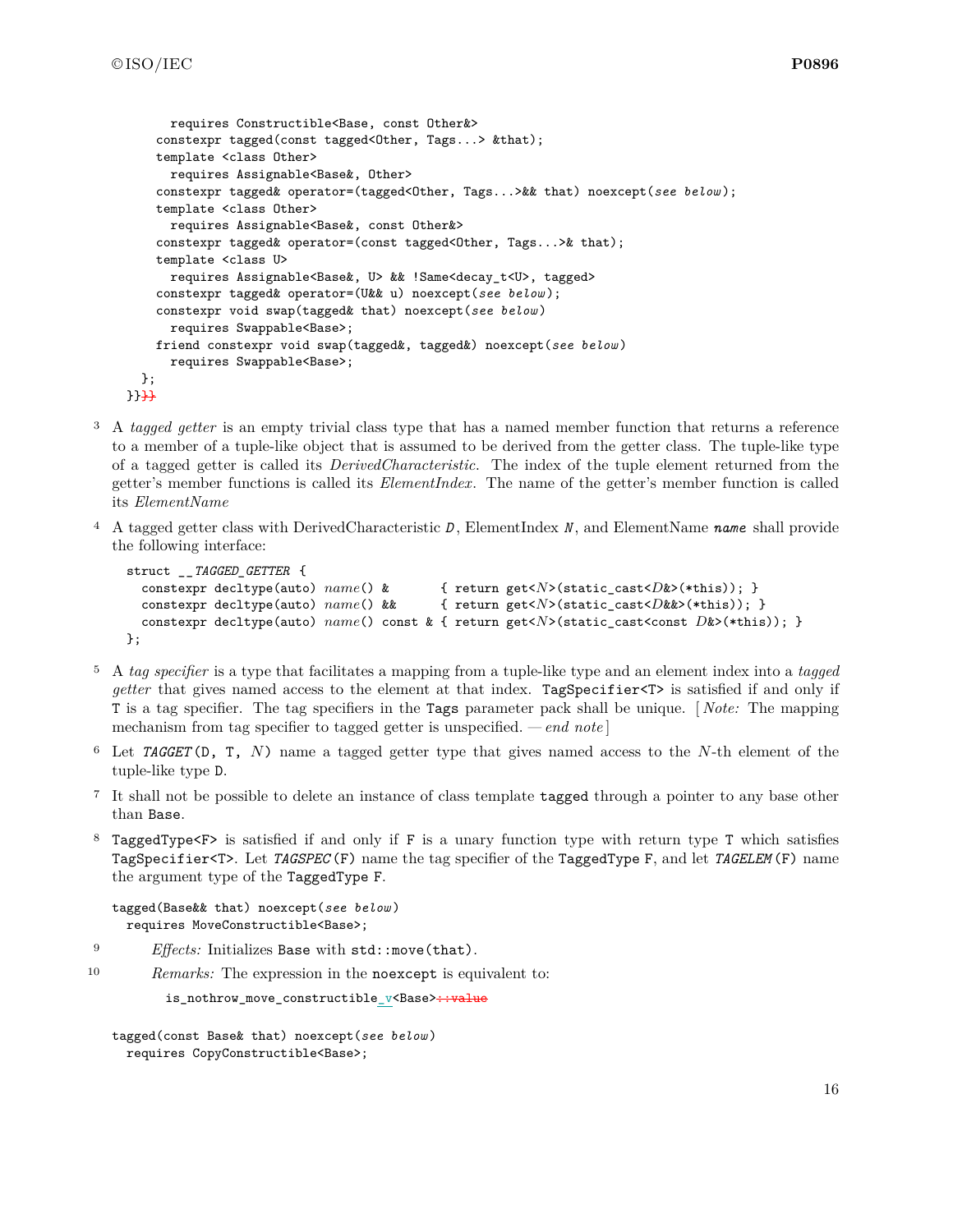```
11 Effects: Initializes Base with that.
```
<sup>12</sup> *Remarks:* The expression in the noexcept is equivalent to:

is\_nothrow\_copy\_constructible\_v<Base>::value

```
template <class Other>
     requires Constructible<Base, Other>
   constexpr tagged(tagged<Other, Tags...> &&that) noexcept(see below );
13 Effects: Initializes Base with static_cast<Other&&>(that).
14 Remarks: The expression in the noexcept is equivalent to:
          is_nothrow_constructible_v<Base, Other>::value
   template <class Other>
     requires Constructible<Base, const Other&>
   constexpr tagged(const tagged<Other, Tags... > & that);
15 Effects: Initializes Base with static_cast<const Other&>(that).
   template <class Other>
     requires Assignable<Base&, Other>
   constexpr tagged& operator=(tagged<Other, Tags...>&& that) noexcept(see below );
16 Effects: Assigns static_cast<Other&&>(that) to static_cast<Base&>(*this).
17 Returns: *this.
18 Remarks: The expression in the noexcept is equivalent to:
          is_nothrow_assignable_v<Base&, Other>::value
   template <class Other>
     requires Assignable<Base&, const Other&>
   constexpr tagged& operator=(const tagged<Other, Tags...>& that);
19 Effects: Assigns static_cast<const Other&>(that) to static_cast<Base&>(*this).
20 Returns: *this.
   template <class U>
     requires Assignable<Base&, U> && !Same<decay_t<U>, tagged>
   constexpr tagged& operator=(U&& u) noexcept(see below );
21 Effects: Assigns std::forward<U>(u) to static_cast<Base&>(*this).
22 Returns: *this.
23 Remarks: The expression in the noexcept is equivalent to:
          is_nothrow_assignable_v<Base&, U>::value
   constexpr void swap(tagged& rhs) noexcept(see below )
     requires Swappable<Base>;
24 Effects: Calls swap on the result of applying static_cast to *this and that.
```
- <sup>25</sup> *Throws:* Nothing unless the call to swap on the Base sub-objects throws.
- <sup>26</sup> *Remarks:* The expression in the noexcept is equivalent to:

```
noexcept(swap(declval<Base&>(), declval<Base&>()))
```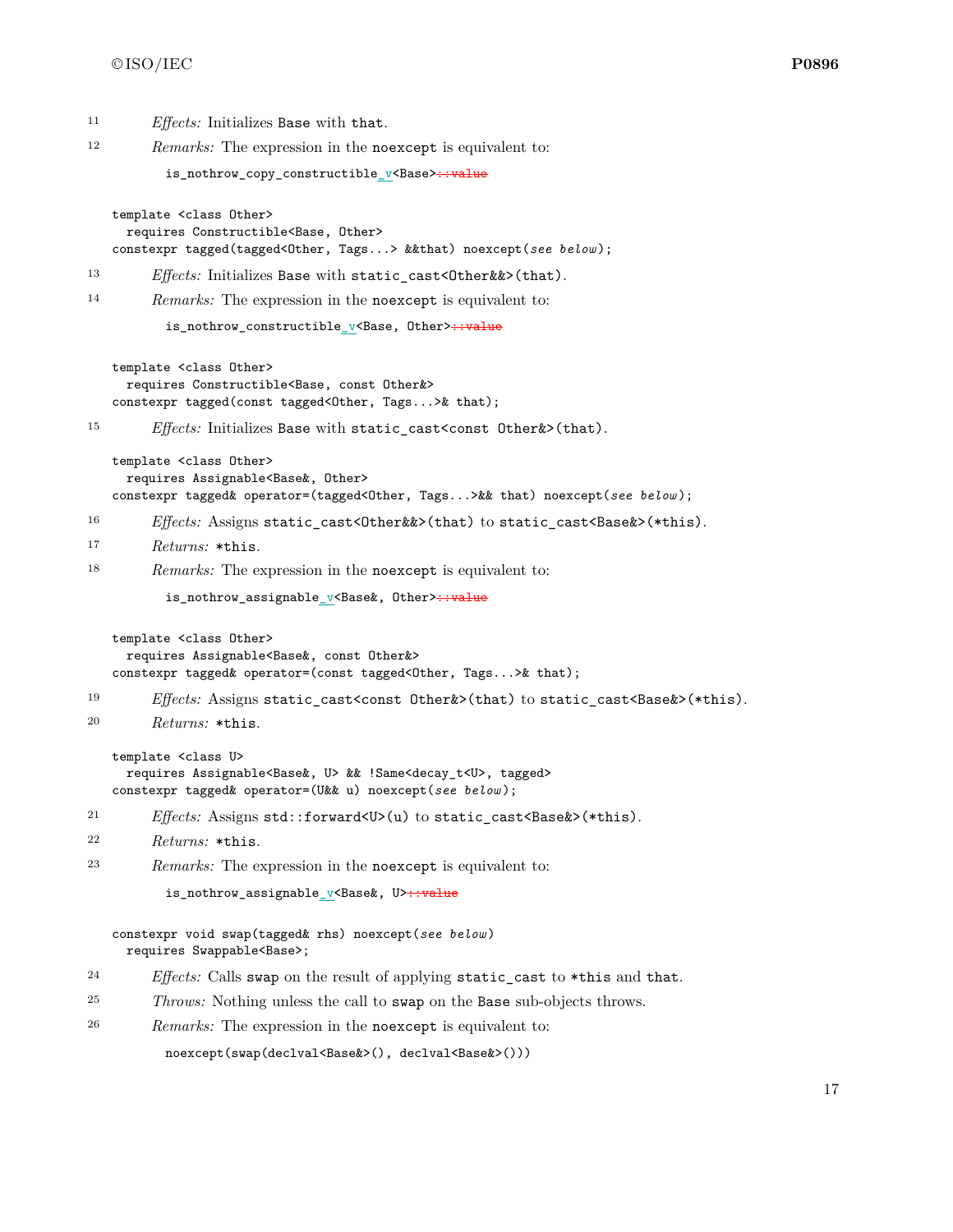<span id="page-19-1"></span>friend constexpr void swap(tagged& lhs, tagged& rhs) noexcept(*see below* ) requires Swappable<Base>; <sup>27</sup> *Effects:* Equivalent to lhs.swap(rhs). <sup>28</sup> *Remarks:* The expression in the noexcept is equivalent to: noexcept(lhs.swap(rhs)) **21.2.4.3 Tuple-like access to tagged [std2.tagged.astuple]** namespace std { template <class Base, class... Tags> struct tuple\_size<experimental::ranges::std2::tagged<Base, Tags...>> : tuple size<Base> { }; template <size\_t N, class Base, class... Tags> struct tuple\_element<N, experimental::ranges::std2::tagged<Base, Tags...>> : tuple\_element<N, Base> { }; } **21.2.4.4 Alias template tagged\_pair [std2.tagged.pairs]** *// defined in header <experimental/rangesstd2/utility>* namespace std { namespace experimental { namespace rangesstd2 { inline namespace v1 { *// ...* template <TaggedType T1, TaggedType T2> using tagged\_pair = tagged<pair<*TAGELEM* (T1), *TAGELEM* (T2)>, *TAGSPEC* (T1), *TAGSPEC* (T2)>; }}}}

```
1 [Example:
```

```
// See 21.5.2:
tagged_pair<tag::min(int), tag::max(int)> p{0, 1};
assert(kp.min() == kp.fit);
assert(kp.max() == kp.second);
```
*— end example* ]

**21.2.4.4.1 Tagged pair creation functions [std2.tagged.pairs.creation]**

*// defined in header <experimental/rangesstd2/utility>*

```
namespace std { namespace experimental { namespace rangesstd2 { inline namespace v1 {
    template <TagSpecifier Tag1, TagSpecifier Tag2, class T1, class T2>
      constexpr see below make_tagged_pair(T1&& x, T2&& y);
  }}}}
1 Let P be the type of make_pair(std::forward<T1>(x), std::forward<T2>(y)). Then the return
       type is tagged<P, Tag1, Tag2>.
2 Returns: {std::forward<T1>(x), std::forward<T2>(y)}.
3 [Example: In place of:
           return tagged_pair<tag::min(int), tag::max(double)>(5, 3.1415926); // explicit types
       a C++ program may contain:
           return make_tagged_pair<tag::min, tag::max>(5, 3.1415926); // types are deduced
        — end example ]
```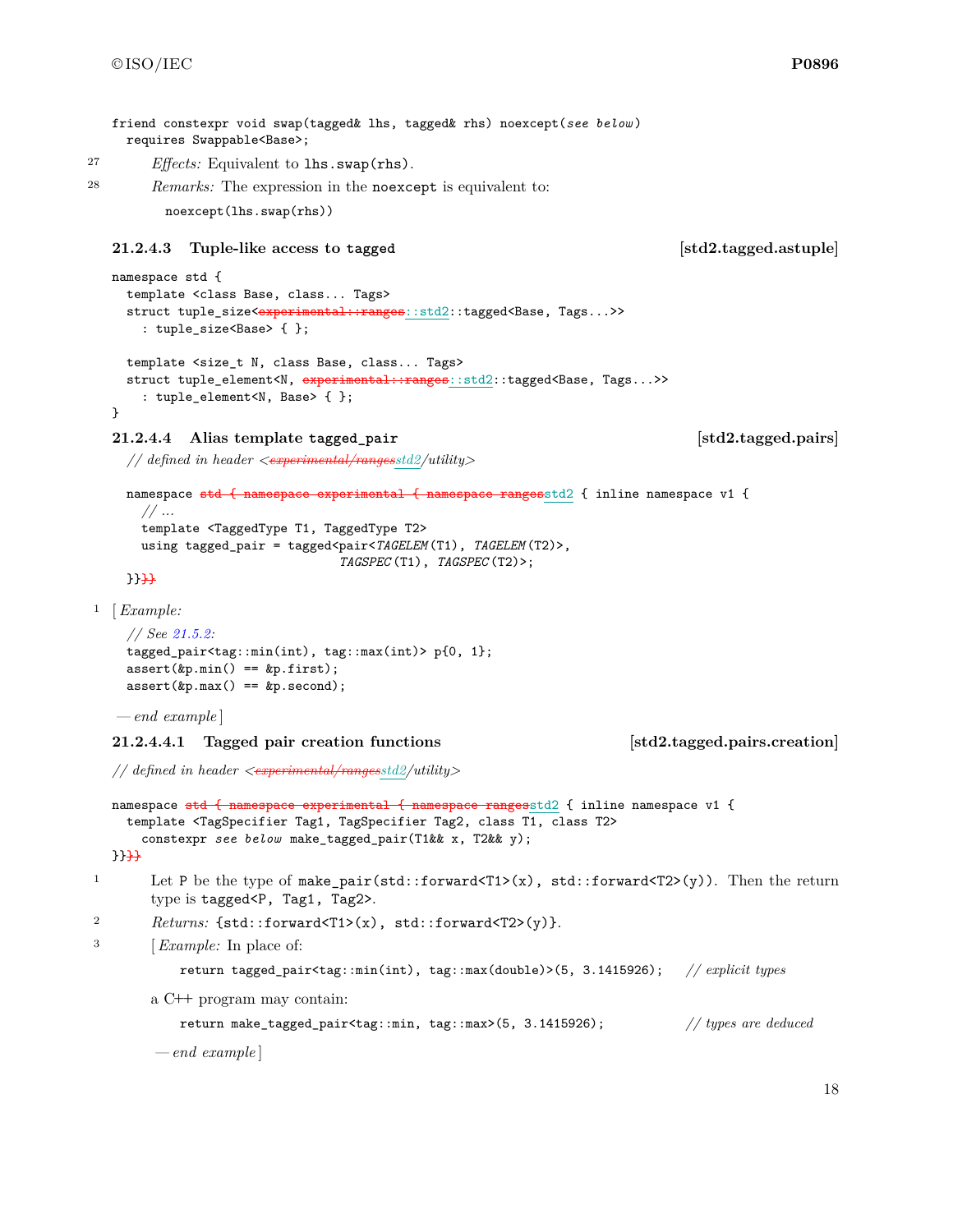2

## <span id="page-20-1"></span>**21.2.4.5 Alias template tagged\_tuple [std2.tagged.tuple]**

<sup>1</sup> **Header <experimental/rangesstd2/tuple> synopsis**

```
namespace std { namespace experimental { namespace rangesstd2 { inline namespace v1 {
      template <TaggedType... Types>
      using tagged_tuple = tagged<tuple<TAGELEM (Types)...>,
                                 TAGSPEC (Types)...>;
      template <TagSpecifier... Tags, class... Types>
        requires sizeof...(Tags) == sizeof...(Types)
          constexpr see below make_tagged_tuple(Types&&... t);
    }}}}
    template <TaggedType... Types>
    using tagged_tuple = tagged<tuple<TAGELEM (Types)...>,
                               TAGSPEC (Types)...>;
3 [Example:
    // See 21.5.2:
    tagged_tuple<tag::in(char*), tag::out(char*)> t{0, 0};
    assert(kt.in() == kget<0>(t));assert(kt.out() == kget<1>(t));— end example ]
  21.2.4.5.1 Tagged tuple creation functions [std2.tagged.tuple.creation]
  template <TagSpecifier... Tags, class... Types>
    requires sizeof...(Tags) == sizeof...(Types)
      constexpr see below make_tagged_tuple(Types&&... t);
1 Let T be the type of make_tuple(std::forward<Types>(t)...). Then the return type is tagged<T,
       Tags...>.
2 Returns: tagged<T, Tags...>(std::forward<Types>(t)...).
3 [Example:
         int i; float j;
         make_tagged_tuple<tag::in1, tag::in2, tag::out>(1, ref(i), cref(j))
       creates a tagged tuple of type
         tagged_tuple<tag::in1(int), tag::in2(int&), tag::out(const float&)>
        — end example ]
```
# <span id="page-20-0"></span>**21.3 Iterators library and all states in the state of state is stated as a state of state is stated as a state of state is stated as**  $\vert$  **state is stated as**  $\vert$  **state is stated as**  $\vert$  **stated as**  $\vert$  **stated as**  $\vert$  **state**

# **21.3.1 General**  *Constanting Series Constanting Std2.iterators.general* **<b>***constanting Std2.iterators.general*

- <sup>1</sup> This CSubclause describes components that C**++** programs may use to perform iterations over containers (CSubclause 20.8), streams (20.12.7), and stream buffers (20.12.6).
- <sup>2</sup> The following subclauses describe iterator requirements, and components for iterator primitives, predefined iterators, and stream iterators, as summarized in Table [4.](#page-21-0)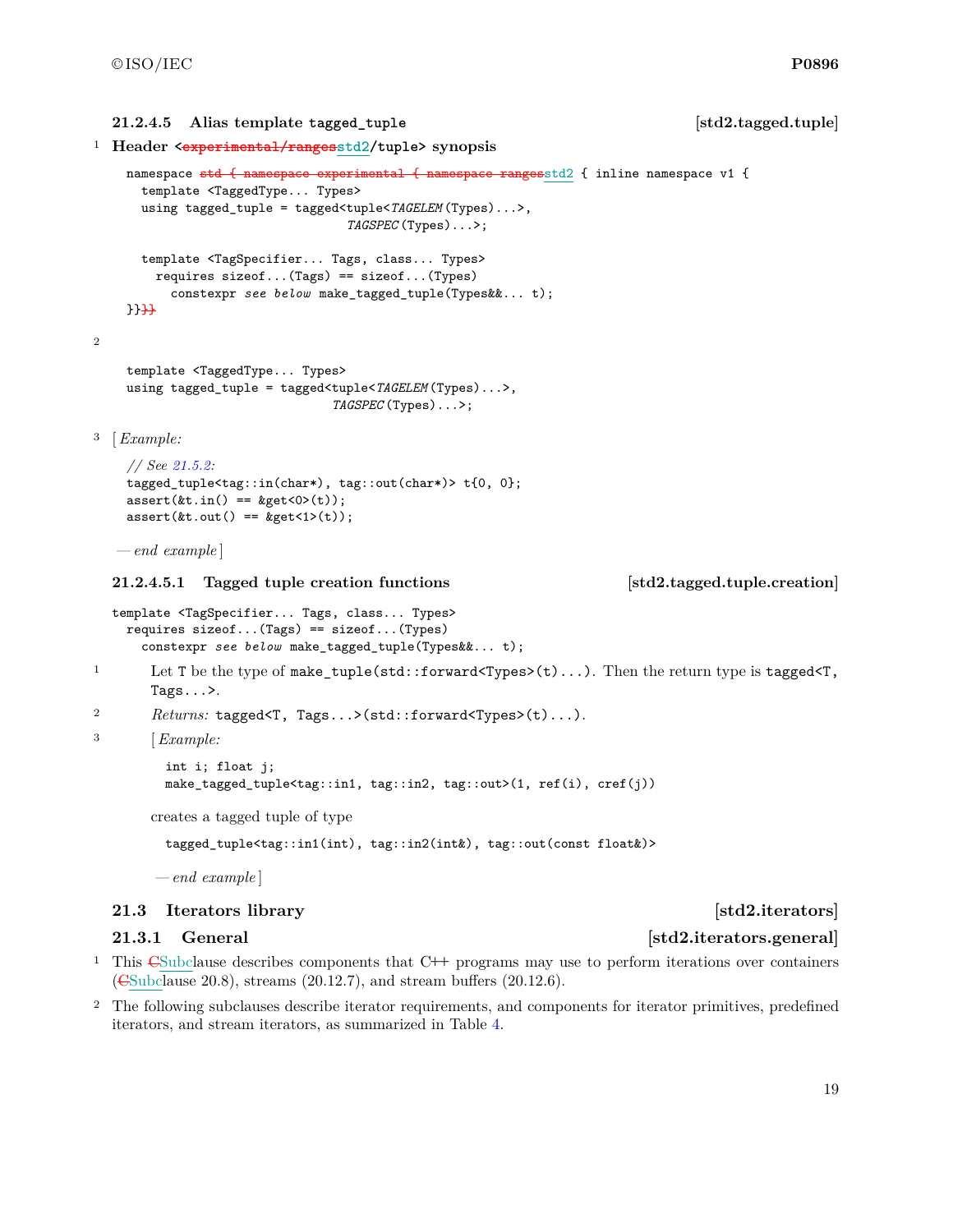| Subclause                             | Header(s)                                               |
|---------------------------------------|---------------------------------------------------------|
| 21.3.3 Iterator requirements          |                                                         |
| 21.3.4 Indirect callable requirements |                                                         |
| 21.3.5 Common algorithm requirements  |                                                         |
| 21.3.6 Iterator primitives            | <experimental iterator="" rangesstd2=""></experimental> |
| 21.3.7 Predefined iterators           |                                                         |
| 21.3.8 Stream iterators               |                                                         |

## <span id="page-21-0"></span>Table 4 — Iterators library summary

# **21.3.2 Header <std2/iterator> synopsis [std2.iterator.synopsis]**

```
namespace std { namespace experimental { namespace rangesstd2 { inline namespace v1 {
  template <class T> concept bool dereferenceable // exposition only
    = requires(T& t) { {*t} -> auto&&; };
  // 21.3.3, iterator requirements:
  // 21.3.3.2, customization points:
  namespace {
    // 21.3.3.2.1, iter_move:
    inline constexpr unspecified iter_move = unspecified ;
    // 21.3.3.2.2, iter_swap:
    inline constexpr unspecified iter_swap = unspecified ;
  \ddot{\mathbf{r}}// 21.3.3.3, associated types:
  // 21.3.3.3.1, difference_type:
  template <class> struct difference_type;
  template <class T> using difference_type_t
    = typename difference_type<T>::type;
  // 21.3.3.3.2, value_type:
  template <class> struct value_type;
  template <class T> using value_type_t
    = typename value_type<T>::type;
  // 21.3.3.3.3, iterator_category:
  template <class> struct iterator_category;
  template <class T> using iterator_category_t
    = typename iterator_category<T>::type;
  template <dereferenceable T> using reference_t
    = decltype(*declval<T&>());
  template <dereferenceable T>
      requires see below using rvalue_reference_t
    = decltype(ranges::std2::iter_move(declval<T&>()));
  // 21.3.3.4, Readable:
  template <class In>
  concept bool Readable = see below ;
```
*// [21.3.3.5,](#page-35-0) Writable:*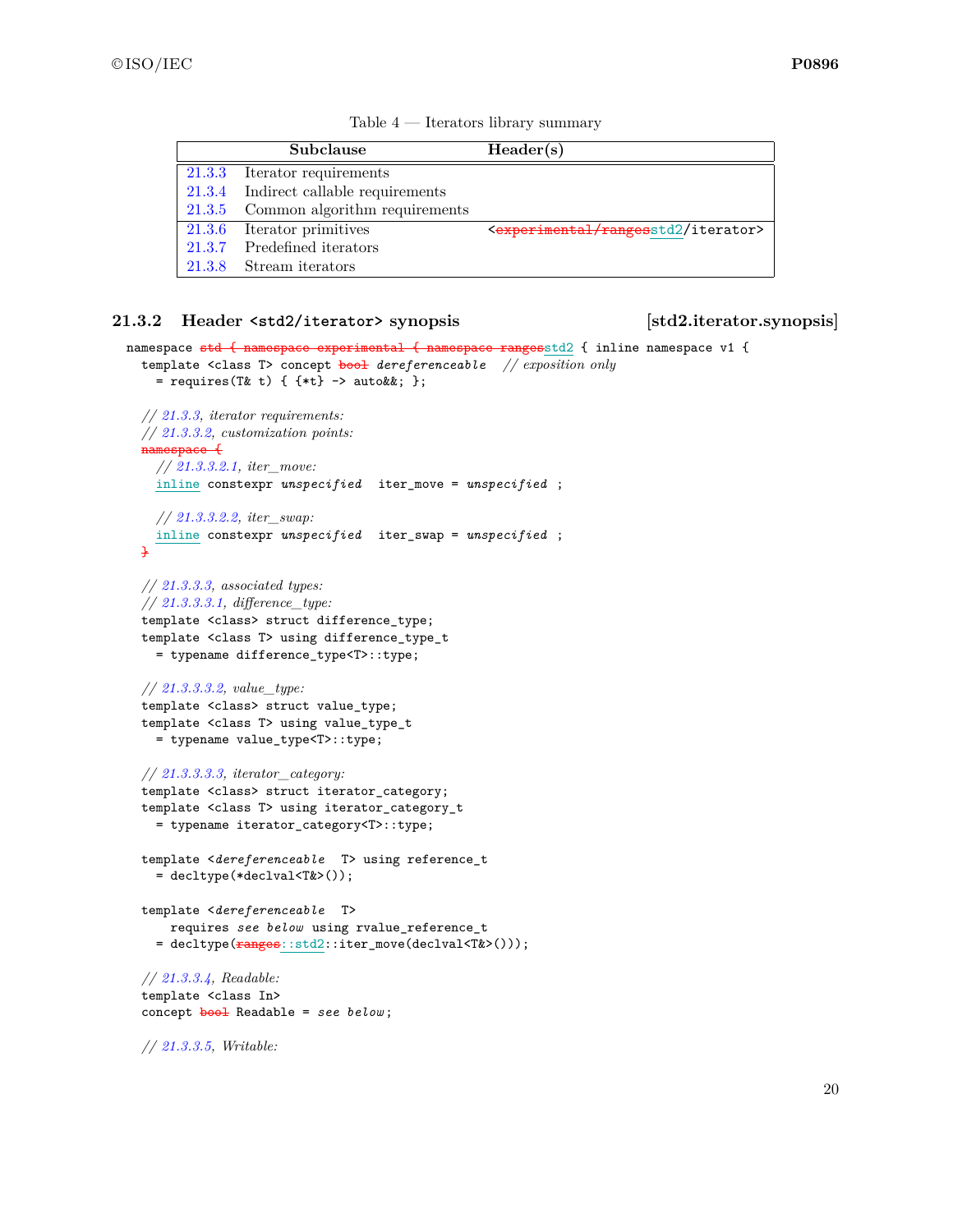template <class Out, class T> concept bool Writable = *see below* ;

*// [21.3.3.6,](#page-35-1) WeaklyIncrementable:* template <class I> concept bool WeaklyIncrementable = *see below* ;

*// [21.3.3.7,](#page-36-0) Incrementable:* template <class I> concept bool Incrementable = *see below* ;

*// [21.3.3.8,](#page-36-1) Iterator:* template <class I> concept bool Iterator = *see below* ;

*// [21.3.3.9,](#page-36-2) Sentinel:* template <class S, class I> concept bool Sentinel = *see below* ;

*// [21.3.3.10,](#page-37-0) SizedSentinel:* template <class S, class I> constexpr bool disable\_sized\_sentinel = false;

template <class S, class I> concept bool SizedSentinel = *see below* ;

*// [21.3.3.11,](#page-37-1) InputIterator:* template <class I> concept bool InputIterator = *see below* ;

*// [21.3.3.12,](#page-38-0) OutputIterator:* template <class I> concept **bool** OutputIterator = see below;

*// [21.3.3.13,](#page-38-1) ForwardIterator:* template <class I> concept bool ForwardIterator = *see below* ;

*// [21.3.3.14,](#page-38-2) BidirectionalIterator:* template <class I> concept bool BidirectionalIterator = *see below* ;

*// [21.3.3.15,](#page-39-0) RandomAccessIterator:* template <class I> concept bool RandomAccessIterator = *see below* ;

*// [21.3.4,](#page-40-0) indirect callable requirements: // [21.3.4.2,](#page-40-1) indirect callables:* template <class F, class I> concept bool IndirectUnaryInvocable = *see below* ;

template <class F, class I> concept bool IndirectRegularUnaryInvocable = *see below* ;

template <class F, class I>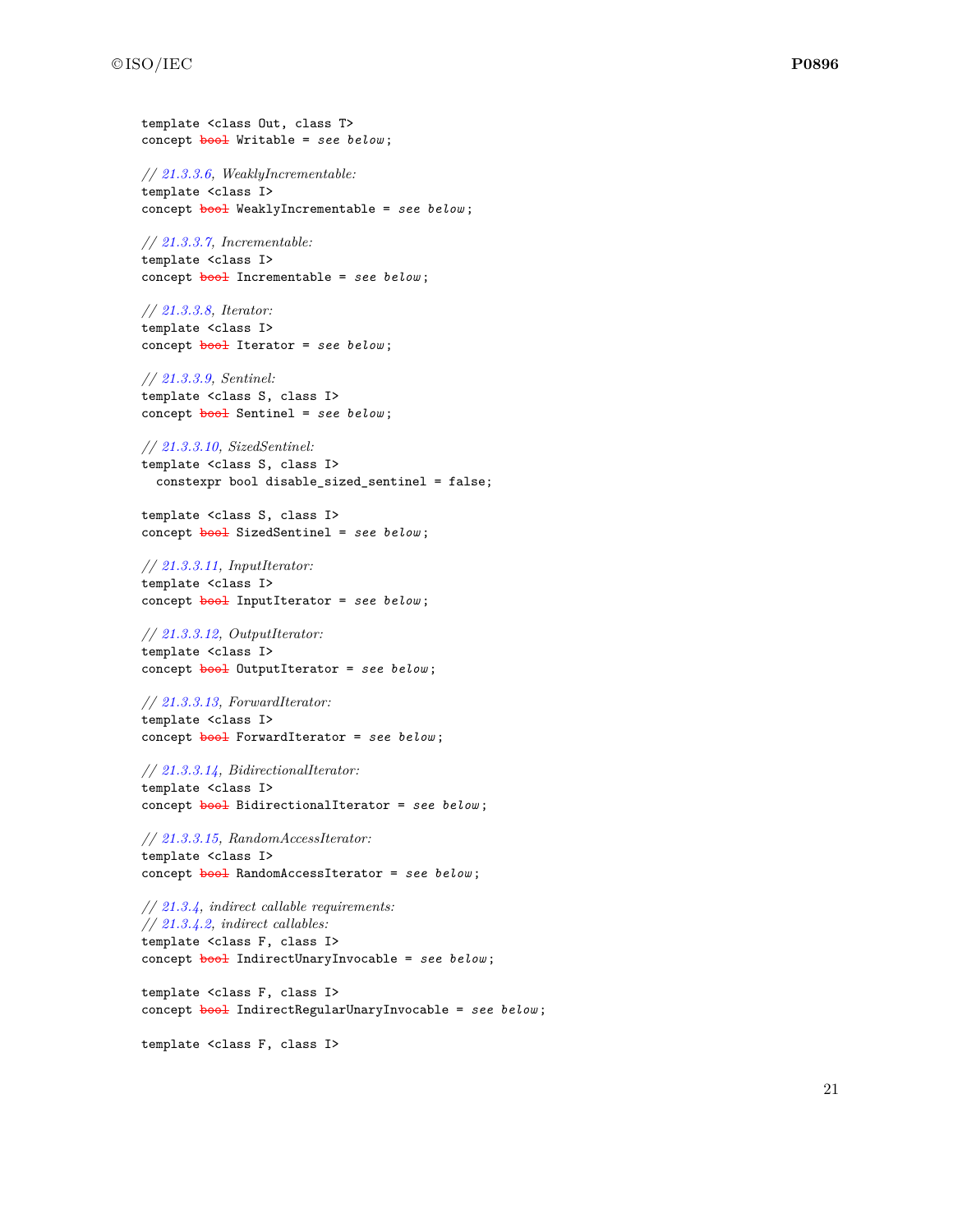```
concept bool IndirectUnaryPredicate = see below ;
template <class F, class I1, class I2 = I1>
concept bool IndirectRelation = see below ;
template <class F, class I1, class I2 = I1>
concept bool IndirectStrictWeakOrder = see below ;
template <class> struct indirect_result_of;
template <class F, class... Is>
  requires Invocable<F, reference_t<Is>...>
struct indirect_result_of<F(Is...)>;
template <class F>
using indirect_result_of_t
  = typename indirect_result_of<F>::type;
// 21.3.4.3, projected:
template <Readable I, IndirectRegularUnaryInvocable<I> Proj>
struct projected;
template <WeaklyIncrementable I, class Proj>
struct difference_type<projected<I, Proj>>;
// 21.3.5, common algorithm requirements:
// 21.3.5.2 IndirectlyMovable:
template <class In, class Out>
concept bool IndirectlyMovable = see below ;
template <class In, class Out>
concept bool IndirectlyMovableStorable = see below ;
// 21.3.5.3 IndirectlyCopyable:
template <class In, class Out>
concept bool IndirectlyCopyable = see below ;
template <class In, class Out>
concept bool IndirectlyCopyableStorable = see below ;
// 21.3.5.4 IndirectlySwappable:
template <class I1, class I2 = I1>
concept bool IndirectlySwappable = see below ;
// 21.3.5.5 IndirectlyComparable:
template <class I1, class I2, class R = equal_to<>, class P1 = identity,
    class P2 = identity>
concept bool IndirectlyComparable = see below ;
// 21.3.5.6 Permutable:
template <class I>
concept bool Permutable = see below ;
// 21.3.5.7 Mergeable:
```
template <class I1, class I2, class Out,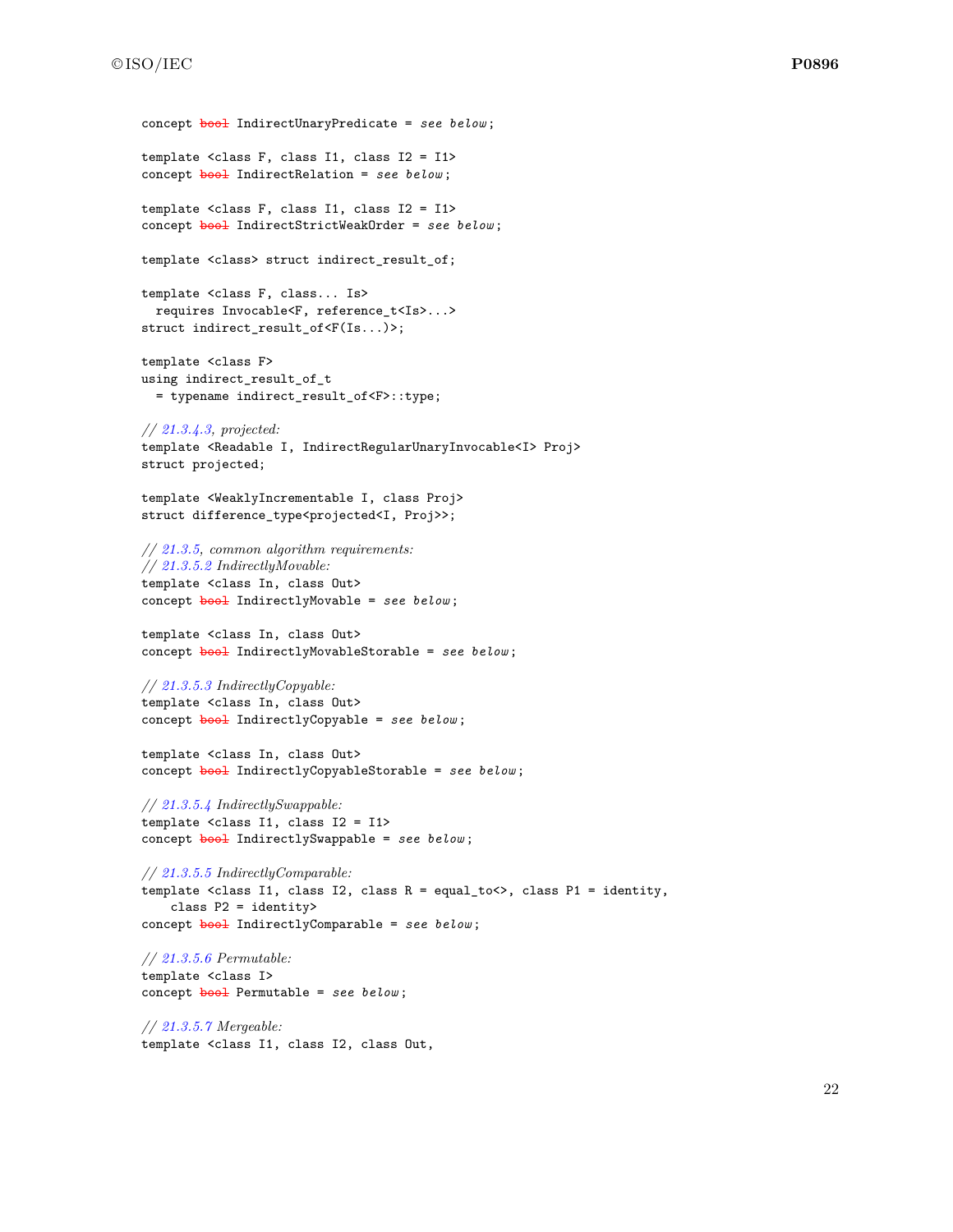```
class R = less<>, class P1 = identity, class P2 = identity>
concept bool Mergeable = see below ;
template <class I, class R = less<>, class P = identity>
concept bool Sortable = see below ;
// 21.3.6, primitives:
// 21.3.6.1, traits:
template <class Iterator> using iterator_traits = see below ;
template <Readable T> using iter_common_reference_t
  = common_reference_t<reference_t<T>, value_type_t<T>&>;
// 21.3.6.3, iterator tags:
struct output_iterator_tag { };
struct input_iterator_tag { };
struct forward_iterator_tag : input_iterator_tag { };
struct bidirectional_iterator_tag : forward_iterator_tag { };
struct random_access_iterator_tag : bidirectional_iterator_tag { };
// 21.3.6.4, iterator operations:
namespace {
  inline constexpr unspecified advance = unspecified ;
  inline constexpr unspecified distance = unspecified ;
  inline constexpr unspecified next = unspecified ;
  inline constexpr unspecified prev = unspecified ;
\ddot{\ddag}// 21.3.7, predefined iterators and sentinels:
// 21.3.7.1, reverse iterators:
template <BidirectionalIterator I> class reverse_iterator;
template <class I1, class I2>
    requires EqualityComparableWith<I1, I2>
  constexpr bool operator==(
    const reverse_iterator<I1>& x,
```

```
const reverse_iterator<I2>& y);
template <class I1, class I2>
    requires EqualityComparableWith<I1, I2>
  constexpr bool operator!=(
    const reverse_iterator<I1>& x,
    const reverse_iterator<I2>& y);
template <class I1, class I2>
    requires StrictTotallyOrderedWith<I1, I2>
  constexpr bool operator<(
    const reverse_iterator<I1>& x,
    const reverse_iterator<I2>& y);
template <class I1, class I2>
    requires StrictTotallyOrderedWith<I1, I2>
  constexpr bool operator>(
    const reverse_iterator<I1>& x,
    const reverse_iterator<I2>& y);
template <class I1, class I2>
```

```
requires StrictTotallyOrderedWith<I1, I2>
```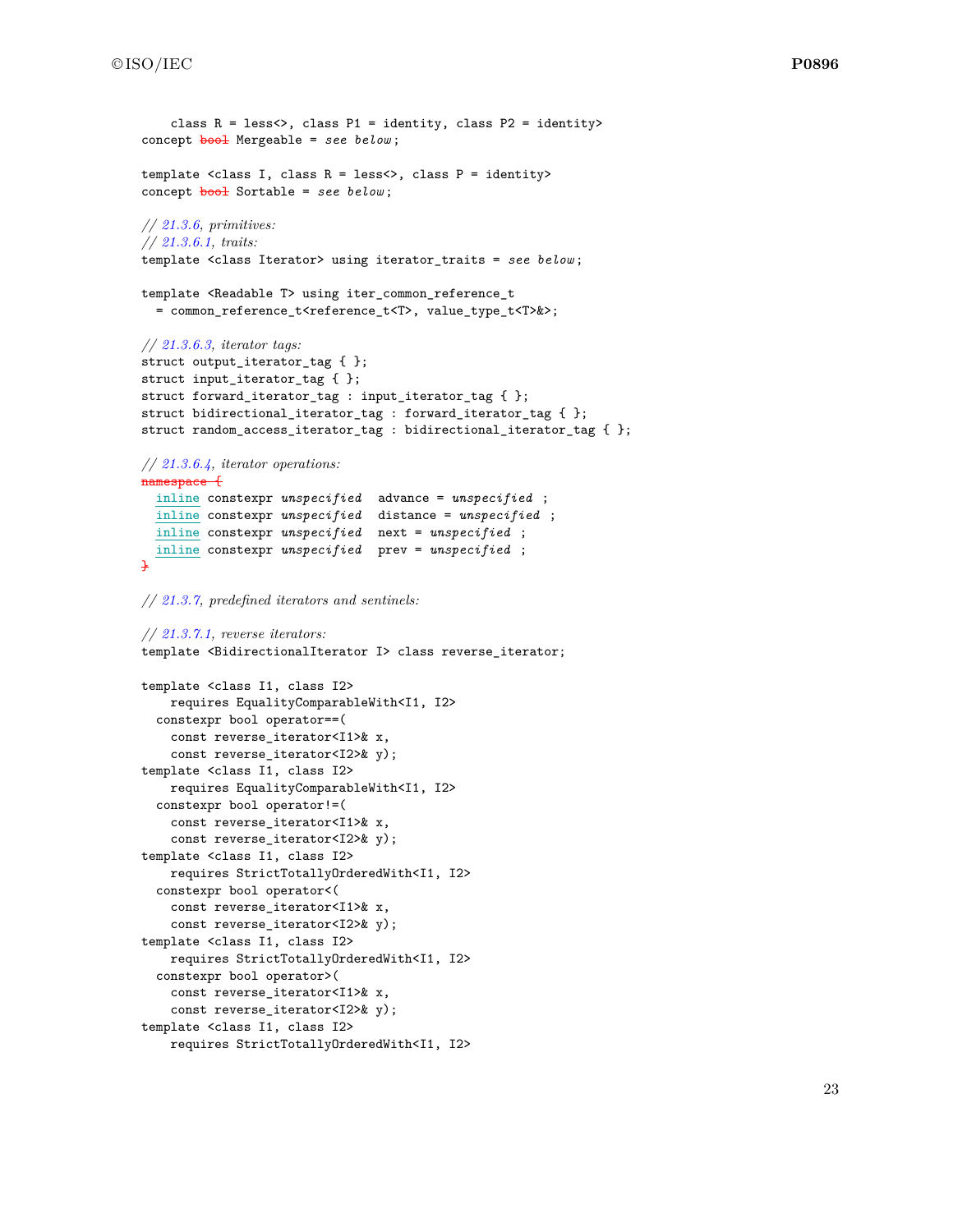```
constexpr bool operator>=(
    const reverse_iterator<I1>& x,
    const reverse_iterator<I2>& y);
template <class I1, class I2>
    requires StrictTotallyOrderedWith<I1, I2>
  constexpr bool operator<=(
    const reverse_iterator<I1>& x,
    const reverse_iterator<I2>& y);
template <class I1, class I2>
    requires SizedSentinel<I1, I2>
  constexpr difference_type_t<I2> operator-(
    const reverse_iterator<I1>& x,
    const reverse_iterator<I2>& y);
template <RandomAccessIterator I>
  constexpr reverse_iterator<I> operator+(
    difference_type_t<I> n,
    const reverse_iterator<I>& x);
template <BidirectionalIterator I>
  constexpr reverse_iterator<I> make_reverse_iterator(I i);
// 21.3.7.2, insert iterators:
template <class Container> class back_insert_iterator;
template <class Container>
  back_insert_iterator<Container> back_inserter(Container& x);
template <class Container> class front_insert_iterator;
template <class Container>
  front_insert_iterator<Container> front_inserter(Container& x);
template <class Container> class insert_iterator;
template <class Container>
  insert_iterator<Container> inserter(Container& x, iterator_t<Container> i);
// 21.3.7.3, move iterators and sentinels:
template <InputIterator I> class move_iterator;
template <class I1, class I2>
    requires EqualityComparableWith<I1, I2>
  constexpr bool operator==(
    const move_iterator<I1>& x, const move_iterator<I2>& y);
template <class I1, class I2>
    requires EqualityComparableWith<I1, I2>
  constexpr bool operator!=(
    const move_iterator<I1>& x, const move_iterator<I2>& y);
template <class I1, class I2>
    requires StrictTotallyOrderedWith<I1, I2>
  constexpr bool operator<(
    const move_iterator<I1>& x, const move_iterator<I2>& y);
template <class I1, class I2>
    requires StrictTotallyOrderedWith<I1, I2>
  constexpr bool operator<=(
    const move_iterator<I1>& x, const move_iterator<I2>& y);
template <class I1, class I2>
    requires StrictTotallyOrderedWith<I1, I2>
```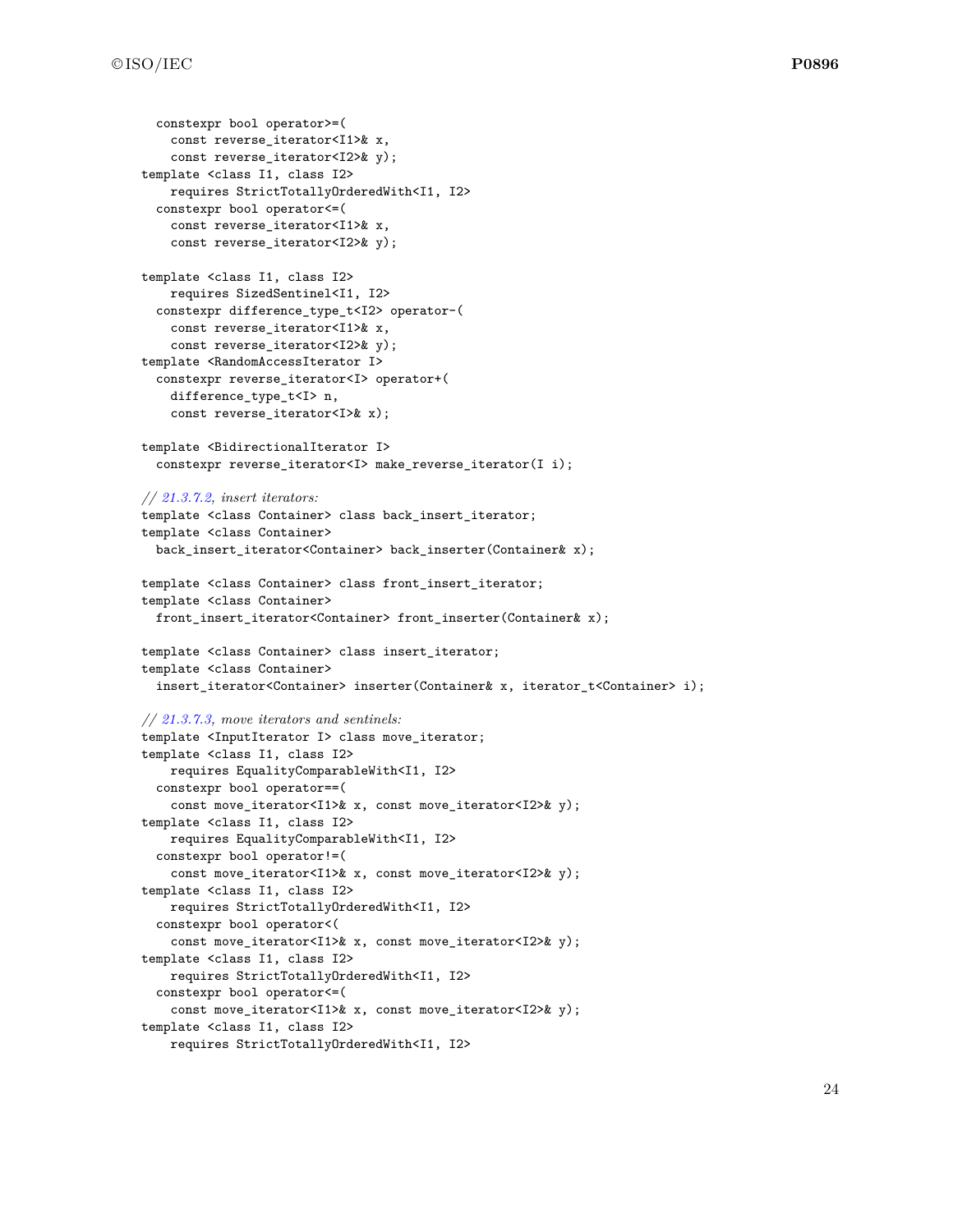```
constexpr bool operator>(
    const move_iterator<I1>& x, const move_iterator<I2>& y);
template <class I1, class I2>
    requires StrictTotallyOrderedWith<I1, I2>
  constexpr bool operator>=(
    const move_iterator<I1>& x, const move_iterator<I2>& y);
template <class I1, class I2>
    requires SizedSentinel<I1, I2>
  constexpr difference_type_t<I2> operator-(
    const move_iterator<I1>& x,
    const move_iterator<I2>& y);
template <RandomAccessIterator I>
  constexpr move_iterator<I> operator+(
    difference_type_t<I> n,
    const move_iterator<I>& x);
template <InputIterator I>
  constexpr move_iterator<I> make_move_iterator(I i);
template <Semiregular S> class move_sentinel;
template <class I, Sentinel<I> S>
  constexpr bool operator==(
    const move_iterator<I>& i, const move_sentinel<S>& s);
template <class I, Sentinel<I> S>
  constexpr bool operator==(
    const move_sentinel<S>& s, const move_iterator<I>& i);
template <class I, Sentinel<I> S>
  constexpr bool operator!=(
    const move_iterator<I>& i, const move_sentinel<S>& s);
template <class I, Sentinel<I> S>
  constexpr bool operator!=(
    const move_sentinel<S>& s, const move_iterator<I>& i);
template <class I, SizedSentinel<I> S>
  constexpr difference_type_t<I> operator-(
    const move_sentinel<S>& s, const move_iterator<I>& i);
template <class I, SizedSentinel<I> S>
  constexpr difference_type_t<I> operator-(
    const move_iterator<I>& i, const move_sentinel<S>& s);
template <Semiregular S>
  constexpr move_sentinel<S> make_move_sentinel(S s);
// 21.3.7.4, common iterators:
template <Iterator I, Sentinel<I> S>
 requires !Same<I, S>
class common_iterator;
template <Readable I, class S>
struct value_type<common_iterator<I, S>>;
```

```
template <InputIterator I, class S>
struct iterator_category<common_iterator<I, S>>;
```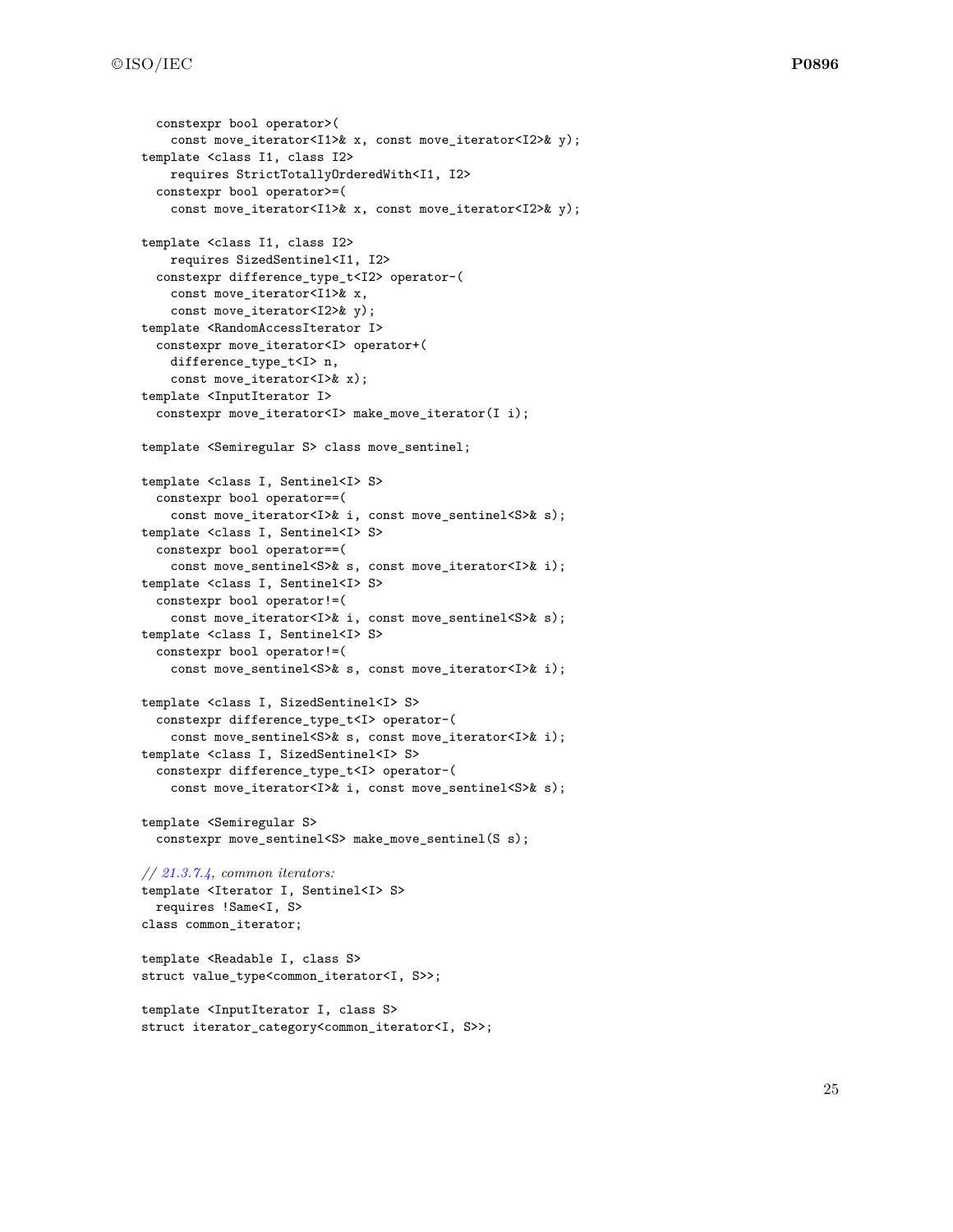```
template <ForwardIterator I, class S>
struct iterator_category<common_iterator<I, S>>;
template <class I1, class I2, Sentinel<I2> S1, Sentinel<I1> S2>
bool operator==(
  const common_iterator<I1, S1>& x, const common_iterator<I2, S2>& y);
template <class I1, class I2, Sentinel<I2> S1, Sentinel<I1> S2>
 requires EqualityComparableWith<I1, I2>
bool operator==(
  const common_iterator<I1, S1>& x, const common_iterator<I2, S2>& y);
template <class I1, class I2, Sentinel<I2> S1, Sentinel<I1> S2>
bool operator!=(
  const common_iterator<I1, S1>& x, const common_iterator<I2, S2>& y);
template <class I2, SizedSentinel<I2> I1, SizedSentinel<I2> S1, SizedSentinel<I1> S2>
difference_type_t<I2> operator-(
  const common_iterator<I1, S1>& x, const common_iterator<I2, S2>& y);
// 21.3.7.5, default sentinels:
class default_sentinel;
// 21.3.7.6, counted iterators:
template <Iterator I> class counted_iterator;
template <class I1, class I2>
    requires Common<I1, I2>
  constexpr bool operator==(
    const counted_iterator<I1>& x, const counted_iterator<I2>& y);
template <class I>
  constexpr bool operator==(
    const counted_iterator<autoI>& x, default_sentinel);
template <class I>
  constexpr bool operator==(
    default_sentinel, const counted_iterator<autoI>& x);
template <class I1, class I2>
   requires Common<I1, I2>
  constexpr bool operator!=(
    const counted_iterator<I1>& x, const counted_iterator<I2>& y);
template <class I>
  constexpr bool operator!=(
   const counted_iterator<autoI>& x, default_sentinel y);
template <class I>
  constexpr bool operator!=(
    default_sentinel x, const counted_iterator<autoI>& y);
template <class I1, class I2>
   requires Common<I1, I2>
  constexpr bool operator<(
    const counted_iterator<I1>& x, const counted_iterator<I2>& y);
template <class I1, class I2>
   requires Common<I1, I2>
  constexpr bool operator<=(
    const counted_iterator<I1>& x, const counted_iterator<I2>& y);
template <class I1, class I2>
    requires Common<I1, I2>
  constexpr bool operator>(
```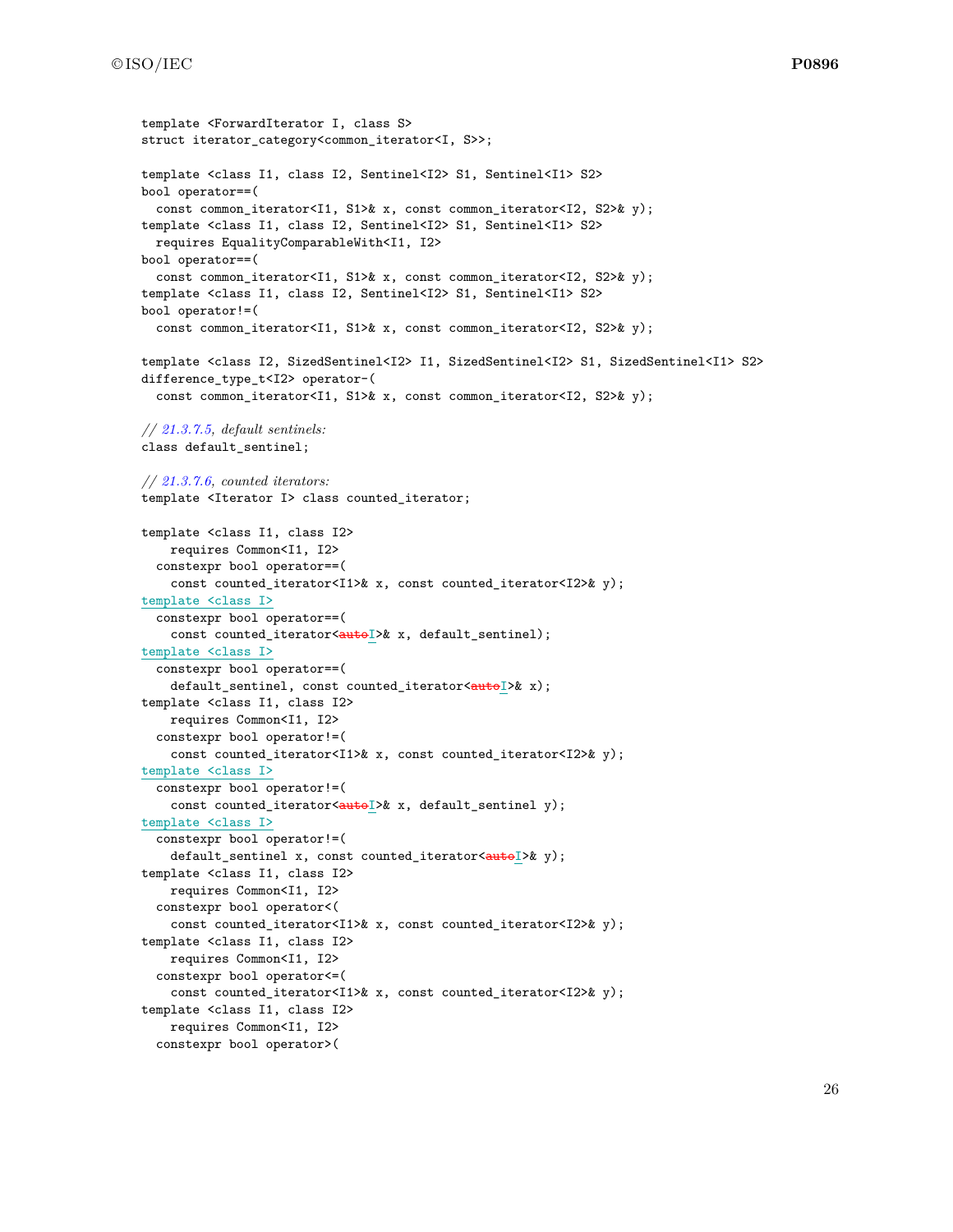```
const counted iterator<I1>& x, const counted iterator<I2>& y);
template <class I1, class I2>
   requires Common<I1, I2>
  constexpr bool operator>=(
    const counted_iterator<I1>& x, const counted_iterator<I2>& y);
template <class I1, class I2>
   requires Common<I1, I2>
 constexpr difference_type_t<I2> operator-(
    const counted_iterator<I1>& x, const counted_iterator<I2>& y);
template <class I>
  constexpr difference_type_t<I> operator-(
    const counted_iterator<I>& x, default_sentinel y);
template <class I>
 constexpr difference_type_t<I> operator-(
   default_sentinel x, const counted_iterator<I>& y);
template <RandomAccessIterator I>
 constexpr counted_iterator<I>
   operator+(difference_type_t<I> n, const counted_iterator<I>& x);
template <Iterator I>
 constexpr counted_iterator<I> make_counted_iterator(I i, difference_type_t<I> n);
// 21.3.7.7, unreachable sentinels:
class unreachable;
template <Iterator I>
  constexpr bool operator==(const I&, unreachable) noexcept;
template <Iterator I>
 constexpr bool operator==(unreachable, const I&) noexcept;
template <Iterator I>
 constexpr bool operator!=(const I&, unreachable) noexcept;
template <Iterator I>
 constexpr bool operator!=(unreachable, const I&) noexcept;
// 21.4.7, dangling wrapper:
template <class T> class dangling;
// 21.3.8, stream iterators:
template <class T, class charT = char, class traits = char_traits<charT>,
    class Distance = ptrdiff_t>
class istream_iterator;
template <class T, class charT, class traits, class Distance>
 bool operator==(const istream_iterator<T, charT, traits, Distance>& x,
          const istream_iterator<T, charT, traits, Distance>& y);
template <class T, class charT, class traits, class Distance>
 bool operator==(default_sentinel x,
          const istream_iterator<T, charT, traits, Distance>& y);
template <class T, class charT, class traits, class Distance>
 bool operator==(const istream_iterator<T, charT, traits, Distance>& x,
          default_sentinel y);
template <class T, class charT, class traits, class Distance>
 bool operator!=(const istream_iterator<T, charT, traits, Distance>& x,
          const istream_iterator<T, charT, traits, Distance>& y);
template <class T, class charT, class traits, class Distance>
bool operator!=(default_sentinel x,
          const istream_iterator<T, charT, traits, Distance>& y);
template <class T, class charT, class traits, class Distance>
```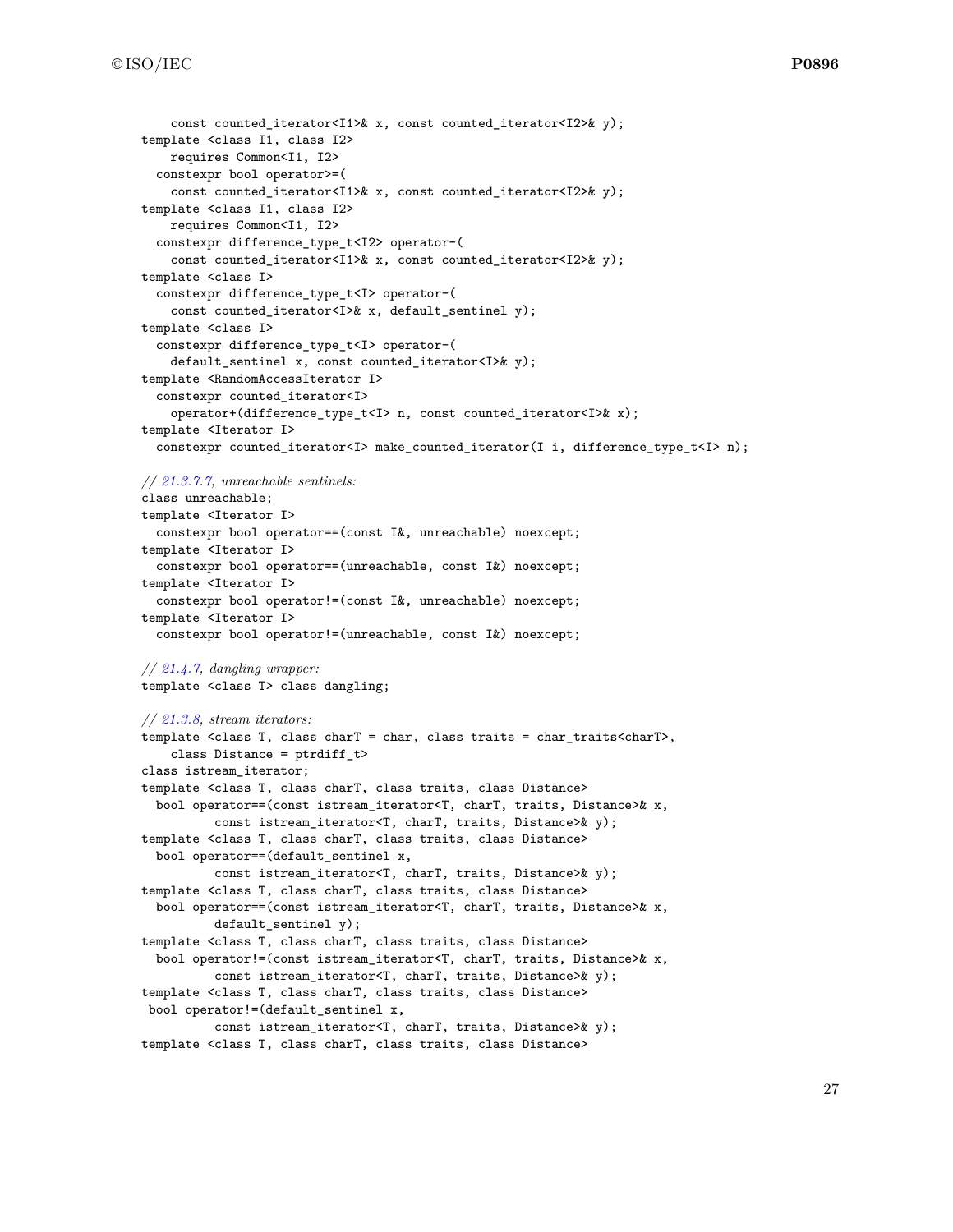```
bool operator!=(const istream_iterator<T, charT, traits, Distance>& x,
            default_sentinel y);
  template <class T, class charT = char, class traits = char_traits<charT>>
      class ostream_iterator;
  template <class charT, class traits = char_traits<charT> >
    class istreambuf_iterator;
  template <class charT, class traits>
    bool operator==(const istreambuf_iterator<charT, traits>& a,
            const istreambuf_iterator<charT, traits>& b);
  template <class charT, class traits>
    bool operator==(default_sentinel a,
            const istreambuf_iterator<charT, traits>& b);
  template <class charT, class traits>
    bool operator==(const istreambuf_iterator<charT, traits>& a,
            default_sentinel b);
  template <class charT, class traits>
    bool operator!=(const istreambuf_iterator<charT, traits>& a,
            const istreambuf_iterator<charT, traits>& b);
  template <class charT, class traits>
    bool operator!=(default_sentinel a,
            const istreambuf_iterator<charT, traits>& b);
  template <class charT, class traits>
    bool operator!=(const istreambuf_iterator<charT, traits>& a,
            default_sentinel b);
  template <class charT, class traits = char_traits<charT> >
    class ostreambuf_iterator;
}}}}
namespace std {
  // 21.3.6.2, iterator traits:
  template <experimental::ranges::std2::Iterator Out>
   struct iterator_traits<Out>;
  template <experimental::ranges::std2::InputIterator In>
    struct iterator_traits<In>;
  template <experimental::ranges::std2::InputIterator In>
      requires experimental::ranges::std2::Sentinel<In, In>
    struct iterator_traits;
}
```
# <span id="page-29-0"></span>**21.3.3 Iterator requirements [std2.iterator.requirements] 21.3.3.1** General *Ceneral Ceneral Ceneral Ceneral Ceneral Ceneral Ceneral Ceneral Ceneral Ceneral Ceneral Ceneral Ceneral Ceneral Ceneral Ceneral Ceneral*

<sup>1</sup> Iterators are a generalization of pointers that allow a C**++** program to work with different data structures (for example, containers and ranges) in a uniform manner. To be able to construct template algorithms that work correctly and efficiently on different types of data structures, the library formalizes not just the interfaces but also the semantics and complexity assumptions of iterators. All input iterators i support the expression \*i, resulting in a value of some object type T, called the *value type* of the iterator. All output iterators support the expression  $*$ **i** = **o** where **o** is a value of some type that is in the set of types that are *writable* to the particular iterator type of i. For every iterator type X there is a corresponding signed integer type called the *difference type* of the iterator.

<sup>2</sup> Since iterators are an abstraction of pointers, their semantics are a generalization of most of the semantics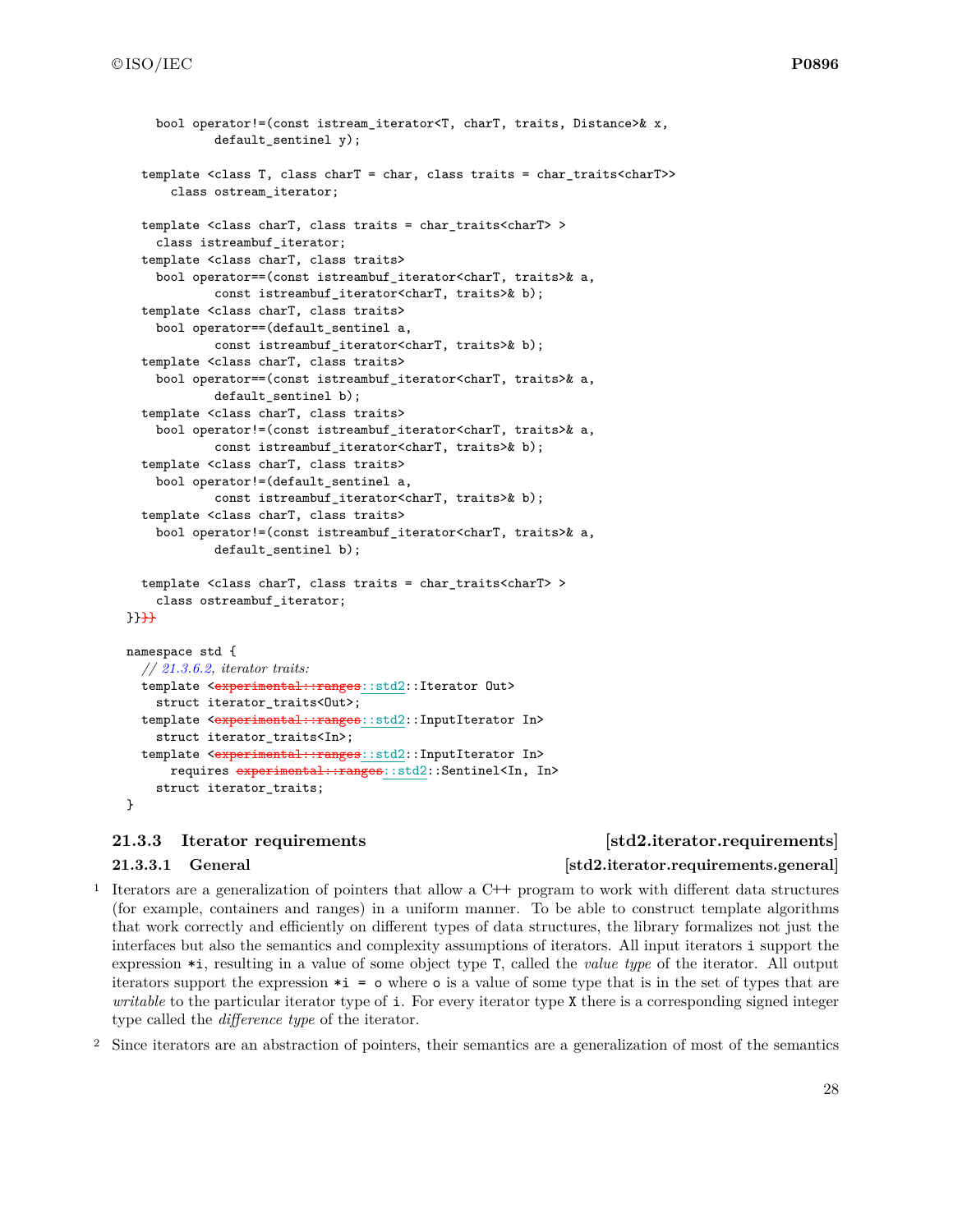of pointers in C**++**. This ensures that every function template that takes iterators works as well with regular pointers. This document defines five categories of iterators, according to the operations defined on them: *input iterators*, *output iterators*, *forward iterators*, *bidirectional iterators* and *random access iterators*, as shown in Table [5.](#page-30-0)

<span id="page-30-0"></span>

| Table $5$ — Relations among iterator categories |  |  |
|-------------------------------------------------|--|--|
|                                                 |  |  |

| Random Access $\rightarrow$ Bidirectional $\rightarrow$ Forward $\rightarrow$ Input |  |                      |
|-------------------------------------------------------------------------------------|--|----------------------|
|                                                                                     |  | $\rightarrow$ Output |

- <sup>3</sup> The five categories of iterators correspond to the iterator concepts InputIterator, OutputIterator, Forward-Iterator, BidirectionalIterator, and RandomAccessIterator, respectively. The generic term *iterator* refers to any type that satisfies Iterator.
- <sup>4</sup> Forward iterators satisfy all the requirements of input iterators and can be used whenever an input iterator is specified; Bidirectional iterators also satisfy all the requirements of forward iterators and can be used whenever a forward iterator is specified; Random access iterators also satisfy all the requirements of bidirectional iterators and can be used whenever a bidirectional iterator is specified.
- <sup>5</sup> Iterators that further satisfy the requirements of output iterators are called *mutable iterator*s. Nonmutable iterators are referred to as *constant iterator*s.
- <sup>6</sup> Just as a regular pointer to an array guarantees that there is a pointer value pointing past the last element of the array, so for any iterator type there is an iterator value that points past the last element of a corresponding sequence. These values are called *past-the-end* values. Values of an iterator i for which the expression  $*$ i is defined are called *dereferenceable*. The library never assumes that past-the-end values are dereferenceable. Iterators can also have singular values that are not associated with any sequence. [ *Example:* After the declaration of an uninitialized pointer x (as with  $int* x$ ;), x must always be assumed to have a singular value of a pointer. *— end example* ] Results of most expressions are undefined for singular values; the only exceptions are destroying an iterator that holds a singular value, the assignment of a non-singular value to an iterator that holds a singular value, and using a value-initialized iterator as the source of a copy or move operation. [*Note:* This guarantee is not offered for default initialization, although the distinction only matters for types with trivial default constructors such as pointers or aggregates holding pointers. *— end note* In these cases the singular value is overwritten the same way as any other value. Dereferenceable values are always non-singular.
- <sup>7</sup> Most of the library's algorithmic templates that operate on data structures have interfaces that use ranges. A range is an iterator and a *sentinel* that designate the beginning and end of the computation, or an iterator and a count that designate the beginning and the number of elements to which the computation is to be applied.
- <sup>8</sup> An iterator and a sentinel denoting a range are comparable. The types of a sentinel and an iterator that denote a range must satisfy Sentinel  $(21.3.3.9)$ . A range  $[i, s)$  is empty if  $i == s$ ; otherwise,  $[i, s)$  refers to the elements in the data structure starting with the element pointed to by i and up to but not including the element pointed to by the first iterator j such that  $j = s$ .
- <sup>9</sup> A sentinel s is called *reachable* from an iterator i if and only if there is a finite sequence of applications of the expression  $++i$  that makes  $i == s$ . If s is reachable from  $i$ ,  $[i, s)$  denotes a range.
- 10 A counted range  $[i,n)$  is empty if  $n == 0$ ; otherwise,  $[i,n)$  refers to the n elements in the data structure starting with the element pointed to by i and up to but not including the element pointed to by the result of incrementing i n times.
- <sup>11</sup> A range  $[i, s)$  is valid if and only if s is reachable from i. A counted range  $[i, n)$  is valid if and only if n  $== 0$ ; or n is positive, i is dereferenceable, and  $[++i,--n)$  is valid. The result of the application of functions in the library to invalid ranges is undefined.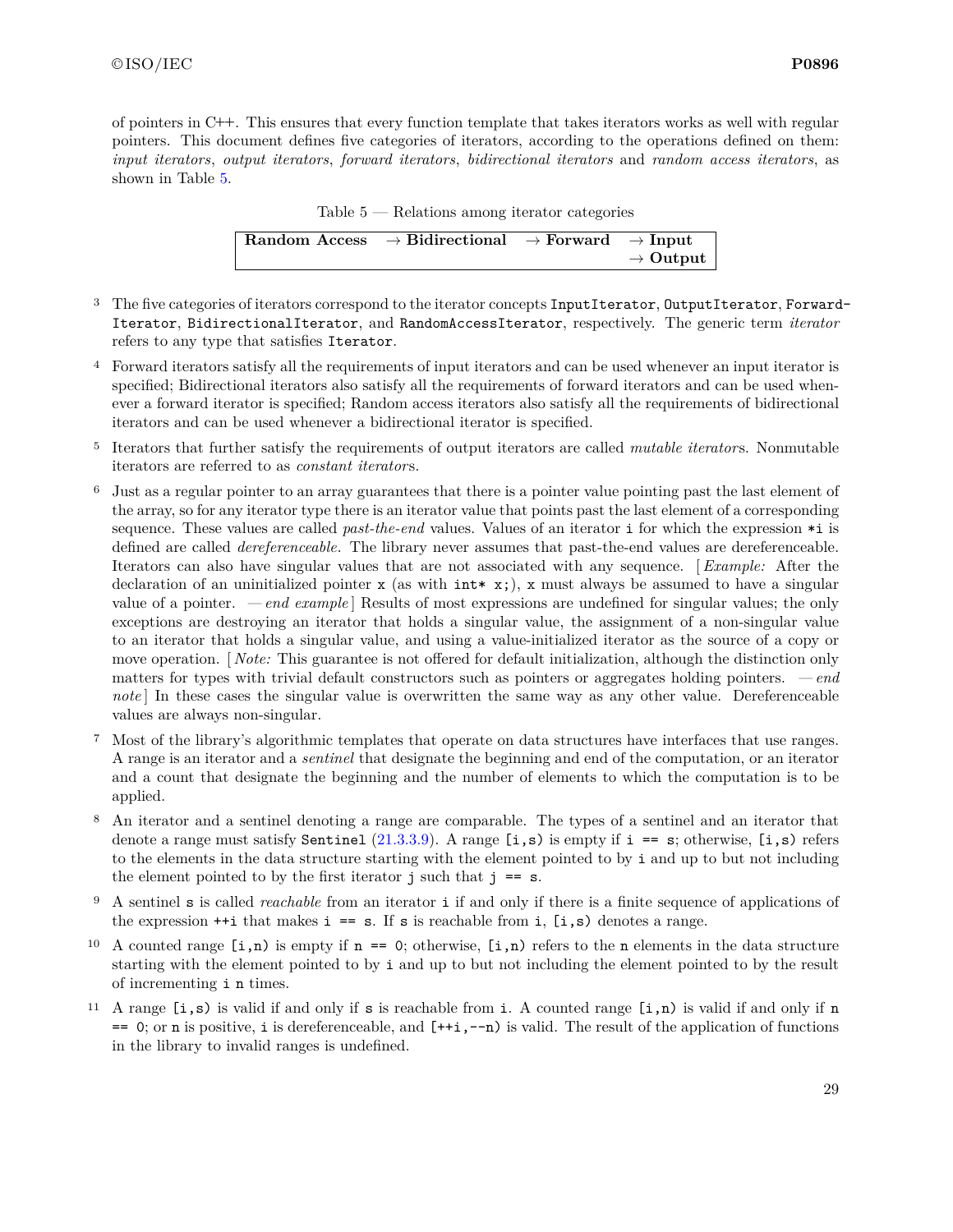- <sup>12</sup> All the categories of iterators require only those functions that are realizable for a given category in constant time (amortized).
- <sup>13</sup> Destruction of an iterator may invalidate pointers and references previously obtained from that iterator.
- <sup>14</sup> An *invalid* iterator is an iterator that may be singular <sup>[3](#page-31-3)</sup>

## <span id="page-31-0"></span>**21.3.3.2 Customization points [std2.iterator.custpoints]**

- <sup>1</sup> The name iter\_move denotes a *customization point object* (20.1.4.2.1.6). The expression ranges::std2::iter\_ move  $(E)$  for some subexpression  $E$  is expression-equivalent to the following:
- $(1.1)$   $-$  static\_cast<decltype(iter\_move(E))>(iter\_move(E)), if that expression is well-formed when evaluated in a context that does not include  $\frac{ranges}{r:std2::iter\_move}$  but does include the lookup set produced by argument-dependent lookup (6.4.2).
- $(1.2)$  Otherwise, if the expression  $*E$  is well-formed:
- $(1.2.1)$   $-$  if  $*E$  is an lvalue,  $std::move(*E);$
- (1.2.2) otherwise, static\_cast<decltype(\*E)>(\*E).
- $(1.3)$  Otherwise, ranges::std2::iter\_move(E) is ill-formed.
	- <sup>2</sup> If  $r$ **anges**::std2::**iter** move(E) does not equal \*E, the program is ill-formed with no diagnostic required.

## <span id="page-31-2"></span>**21.3.3.2.2 iter\_swap [std2.iterator.custpoints.iter\_swap]**

- <sup>1</sup> The name iter\_swap denotes a *customization point object* (20.1.4.2.1.6). The expression ranges::std2::iter\_ swap(E1, E2) for some subexpressions E1 and E2 is expression-equivalent to the following:
- $(1.1)$  (void) iter\_swap(E1, E2), if that expression is well-formed when evaluated in a context that does not include ranges::std2::iter\_swap but does include the lookup set produced by argument-dependent lookup (6.4.2) and the following declaration:

template <class I1, class I2> void iter\_swap( $\frac{a}{a b}$ ,  $\frac{a}{b}$ ],  $\frac{1}{2}$ ) = delete;

- $(1.2)$  Otherwise, if the types of E1 and E2 both satisfy Readable, and if the reference type of E1 is swappable with  $(20.3.3.11)$  the reference type of E2, then  $\overline{\text{ranges}}$ : std2::swap(\*E1, \*E2)
- $(1.3)$  Otherwise, if the types T1 and T2 of E1 and E2 satisfy IndirectlyMovableStorable<T1, T2> && IndirectlyMovableStorable<T2, T1>, (void)(\*E1 = iter\_exchange\_move(E2, E1)), except that E1 is evaluated only once.
- $(1.4)$  Otherwise, ranges::std2::iter swap(E1, E2) is ill-formed.
	- <sup>2</sup> If  $r$ **anges**::std2::**iter** swap(E1, E2) does not swap the values denoted by the expressions E1 and E2, the program is ill-formed with no diagnostic required.
	- <sup>3</sup> iter\_exchange\_move is an exposition-only function specified as:

```
template <class X, class Y>
 constexpr value type t<remove reference t<X>> iter exchange move(X&& x, Y&& y)
   noexcept(see below );
```
<sup>4</sup> *Effects:* Equivalent to:

# <span id="page-31-1"></span>**21.3.3.2.1 iter\_move [std2.iterator.custpoints.iter\_move]**

<span id="page-31-3"></span><sup>3)</sup> This definition applies to pointers, since pointers are iterators. The effect of dereferencing an iterator that has been invalidated is undefined.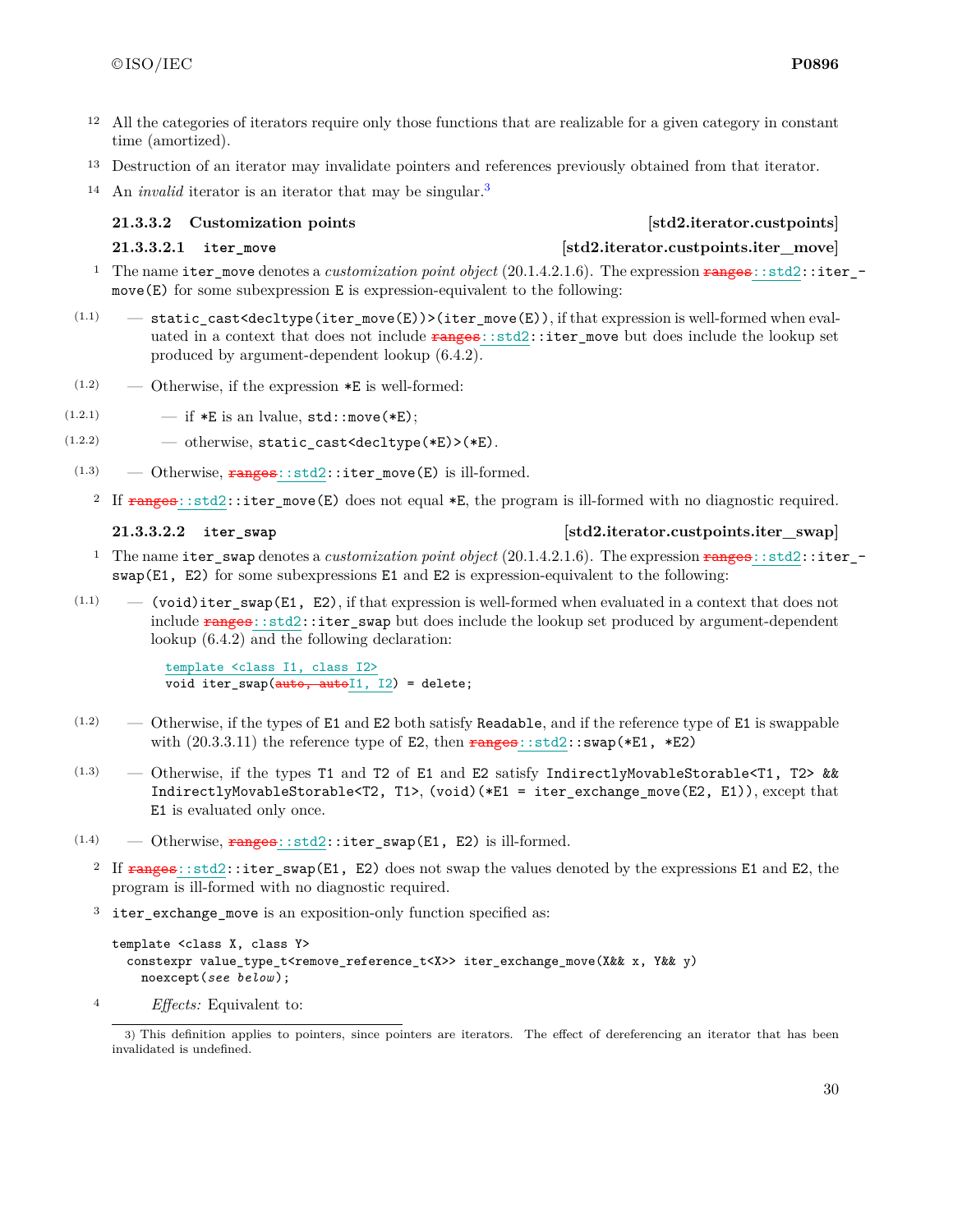```
value type t<remove reference t<X>> old value(iter move(x));
*x = iter_move(y);return old_value;
```
<sup>5</sup> *Remarks:* The expression in the noexcept is equivalent to:

```
NE(remove_reference_t<X>, remove_reference_t<Y>) &&
NE(remove_reference_t<Y>, remove_reference_t<X>)
```
Where  $NE(T1, T2)$  is the expression:

```
is_nothrow_constructible_v<value_type_t<T1>, rvalue_reference_t<T1>>::value &&
is_nothrow_assignable_v<value_type_t<T1>&, rvalue_reference_t<T1>> :: value &&
is_nothrow_assignable_v<reference_t<T1>, rvalue_reference_t<T2>>::value &&
is_nothrow_assignable_v<reference_t<T1>, value_type_t<T2>>::value> &&
is_nothrow_move_constructible_v<value_type_t<T1>> ::value &&
noexcept(ranges::std2::iter_move(declval<T1&>()))
```
# <span id="page-32-0"></span>**21.3.3.3 Iterator associated types [std2.iterator.assoc.types]**

<sup>1</sup> To implement algorithms only in terms of iterators, it is often necessary to determine the value and difference types that correspond to a particular iterator type. Accordingly, it is required that if WI is the name of a type that satisfies the WeaklyIncrementable concept [\(21.3.3.6\)](#page-35-1), R is the name of a type that satisfies the Readable concept [\(21.3.3.4\)](#page-34-0), and II is the name of a type that satisfies the InputIterator concept [\(21.3.3.11\)](#page-37-1) concept, the types

```
difference_type_t<WI>
value_type_t<R>
iterator_category_t<II>
```
be defined as the iterator's difference type, value type and iterator category, respectively.

<span id="page-32-1"></span>**21.3.3.3.1 difference\_type [std2.iterator.assoc.types.difference\_type]**

```
1 difference_type_t<T> is implemented as if:
```

```
template <class> struct difference_type { };
template <class T>
struct difference_type<T*>
  : enable_if<is_object_v<T>:: value, ptrdiff_t> { };
template <class I>
struct difference_type<const I> : difference_type<decay_t<I>> { };
template <class T>
 requires requires { typename T::difference_type; }
struct difference_type<T> {
 using type = typename T::difference_type;
};
template <class T>
  requires !requires { typename T::difference_type; } &&
    requires(const T& a, const T& b) { { a - b } -> Integral; }
struct difference_type<T>
  : make_signed< decltype(declval<T>() - declval<T>()) > {
};
```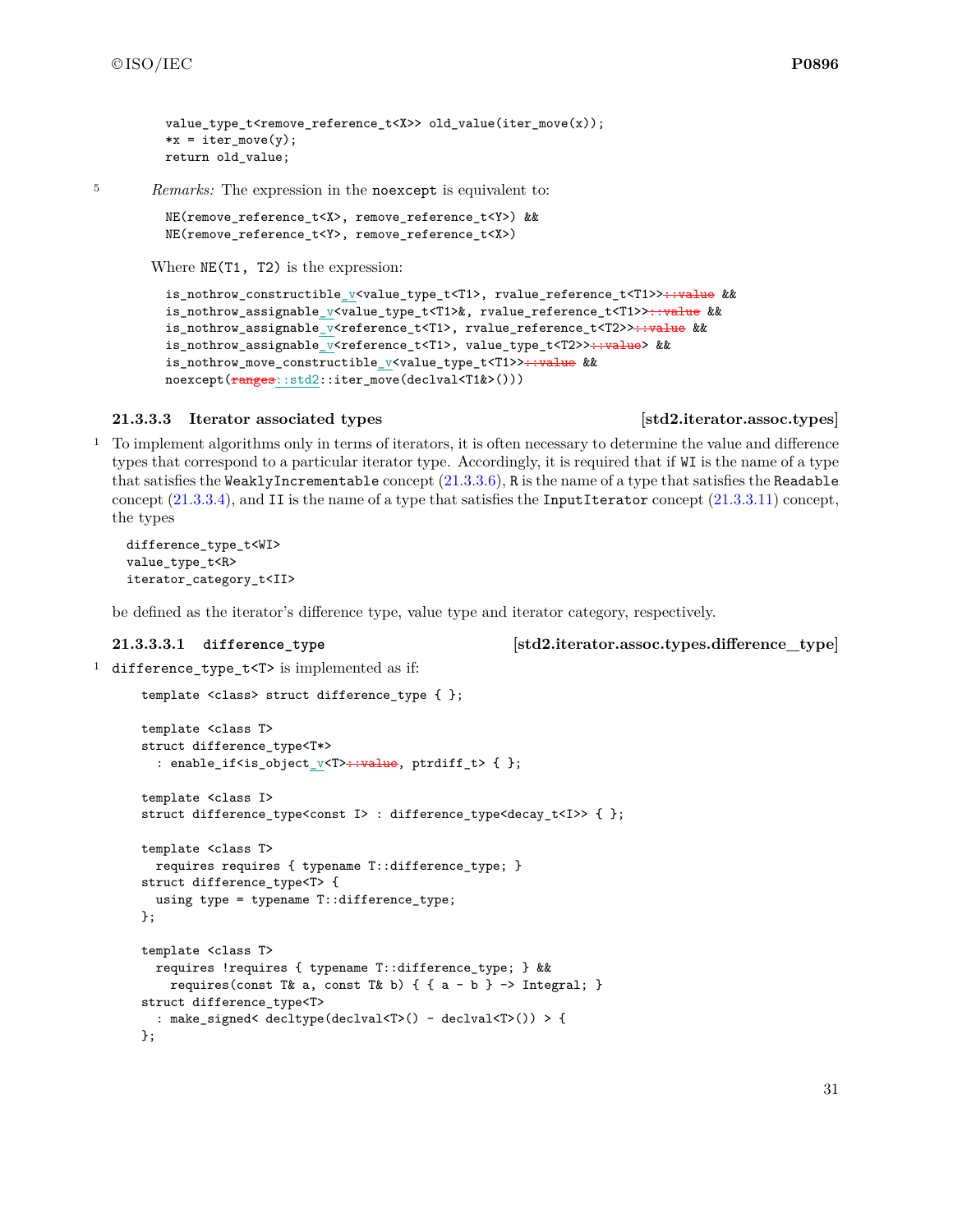```
template <class T> using difference type t
 = typename difference_type<T>::type;
```
<sup>2</sup> Users may specialize difference\_type on user-defined types.

# <span id="page-33-0"></span>**21.3.3.3.2 value\_type [std2.iterator.assoc.types.value\_type]**

<sup>1</sup> A Readable type has an associated value type that can be accessed with the value\_type\_t alias template.

```
template <class> struct value_type { };
template <class T>
struct value_type<T*>
  : enable_if<is_object<T>::value, remove_cv_t<T>> { };
template <class I>
 requires is_array_v<I>::value
struct value_type<I> : value_type<decay_t<I>> { };
template <class I>
struct value_type<const I> : value_type<decay_t<I>> { };
template <class T>
 requires requires { typename T::value_type; }
struct value_type<T>
 : enable_if<is_object_v<typename T::value_type>::value, typename T::value_type> { };
template <class T>
 requires requires { typename T::element_type; }
struct value_type<T>
  : enable_if<
      is_object_v<typename T::element_type>::value,
      remove_cv_t<typename T::element_type>>
  { };
template <class T> using value_type_t
  = typename value_type<T>::type;
```
- <sup>2</sup> If a type I has an associated value type, then value  $type < I$ ::type shall name the value type. Otherwise, there shall be no nested type type.
- <sup>3</sup> The value\_type class template may be specialized on user-defined types.
- <sup>4</sup> When instantiated with a type I such that I::value type is valid and denotes a type, value type<I>::type names that type, unless it is not an object type (6.7) in which case value\_type<I> shall have no nested type type. [ *Note:* Some legacy output iterators define a nested type named value\_type that is an alias for void. These types are not Readable and have no associated value types. *— end note* ]
- <sup>5</sup> When instantiated with a type I such that I::element\_type is valid and denotes a type, value\_type<I>:: type names the type remove\_cv\_t<I::element\_type>, unless it is not an object type (6.7) in which case value\_type<I> shall have no nested type type. [ *Note:* Smart pointers like shared\_ptr<int> are Readable and have an associated value type. But a smart pointer like shared\_ptr<void> is not Readable and has no associated value type. *— end note* ]

<span id="page-33-1"></span>**21.3.3.3.3 iterator\_category [std2.iterator.assoc.types.iterator\_category]**

<sup>1</sup> iterator\_category\_t<T> is implemented as if:

```
template <class> struct iterator_category { };
```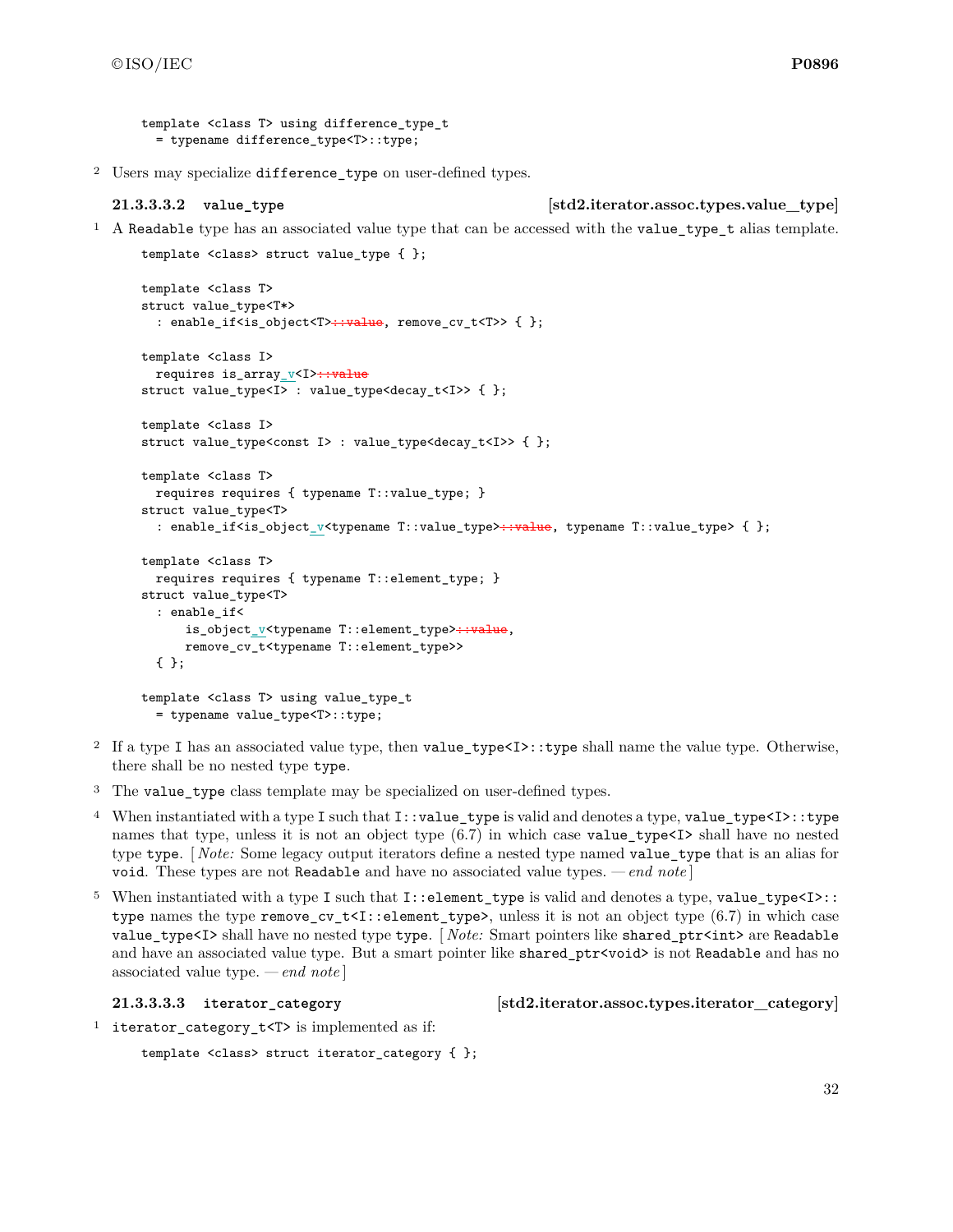```
template <class T>
struct iterator_category<T*>
  : enable_if<is_object_v<T>-: value, random_access_iterator_tag> { };
template <class T>
struct iterator_category<T const> : iterator_category<T> { };
template <class T>
 requires requires { typename T::iterator_category; }
struct iterator_category<T> {
  using type = see below ;
};
template <class T> using iterator_category_t
  = typename iterator_category<T>::type;
```
- <sup>2</sup> Users may specialize iterator\_category on user-defined types.
- <sup>3</sup> If T::iterator\_category is valid and denotes a type, then the type iterator\_category<T>::type is computed as follows:
- $(3.1)$  If T::iterator\_category is the same as or derives from std::random\_access\_iterator\_tag, iterator\_category<T>::type is ranges::std2::random\_access\_iterator\_tag.
- $(3.2)$  Otherwise, if T::iterator\_category is the same as or derives from std::bidirectional\_iterator\_tag, iterator\_category<T>::type is  $r$ anges::std2::bidirectional\_iterator\_tag.
- $(3.3)$  Otherwise, if T::iterator\_category is the same as or derives from std::forward\_iterator\_tag, iterator\_category<T>::type is ranges::std2::forward\_iterator\_tag.
- $(3.4)$  Otherwise, if T::iterator\_category is the same as or derives from std::input\_iterator\_tag, iterator\_category<T>::type is ranges::std2::input\_iterator\_tag.
- $(3.5)$  Otherwise, if T::iterator\_category is the same as or derives from std::output\_iterator\_tag, iterator\_category<T> has no nested type.
- (3.6) Otherwise, iterator\_category<T>::type is T::iterator\_category
	- <sup>4</sup> rvalue reference  $t$ <T> is implemented as if:

```
template <dereferenceable T>
   requires see below using rvalue_reference_t
 = decltype(ranges::std2::iter_move(declval<T&>()));
```
<sup>5</sup> The expression in the requires clause is equivalent to:

requires(T& t) { {  $r_{\text{anges}}::\text{std2}: \text{iter\_move(t)}$  } -> auto&&; }

# <span id="page-34-0"></span>**21.3.3.4 Concept Readable [std2.iterators.readable]**

<sup>1</sup> The Readable concept is satisfied by types that are readable by applying operator\* including pointers, smart pointers, and iterators.

```
template <class In>
concept bool Readable =
 requires {
```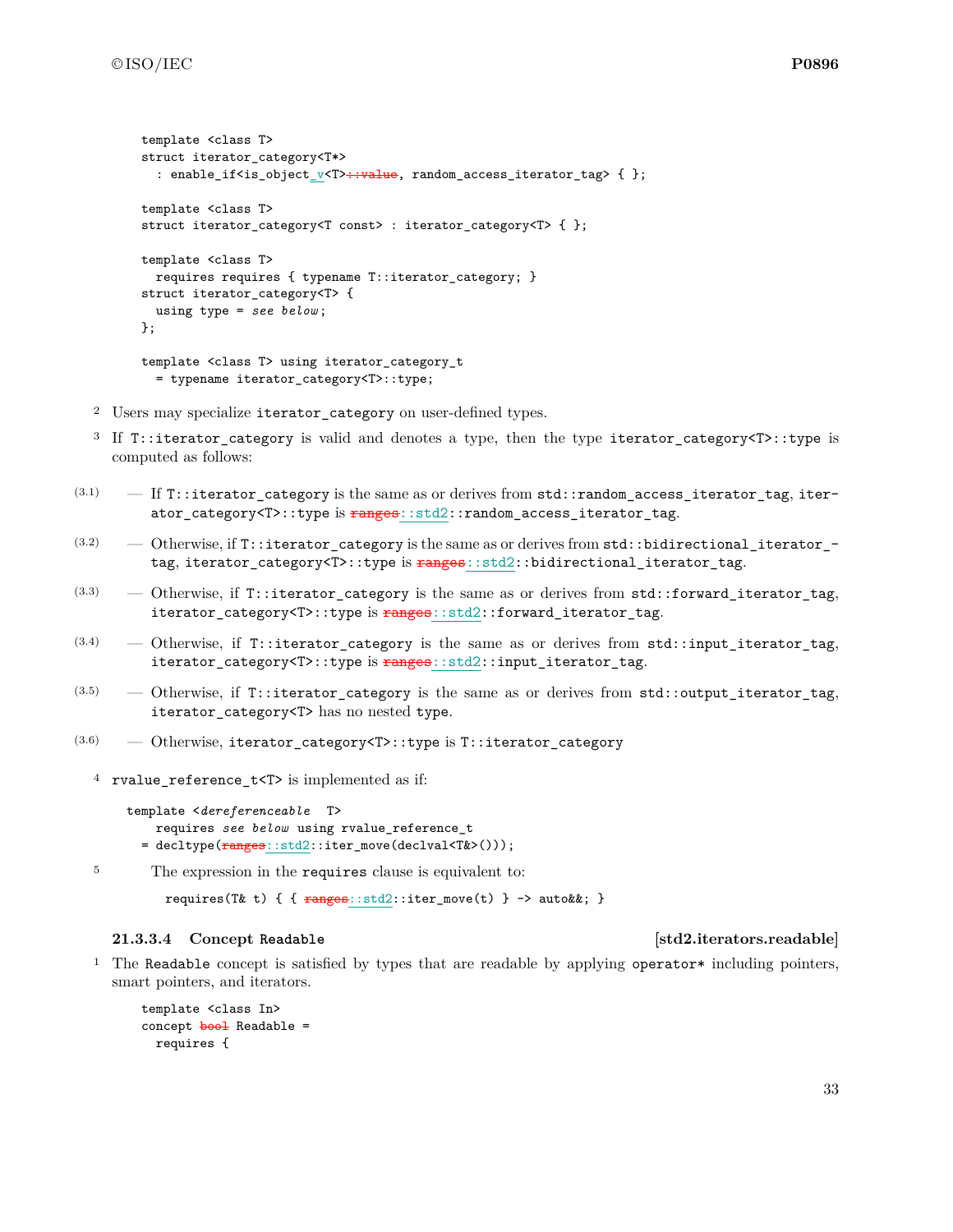```
typename value type t<In>;
  typename reference_t<In>;
  typename rvalue_reference_t<In>;
} &&
CommonReference<reference_t<In>&&, value_type_t<In>&> &&
CommonReference<reference_t<In>&&, rvalue_reference_t<In>&&> &&
CommonReference<rvalue_reference_t<In>&&, const value_type_t<In>&>;
```
# <span id="page-35-0"></span>**21.3.3.5 Concept Writable [std2.iterators.writable]**

<sup>1</sup> The Writable concept specifies the requirements for writing a value into an iterator's referenced object.

```
template <class Out, class T>
concept bool Writable =
  requires(Out&& o, T&& t) {
    *o = std::forward<T>(t); // not required to be equality preserving
    *std::forward<Out>(o) = std::forward<T>(t); // not required to be equality preserving
    const_cast<const reference_t<Out>&&>(*o) =
      std::forward<T>(t); // not required to be equality preserving
    const_cast<const reference_t<Out>&&>(*std::forward<Out>(o)) =
      std::forward<T>(t); // not required to be equality preserving
  };
```
- <sup>2</sup> Let E be an an expression such that  $\text{decltype}(\mathbb{E})$  is T, and let o be a dereferenceable object of type Out. Writable<Out, T> is satisfied only if
- (2.1) If Readable<Out> && Same<value\_type\_t<Out>, decay\_t<T>> is satisfied, then \*o after any above assignment is equal to the value of E before the assignment.
	- <sup>3</sup> After evaluating any above assignment expression, o is not required to be dereferenceable.
	- <sup>4</sup> If E is an xvalue (), the resulting state of the object it denotes is valid but unspecified ().
	- <sup>5</sup> [ *Note:* The only valid use of an operator\* is on the left side of the assignment statement. *Assignment through the same value of the writable type happens only once. — end note* ]

```
21.3.3.6 Concept WeaklyIncrementable [std2.iterators.weaklyincrementable]
```
<sup>1</sup> The WeaklyIncrementable concept specifies the requirements on types that can be incremented with the pre- and post-increment operators. The increment operations are not required to be equality-preserving, nor is the type required to be EqualityComparable.

```
template <class I>
concept bool WeaklyIncrementable =
  Semiregular<I> &&
  requires(I i) {
    typename difference_type_t<I>;
    requires SignedIntegral<difference_type_t<I>>;
    { ++i } -> Same<I>&; // not required to be equality preserving
    i++; // not required to be equality preserving
  };
```
- <sup>2</sup> Let i be an object of type I. When i is in the domain of both pre- and post-increment, i is said to be *incrementable*. WeaklyIncrementable<I> is satisfied only if
- $(2.1)$  The expressions  $++i$  and  $i++$  have the same domain.
- $(2.2)$  If i is incrementable, then both  $++i$  and  $i++$  advance i to the next element.
- (2.3) If i is incrementable, then  $k++i$  is equal to  $ki$ .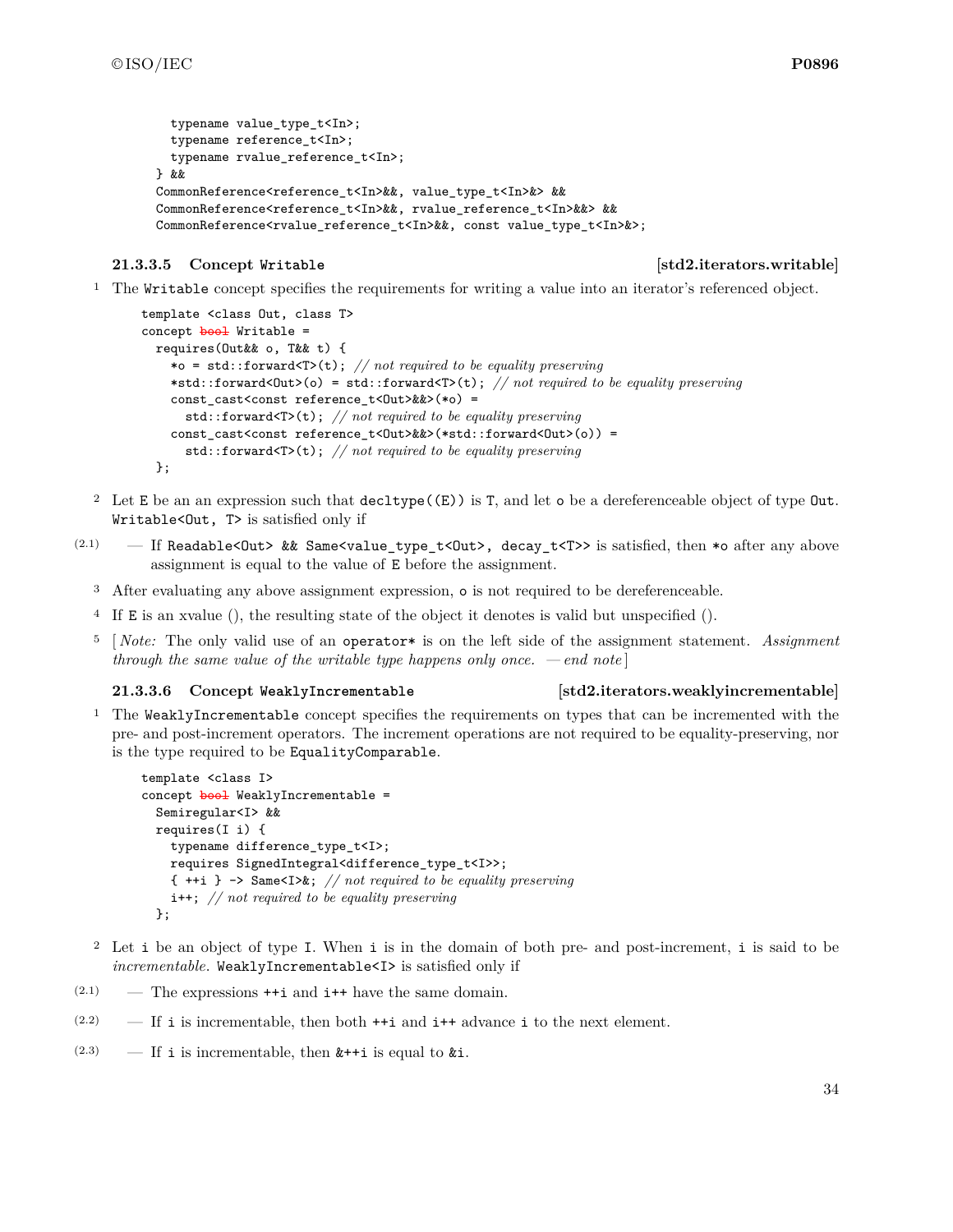<sup>3</sup> [ *Note:* For WeaklyIncrementable types, a equals b does not imply that ++a equals ++b. (Equality does not guarantee the substitution property or referential transparency.) Algorithms on weakly incrementable types should never attempt to pass through the same incrementable value twice. They should be single pass algorithms. These algorithms can be used with istreams as the source of the input data through the istream\_iterator class template. *— end note* ]

# **21.3.3.7 Concept Incrementable [std2.iterators.incrementable]**

<sup>1</sup> The Incrementable concept specifies requirements on types that can be incremented with the pre- and post-increment operators. The increment operations are required to be equality-preserving, and the type is required to be EqualityComparable. [ *Note:* This requirement supersedes the annotations on the increment expressions in the definition of WeaklyIncrementable. *— end note* ]

```
template <class I>
concept bool Incrementable =
 Regular<I> &&
 WeaklyIncrementable<I> &&
 requires(I i) {
    { i++ } -> Same<I>&&;
 };
```
<sup>2</sup> Let a and b be incrementable objects of type I. Incrementable<I> is satisfied only if

- (2.1) If bool(a == b) then bool(a++ == b).
- $(2.2)$  If bool(a == b) then bool((a++, a) == ++b).
	- <sup>3</sup> [*Note:* The requirement that a equals b implies  $++a$  equals  $++b$  (which is not true for weakly incrementable types) allows the use of multi-pass one-directional algorithms with types that satisfy Incrementable. *— end note* ]

# <span id="page-36-1"></span>**21.3.3.8 Concept Iterator [std2.iterators.iterator]**

<sup>1</sup> The Iterator concept forms the basis of the iterator concept taxonomy; every iterator satisfies the Iterator requirements. This concept specifies operations for dereferencing and incrementing an iterator. Most algorithms will require additional operations to compare iterators with sentinels [\(21.3.3.9\)](#page-36-0), to read [\(21.3.3.11\)](#page-37-0) or write [\(21.3.3.12\)](#page-38-0) values, or to provide a richer set of iterator movements [\(21.3.3.13,](#page-38-1) [21.3.3.14,](#page-38-2) [21.3.3.15\)](#page-39-0).)

```
template <class I>
concept bool Iterator =
  requires(I i) {
    { *i } -> auto&&; // Requires: i is dereferenceable
  } &&
  WeaklyIncrementable<I>;
```
<sup>2</sup> [*Note:* The requirement that the result of dereferencing the iterator is deducible from **auto&&** means that it cannot be void. *— end note* ]

# <span id="page-36-0"></span>**21.3.3.9 Concept Sentinel [std2.iterators.sentinel]**

<sup>1</sup> The Sentinel concept specifies the relationship between an Iterator type and a Semiregular type whose values denote a range.

```
template <class S, class I>
concept bool Sentinel =
 Semiregular<S> &&
 Iterator<I> &&
 WeaklyEqualityComparableWith<S, I>;
```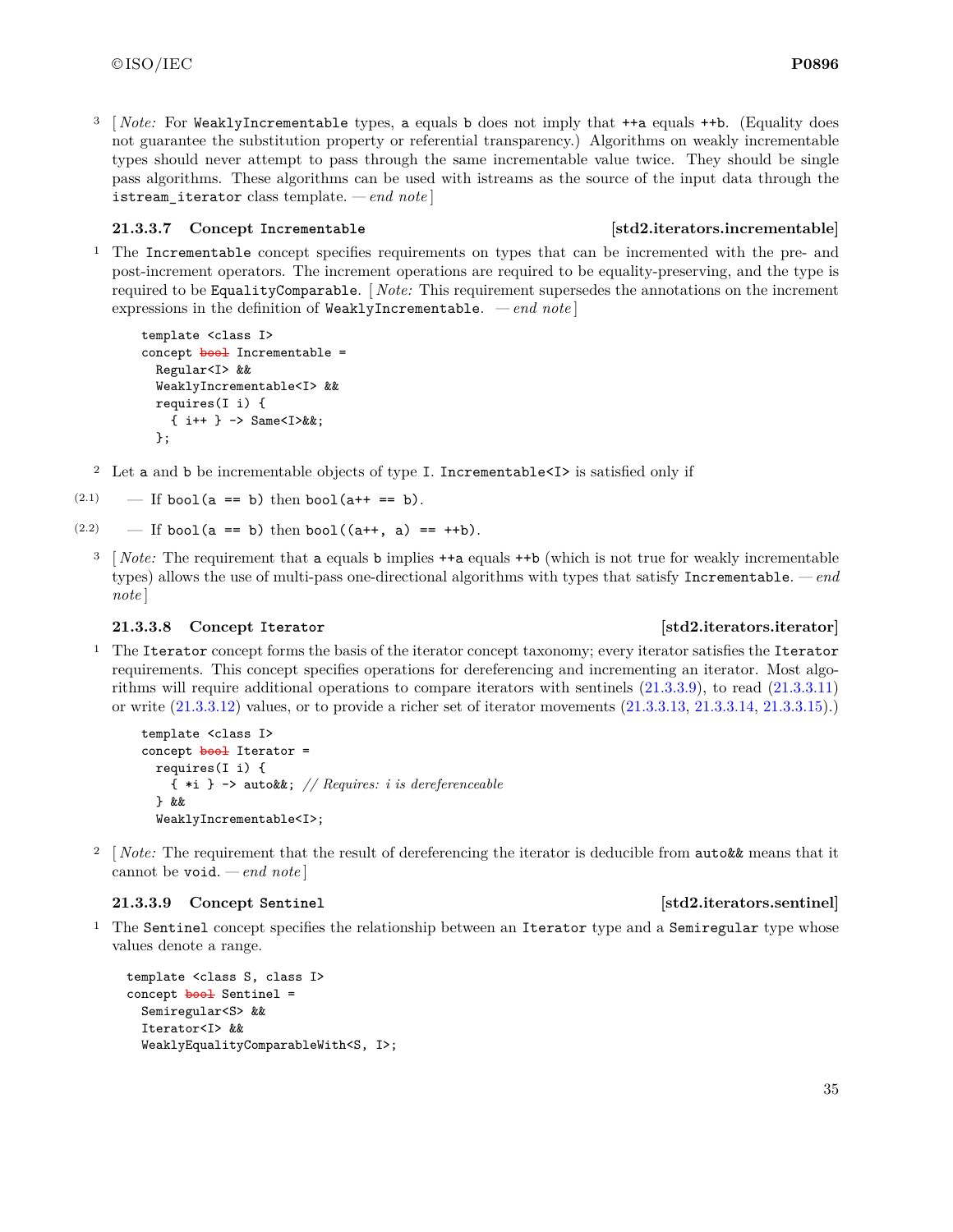- <sup>2</sup> Let s and i be values of type S and I such that [i,s) denotes a range. Types S and I satisfy Sentinel<S, I> only if:
- (2.1)  $i == s$  is well-defined.
- (2.2)  $-$  If bool(i != s) then i is dereferenceable and  $[++i,s)$  denotes a range.
	- <sup>3</sup> The domain of == can change over time. Given an iterator i and sentinel s such that [i,s) denotes a range and  $i := s$ ,  $[i, s)$  is not required to continue to denote a range after incrementing any iterator equal to i. Consequently,  $i == s$  is no longer required to be well-defined.

# **21.3.3.10 Concept SizedSentinel [std2.iterators.sizedsentinel]**

<sup>1</sup> The SizedSentinel concept specifies requirements on an Iterator and a Sentinel that allow the use of the - operator to compute the distance between them in constant time.

```
template <class S, class I>
concept bool SizedSentinel =
 Sentinel<S, I> &&
 !disable_sized_sentinel<remove_cv_t<S>, remove_cv_t<I>> &&
 requires(const I& i, const S& s) {
   { s - i } -> Same<difference_type_t<I>>&&;
   { i - s } -> Same<difference_type_t<I>>&&;
 };
```
- <sup>2</sup> Let i be an iterator of type I, and s a sentinel of type S such that [i,s) denotes a range. Let *N* be the smallest number of applications of  $++i$  necessary to make  $bool(i == s)$  be true. SizedSentinel $\leq$ S, I> is satisfied only if:
- (2.1)  $-$  If *N* is representable by difference\_type\_t<I>, then  $s i$  is well-defined and equals *N*.
- (2.2) If  $-N$  is representable by difference\_type\_t<I>, then i s is well-defined and equals  $-N$ .
	- <sup>3</sup> [ *Note:* disable\_sized\_sentinel provides a mechanism to enable use of sentinels and iterators with the library that meet the syntactic requirements but do not in fact satisfy SizedSentinel. A program that instantiates a library template that requires SizedSentinel with an iterator type I and sentinel type S that meet the syntactic requirements of SizedSentinel<S, I> but do not satisfy SizedSentinel is ill-formed with no diagnostic required unless disable\_sized\_sentinel<S, I> evaluates to true  $(21.1.2.1.3).$  $(21.1.2.1.3).$  *— end note* ]
	- <sup>4</sup> [ *Note:* The SizedSentinel concept is satisfied by pairs of RandomAccessIterators [\(21.3.3.15\)](#page-39-0) and by counted iterators and their sentinels [\(21.3.7.6.1\)](#page-71-0). *— end note* ]

# <span id="page-37-0"></span>**21.3.3.11 Concept InputIterator [std2.iterators.input]**

<sup>1</sup> The InputIterator concept is a refinement of Iterator  $(21.3.3.8)$ . It defines requirements for a type whose referenced values can be read (from the requirement for  $\text{Readable } (21.3.3.4)$  $\text{Readable } (21.3.3.4)$ ) and which can be both pre- and post-incremented. [ *Note:* Unlike in ISO/IEC 14882, input iterators are not required to satisfy EqualityComparable (20.3.4.3). *— end note* ]

```
template <class I>
concept bool InputIterator =
 Iterator<I> &&
 Readable<I> &&
 requires { typename iterator_category_t<I>; } &&
 DerivedFrom<iterator_category_t<I>, input_iterator_tag>;
```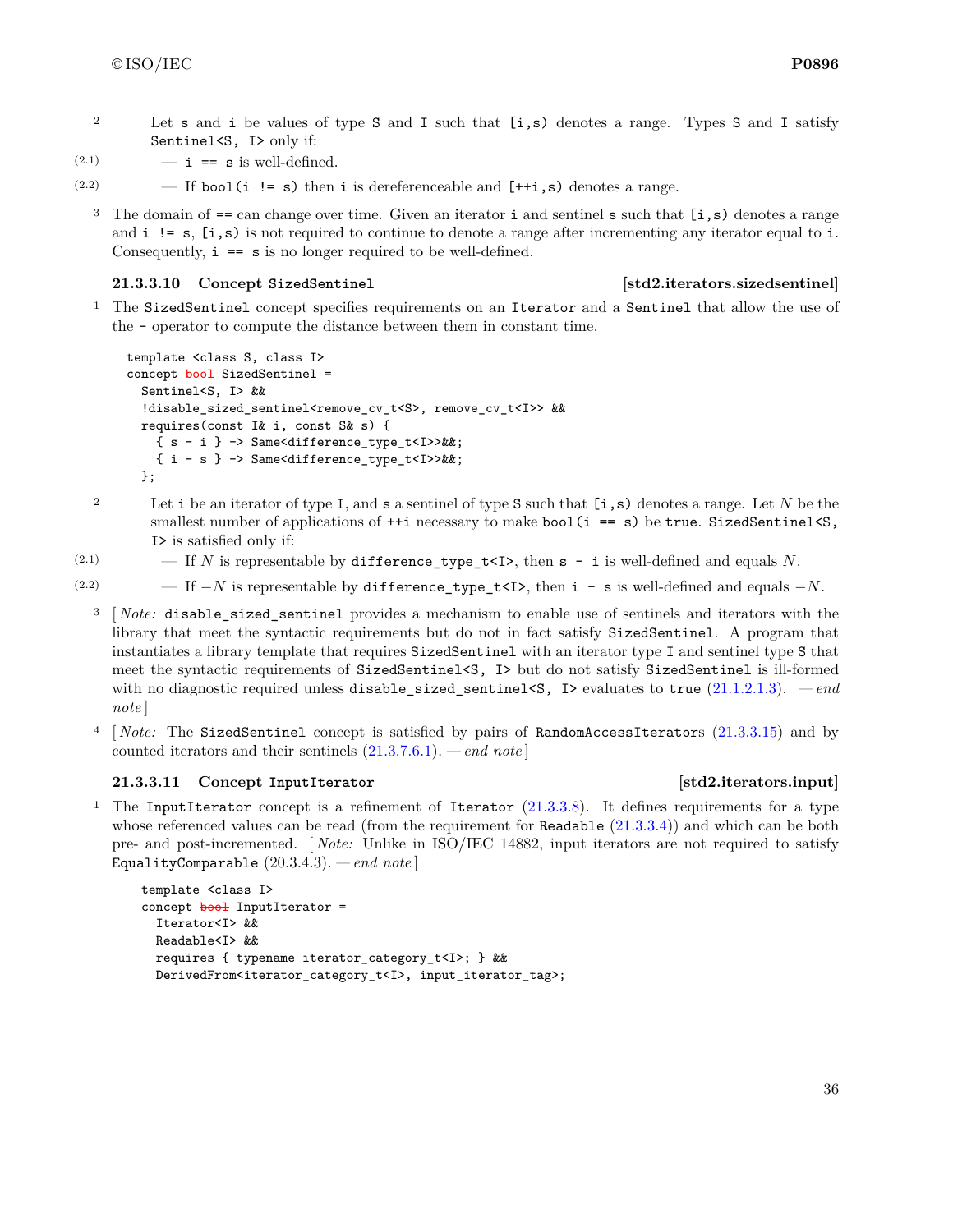# <span id="page-38-0"></span>**21.3.3.12 Concept OutputIterator [std2.iterators.output]**

<sup>1</sup> The **OutputIterator** concept is a refinement of Iterator  $(21.3.3.8)$ . It defines requirements for a type that can be used to write values (from the requirement for Writable [\(21.3.3.5\)](#page-35-0)) and which can be both pre- and post-incremented. However, output iterators are not required to satisfy EqualityComparable.

```
template <class I, class T>
concept bool OutputIterator =
  Iterator<I> &&
  Writable<I, T> &&
  requires(I i, T&& t) {
    *i++ = std::forward<T>(t); // not required to be equality preserving
  };
```
<sup>2</sup> Let E be an expression such that decltype((E)) is T, and let i be a dereferenceable object of type I. OutputIterator<I,  $T$  is satisfied only if  $*$ i++ = E; has effects equivalent to:

```
*i = E;
++i;
```
<sup>3</sup> [ *Note:* Algorithms on output iterators should never attempt to pass through the same iterator twice. They should be *single pass* algorithms. Algorithms that take output iterators can be used with ostreams as the destination for placing data through the ostream\_iterator class as well as with insert iterators and insert pointers. *— end note* ]

# <span id="page-38-1"></span>**21.3.3.13 Concept ForwardIterator [std2.iterators.forward]**

<sup>1</sup> The ForwardIterator concept refines InputIterator [\(21.3.3.11\)](#page-37-0), adding equality comparison and the multi-pass guarantee, specified below.

```
template <class I>
concept bool ForwardIterator =
  InputIterator<I> &&
  DerivedFrom<iterator_category_t<I>, forward_iterator_tag> &&
  Incrementable<I> &&
 Sentinel<I, I>;
```
- <sup>2</sup> The domain of == for forward iterators is that of iterators over the same underlying sequence. However, valueinitialized iterators of the same type may be compared and shall compare equal to other value-initialized iterators of the same type. [ *Note:* Value-initialized iterators behave as if they refer past the end of the same empty sequence. *— end note* ]
- <sup>3</sup> Pointers and references obtained from a forward iterator into a range [i,s) shall remain valid while [i,s) continues to denote a range.
- <sup>4</sup> Two dereferenceable iterators a and b of type X offer the *multi-pass guarantee* if:

(4.1) 
$$
ightharpoonup a == b
$$
 implies **++a == ++b** and

(4.2) — The expression  $([X \times \{++x\}; \{a), *a\})$  is equivalent to the expression  $*a$ .

 $5 \left[ Note: The requirement that  $a == b$  implies  $+a == +b$  (which is not true for weaker iterators) and the$ removal of the restrictions on the number of assignments through a mutable iterator (which applies to output iterators) allow the use of multi-pass one-directional algorithms with forward iterators. *— end note* ]

# <span id="page-38-2"></span>**21.3.3.14 Concept BidirectionalIterator [std2.iterators.bidirectional]**

<sup>1</sup> The BidirectionalIterator concept refines ForwardIterator [\(21.3.3.13\)](#page-38-1), and adds the ability to move an iterator backward as well as forward.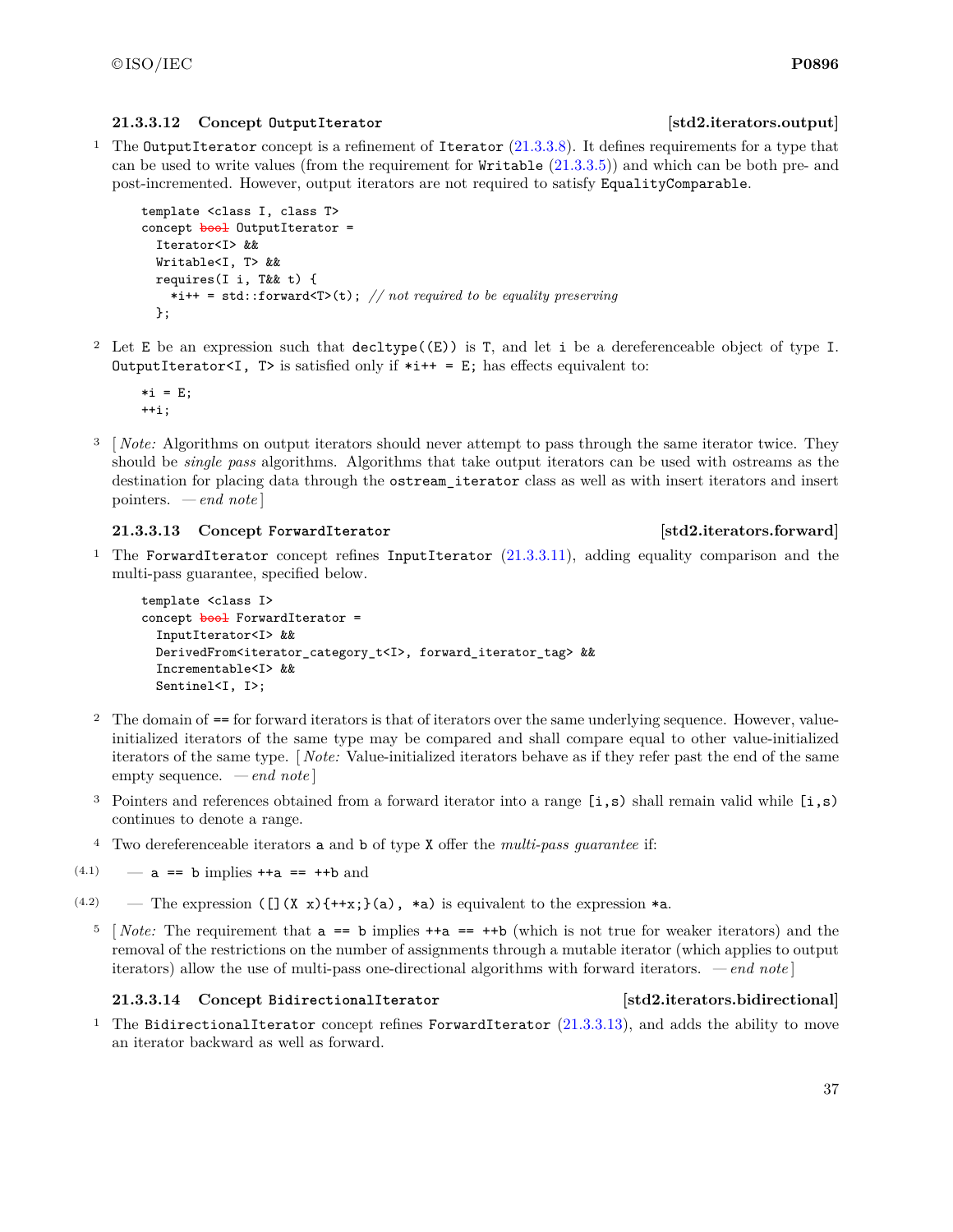```
template <class I>
concept bool BidirectionalIterator =
  ForwardIterator<I> &&
  DerivedFrom<iterator_category_t<I>, bidirectional_iterator_tag> &&
  requires(I i) {
    {-i} \rightarrow Same<I>&;
    \{ i-- \} \rightarrow Same < I > \&;
  };
```
- <sup>2</sup> A bidirectional iterator **r** is decrementable if and only if there exists some **s** such that  $++s == r$ . Decrementable iterators  $\mathbf r$  shall be in the domain of the expressions  $-\mathbf r$  and  $\mathbf r$ --.
- <sup>3</sup> Let a and b be decrementable objects of type I. BidirectionalIterator<I> is satisfied only if:

$$
(3.1) \qquad \qquad \mathbf{L} - \mathbf{a} \ = \ \& \mathbf{a}.
$$

- (3.2) If bool(a == b), then bool(a-- == b).
- $(3.3)$  If bool(a == b), then after evaluating both a-- and --b, bool(a == b) still holds.
- $(3.4)$  If a is incrementable and bool(a == b), then bool(--(++a) == b).

```
(3.5) — If bool(a == b), then bool(++(--a) == b).
```
### <span id="page-39-0"></span>**21.3.3.15 Concept RandomAccessIterator [std2.iterators.random.access]**

<sup>1</sup> The RandomAccessIterator concept refines BidirectionalIterator [\(21.3.3.14\)](#page-38-2) and adds support for constant-time advancement with  $+=, +, -=$ , and  $-$ , and the computation of distance in constant time with  $-$ . Random access iterators also support array notation via subscripting.

```
template <class I>
concept \frac{b \cdot o \cdot b}{c} RandomAccessIterator =
  BidirectionalIterator<I> &&
  DerivedFrom<iterator_category_t<I>, random_access_iterator_tag> &&
  StrictTotallyOrdered<I> &&
  SizedSentinel<I, I> &&
  requires(I i, const I j, const difference_type_t<I> n) {
    \{ i \leftarrow n \} \rightarrow Same<I>&;
    { j + n } \rightarrow Same<I>&&;
    { n + j } -> Same<I>&&;
    { i -= n } -> Same<I>&;
    {j - n } > Same<I>&&;
    j[n];
    requires Same<decltype(j[n]), reference_t<I>>;
  };
```
- <sup>2</sup> Let a and b be valid iterators of type I such that b is reachable from a. Let n be the smallest value of type difference type  $t$ <I> such that after n applications of  $++a$ , then bool(a == b). RandomAccess-Iterator<I> is satisfied only if:
- $(2.1)$  (a += n) is equal to b.
- $(2.2)$   $\&$  (a += n) is equal to  $\&$ a.
- (2.3)  $(a + n)$  is equal to  $(a == n)$ .
- (2.4) For any two positive integers x and y, if  $a + (x + y)$  is valid, then  $a + (x + y)$  is equal to  $(a + x)$ + y.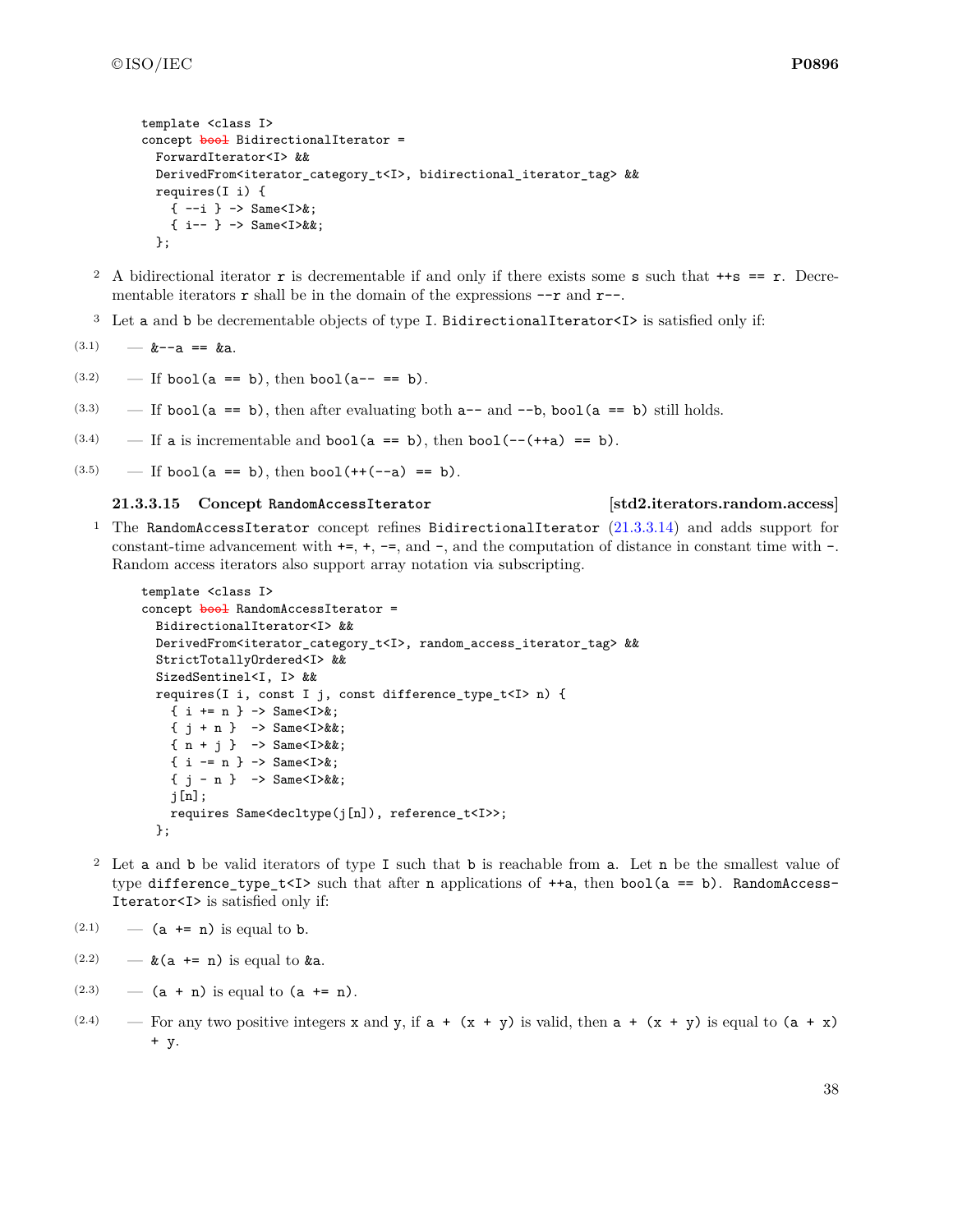- $(2.5)$  a + 0 is equal to a.
- (2.6) If  $(a + (n 1))$  is valid, then  $a + n$  is equal to  $++(a + (n 1))$ .
- $(2.7)$  (b += -n) is equal to a.
- $(2.8)$  (b -= n) is equal to a.
- (2.9)  $\&$  (b -= n) is equal to  $&$  b.
- (2.10) (b n) is equal to (b -= n).
- (2.11)  $-$  If b is dereferenceable, then  $a[n]$  is valid and is equal to \*b.

# **21.3.4 Indirect callable requirements [std2.indirectcallable] 21.3.4.1 General [std2.indirectcallable.general]**

<sup>1</sup> There are several concepts that group requirements of algorithms that take callable objects (20.5.14.3) as arguments.

# **21.3.4.2 Indirect callables [std2.indirectcallable.indirectinvocable]**

<sup>1</sup> The indirect callable concepts are used to constrain those algorithms that accept callable objects (20.5.14.2) as arguments.

```
template <class F, class I>
concept bool IndirectUnaryInvocable =
  Readable<I> &&
  CopyConstructible<F> &&
  Invocable<F&, value_type_t<I>&> &&
  Invocable<F&, reference_t<I>> &&
  Invocable<F&, iter_common_reference_t<I>> &&
  CommonReference<
    result_of_t<F&(value_type_t<I>&)>,
    result_of_t<F&(reference_t<I>&&)>>;
template <class F, class I>
concept bool IndirectRegularUnaryInvocable =
  Readable<I> &&
  CopyConstructible<F> &&
  RegularInvocable<F&, value_type_t<I>&> &&
  RegularInvocable<F&, reference_t<I>> &&
  RegularInvocable<F&, iter_common_reference_t<I>> &&
  CommonReference<
    result_of_t<F&(value_type_t<I>&)>,
    result_of_t<F&(reference_t<I>&&)>>;
template <class F, class I>
concept bool IndirectUnaryPredicate =
  Readable<I> &&
  CopyConstructible<F> &&
  Predicate<F&, value_type_t<I>&> &&
  Predicate<F&, reference_t<I>> &&
  Predicate<F&, iter_common_reference_t<I>>;
template <class F, class I1, class I2 = I1>
concept bool IndirectRelation =
  Readable<I1> && Readable<I2> &&
```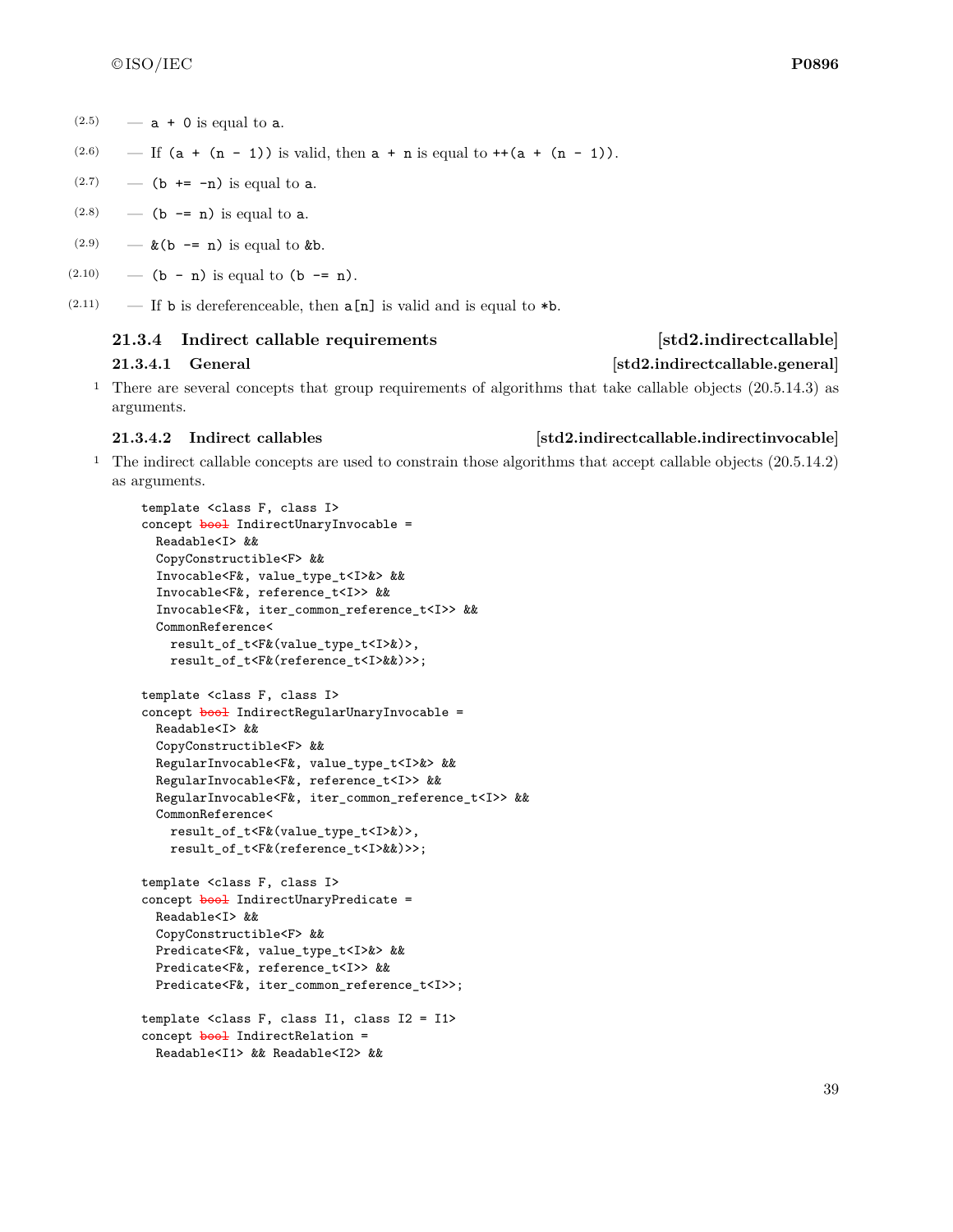```
CopyConstructible<F> &&
  Relation<F&, value_type_t<I1>&, value_type_t<I2>&> &&
  Relation<F&, value_type_t<I1>&, reference_t<I2>> &&
  Relation<F&, reference_t<I1>, value_type_t<I2>&> &&
  Relation<F&, reference_t<I1>, reference_t<I2>> &&
  Relation<F&, iter_common_reference_t<I1>, iter_common_reference_t<I2>>;
template <class F, class I1, class I2 = I1>
concept bool IndirectStrictWeakOrder =
  Readable<I1> && Readable<I2> &&
  CopyConstructible<F> &&
  StrictWeakOrder<F&, value_type_t<I1>&, value_type_t<I2>&> &&
  StrictWeakOrder<F&, value_type_t<I1>&, reference_t<I2>> &&
  StrictWeakOrder<F&, reference_t<I1>, value_type_t<I2>&> &&
  StrictWeakOrder<F&, reference_t<I1>, reference_t<I2>> &&
  StrictWeakOrder<F&, iter_common_reference_t<I1>, iter_common_reference_t<I2>>;
template <class> struct indirect_result_of { };
template <class F, class... Is>
  requires Invocable<F, reference_t<Is>...>
struct indirect_result_of<F(Is...)> :
  result_of<F(reference_t<Is>&&...)> { };
```
**21.3.4.3 Class template projected [std2.projected]**

<sup>1</sup> The projected class template is intended for use when specifying the constraints of algorithms that accept callable objects and projections [\(3.1\)](#page-4-0). It bundles a Readable type I and a function Proj into a new Readable type whose reference type is the result of applying Proj to the reference\_t of I.

```
template <Readable I, IndirectRegularUnaryInvocable<I> Proj>
struct projected {
  using value_type = remove_cv_t<remove_reference_t<indirect_result_of_t<Proj&(I)>>>;
  indirect_result_of_t<Proj&(I)> operator*() const;
};
template <WeaklyIncrementable I, class Proj>
struct difference_type<projected<I, Proj>> {
  using type = difference_type_t<I>;
};
```
<sup>2</sup> [ *Note:* projected is only used to ease constraints specification. Its member function need not be defined.  *end note* ]

# **21.3.5 Common algorithm requirements [std2.commonalgoreq]**

# **21.3.5.1** General *Std2.commonalgoreq.general*

- <sup>1</sup> There are several additional iterator concepts that are commonly applied to families of algorithms. These group together iterator requirements of algorithm families. There are three relational concepts that specify how element values are transferred between Readable and Writable types: IndirectlyMovable, IndirectlyCopyable, and IndirectlySwappable. There are three relational concepts for rearrangements: Permutable, Mergeable, and Sortable. There is one relational concept for comparing values from different sequences: IndirectlyComparable.
- [*Note:* The equal\_to<> and less<>  $(21.2.3.1)$  function types used in the concepts below impose additional constraints on their arguments beyond those that appear explicitly in the concepts' bodies. equal\_to<>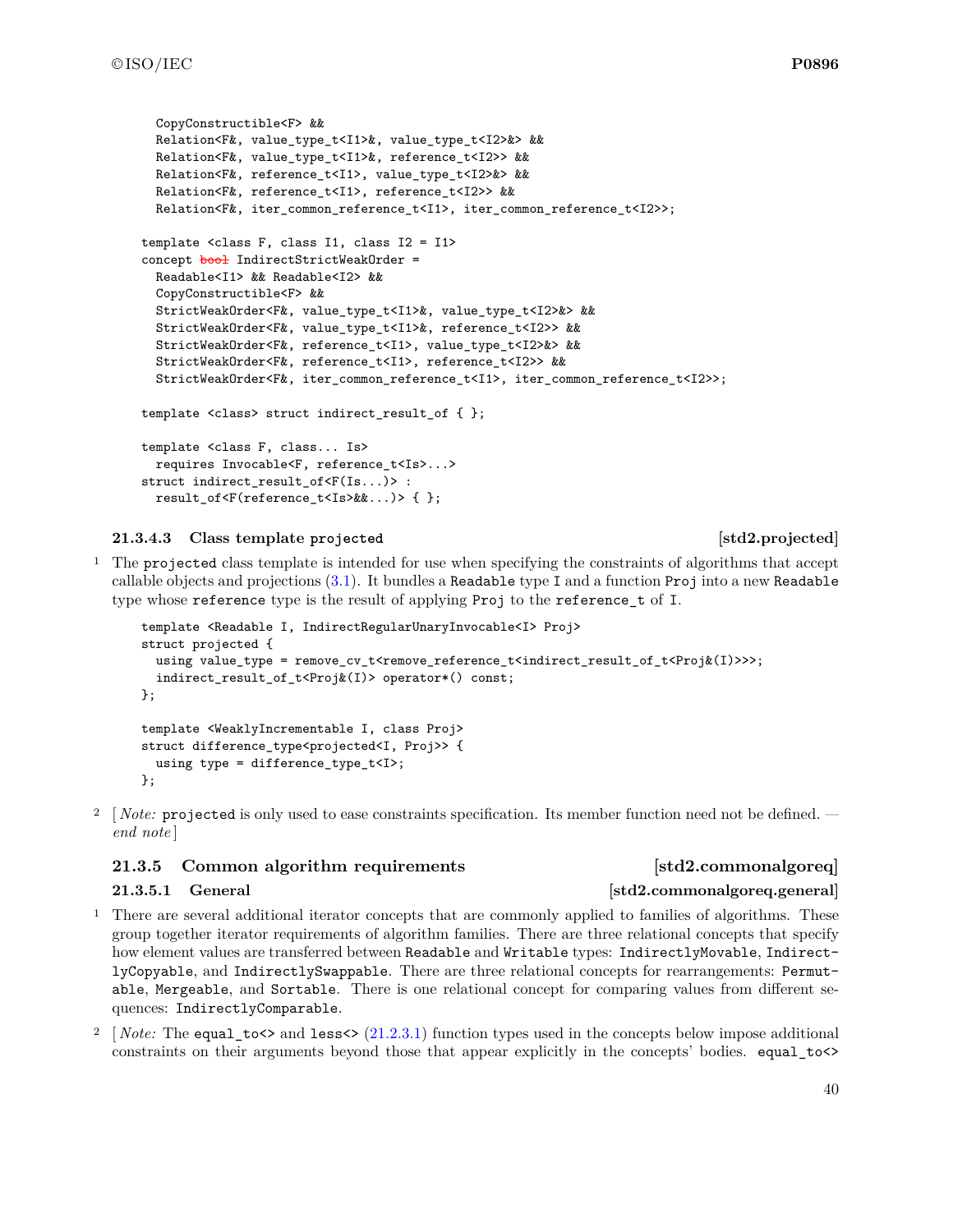requires its arguments satisfy EqualityComparableWith  $(20.3.4.3)$ , and less <> requires its arguments satisfy StrictTotallyOrderedWith (20.3.4.4). *— end note* ]

**21.3.5.2 Concept IndirectlyMovable [std2.commonalgoreq.indirectlymovable]**

<sup>1</sup> The IndirectlyMovable concept specifies the relationship between a Readable type and a Writable type between which values may be moved.

```
template <class In, class Out>
concept bool IndirectlyMovable =
  Readable<In> &&
  Writable<Out, rvalue_reference_t<In>>;
```
<sup>2</sup> The IndirectlyMovableStorable concept augments IndirectlyMovable with additional requirements enabling the transfer to be performed through an intermediate object of the Readable type's value type.

```
template <class In, class Out>
concept bool IndirectlyMovableStorable =
 IndirectlyMovable<In, Out> &&
 Writable<Out, value_type_t<In>> &&
 Movable<value_type_t<In>> &&
 Constructible<value_type_t<In>, rvalue_reference_t<In>> &&
  Assignable<value_type_t<In>&, rvalue_reference_t<In>>;
```
<sup>1</sup> The IndirectlyCopyable concept specifies the relationship between a Readable type and a Writable type between which values may be copied.

```
template <class In, class Out>
concept bool IndirectlyCopyable =
 Readable<In> &&
  Writable<Out, reference t<In>>;
```
<sup>2</sup> The IndirectlyCopyableStorable concept augments IndirectlyCopyable with additional requirements enabling the transfer to be performed through an intermediate object of the Readable type's value type. It also requires the capability to make copies of values.

```
template <class In, class Out>
concept bool IndirectlyCopyableStorable =
 IndirectlyCopyable<In, Out> &&
 Writable<Out, const value_type_t<In>&> &&
 Copyable<value_type_t<In>> &&
  Constructible<value_type_t<In>, reference_t<In>> &&
  Assignable<value_type_t<In>&, reference_t<In>>;
```
**21.3.5.4 Concept IndirectlySwappable [std2.commonalgoreq.indirectlyswappable]**

<sup>1</sup> The IndirectlySwappable concept specifies a swappable relationship between the values referenced by two Readable types.

```
template <class I1, class I2 = I1>
concept bool IndirectlySwappable =
 Readable<I1> && Readable<I2> &&
 requires(I1&& i1, I2&& i2) {
   ranges::std2::iter_swap(std::forward<I1>(i1), std::forward<I2>(i2));
    ranges::std2::iter_swap(std::forward<I2>(i2), std::forward<I1>(i1));
    ranges::std2::iter_swap(std::forward<I1>(i1), std::forward<I1>(i1));
```
**21.3.5.3 Concept IndirectlyCopyable [std2.commonalgoreq.indirectlycopyable]**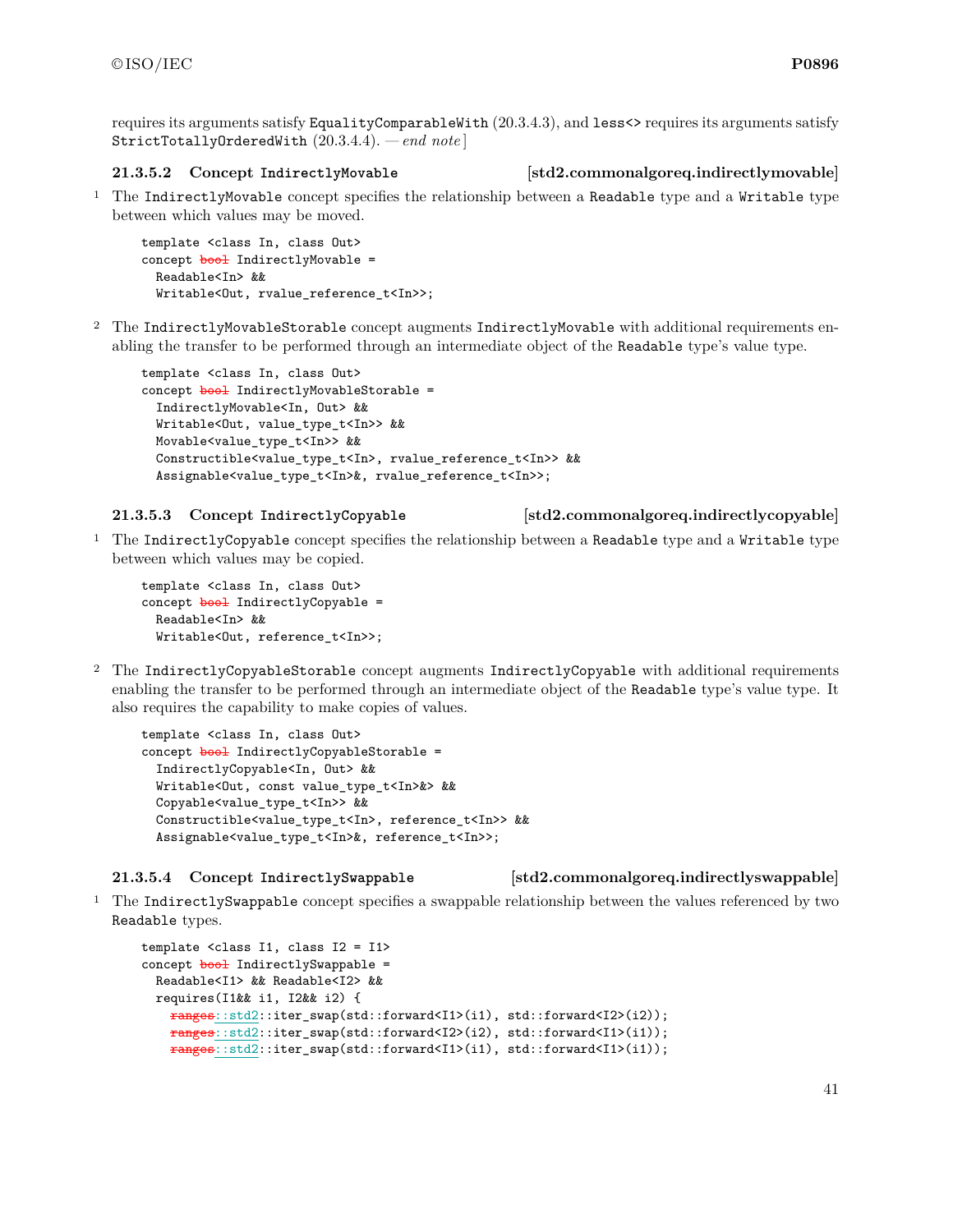```
ranges::std2::iter_swap(std::forward<I2>(i2), std::forward<I2>(i2));
};
```
<sup>2</sup> Given an object i1 of type I1 and an object i2 of type I2, IndirectlySwappable<I1, I2> is satisfied if after ranges::std2::iter\_swap(i1, i2), the value of  $*$ i1 is equal to the value of  $*$ i2 before the call, and *vice versa*.

### **21.3.5.5 Concept IndirectlyComparable [std2.commonalgoreq.indirectlycomparable]**

<sup>1</sup> The IndirectlyComparable concept specifies the common requirements of algorithms that compare values from two different sequences.

```
template <class I1, class I2, class R = equal_to<>, class P1 = identity,
  class P2 = identity>
concept bool IndirectlyComparable =
 IndirectRelation<R, projected<I1, P1>, projected<I2, P2>>;
```
# **21.3.5.6 Concept Permutable [std2.commonalgoreq.permutable]**

<sup>1</sup> The Permutable concept specifies the common requirements of algorithms that reorder elements in place by moving or swapping them.

```
template <class I>
concept bool Permutable =
  ForwardIterator<I> &&
  IndirectlyMovableStorable<I, I> &&
  IndirectlySwappable<I, I>;
```
## **21.3.5.7 Concept Mergeable [std2.commonalgoreq.mergeable]**

<sup>1</sup> The Mergeable concept specifies the requirements of algorithms that merge sorted sequences into an output sequence by copying elements.

```
template <class I1, class I2, class Out,
    class R = less<>, class P1 = identity, class P2 = identity>
concept bool Mergeable =
 InputIterator<I1> &&
 InputIterator<I2> &&
 WeaklyIncrementable<Out> &&
 IndirectlyCopyable<I1, Out> &&
  IndirectlyCopyable<I2, Out> &&
  IndirectStrictWeakOrder<R, projected<I1, P1>, projected<I2, P2>>;
```
## **21.3.5.8 Concept Sortable [std2.commonalgoreq.sortable]**

# <sup>1</sup> The Sortable concept specifies the common requirements of algorithms that permute sequences into ordered sequences (e.g., sort).

```
template <class I, class R = less<>, class P = identity>
concept bool Sortable =
 Permutable<I> &&
  IndirectStrictWeakOrder<R, projected<I, P>>;
```
# **21.3.6 Iterator primitives [std2.iterator.primitives]**

<sup>1</sup> To simplify the task of defining iterators, the library provides several classes and functions: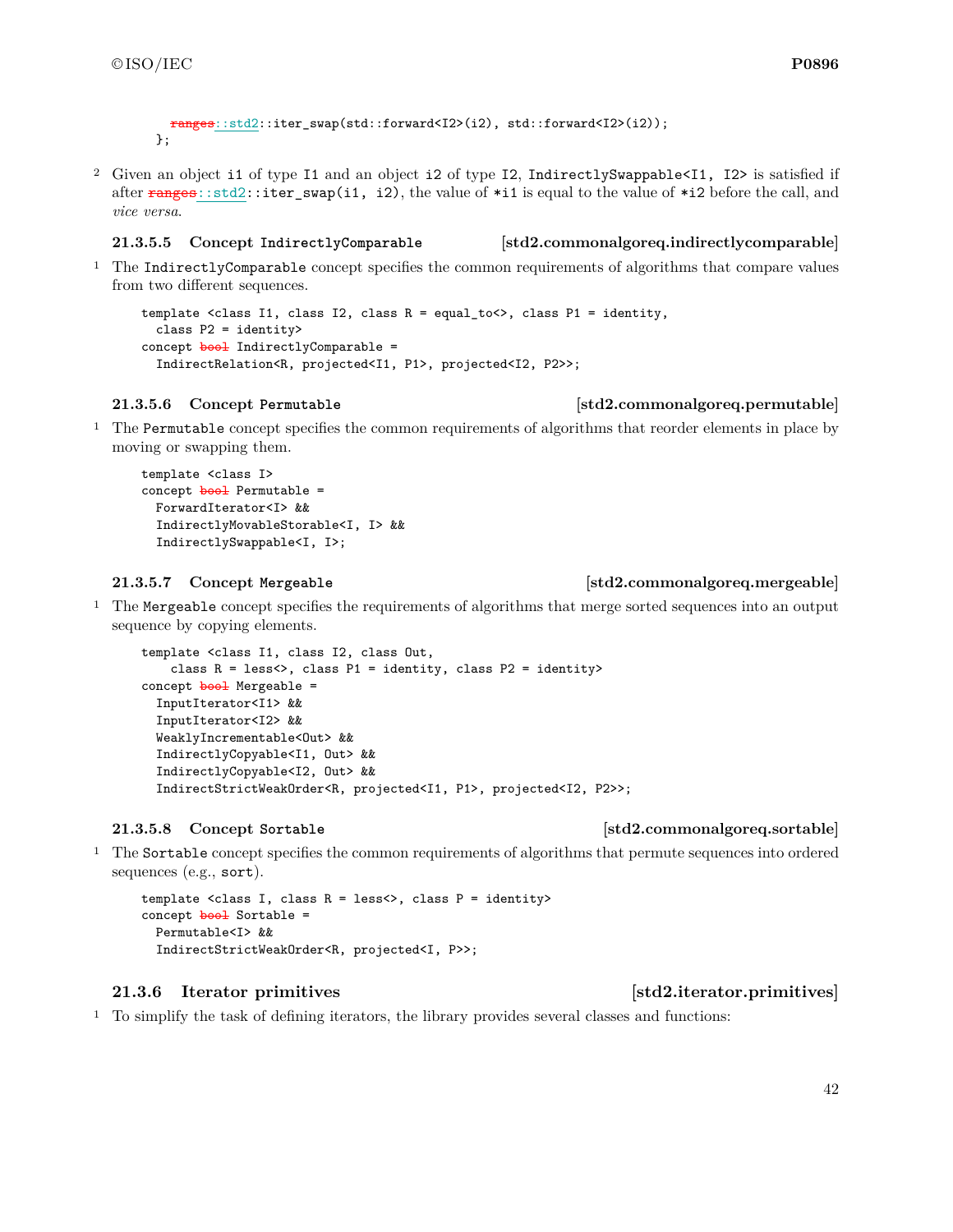### **21.3.6.1** Iterator traits **and its contrained in the set of the set of std2.iterator.traits**

<sup>1</sup> For the sake of backwards compatibility, this document specifies the existence of an iterator\_traits alias that collects an iterator's associated types. It is defined as if:

```
template <InputIterator I> struct __pointer_type { // exposition only
 using type = add_pointer_t<reference_t<I>>;
};
template <InputIterator I>
 requires requires(I i) { { i.operator->() } -> auto&&; }
struct __pointer_type<I> { // exposition only
 using type = decltype(declval<I>().operator->());
};
template <class> struct __iterator_traits { }; // exposition only
template <Iterator I> struct __iterator_traits<I> {
 using difference_type = difference_type_t<I>;
 using value_type = void;
 using reference = void;
 using pointer = void;
 using iterator_category = output_iterator_tag;
};
template <InputIterator I> struct __iterator_traits<I> { // exposition only
 using difference_type = difference_type_t<I>;
 using value_type = value_type_t<I>;
 using reference = reference_t<I>;
 using pointer = typename __pointer_type<I>::type;
 using iterator_category = iterator_category_t<I>;
};
template <class I>
 using iterator_traits = __iterator_traits<I>;
```
- <sup>2</sup> [*Note:* iterator traits is an alias template to prevent user code from specializing it.  *end note* ]
- <sup>3</sup> [*Example:* To implement a generic reverse function, a C**++** program can do the following:

```
template <BidirectionalIterator I>
void reverse(I first, I last) {
  difference_type_t<I> n = distance(first, last);
  --n;
  while(n > 0) {
   value_type_t<I> tmp = *first;
   *first++ = *--last;*last = tmp;n -= 2;
  }
}
```
*— end example* ]

## **21.3.6.2 Standard iterator traits [std2.iterator.stdtraits]**

<sup>1</sup> To facilitate interoperability between new code using iterators conforming to this document and older code using iterators that conform to the iterator requirements specified in ISO/IEC 14882, three specializations of std::iterator\_traits are provided to map the newer iterator categories and associated types to the older ones.

```
namespace std {
  template <experimental::ranges::std2::Iterator Out>
```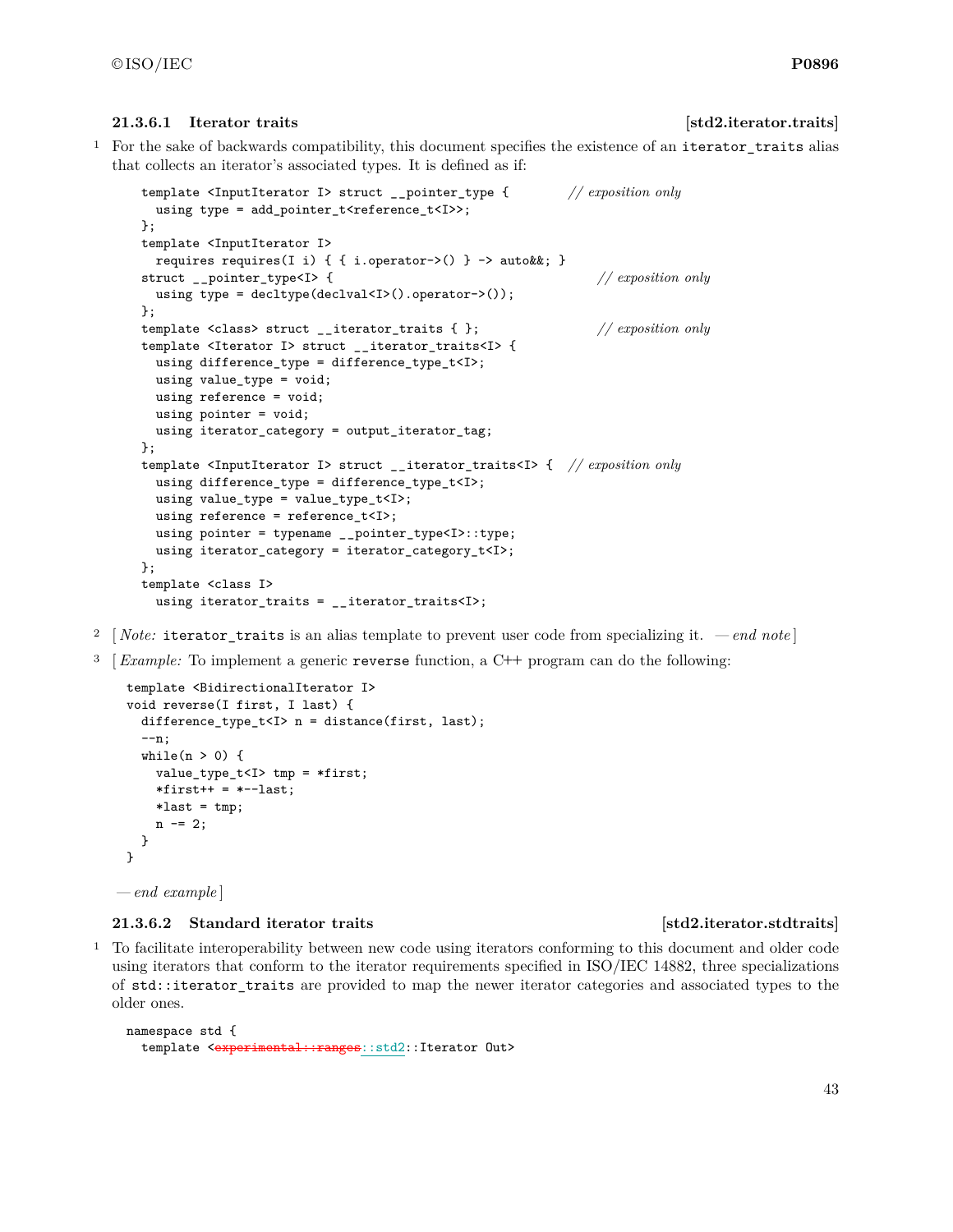```
struct iterator traits<Out> {
 using difference_type = ext{experimental::ranges::std2::difference_type_t<Out>};using value_type = see below ;
 using reference = see below;
 using pointer = see below;
 using iterator_category = std::output_iterator_tag;
};
```
- <sup>2</sup> The nested type value\_type is computed as follows:
- $(2.1)$  If Out::value\_type is valid and denotes a type, then std::iterator\_traits<Out>::value\_type is Out::value\_type.
- $(2.2)$  Otherwise, std::iterator\_traits<Out>::value\_type is void.

<sup>3</sup> The nested type reference is computed as follows:

- $(3.1)$  If Out::reference is valid and denotes a type, then std::iterator\_traits<Out>::reference is Out::reference.
- $(3.2)$  Otherwise, std::iterator\_traits<Out>::reference is void.

<sup>4</sup> The nested type pointer is computed as follows:

- (4.1) If Out::pointer is valid and denotes a type, then std::iterator\_traits<Out>::pointer is Out:: pointer.
- (4.2)  $-$  Otherwise, std::iterator\_traits<Out>::pointer is void.

```
template <experimental::ranges::std2::InputIterator In>
struct iterator_traits<In> { };
template <experimental::ranges::std2::InputIterator In>
  requires \frac{experimental::ranges::std2::Sentinel<In, In>}{}struct iterator_traits<In> {
  using difference_type = \texttt{experimental::ranges::std2::difference\_type_t<In>};
  using value_type = \frac{1}{2} = \frac{1}{2} = \frac{1}{2} = \frac{1}{2} = \frac{1}{2} = \frac{1}{2} = \frac{1}{2} = \frac{1}{2} = \frac{1}{2} = \frac{1}{2} = \frac{1}{2} = \frac{1}{2} = \frac{1}{2} = \frac{1}{2} = \frac{1}{2} = \frac{1}{2} = \frac{1}{2} =
  using reference = see below;
  using pointer = see below;
  using iterator_category = see below ;
};
```
<sup>5</sup> The nested type reference is computed as follows:

}

- $(5.1)$  If In::reference is valid and denotes a type, then std::iterator\_traits<In>::reference is In::reference.
- $(5.2)$  Otherwise, std::iterator\_traits<In>::reference is experimental::ranges::std2::reference\_t<In>.
	- <sup>6</sup> The nested type pointer is computed as follows:
- $(6.1)$  If In::pointer is valid and denotes a type, then std::iterator\_traits<In>::pointer is In:: pointer.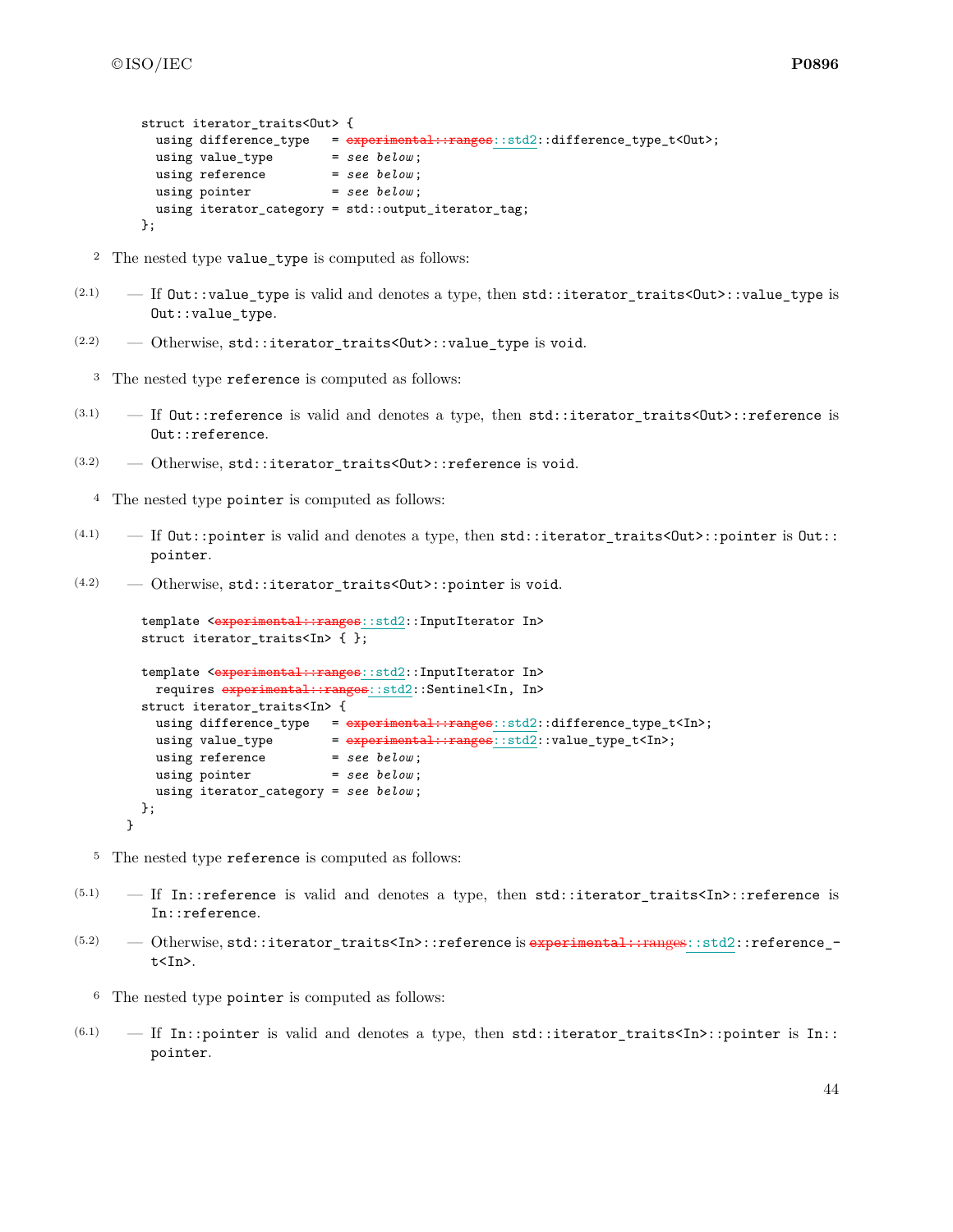- $(6.2)$  Otherwise, std::iterator\_traits<In>::pointer is experimental::ranges::std2::iterator\_traits< In>::pointer.
	- 7 Let type C be experimental::ranges::std2::iterator\_category\_t<In>. The nested type std::iterator\_traits<In>::iterator\_category is computed as follows:
- $(7.1)$  If C is the same as or inherits from std::input\_iterator\_tag or std::output\_iterator\_tag, std:: iterator\_traits<In>::iterator\_category is C.
- (7.2) Otherwise, if experimental::ranges::std2::reference\_t<In> is not a reference type, std::iterator\_traits<In>::iterator\_category is std::input\_iterator\_tag.
- $(7.3)$  Otherwise, if C is the same as or inherits from  $\alpha$  experimental::ranges::std2::random\_access\_iterator\_tag, std::iterator\_traits<In>::iterator\_category is std::random\_access\_iterator\_ tag.
- $(7.4)$  Otherwise, if C is the same as or inherits from  $\alpha$  experimental::ranges::std2::bidirectional\_iterator\_tag, std::iterator\_traits<In>::iterator\_category is std::bidirectional\_iterator\_ tag.
- $(7.5)$  Otherwise, if C is the same as or inherits from experimental::ranges::std2::forward\_iterator\_tag, std::iterator\_traits<In>::iterator\_category is std::forward\_iterator\_tag.
- $(7.6)$  Otherwise, std::iterator\_traits<In>::iterator\_category is std::input\_iterator\_tag.
	- <sup>8</sup> [ *Note:* Some implementations may find it necessary to add additional constraints to these partial specializations to prevent them from being considered for types that conform to the iterator requirements specified in ISO/IEC 14882. *— end note* ]

# **21.3.6.3 Standard iterator tags [std2.iterator.tags]**

<sup>1</sup> It is often desirable for a function template specialization to find out what is the most specific category of its iterator argument, so that the function can select the most efficient algorithm at compile time. To facilitate this, the library introduces *category tag* classes which can be used as compile time tags for algorithm selection. [ *Note:* The preferred way to dispatch to more specialized algorithm implementations is with concept-based overloading. *— end note* | The category tags are: input\_iterator\_tag, output\_iterator\_tag, forward\_iterator\_tag, bidirectional\_iterator\_tag and random\_access\_iterator\_tag. For every input iterator of type I, iterator category  $t < I$  shall be defined to be the most specific category tag that describes the iterator's behavior.

```
namespace std { namespace experimental { namespace rangesstd2 { inline namespace v1 {
  struct output_iterator_tag { };
  struct input_iterator_tag { };
  struct forward_iterator_tag : input_iterator_tag { };
  struct bidirectional_iterator_tag : forward_iterator_tag { };
  struct random_access_iterator_tag : bidirectional_iterator_tag { };
}}}}
```
<sup>2</sup> [ *Note:* The output\_iterator\_tag is provided for the sake of backward compatibility. *— end note* ]

<sup>3</sup> [*Example:* For a program-defined iterator BinaryTreeIterator, it could be included into the bidirectional iterator category by specializing the difference\_type, value\_type, and iterator\_category templates:

```
template <class T> struct difference_type<BinaryTreeIterator<T>> {
  using type = ptrdiff_t;
};
```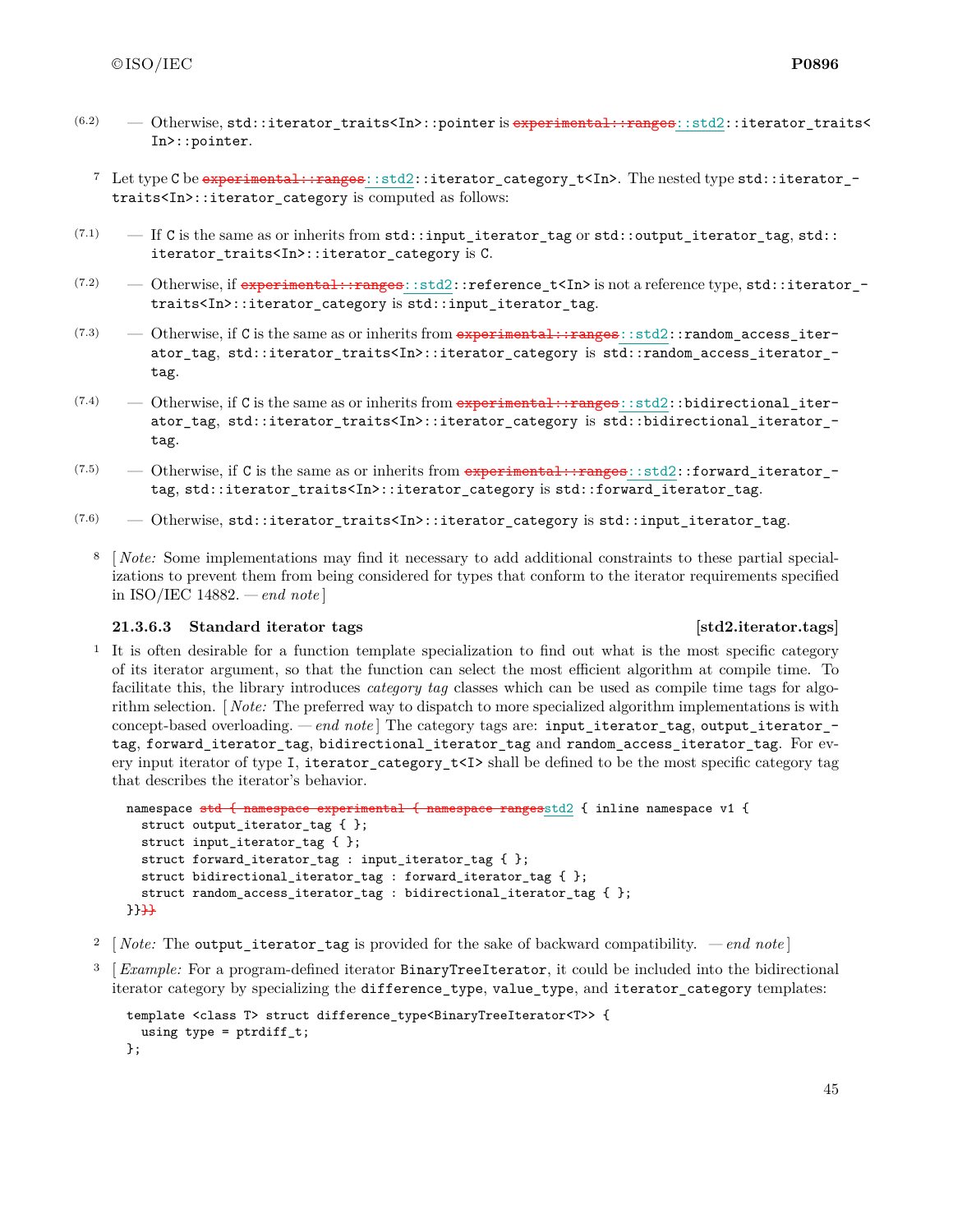```
template <class T> struct value type<BinaryTreeIterator<T>> {
  using type = T;
};
template <class T> struct iterator_category<BinaryTreeIterator<T>> {
  using type = bidirectional_iterator_tag;
};
```
*— end example* ]

# **21.3.6.4 Iterator operations [std2.iterator.operations]**

- <sup>1</sup> Since only types that satisfy RandomAccessIterator provide the + operator, and types that satisfy Sized-Sentinel provide the - operator, the library provides customization point objects  $(20.1.4.2.1.6)$  advance, distance, next, and prev. These customization point objects use + and - for random access iterators and ranges that satisfy SizedSentinel (and are, therefore, constant time for them); for output, input, forward and bidirectional iterators they use ++ to provide linear time implementations.
- <sup>2</sup> The name advance denotes a customization point object (20.1.4.2.1.6). It has the following function call operators:

```
template <Iterator I>
  constexpr void operator()(I& i, difference_type_t<I> n) const;
```
- <sup>3</sup> *Requires:* n shall be negative only for bidirectional iterators.
- <sup>4</sup> *Effects:* For random access iterators, equivalent to i += n. Otherwise, increments (or decrements for negative n) iterator i by n.

```
template <Iterator I, Sentinel<I> S>
  constexpr void operator()(I& i, S bound) const;
```
- <sup>5</sup> *Requires:* If Assignable<I&, S> is not satisfied, [i,bound) shall denote a range.
- <sup>6</sup> *Effects:*
- (6.1)  $-$  If Assignable <I&, S> is satisfied, equivalent to i = std: move(bound).
- $(6.2)$  Otherwise, if SizedSentinel<S, I> is satisfied, equivalent to advance(i, bound i).
- $(6.3)$   $\qquad$   $\qquad$  Otherwise, increments i until i == bound.

### template <Iterator I, Sentinel<I> S>

constexpr difference\_type\_t<I> operator()(I& i, difference\_type\_t<I> n, S bound) const;

- <sup>7</sup> *Requires:* If n > 0, [i,bound) shall denote a range. If n == 0, [i,bound) or [bound,i) shall denote a range. If n < 0, [bound,i) shall denote a range and (BidirectionalIterator<I> && Same<I, S>) shall be satisfied.
- <sup>8</sup> *Effects:*
- $(8.1)$  If SizedSentinel<S, I> is satisfied:
- (8.1.1)  $-$  If  $|n|$  > = |bound i|, equivalent to advance(i, bound).
- $(8.1.2)$   $\qquad \qquad$  Otherwise, equivalent to advance (i, n).
- (8.2)  $\qquad -$  Otherwise, increments (or decrements for negative n) iterator i either n times or until i == bound, whichever comes first.
	- <sup>9</sup> *Returns:* n *M*, where *M* is the distance from the starting position of i to the ending position.
	- <sup>10</sup> The name distance denotes a customization point object. It has the following function call operators: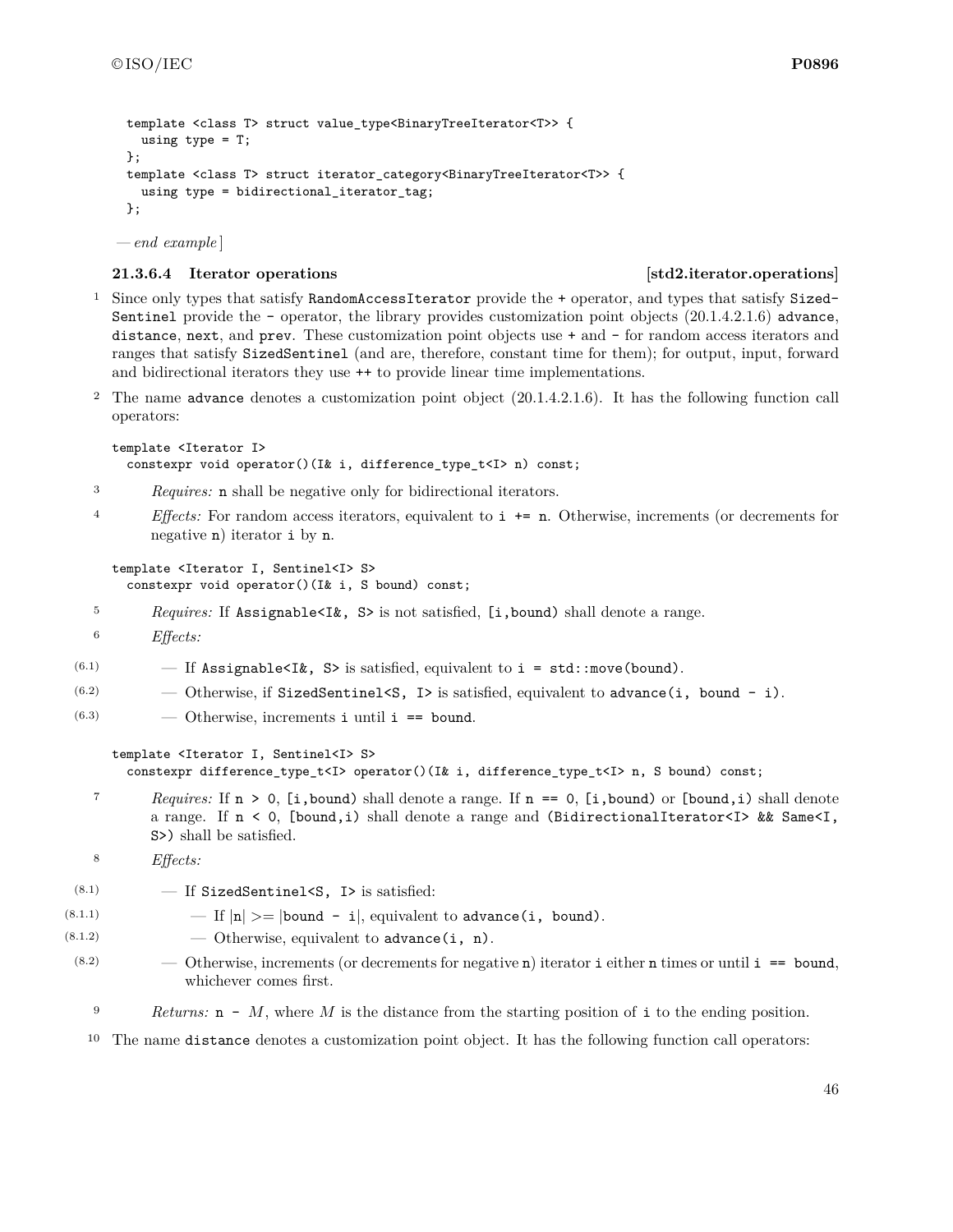```
template <Iterator I, Sentinel<I> S>
     constexpr difference_type_t<I> operator()(I first, S last) const;
11 Requires: [first,last) shall denote a range, or (Same<S, I> && SizedSentinel<S, I>) shall be
         satisfied and [last, first) shall denote a range.
12 Effects: If SizedSentinel<S, I> is satisfied, returns (last - first); otherwise, returns the number
         of increments needed to get from first to last.
   template <Range R>
     constexpr difference_type_t<iterator_t<R>> operator()(R&& r) const;
         Effects: Equivalent to: return distance (\frac{range}{\text{range}}::\text{std2}::\text{begin}(r), \frac{range}{\text{range}}::\text{std2}::\text{end}(r)); (21.4.4)Remarks: Instantiations of this member function template may be ill-formed if the declarations in
         \epsilon is experimental/rangesstd2/range> are not in scope at the point of instantiation (17.7.4.1).
   template <SizedRange R>
     constexpr difference_type_t<iterator_t<R>> operator()(R&& r) const;
13 Effects:(21.4.5.1)
14 Remarks: Instantiations of this member function template may be ill-formed if the declarations in
         \epsilon is experimental/rangesstd2/range> are not in scope at the point of instantiation (17.7.4.1).
15 The name next denotes a customization point object. It has the following function call operators:
   template <Iterator I>
     constexpr I operator()(I x) const;
16 Effects: Equivalent to: ++x; return x;
   template <Iterator I>
     constexpr I operator()(I x, difference_type_t<I> n) const;
17 Effects: Equivalent to: advance(x, n); return x;
   template <Iterator I, Sentinel<I> S>
     constexpr I operator()(I x, S bound) const;
18 Effects: Equivalent to: advance(x, bound); return x;
   template <Iterator I, Sentinel<I> S>
     constexpr I operator()(I x, difference_type_t<I> n, S bound) const;
19 Effects: Equivalent to: advance(x, n, bound); return x;
<sup>20</sup> The name prev denotes a customization point object. It has the following function call operators:
   template <BidirectionalIterator I>
     constexpr I operator()(I x) const;
<sup>21</sup> Effects: Equivalent to: -\infty; return x;
   template <BidirectionalIterator I>
     constexpr I operator()(I x, difference_type_t<I> n) const;
<sup>22</sup> Effects: Equivalent to: advance(x, -n); return x;
   template <BidirectionalIterator I>
     constexpr I operator()(I x, difference_type_t<I> n, I bound) const;
```

```
23 Effects: Equivalent to: advance(x, -n, bound); return x;
```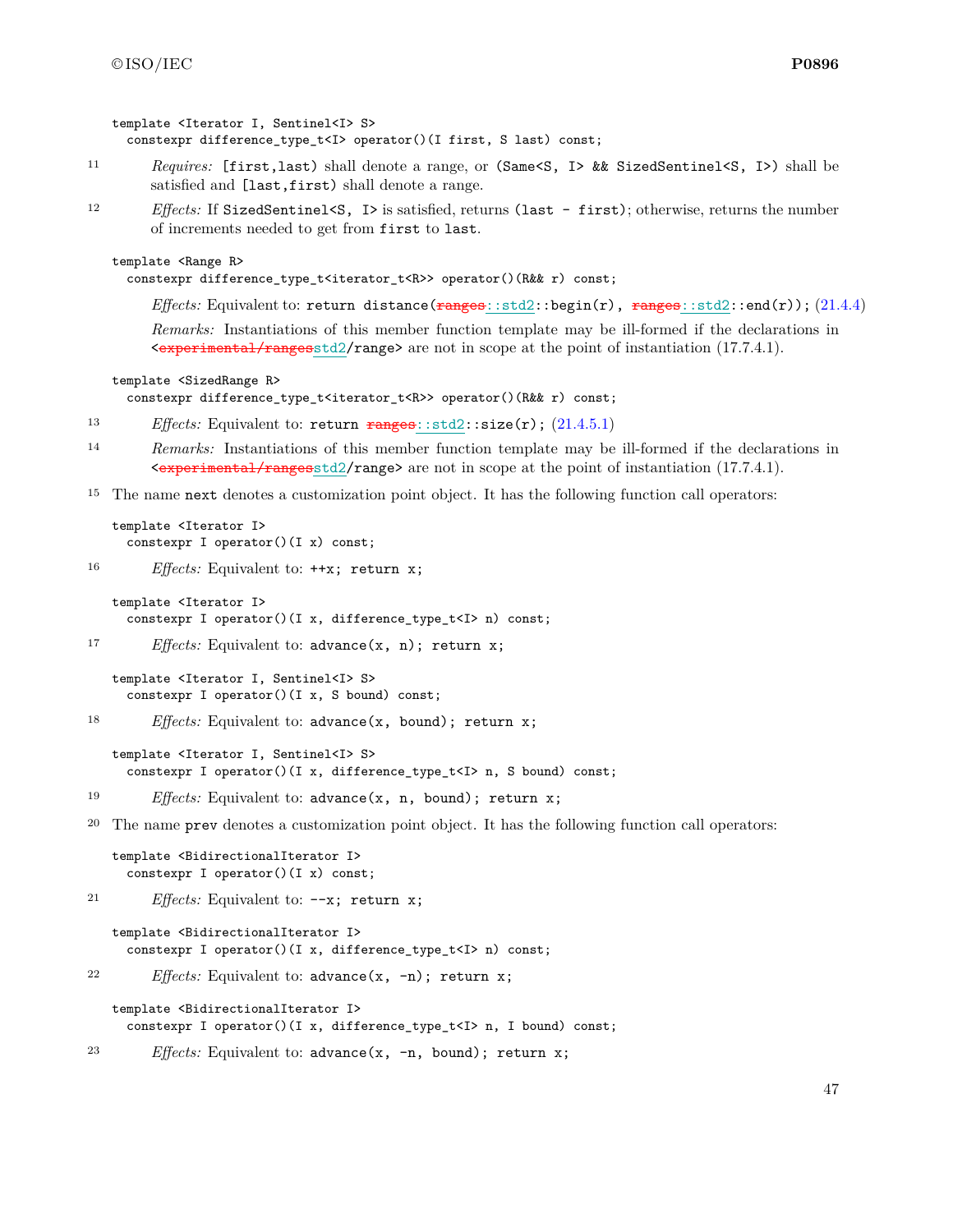# **21.3.7 Iterator adaptors [std2.iterators.predef]**

# **21.3.7.1** Reverse iterators **b 1.3.7.1 Reverse** iterators **b**

<sup>1</sup> Class template reverse\_iterator is an iterator adaptor that iterates from the end of the sequence defined by its underlying iterator to the beginning of that sequence. The fundamental relation between a reverse iterator and its corresponding underlying iterator i is established by the identity:  $\ast$ make\_reverse\_iterator(i) == \*prev(i).

```
21.3.7.1.1 Class template reverse_iterator [std2.reverse.iterator]
```

```
namespace std { namespace experimental { namespace rangesstd2 { inline namespace v1 {
  template <BidirectionalIterator I>
 class reverse_iterator {
  public:
    using iterator_type = I;
    using difference_type = difference_type_t<I>;
    using value_type = value_type_t<I>;
    using iterator_category = iterator_category_t<I>;
    using reference = reference_t<I>;
    using pointer = I;
    constexpr reverse_iterator();
    explicit constexpr reverse_iterator(I x);
    template <ConvertibleTo<I> U>
      constexpr reverse_iterator(const reverse_iterator<<del>ConvertibleTo<I></del>U>& i);
    template <ConvertibleTo<I> U>
      constexpr reverse_iterator& operator=(const reverse_iterator<GonvertibleTo<I>U>& i);
    constexpr I base() const;
    constexpr reference operator*() const;
    constexpr pointer operator->() const;
    constexpr reverse_iterator& operator++();
    constexpr reverse_iterator operator++(int);
    constexpr reverse_iterator& operator--();
    constexpr reverse_iterator operator--(int);
    constexpr reverse_iterator operator+ (difference_type n) const
     requires RandomAccessIterator<I>;
    constexpr reverse_iterator& operator+=(difference_type n)
      requires RandomAccessIterator<I>;
    constexpr reverse_iterator operator- (difference_type n) const
      requires RandomAccessIterator<I>;
    constexpr reverse_iterator& operator-=(difference_type n)
      requires RandomAccessIterator<I>;
    constexpr reference operator[](difference_type n) const
      requires RandomAccessIterator<I>;
    friend constexpr rvalue_reference_t<I> iter_move(const reverse_iterator& i)
      noexcept(see below );
    template <IndirectlySwappable<I> I2>
      friend constexpr void iter_swap(const reverse_iterator& x, const reverse_iterator<I2>& y)
        noexcept(see below );
```
# private:

I current; *// exposition only*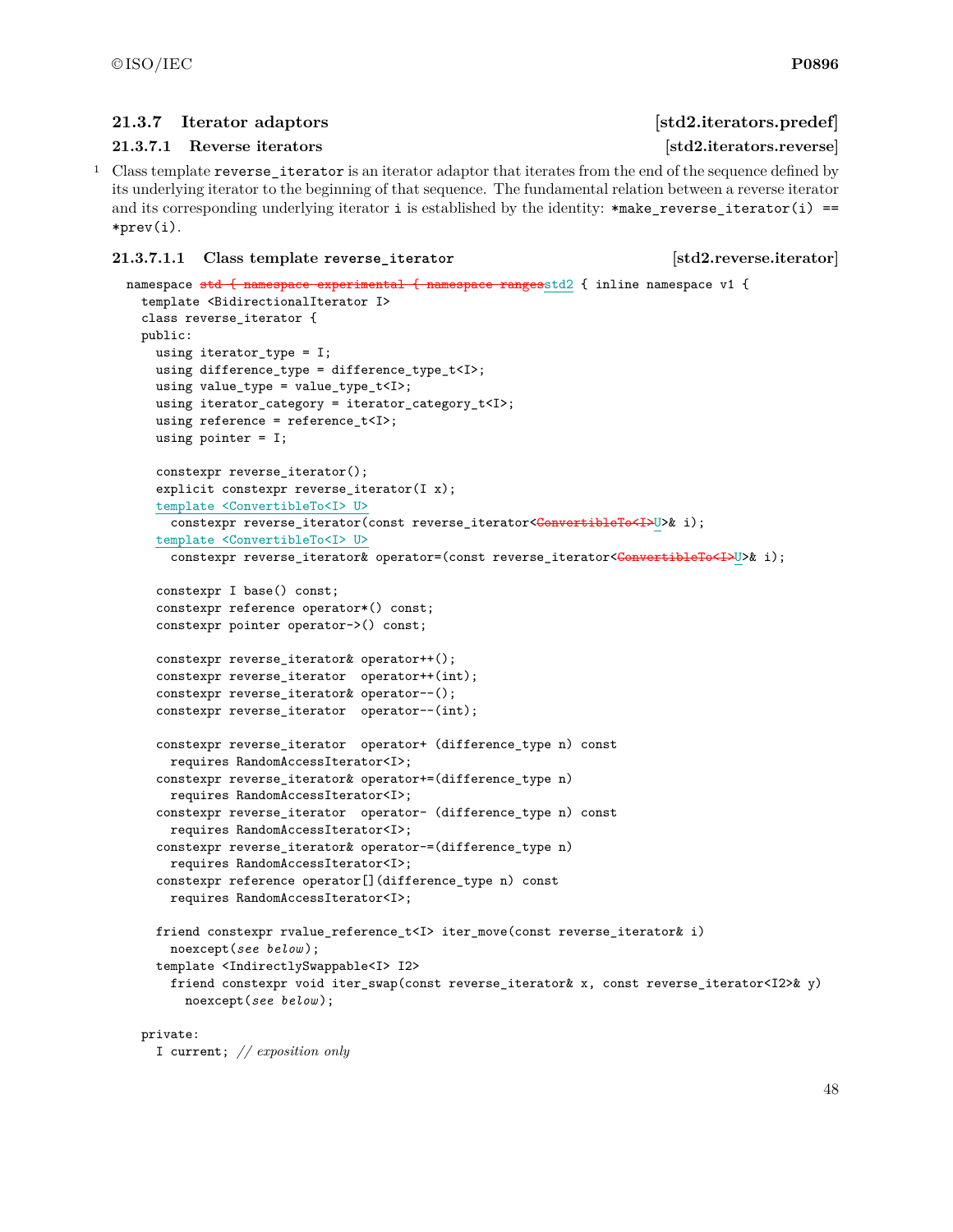### };

```
template <class I1, class I2>
      requires EqualityComparableWith<I1, I2>
    constexpr bool operator==(
      const reverse_iterator<I1>& x,
      const reverse_iterator<I2>& y);
 template <class I1, class I2>
      requires EqualityComparableWith<I1, I2>
    constexpr bool operator!=(
      const reverse_iterator<I1>& x,
      const reverse_iterator<I2>& y);
  template <class I1, class I2>
      requires StrictTotallyOrderedWith<I1, I2>
    constexpr bool operator<(
      const reverse_iterator<I1>& x,
      const reverse_iterator<I2>& y);
 template <class I1, class I2>
      requires StrictTotallyOrderedWith<I1, I2>
    constexpr bool operator>(
      const reverse_iterator<I1>& x,
      const reverse_iterator<I2>& y);
  template <class I1, class I2>
      requires StrictTotallyOrderedWith<I1, I2>
    constexpr bool operator>=(
      const reverse_iterator<I1>& x,
      const reverse_iterator<I2>& y);
  template <class I1, class I2>
      requires StrictTotallyOrderedWith<I1, I2>
    constexpr bool operator<=(
      const reverse_iterator<I1>& x,
      const reverse_iterator<I2>& y);
  template <class I1, class I2>
     requires SizedSentinel<I1, I2>
    constexpr difference_type_t<I2> operator-(
      const reverse_iterator<I1>& x,
      const reverse_iterator<I2>& y);
  template <RandomAccessIterator I>
    constexpr reverse_iterator<I> operator+(
      difference_type_t<I> n,
      const reverse_iterator<I>& x);
  template <BidirectionalIterator I>
    constexpr reverse_iterator<I> make_reverse_iterator(I i);
}}}}
```
# **21.3.7.1.2 reverse\_iterator operations [std2.reverse.iter.ops] 21.3.7.1.2.1 reverse\_iterator constructor [std2.reverse.iter.cons]**

constexpr reverse\_iterator();

<sup>1</sup> *Effects:* Value-initializes current. Iterator operations applied to the resulting iterator have defined behavior if and only if the corresponding operations are defined on a value-initialized iterator of type I.

```
explicit constexpr reverse_iterator(I x);
```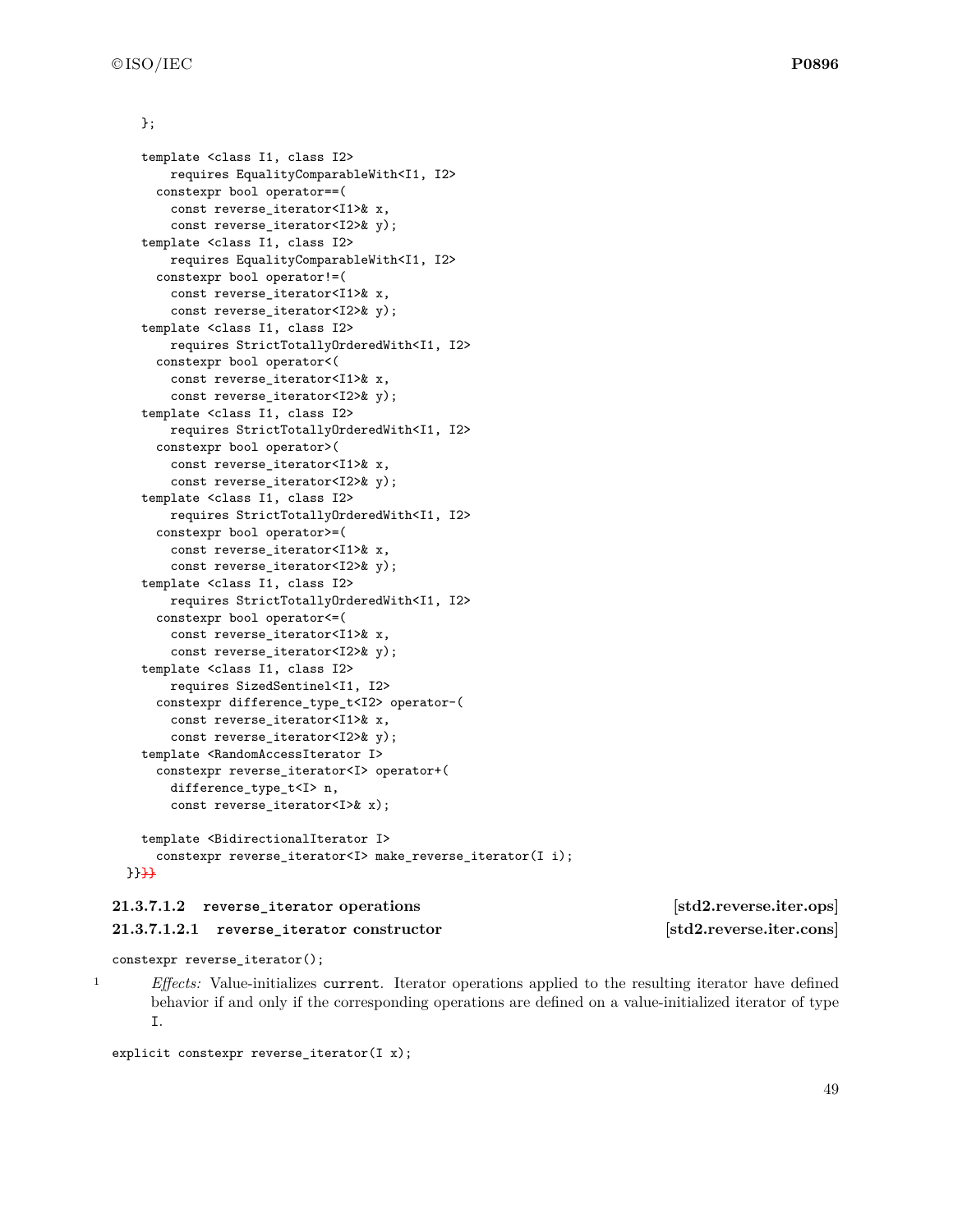<sup>2</sup> *Effects:* Initializes current with x. template<ConvertibleTo<I> U> constexpr reverse\_iterator(const reverse\_iterator<<del>ConvertibleTo<I></del>U>& i); <sup>3</sup> *Effects:* Initializes current with i.current. **21.3.7.1.2.2 reverse\_iterator::operator= [std2.reverse.iter.op=]** template<ConvertibleTo<I> U> constexpr reverse\_iterator& operator=(const reverse\_iterator<ConvertibleTo<I>U>& i); <sup>1</sup> *Effects:* Assigns i.current to current. <sup>2</sup> *Returns:* \*this. **21.3.7.1.2.3 Conversion [std2.reverse.iter.conv]** constexpr I base() const; <sup>1</sup> *Returns:* current. **21.3.7.1.2.4 operator\* [std2.reverse.iter.op.star]** constexpr reference operator\*() const; <sup>1</sup> *Effects:* Equivalent to: return \*prev(current); **21.3.7.1.2.5 operator-> [std2.reverse.iter.opref]** constexpr pointer operator->() const; <sup>1</sup> *Effects:* Equivalent to: return prev(current); **21.3.7.1.2.6 operator++ [std2.reverse.iter.op++]** constexpr reverse\_iterator& operator++(); <sup>1</sup> *Effects:* --current; <sup>2</sup> *Returns:* \*this. constexpr reverse\_iterator operator++(int); <sup>3</sup> *Effects:* reverse\_iterator tmp = \*this; --current; return tmp; **21.3.7.1.2.7 operator-- [std2.reverse.iter.op--]** constexpr reverse\_iterator& operator--(); <sup>1</sup> *Effects:* ++current <sup>2</sup> *Returns:* \*this. constexpr reverse\_iterator operator--(int); <sup>3</sup> *Effects:* reverse\_iterator tmp = \*this; ++current; return tmp;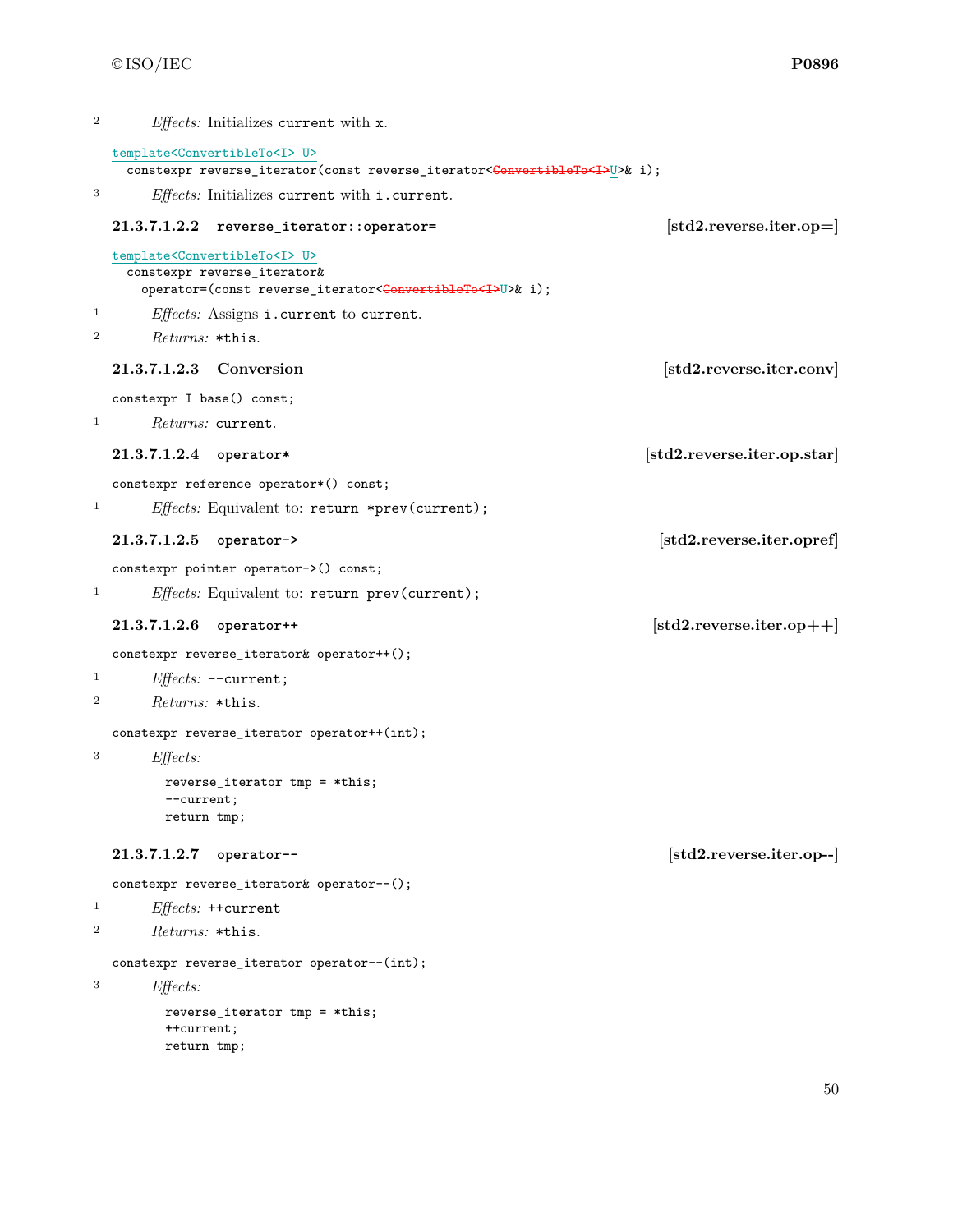|                  | $21.3.7.1.2.8$ operator+                                                                                                                                                                                                      | $[std2. reverse. iter. op+]$    |
|------------------|-------------------------------------------------------------------------------------------------------------------------------------------------------------------------------------------------------------------------------|---------------------------------|
|                  | constexpr reverse_iterator<br>operator+(difference_type n) const<br>requires RandomAccessIterator <i>;</i>                                                                                                                    |                                 |
| 1                | <i>Returns:</i> reverse_iterator(current-n).                                                                                                                                                                                  |                                 |
|                  | 21.3.7.1.2.9<br>operator+=                                                                                                                                                                                                    | $[std2. reverse. iter. op +=]$  |
|                  | constexpr reverse_iterator&<br>operator+=(difference_type n)<br>requires RandomAccessIterator <i>;</i>                                                                                                                        |                                 |
| 1                | <i>Effects:</i> current $-$ = n;                                                                                                                                                                                              |                                 |
| $\boldsymbol{2}$ | <i>Returns:</i> *this.                                                                                                                                                                                                        |                                 |
|                  | 21.3.7.1.2.10<br>operator-                                                                                                                                                                                                    | $[std2. reverse. iter. op-]$    |
|                  | constexpr reverse_iterator<br>operator-(difference_type n) const<br>requires RandomAccessIterator <i>;</i>                                                                                                                    |                                 |
| $\mathbf{1}$     | Returns: reverse_iterator(current+n).                                                                                                                                                                                         |                                 |
|                  | 21.3.7.1.2.11<br>operator-=                                                                                                                                                                                                   | $[std2. reverse. iter. op =]$   |
|                  | constexpr reverse_iterator&<br>operator-=(difference_type n)<br>requires RandomAccessIterator <i>;</i>                                                                                                                        |                                 |
| 1                | <i>Effects:</i> current $+= n;$                                                                                                                                                                                               |                                 |
| $\boldsymbol{2}$ | <i>Returns:</i> *this.                                                                                                                                                                                                        |                                 |
|                  | $21.3.7.1.2.12$ operator[]                                                                                                                                                                                                    | [std2.reverse.iter.opindex]     |
|                  | constexpr reference operator [] (<br>difference_type n) const<br>requires RandomAccessIterator <i>;</i>                                                                                                                       |                                 |
| 1                | $Returns: current[-n-1].$                                                                                                                                                                                                     |                                 |
|                  | $21.3.7.1.2.13$ operator==                                                                                                                                                                                                    | $[std2. reverse. iter. op = =]$ |
|                  | template <class class="" i1,="" i2=""><br/>requires EqualityComparableWith<i1, i2=""><br/>constexpr bool operator == (<br/>const reverse_iterator<i1>&amp; x,<br/>const reverse_iterator<i2>&amp; y);</i2></i1></i1,></class> |                                 |
| $\mathbf{1}$     | <i>Effects:</i> Equivalent to: return x.current == $y$ .current;                                                                                                                                                              |                                 |
|                  | $21.3.7.1.2.14$ operator!=                                                                                                                                                                                                    | $[std2. reverse. iter. op! =]$  |
|                  | template <class class="" i1,="" i2=""><br/>requires EqualityComparableWith<i1, i2=""><br/>constexpr bool operator!=(<br/>const reverse_iterator<i1>&amp; x,<br/>const reverse_iterator<i2>&amp; y);</i2></i1></i1,></class>   |                                 |
| 1                | <i>Effects:</i> Equivalent to: return $x$ . current $!= y$ . current;                                                                                                                                                         |                                 |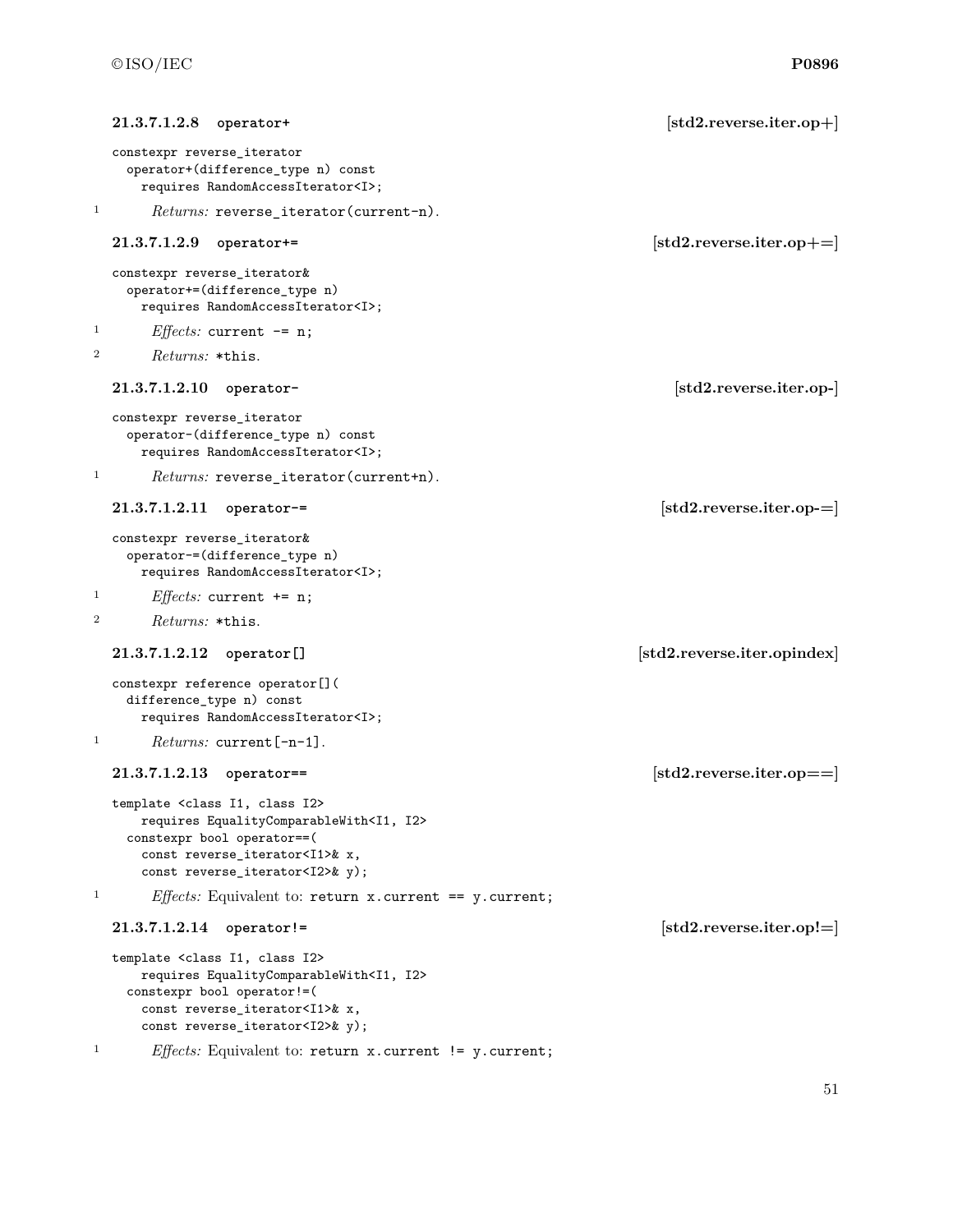```
21.3.7.1.2.15 operator< [std2.reverse.iter.op<]
  template <class I1, class I2>
     requires StrictTotallyOrderedWith<I1, I2>
   constexpr bool operator<(
     const reverse_iterator<I1>& x,
     const reverse_iterator<I2>& y);
<sup>1</sup> Effects: Equivalent to: return x.current > y.current;
  21.3.7.1.2.16 operator> [std2.reverse.iter.op>]
  template <class I1, class I2>
     requires StrictTotallyOrderedWith<I1, I2>
   constexpr bool operator>(
     const reverse_iterator<I1>& x,
     const reverse_iterator<I2>& y);
1 Effects: Equivalent to: return x.current < y.current;
  21.3.7.1.2.17 operator>= [std2.reverse.iter.op>=]
 template <class I1, class I2>
     requires StrictTotallyOrderedWith<I1, I2>
   constexpr bool operator>=(
     const reverse_iterator<I1>& x,
     const reverse_iterator<I2>& y);
1 Effects: Equivalent to: return x.current <= y.current;
  21.3.7.1.2.18 operator<= [std2.reverse.iter.op<=]
  template <class I1, class I2>
     requires StrictTotallyOrderedWith<I1, I2>
   constexpr bool operator<=(
     const reverse_iterator<I1>& x,
     const reverse_iterator<I2>& y);
1 Effects: Equivalent to: return x.current >= y.current;
  21.3.7.1.2.19 operator- [std2.reverse.iter.opdiff]
  template <class I1, class I2>
     requires SizedSentinel<I1, I2>
   constexpr difference_type_t<I2> operator-(
     const reverse_iterator<I1>& x,
     const reverse_iterator<I2>& y);
1 Effects: Equivalent to: return y.current - x.current;
  21.3.7.1.2.20 operator+ [std2.reverse.iter.opsum]
  template <RandomAccessIterator I>
   constexpr reverse_iterator<I> operator+(
     difference_type_t<I> n,
     const reverse_iterator<I>& x);
<sup>1</sup> Effects: Equivalent to: return reverse_iterator<I>(x.current - n);
  21.3.7.1.2.21 iter_move [std2.reverse.iter.iter_move]
```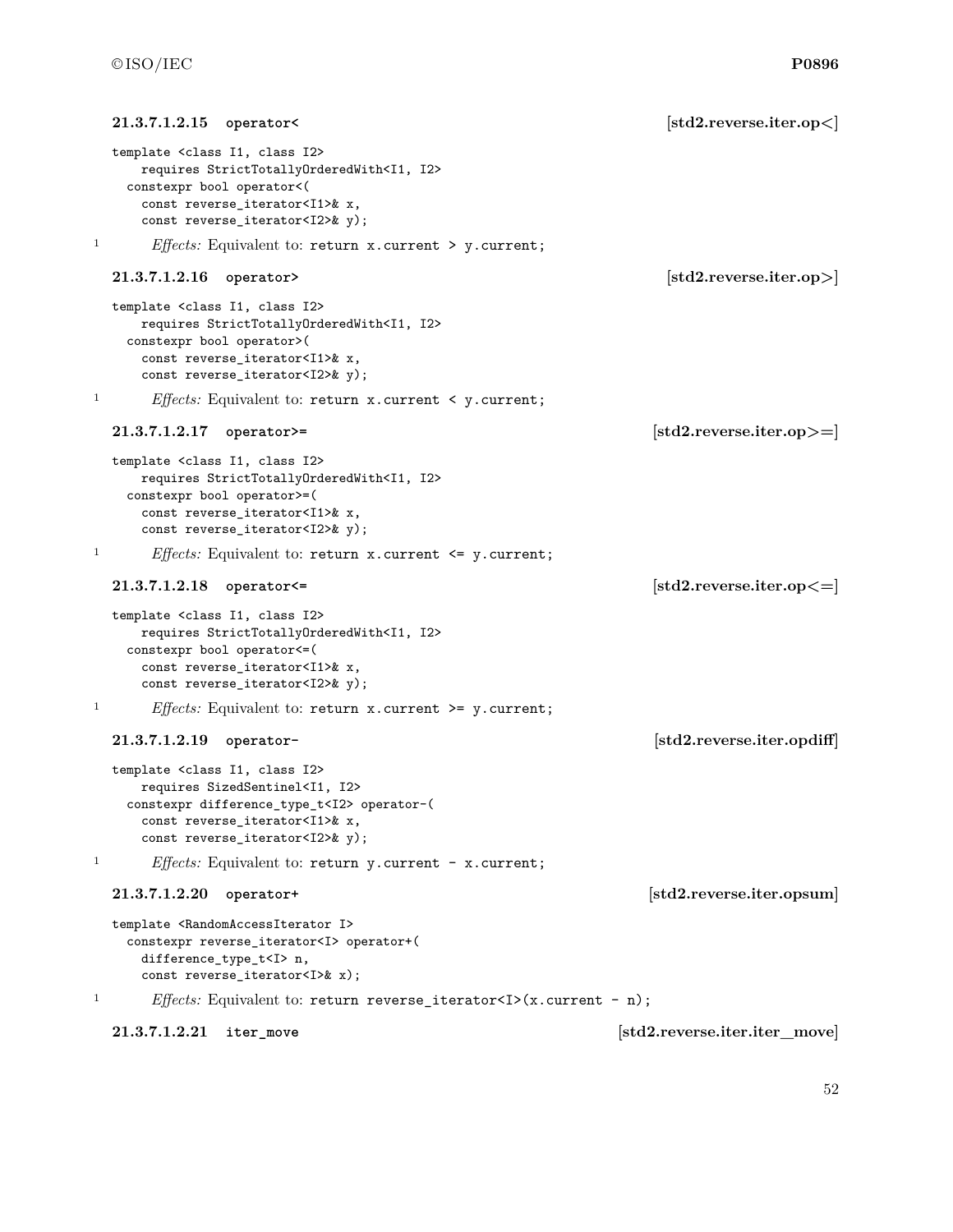friend constexpr rvalue reference  $t < I$ > iter move(const reverse iterator i) noexcept(*see below* );

1 *Effects:* Equivalent to: return  $r$  ranges: : std2:: iter\_move(prev(i.current));

<sup>2</sup> *Remarks:* The expression in noexcept is equivalent to:

noexcept(ranges::std2::iter\_move(declval<I&>())) && noexcept(--declval<I&>()) && is\_nothrow\_copy\_constructible\_v<I>::value

### **21.3.7.1.2.22 iter\_swap [std2.reverse.iter.iter\_swap]**

template <IndirectlySwappable<I> I2> friend constexpr void iter\_swap(const reverse\_iterator& x, const reverse\_iterator<I2>& y) noexcept(*see below* );

1 *Effects:* Equivalent to **ranges**: : std2:: iter\_swap(prev(x.current), prev(y.current)).

<sup>2</sup> *Remarks:* The expression in noexcept is equivalent to:

noexcept(ranges::std2::iter\_swap(declval<I>(), declval<I>())) && noexcept(--declval<I&>())

### **21.3.7.1.2.23 Non-member function make\_reverse\_iterator() [std2.reverse.iter.make]**

template <BidirectionalIterator I> constexpr reverse\_iterator<I> make\_reverse\_iterator(I i);

<sup>1</sup> *Returns:* reverse iterator<I>(i).

### **21.3.7.2 Insert iterators [std2.iterators.insert]**

<sup>1</sup> To make it possible to deal with insertion in the same way as writing into an array, a special kind of iterator adaptors, called *insert iterators*, are provided in the library. With regular iterator classes,

```
while (first != last) *result++ = *first++;
```
causes a range [first,last) to be copied into a range starting with result. The same code with result being an insert iterator will insert corresponding elements into the container. This device allows all of the copying algorithms in the library to work in the *insert mode* instead of the *regular overwrite* mode.

<sup>2</sup> An insert iterator is constructed from a container and possibly one of its iterators pointing to where insertion takes place if it is neither at the beginning nor at the end of the container. Insert iterators satisfy OutputIterator. operator\* returns the insert iterator itself. The assignment operator=(const T& x) is defined on insert iterators to allow writing into them, it inserts x right before where the insert iterator is pointing. In other words, an insert iterator is like a cursor pointing into the container where the insertion takes place. back\_insert\_iterator inserts elements at the end of a container, front\_insert\_iterator inserts elements at the beginning of a container, and insert\_iterator inserts elements where the iterator points to in a container. back\_inserter, front\_inserter, and inserter are three functions making the insert iterators out of a container.

```
21.3.7.2.1 Class template back_insert_iterator [std2.back.insert.iterator]
```

```
namespace std { namespace experimental { namespace rangesstd2 { inline namespace v1 {
  template <class Container>
  class back_insert_iterator {
  public:
    using container_type = Container;
    using difference_type = ptrdiff_t;
    constexpr back_insert_iterator();
```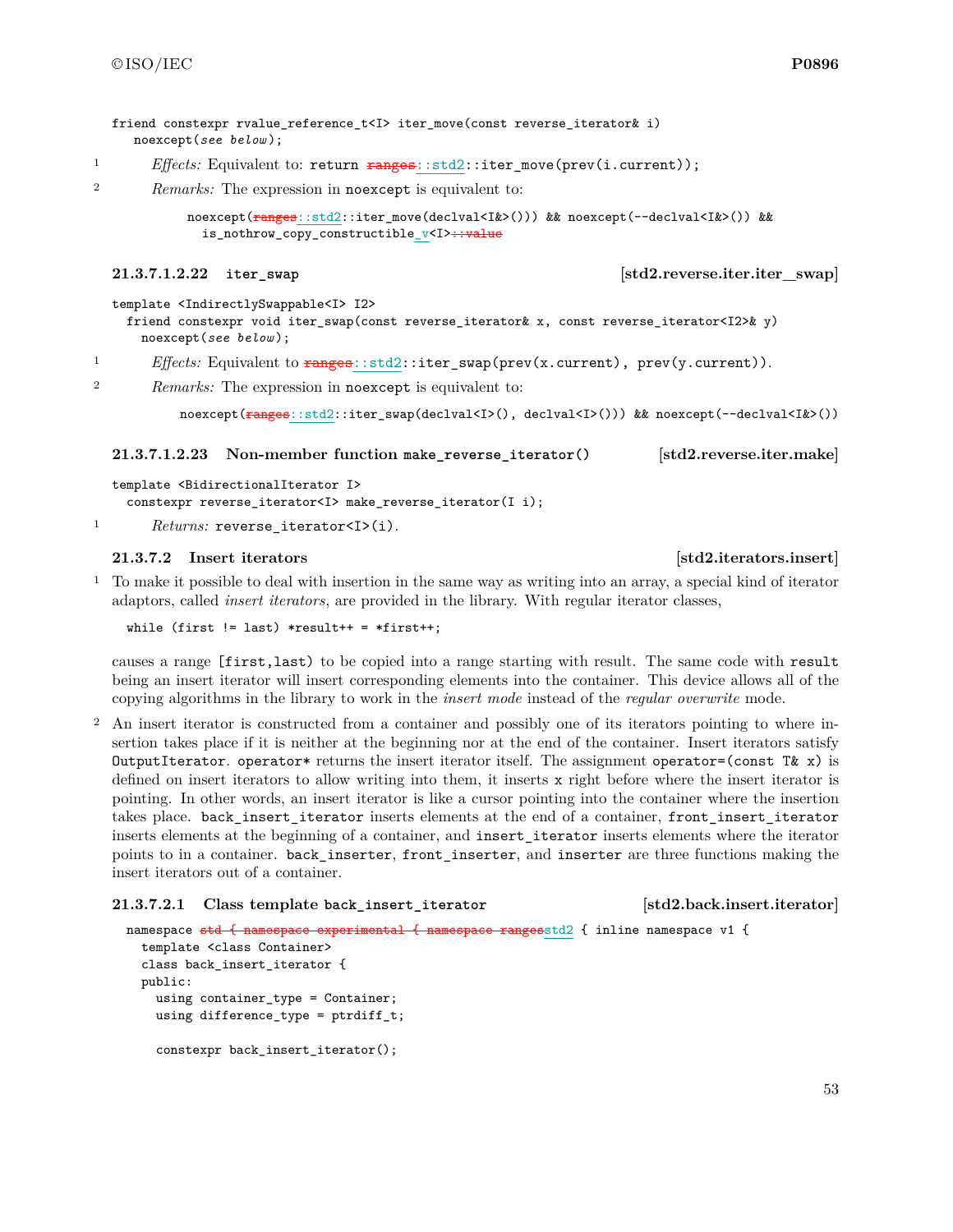```
explicit back insert iterator(Container& x);
       back_insert_iterator&
         operator=(const value_type_t<Container>& value);
       back_insert_iterator&
         operator=(value_type_t<Container>&& value);
       back_insert_iterator& operator*();
       back_insert_iterator& operator++();
       back_insert_iterator operator++(int);
     private:
       Container* container; // exposition only
     };
     template <class Container>
       back_insert_iterator<Container> back_inserter(Container& x);
    }}}}
  21.3.7.2.2 back_insert_iterator operations [std2.back.insert.iter.ops]
  21.3.7.2.2.1 back_insert_iterator constructor [std2.back.insert.iter.cons]
  constexpr back_insert_iterator();
1 Effects: Value-initializes container.
  explicit back_insert_iterator(Container& x);
2 Effects: Initializes container with addressof(x).
  21.3.7.2.2.2 back_insert_iterator::operator= [std2.back.insert.iter.op=]
  back_insert_iterator&
    operator=(const value_type_t<Container>& value);
1 Effects: Equivalent to container->push_back(value).
2 Returns: *this.
  back_insert_iterator&
    operator=(value_type_t<Container>&& value);
3 Effects: Equivalent to container->push_back(std::move(value)).
4 Returns: *this.
  21.3.7.2.2.3 back_insert_iterator::operator* [std2.back.insert.iter.op*]
  back_insert_iterator& operator*();
1 Returns: *this.
  21.3.7.2.2.4 back_insert_iterator::operator++ [std2.back.insert.iter.op++]
  back_insert_iterator& operator++();
  back_insert_iterator operator++(int);
1 Returns: *this.
```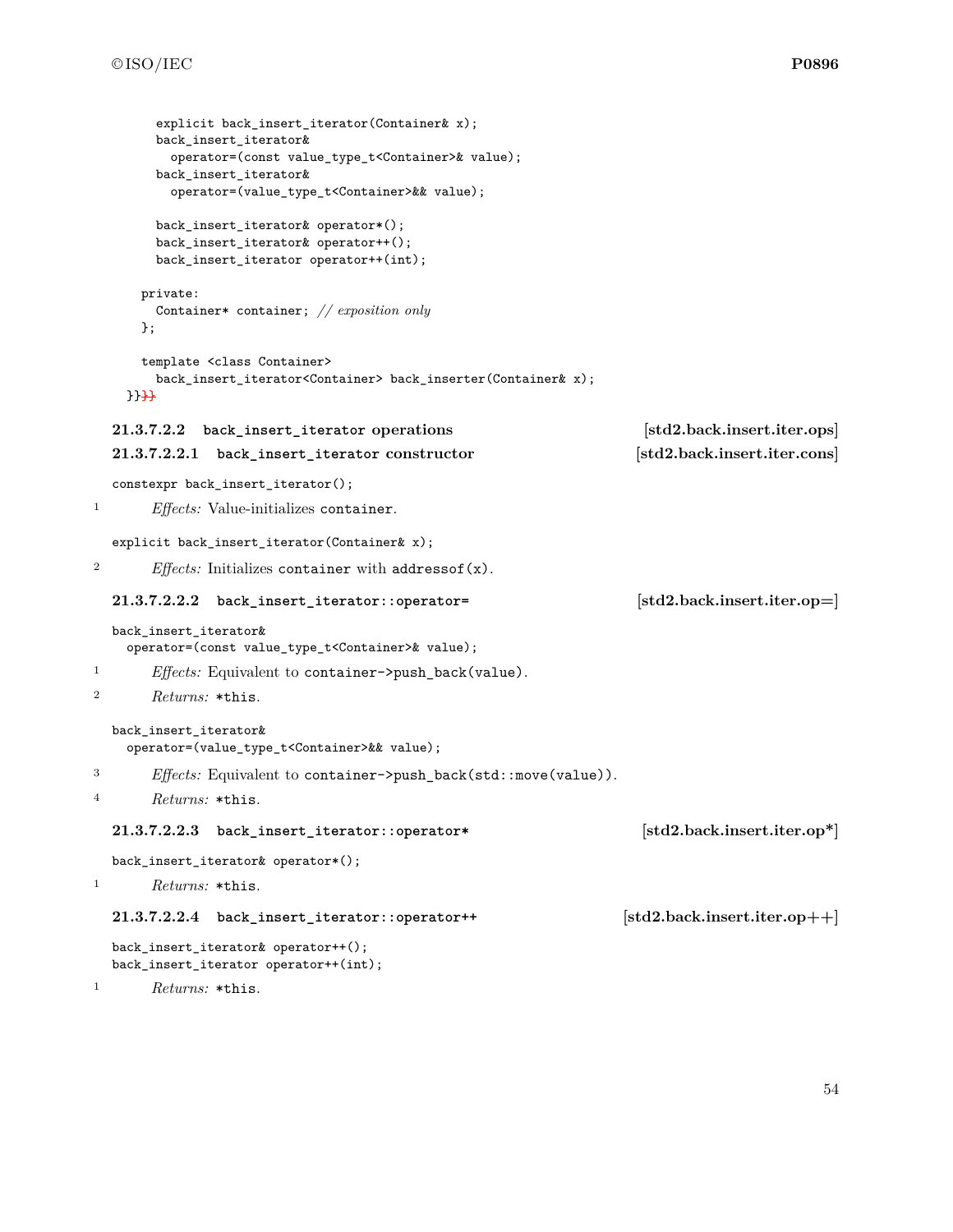```
21.3.7.2.2.5 back_inserter [std2.back.inserter]
  template <class Container>
    back_insert_iterator<Container> back_inserter(Container& x);
1 Returns: back_insert_iterator<Container>(x).
  21.3.7.2.3 Class template front_insert_iterator [std2.front.insert.iterator]
    namespace std { namespace experimental { namespace rangesstd2 { inline namespace v1 {
     template <class Container>
     class front_insert_iterator {
     public:
       using container_type = Container;
       using difference_type = ptrdiff_t;
       constexpr front_insert_iterator();
       explicit front_insert_iterator(Container& x);
       front_insert_iterator&
         operator=(const value_type_t<Container>& value);
       front_insert_iterator&
         operator=(value_type_t<Container>&& value);
       front_insert_iterator& operator*();
       front_insert_iterator& operator++();
       front_insert_iterator operator++(int);
     private:
       Container* container; // exposition only
     };
     template <class Container>
       front_insert_iterator<Container> front_inserter(Container& x);
    }}}}
  21.3.7.2.4 front_insert_iterator operations [std2.front.insert.iter.ops]
  21.3.7.2.4.1 front_insert_iterator constructor [std2.front.insert.iter.cons]
  constexpr front_insert_iterator();
1 Effects: Value-initializes container.
  explicit front_insert_iterator(Container& x);
2 Effects: Initializes container with addressof(x).
  21.3.7.2.4.2 front_insert_iterator::operator= [std2.front.insert.iter.op=]
  front_insert_iterator&
    operator=(const value_type_t<Container>& value);
1 Effects: Equivalent to container->push_front(value).
2 Returns: *this.
  front_insert_iterator&
    operator=(value_type_t<Container>&& value);
3 Effects: Equivalent to container->push_front(std::move(value)).
```
<sup>4</sup> *Returns:* \*this.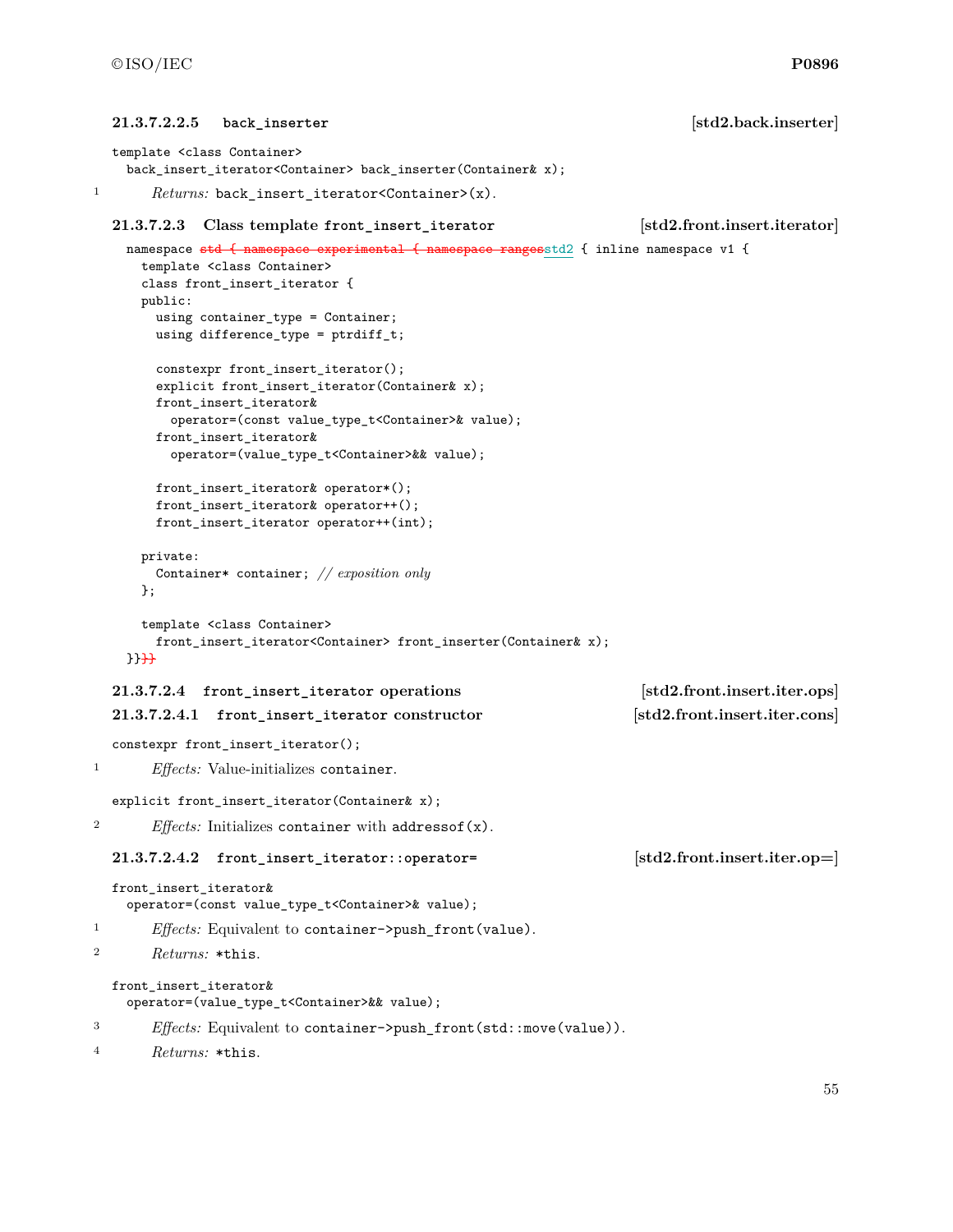|                                                                                                                                              |                                                                                                                                                                                                                                                                                      | 21.3.7.2.4.3 front_insert_iterator::operator*                                   | [std2.front.insert.iter.op*]    |
|----------------------------------------------------------------------------------------------------------------------------------------------|--------------------------------------------------------------------------------------------------------------------------------------------------------------------------------------------------------------------------------------------------------------------------------------|---------------------------------------------------------------------------------|---------------------------------|
|                                                                                                                                              |                                                                                                                                                                                                                                                                                      | front_insert_iterator& operator*();                                             |                                 |
| $\mathbf{1}$                                                                                                                                 | <i>Returns:</i> *this.                                                                                                                                                                                                                                                               |                                                                                 |                                 |
|                                                                                                                                              |                                                                                                                                                                                                                                                                                      | 21.3.7.2.4.4 front_insert_iterator::operator++                                  | $[std2.front.insert.iter.op++]$ |
|                                                                                                                                              |                                                                                                                                                                                                                                                                                      | front_insert_iterator& operator++();<br>front_insert_iterator operator++(int);  |                                 |
| $\mathbf{1}$                                                                                                                                 | <i>Returns:</i> *this.                                                                                                                                                                                                                                                               |                                                                                 |                                 |
|                                                                                                                                              | 21.3.7.2.4.5                                                                                                                                                                                                                                                                         | front_inserter                                                                  | [std2.front.inserter]           |
|                                                                                                                                              | template <class container=""></class>                                                                                                                                                                                                                                                | front_insert_iterator <container> front_inserter(Container&amp; x);</container> |                                 |
| $\mathbf{1}$                                                                                                                                 |                                                                                                                                                                                                                                                                                      | $Returns:$ front_insert_iterator <container>(x).</container>                    |                                 |
|                                                                                                                                              |                                                                                                                                                                                                                                                                                      | 21.3.7.2.5 Class template insert_iterator                                       | [std2.insert.iterator]          |
|                                                                                                                                              | namespace std { namespace experimental { namespace rangesstd2 { inline namespace v1 {<br>template <class container=""><br/>class insert_iterator {<br/>public:<br/>using <math>container_type = Container;</math><br/>using difference_type = <math>ptrdiff_t;</math></class>        |                                                                                 |                                 |
|                                                                                                                                              | $insert\_iterator()$ ;<br>insert_iterator(Container& x, iterator_t <container> i);<br/>insert_iterator&amp;<br/>operator=(const value_type_t<container> walue);<br/>insert_iterator&amp;<br/>operator=(value_type_t<container>&amp;&amp; value);</container></container></container> |                                                                                 |                                 |
| insert_iterator& operator*();<br>insert_iterator& operator++();<br>insert_iterator& operator++(int);                                         |                                                                                                                                                                                                                                                                                      |                                                                                 |                                 |
| private:<br>$//$ exposition only<br>Container* container;<br>iterator_t <container> iter; // <math>exposition</math> only<br/>};</container> |                                                                                                                                                                                                                                                                                      |                                                                                 |                                 |
|                                                                                                                                              | template <class container=""><br/>insert_iterator<container> inserter(Container&amp; x, iterator_t<container> i);<br/><math>\{\}</math></container></container></class>                                                                                                              |                                                                                 |                                 |
|                                                                                                                                              | 21.3.7.2.6                                                                                                                                                                                                                                                                           | insert_iterator operations                                                      | [std2.insert.iter.ops]          |
|                                                                                                                                              | 21.3.7.2.6.1                                                                                                                                                                                                                                                                         | insert_iterator constructor                                                     | [std2.insert.iter.cons]         |
|                                                                                                                                              | $insert_iterator()$ ;                                                                                                                                                                                                                                                                |                                                                                 |                                 |
| 1                                                                                                                                            |                                                                                                                                                                                                                                                                                      | <i>Effects:</i> Value-initializes container and iter.                           |                                 |
|                                                                                                                                              |                                                                                                                                                                                                                                                                                      | insert_iterator(Container& x, iterator_t <container> i);</container>            |                                 |
| $\boldsymbol{2}$                                                                                                                             |                                                                                                                                                                                                                                                                                      | <i>Requires:</i> i is an iterator into x.                                       |                                 |

<sup>3</sup> *Effects:* Initializes container with addressof(x) and iter with i.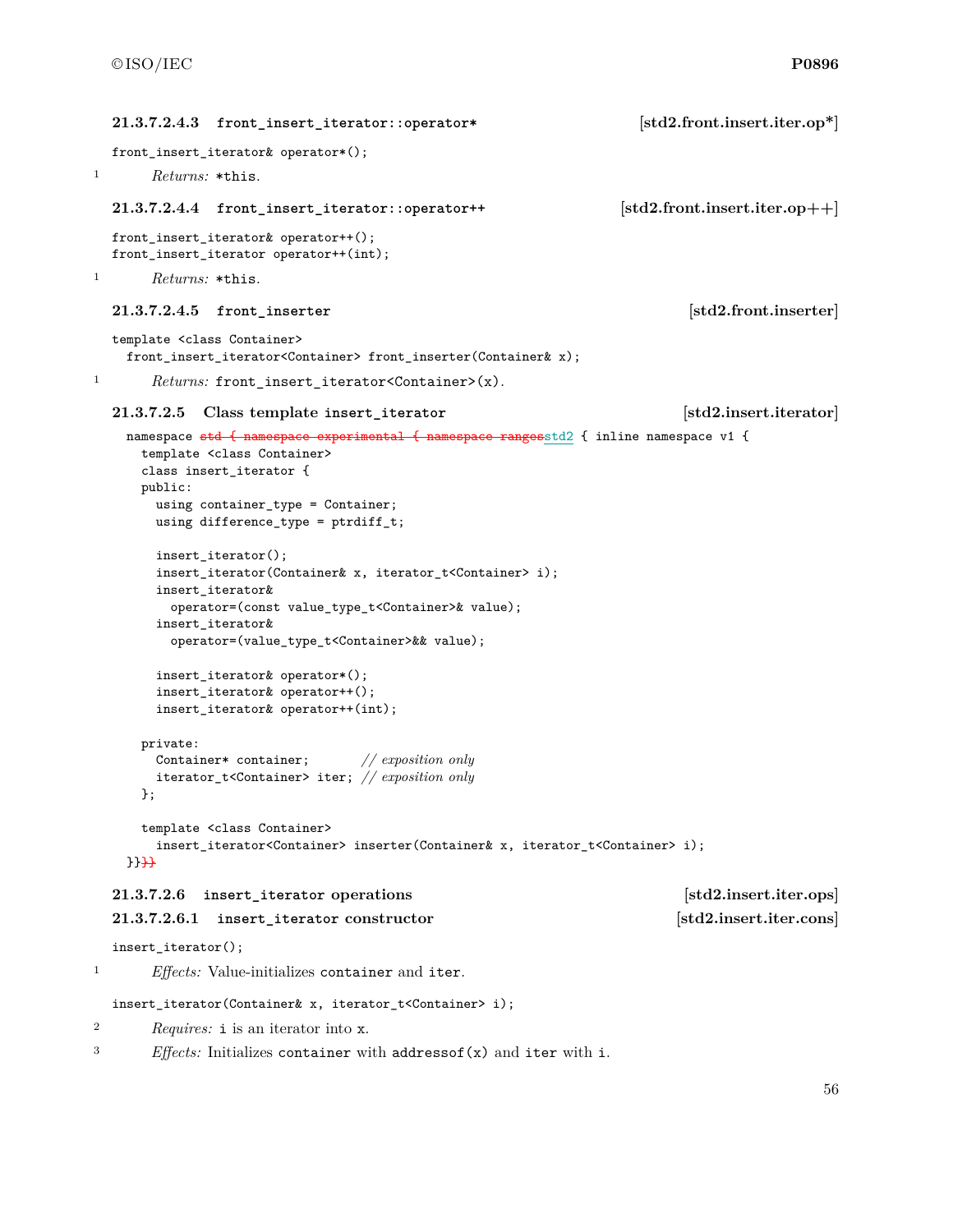| insert_iterator&<br>operator=(const value_type_t <container>&amp; value);<br/><i>Effects:</i> Equivalent to:<br/>iter = container-&gt;insert(iter, value);<br/>++iter;<br/><math>\overline{2}</math><br/>Returns: *this.<br/>insert_iterator&amp;<br/>operator=(value_type_t<container>&amp;&amp; value);<br/>3<br/><i>Effects:</i> Equivalent to:<br/>iter = container-&gt;insert(iter, std::move(value));<br/>++iter;<br/>4<br/>Returns: *this.<br/><math>[std2.insert.iter_op*]</math><br/>21.3.7.2.6.3<br/>insert_iterator::operator*<br/>insert_iterator&amp; operator*();<br/><i>Returns:</i> *this.<br/><math>[std2.insert.iter.open+]</math><br/><math>21.3.7.2.6.4</math> insert_iterator::operator++<br/>insert_iterator&amp; operator++();<br/>insert_iterator&amp; operator++(int);<br/><i>Returns:</i> *this.<br/>21.3.7.2.6.5<br/>[std2.inserter]<br/>inserter<br/>template <class container=""><br/>insert_iterator<container> inserter(Container&amp; x, iterator_t<container> i);<br/><math>Returns:</math> insert_iterator<container><math>(x, i)</math>.<br/>Move iterators and sentinels<br/>[std2.iterators.move]<br/>21.3.7.3</container></container></container></class></container></container> |  | 21.3.7.2.6.2 insert_iterator::operator= | [std2.insert.iter.op=] |
|-------------------------------------------------------------------------------------------------------------------------------------------------------------------------------------------------------------------------------------------------------------------------------------------------------------------------------------------------------------------------------------------------------------------------------------------------------------------------------------------------------------------------------------------------------------------------------------------------------------------------------------------------------------------------------------------------------------------------------------------------------------------------------------------------------------------------------------------------------------------------------------------------------------------------------------------------------------------------------------------------------------------------------------------------------------------------------------------------------------------------------------------------------------------------------------------------------------------------|--|-----------------------------------------|------------------------|
| $\mathbf{1}$<br>$\mathbf{1}$<br>$\mathbf{1}$<br>$\mathbf{1}$                                                                                                                                                                                                                                                                                                                                                                                                                                                                                                                                                                                                                                                                                                                                                                                                                                                                                                                                                                                                                                                                                                                                                            |  |                                         |                        |
|                                                                                                                                                                                                                                                                                                                                                                                                                                                                                                                                                                                                                                                                                                                                                                                                                                                                                                                                                                                                                                                                                                                                                                                                                         |  |                                         |                        |
|                                                                                                                                                                                                                                                                                                                                                                                                                                                                                                                                                                                                                                                                                                                                                                                                                                                                                                                                                                                                                                                                                                                                                                                                                         |  |                                         |                        |
|                                                                                                                                                                                                                                                                                                                                                                                                                                                                                                                                                                                                                                                                                                                                                                                                                                                                                                                                                                                                                                                                                                                                                                                                                         |  |                                         |                        |
|                                                                                                                                                                                                                                                                                                                                                                                                                                                                                                                                                                                                                                                                                                                                                                                                                                                                                                                                                                                                                                                                                                                                                                                                                         |  |                                         |                        |
|                                                                                                                                                                                                                                                                                                                                                                                                                                                                                                                                                                                                                                                                                                                                                                                                                                                                                                                                                                                                                                                                                                                                                                                                                         |  |                                         |                        |
|                                                                                                                                                                                                                                                                                                                                                                                                                                                                                                                                                                                                                                                                                                                                                                                                                                                                                                                                                                                                                                                                                                                                                                                                                         |  |                                         |                        |
|                                                                                                                                                                                                                                                                                                                                                                                                                                                                                                                                                                                                                                                                                                                                                                                                                                                                                                                                                                                                                                                                                                                                                                                                                         |  |                                         |                        |
|                                                                                                                                                                                                                                                                                                                                                                                                                                                                                                                                                                                                                                                                                                                                                                                                                                                                                                                                                                                                                                                                                                                                                                                                                         |  |                                         |                        |
|                                                                                                                                                                                                                                                                                                                                                                                                                                                                                                                                                                                                                                                                                                                                                                                                                                                                                                                                                                                                                                                                                                                                                                                                                         |  |                                         |                        |
|                                                                                                                                                                                                                                                                                                                                                                                                                                                                                                                                                                                                                                                                                                                                                                                                                                                                                                                                                                                                                                                                                                                                                                                                                         |  |                                         |                        |
|                                                                                                                                                                                                                                                                                                                                                                                                                                                                                                                                                                                                                                                                                                                                                                                                                                                                                                                                                                                                                                                                                                                                                                                                                         |  |                                         |                        |
|                                                                                                                                                                                                                                                                                                                                                                                                                                                                                                                                                                                                                                                                                                                                                                                                                                                                                                                                                                                                                                                                                                                                                                                                                         |  |                                         |                        |
|                                                                                                                                                                                                                                                                                                                                                                                                                                                                                                                                                                                                                                                                                                                                                                                                                                                                                                                                                                                                                                                                                                                                                                                                                         |  |                                         |                        |
|                                                                                                                                                                                                                                                                                                                                                                                                                                                                                                                                                                                                                                                                                                                                                                                                                                                                                                                                                                                                                                                                                                                                                                                                                         |  |                                         |                        |
|                                                                                                                                                                                                                                                                                                                                                                                                                                                                                                                                                                                                                                                                                                                                                                                                                                                                                                                                                                                                                                                                                                                                                                                                                         |  |                                         |                        |
|                                                                                                                                                                                                                                                                                                                                                                                                                                                                                                                                                                                                                                                                                                                                                                                                                                                                                                                                                                                                                                                                                                                                                                                                                         |  |                                         |                        |
|                                                                                                                                                                                                                                                                                                                                                                                                                                                                                                                                                                                                                                                                                                                                                                                                                                                                                                                                                                                                                                                                                                                                                                                                                         |  |                                         |                        |
| [std2.move.iterator]<br>21.3.7.3.1 Class template move_iterator                                                                                                                                                                                                                                                                                                                                                                                                                                                                                                                                                                                                                                                                                                                                                                                                                                                                                                                                                                                                                                                                                                                                                         |  |                                         |                        |

<sup>1</sup> Class template move\_iterator is an iterator adaptor with the same behavior as the underlying iterator except that its indirection operator implicitly converts the value returned by the underlying iterator's indirection operator to an rvalue of the value type. Some generic algorithms can be called with move iterators to replace copying with moving.

```
2 [Example:
```

```
list<string> s;
// populate the list s
vector<string> v1(s.begin(), s.end()); // copies strings into v1
vector<string> v2(make_move_iterator(s.begin()),
                  make_move_iterator(s.end())); // moves strings into v2
```

```
— end example ]
```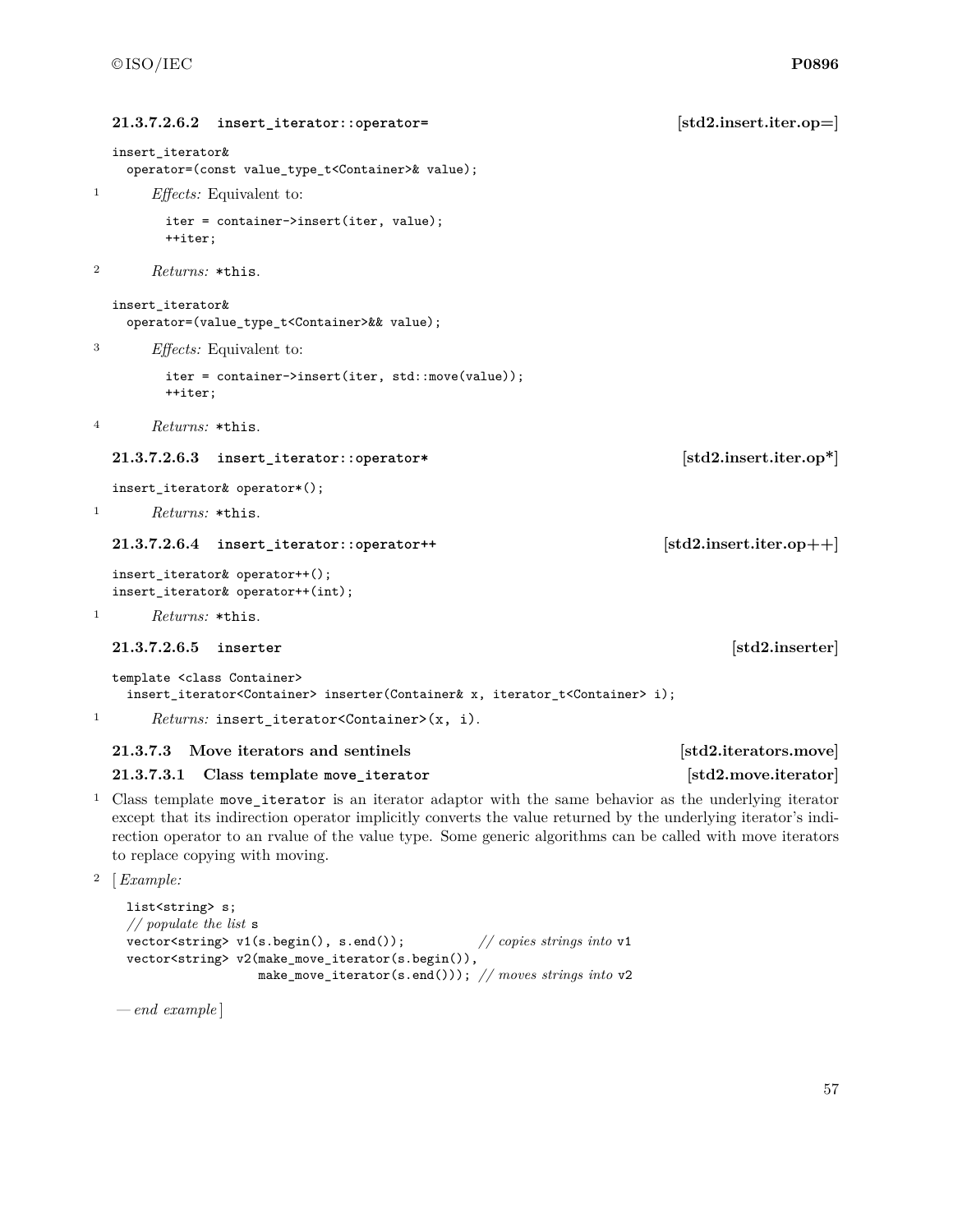```
namespace std { namespace experimental { namespace rangesstd2 { inline namespace v1 {
 template <InputIterator I>
  class move_iterator {
  public:
   using iterator_type = I;
    using difference_type = difference_type_t<I>;
   using value_type = value_type_t<I>;
   using iterator_category = input_iterator_tag;
   using reference = rvalue_reference_t<I>;
    constexpr move_iterator();
    explicit constexpr move_iterator(I i);
    template <ConvertibleTo<I> U>
     constexpr move_iterator(const move_iterator<<del>ConvertibleTo<I></del>U>& i);
    template <ConvertibleTo<I> U>
     constexpr move_iterator& operator=(const move_iterator<<del>ConvertibleTo<I</del>>U>& i);
    constexpr I base() const;
    constexpr reference operator*() const;
    constexpr move_iterator& operator++();
    constexpr void operator++(int);
    constexpr move_iterator operator++(int)
     requires ForwardIterator<I>;
    constexpr move_iterator& operator--()
     requires BidirectionalIterator<I>;
    constexpr move_iterator operator--(int)
     requires BidirectionalIterator<I>;
    constexpr move_iterator operator+(difference_type n) const
     requires RandomAccessIterator<I>;
    constexpr move_iterator& operator+=(difference_type n)
     requires RandomAccessIterator<I>;
    constexpr move_iterator operator-(difference_type n) const
     requires RandomAccessIterator<I>;
    constexpr move_iterator& operator-=(difference_type n)
     requires RandomAccessIterator<I>;
    constexpr reference operator[](difference_type n) const
     requires RandomAccessIterator<I>;
    friend constexpr rvalue_reference_t<I> iter_move(const move_iterator& i)
     noexcept(see below );
    template <IndirectlySwappable<I> I2>
     friend constexpr void iter_swap(const move_iterator& x, const move_iterator<I2>& y)
        noexcept(see below );
  private:
    I current; // exposition only
  };
  template <class I1, class I2>
      requires EqualityComparableWith<I1, I2>
    constexpr bool operator==(
      const move_iterator<I1>& x, const move_iterator<I2>& y);
  template <class I1, class I2>
```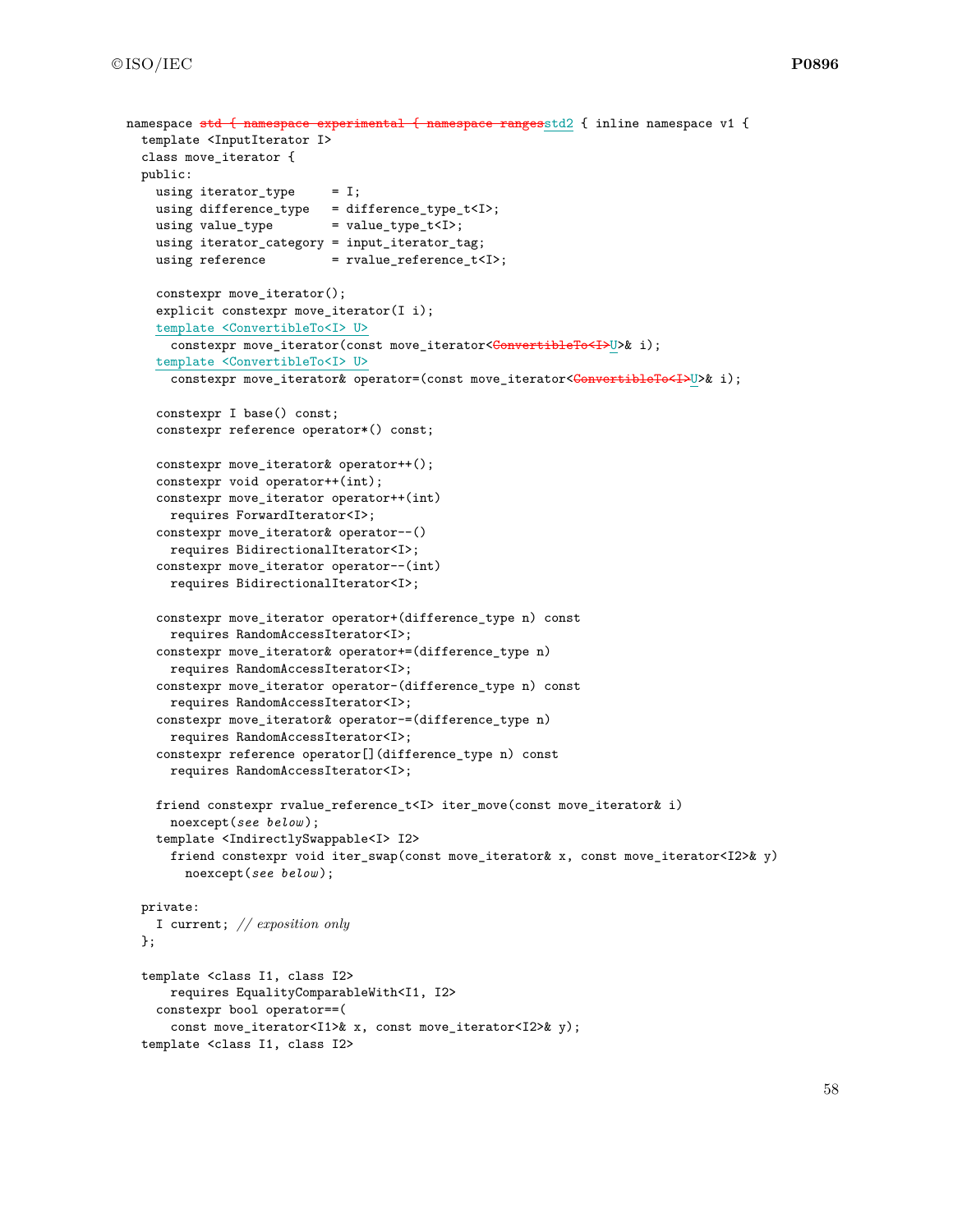```
requires EqualityComparableWith<I1, I2>
    constexpr bool operator!=(
      const move_iterator<I1>& x, const move_iterator<I2>& y);
  template <class I1, class I2>
     requires StrictTotallyOrderedWith<I1, I2>
    constexpr bool operator<(
      const move_iterator<I1>& x, const move_iterator<I2>& y);
 template <class I1, class I2>
     requires StrictTotallyOrderedWith<I1, I2>
    constexpr bool operator<=(
      const move_iterator<I1>& x, const move_iterator<I2>& y);
  template <class I1, class I2>
      requires StrictTotallyOrderedWith<I1, I2>
    constexpr bool operator>(
      const move_iterator<I1>& x, const move_iterator<I2>& y);
 template <class I1, class I2>
     requires StrictTotallyOrderedWith<I1, I2>
    constexpr bool operator>=(
      const move_iterator<I1>& x, const move_iterator<I2>& y);
  template <class I1, class I2>
     requires SizedSentinel<I1, I2>
    constexpr difference_type_t<I2> operator-(
      const move_iterator<I1>& x,
      const move_iterator<I2>& y);
  template <RandomAccessIterator I>
    constexpr move_iterator<I> operator+(
     difference_type_t<I> n,
      const move_iterator<I>& x);
  template <InputIterator I>
    constexpr move_iterator<I> make_move_iterator(I i);
}}}}
```
<sup>3</sup> [ *Note:* move\_iterator does not provide an operator-> because the class member access expression *i* ->*m* may have different semantics than the expression  $(*i)$ . *m* when the expression  $*i$  is an rvalue. *— end note* 

| 21.3.7.3.2 move_iterator operations       |
|-------------------------------------------|
| $21.3.7.3.2.1$ move iterator constructors |

**21.3.7.3.2 move\_iterator operations [std2.move.iter.ops] 21.3.7.3.2.1 move\_iterator constructors [std2.move.iter.op.const]**

constexpr move\_iterator();

<sup>1</sup> *Effects:* Constructs a move\_iterator, value-initializing current. Iterator operations applied to the resulting iterator have defined behavior if and only if the corresponding operations are defined on a value-initialized iterator of type I.

explicit constexpr move\_iterator(I i);

<sup>2</sup> *Effects:* Constructs a move\_iterator, initializing current with i.

### template <ConvertibleTo<I> U>

constexpr move\_iterator(const move\_iterator<<del>ConvertibleTo<I></del>U>& i);

<sup>3</sup> *Effects:* Constructs a move\_iterator, initializing current with i.current.

**21.3.7.3.2.2 move\_iterator::operator= [std2.move.iter.op=]**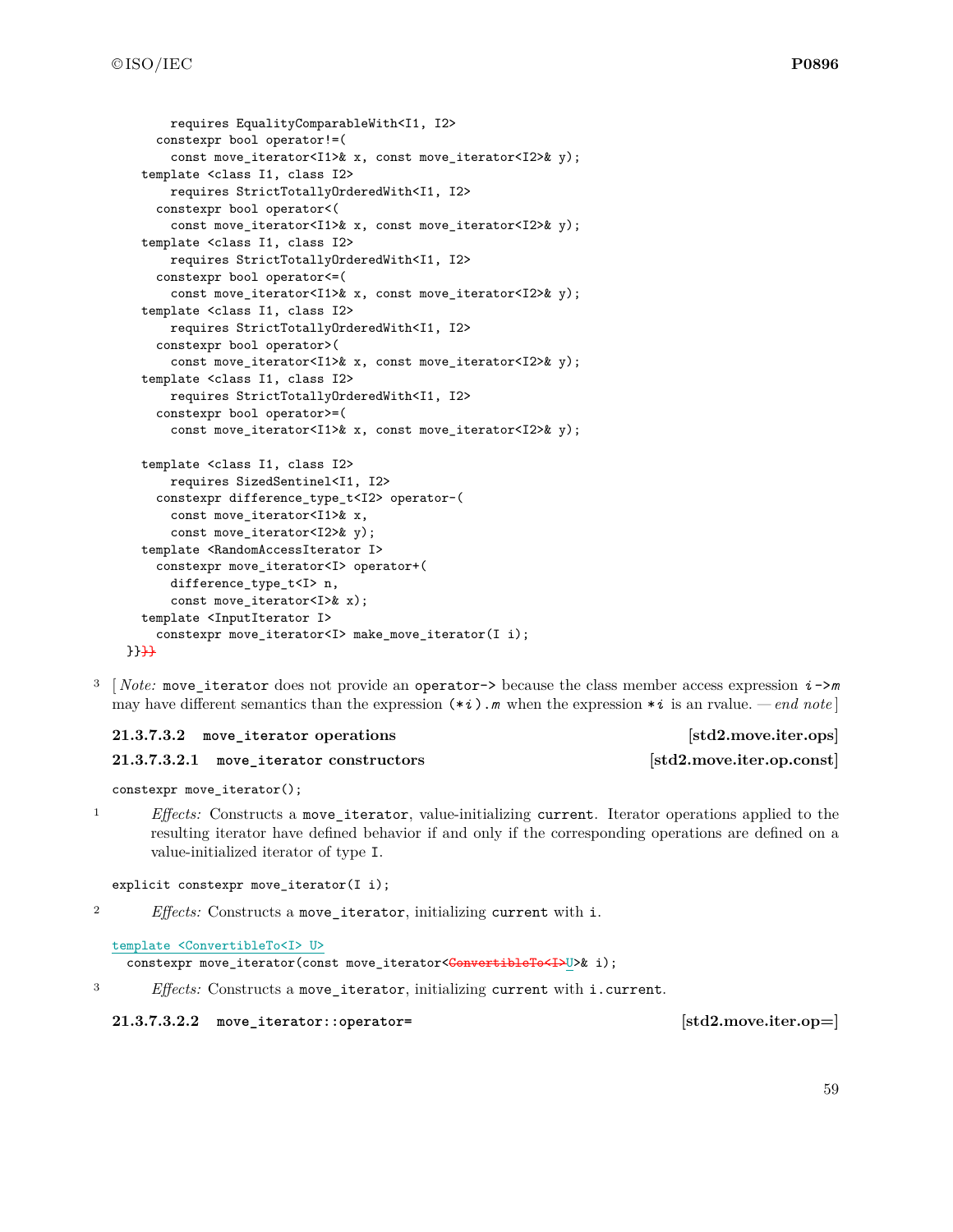|                                                               | template <convertibleto<i> U&gt;<br/>constexpr move_iterator&amp; operator=(const move_iterator&lt;<del>ConvertibleTo<i></i></del>U&gt;&amp; i);</convertibleto<i> |                            |
|---------------------------------------------------------------|--------------------------------------------------------------------------------------------------------------------------------------------------------------------|----------------------------|
| $\mathbf{1}$<br><i>Effects:</i> Assigns i.current to current. |                                                                                                                                                                    |                            |
|                                                               | 21.3.7.3.2.3 move_iterator conversion                                                                                                                              | [std2.move.iter.op.conv]   |
|                                                               | constexpr I base() const;                                                                                                                                          |                            |
| 1                                                             | <i>Returns:</i> current.                                                                                                                                           |                            |
|                                                               | $21.3.7.3.2.4$ move_iterator::operator*                                                                                                                            | [std2.move.iter. op. star] |
|                                                               | constexpr reference operator*() const;                                                                                                                             |                            |
| $\mathbf{1}$                                                  | <i>Effects:</i> Equivalent to: return iter_move(current);                                                                                                          |                            |
|                                                               | $21.3.7.3.2.5$ move_iterator::operator++                                                                                                                           | [std2.move.iter.op.incr]   |
|                                                               | constexpr move_iterator& operator++();                                                                                                                             |                            |
| 1                                                             | <i>Effects:</i> Equivalent to $++current$ .                                                                                                                        |                            |
| $\boldsymbol{2}$                                              | <i>Returns:</i> *this.                                                                                                                                             |                            |
|                                                               | constexpr void operator++(int);                                                                                                                                    |                            |
| 3                                                             | <i>Effects:</i> Equivalent to $++current$ .                                                                                                                        |                            |
|                                                               | constexpr move_iterator operator++(int)<br>requires ForwardIterator <i>;</i>                                                                                       |                            |
| $\overline{4}$                                                | <i>Effects:</i> Equivalent to:                                                                                                                                     |                            |
|                                                               | $move$ _iterator tmp = *this;<br>++current;<br>return tmp;                                                                                                         |                            |
|                                                               | 21.3.7.3.2.6<br>move_iterator::operator--                                                                                                                          | [std2.move.iter.op.decr]   |
|                                                               | constexpr move_iterator& operator--()<br>requires BidirectionalIterator <i>;</i>                                                                                   |                            |
| 1                                                             | <i>Effects:</i> Equivalent to $--current$ .                                                                                                                        |                            |
| $\boldsymbol{2}$                                              | <i>Returns:</i> *this.                                                                                                                                             |                            |
|                                                               | constexpr move_iterator operator -- (int)<br>requires BidirectionalIterator <i>;</i>                                                                               |                            |
| 3                                                             | <i>Effects:</i> Equivalent to:                                                                                                                                     |                            |
|                                                               | move_iterator $tmp = *this;$<br>--current;<br>return tmp;                                                                                                          |                            |
|                                                               | 21.3.7.3.2.7<br>move_iterator::operator+                                                                                                                           | $[std2.move.iter.op.+]$    |
|                                                               | constexpr move_iterator operator+(difference_type n) const<br>requires RandomAccessIterator <i>;</i>                                                               |                            |
| 1                                                             | <i>Effects:</i> Equivalent to: return move_iterator(current + n);                                                                                                  |                            |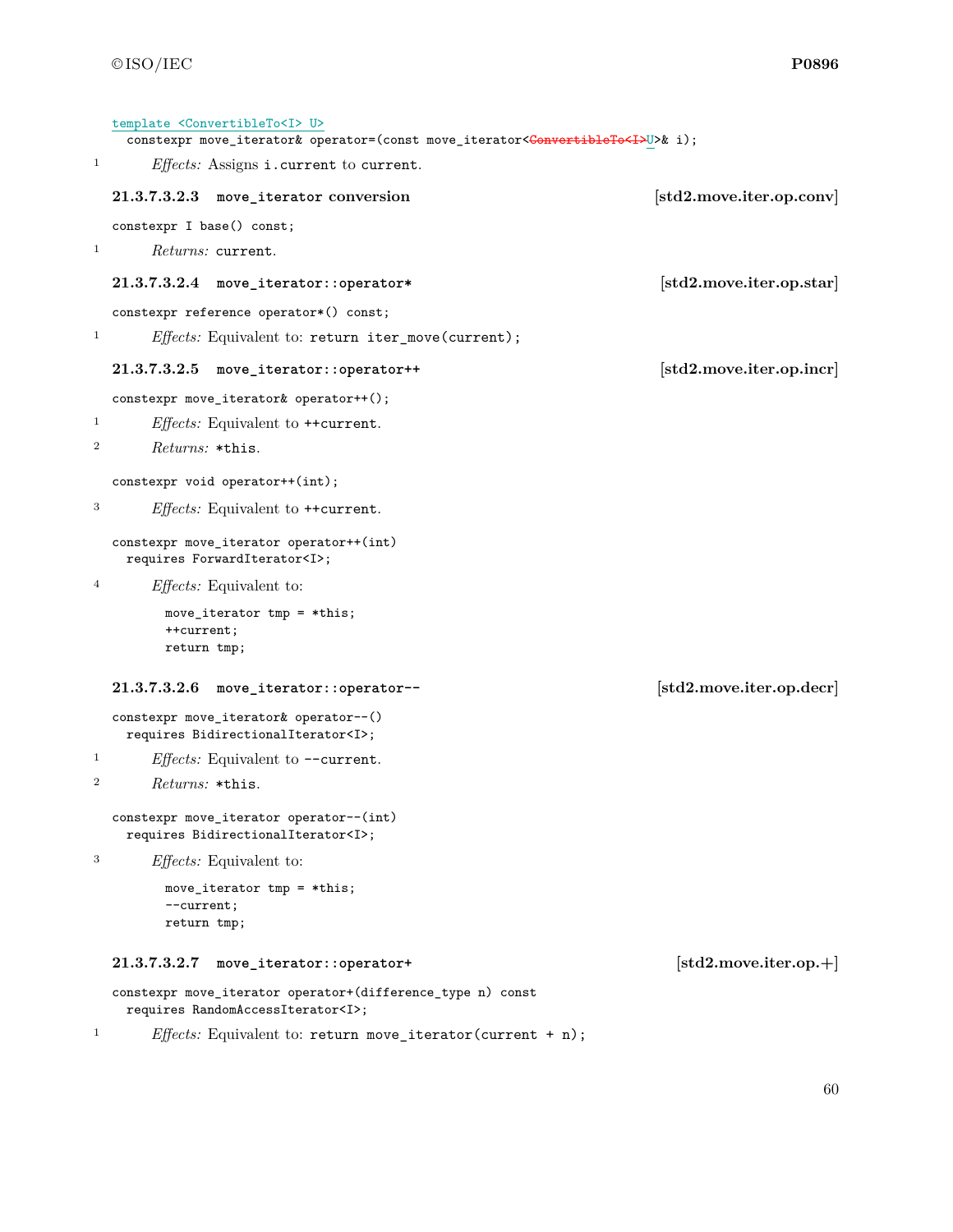|                  | $21.3.7.3.2.8$ move_iterator::operator+=                                                                                                                                                                                 | $[std2.move. iter. op. +=]$ |
|------------------|--------------------------------------------------------------------------------------------------------------------------------------------------------------------------------------------------------------------------|-----------------------------|
|                  | constexpr move_iterator& operator+=(difference_type n)<br>requires RandomAccessIterator <i>;</i>                                                                                                                         |                             |
| 1                | <i>Effects:</i> Equivalent to current $+= n$ .                                                                                                                                                                           |                             |
| 2                | <i>Returns:</i> *this.                                                                                                                                                                                                   |                             |
|                  | 21.3.7.3.2.9<br>move_iterator::operator-                                                                                                                                                                                 | $[std2.move.iter.op.-]$     |
|                  | constexpr move_iterator operator-(difference_type n) const<br>requires RandomAccessIterator <i>;</i>                                                                                                                     |                             |
| 1                | <i>Effects:</i> Equivalent to: return move_iterator(current - n);                                                                                                                                                        |                             |
|                  | 21.3.7.3.2.10<br>move_iterator::operator-=                                                                                                                                                                               | $[std2.move.iter.op. =]$    |
|                  | constexpr move_iterator& operator-=(difference_type n)<br>requires RandomAccessIterator <i>;</i>                                                                                                                         |                             |
| $\mathbf{1}$     | <i>Effects:</i> Equivalent to current $-$ n.                                                                                                                                                                             |                             |
| $\boldsymbol{2}$ | Returns: *this.                                                                                                                                                                                                          |                             |
|                  | $21.3.7.3.2.11$ move_iterator::operator[]                                                                                                                                                                                | [std2.move.iter.op.index]   |
|                  | constexpr reference operator[] (difference_type n) const<br>requires RandomAccessIterator <i>;</i>                                                                                                                       |                             |
| $\mathbf{1}$     | <i>Effects:</i> Equivalent to: return iter_move(current + n);                                                                                                                                                            |                             |
|                  | 21.3.7.3.2.12 move_iterator comparisons                                                                                                                                                                                  | [std2.move.iter.op.comp]    |
|                  | template <class class="" i1,="" i2=""><br/>requires EqualityComparableWith<i1, i2=""><br/>constexpr bool operator == (<br/>const move_iterator<i1>&amp; x, const move_iterator<i2>&amp; y);</i2></i1></i1,></class>      |                             |
| 1                | <i>Effects:</i> Equivalent to: return x.current == y.current;                                                                                                                                                            |                             |
|                  | template <class class="" i1,="" i2=""><br/>requires EqualityComparableWith<i1, i2=""><br/>constexpr bool operator!=(<br/>const move_iterator<i1>&amp; x, const move_iterator<i2>&amp; y);</i2></i1></i1,></class>        |                             |
| $\boldsymbol{2}$ | <i>Effects:</i> Equivalent to: return $!(x == y);$                                                                                                                                                                       |                             |
|                  | template <class class="" i1,="" i2=""><br/>requires StrictTotallyOrderedWith<i1, i2=""><br/>constexpr bool operator&lt;(<br/>const move_iterator<i1>&amp; x, const move_iterator<i2>&amp; y);</i2></i1></i1,></class>    |                             |
| 3                | <i>Effects:</i> Equivalent to: return x.current $\leq$ y.current;                                                                                                                                                        |                             |
|                  | template <class class="" i1,="" i2=""><br/>requires StrictTotallyOrderedWith<i1, i2=""><br/>constexpr bool operator &lt;= (<br/>const move_iterator<i1>&amp; x, const move_iterator<i2>&amp; y);</i2></i1></i1,></class> |                             |
| 4                | <i>Effects:</i> Equivalent to: return $!(y < x);$                                                                                                                                                                        |                             |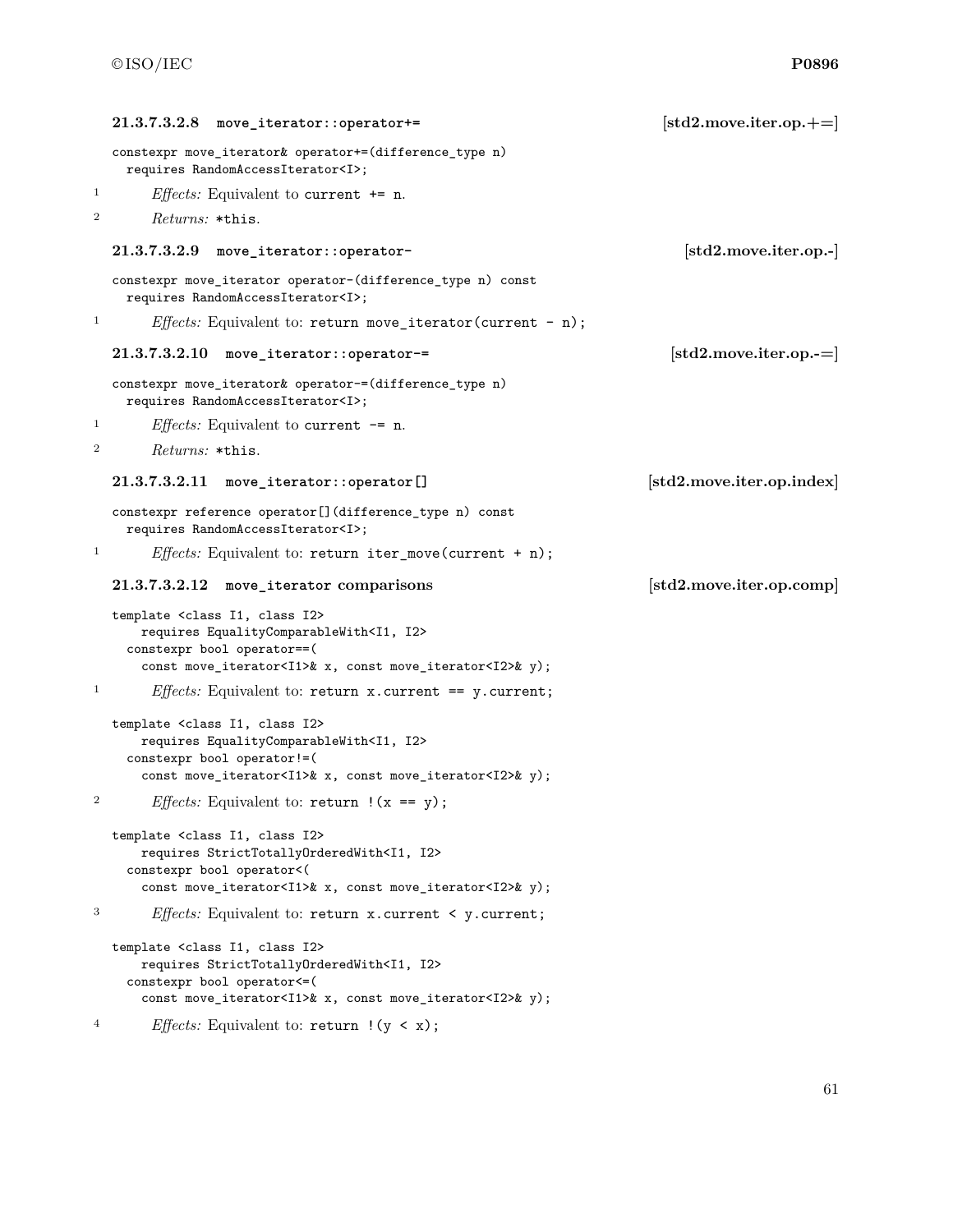```
template <class I1, class I2>
       requires StrictTotallyOrderedWith<I1, I2>
     constexpr bool operator>(
       const move_iterator<I1>& x, const move_iterator<I2>& y);
5 Effects: Equivalent to: return y < x;
  template <class I1, class I2>
       requires StrictTotallyOrderedWith<I1, I2>
     constexpr bool operator>=(
       const move_iterator<I1>& x, const move_iterator<I2>& y);
<sup>6</sup> Effects: Equivalent to: return \, !(x < y);
  21.3.7.3.2.13 move_iterator non-member functions [std2.move.iter.nonmember]
  template <class I1, class I2>
       requires SizedSentinel<I1, I2>
     constexpr difference_type_t<I2> operator-(
       const move_iterator<I1>& x,
       const move_iterator<I2>& y);
<sup>1</sup> Effects: Equivalent to: return x.current - y.current;
  template <RandomAccessIterator I>
     constexpr move_iterator<I> operator+(
       difference_type_t<I> n,
       const move_iterator<I>& x);
2 Effects: Equivalent to: return x + n;
  friend constexpr rvalue_reference_t<I> iter_move(const move_iterator& i)
     noexcept(see below );
3 Effects: Equivalent to: return ranges::std2::iter_move(i.current);
4 Remarks: The expression in noexcept is equivalent to:
           noexcept(ranges::std2::iter_move(i.current))
  template <IndirectlySwappable<I> I2>
     friend constexpr void iter_swap(const move_iterator& x, const move_iterator<I2>& y)
       noexcept(see below );
5 Effects: Equivalent to: \frac{1}{2} \frac{1}{2}: \frac{1}{2} \frac{1}{2} \frac{1}{2} \frac{1}{2} \frac{1}{2} \frac{1}{2} \frac{1}{2} \frac{1}{2} \frac{1}{2} \frac{1}{2} \frac{1}{2} \frac{1}{2} \frac{1}{2} \frac{1}{2} \frac{1}{2} \frac{1}{2} \frac{1}{2} \frac6 Remarks: The expression in noexcept is equivalent to:
           noexcept(\overline{\mathtt{ranges}:\mathtt{std2}:\mathtt{iter\_swap}(x.\mathtt{current},\ y.\mathtt{current})})
  template <InputIterator I>
     constexpr move_iterator<I> make_move_iterator(I i);
```

```
7 Returns: move_iterator<I>(i).
```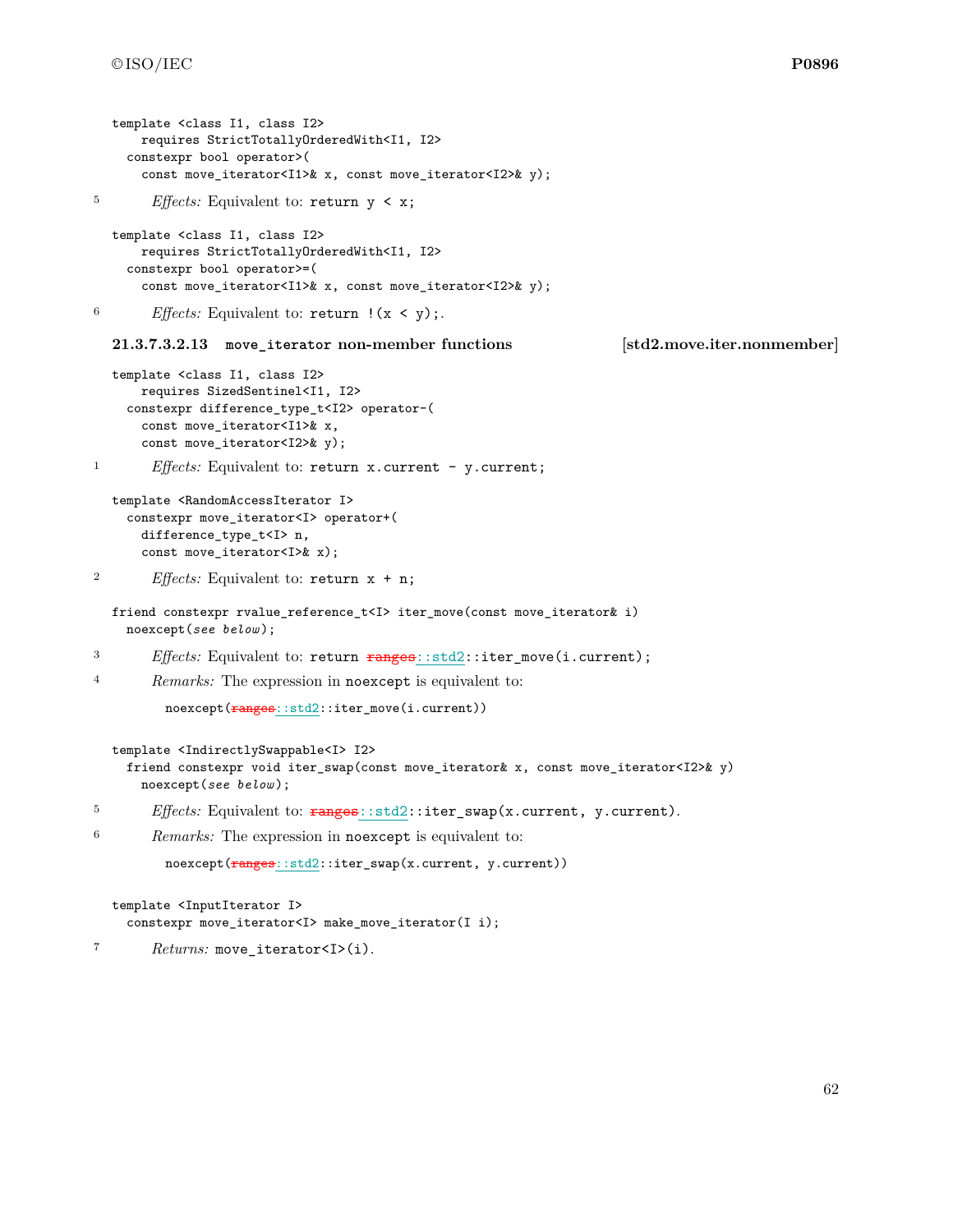### **21.3.7.3.3 Class template move\_sentinel [std2.move.sentinel]**

- <sup>1</sup> Class template move\_sentinel is a sentinel adaptor useful for denoting ranges together with move\_iterator. When an input iterator type I and sentinel type S satisfy Sentinel<S, I>, Sentinel<move\_sentinel<S>, move iterator<I>> is satisfied as well.
- <sup>2</sup> [*Example:* A move\_if algorithm is easily implemented with copy\_if using move\_iterator and move\_sentinel:

```
template <InputIterator I, Sentinel<I> S, WeaklyIncrementable O,
            IndirectUnaryPredicate<I> Pred>
   requires IndirectlyMovable<I, O>
 void move_if(I first, S last, O out, Pred pred)
 {
   copy_if(move_iterator<I>{first}, move_sentinel<S>{last}, out, pred);
 }
— end example ]
 namespace std { namespace experimental { namespace rangesstd2 { inline namespace v1 {
   template <Semiregular S>
   class move_sentinel {
   public:
     constexpr move_sentinel();
     explicit move_sentinel(S s);
     template <ConvertibleTo<S> U>
       move_sentinel(const move_sentinel<<del>ConvertibleTo<S></del>U>& s);
     template <ConvertibleTo<S> U>
       move_sentinel& operator=(const move_sentinel<<del>ConvertibleTo<S></del>U>& s);
     S base() const;
   private:
     S last; // exposition only
   };
   template <class I, Sentinel<I> S>
     constexpr bool operator==(
       const move_iterator<I>& i, const move_sentinel<S>& s);
   template <class I, Sentinel<I> S>
     constexpr bool operator==(
       const move_sentinel<S>& s, const move_iterator<I>& i);
   template <class I, Sentinel<I> S>
     constexpr bool operator!=(
       const move_iterator<I>& i, const move_sentinel<S>& s);
   template <class I, Sentinel<I> S>
     constexpr bool operator!=(
       const move_sentinel<S>& s, const move_iterator<I>& i);
   template <class I, SizedSentinel<I> S>
     constexpr difference_type_t<I> operator-(
       const move_sentinel<S>& s, const move_iterator<I>& i);
   template <class I, SizedSentinel<I> S>
     constexpr difference_type_t<I> operator-(
       const move iterator<I>& i, const move sentinel<S>& s);
   template <Semiregular S>
```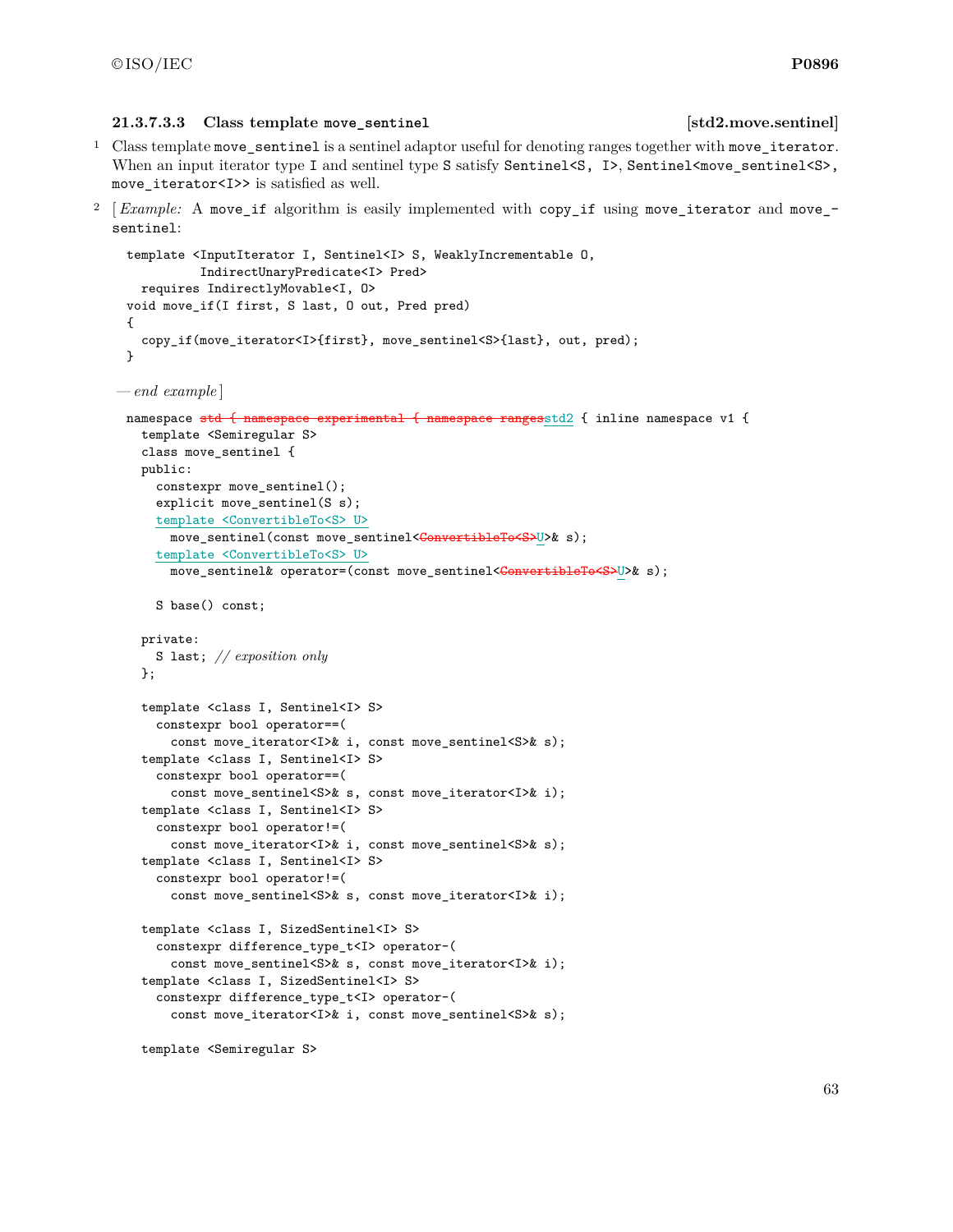```
constexpr move sentinel<S> make move sentinel(S s);
    }}}}
  21.3.7.3.4 move_sentinel operations [std2.move.sent.ops]
  21.3.7.3.4.1 move_sentinel constructors [std2.move.sent.op.const]
  constexpr move_sentinel();
<sup>1</sup> Effects: Constructs a move_sentinel, value-initializing last. If is_trivially_default_construct-
       ible_v\langle S \rangle::value is true, then this constructor is a constexpr constructor.
  explicit move_sentinel(S s);
2 Effects: Constructs a move_sentinel, initializing last with s.
  template <ConvertibleTo<S> U>
    move_sentinel(const move_sentinel<<del>ConvertibleTo<S></del>U>& s);
3 Effects: Constructs a move_sentinel, initializing last with s.last.
  21.3.7.3.4.2 move_sentinel::operator= but information [\text{std2.move}.\text{sent}.\text{op}=
  template <ConvertibleTo<S> U>
    move_sentinel& operator=(const move_sentinel<<del>ConvertibleTo<S>U</del>>& s);
1 Effects: Assigns s.last to last.
2 Returns: *this.
  21.3.7.3.4.3 move_sentinel comparisons [std2.move.sent.op.comp]
  template <class I, Sentinel<I> S>
    constexpr bool operator==(
      const move_iterator<I>& i, const move_sentinel<S>& s);
  template <class I, Sentinel<I> S>
    constexpr bool operator==(
      const move_sentinel<S>& s, const move_iterator<I>& i);
<sup>1</sup> Effects: Equivalent to: return i.current == s.last;
  template <class I, Sentinel<I> S>
    constexpr bool operator!=(
      const move_iterator<I>& i, const move_sentinel<S>& s);
  template <class I, Sentinel<I> S>
    constexpr bool operator!=(
      const move_sentinel<S>& s, const move_iterator<I>& i);
<sup>2</sup> Effects: Equivalent to: return !(i == s);
  21.3.7.3.4.4 move_sentinel non-member functions [std2.move.sent.nonmember]
  template <class I, SizedSentinel<I> S>
    constexpr difference_type_t<I> operator-(
      const move_sentinel<S>& s, const move_iterator<I>& i);
<sup>1</sup> Effects: Equivalent to: return s.last - i.current;
  template <class I, SizedSentinel<I> S>
    constexpr difference_type_t<I> operator-(
      const move_iterator<I>& i, const move_sentinel<S>& s);
```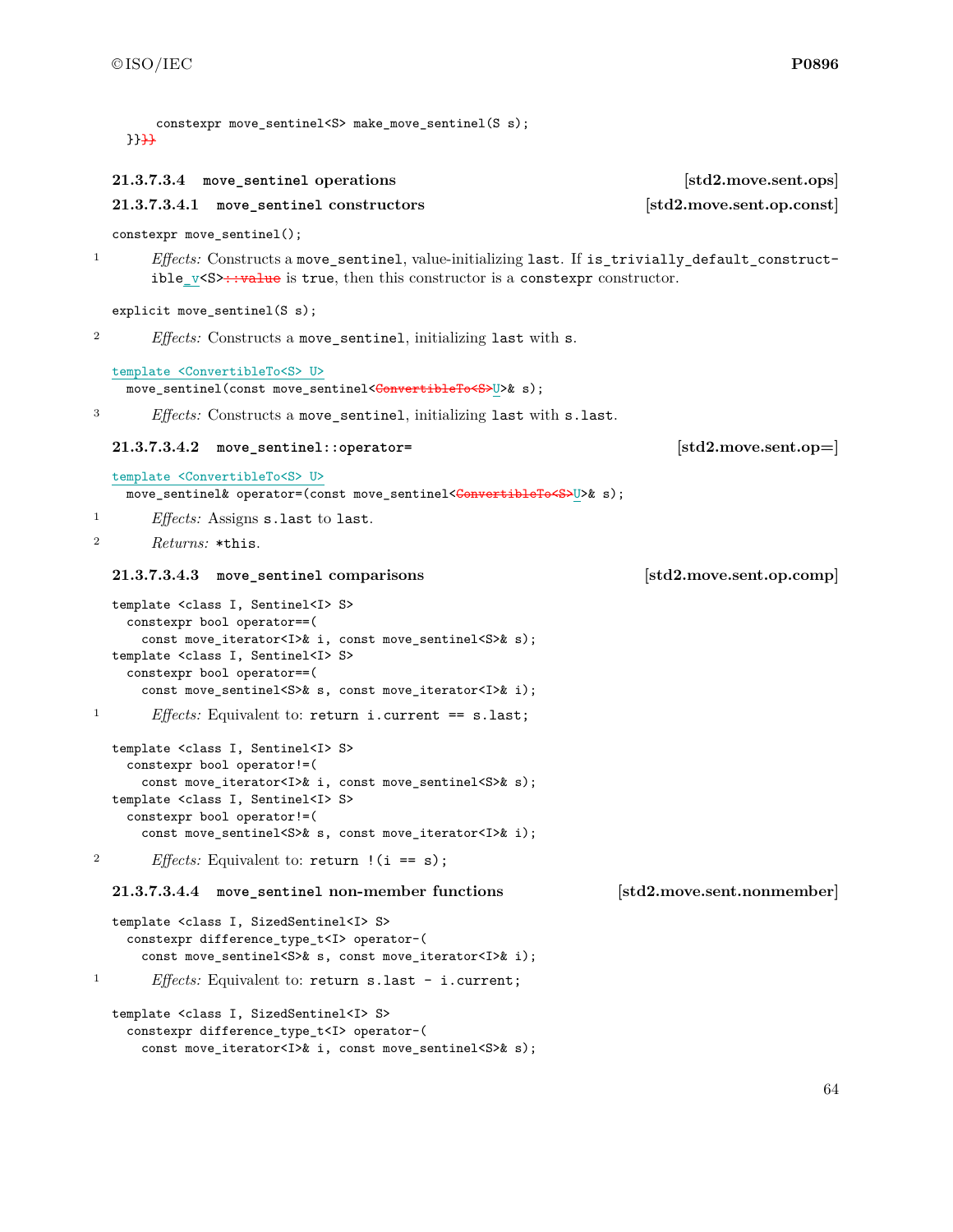```
2 Effects: Equivalent to: return i.current - s.last;
```

```
template <Semiregular S>
  constexpr move_sentinel<S> make_move_sentinel(S s);
```
<sup>3</sup> *Returns:* move\_sentinel<S>(s).

### **21.3.7.4 Common iterators [std2.iterators.common]**

[Editor's note: TODO: respecify this in terms of  $std::variant.]$ 

- <sup>1</sup> Class template common\_iterator is an iterator/sentinel adaptor that is capable of representing a nonbounded range of elements (where the types of the iterator and sentinel differ) as a bounded range (where they are the same). It does this by holding either an iterator or a sentinel, and implementing the equality comparison operators appropriately.
- <sup>2</sup> [*Note:* The common\_iterator type is useful for interfacing with legacy code that expects the begin and end of a range to have the same type. *— end note* ]

<sup>3</sup> [*Example:*

```
template <class ForwardIterator>
void fun(ForwardIterator begin, ForwardIterator end);
```

```
list<int> s;
// populate the list s
using CI =common_iterator<counted_iterator<list<int>::iterator>,
                  default_sentinel>;
// call fun on a range of 10 ints
fun(CI(make_counted_iterator(s.begin(), 10)),
    CI(default_sentinel()));
```
*— end example* ]

```
21.3.7.4.1 Class template common_iterator [std2.common.iterator]
```

```
namespace std { namespace experimental { namespace rangesstd2 { inline namespace v1 {
 template <Iterator I, Sentinel<I> S>
    requires !Same<I, S>
  class common_iterator {
  public:
    using difference_type = difference_type_t<I>;
    constexpr common_iterator();
    constexpr common_iterator(I i);
    constexpr common_iterator(S s);
    constexpr common_iterator(const common_iterator<ConvertibleTo<I>, ConvertibleTo<S»& u);
    template <ConvertibleTo<I> II, ConvertibleTo<S> SS>
     constexpr common_iterator(const common_iterator<II, SS>& u);
    common_iterator& operator=(const common_iterator<ConvertibleTo<I>, ConvertibleTo<S»& u);
    template <ConvertibleTo<I> II, ConvertibleTo<S> SS>
      common_iterator& operator=(const common_iterator<II, SS>& u);
    decltype(auto) operator*();
    decltype(auto) operator*() const
      requires dereferenceable <const I>;
    decltype(auto) operator->() const
     requires see below ;
```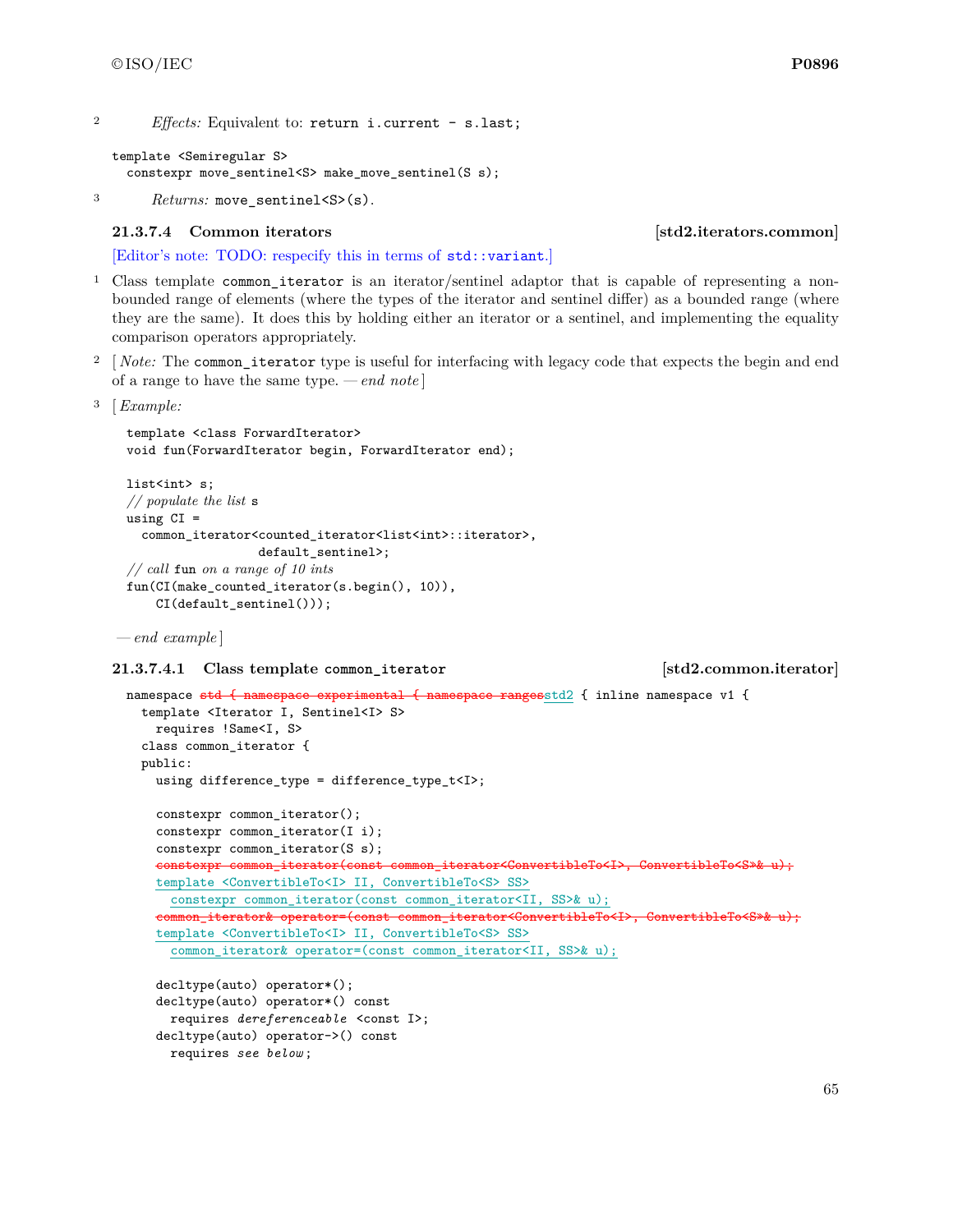```
common_iterator& operator++();
     decltype(auto) operator++(int);
     common_iterator operator++(int)
       requires ForwardIterator<I>;
     friend rvalue_reference_t<I> iter_move(const common_iterator& i)
       noexcept(see below )
         requires InputIterator<I>;
     template <IndirectlySwappable<I> I2, class S2>
       friend void iter_swap(const common_iterator& x, const common_iterator<I2, S2>& y)
         noexcept(see below );
   private:
     bool is_sentinel; // exposition only
     I iter; // exposition only
     S sentinel; // exposition only
   };
   template <Readable I, class S>
   struct value_type<common_iterator<I, S>> {
     using type = value_type_t<I>;
   };
   template <InputIterator I, class S>
   struct iterator_category<common_iterator<I, S>> {
     using type = input_iterator_tag;
   };
   template <ForwardIterator I, class S>
   struct iterator_category<common_iterator<I, S>> {
     using type = forward_iterator_tag;
   };
   template <class I1, class I2, Sentinel<I2> S1, Sentinel<I1> S2>
   bool operator==(
     const common_iterator<I1, S1>& x, const common_iterator<I2, S2>& y);
   template <class I1, class I2, Sentinel<I2> S1, Sentinel<I1> S2>
     requires EqualityComparableWith<I1, I2>
   bool operator==(
     const common_iterator<I1, S1>& x, const common_iterator<I2, S2>& y);
   template <class I1, class I2, Sentinel<I2> S1, Sentinel<I1> S2>
   bool operator!=(
     const common_iterator<I1, S1>& x, const common_iterator<I2, S2>& y);
   template <class I2, SizedSentinel<I2> I1, SizedSentinel<I2> S1, SizedSentinel<I1> S2>
   difference_type_t<I2> operator-(
     const common_iterator<I1, S1>& x, const common_iterator<I2, S2>& y);
 }}}}
21.3.7.4.2 common_iterator operations [std2.common.iter.ops]
```
**21.3.7.4.2.1 common\_iterator constructors [std2.common.iter.op.const]**

constexpr common\_iterator();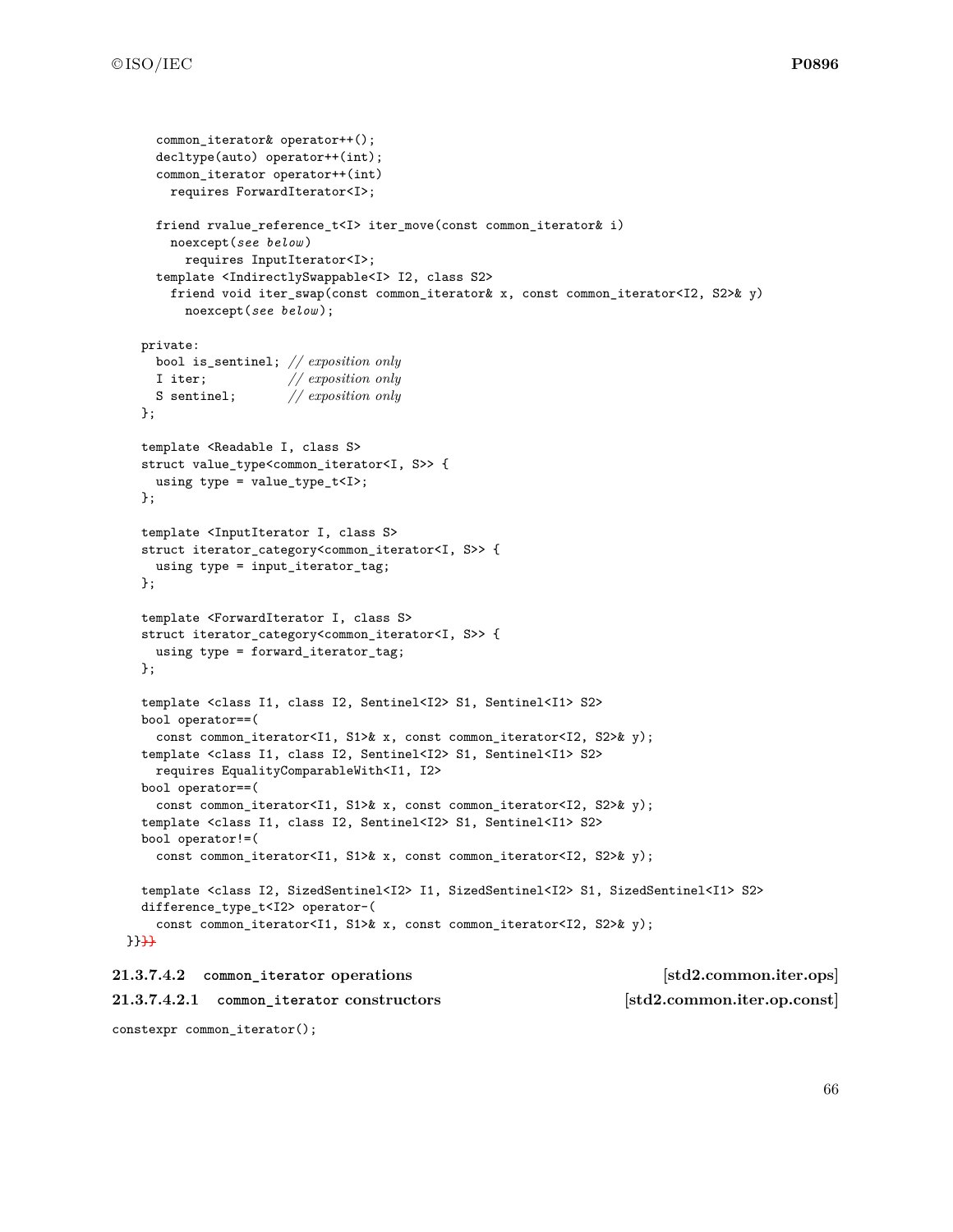<sup>1</sup> *Effects:* Constructs a common iterator, value-initializing is sentinel, iter, and sentinel. Iterator operations applied to the resulting iterator have defined behavior if and only if the corresponding operations are defined on a value-initialized iterator of type I.

### constexpr common\_iterator(I i);

<sup>2</sup> *Effects:* Constructs a common\_iterator, initializing is\_sentinel with false, iter with i, and valueinitializing sentinel.

constexpr common\_iterator(S s);

<sup>3</sup> *Effects:* Constructs a common\_iterator, initializing is\_sentinel with true, value-initializing iter, and initializing sentinel with s.

constexpr common iterator(const common iterator<ConvertibleTo<I>, ConvertibleTo<S»& u); template <ConvertibleTo<I> II, ConvertibleTo<S> SS> constexpr common\_iterator(const common\_iterator<II, SS>& u);

<sup>4</sup> *Effects:* Constructs a common\_iterator, initializing is\_sentinel with u.is\_sentinel, iter with u.iter, and sentinel with u.sentinel.

### **21.3.7.4.2.2 common\_iterator::operator= [std2.common.iter.op=]**

common\_iterator& operator=(const common\_iterator<ConvertibleTo<I>, ConvertibleTo<S»& u); template <ConvertibleTo<I> II, ConvertibleTo<S> SS> common\_iterator& operator=(const common\_iterator<II, SS>& u);

<sup>1</sup> *Effects:* Assigns u.is\_sentinel to is\_sentinel, u.iter to iter, and u.sentinel to sentinel.

# <sup>2</sup> *Returns:* \*this

**21.3.7.4.2.3 common\_iterator::operator\* [std2.common.iter.op.star]**

```
decltype(auto) operator*();
decltype(auto) operator*() const
 requires dereferenceable <const I>;
```
- <sup>1</sup> *Requires:* !is\_sentinel
- <sup>2</sup> *Effects:* Equivalent to: return \*iter;

### **21.3.7.4.2.4 common\_iterator::operator-> [std2.common.iter.op.ref]**

decltype(auto) operator->() const requires *see below* ;

```
1 Requires: !is_sentinel
```

```
2 Effects: Equivalent to:
```

```
(2.1) - If I is a pointer type or if the expression i.operator->() is well-formed, return iter;
```
 $(2.2)$   $\qquad$   $\qquad$   $\qquad$   $\qquad$   $\qquad$   $\qquad$   $\qquad$   $\qquad$   $\qquad$   $\qquad$   $\qquad$   $\qquad$   $\qquad$   $\qquad$   $\qquad$   $\qquad$   $\qquad$   $\qquad$   $\qquad$   $\qquad$   $\qquad$   $\qquad$   $\qquad$   $\qquad$   $\qquad$   $\qquad$   $\qquad$   $\qquad$   $\qquad$   $\qquad$   $\qquad$   $\qquad$   $\qquad$   $\qquad$   $\qquad$   $\q$ 

```
auto&& tmp = *iter;
return addressof(tmp);
```
 $(2.3)$  — Otherwise, return proxy(\*iter); where proxy is the exposition-only class:

```
class proxy { // exposition only
 value_type_t<I> keep_;
 proxy(reference_t<I>&& x)
   : keep_(std::move(x)) {}
```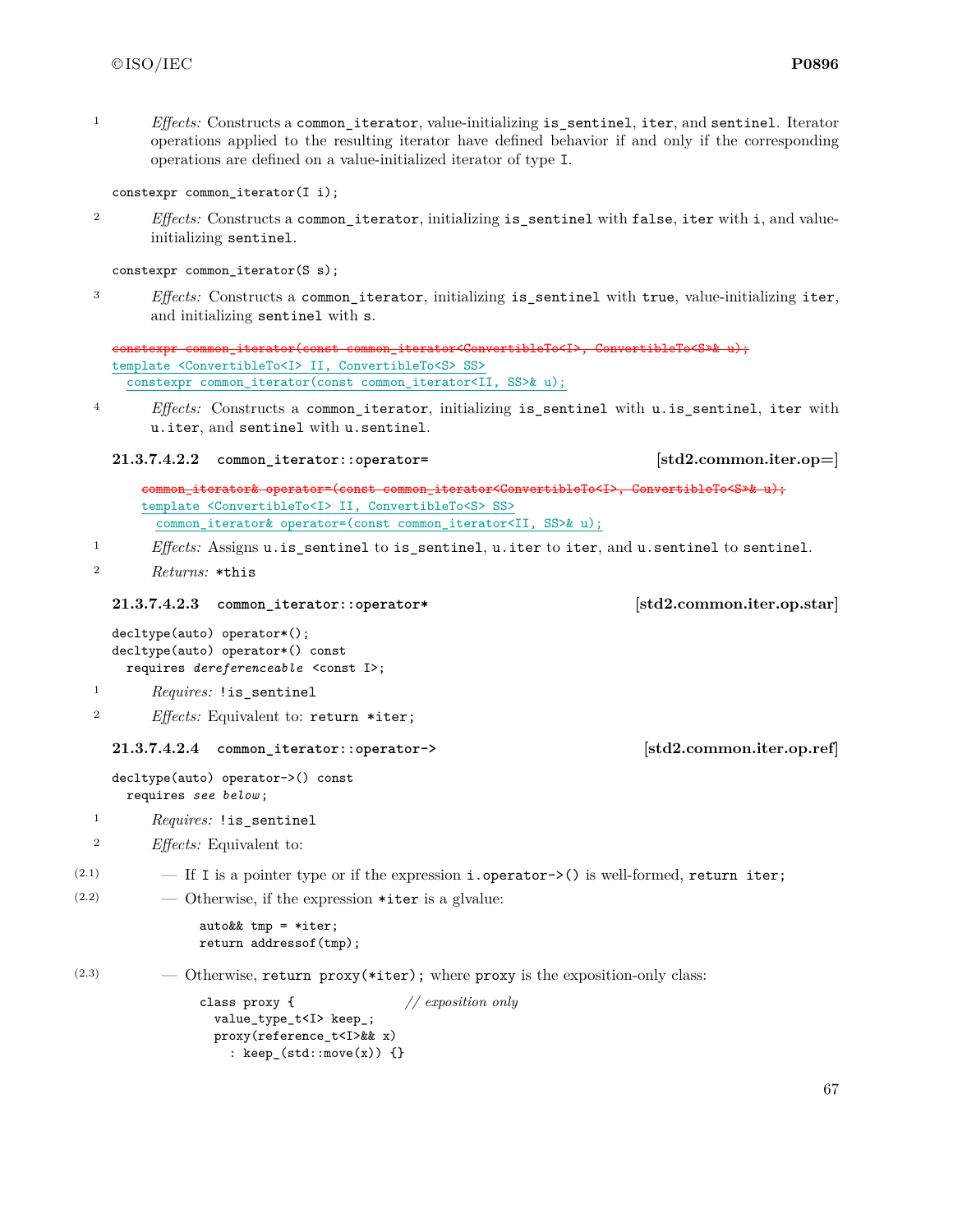```
public:
  const value_type_t<I>* operator->() const {
    return addressof(keep_);
  }
};
```
<sup>3</sup> The expression in the requires clause is equivalent to:

```
Readable<const I> &&
  (requires (const I& i) { i. operator->(); } ||is_reference_v<reference_t<I>>-::value ||
  Constructible<value_type_t<I>, reference_t<I>>)
```
### **21.3.7.4.2.5 common\_iterator::operator++ [std2.common.iter.op.incr]**

```
common_iterator& operator++();
```

```
1 Requires: !is_sentinel
```
- <sup>2</sup> *Effects:* Equivalent to ++iter.
- <sup>3</sup> *Returns:* \*this.

decltype(auto) operator++(int);

- <sup>4</sup> *Requires:* !is\_sentinel.
- <sup>5</sup> *Effects:* Equivalent to: return iter++;

```
common_iterator operator++(int)
 requires ForwardIterator<I>;
```

```
6 Requires: !is_sentinel
```

```
7 Effects: Equivalent to:
```

```
common_iterator tmp = *this;
++iter;
return tmp;
```
### **21.3.7.4.2.6 common\_iterator comparisons [std2.common.iter.op.comp]**

```
template <class I1, class I2, Sentinel<I2> S1, Sentinel<I1> S2>
bool operator==(
 const common_iterator<I1, S1>& x, const common_iterator<I2, S2>& y);
```
<sup>1</sup> *Effects:* Equivalent to:

```
return x.is_sentinel ?
  (y.is_sentinel || y.iter == x.sentinel) :
  (!y.is_sentinel || x.iter == y.sentinel);
```

```
template <class I1, class I2, Sentinel<I2> S1, Sentinel<I1> S2>
 requires EqualityComparableWith<I1, I2>
bool operator==(
  const common_iterator<I1, S1>& x, const common_iterator<I2, S2>& y);
```

```
2 Effects: Equivalent to:
```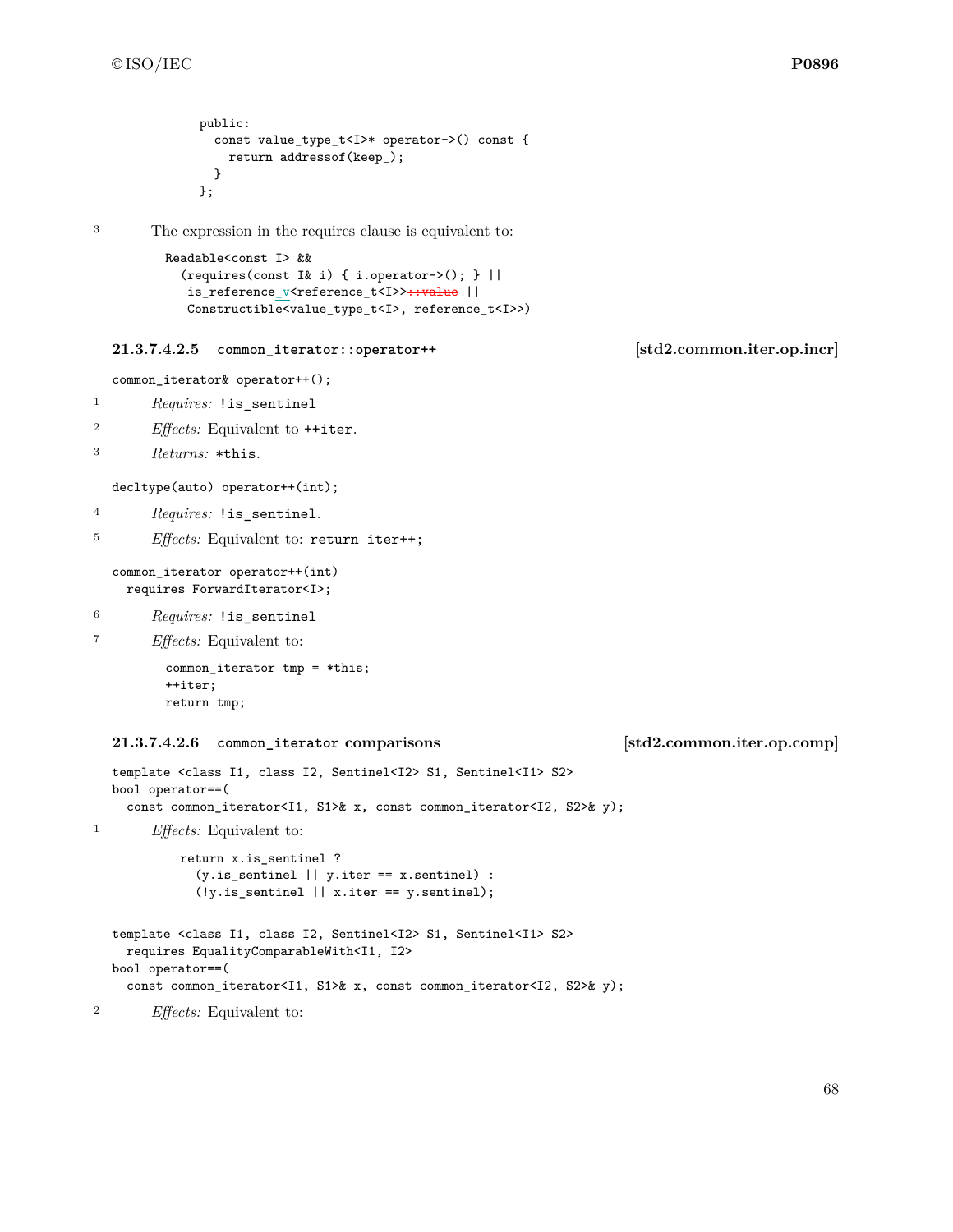```
return x.is_sentinel ?
            (y.is_sentinel || y.iter == x.sentinel) :
            (y.is_sentinel ?
               x.iter == y.sentinel :
               x.iter == y.iter);
  template <class I1, class I2, Sentinel<I2> S1, Sentinel<I1> S2>
  bool operator!=(
   const common_iterator<I1, S1>& x, const common_iterator<I2, S2>& y);
3 Effects: Equivalent to: return !(x == y);
  template <class I2, SizedSentinel<I2> I1, SizedSentinel<I2> S1, SizedSentinel<I1> S2>
  difference_type_t<I2> operator-(
   const common_iterator<I1, S1>& x, const common_iterator<I2, S2>& y);
4 Effects: Equivalent to:
          return x.is_sentinel ?
            (y.is_sentinel ? 0 : x.sentinel - y.iter) :
            (y.is_sentinel ?
                x.iter - y.sentinel :
                x.iter - y.iter);
  21.3.7.4.2.7 iter_move [std2.common.iter.op.iter_move]
  friend rvalue_reference_t<I> iter_move(const common_iterator& i)
   noexcept(see below )
     requires InputIterator<I>;
1 Requires: !i.is_sentinel.
2 Effects: Equivalent to: return ranges::std2::iter_move(i.iter);
3 Remarks: The expression in noexcept is equivalent to:
        noexcept(ranges::std2::iter_move(i.iter))
  21.3.7.4.2.8 iter swap b [std2.common.iter.op.iter_swap]
  template <IndirectlySwappable<I> I2>
    friend void iter_swap(const common_iterator& x, const common_iterator<I2>& y)
     noexcept(see below );
1 Requires: !x.is_sentinel && !y.is_sentinel.
2 Effects: Equivalent to ranges::std2::iter_swap(x.iter, y.iter).
3 Remarks: The expression in noexcept is equivalent to:
        noexcept(ranges::std2::iter_swap(x.iter, y.iter))
  21.3.7.5 Default sentinels [std2.default.sentinels]
  21.3.7.5.1 Class default_sentinel [std2.default.sent]
  namespace std { namespace experimental { namespace rangesstd2 { inline namespace v1 {
   class default_sentinel { };
  }}}}
```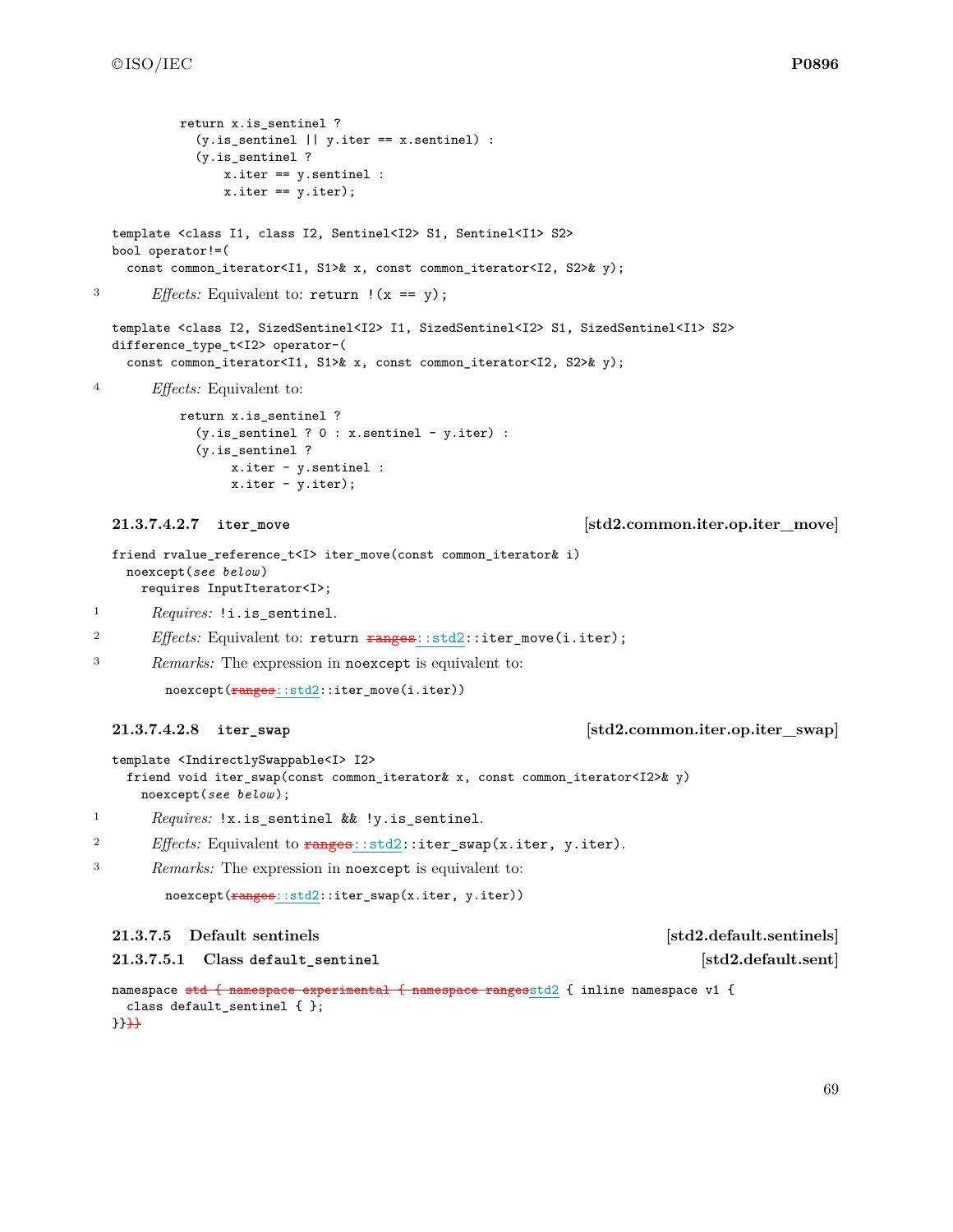<sup>1</sup> Class default sentinel is an empty type used to denote the end of a range. It is intended to be used together with iterator types that know the bound of their range (e.g., counted\_iterator  $(21.3.7.6.1)$ ).

# **21.3.7.6 Counted iterators [std2.iterators.counted]**

### <span id="page-71-0"></span>**21.3.7.6.1 Class template counted\_iterator [std2.counted.iterator]**

<sup>1</sup> Class template counted\_iterator is an iterator adaptor with the same behavior as the underlying iterator except that it keeps track of its distance from its starting position. It can be used together with class default sentinel in calls to generic algorithms to operate on a range of  $N$  elements starting at a given position without needing to know the end position *a priori*.

<sup>2</sup> [*Example:*

```
list<string> s;
// populate the list s with at least 10 strings
vector<string> v(make_counted_iterator(s.begin(), 10),
                  default_sentinel()); // copies 10 strings into v
```

```
— end example ]
```
<sup>3</sup> Two values i1 and i2 of (possibly differing) types counted\_iterator<I1> and counted\_iterator<I2> refer to elements of the same sequence if and only if  $next(i1.base()$ , i1.count()) and  $next(i2.base()$ , i2.count()) refer to the same (possibly past-the-end) element.

```
namespace std { namespace experimental { namespace rangesstd2 { inline namespace v1 {
  template <Iterator I>
  class counted_iterator {
  public:
    using iterator_type = I;
    using difference_type = difference_type_t<I>;
    constexpr counted_iterator();
    constexpr counted_iterator(I x, difference_type_t<I> n);
    template <ConvertibleTo<I> U>
      constexpr counted_iterator(const counted_iterator<<del>ConvertibleTo<I></del>U>& i);
    template <ConvertibleTo<I> U>
      constexpr counted_iterator& operator=(const counted_iterator<<del>ConvertibleTo<I></del>U>& i);
    constexpr I base() const;
    constexpr difference_type_t<I> count() const;
    constexpr decltype(auto) operator*();
    constexpr decltype(auto) operator*() const
      requires dereferenceable <const I>;
    constexpr counted_iterator& operator++();
    decltype(auto) operator++(int);
    constexpr counted_iterator operator++(int)
     requires ForwardIterator<I>;
    constexpr counted_iterator& operator--()
      requires BidirectionalIterator<I>;
    constexpr counted_iterator operator--(int)
      requires BidirectionalIterator<I>;
    constexpr counted_iterator operator+ (difference_type n) const
      requires RandomAccessIterator<I>;
    constexpr counted_iterator& operator+=(difference_type n)
      requires RandomAccessIterator<I>;
    constexpr counted_iterator operator- (difference_type n) const
```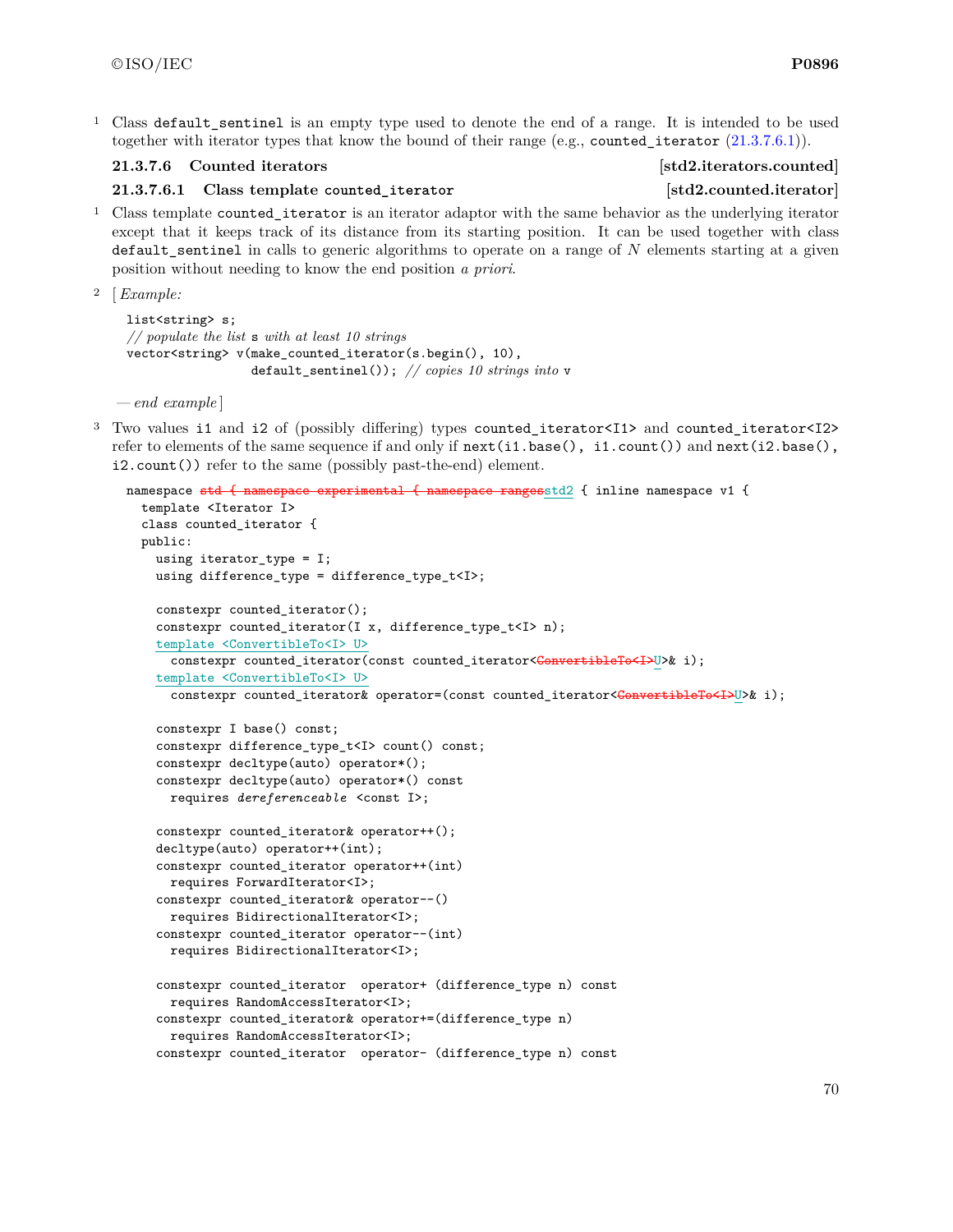```
requires RandomAccessIterator<I>;
  constexpr counted_iterator& operator-=(difference_type n)
    requires RandomAccessIterator<I>;
  constexpr decltype(auto) operator[](difference_type n) const
    requires RandomAccessIterator<I>;
  friend constexpr rvalue_reference_t<I> iter_move(const counted_iterator& i)
    noexcept(see below )
      requires InputIterator<I>;
  template <IndirectlySwappable<I> I2>
    friend constexpr void iter_swap(const counted_iterator& x, const counted_iterator<I2>& y)
      noexcept(see below );
private:
  I current; // exposition only
 difference_type_t<I> cnt; // exposition only
};
template <Readable I>
struct value_type<counted_iterator<I>> {
 using type = value_type_t<I>;
};
template <InputIterator I>
struct iterator_category<counted_iterator<I>> {
  using type = iterator_category_t<I>;
};
template <class I1, class I2>
    requires Common<I1, I2>
  constexpr bool operator==(
    const counted_iterator<I1>& x, const counted_iterator<I2>& y);
template <class I>
  constexpr bool operator==(
    const counted_iterator<autoI>& x, default_sentinel);
template <class I>
  constexpr bool operator==(
    default_sentinel, const counted_iterator<autoI>& x);
template <class I1, class I2>
    requires Common<I1, I2>
  constexpr bool operator!=(
    const counted_iterator<I1>& x, const counted_iterator<I2>& y);
template <class I>
    constexpr bool operator!=(
    const counted_iterator<autoI>& x, default_sentinel y);
template <class I>
  constexpr bool operator!=(
    default_sentinel x, const counted_iterator<autoI>& y);
template <class I1, class I2>
    requires Common<I1, I2>
  constexpr bool operator<(
    const counted_iterator<I1>& x, const counted_iterator<I2>& y);
template <class I1, class I2>
```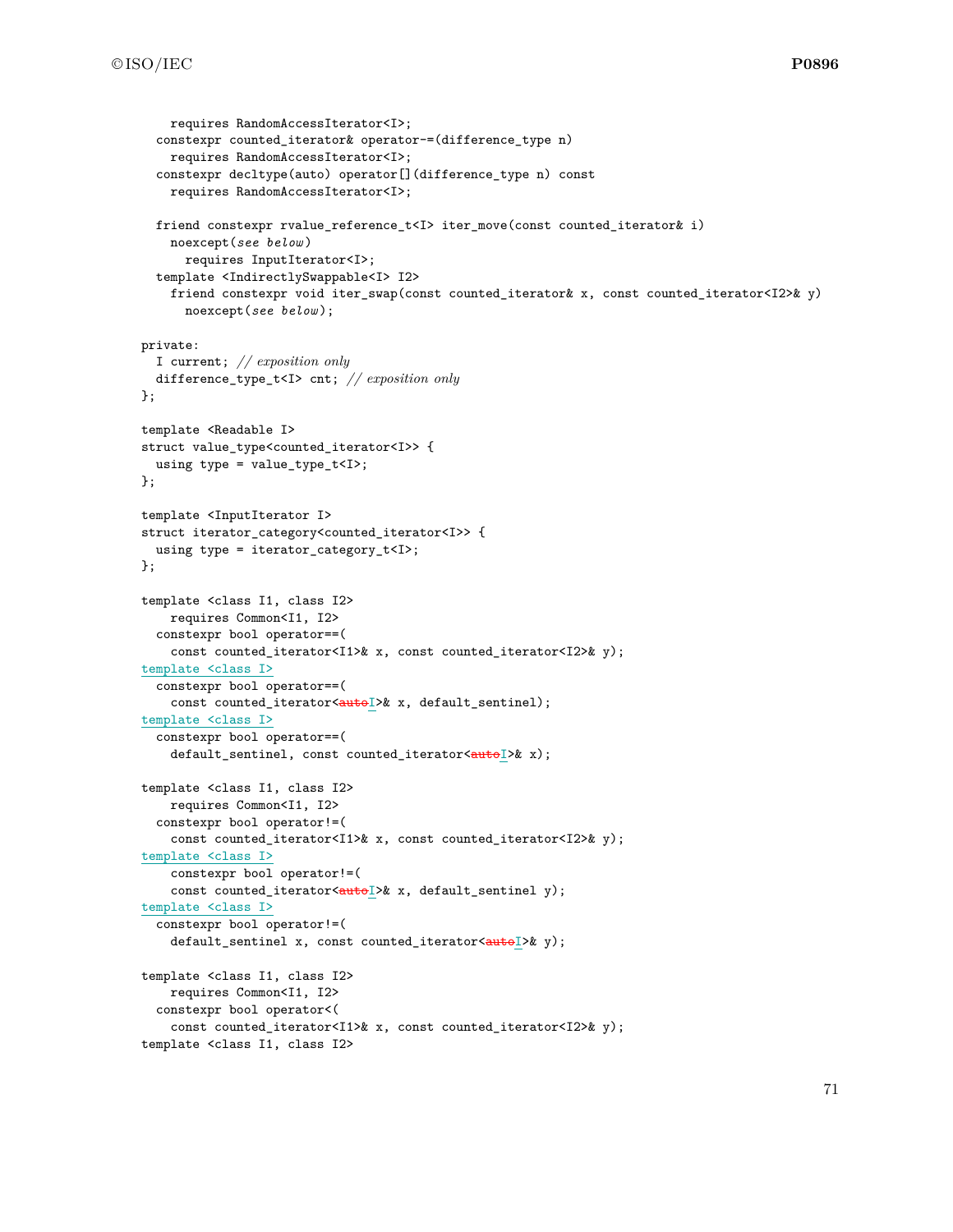```
requires Common<I1, I2>
    constexpr bool operator<=(
      const counted_iterator<I1>& x, const counted_iterator<I2>& y);
  template <class I1, class I2>
     requires Common<I1, I2>
    constexpr bool operator>(
      const counted_iterator<I1>& x, const counted_iterator<I2>& y);
  template <class I1, class I2>
     requires Common<I1, I2>
    constexpr bool operator>=(
      const counted_iterator<I1>& x, const counted_iterator<I2>& y);
  template <class I1, class I2>
     requires Common<I1, I2>
    constexpr difference_type_t<I2> operator-(
     const counted_iterator<I1>& x, const counted_iterator<I2>& y);
  template <class I>
    constexpr difference_type_t<I> operator-(
     const counted_iterator<I>& x, default_sentinel y);
  template <class I>
    constexpr difference_type_t<I> operator-(
     default_sentinel x, const counted_iterator<I>& y);
  template <RandomAccessIterator I>
    constexpr counted_iterator<I> operator+(
      difference_type_t<I> n, const counted_iterator<I>& x);
  template <Iterator I>
    constexpr counted_iterator<I> make_counted_iterator(I i, difference_type_t<I> n);
}}}}
```
### **21.3.7.6.2 counted\_iterator operations [std2.counted.iter.ops]**

**21.3.7.6.2.1 counted\_iterator constructors [std2.counted.iter.op.const]**

constexpr counted\_iterator();

<sup>1</sup> *Effects:* Constructs a counted\_iterator, value-initializing current and cnt. Iterator operations applied to the resulting iterator have defined behavior if and only if the corresponding operations are defined on a value-initialized iterator of type I.

constexpr counted\_iterator(I i, difference\_type\_t<I> n);

<sup>2</sup> *Requires:* n >= 0

<sup>3</sup> *Effects:* Constructs a counted\_iterator, initializing current with i and cnt with n.

template <ConvertibleTo<I> U>

constexpr counted\_iterator(const counted\_iterator<<del>ConvertibleTo<I>U</del>>& i);

<sup>4</sup> *Effects:* Constructs a counted\_iterator, initializing current with i.current and cnt with i.cnt.

### **21.3.7.6.2.2 counted\_iterator::operator= [std2.counted.iter.op=]**

### template <ConvertibleTo<I> U>

constexpr counted\_iterator& operator=(const counted\_iterator<<del>ConvertibleTo<I></del>U>& i);

<sup>1</sup> *Effects:* Assigns i.current to current and i.cnt to cnt.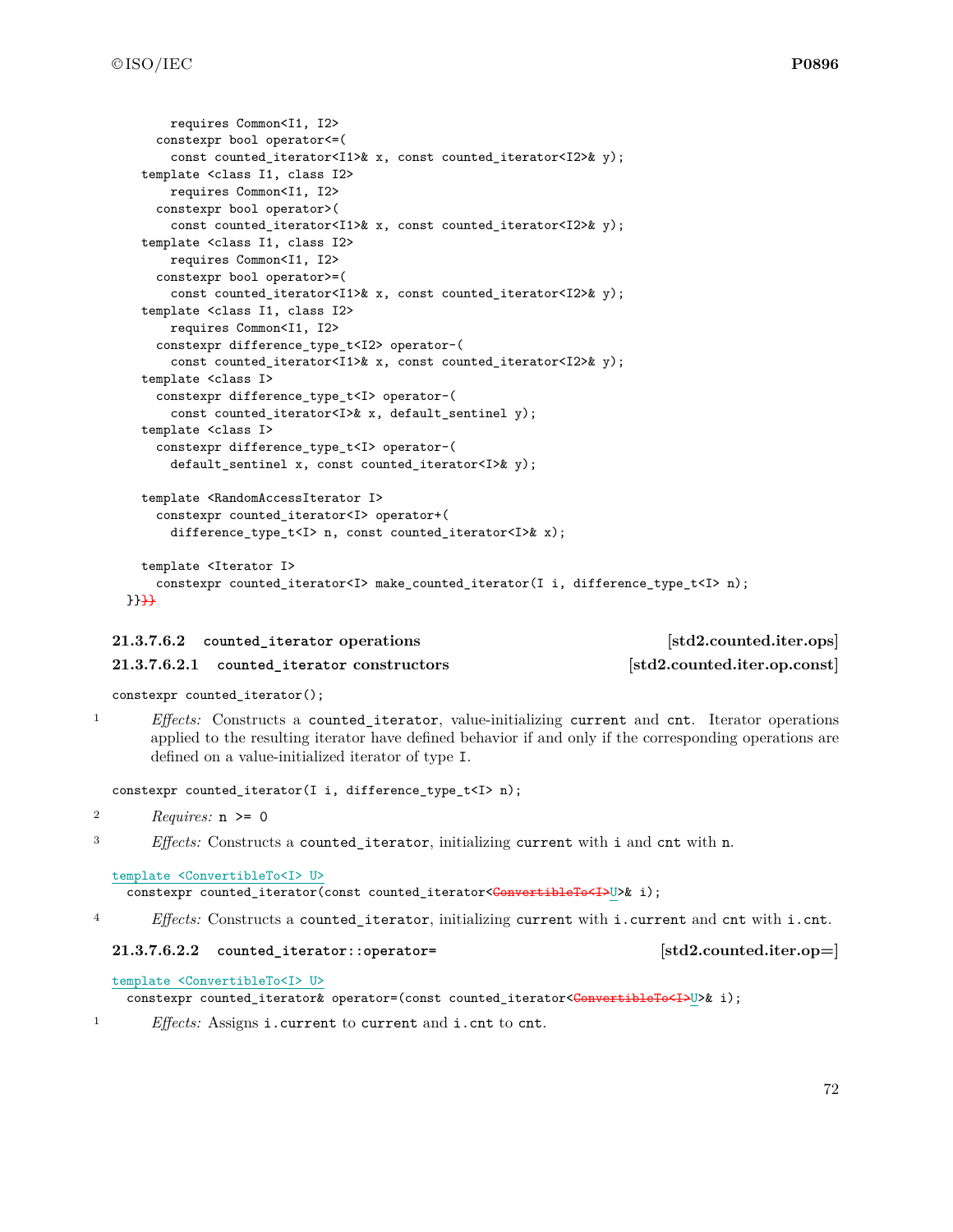requires BidirectionalIterator<I>

<sup>1</sup> *Effects:* Equivalent to: --current; ++cnt;

|                  | 21.3.7.6.2.3 counted_iterator conversion                                                                                              | [std2.counted.iter.op.conv] |
|------------------|---------------------------------------------------------------------------------------------------------------------------------------|-----------------------------|
|                  | constexpr I base() const;                                                                                                             |                             |
| 1                | <i>Returns:</i> current.                                                                                                              |                             |
|                  | 21.3.7.6.2.4 counted_iterator count                                                                                                   | [std2.counted.iter.op.cnt]  |
|                  | constexpr difference_type_t <i> count() const;</i>                                                                                    |                             |
| $\mathbf{1}$     | <i>Returns:</i> cnt.                                                                                                                  |                             |
|                  | $21.3.7.6.2.5$ counted_iterator::operator*                                                                                            | [std2.counted.iter.op.star] |
|                  | constexpr decltype(auto) operator*();<br>constexpr decltype(auto) operator*() const<br>requires dereferenceable <const i="">;</const> |                             |
| 1                | <i>Effects:</i> Equivalent to: return *current;                                                                                       |                             |
|                  | $21.3.7.6.2.6$ counted_iterator::operator++                                                                                           | [std2.counted.iter.op.incr] |
|                  | constexpr counted_iterator& operator++();                                                                                             |                             |
| 1                | <i>Requires:</i> $cnt > 0$                                                                                                            |                             |
| $\boldsymbol{2}$ | <i>Effects:</i> Equivalent to:                                                                                                        |                             |
|                  | ++current;<br>$--cnt$ ;                                                                                                               |                             |
| 3                | <i>Returns:</i> *this.                                                                                                                |                             |
|                  | decltype(auto) operator++(int);                                                                                                       |                             |
| $\overline{4}$   | Requires: $cnt > 0$ .                                                                                                                 |                             |
| 5                | <i>Effects:</i> Equivalent to:                                                                                                        |                             |
|                  | $--cnt$ ;<br>try { return current++; }<br>$\text{catch}(\ldots)$ { $\text{++cnt}$ ; throw; }                                          |                             |
|                  | constexpr counted_iterator operator++(int)<br>requires ForwardIterator <i>;</i>                                                       |                             |
| 6                | Requires: cnt > 0                                                                                                                     |                             |
| 7                | <i>Effects:</i> Equivalent to:                                                                                                        |                             |
|                  | counted_iterator $tmp = *this;$<br>++*this;<br>return tmp;                                                                            |                             |
|                  | 21.3.7.6.2.7<br>counted_iterator::operator--                                                                                          | [std2.counted.iter.op.decr] |
|                  | constexpr counted_iterator& operator--();                                                                                             |                             |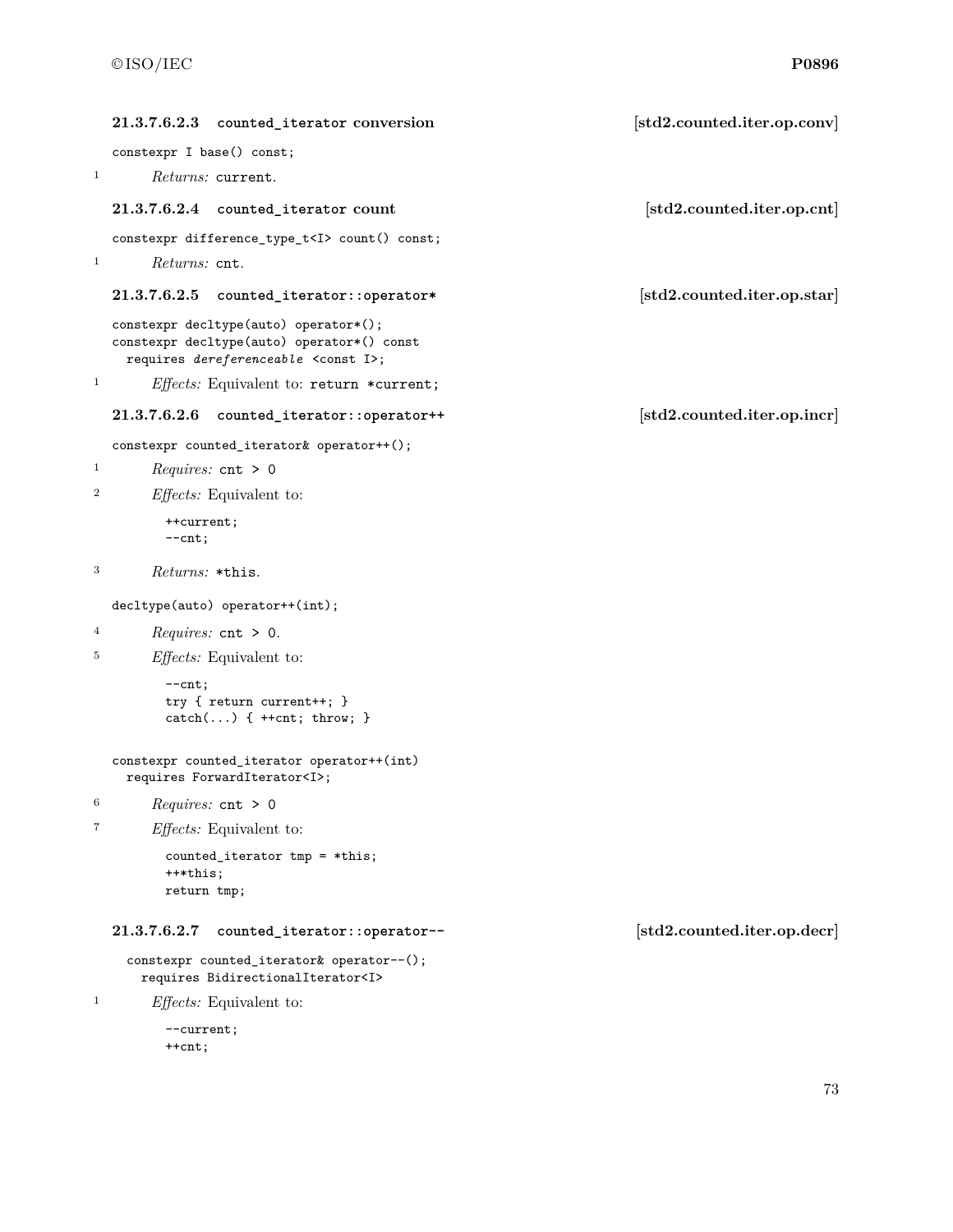```
2 Returns: *this.
    constexpr counted_iterator operator--(int)
     requires BidirectionalIterator<I>;
3 Effects: Equivalent to:
        counted_iterator tmp = *this;
        --*this;
        return tmp;
  21.3.7.6.2.8 counted_iterator::operator+ [std2.counted.iter.op.+]
    constexpr counted_iterator operator+(difference_type n) const
     requires RandomAccessIterator<I>;
1 Requires: n <= cnt
2 Effects: Equivalent to: return counted_iterator(current + n, cnt - n);
  21.3.7.6.2.9 counted_iterator::operator+= [std2.counted.iter.op.+=]
    constexpr counted_iterator& operator+=(difference_type n)
     requires RandomAccessIterator<I>;
1 Requires: n <= cnt
2 Effects:
        current += n;
        cnt -= n;3 Returns: *this.
  21.3.7.6.2.10 counted_iterator::operator- [std2.counted.iter.op.-]
    constexpr counted_iterator operator-(difference_type n) const
     requires RandomAccessIterator<I>;
1 Requires: -n <= cnt
<sup>2</sup> Effects: Equivalent to: return counted_iterator(current - n, cnt + n);
  21.3.7.6.2.11 counted_iterator::operator-= [std2.counted.iter.op.-=]
    constexpr counted_iterator& operator-=(difference_type n)
     requires RandomAccessIterator<I>;
1 Requires: -n <= cnt
2 Effects:
        current -= n;
        cnt += n;3 Returns: *this.
  21.3.7.6.2.12 counted_iterator::operator[] [std2.counted.iter.op.index]
    constexpr decltype(auto) operator[](difference_type n) const
     requires RandomAccessIterator<I>;
1 Requires: n <= cnt
```
<sup>2</sup> *Effects:* Equivalent to: return current[n];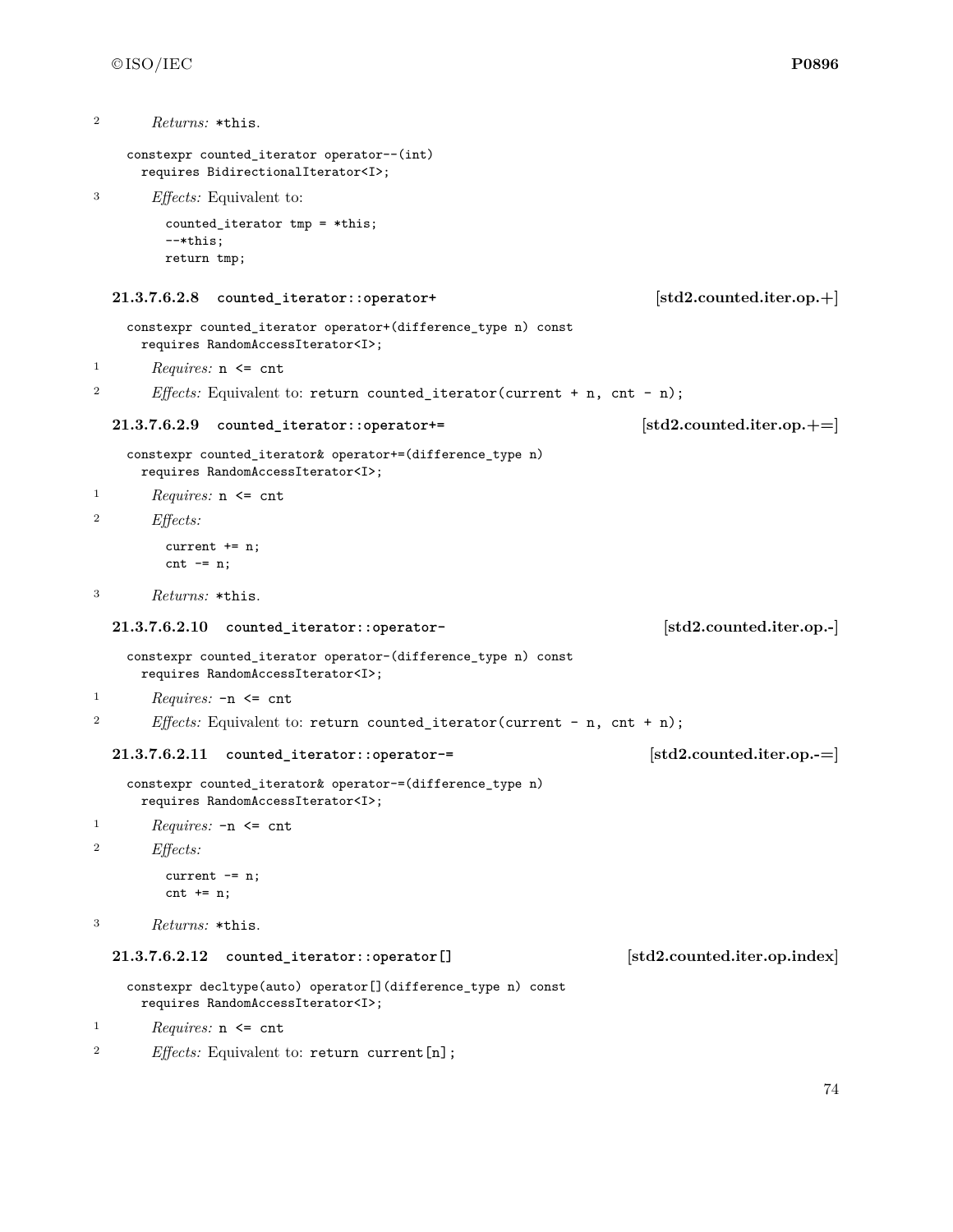```
21.3.7.6.2.13 counted_iterator comparisons [std2.counted.iter.op.comp]
   template <class I1, class I2>
       requires Common<I1, I2>
     constexpr bool operator==(
       const counted_iterator<I1>& x, const counted_iterator<I2>& y);
<sup>1</sup> Requires: x and y shall refer to elements of the same sequence (21.3.7.6).
2 Effects: Equivalent to: return x.cnt == y.cnt;
   template <class I>
     constexpr bool operator==(
       const counted_iterator<autoI>& x, default_sentinel);
   template <class I>
     constexpr bool operator==(
       default_sentinel, const counted_iterator<autoI>& x);
3 Effects: Equivalent to: return x.cnt == 0;
   template <class I1, class I2>
       requires Common<I1, I2>
     constexpr bool operator!=(
       const counted_iterator<I1>& x, const counted_iterator<I2>& y);
   template <class I>
     constexpr bool operator!=(
       const counted_iterator<autoI>& x, default_sentinel);
   template <class I>
     constexpr bool operator!=(
       default_sentinel, const counted_iterator<autoI>& x);
4 Requires: For the first overload, x and y shall refer to elements of the same sequence (21.3.7.6).
5 Effects: Equivalent to: return !(x == y);
   template <class I1, class I2>
      requires Common<I1, I2>
     constexpr bool operator<(
       const counted_iterator<I1>& x, const counted_iterator<I2>& y);
6 Requires: x and y shall refer to elements of the same sequence (21.3.7.6).
7 Effects: Equivalent to: return y.cnt < x.cnt;
8 [ Note: The argument order in the Effects element is reversed because cnt counts down, not up. — end
        note ]
   template <class I1, class I2>
       requires Common<I1, I2>
     constexpr bool operator<=(
       const counted_iterator<I1>& x, const counted_iterator<I2>& y);
9 Requires: x and y shall refer to elements of the same sequence (21.3.7.6).
10 Effects: Equivalent to: return ! (y < x);
   template <class I1, class I2>
       requires Common<I1, I2>
     constexpr bool operator>(
       const counted_iterator<I1>& x, const counted_iterator<I2>& y);
```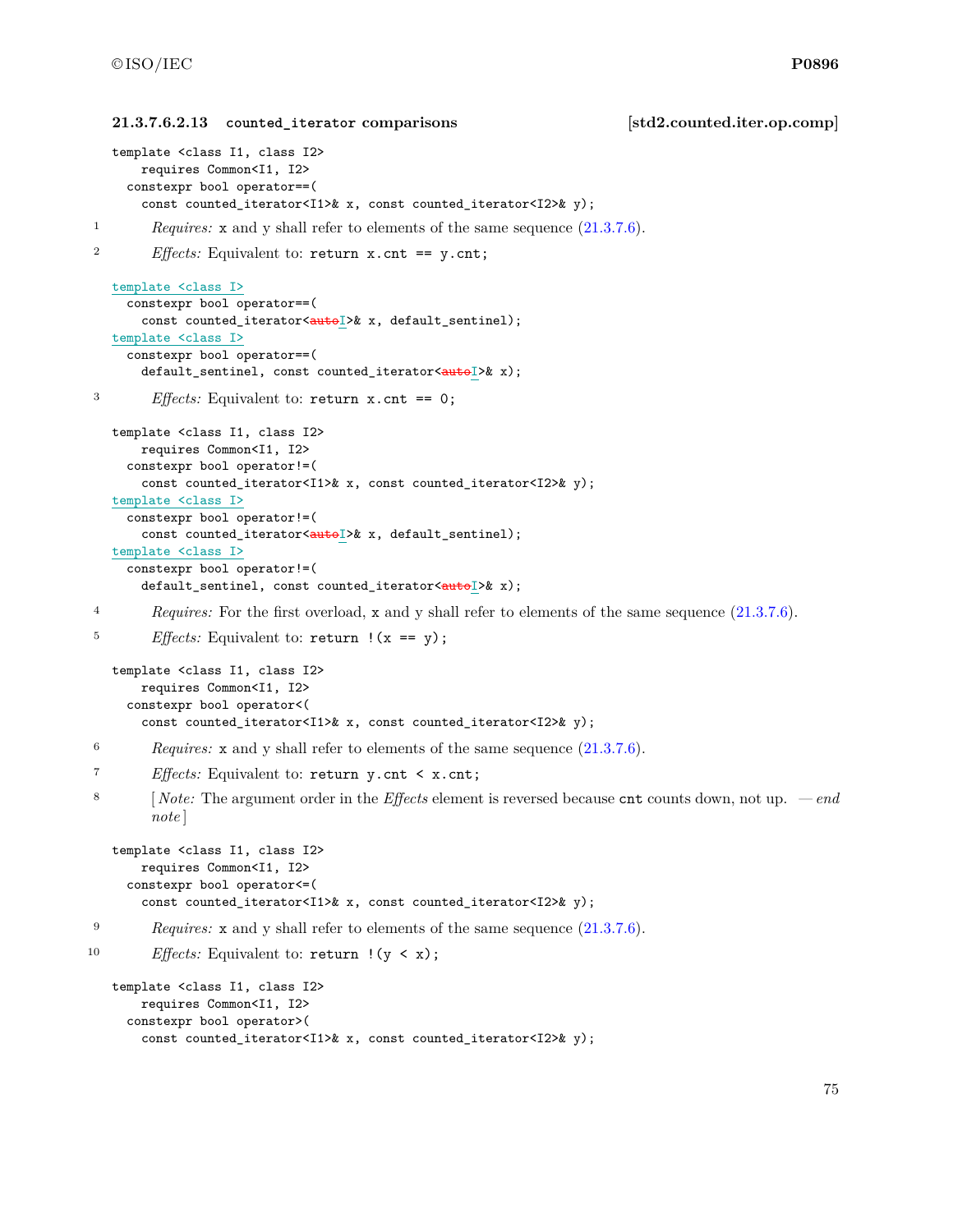<sup>11</sup> *Requires:* x and y shall refer to elements of the same sequence [\(21.3.7.6\)](#page-71-0).

```
12 Effects: Equivalent to: return y < x;
```

```
template <class I1, class I2>
    requires Common<I1, I2>
  constexpr bool operator>=(
    const counted_iterator<I1>& x, const counted_iterator<I2>& y);
```
<sup>13</sup> *Requires:* x and y shall refer to elements of the same sequence [\(21.3.7.6\)](#page-71-0).

```
14 Effects: Equivalent to: return !(x < y);
```
**21.3.7.6.2.14 counted\_iterator non-member functions [std2.counted.iter.nonmember]**

```
template <class I1, class I2>
        requires Common<I1, I2>
     constexpr difference_type_t<I2> operator-(
       const counted_iterator<I1>& x, const counted_iterator<I2>& y);
<sup>1</sup> Requires: x and y shall refer to elements of the same sequence (21.3.7.6).
2 Effects: Equivalent to: return y.cnt - x.cnt;
   template <class I>
     constexpr difference_type_t<I> operator-(
       const counted_iterator<I>& x, default_sentinel y);
3 Effects: Equivalent to: return -x.cnt;
   template <class I>
     constexpr difference_type_t<I> operator-(
       default_sentinel x, const counted_iterator<I>& y);
4 Effects: Equivalent to: return y.cnt;
   template <RandomAccessIterator I>
     constexpr counted_iterator<I> operator+(
       difference_type_t<I> n, const counted_iterator<I>& x);
5 Requires: n \leq x. cnt.
6 Effects: Equivalent to: return x + n;
   friend constexpr rvalue_reference_t<I> iter_move(const counted_iterator& i)
     noexcept(see below )
       requires InputIterator<I>;
7 Effects: Equivalent to: return ranges::std2::iter_move(i.current);
8 Remarks: The expression in noexcept is equivalent to:
          noexcept(ranges::std2::iter_move(i.current))
   template <IndirectlySwappable<I> I2>
     friend constexpr void iter_swap(const counted_iterator& x, const counted_iterator<I2>& y)
      noexcept(see below );
9 Effects: Equivalent to ranges::std2::iter_swap(x.current, y.current).
10 Remarks: The expression in noexcept is equivalent to:
          noexcept(ranges::std2::iter_swap(x.current, y.current))
```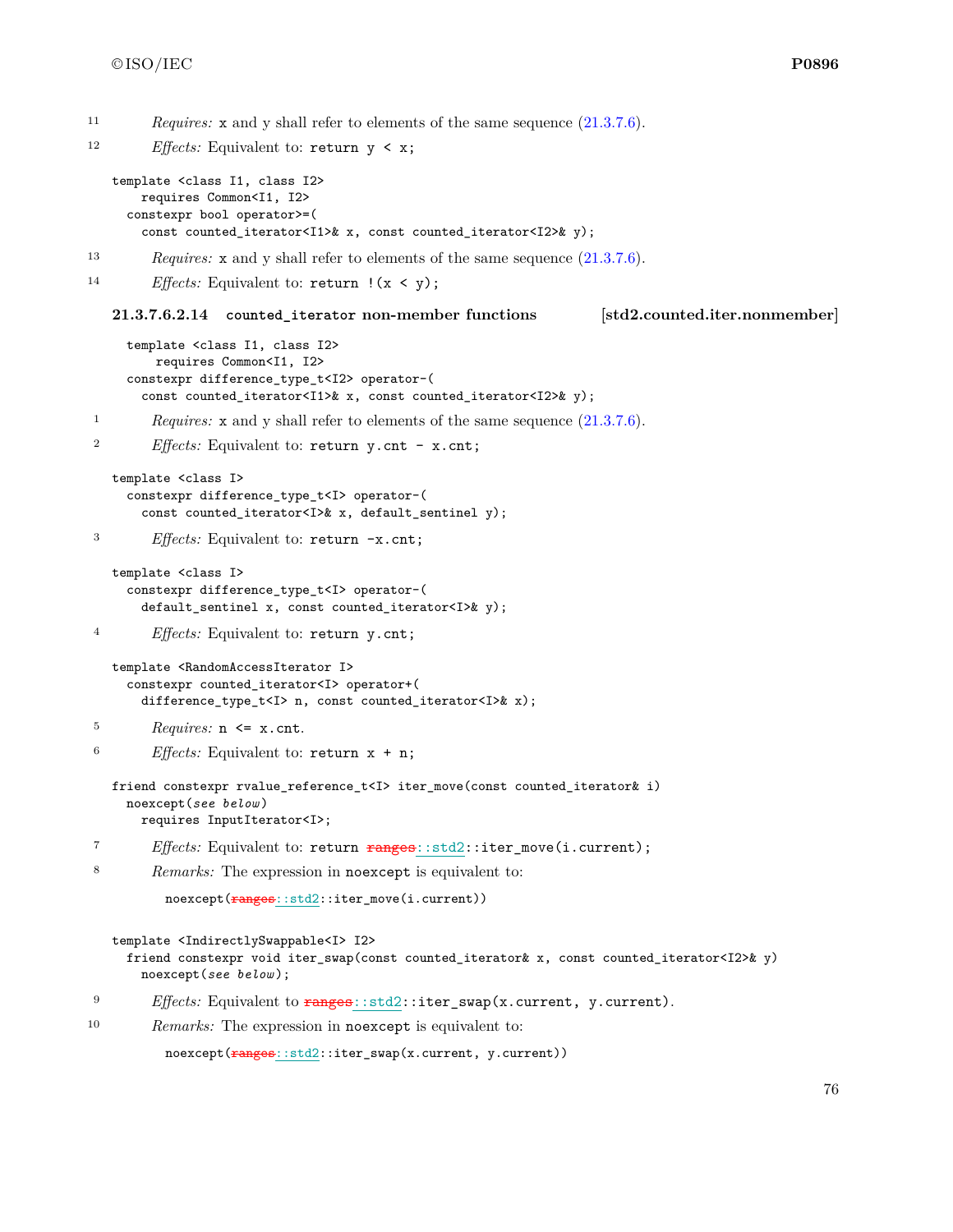```
template <Iterator I>
  constexpr counted_iterator<I> make_counted_iterator(I i, difference_type_t<I> n);
```
<sup>11</sup> *Requires:* n >= 0.

<sup>12</sup> *Returns:* counted iterator<I>(i, n).

[Editor's note: dangling has been moved to the "Ranges library" subclause.]

### **21.3.7.7** Unreachable sentinel **and intervals** [std2.unreachable.sentinels]

### **21.3.7.7.1 Class unreachable [std2.unreachable.sentinel]**

<sup>1</sup> Class unreachable is a sentinel type that can be used with any Iterator to denote an infinite range. Comparing an iterator for equality with an object of type unreachable always returns false.

[*Example:*

```
char* p;
// set p to point to a character buffer containing newlines
char* nl = find(p, unreachable(), '\n\langle n' \rangle;
```
Provided a newline character really exists in the buffer, the use of unreachable above potentially makes the call to find more efficient since the loop test against the sentinel does not require a conditional branch. *— end example* ]

```
namespace std { namespace experimental { namespace rangesstd2 { inline namespace v1 {
     class unreachable { };
     template <Iterator I>
       constexpr bool operator==(const I&, unreachable) noexcept;
     template <Iterator I>
       constexpr bool operator==(unreachable, const I&) noexcept;
     template <Iterator I>
       constexpr bool operator!=(const I&, unreachable) noexcept;
     template <Iterator I>
       constexpr bool operator!=(unreachable, const I&) noexcept;
   }}}}
  21.3.7.7.2 unreachable operations [std2.unreachable.sentinel.ops]
  21.3.7.7.2.1 operator== [std2.unreachable.sentinel.op==]
  template <Iterator I>
   constexpr bool operator==(const I&, unreachable) noexcept;
  template <Iterator I>
    constexpr bool operator==(unreachable, const I&) noexcept;
1 Returns: false.
  21.3.7.7.2.2 operator!= [std2.unreachable.sentinel.op!=]
  template <Iterator I>
    constexpr bool operator!=(const I& x, unreachable y) noexcept;
  template <Iterator I>
    constexpr bool operator!=(unreachable x, const I& y) noexcept;
1 Returns: true.
```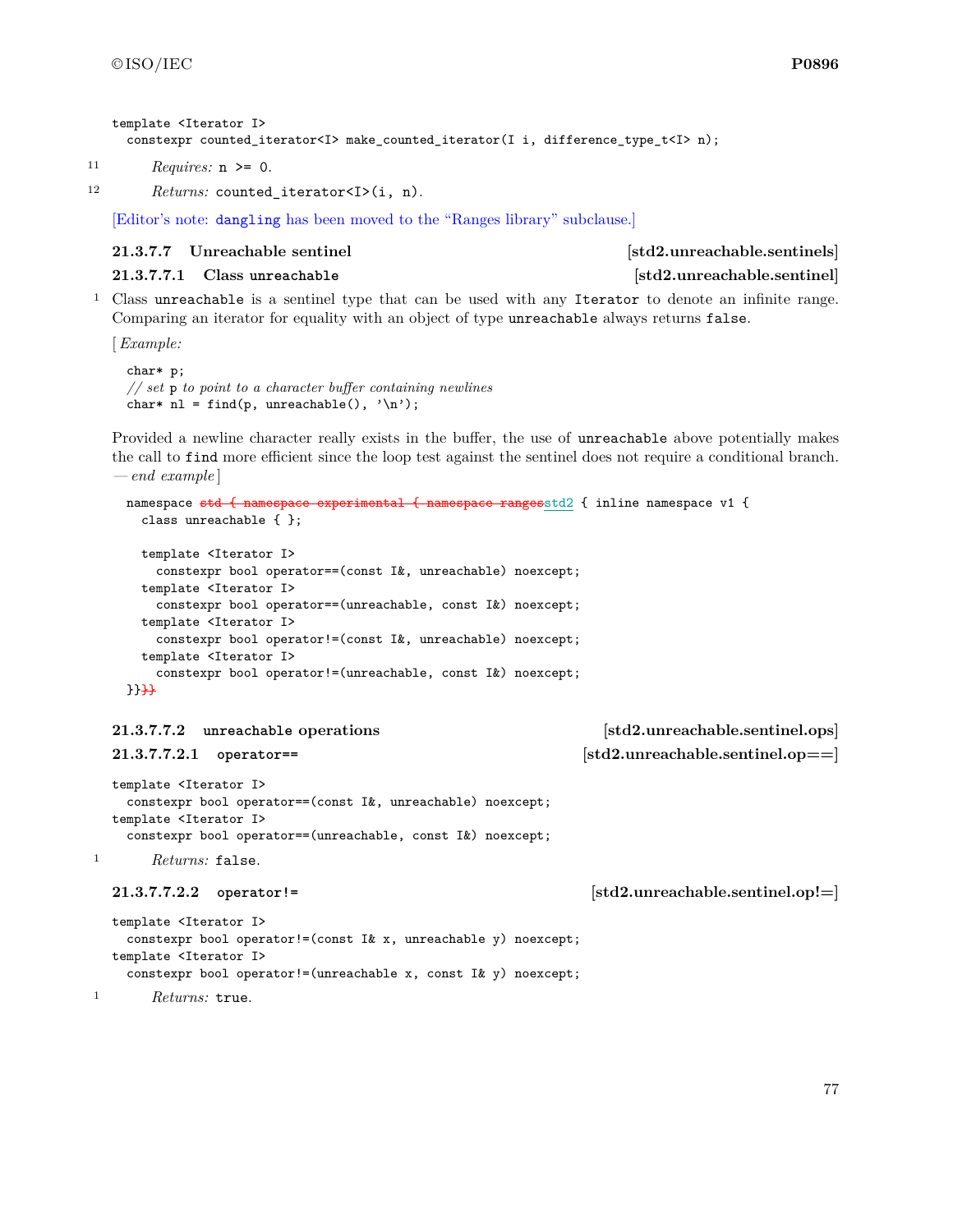## **21.3.8 Stream iterators and iterators** [std2.iterators.stream]

<sup>1</sup> To make it possible for algorithmic templates to work directly with input/output streams, appropriate iterator-like class templates are provided.

[*Example:*

```
partial_sum(istream_iterator<double, char>(cin),
  istream_iterator<double, char>(),
  ostream_iterator<double, char>(cout, "\n"));
```
reads a file containing floating point numbers from cin, and prints the partial sums onto cout. *— end example* ]

## **21.3.8.1 Class template istream\_iterator [std2.istream.iterator]**

- <sup>1</sup> The class template istream\_iterator is an input iterator  $(21.3.3.11)$  that reads (using operator>>) successive elements from the input stream for which it was constructed. After it is constructed, and every time ++ is used, the iterator reads and stores a value of T. If the iterator fails to read and store a value of T (fail() on the stream returns true), the iterator becomes equal to the *end-of-stream* iterator value. The constructor with no arguments istream iterator() always constructs an end-of-stream input iterator object, which is the only legitimate iterator to be used for the end condition. The result of operator\* on an end-of-stream iterator is not defined. For any other iterator value a const T& is returned. The result of operator-> on an end-of-stream iterator is not defined. For any other iterator value a const T\* is returned. The behavior of a program that applies operator++() to an end-of-stream iterator is undefined. It is impossible to store things into istream iterators.
- <sup>2</sup> Two end-of-stream iterators are always equal. An end-of-stream iterator is not equal to a non-end-of-stream iterator. Two non-end-of-stream iterators are equal when they are constructed from the same stream.

```
namespace std { namespace experimental { namespace rangesstd2 { inline namespace v1 {
  template <class T, class charT = char, class traits = char_traits<charT>,
     class Distance = ptrdiff_t>
  class istream_iterator {
 public:
   typedef input_iterator_tag iterator_category;
   typedef Distance difference_type;
    typedef T value_type;
    typedef const T& reference;
    typedef const T* pointer;
    typedef charT char_type;
    typedef traits traits_type;
   typedef basic_istream<charT, traits> istream_type;
    constexpr istream_iterator();
   constexpr istream_iterator(default_sentinel);
    istream_iterator(istream_type& s);
    istream_iterator(const istream_iterator& x) = default;
    ~istream_iterator() = default;
   const T& operator*() const;
   const T* operator->() const;
   istream_iterator& operator++();
   istream_iterator operator++(int);
 private:
   basic_istream<charT, traits>* in_stream; // exposition only
   T value; // exposition only
  };
```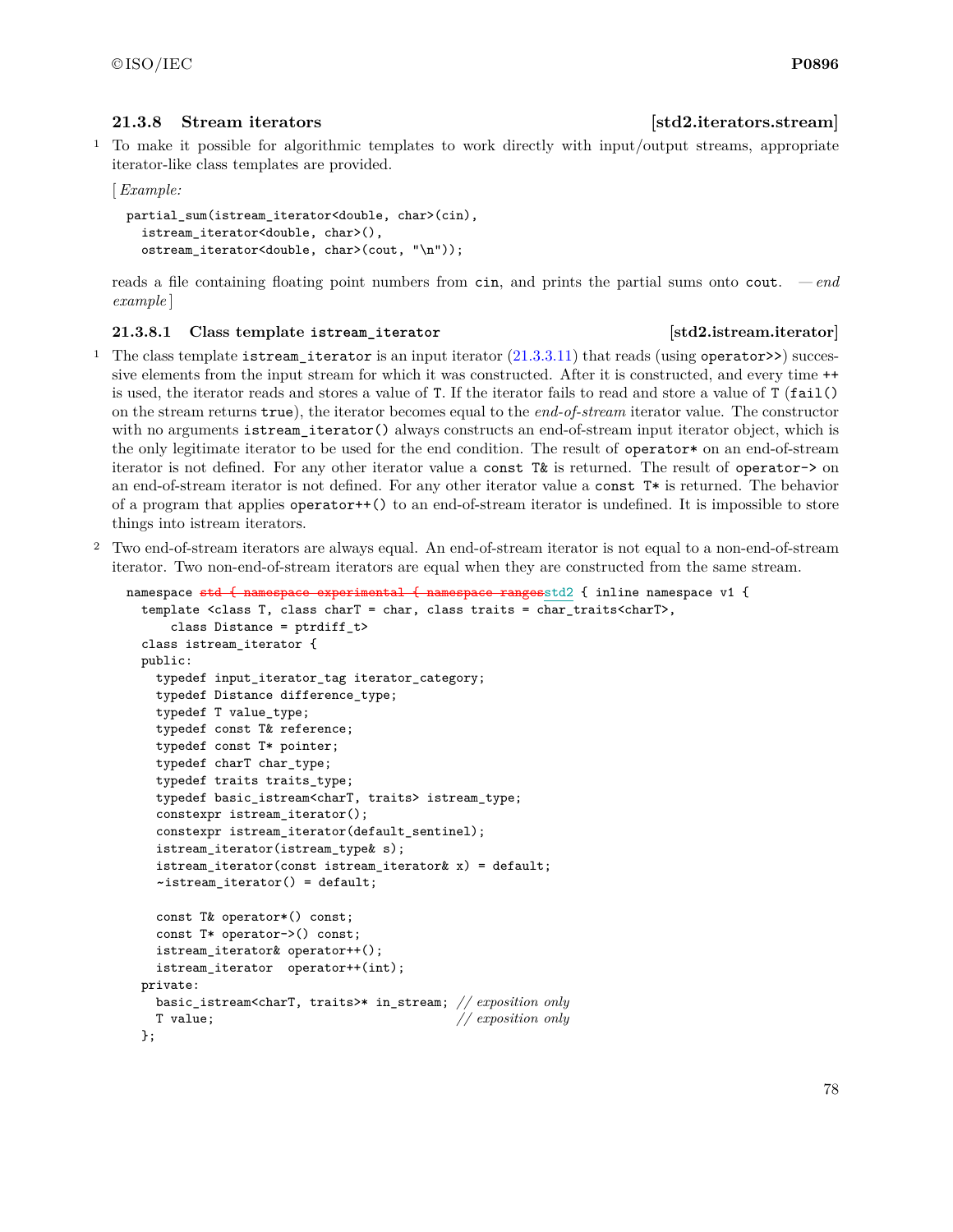```
template <class T, class charT, class traits, class Distance>
    bool operator==(const istream_iterator<T, charT, traits, Distance>& x,
            const istream_iterator<T, charT, traits, Distance>& y);
  template <class T, class charT, class traits, class Distance>
    bool operator==(default_sentinel x,
            const istream_iterator<T, charT, traits, Distance>& y);
  template <class T, class charT, class traits, class Distance>
    bool operator==(const istream_iterator<T, charT, traits, Distance>& x,
            default_sentinel y);
  template <class T, class charT, class traits, class Distance>
    bool operator!=(const istream_iterator<T, charT, traits, Distance>& x,
            const istream_iterator<T, charT, traits, Distance>& y);
  template <class T, class charT, class traits, class Distance>
    bool operator!=(default_sentinel x,
            const istream_iterator<T, charT, traits, Distance>& y);
  template <class T, class charT, class traits, class Distance>
    bool operator!=(const istream_iterator<T, charT, traits, Distance>& x,
            default_sentinel y);
}}}}
```
# **21.3.8.1.1 istream\_iterator constructors and destructor [std2.istream.iterator.cons]**

```
constexpr istream_iterator();
constexpr istream_iterator(default_sentinel);
```
- <sup>1</sup> *Effects:* Constructs the end-of-stream iterator. If **T** is a literal type, then these constructors shall be constexpr constructors.
- <sup>2</sup> *Postcondition:* in\_stream == nullptr.

### istream\_iterator(istream\_type& s);

- <sup>3</sup> *Effects:* Initializes in\_stream with &s. value may be initialized during construction or the first time it is referenced.
- 4 Postcondition: in stream ==  $\&$ s.

### istream\_iterator(const istream\_iterator& x) = default;

- <sup>5</sup> *Effects:* Constructs a copy of x. If T is a literal type, then this constructor shall be a trivial copy constructor.
- <sup>6</sup> *Postcondition:* in\_stream == x.in\_stream.

```
~istream_iterator() = default;
```
<sup>7</sup> *Effects:* The iterator is destroyed. If T is a literal type, then this destructor shall be a trivial destructor.

### **21.3.8.1.2 istream\_iterator operations [std2.istream.iterator.ops]**

```
const T& operator*() const;
```
<sup>1</sup> *Returns:* value.

```
const T* operator->() const;
```
<sup>2</sup> *Effects:* Equivalent to: return addressof(operator\*()).

```
istream_iterator& operator++();
```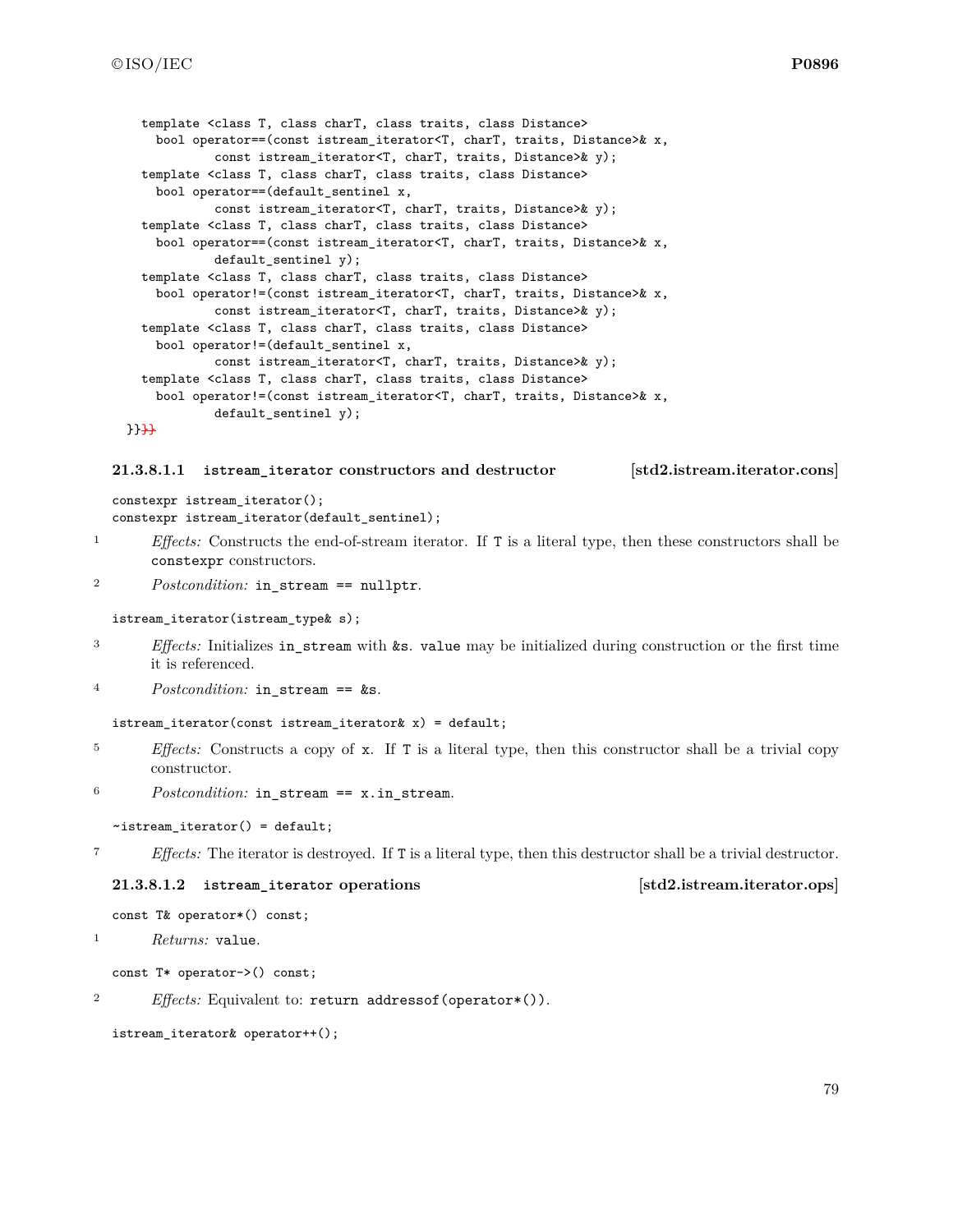```
<sup>3</sup> Requires: in stream != nullptr.
4 Effects: *in_stream >> value.
5 Returns: *this.
   istream_iterator operator++(int);
6 Requires: in_stream != nullptr.
7 Effects:
          istream_iterator tmp = *this;
          *in_stream >> value;
          return tmp;
   template <class T, class charT, class traits, class Distance>
     bool operator==(const istream_iterator<T, charT, traits, Distance> &x,
                     const istream_iterator<T, charT, traits, Distance> &y);
8 Returns: x.in_stream == y.in_stream.
   template <class T, class charT, class traits, class Distance>
     bool operator==(default_sentinel x,
                     const istream_iterator<T, charT, traits, Distance> &y);
9 Returns: nullptr == y.in_stream.
   template <class T, class charT, class traits, class Distance>
     bool operator==(const istream_iterator<T, charT, traits, Distance> &x,
                     default_sentinel y);
10 Returns: x.in_stream == nullptr.
   template <class T, class charT, class traits, class Distance>
     bool operator!=(const istream_iterator<T, charT, traits, Distance>& x,
                     const istream_iterator<T, charT, traits, Distance>& y);
   template <class T, class charT, class traits, class Distance>
     bool operator!=(default_sentinel x,
                     const istream_iterator<T, charT, traits, Distance>& y);
   template <class T, class charT, class traits, class Distance>
     bool operator!=(const istream_iterator<T, charT, traits, Distance>& x,
                     default_sentinel y);
11 Returns: \, \mathsf{I}(x == y)
```
## **21.3.8.2 Class template ostream\_iterator [std2.ostream.iterator]**

<sup>1</sup> ostream\_iterator writes (using operator<<) successive elements onto the output stream from which it was constructed. If it was constructed with charT\* as a constructor argument, this string, called a *delimiter string*, is written to the stream after every T is written. It is not possible to get a value out of the output iterator. Its only use is as an output iterator in situations like

while (first != last)  $*result++ = *first++;$ 

<sup>2</sup> ostream iterator is defined as: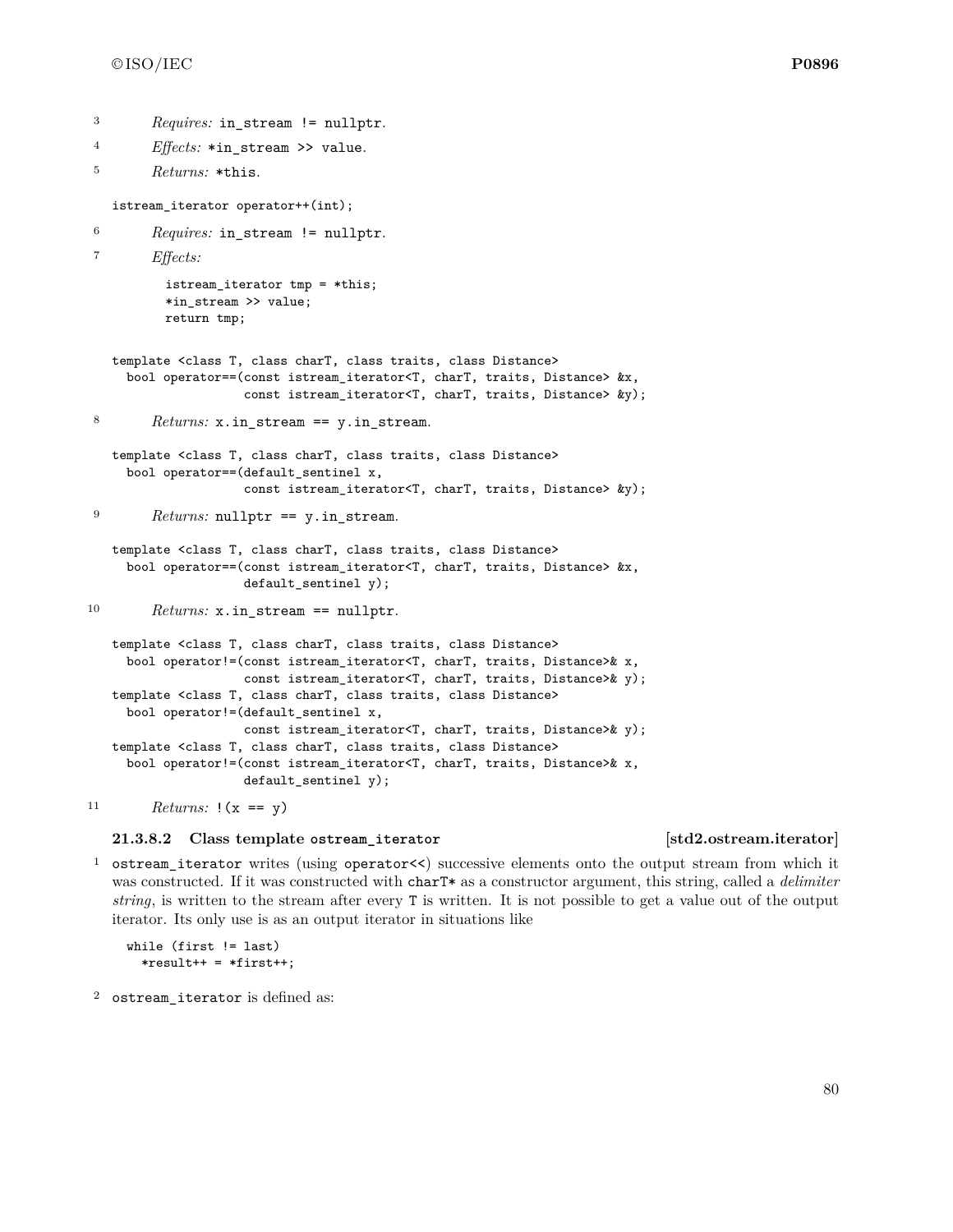```
namespace std { namespace experimental { namespace rangesstd2 { inline namespace v1 {
      template <class T, class charT = char, class traits = char_traits<charT>>
      class ostream_iterator {
      public:
        typedef ptrdiff_t difference_type;
        typedef charT char_type;
        typedef traits traits_type;
        typedef basic_ostream<charT, traits> ostream_type;
        constexpr ostream_iterator() noexcept;
        ostream_iterator(ostream_type& s) noexcept;
        ostream_iterator(ostream_type& s, const charT* delimiter) noexcept;
        ostream_iterator(const ostream_iterator& x) noexcept;
        ~ostream_iterator();
        ostream_iterator& operator=(const T& value);
        ostream_iterator& operator*();
        ostream_iterator& operator++();
        ostream_iterator& operator++(int);
      private:
        basic_ostream<charT, traits>* out_stream; // exposition only
        const charT* delim; // exposition only
      };
    }}}}
  21.3.8.2.1 ostream_iterator constructors and destructor [std2.ostream.iterator.cons.des]
  constexpr ostream_iterator() noexcept;
1 Effects: Initializes out_stream and delim with nullptr.
  ostream_iterator(ostream_type& s) noexcept;
2 Effects: Initializes out_stream with &s and delim with nullptr.
  ostream_iterator(ostream_type& s, const charT* delimiter) noexcept;
3 Effects: Initializes out_stream with &s and delim with delimiter.
  ostream_iterator(const ostream_iterator& x) noexcept;
4 Effects: Constructs a copy of x.
  ~ostream_iterator();
5 Effects: The iterator is destroyed.
  21.3.8.2.2 ostream_iterator operations [std2.ostream.iterator.ops]
  ostream_iterator& operator=(const T& value);
1 Effects: Equivalent to:
         *out_stream << value;
         if(delim != nullptr)
           *out_stream << delim;
         return *this;
  ostream_iterator& operator*();
```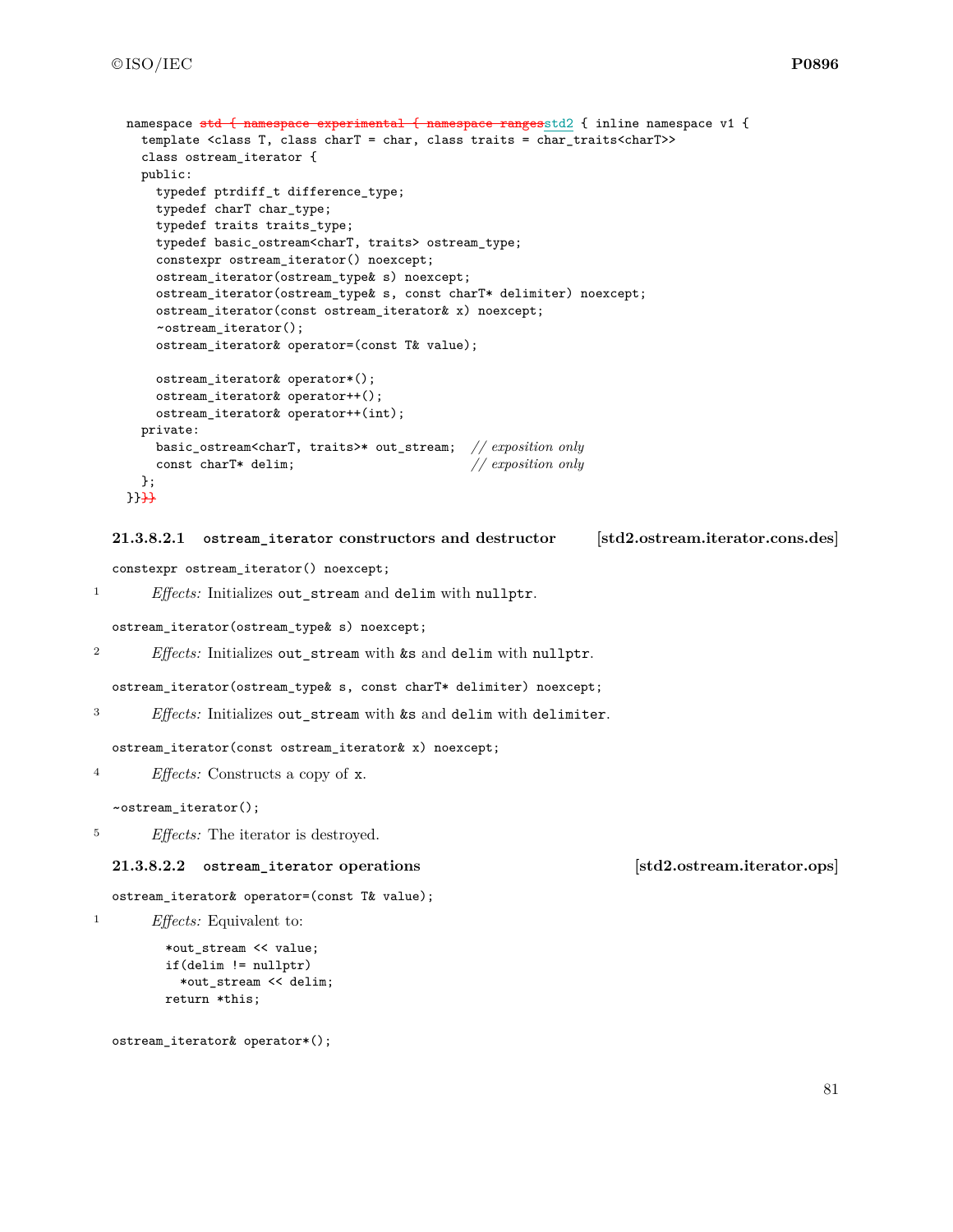```
2 Returns: *this.
```

```
ostream_iterator& operator++();
ostream_iterator& operator++(int);
```

```
3 Returns: *this.
```
## **21.3.8.3 Class template istreambuf\_iterator [std2.istreambuf.iterator]**

<sup>1</sup> The class template istreambuf\_iterator defines an input iterator [\(21.3.3.11\)](#page-37-0) that reads successive *characters* from the streambuf for which it was constructed. operator\* provides access to the current input character, if any. Each time operator++ is evaluated, the iterator advances to the next input character. If the end of stream is reached ( $\{streambut\ type::sqrt()$  returns traits::eof()), the iterator becomes equal to the *end-of-stream* iterator value. The default constructor istreambuf\_iterator() and the constructor istreambuf iterator(nullptr) both construct an end-of-stream iterator object suitable for use as an end-of-range. All specializations of istreambuf\_iterator shall have a trivial copy constructor, a constexpr default constructor, and a trivial destructor.

<sup>2</sup> The result of operator\*() on an end-of-stream iterator is undefined. For any other iterator value a char\_ type value is returned. It is impossible to assign a character via an input iterator.

```
namespace std { namespace experimental { namespace rangesstd2 { inline namespace v1 {
 template <class charT, class traits = char_traits<charT>>
 class istreambuf_iterator {
 public:
   typedef input_iterator_tag iterator_category;
   typedef charT value_type;
   typedef typename traits::off_type difference_type;
   typedef charT reference;
   typedef unspecified pointer;
   typedef charT chartype;
   typedef traits traits_type;
   typedef typename traits::int_type int_type;
   typedef basic_streambuf<charT, traits> streambuf_type;
   typedef basic_istream<charT, traits> istream_type;
   class proxy; // exposition only
   constexpr istreambuf_iterator() noexcept;
   constexpr istreambuf_iterator(default_sentinel) noexcept;
   istreambuf_iterator(const istreambuf_iterator&) noexcept = default;
   ~istreambuf_iterator() = default;
   istreambuf_iterator(istream_type& s) noexcept;
   istreambuf_iterator(streambuf_type* s) noexcept;
   istreambuf_iterator(const proxy& p) noexcept;
   charT operator*() const;
   istreambuf_iterator& operator++();
   proxy operator++(int);
   bool equal(const istreambuf_iterator& b) const;
 private:
   streambuf_type* sbuf_; // exposition only
 };
 template <class charT, class traits>
   bool operator==(const istreambuf_iterator<charT, traits>& a,
          const istreambuf_iterator<charT, traits>& b);
 template <class charT, class traits>
```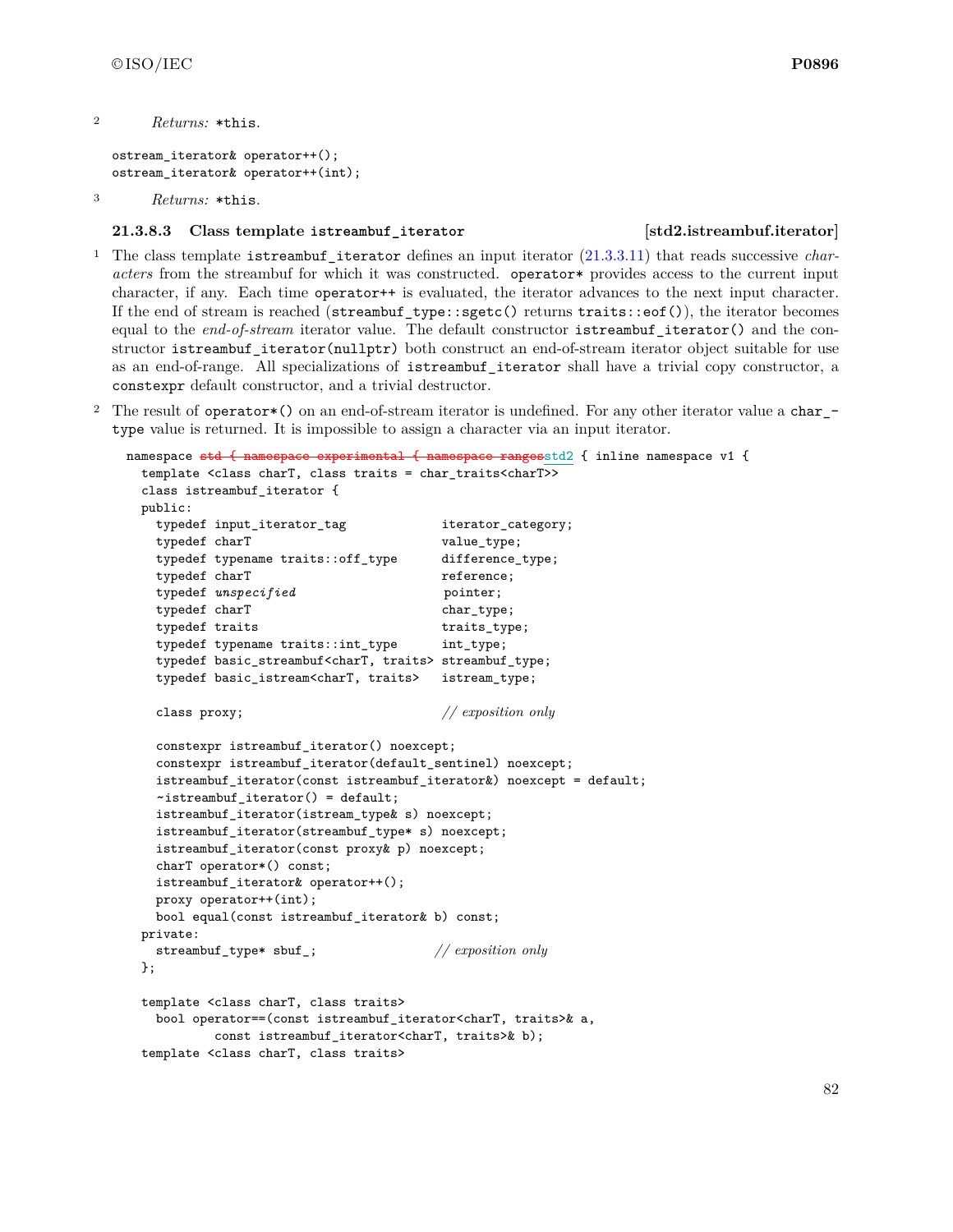```
bool operator==(default_sentinel a,
            const istreambuf_iterator<charT, traits>& b);
  template <class charT, class traits>
    bool operator==(const istreambuf_iterator<charT, traits>& a,
            default_sentinel b);
  template <class charT, class traits>
    bool operator!=(const istreambuf_iterator<charT, traits>& a,
            const istreambuf_iterator<charT, traits>& b);
  template <class charT, class traits>
    bool operator!=(default_sentinel a,
            const istreambuf_iterator<charT, traits>& b);
  template <class charT, class traits>
    bool operator!=(const istreambuf_iterator<charT, traits>& a,
           default_sentinel b);
}}}}
```

```
21.3.8.3.1 Class template istreambuf_iterator::proxy [std2.istreambuf.iterator::proxy]
 namespace std { namespace experimental { namespace rangesstd2 { inline namespace v1 {
   template <class charT, class traits = char_traits<charT>>
   class istreambuf_iterator<charT, traits>::proxy { // exposition only
     charT keep_;
     basic_streambuf<charT, traits>* sbuf_;
     proxy(charT c, basic_streambuf<charT, traits>* sbuf)
       : keep_(c), sbuf_(sbuf) { }
   public:
     charT operator*() { return keep_; }
   };
 }}}}
```
<sup>1</sup> Class istreambuf\_iterator<charT, traits>::proxy is for exposition only. An implementation is permitted to provide equivalent functionality without providing a class with this name. Class istreambuf\_ iterator<charT, traits>::proxy provides a temporary placeholder as the return value of the postincrement operator (operator++). It keeps the character pointed to by the previous value of the iterator for some possible future access to get the character.

### **21.3.8.3.2 istreambuf\_iterator constructors [std2.istreambuf.iterator.cons]**

constexpr istreambuf iterator() noexcept; constexpr istreambuf\_iterator(default\_sentinel) noexcept;

<sup>1</sup> *Effects:* Constructs the end-of-stream iterator.

```
istreambuf_iterator(basic_istream<charT, traits>& s) noexcept;
istreambuf_iterator(basic_streambuf<charT, traits>* s) noexcept;
```
2 *Effects:* Constructs an istreambuf\_iterator that uses the basic\_streambuf object  $*(s.rdbuf())$ , or \*s, respectively. Constructs an end-of-stream iterator if s.rdbuf() is null.

```
istreambuf_iterator(const proxy& p) noexcept;
```
<sup>3</sup> *Effects:* Constructs a istreambuf\_iterator that uses the basic\_streambuf object pointed to by the proxy object's constructor argument p.

## **21.3.8.3.3 istreambuf\_iterator::operator\* [std2.istreambuf.iterator::op\*]**

charT operator\*() const

<sup>1</sup> *Returns:* The character obtained via the streambuf member sbuf ->sgetc().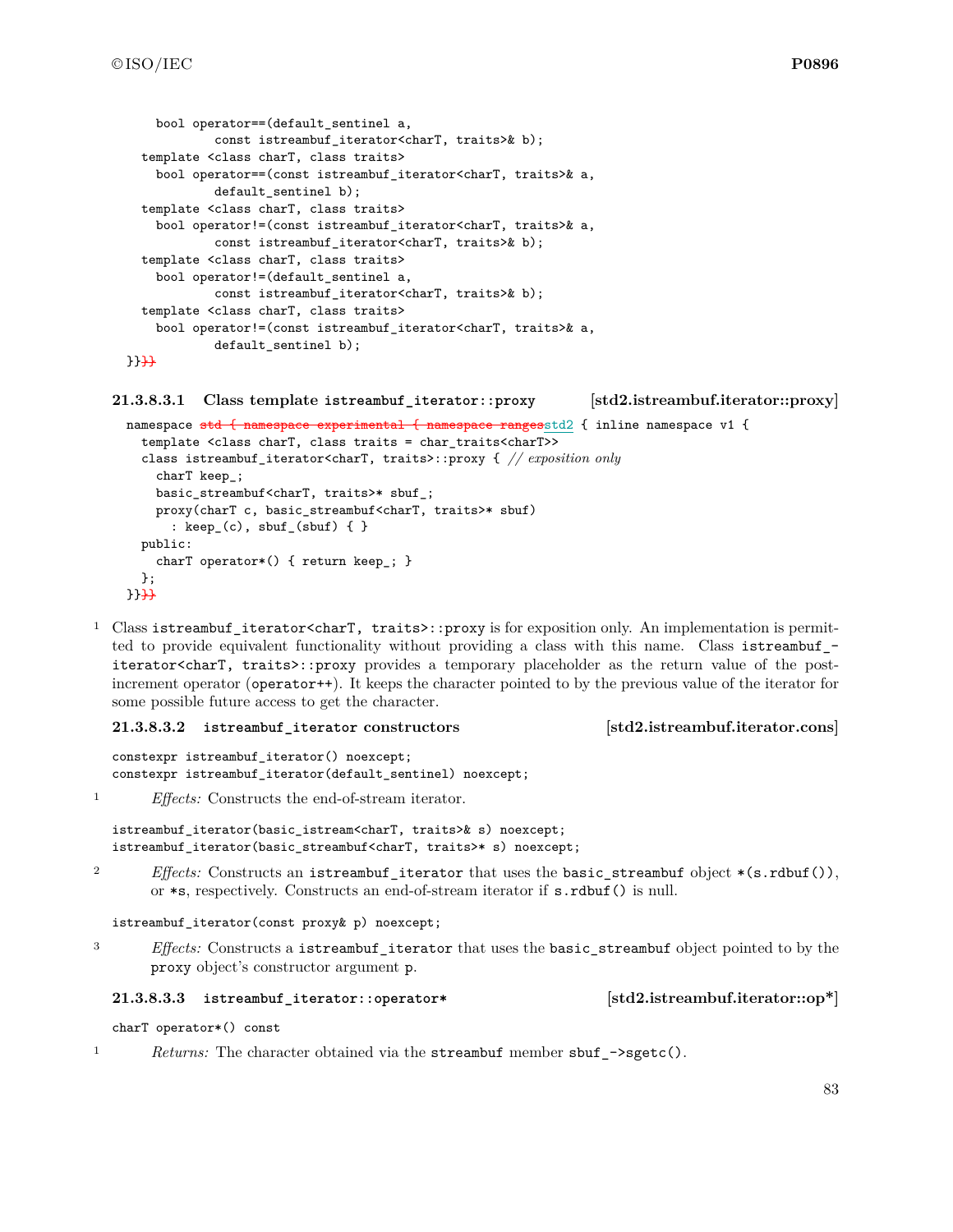**21.3.8.3.4 istreambuf\_iterator::operator++ [std2.istreambuf.iterator::op++]** istreambuf\_iterator& istreambuf\_iterator<charT, traits>::operator++(); <sup>1</sup> *Effects:* Equivalent to sbuf\_->sbumpc(). <sup>2</sup> *Returns:* \*this. proxy istreambuf\_iterator<charT, traits>::operator++(int); <sup>3</sup> *Effects:* Equivalent to: return proxy(sbuf\_->sbumpc(), sbuf\_); **21.3.8.3.5 istreambuf\_iterator::equal [std2.istreambuf.iterator::equal]** bool equal(const istreambuf\_iterator& b) const; <sup>1</sup> *Returns:* true if and only if both iterators are at end-of-stream, or neither is at end-of-stream, regardless of what streambuf object they use. **21.3.8.3.6 operator== [std2.istreambuf.iterator::op==]** template <class charT, class traits> bool operator==(const istreambuf\_iterator<charT, traits>& a, const istreambuf\_iterator<charT, traits>& b); <sup>1</sup> *Effects:* Equivalent to: return a.equal(b); template <class charT, class traits> bool operator==(default\_sentinel a, const istreambuf\_iterator<charT, traits>& b); 2 *Effects:* Equivalent to: return istreambuf\_iterator<charT, traits>{}.equal(b); template <class charT, class traits> bool operator==(const istreambuf\_iterator<charT, traits>& a, default\_sentinel b); <sup>3</sup> *Effects:* Equivalent to: return a.equal(istreambuf\_iterator<charT, traits>{}); **21.3.8.3.7 operator!= [std2.istreambuf.iterator::op!=]** template <class charT, class traits> bool operator!=(const istreambuf\_iterator<charT, traits>& a, const istreambuf\_iterator<charT, traits>& b); template <class charT, class traits> bool operator!=(default\_sentinel a, const istreambuf\_iterator<charT, traits>& b); template <class charT, class traits> bool operator!=(const istreambuf\_iterator<charT, traits>& a, default\_sentinel b); <sup>1</sup> *Effects:* Equivalent to: return ! (a == b); **21.3.8.4 Class template ostreambuf\_iterator [std2.ostreambuf.iterator]** namespace std { namespace experimental { namespace rangesstd2 { inline namespace v1 { template <class charT, class traits = char\_traits<charT>> class ostreambuf\_iterator { public:

typedef ptrdiff\_t difference\_type;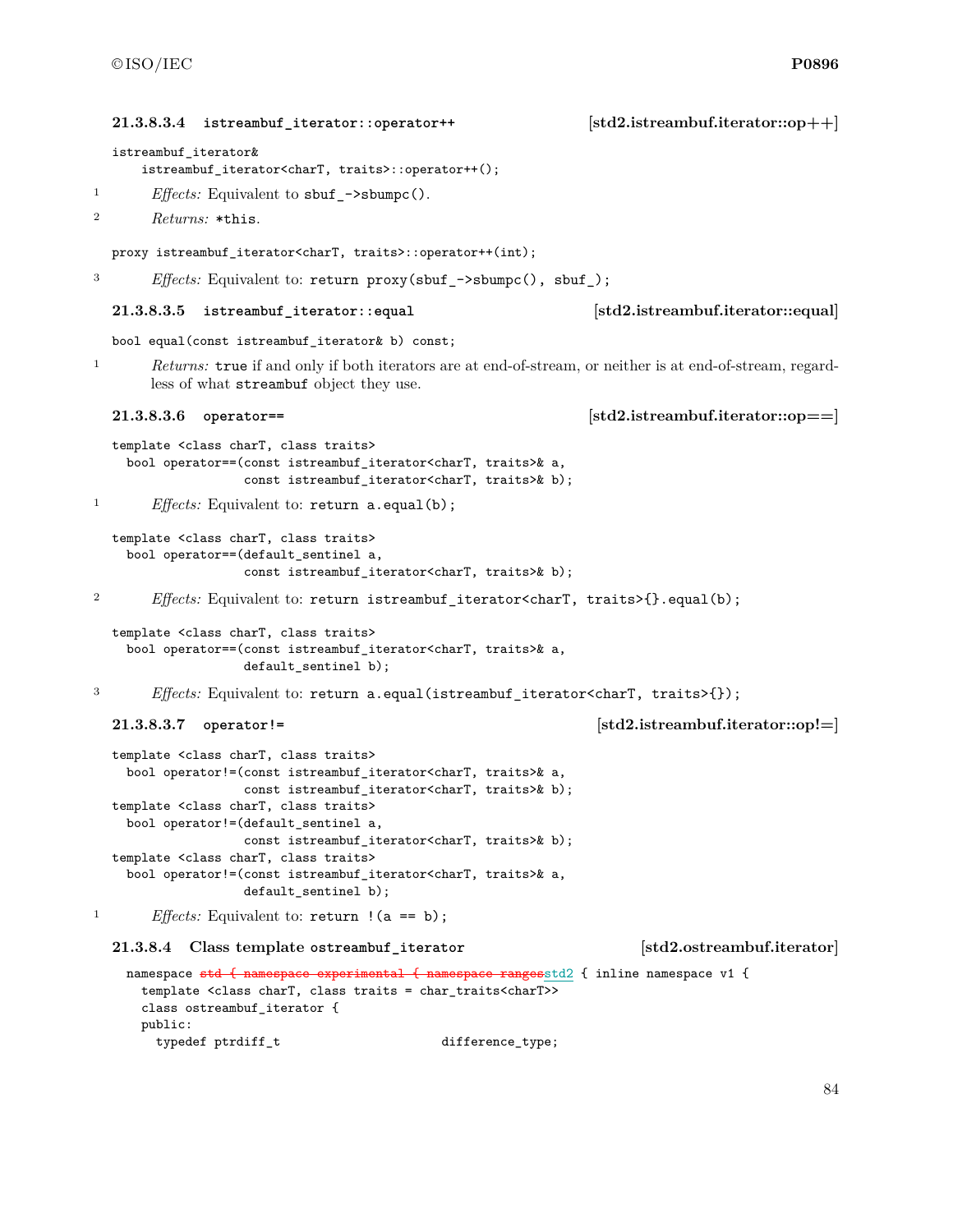```
typedef charT chartype;
   typedef traits traits_type;
   typedef basic_streambuf<charT, traits> streambuf_type;
   typedef basic_ostream<charT, traits> ostream_type;
   constexpr ostreambuf_iterator() noexcept;
   ostreambuf_iterator(ostream_type& s) noexcept;
   ostreambuf_iterator(streambuf_type* s) noexcept;
   ostreambuf_iterator& operator=(charT c);
   ostreambuf_iterator& operator*();
   ostreambuf_iterator& operator++();
   ostreambuf_iterator& operator++(int);
   bool failed() const noexcept;
 private:
   streambuf_type* sbuf_; // exposition only
 };
}}}}
```
<sup>1</sup> The class template ostreambuf\_iterator writes successive *characters* onto the output stream from which it was constructed. It is not possible to get a character value out of the output iterator.

### **21.3.8.4.1 ostreambuf\_iterator constructors [std2.ostreambuf.iter.cons]**

constexpr ostreambuf\_iterator() noexcept;

<sup>1</sup> *Effects:* Initializes sbuf<sub>\_</sub> with nullptr.

ostreambuf\_iterator(ostream\_type& s) noexcept;

```
2 Requires: s.rdbuf() != nullptr.
```
<sup>3</sup> *Effects:* Initializes sbuf\_ with s.rdbuf().

ostreambuf\_iterator(streambuf\_type\* s) noexcept;

- <sup>4</sup> *Requires:* s != nullptr.
- <sup>5</sup> *Effects:* Initializes sbuf<sub>\_</sub> with s.

### **21.3.8.4.2 ostreambuf\_iterator operations [std2.ostreambuf.iter.ops]**

```
ostreambuf_iterator&
  operator=(charT c);
```
- <sup>1</sup> *Requires:* sbuf\_ != nullptr.
- <sup>2</sup> *Effects:* If failed() yields false, calls sbuf\_->sputc(c); otherwise has no effect.

```
3 Returns: *this.
```
ostreambuf\_iterator& operator\*();

```
4 Returns: *this.
```

```
ostreambuf_iterator& operator++();
ostreambuf_iterator& operator++(int);
```

```
5 Returns: *this.
```
bool failed() const noexcept;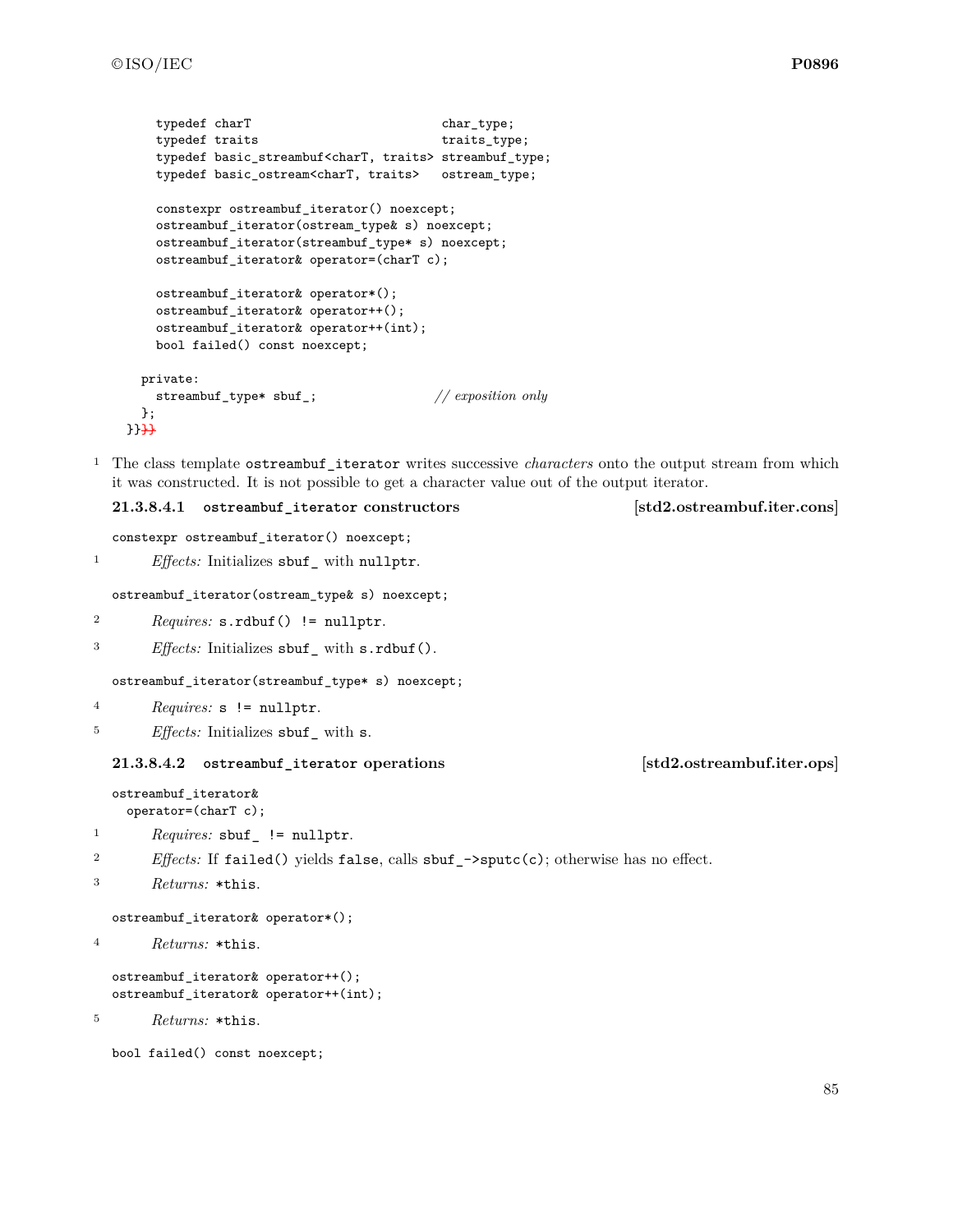$6$  *Requires:* sbuf  $!$  = nullptr.

<sup>7</sup> *Returns:* true if in any prior use of member operator=, the call to sbuf\_->sputc() returned traits::eof(); or false otherwise.

## **21.4 Ranges library and all the set of the set of the set of the set of the set of the set of the set of the set of the set of the set of the set of the set of the set of the set of the set of the set of the set of the se**

## **21.4.1 General 1.6.1.1 General**

- <sup>1</sup> This GSubclause describes components for dealing with ranges of elements.
- <sup>2</sup> The following subclauses describe range and view requirements, and components for range primitives as summarized in Table [6.](#page-87-0)

<span id="page-87-0"></span>

| Table 6 |  |  | Ranges library summary |
|---------|--|--|------------------------|
|---------|--|--|------------------------|

|        | Subclause               | Header(s)                                            |
|--------|-------------------------|------------------------------------------------------|
|        | 21.4.4 Range access     | <experimental range="" rangesstd2=""></experimental> |
|        | 21.4.5 Range primitives |                                                      |
| 21.4.6 | Requirements            |                                                      |

## **21.4.2** decay copy **and the set of state of state and state of state and state and state and state and state and state and state and state and state and state and state and state and state and state and state and state an**

[Editor's note: TODO: Replace the definition of [thread.decaycopy] with this definition, and move it where both standard libraries can make use of it. Location TBD.]

<sup>1</sup> Several places in this CSubclause use the expression *DECAY\_COPY* (x), which is expression-equivalent to:

decay\_t<decltype((x))>(x)

## **21.4.3 Header <std2/range> synopsis [std2.range.synopsis]**

```
#include < experimental/rangesstd2/iterator>
```

```
namespace std \{ namespace experimental \{ namespace ranges\text{std2} \{ inline namespace v1 \{// 21.4.4, range access:
 namespace {
    inline constexpr unspecified begin = unspecified ;
    inline constexpr unspecified end = unspecified ;
    inline constexpr unspecified cbegin = unspecified ;
    inline constexpr unspecified cend = unspecified ;
    inline constexpr unspecified rbegin = unspecified ;
    inline constexpr unspecified rend = unspecified ;
    inline constexpr unspecified crbegin = unspecified ;
    inline constexpr unspecified crend = unspecified ;
  \overline{1}// 21.4.5, range primitives:
  namespace {
    inline constexpr unspecified size = unspecified ;
    inline constexpr unspecified empty = unspecified ;
    inline constexpr unspecified data = unspecified ;
    inline constexpr unspecified cdata = unspecified ;
  \ddot{\ddag}template <class T>
  using iterator_t = decltype(ranges::std2::begin(declval<T&>()));
```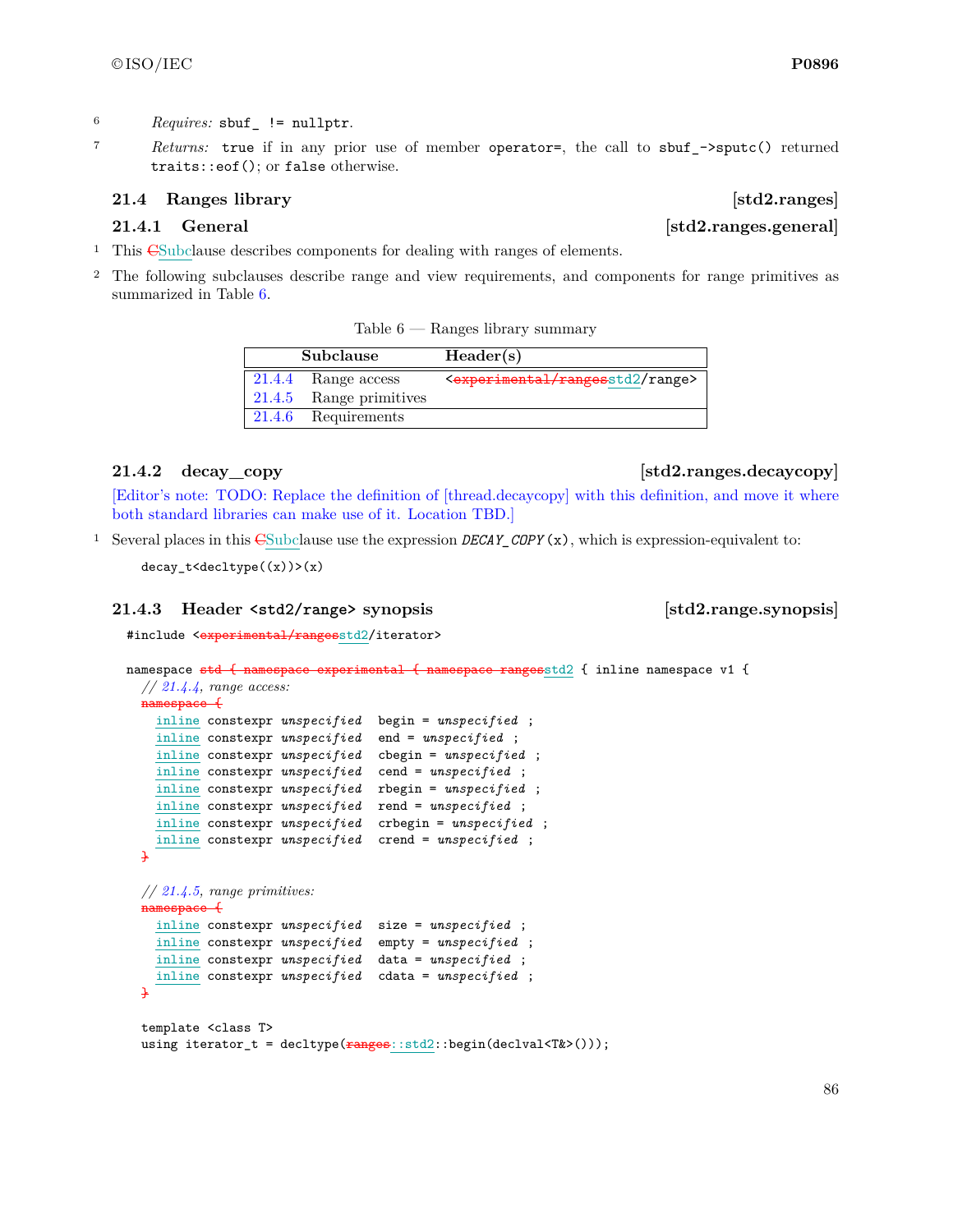```
template <class T>
using sentinel_t = decltype(ranges::std2::end(declval<T&>()));
```

```
template <class>
constexpr bool disable_sized_range = false;
```
template <class T> struct enable\_view { };

struct view\_base { };

*// [21.4.6,](#page-92-0) range requirements:*

*// [21.4.6.2,](#page-93-0) Range:* template <class T> concept bool Range = *see below* ;

*// [21.4.6.3,](#page-93-1) SizedRange:* template <class T> concept bool SizedRange = *see below* ;

*// [21.4.6.4,](#page-94-0) View:* template <class T> concept bool View = *see below* ;

*// [21.4.6.5,](#page-95-0) @BoundedRangeCommonRange@:* template <class T> concept bool BoundedRangeCommonRange = *see below* ;

*// [21.4.6.6,](#page-95-1) InputRange:* template <class T> concept bool InputRange = *see below* ;

*// [21.4.6.7,](#page-95-2) OutputRange:* template <class R, class T> concept bool OutputRange = *see below* ;

*// [21.4.6.8,](#page-95-3) ForwardRange:* template <class T> concept bool ForwardRange = *see below* ;

*// [21.4.6.9,](#page-95-4) BidirectionalRange:* template <class T> concept bool BidirectionalRange = *see below* ;

*// [21.4.6.10,](#page-95-5) RandomAccessRange:* template <class T> concept bool RandomAccessRange = *see below* ; }}}}

## <span id="page-88-0"></span>**21.4.4 Range access [std2.range.access]**

<sup>1</sup> In addition to being available via inclusion of the  $\epsilon$ **xperimental/rangesstd2/range>** header, the cus-tomization point objects in [21.4.4](#page-88-0) are available when  $\leq$   $\leq$   $\leq$   $\leq$   $\leq$   $\leq$   $\leq$   $\leq$   $\leq$   $\leq$   $\leq$   $\leq$   $\leq$   $\leq$   $\leq$   $\leq$   $\leq$   $\leq$   $\leq$   $\leq$   $\leq$   $\leq$   $\leq$   $\leq$   $\leq$   $\leq$   $\leq$   $\leq$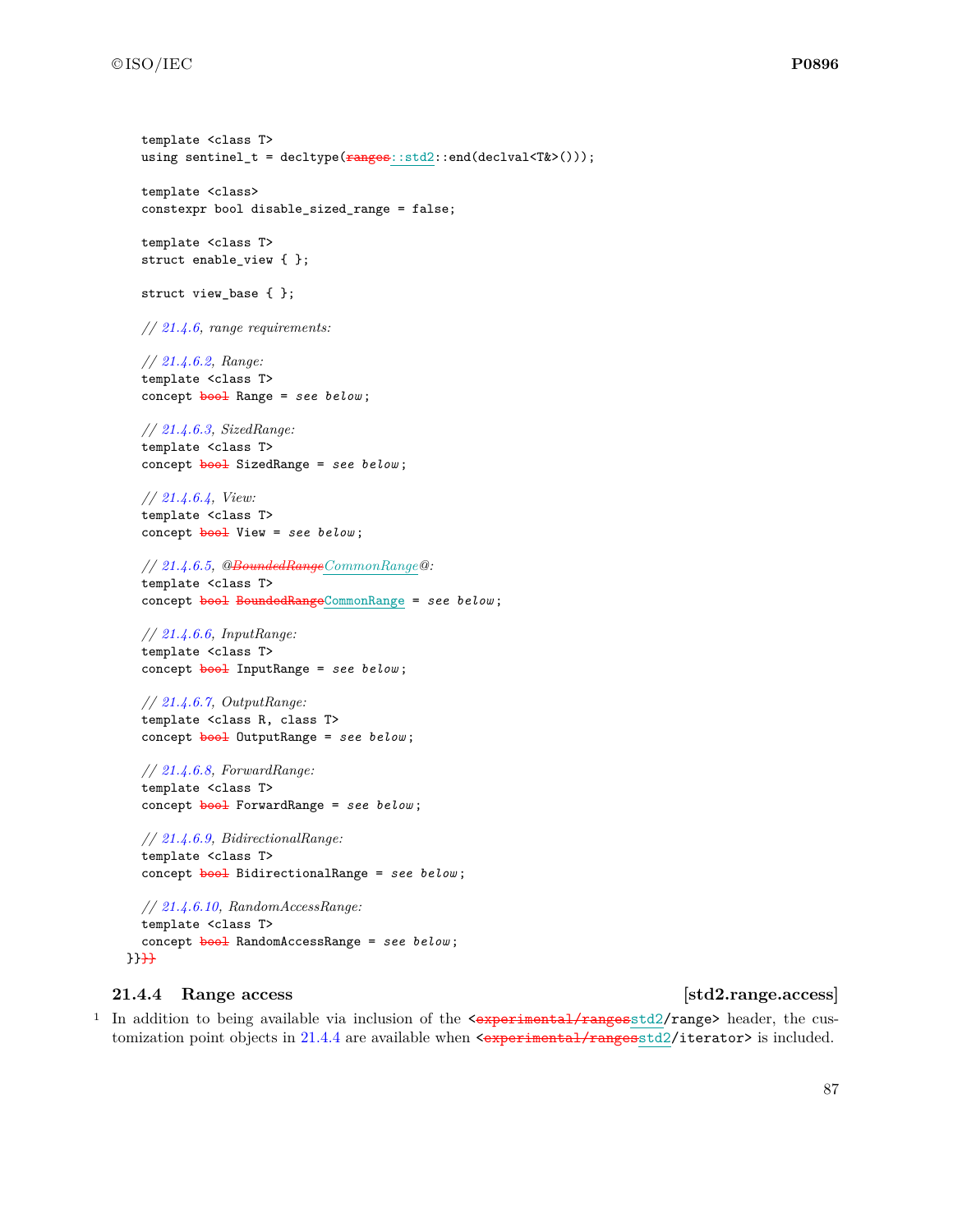[Editor's note: The customization point objects in this subsection all have deprecated behavior that permits them to work with rvalues. This is for compatability with the similarly named facilities in namespace std. The authors intend to replace the deprecated behavior with proper support for rvalue ranges, pending some ongoing work on an improved design. We hope to bring forward such a design in the summer meeting in Geneva later this year. See discussion in issue [stl2#547.](https://github.com/ericniebler/stl2/issues/547)]

## **21.4.4.1 begin [std2.range.access.begin]**

- <sup>1</sup> The name begin denotes a customization point object  $(20.1.4.2.1.6)$ . The expression ranges::std2::begin(E) for some subexpression E is expression-equivalent to:
- $(1.1)$  ranges: std2::begin(static\_cast<const T&>(E)) if E is an rvalue of type T. This usage is deprecated. [*Note:* This deprecated usage exists so that  $\overline{\text{ranges}}$ :  $\text{std2}$ :  $\text{begin}(E)$  behaves similarly to std::begin(E) as defined in ISO/IEC 14882 when E is an rvalue. *— end note* ]
- $(1.2)$  Otherwise,  $(E) + 0$  if E has array type  $(6.7.2)$ .
- $(1.3)$  Otherwise, *DECAY\_COPY* ((E). begin()) if it is a valid expression and its type I meets the syntactic requirements of Iterator<I>. If Iterator is not satisfied, the program is ill-formed with no diagnostic required.
- (1.4) Otherwise, *DECAY\_COPY* (begin(E)) if it is a valid expression and its type I meets the syntactic requirements of Iterator<I> with overload resolution performed in a context that includes the declaration template  $\langle$ class T> void begin( $\frac{a}{a+b}$ ) = delete; and does not include a declaration of ranges::std2::begin. If Iterator is not satisfied, the program is ill-formed with no diagnostic required.
- $(1.5)$  Otherwise, ranges:  $std2$ :  $begin(E)$  is ill-formed.
	- <sup>2</sup> [*Note:* Whenever ranges::std2::begin(E) is a valid expression, its type satisfies Iterator.  *end note* ]

## **21.4.4.2 end [std2.range.access.end]**

- <sup>1</sup> The name end denotes a customization point object  $(20.1.4.2.1.6)$ . The expression ranges::std2::end(E) for some subexpression E is expression-equivalent to:
- $(1.1)$  ranges: : std2:: end(static\_cast<const T&>(E)) if E is an rvalue of type T. This usage is deprecated. [*Note:* This deprecated usage exists so that  $\frac{\text{ranges}}{\text{rangles}}$ :  $\text{std}(E)$  behaves similarly to  $\text{std}$ :  $\text{end}(E)$ as defined in ISO/IEC 14882 when  $E$  is an rvalue.  $\,-$  *end note* ]
- (1.2) Otherwise,  $(E)$  + extent\_v<T>:: value if E has array type (6.7.2) T.
- $(1.3)$  Otherwise, *DECAY* COPY( $(E)$ .end()) if it is a valid expression and its type S meets the syntactic requirements of Sentinel<S, decltype( $r$ anges::std2::begin(E))>. If Sentinel is not satisfied, the program is ill-formed with no diagnostic required.
- $(1.4)$  Otherwise, *DECAY\_COPY* (end(E)) if it is a valid expression and its type S meets the syntactic requirements of Sentinel<S, decltype( $r$ anges::std2::begin(E))> with overload resolution performed in a context that includes the declaration template  $\langle \text{class } \rangle$  void end ( $\text{autoT&o}$ ) = delete; and does not include a declaration of  $r$ anges::std2::end. If Sentinel is not satisfied, the program is ill-formed with no diagnostic required.
- $(1.5)$  Otherwise, ranges: : std2:: end(E) is ill-formed.
	- <sup>2</sup> [*Note:* Whenever ranges::std2::end(E) is a valid expression, the types of ranges::std2::end(E) and ranges::std2::begin(E) satisfy Sentinel. *— end note* ]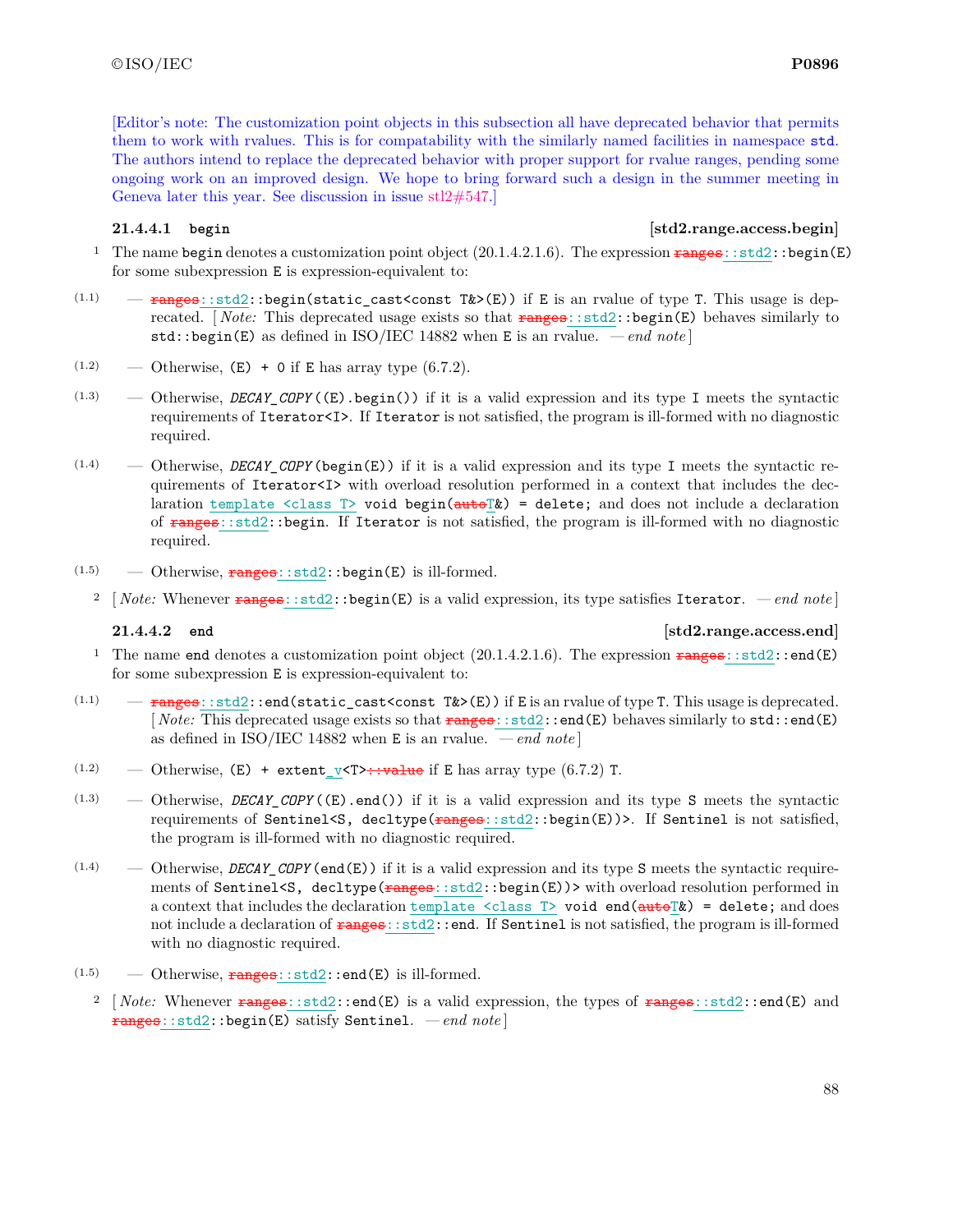## **21.4.4.3 cbegin [std2.range.access.cbegin]**

- <sup>1</sup> The name cbegin denotes a customization point object  $(20.1.4.2.1.6)$ . The expression ranges::std2:: cbegin(E) for some subexpression E of type T is expression-equivalent to  $\overline{\text{ranges}}$ : std2::begin(static cast<const T&>(E)).
- <sup>2</sup> Use of ranges::std2::cbegin(E) with rvalue E is deprecated. [ *Note:* This deprecated usage exists so that ranges::std2::cbegin(E) behaves similarly to std::cbegin(E) as defined in ISO/IEC 14882 when E is an rvalue. *— end note* ]
- 3 [*Note:* Whenever ranges::std2::cbegin(E) is a valid expression, its type satisfies Iterator.  *end note* ]

## **21.4.4.4 cend [std2.range.access.cend]**

- <sup>1</sup> The name cend denotes a customization point object  $(20.1.4.2.1.6)$ . The expression  $\frac{r_{\text{anges}}}{}: \text{std2}$ : cend(E) for some subexpression E of type T is expression-equivalent to ranges::std2::end(static\_cast<const  $T&>(E)$ ).
- <sup>2</sup> Use of ranges::std2::cend(E) with rvalue E is deprecated. [ *Note:* This deprecated usage exists so that ranges::std2::cend(E) behaves similarly to std::cend(E) as defined in ISO/IEC 14882 when E is an rvalue. *— end note* ]
- 3 *[Note:* Whenever  $r$ **anges**::std2::cend(E) is a valid expression, the types of  $r$ **anges**::std2::cend(E) and ranges::std2::cbegin(E) satisfy Sentinel. *— end note* ]

## **21.4.4.5 rbegin [std2.range.access.rbegin]**

- <sup>1</sup> The name rbegin denotes a customization point object  $(20.1.4.2.1.6)$ . The expression ranges::std2::rbegin(E) for some subexpression E is expression-equivalent to:
- $(1.1)$  ranges: :std2::rbegin(static\_cast<const T&>(E)) if E is an rvalue of type T. This usage is deprecated. [*Note:* This deprecated usage exists so that  $\frac{\text{ranges}}{\text{rangles}}$ :  $\text{std2}: \text{rbegin}}$  (E) behaves similarly to std::rbegin(E) as defined in ISO/IEC 14882 when E is an rvalue. *— end note* ]
- $(1.2)$  Otherwise, *DECAY\_COPY* ((E). rbegin()) if it is a valid expression and its type I meets the syntactic requirements of Iterator<I>. If Iterator is not satisfied, the program is ill-formed with no diagnostic required.
- $(1.3)$  Otherwise, make\_reverse\_iterator(ranges::std2::end(E)) if both ranges::std2::begin(E) and ranges::std2::end(E) are valid expressions of the same type I which meets the syntactic requirements of BidirectionalIterator<I>  $(21.3.3.14)$ .
- $(1.4)$  Otherwise,  $r$ anges::std2::rbegin(E) is ill-formed.
	- <sup>2</sup> [*Note:* Whenever **ranges**::std2::rbegin(E) is a valid expression, its type satisfies Iterator.  *end note* ]

## **21.4.4.6 rend [std2.range.access.rend]**

- <sup>1</sup> The name rend denotes a customization point object  $(20.1.4.2.1.6)$ . The expression ranges::std2::rend(E) for some subexpression E is expression-equivalent to:
- $(1.1)$  ranges::std2::rend(static\_cast<const T&>(E)) if E is an rvalue of type T. This usage is deprecated. [*Note:* This deprecated usage exists so that  $\overline{\text{ranges}}$ :  $\text{std2}$ :  $\text{rend}(E)$  behaves similarly to std::rend(E) as defined in ISO/IEC 14882 when E is an rvalue. *— end note* ]
- $(1.2)$  Otherwise, *DECAY\_COPY* ( $(E)$ . rend()) if it is a valid expression and its type S meets the syntactic requirements of Sentinel<S, decltype( $\texttt{ranges}::std2::rbegin(E))$ ). If Sentinel is not satisfied, the program is ill-formed with no diagnostic required.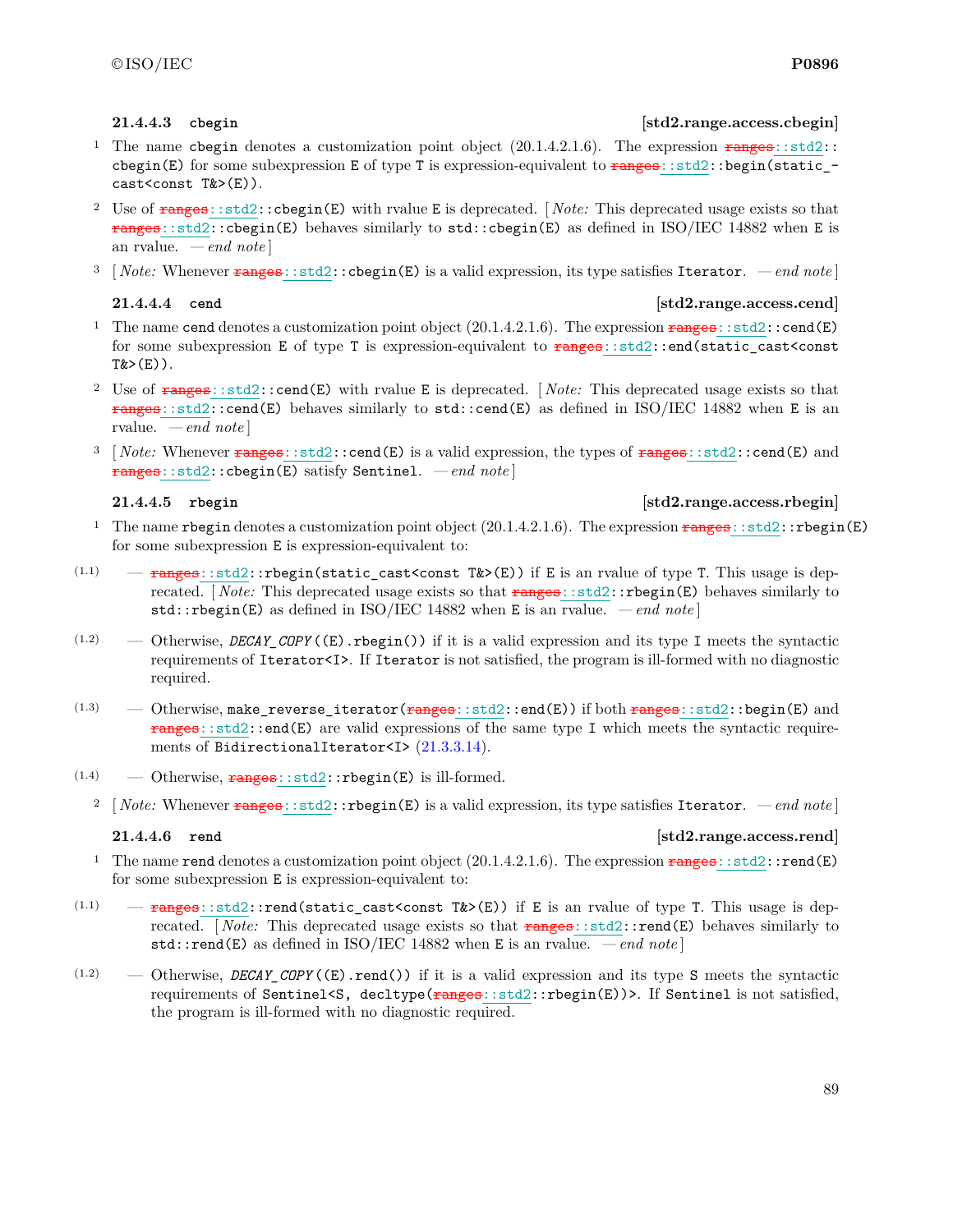- $(1.3)$  Otherwise, make reverse iterator(ranges::std2::begin(E)) if both ranges::std2::begin(E) and  $\overline{\text{ranges}}$ :  $\text{std2}$ :  $\text{end}(E)$  are valid expressions of the same type I which meets the syntactic requirements of BidirectionalIterator $\langle I \rangle$  [\(21.3.3.14\)](#page-38-0).
- $(1.4)$  Otherwise, ranges::std2::rend(E) is ill-formed.
	- <sup>2</sup> [*Note:* Whenever ranges::std2::rend(E) is a valid expression, the types of ranges::std2::rend(E) and ranges::std2::rbegin(E) satisfy Sentinel. *— end note* ]

## **21.4.4.7 crbegin [std2.range.access.crbegin]**

- <sup>1</sup> The name crosegin denotes a customization point object  $(20.1.4.2.1.6)$ . The expression ranges::std2:: crbegin(E) for some subexpression E of type T is expression-equivalent to  $\frac{r_{\text{ampes}}}{}$ : std2: : rbegin(static cast<const T&>(E)).
- <sup>2</sup> Use of ranges::std2::crbegin(E) with rvalue E is deprecated. [ *Note:* This deprecated usage exists so that  $\frac{\text{range}}{\text{range}}$ : std2::crbegin(E) behaves similarly to std::crbegin(E) as defined in ISO/IEC 14882 when E is an rvalue.  $\ - end \ note$
- <sup>3</sup> [ *Note:* Whenever ranges::std2::crbegin(E) is a valid expression, its type satisfies Iterator.  *end note* ]

- <sup>1</sup> The name crend denotes a customization point object  $(20.1.4.2.1.6)$ . The expression ranges::std2::crend(E) for some subexpression E of type T is expression-equivalent to  $\frac{range}{range}:std2::rend(\text{static\_cast} < \text{const})$  $T&>(E)$ ).
- <sup>2</sup> Use of ranges::std2::crend(E) with rvalue E is deprecated. [ *Note:* This deprecated usage exists so that  $r$ anges::std2::crend(E) behaves similarly to std::crend(E) as defined in ISO/IEC 14882 when E is an rvalue. *— end note* ]
- 3 *[Note:* Whenever ranges: : std2:: crend(E) is a valid expression, the types of ranges: : std2:: crend(E) and **ranges**::std2::crbegin(E) satisfy Sentinel. *— end note* ]

## <span id="page-91-0"></span>**21.4.5 Range primitives [std2.range.primitives]**

<sup>1</sup> In addition to being available via inclusion of the  $\leq$ **xperimental/rangesstd2/range>** header, the cus-tomization point objects in [21.4.5](#page-91-0) are available when  $\leq$ **experimental/rangesstd2/iterator>** is included.

- **21.4.5.1 size [std2.range.primitives.size]**
- <sup>1</sup> The name size denotes a customization point object  $(20.1.4.2.1.6)$ . The expression  $\frac{r_{\text{anges}}}{}: \text{std2}: \text{size}(E)$ for some subexpression E with type T is expression-equivalent to:
- $(1.1)$  *DECAY\_COPY* (extent\_v<T>:: value) if T is an array type  $(6.7.2)$ .
- $(1.2)$  Otherwise, *DECAY* COPY (static cast <const T& $>(E)$ .size()) if it is a valid expression and its type I satisfies Integral<I> and disable\_sized\_range<T>  $(21.4.6.3)$  is false.
- $(1.3)$  Otherwise, *DECAY\_COPY* (size (static\_cast<const T&>(E))) if it is a valid expression and its type I satisfies Integral<I> with overload resolution performed in a context that includes the declaration template  $\langle \text{class} \rangle$  void size(const autoT&) = delete; and does not include a declaration of ranges::std2::size, and disable\_sized\_range<T> is false.
- $(1.4)$  Otherwise, *DECAY\_COPY* ( $\overline{\text{ranges}}$ : std2::cend(E)  $\overline{\text{ranges}}$ : std2::cbegin(E)), except that E is only evaluated once, if it is a valid expression and the types I and S of  $\overline{\text{ranges}}$ : $\text{std2}$ : $\text{cbegin}}$  $\mathbf{E}$ ) and  $r$ anges::std2::cend(E) meet the syntactic requirements of SizedSentinel<S, I> [\(21.3.3.10\)](#page-37-1) and ForwardIterator<I>. If SizedSentinel and ForwardIterator are not satisfied, the program is ill-formed with no diagnostic required.

## **21.4.4.8 crend [std2.range.access.crend]**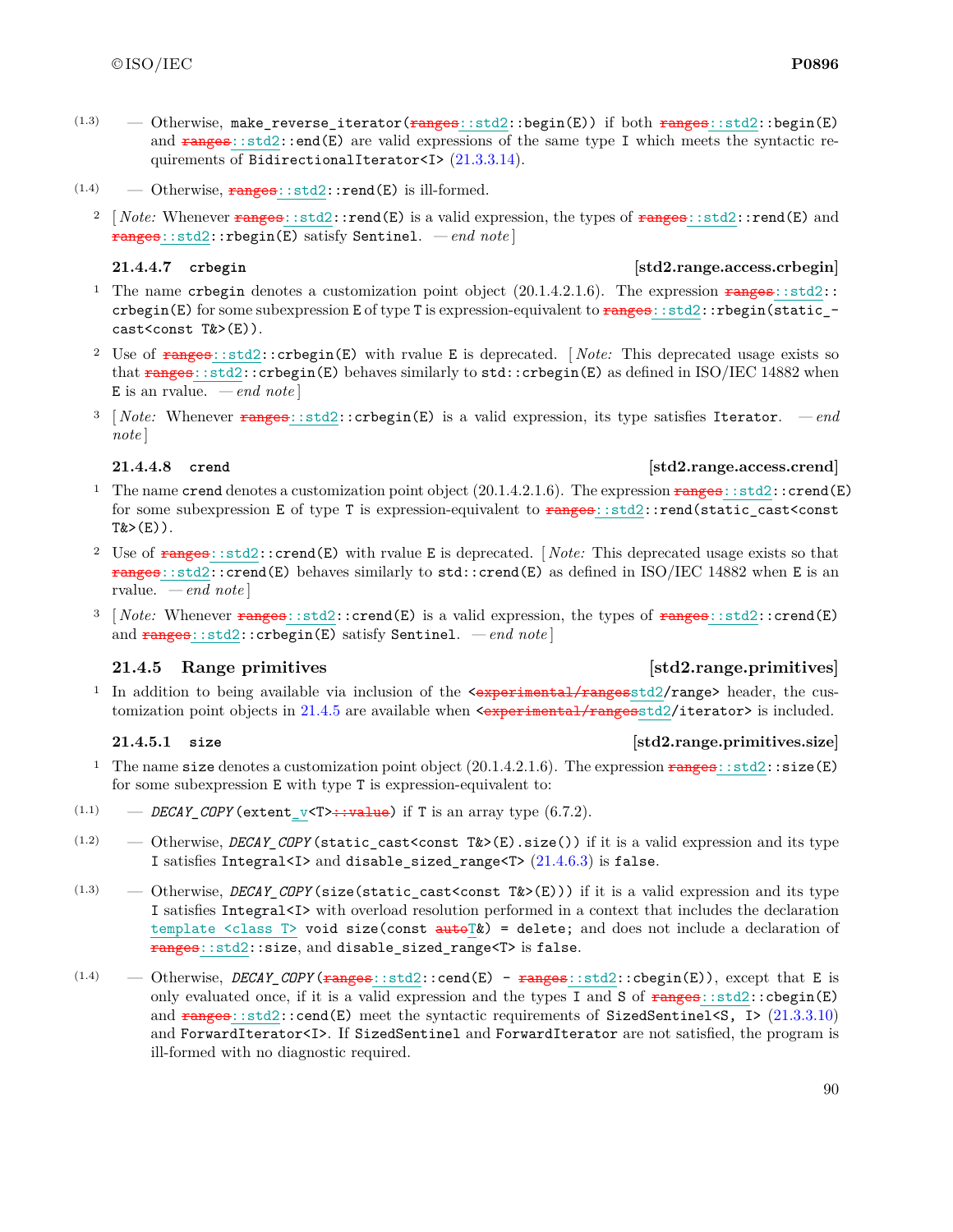- $(1.5)$  Otherwise, ranges: : std2: : size(E) is ill-formed.
	- <sup>2</sup> [*Note:* Whenever ranges::std2::size(E) is a valid expression, its type satisfies Integral.  *end note* ]

### **21.4.5.2 empty [std2.range.primitives.empty]**

- <sup>1</sup> The name empty denotes a customization point object  $(20.1.4.2.1.6)$ . The expression ranges::std2::empty(E) for some subexpression E is expression-equivalent to:
- $(1.1)$  bool( $(E)$ . empty()) if it is a valid expression.
- $(1.2)$  Otherwise, ranges::std2::size(E) == 0 if it is a valid expression.
- $(1.3)$  Otherwise, bool (ranges:  $std2$ : begin(E) == ranges:  $std2$ : end(E)), except that E is only evaluated once, if it is a valid expression and the type of  $r$ anges::std2::begin(E) satisfies ForwardIterator.
- $(1.4)$  Otherwise, ranges: : std2:: empty(E) is ill-formed.
	- <sup>2</sup> [*Note:* Whenever **ranges**::std2::empty(E) is a valid expression, it has type bool.  *end note* ]

## **21.4.5.3 data [std2.range.primitives.data]**

- <sup>1</sup> The name data denotes a customization point object  $(20.1.4.2.1.6)$ . The expression  $\frac{r_{\text{anges}}}{}: \text{std2}$ : data(E) for some subexpression E is expression-equivalent to:
- $(1.1)$  ranges: std2::data(static\_cast<const T&>(E)) if E is an rvalue of type T. This usage is deprecated. *Note:* This deprecated usage exists so that **ranges**::std2::data(E) behaves similarly to std::data(E) as defined in the C**++** Working Paper when E is an rvalue. *— end note* ]
- $(1.2)$  Otherwise, *DECAY\_COPY* ( $(E)$ .data()) if it is a valid expression of pointer to object type.
- $(1.3)$  Otherwise, ranges: : std2::begin(E) if it is a valid expression of pointer to object type.
- $(1.4)$  Otherwise, ranges: : std2::data(E) is ill-formed.
	- <sup>2</sup> [*Note:* Whenever ranges::std2::data(E) is a valid expression, it has pointer to object type.  *end note* ]

- <sup>1</sup> The name cdata denotes a customization point object  $(20.1.4.2.1.6)$ . The expression ranges::std2::cdata(E) for some subexpression E of type T is expression-equivalent to ranges::std2::data(static\_cast<const  $T&>(E)$ ).
- <sup>2</sup> Use of ranges::std2::cdata(E) with rvalue E is deprecated. [ *Note:* This deprecated usage exists so that  $r$ anges::std2::cdata(E) has behavior consistent with  $r$ anges::std2::data(E) when E is an rvalue. *— end note* ]
- <sup>3</sup> [ *Note:* Whenever ranges::std2::cdata(E) is a valid expression, it has pointer to object type.  *end note* ]

## <span id="page-92-0"></span>**21.4.6 Range requirements [std2.ranges.requirements]**

- <sup>1</sup> Ranges are an abstraction of containers that allow a C**++** program to operate on elements of data structures uniformly. It their simplest form, a range object is one on which one can call begin and end to get an iterator [\(21.3.3.8\)](#page-36-0) and a sentinel [\(21.3.3.9\)](#page-36-1). To be able to construct template algorithms and range adaptors that work correctly and efficiently on different types of sequences, the library formalizes not just the interfaces but also the semantics and complexity assumptions of ranges.
- <sup>2</sup> This document defines three fundamental categories of ranges based on the syntax and semantics supported by each: *range*, *sized range* and *view*, as shown in Table [7.](#page-93-2)

## **21.4.5.4 cdata [std2.range.primitives.cdata]**

## **21.4.6.1 General [std2.ranges.requirements.general]**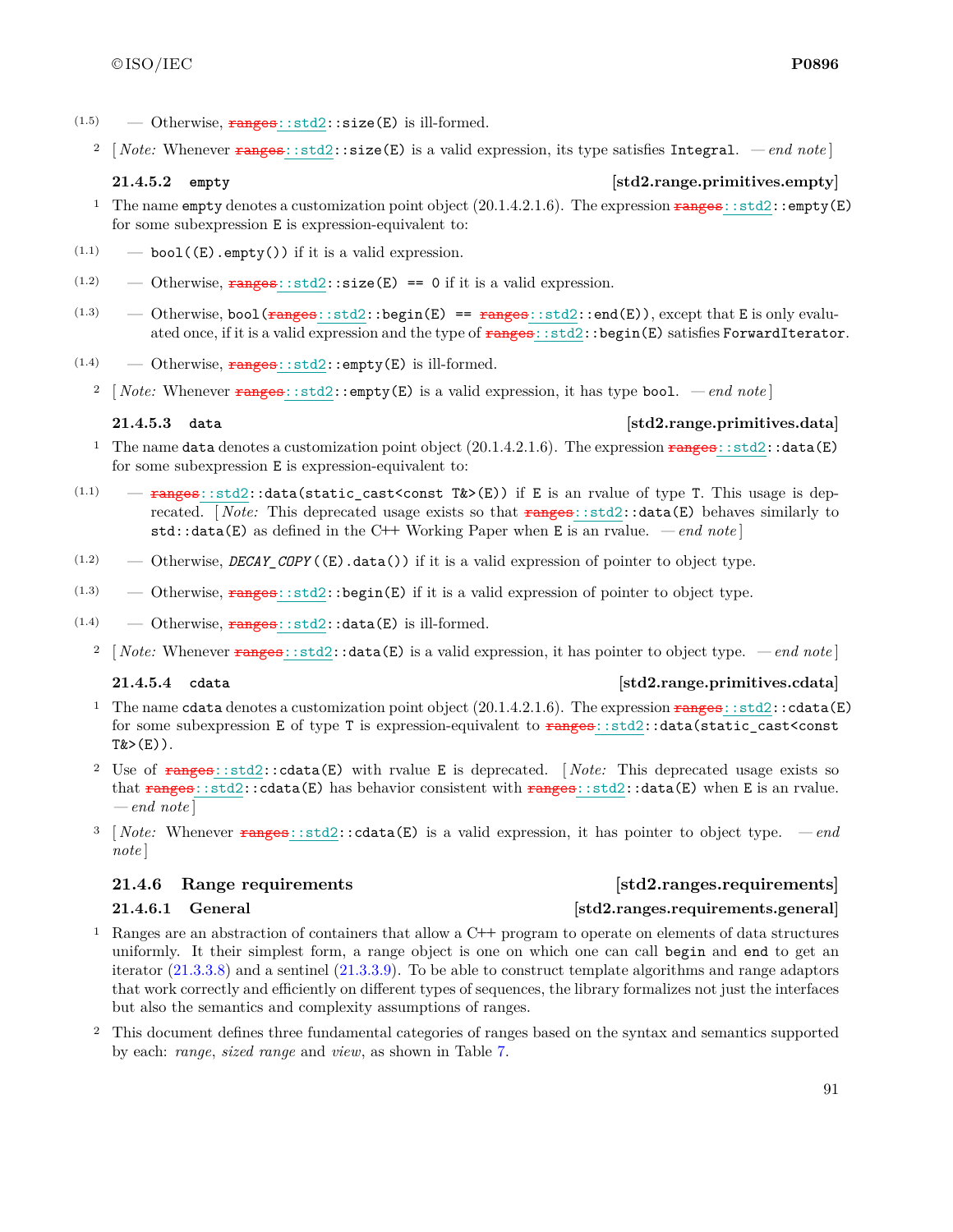

<span id="page-93-2"></span>

- <sup>3</sup> The Range concept requires only that begin and end return an iterator and a sentinel. The SizedRange concept refines Range with the requirement that the number of elements in the range can be determined in constant time using the size function. The View concept specifies requirements on a Range type with constant-time copy and assign operations.
- <sup>4</sup> In addition to the three fundamental range categories, this document defines a number of convenience refinements of Range that group together requirements that appear often in the concepts and algorithms. *Bounded ranges Common ranges* are ranges for which begin and end return objects of the same type. Ran*dom access ranges* are ranges for which begin returns a type that satisfies RandomAccessIterator [\(21.3.3.15\)](#page-39-0). The range categories *bidirectional ranges*, *forward ranges*, *input ranges*, and *output ranges* are defined similarly.

## <span id="page-93-0"></span>**21.4.6.2 Ranges [std2.ranges.range]**

<sup>1</sup> The Range concept defines the requirements of a type that allows iteration over its elements by providing a begin iterator and an end sentinel. [ *Note:* Most algorithms requiring this concept simply forward to an Iterator-based algorithm by calling begin and end. *— end note* ]

```
template <class T>
concept \frac{1}{2} Range =
  requires(T&& t) {
    ranges::std2::begin(t); // not necessarily equality-preserving (see below)
    ranges::std2::end(t);
  };
```
<sup>2</sup> Given an lvalue t of type remove\_reference\_t<T>, Range<T> is satisfied only if

```
(2.1) - [begin(t),end(t)) denotes a range.
```
 $(2.2)$  — Both begin(t) and end(t) are amortized constant time and non-modifying. [*Note:* begin(t) and end(t) do not require implicit expression variations (20.3.1.1). *— end note* ]

```
(2.3) - If iterator_t<T> satisfies ForwardIterator, begin(t) is equality preserving.
```
<sup>3</sup> [ *Note:* Equality preservation of both begin and end enables passing a Range whose iterator type satisfies ForwardIterator to multiple algorithms and making multiple passes over the range by repeated calls to begin and end. Since begin is not required to be equality preserving when the return type does not satisfy ForwardIterator, repeated calls might not return equal values or might not be well-defined; begin should be called at most once for such a range. *— end note* ]

## <span id="page-93-1"></span>**21.4.6.3 Sized ranges [std2.ranges.sized]**

<sup>1</sup> The SizedRange concept specifies the requirements of a Range type that knows its size in constant time with the size function.

```
template <class T>
concept bool SizedRange =
 Range<T> &&
  !disable_sized_range<remove_cv_t<remove_reference_t<T>>> &&
 requires(T& t) {
```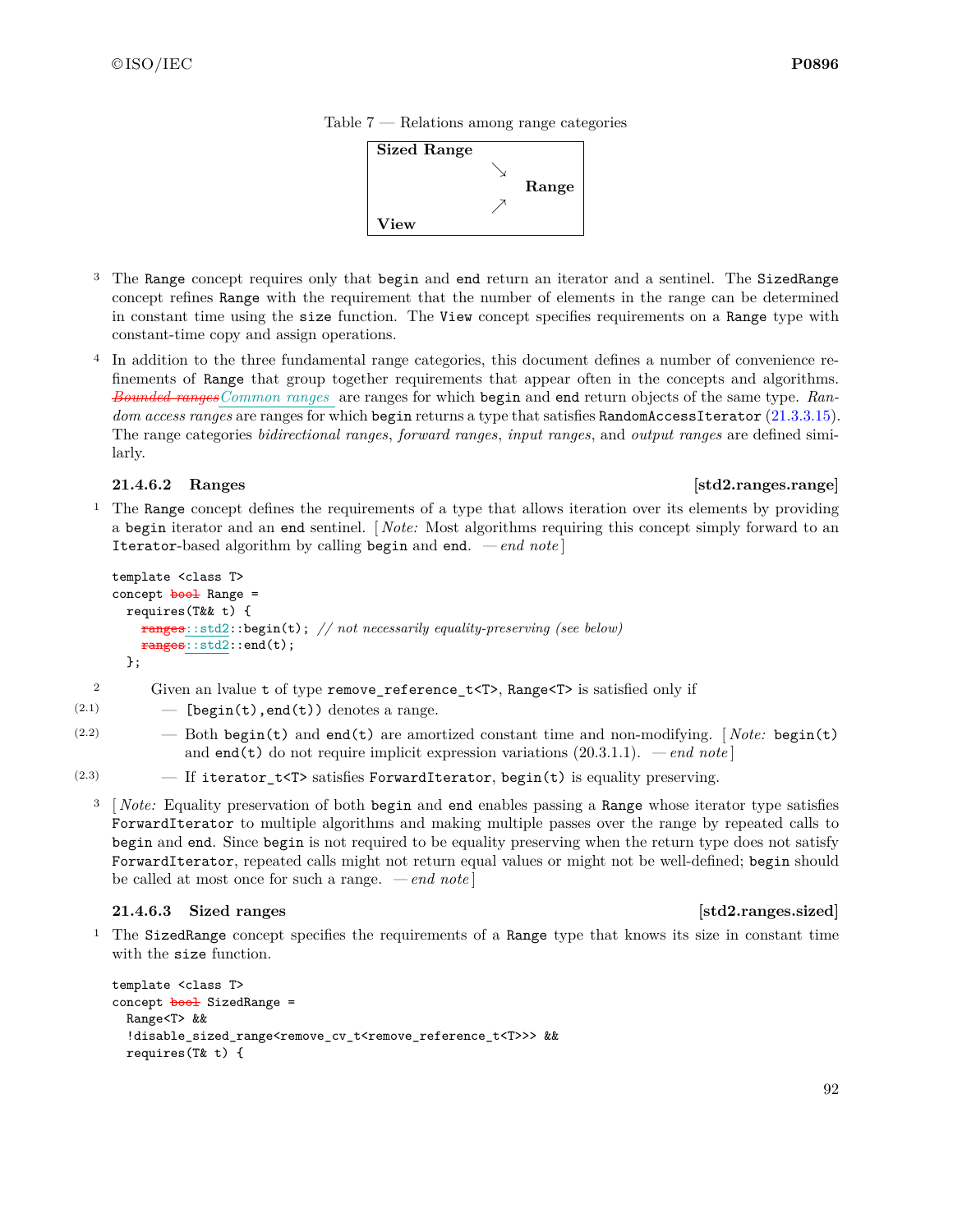## { ranges::std2::size(t) } -> ConvertibleTo<difference type t<iterator t<T>>>;

};

<sup>2</sup> Given an lvalue t of type remove\_reference\_t<T>, SizedRange<T> is satisfied only if:

- (2.1)  $-$  ranges::std2::size(t) is  $\mathcal{O}(1)$ , does not modify t, and is equal to ranges::std2::distance(t).
- $(2.2)$  If iterator\_t<T> satisfies ForwardIterator, size(t) is well-defined regardless of the evaluation of begin(t). [ *Note:* size(t) is otherwise not required be well-defined after evaluating begin(t). For a SizedRange whose iterator type does not model ForwardIterator, for example, size(t) might only be well-defined if evaluated before the first call to begin(t).  $\,-\,end$  note
	- <sup>3</sup> [*Note:* The **disable\_sized\_range** predicate provides a mechanism to enable use of range types with the library that meet the syntactic requirements but do not in fact satisfy SizedRange. A program that instantiates a library template that requires a Range with such a range type R is ill-formed with no diagnostic required unless disable\_sized\_range<remove\_cv\_t<remove\_reference\_t<R>>> evaluates to true [\(21.1.2.1.3\)](#page-8-0). *— end note* ]

## <span id="page-94-0"></span>**21.4.6.4 Views** Set of the Set of the Set of the Set of the Set of the Set of the Set of the Set of the Set of the Set of the Set of the Set of the Set of the Set of the Set of the Set of the Set of the Set of the Set of

- <sup>1</sup> The View concept specifies the requirements of a Range type that has constant time copy, move and assignment operators; that is, the cost of these operations is not proportional to the number of elements in the View.
- <sup>2</sup> [*Example:* Examples of Views are:
- $(2.1)$  A Range type that wraps a pair of iterators.
- $(2.2)$  A Range type that holds its elements by shared ptr and shares ownership with all its copies.
- (2.3) A Range type that generates its elements on demand.

A container (20.8) is not a View since copying the container copies the elements, which cannot be done in constant time. *— end example* ]

```
template <class T>
constexpr bool view-predicate // exposition only
 = see below ;
template <class T>
concept bool View =
 Range<T> &&
 Semiregular<T> &&
  view-predicate <T>;
```
- <sup>3</sup> Since the difference between Range and View is largely semantic, the two are differentiated with the help of the enable\_view trait. Users may specialize enable\_view to derive from true\_type or false\_type.
- <sup>4</sup> For a type T, the value of *view-predicate* <T> shall be:
- (4.1) If enable\_view<T> has a member type type, enable\_view<T>::type::value;
- $(4.2)$   $\qquad \qquad$   $\qquad$  Otherwise, if T is derived from view base, true;
- (4.3)  $-$  Otherwise, if T is an instantiation of class template initializer\_list  $(20.2.9)$ , set  $(20.8.4.6)$ , multiset  $(20.8.4.7)$ , unordered\_set  $(20.8.5.6)$ , or unordered\_multiset  $(20.8.5.7)$ , false;
- $(4.4)$  Otherwise, if both T and const T satisfy Range and reference\_t<iterator\_t<T>> is not the same type as reference\_t<iterator\_t<const T>>, false; [*Note:* Deep const-ness implies element ownership, whereas shallow const-ness implies reference semantics. *— end note* ]
- $(4.5)$  Otherwise, true.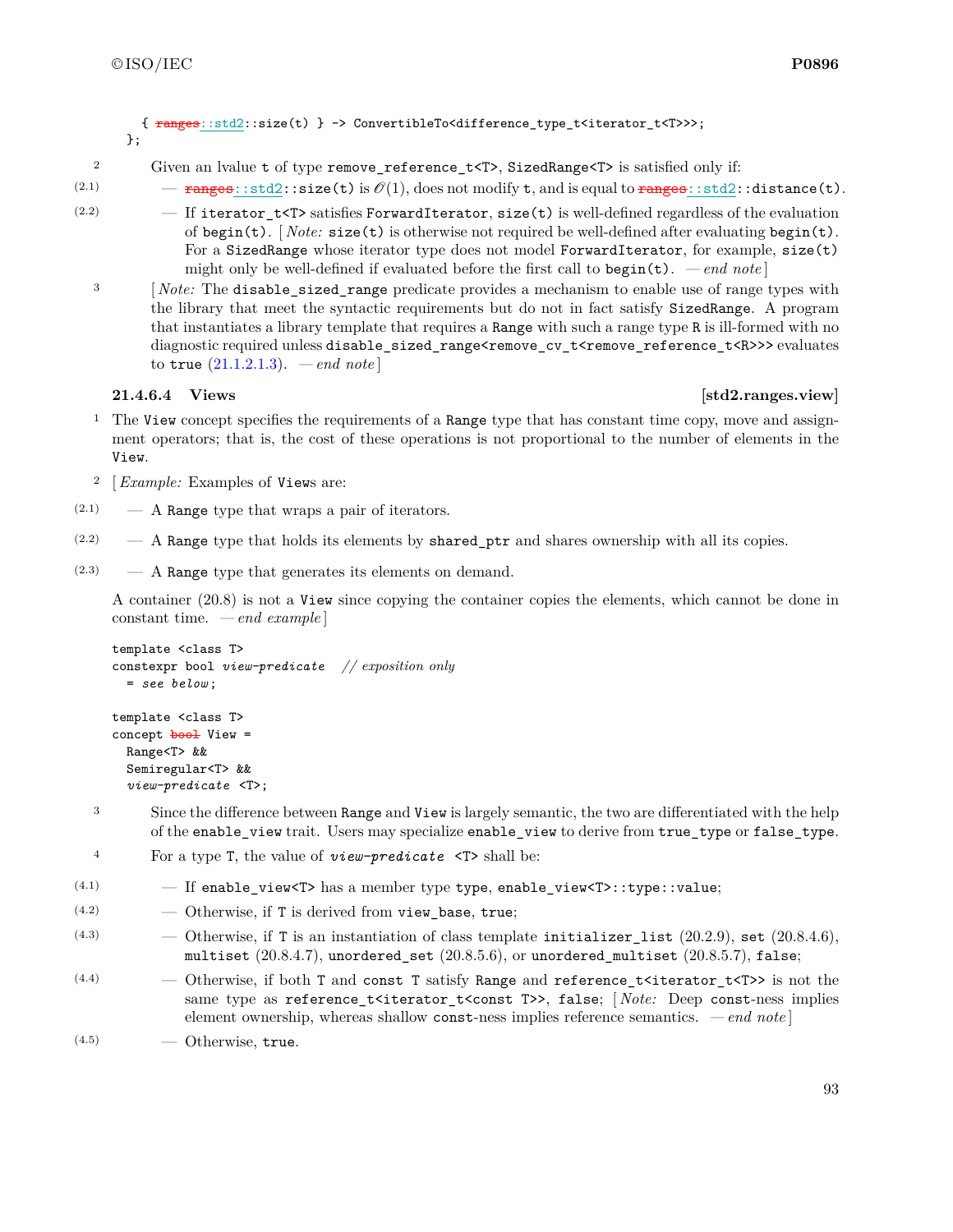## <span id="page-95-0"></span>**21.4.6.5 Common ranges is a common range in the set of the set of std2.ranges.common**

[Editor's note: We suggest changing "BoundedRange" to "CommonRange". The authors believe this is a better name than "ClassicRange", which LEWG weakly preferred. The reason is that the iterator and sentinel of a Common range have the same type in *common*. A non-Common range can be turned into a Common range with the help of common iterator. P0789R2 "Range Adaptors and Utilties" will be proposing a view::common adaptor that does precisely that.]

<sup>1</sup> The BoundedRangeCommonRange concept specifies requirements of a Range type for which begin and end return objects of the same type. [*Note:* The standard containers (20.8) satisfy **BoundedRange**CommonRange. *end note* ]

```
template <class T>
concept bool BoundedRangeCommonRange =
  Range<T> && Same<iterator_t<T>, sentinel_t<T>>;
```
## <span id="page-95-1"></span>**21.4.6.6 Input ranges [std2.ranges.input]**

<sup>1</sup> The InputRange concept specifies requirements of a Range type for which begin returns a type that satisfies InputIterator [\(21.3.3.11\)](#page-37-0).

```
template <class T>
concept boot InputRange =
 Range<T> && InputIterator<iterator_t<T>>;
```
## <span id="page-95-2"></span>**21.4.6.7** Output ranges **and Std2.** [std2.ranges.output]

<sup>1</sup> The **OutputRange** concept specifies requirements of a **Range** type for which begin returns a type that satisfies OutputIterator [\(21.3.3.12\)](#page-38-1).

```
template <class R, class T>
concept boot Output map =
 Range<R> && OutputIterator<iterator_t<R>, T>;
```
## <span id="page-95-3"></span>**21.4.6.8 Forward ranges [std2.ranges.forward]**

<sup>1</sup> The ForwardRange concept specifies requirements of an InputRange type for which begin returns a type that satisfies ForwardIterator  $(21.3.3.13)$ .

```
template <class T>
concept \frac{1}{0} ForwardRange =
  InputRange<T> && ForwardIterator<iterator_t<T>>;
```
## <span id="page-95-4"></span>**21.4.6.9 Bidirectional ranges [std2.ranges.bidirectional]**

<sup>1</sup> The BidirectionalRange concept specifies requirements of a ForwardRange type for which begin returns a type that satisfies BidirectionalIterator [\(21.3.3.14\)](#page-38-0).

```
template <class T>
concept bool BidirectionalRange =
 ForwardRange<T> && BidirectionalIterator<iterator_t<T>>;
```
## <span id="page-95-5"></span>**21.4.6.10 Random access ranges [std2.ranges.random.access]**

 $1$  The RandomAccessRange concept specifies requirements of a BidirectionalRange type for which begin returns a type that satisfies RandomAccessIterator [\(21.3.3.15\)](#page-39-0).

```
template <class T>
concept bool RandomAccessRange =
  BidirectionalRange<T> && RandomAccessIterator<iterator_t<T>>;
```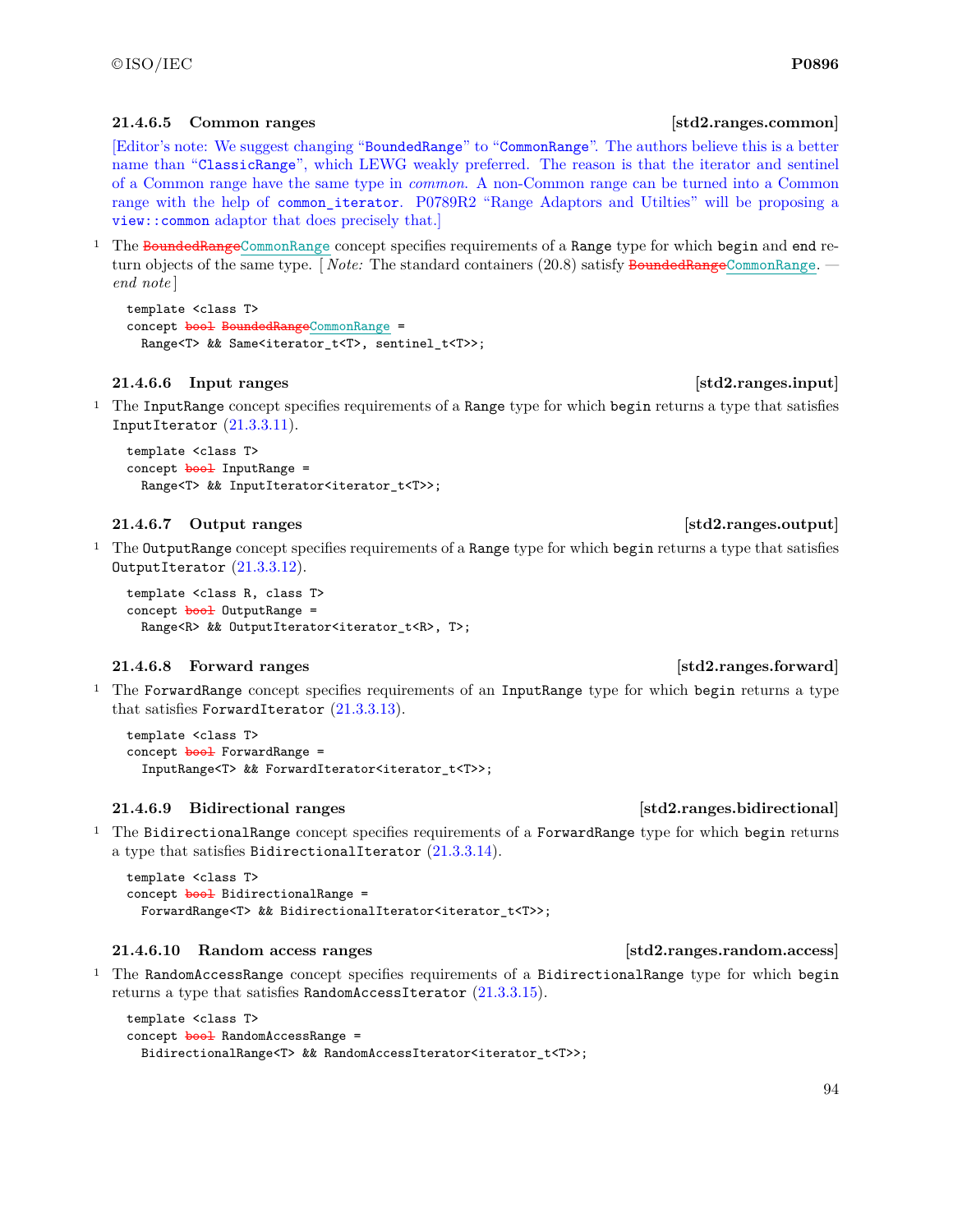## [Editor's note: dangling moved here from the "Iterators library".]

## **21.4.7 Dangling wrapper [std2.dangling.wrappers]**

## **21.4.7.1 Class template dangling [std2.dangling.wrap]**

<sup>1</sup> Class template dangling is a wrapper for an object that refers to another object whose lifetime may have ended. It is used by algorithms that accept rvalue ranges and return iterators.

```
namespace std { namespace experimental { namespace rangesstd2 { inline namespace v1 {
  template <CopyConstructible T>
 class dangling {
  public:
    constexpr dangling() requires DefaultConstructible<T>;
    constexpr dangling(T t);
    constexpr T get_unsafe() const;
 private:
    T value; // exposition only
  };
  template <Range R>
  using safe_iterator_t =
    conditional_t<is_lvalue_reference_v<R>::value,
      iterator_t<R>,
      dangling<iterator_t<R>>>;
}}}}
```
# **21.4.7.1.1 dangling operations [std2.dangling.wrap.ops] 21.4.7.1.1.1 dangling constructors [std2.dangling.wrap.op.const]** constexpr dangling() requires DefaultConstructible<T>; <sup>1</sup> *Effects:* Constructs a dangling, value-initializing value.

constexpr dangling(T t);

<sup>2</sup> *Effects:* Constructs a dangling, initializing value with t.

**21.4.7.1.1.2 dangling::get\_unsafe [std2.dangling.wrap.op.get]**

constexpr T get\_unsafe() const;

<sup>1</sup> *Returns:* value.

## **21.5 Algorithms library and algorithms**  $[std2.]$

- <sup>1</sup> This CSubclause describes components that C**++** programs may use to perform algorithmic operations on containers (CSubclause 20.8) and other sequences.
- <sup>2</sup> The following subclauses describe components for non-modifying sequence operations, modifying sequence operations, and sorting and related operations, as summarized in Table [8.](#page-97-0)
- <sup>3</sup> To ease transition, implementations provide additional algorithm signatures that are deprecated in this document (Annex **??**).

**Header <experimental/rangesstd2/algorithm> synopsis**

#include <initializer\_list>

## **21.5.1 General**  *Constanting Constanting Constanting Constanting Constanting Constanting Constanting Constanting Constanting Constanting Constanting Constanting Constanting Constanting Constanting Constanting Constantin*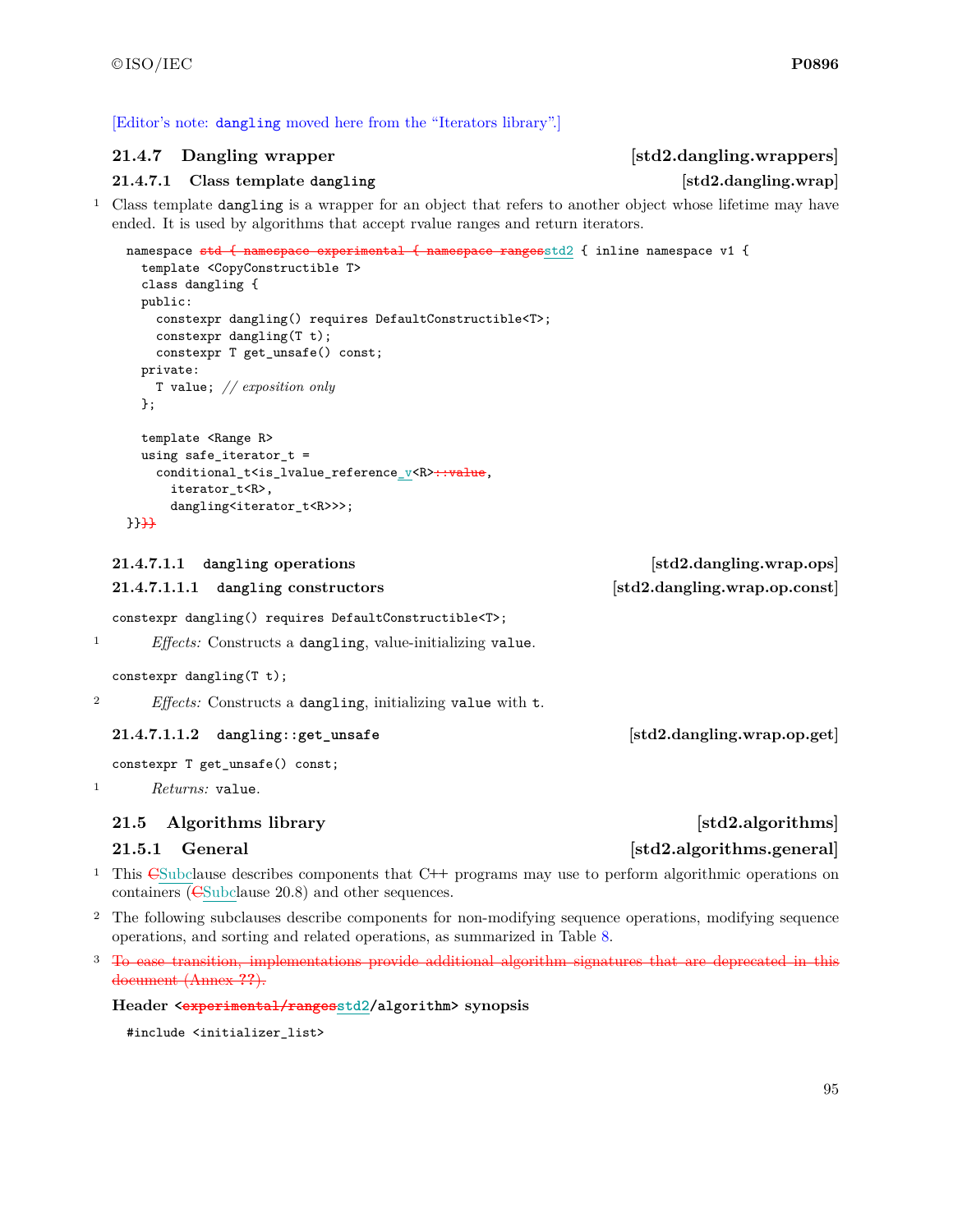|                 | Table $8$ — Algorithms library summary                                                                                                                                                                                                                                                                                                                                                                                                                                                                                                                                                                                                                                                                                                                                                                                    |                                                                                                   |
|-----------------|---------------------------------------------------------------------------------------------------------------------------------------------------------------------------------------------------------------------------------------------------------------------------------------------------------------------------------------------------------------------------------------------------------------------------------------------------------------------------------------------------------------------------------------------------------------------------------------------------------------------------------------------------------------------------------------------------------------------------------------------------------------------------------------------------------------------------|---------------------------------------------------------------------------------------------------|
|                 | Subclause                                                                                                                                                                                                                                                                                                                                                                                                                                                                                                                                                                                                                                                                                                                                                                                                                 | Header(s)                                                                                         |
| 21.5.3          | Non-modifying sequence operations                                                                                                                                                                                                                                                                                                                                                                                                                                                                                                                                                                                                                                                                                                                                                                                         |                                                                                                   |
| 21.5.4          | Mutating sequence operations                                                                                                                                                                                                                                                                                                                                                                                                                                                                                                                                                                                                                                                                                                                                                                                              | <experimental algorithm="" rangesstd2=""></experimental>                                          |
| 21.5.5          | Sorting and related operations                                                                                                                                                                                                                                                                                                                                                                                                                                                                                                                                                                                                                                                                                                                                                                                            |                                                                                                   |
|                 |                                                                                                                                                                                                                                                                                                                                                                                                                                                                                                                                                                                                                                                                                                                                                                                                                           |                                                                                                   |
|                 |                                                                                                                                                                                                                                                                                                                                                                                                                                                                                                                                                                                                                                                                                                                                                                                                                           |                                                                                                   |
|                 |                                                                                                                                                                                                                                                                                                                                                                                                                                                                                                                                                                                                                                                                                                                                                                                                                           | namespace <del>std { namespace experimental { namespace ranges</del> std2 { inline namespace v1 { |
| namespace tag { |                                                                                                                                                                                                                                                                                                                                                                                                                                                                                                                                                                                                                                                                                                                                                                                                                           |                                                                                                   |
|                 | // 21.5.2, tag specifiers (See 21.2.4.2):                                                                                                                                                                                                                                                                                                                                                                                                                                                                                                                                                                                                                                                                                                                                                                                 |                                                                                                   |
| struct in;      |                                                                                                                                                                                                                                                                                                                                                                                                                                                                                                                                                                                                                                                                                                                                                                                                                           |                                                                                                   |
| struct in1;     |                                                                                                                                                                                                                                                                                                                                                                                                                                                                                                                                                                                                                                                                                                                                                                                                                           |                                                                                                   |
| struct in2;     |                                                                                                                                                                                                                                                                                                                                                                                                                                                                                                                                                                                                                                                                                                                                                                                                                           |                                                                                                   |
| struct out;     |                                                                                                                                                                                                                                                                                                                                                                                                                                                                                                                                                                                                                                                                                                                                                                                                                           |                                                                                                   |
| struct out1;    |                                                                                                                                                                                                                                                                                                                                                                                                                                                                                                                                                                                                                                                                                                                                                                                                                           |                                                                                                   |
| struct out2;    |                                                                                                                                                                                                                                                                                                                                                                                                                                                                                                                                                                                                                                                                                                                                                                                                                           |                                                                                                   |
| struct fun;     |                                                                                                                                                                                                                                                                                                                                                                                                                                                                                                                                                                                                                                                                                                                                                                                                                           |                                                                                                   |
| struct min;     |                                                                                                                                                                                                                                                                                                                                                                                                                                                                                                                                                                                                                                                                                                                                                                                                                           |                                                                                                   |
| struct max;     |                                                                                                                                                                                                                                                                                                                                                                                                                                                                                                                                                                                                                                                                                                                                                                                                                           |                                                                                                   |
| struct begin;   |                                                                                                                                                                                                                                                                                                                                                                                                                                                                                                                                                                                                                                                                                                                                                                                                                           |                                                                                                   |
| struct end;     |                                                                                                                                                                                                                                                                                                                                                                                                                                                                                                                                                                                                                                                                                                                                                                                                                           |                                                                                                   |
| }               |                                                                                                                                                                                                                                                                                                                                                                                                                                                                                                                                                                                                                                                                                                                                                                                                                           |                                                                                                   |
|                 | template <inputiterator i,="" sentinel<i=""> S, class Proj = identity,<br/>IndirectUnaryPredicate<projected<i, proj="">&gt; Pred&gt;<br/>bool all_of(I first, S last, Pred pred, Proj proj = Proj{});<br/>template <inputrange class="" proj="identity,&lt;br" rng,="">IndirectUnaryPredicate<projected<iterator_t<rng>, Proj&gt;&gt; Pred&gt;<br/>bool all_of(Rng&amp;&amp; rng, Pred pred, Proj proj = Proj{});<br/>template <inputiterator i,="" sentinel<i="">S, class Proj = identity,<br/>IndirectUnaryPredicate<projected<i, proj="">&gt; Pred&gt;<br/>bool any_of(I first, S last, Pred pred, Proj proj = Proj{});<br/>template <inputrange class="" proj="identity,&lt;/td" rng,=""><td></td></inputrange></projected<i,></inputiterator></projected<iterator_t<rng></inputrange></projected<i,></inputiterator> |                                                                                                   |
|                 | IndirectUnaryPredicate <projected<iterator_t<rng>, Proj&gt;&gt; Pred&gt;<br/>bool any_of(Rng&amp;&amp; rng, Pred pred, Proj proj = Proj{});</projected<iterator_t<rng>                                                                                                                                                                                                                                                                                                                                                                                                                                                                                                                                                                                                                                                    |                                                                                                   |
|                 | template <inputiterator i,="" sentinel<i=""> S, class Proj = identity,<br/>IndirectUnaryPredicate<projected<i, proj="">&gt; Pred&gt;<br/>bool none_of(I first, S last, Pred pred, Proj proj = Proj{});</projected<i,></inputiterator>                                                                                                                                                                                                                                                                                                                                                                                                                                                                                                                                                                                     |                                                                                                   |
|                 | template <inputrange class="" proj="identity,&lt;br" rng,="">IndirectUnaryPredicate<projected<iterator_t<rng>, Proj&gt;&gt; Pred&gt;<br/>bool none_of(Rng&amp;&amp; rng, Pred pred, Proj proj = Proj{});</projected<iterator_t<rng></inputrange>                                                                                                                                                                                                                                                                                                                                                                                                                                                                                                                                                                          |                                                                                                   |
|                 | template <inputiterator i,="" sentinel<i=""> S, class Proj = identity,<br/>IndirectUnaryInvocable<projected<i, proj="">&gt; Fun&gt;<br/>tagged_pair<tag::in(i), tag::fun(fun)=""><br/>for_each(I first, S last, Fun f, Proj proj = Proj{});</tag::in(i),></projected<i,></inputiterator>                                                                                                                                                                                                                                                                                                                                                                                                                                                                                                                                  |                                                                                                   |
|                 | template <inputrange class="" proj="identity,&lt;/td" rng,=""><td></td></inputrange>                                                                                                                                                                                                                                                                                                                                                                                                                                                                                                                                                                                                                                                                                                                                      |                                                                                                   |

<span id="page-97-0"></span>

| Table 8 | Algorithms library summary |  |
|---------|----------------------------|--|
|         |                            |  |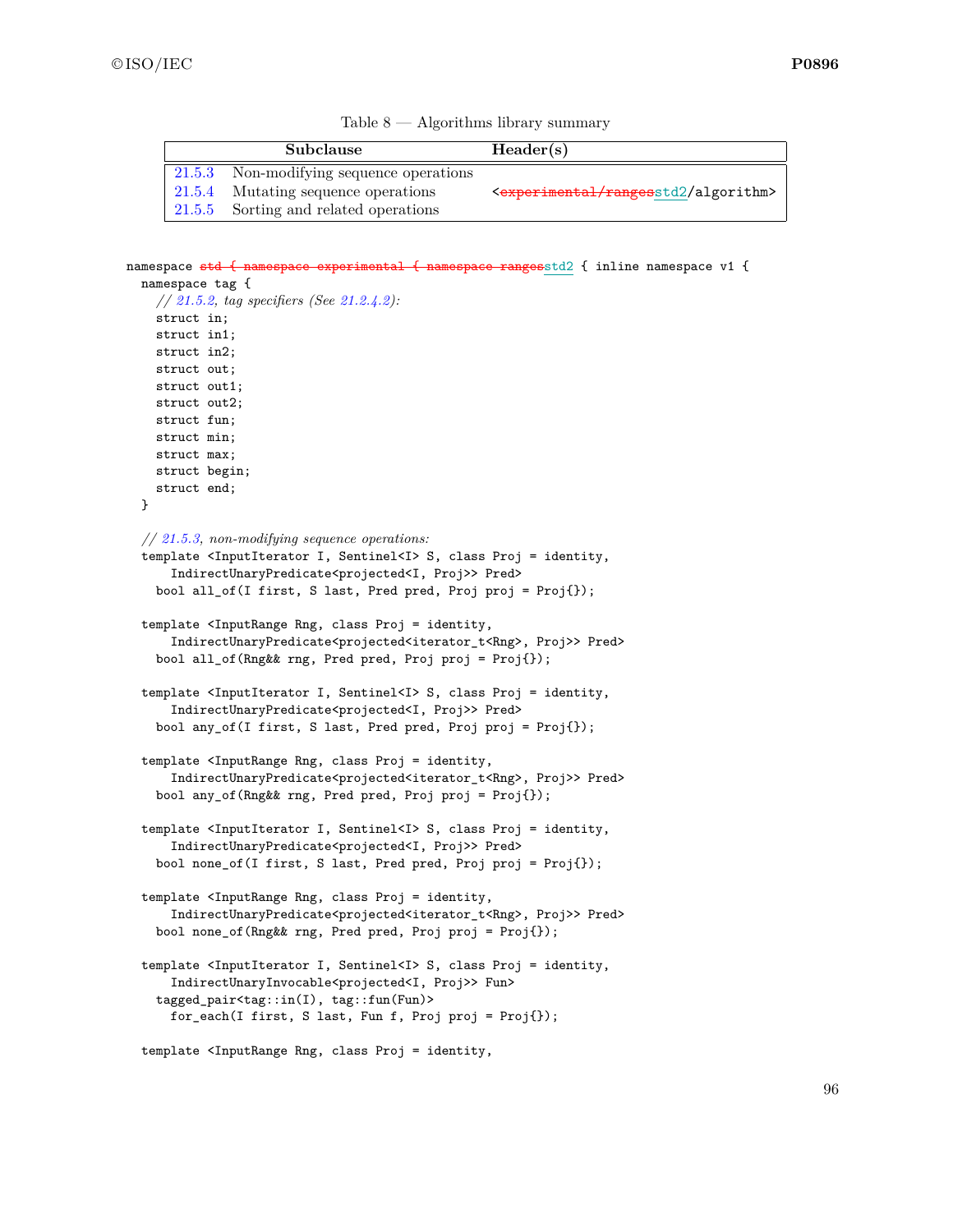```
IndirectUnaryInvocable<projected<iterator t<Rng>, Proj>> Fun>
  tagged_pair<tag::in(safe_iterator_t<Rng>), tag::fun(Fun)>
    for_each(Rng&& rng, Fun f, Proj proj = Proj{});
template <InputIterator I, Sentinel<I> S, class T, class Proj = identity>
  requires IndirectRelation<equal_to<>, projected<I, Proj>, const T*>
  I find(I first, S last, const T& value, Proj proj = Proj{});
template <InputRange Rng, class T, class Proj = identity>
  requires IndirectRelation<equal_to<>, projected<iterator_t<Rng>, Proj>, const T*>
  safe_iterator_t<Rng>
    find(Rng&& rng, const T& value, Proj proj = Proj{});
template <InputIterator I, Sentinel<I> S, class Proj = identity,
    IndirectUnaryPredicate<projected<I, Proj>> Pred>
  I find_if(I first, S last, Pred pred, Proj proj = Proj{});
template <InputRange Rng, class Proj = identity,
    IndirectUnaryPredicate<projected<iterator_t<Rng>, Proj>> Pred>
  safe_iterator_t<Rng>
    find_if(Rng&& rng, Pred pred, Proj proj = Proj{});
template <InputIterator I, Sentinel<I> S, class Proj = identity,
    IndirectUnaryPredicate<projected<I, Proj>> Pred>
  I find_if_not(I first, S last, Pred pred, Proj proj = Proj{});
template <InputRange Rng, class Proj = identity,
    IndirectUnaryPredicate<projected<iterator_t<Rng>, Proj>> Pred>
  safe_iterator_t<Rng>
    find_if_not(Rng&& rng, Pred pred, Proj proj = Proj{});
template <ForwardIterator I1, Sentinel<I1> S1, ForwardIterator I2,
    Sentinel<I2> S2, class Proj = identity,
    IndirectRelation<I2, projected<I1, Proj>> Pred = equal_to<>>
  I1
    find_end(I1 first1, S1 last1, I2 first2, S2 last2,
             Pred pred = Pred{}, Proj proj = Proj{});
template <ForwardRange Rng1, ForwardRange Rng2, class Proj = identity,
    IndirectRelation<iterator_t<Rng2>,
      projected<iterator_t<Rng>, Proj>> Pred = equal_to<>>
  safe_iterator_t<Rng1>
    find_end(Rng1&& rng1, Rng2&& rng2, Pred pred = Pred{}, Proj proj = Proj{});
template <InputIterator I1, Sentinel<I1> S1, ForwardIterator I2, Sentinel<I2> S2,
    class Proj1 = identity, class Proj2 = identity,
    IndirectRelation<projected<I1, Proj1>, projected<I2, Proj2>> Pred = equal_to<>>
  I1
    find_first_of(I1 first1, S1 last1, I2 first2, S2 last2,
                  Pred pred = Pred{},
                  Proj1 proj1 = Proj1\{\}, Proj2 proj2 = Proj2\{\});
template <InputRange Rng1, ForwardRange Rng2, class Proj1 = identity,
    class Proj2 = identity,
    IndirectRelation<projected<iterator_t<Rng1>, Proj1>,
```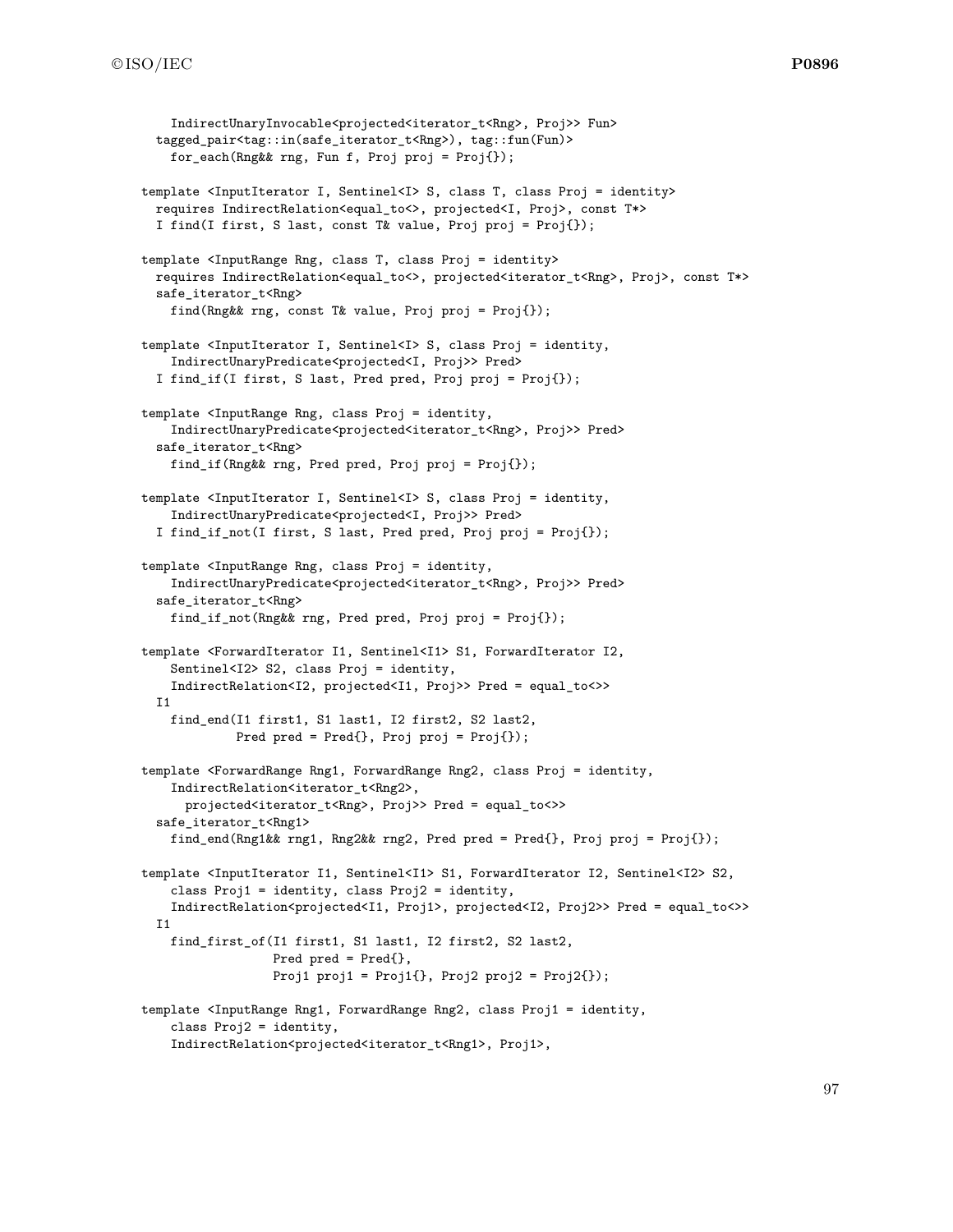```
projected<iterator t<Rng2>, Proj2>> Pred = equal to<>>
 safe_iterator_t<Rng1>
    find_first_of(Rng1&& rng1, Rng2&& rng2,
                  Pred pred = Pred{},
                  Proj1 proj1 = Proj1\{ \}, Proj2 proj2 = Proj2\{ \});
template <ForwardIterator I, Sentinel<I> S, class Proj = identity,
   IndirectRelation<projected<I, Proj>> Pred = equal_to<>>
  I
    adjacent_find(I first, S last, Pred pred = Pred{},
                  Proj proj = Proj });
template <ForwardRange Rng, class Proj = identity,
    IndirectRelation<projected<iterator_t<Rng>, Proj>> Pred = equal_to<>>
 safe_iterator_t<Rng>
    adjacent_find(Rng&& rng, Pred pred = Pred{}, Proj proj = Proj{});
template <InputIterator I, Sentinel<I> S, class T, class Proj = identity>
 requires IndirectRelation<equal_to<>, projected<I, Proj>, const T*>
 difference_type_t<I>
    count(I first, S last, const T& value, Proj proj = Proj{});
template <InputRange Rng, class T, class Proj = identity>
 requires IndirectRelation<equal_to<>, projected<iterator_t<Rng>, Proj>, const T*>
 difference_type_t<iterator_t<Rng>>
    count(Rng&& rng, const T& value, Proj proj = Proj{});
template <InputIterator I, Sentinel<I> S, class Proj = identity,
    IndirectUnaryPredicate<projected<I, Proj>> Pred>
 difference_type_t<I>
    count_if(I first, S last, Pred pred, Proj proj = Proj{});
template <InputRange Rng, class Proj = identity,
    IndirectUnaryPredicate<projected<iterator_t<Rng>, Proj>> Pred>
 difference_type_t<iterator_t<Rng>>
    count_if(Rng&& rng, Pred pred, Proj proj = Proj{});
template <InputIterator I1, Sentinel<I1> S1, InputIterator I2, Sentinel<I2> S2,
    class Proj1 = identity, class Proj2 = identity,
    IndirectRelation<projected<I1, Proj1>, projected<I2, Proj2>> Pred = equal_to<>>
 tagged_pair<tag::in1(I1), tag::in2(I2)>
   mismatch(I1 first1, S1 last1, I2 first2, S2 last2, Pred pred = Pred{},
            Proj1 proj1 = Proj1}, Proj2 proj2 = Proj2};
template <InputRange Rng1, InputRange Rng2,
    class Proj1 = identity, class Proj2 = identity,
    IndirectRelation<projected<iterator_t<Rng1>, Proj1>,
      projected<iterator_t<Rng2>, Proj2>> Pred = equal_to<>>
  tagged_pair<tag::in1(safe_iterator_t<Rng1>),
              tag::in2(safe_iterator_t<Rng2>)>
    mismatch(Rng1&& rng1, Rng2&& rng2, Pred pred = Pred{},
             Proj1 proj1 = Proj1\{ \}, Proj2 proj2 = Proj2\{ \});
template <InputIterator I1, Sentinel<I1> S1, InputIterator I2, Sentinel<I2> S2,
    class Pred = equal_to<>, class Proj1 = identity, class Proj2 = identity>
```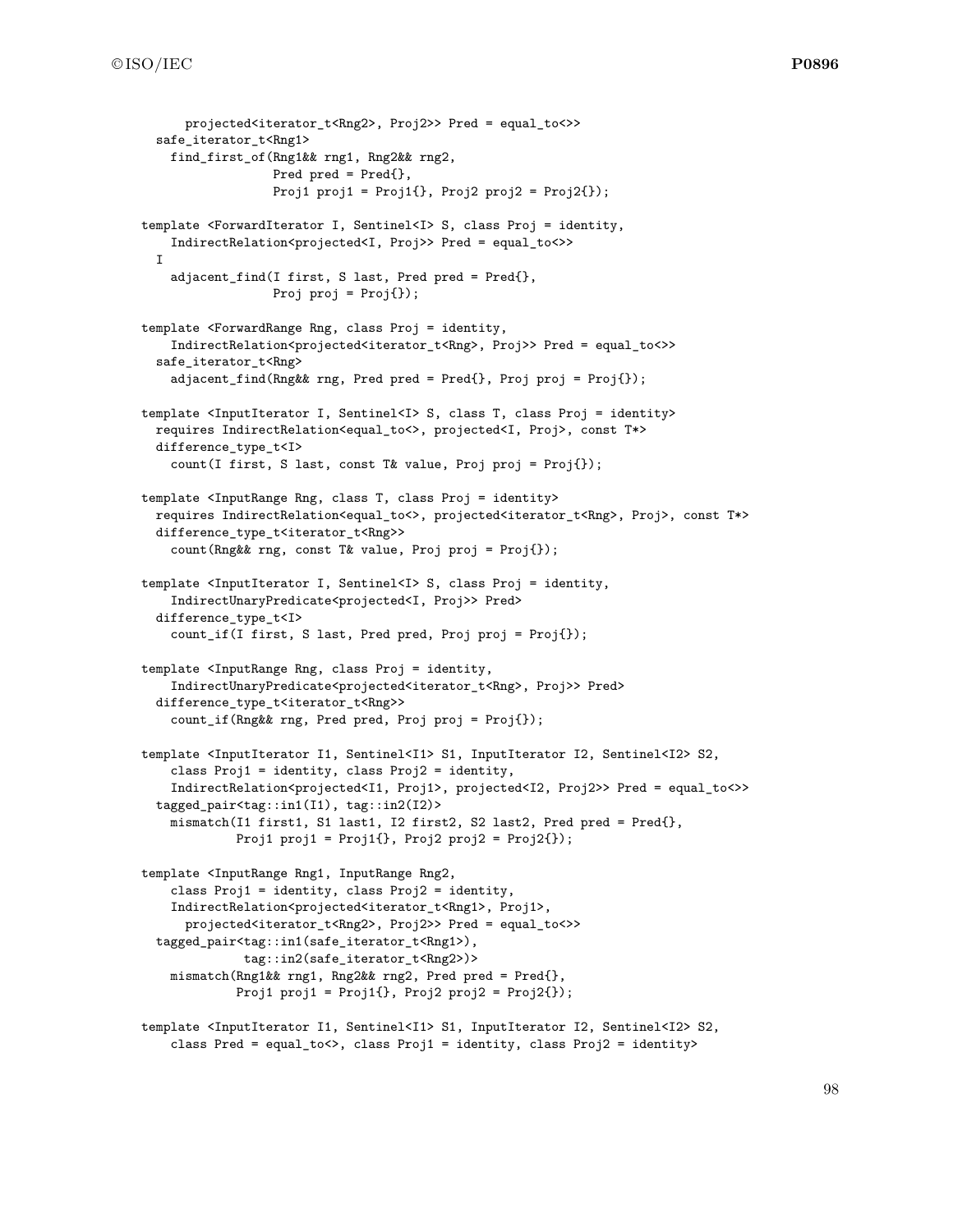```
requires IndirectlyComparable<I1, I2, Pred, Proj1, Proj2>
  bool equal(I1 first1, S1 last1, I2 first2, S2 last2,
             Pred pred = Pred{},
             Proj1 proj1 = Proj1\{ \}, Proj2 proj2 = Proj2\{ \});
template <InputRange Rng1, InputRange Rng2, class Pred = equal_to<>,
    class Proj1 = identity, class Proj2 = identity>
  requires IndirectlyComparable<iterator_t<Rng1>, iterator_t<Rng2>, Pred, Proj1, Proj2>
  bool equal(Rng1&& rng1, Rng2&& rng2, Pred pred = Pred{},
             Proj1 proj1 = Proj1\{\}, Proj2 proj2 = Proj2\{\}\;
template <ForwardIterator I1, Sentinel<I1> S1, ForwardIterator I2,
    Sentinel<I2> S2, class Pred = equal_to<>, class Proj1 = identity,
    class Proj2 = identity>
 requires IndirectlyComparable<I1, I2, Pred, Proj1, Proj2>
  bool is_permutation(I1 first1, S1 last1, I2 first2, S2 last2,
                      Pred pred = Pred{};
                      Proj1 proj1 = Proj1}, Proj2 proj2 = Proj2};
template <ForwardRange Rng1, ForwardRange Rng2, class Pred = equal_to<>,
    class Proj1 = identity, class Proj2 = identity>
  requires IndirectlyComparable<iterator_t<Rng1>, iterator_t<Rng2>, Pred, Proj1, Proj2>
  bool is_permutation(Rng1&& rng1, Rng2&& rng2, Pred pred = Pred{},
                      Proj1 proj1 = Proj1\{ \}, Proj2 proj2 = Proj2\{ \});
template <ForwardIterator I1, Sentinel<I1> S1, ForwardIterator I2,
    Sentinel<I2> S2, class Pred = equal_to<>,
    class Proj1 = identity, class Proj2 = identity>
  requires IndirectlyComparable<I1, I2, Pred, Proj1, Proj2>
  I1
    search(I1 first1, S1 last1, I2 first2, S2 last2,
           Pred pred = Pred{},
           Proj1 proj1 = Proj1\{ \}, Proj2 proj2 = Proj2\{ \});
template <ForwardRange Rng1, ForwardRange Rng2, class Pred = equal_to<>,
    class Proj1 = identity, class Proj2 = identity>
  requires IndirectlyComparable<iterator_t<Rng1>, iterator_t<Rng2>, Pred, Proj1, Proj2>
  safe_iterator_t<Rng1>
    search(Rng1&& rng1, Rng2&& rng2, Pred pred = Pred{},
           Proj1 proj1 = Proj1\{ \}, Proj2 proj2 = Proj2\{ \});
template <ForwardIterator I, Sentinel<I> S, class T,
    class Pred = equal_to<>, class Proj = identity>
  requires IndirectlyComparable<I, const T*, Pred, Proj>
  I
    search_n(I first, S last, difference_type_t<I> count,
             const T& value, Pred pred = Pred{},
             Proj proj = Proj{});
template <ForwardRange Rng, class T, class Pred = equal_to<>,
    class Proj = identity>
  requires IndirectlyComparable<iterator_t<Rng>, const T*, Pred, Proj>
  safe_iterator_t<Rng>
    search_n(Rng&& rng, difference_type_t<iterator_t<Rng>> count,
```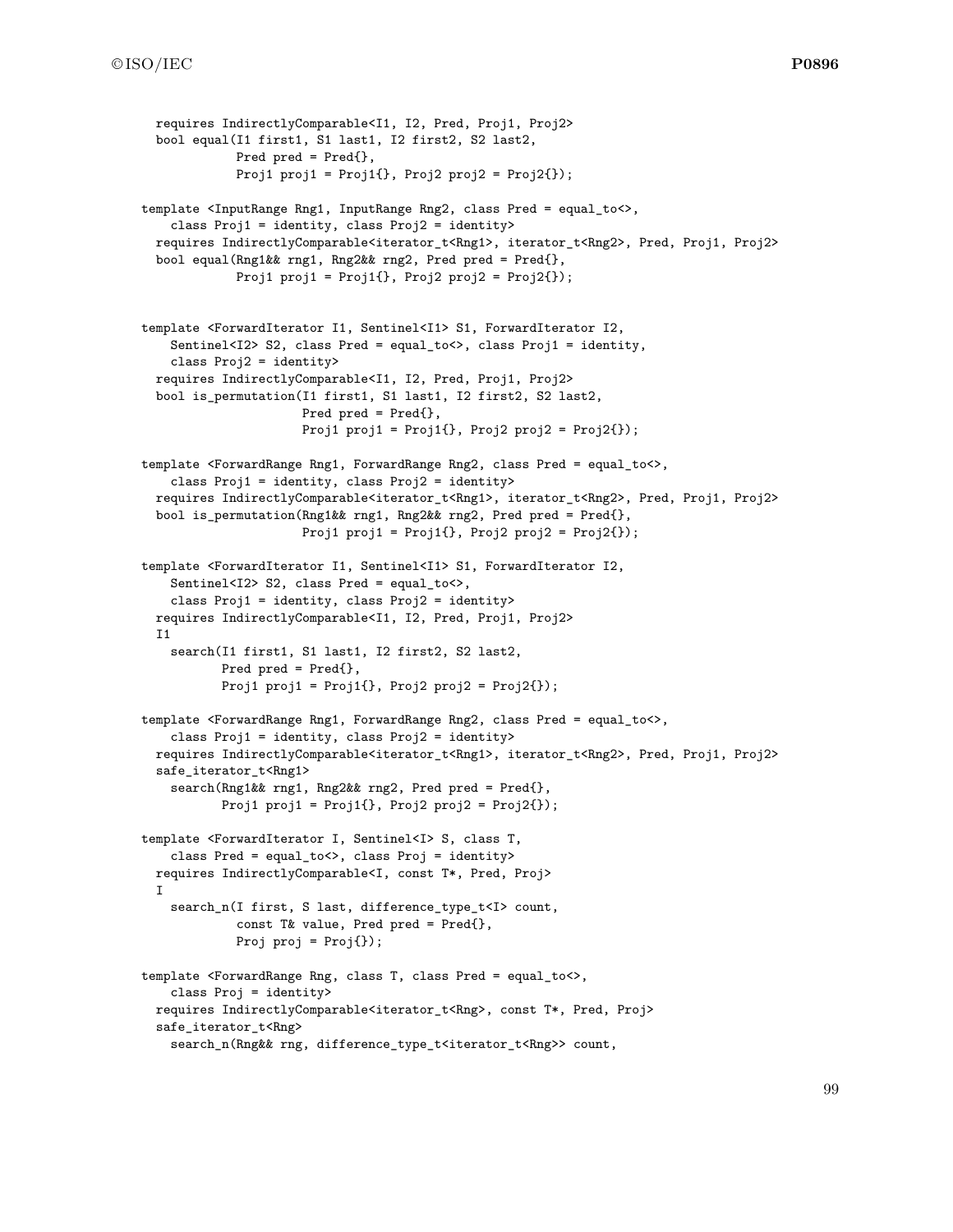```
const T& value, Pred pred = Pred{}, Proj proj = Proj{});
// 21.5.4, modifying sequence operations:
// 21.5.4.1, copy:
template <InputIterator I, Sentinel<I> S, WeaklyIncrementable O>
  requires IndirectlyCopyable<I, O>
  tagged_pair<tag::in(I), tag::out(O)>
    copy(I first, S last, O result);
template <InputRange Rng, WeaklyIncrementable O>
  requires IndirectlyCopyable<iterator_t<Rng>, 0>
  tagged_pair<tag::in(safe_iterator_t<Rng>), tag::out(O)>
    copy(Rng&& rng, O result);
template <InputIterator I, WeaklyIncrementable O>
  requires IndirectlyCopyable<I, O>
  tagged_pair<tag::in(I), tag::out(O)>
    copy_n(I first, difference_type_t<I> n, O result);
template <InputIterator I, Sentinel<I> S, WeaklyIncrementable O, class Proj = identity,
    IndirectUnaryPredicate<projected<I, Proj>> Pred>
  requires IndirectlyCopyable<I, O>
  tagged_pair<tag::in(I), tag::out(O)>
    copy_if(I first, S last, O result, Pred pred, Proj proj = Proj{});
template <InputRange Rng, WeaklyIncrementable O, class Proj = identity,
    IndirectUnaryPredicate<projected<iterator_t<Rng>, Proj>> Pred>
  requires IndirectlyCopyable<iterator_t<Rng>, 0>
  tagged_pair<tag::in(safe_iterator_t<Rng>), tag::out(O)>
    copy_if(Rng&& rng, O result, Pred pred, Proj proj = Proj{});
template <BidirectionalIterator I1, Sentinel<I1> S1, BidirectionalIterator I2>
  requires IndirectlyCopyable<I1, I2>
  tagged_pair<tag::in(I1), tag::out(I2)>
    copy_backward(I1 first, S1 last, I2 result);
template <BidirectionalRange Rng, BidirectionalIterator I>
  requires IndirectlyCopyable<iterator_t<Rng>, I>
  tagged_pair<tag::in(safe_iterator_t<Rng>), tag::out(I)>
    copy_backward(Rng&& rng, I result);
// 21.5.4.2, move:
template <InputIterator I, Sentinel<I> S, WeaklyIncrementable O>
  requires IndirectlyMovable<I, O>
  tagged_pair<tag::in(I), tag::out(O)>
    move(I first, S last, O result);
template <InputRange Rng, WeaklyIncrementable O>
  requires IndirectlyMovable<iterator_t<Rng>, O>
  tagged_pair<tag::in(safe_iterator_t<Rng>), tag::out(O)>
    move(Rng&& rng, O result);
template <BidirectionalIterator I1, Sentinel<I1> S1, BidirectionalIterator I2>
  requires IndirectlyMovable<I1, I2>
  tagged_pair<tag::in(I1), tag::out(I2)>
```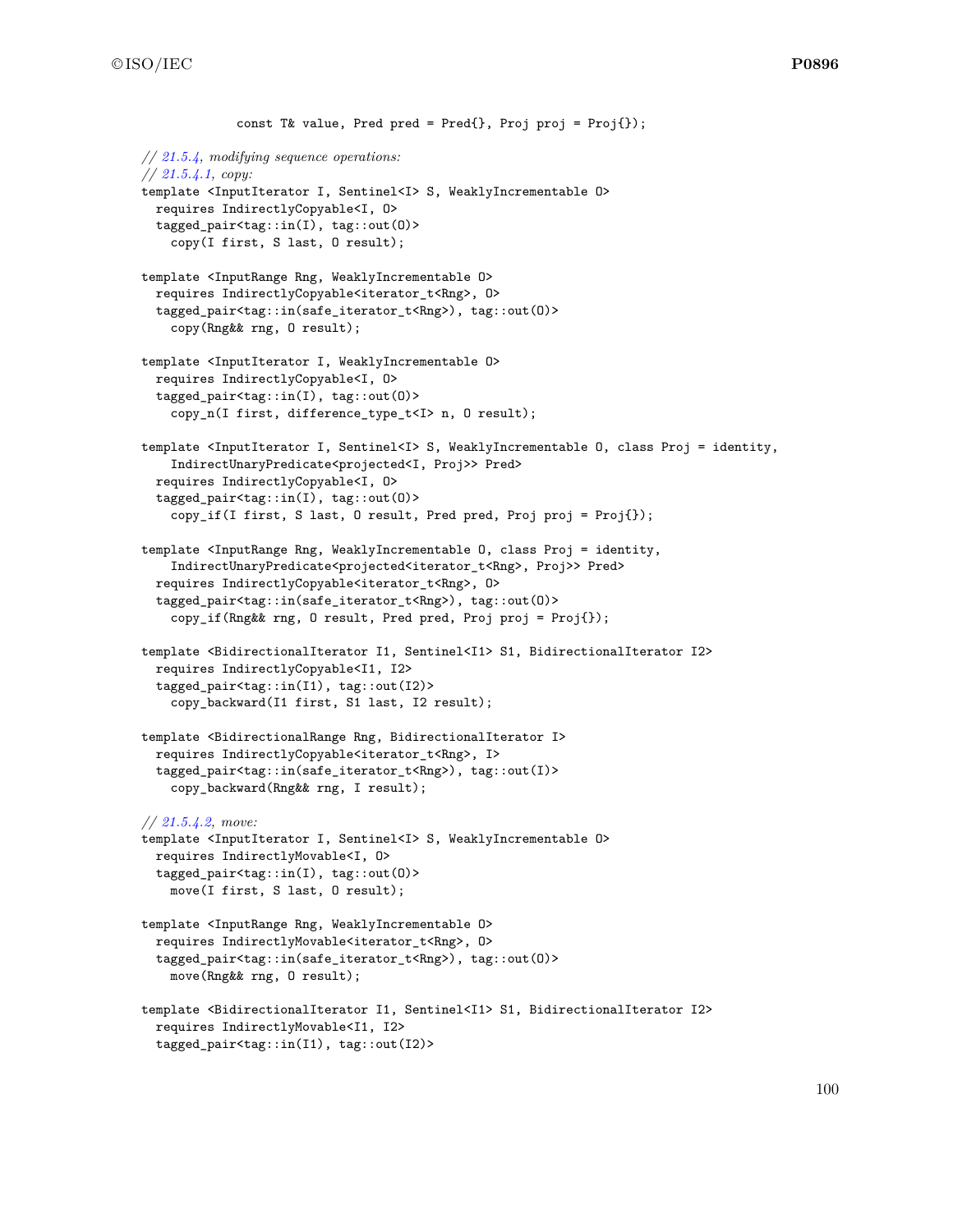```
move backward(I1 first, S1 last, I2 result);
template <BidirectionalRange Rng, BidirectionalIterator I>
 requires IndirectlyMovable<iterator_t<Rng>, I>
 tagged_pair<tag::in(safe_iterator_t<Rng>), tag::out(I)>
    move_backward(Rng&& rng, I result);
template <ForwardIterator I1, Sentinel<I1> S1, ForwardIterator I2, Sentinel<I2> S2>
 requires IndirectlySwappable<I1, I2>
  tagged_pair<tag::in1(I1), tag::in2(I2)>
    swap_ranges(I1 first1, S1 last1, I2 first2, S2 last2);
template <ForwardRange Rng1, ForwardRange Rng2>
 requires IndirectlySwappable<iterator_t<Rng1>, iterator_t<Rng2>>
 tagged_pair<tag::in1(safe_iterator_t<Rng1>), tag::in2(safe_iterator_t<Rng2>)>
    swap_ranges(Rng1&& rng1, Rng2&& rng2);
template <InputIterator I, Sentinel<I> S, WeaklyIncrementable O,
   CopyConstructible F, class Proj = identity>
 requires Writable<O, indirect_result_of_t<F&(projected<I, Proj>)>>
  tagged_pair<tag::in(I), tag::out(O)>
    transform(I first, S last, O result, F op, Proj proj = Proj{});
template <InputRange Rng, WeaklyIncrementable O, CopyConstructible F,
    class Proj = identity>
 requires Writable<O, indirect_result_of_t<F&(
    projected<iterator_t<R>, Proj>)>>
 tagged_pair<tag::in(safe_iterator_t<Rng>), tag::out(O)>
    transform(Rng&& rng, O result, F op, Proj proj = Proj{});
template <InputIterator I1, Sentinel<I1> S1, InputIterator I2, Sentinel<I2> S2,
    WeaklyIncrementable O, CopyConstructible F, class Proj1 = identity,
    class Proj2 = identity>
 requires Writable<O, indirect_result_of_t<F&(projected<I1, Proj1>,
    projected<I2, Proj2>)>>
  tagged_tuple<tag::in1(I1), tag::in2(I2), tag::out(O)>
    transform(I1 first1, S1 last1, I2 first2, S2 last2, O result,
            F binary_op, Proj1 proj1 = Proj1{}, Proj2 proj2 = Proj2{});
template <InputRange Rng1, InputRange Rng2, WeaklyIncrementable O,
    CopyConstructible F, class Proj1 = identity, class Proj2 = identity>
 requires Writable<O, indirect_result_of_t<F&(
    projected<iterator_t<Rng1>, Proj1>, projected<iterator_t<Rng2>, Proj2>)>>
  tagged_tuple<tag::in1(safe_iterator_t<Rng1>),
              tag::in2(safe_iterator_t<Rng2>),
               tag::out(O)>
    transform(Rng1&& rng1, Rng2&& rng2, O result,
              F binary_op, Proj1 proj1 = Proj1{}, Proj2 proj2 = Proj2{});
template <InputIterator I, Sentinel<I> S, class T1, class T2, class Proj = identity>
 requires Writable<I, const T2&> &&
    IndirectRelation<equal_to<>, projected<I, Proj>, const T1*>
  I
   replace(I first, S last, const T1& old_value, const T2& new_value, Proj proj = Proj{});
```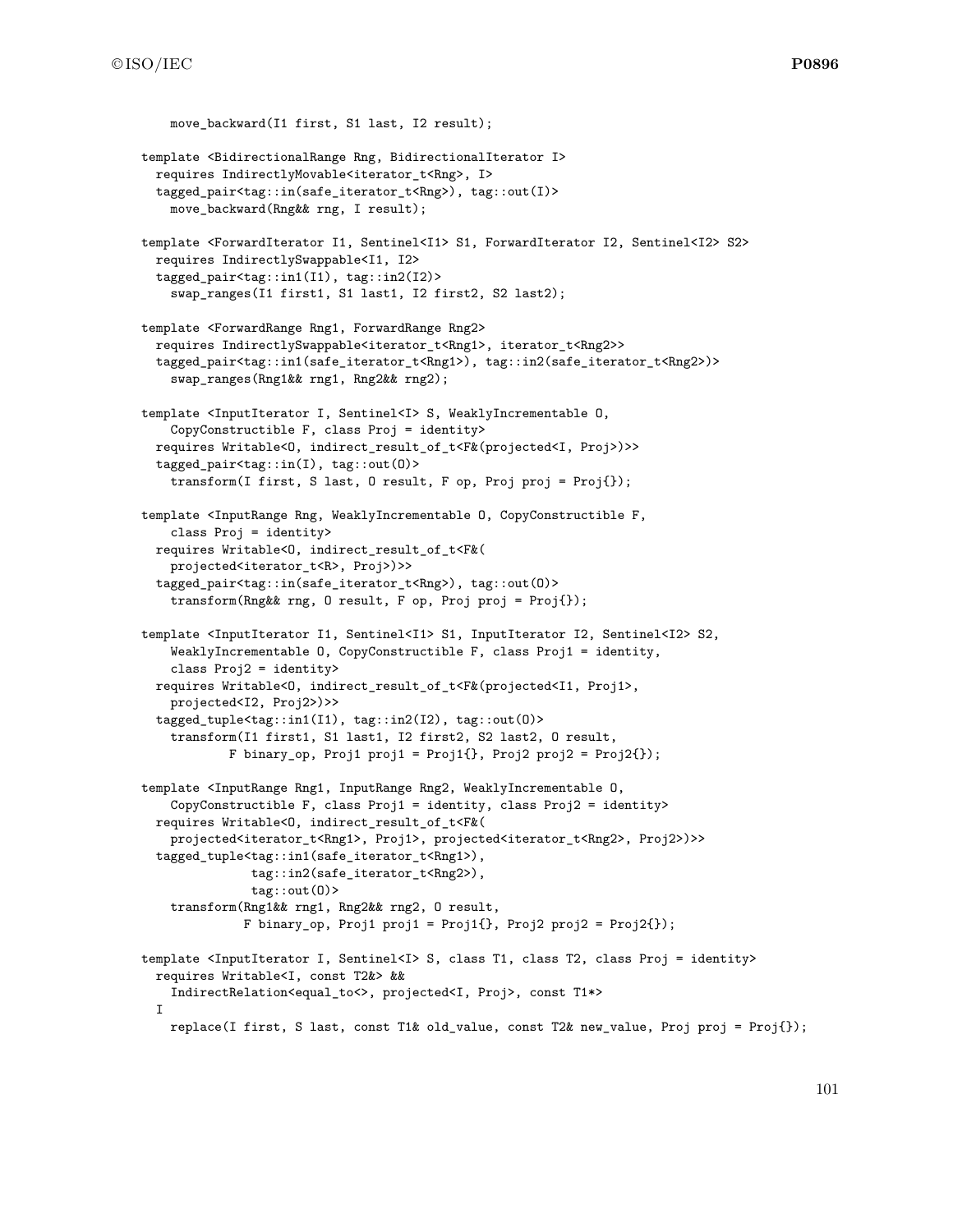```
template <InputRange Rng, class T1, class T2, class Proj = identity>
 requires Writable<iterator_t<Rng>, const T2&> &&
    IndirectRelation<equal_to<>, projected<iterator_t<Rng>, Proj>, const T1*>
 safe_iterator_t<Rng>
    replace(Rng&& rng, const T1& old_value, const T2& new_value, Proj proj = Proj{});
template <InputIterator I, Sentinel<I> S, class T, class Proj = identity,
   IndirectUnaryPredicate<projected<I, Proj>> Pred>
 requires Writable<I, const T&>
 I
   replace_if(I first, S last, Pred pred, const T& new_value, Proj proj = Proj{});
template <InputRange Rng, class T, class Proj = identity,
    IndirectUnaryPredicate<projected<iterator_t<Rng>, Proj>> Pred>
 requires Writable<iterator_t<Rng>, const T&>
 safe_iterator_t<Rng>
   replace_if(Rng&& rng, Pred pred, const T& new_value, Proj proj = Proj{});
template <InputIterator I, Sentinel<I> S, class T1, class T2, OutputIterator<const T2&> O,
    class Proj = identity>
 requires IndirectlyCopyable<I, O> &&
    IndirectRelation<equal_to<>, projected<I, Proj>, const T1*>
 tagged_pair<tag::in(I), tag::out(O)>
   replace_copy(I first, S last, O result, const T1& old_value, const T2& new_value,
                 Proj proj = Proj();
template <InputRange Rng, class T1, class T2, OutputIterator<const T2&> O,
    class Proj = identity>
 requires IndirectlyCopyable<iterator_t<Rng>, 0> &&
    IndirectRelation<equal_to<>, projected<iterator_t<Rng>, Proj>, const T1*>
 tagged_pair<tag::in(safe_iterator_t<Rng>), tag::out(O)>
    replace_copy(Rng&& rng, O result, const T1& old_value, const T2& new_value,
                Proj proj = Proj{});
template <InputIterator I, Sentinel<I> S, class T, OutputIterator<const T&> O,
    class Proj = identity, IndirectUnaryPredicate<projected<I, Proj>> Pred>
 requires IndirectlyCopyable<I, O>
  tagged_pair<tag::in(I), tag::out(O)>
    replace_copy_if(I first, S last, O result, Pred pred, const T& new_value,
                    Proj proj = Proj{});
template <InputRange Rng, class T, OutputIterator<const T&> O, class Proj = identity,
    IndirectUnaryPredicate<projected<iterator_t<Rng>, Proj>> Pred>
 requires IndirectlyCopyable<iterator_t<Rng>, O>
 tagged_pair<tag::in(safe_iterator_t<Rng>), tag::out(O)>
   replace_copy_if(Rng&& rng, O result, Pred pred, const T& new_value,
                    Proj proj = Proj);
template <class T, OutputIterator<const T&> O, Sentinel<O> S>
 O fill(O first, S last, const T& value);
template <class T, OutputRange<const T&> Rng>
  safe_iterator_t<Rng>
   fill(Rng&& rng, const T& value);
```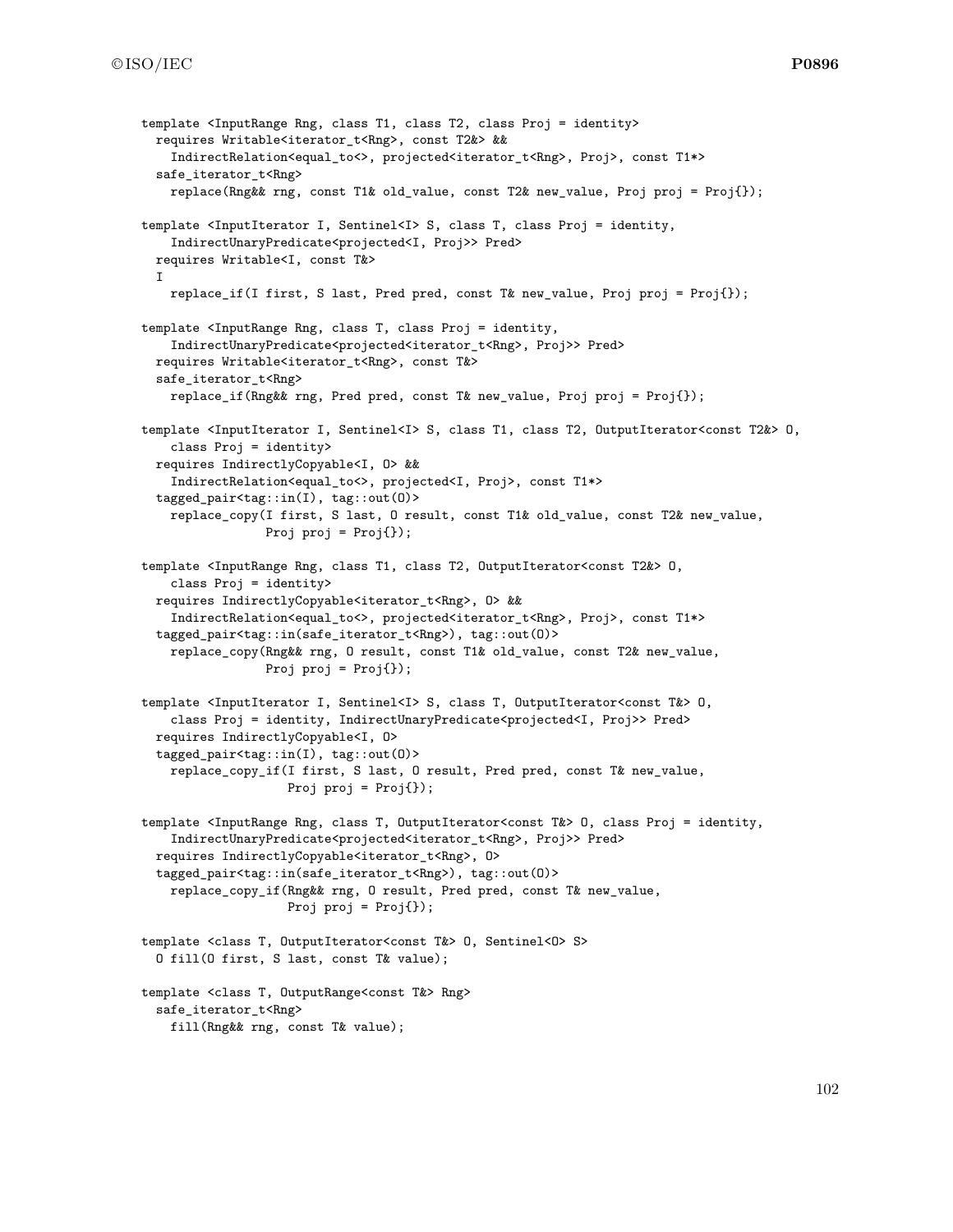```
template <class T, OutputIterator<const T&> O>
  O fill_n(O first, difference_type_t<O> n, const T& value);
template <Iterator 0, Sentinel<0> S, CopyConstructible F>
    requires Invocable<F&> && Writable<O, result_of_t<F&()>>
  O generate(O first, S last, F gen);
template <class Rng, CopyConstructible F>
    requires Invocable<F&> && OutputRange<Rng, result_of_t<F&()>>
  safe_iterator_t<Rng>
    generate(Rng&& rng, F gen);
template <Iterator O, CopyConstructible F>
    requires Invocable<F&> && Writable<0, result_of_t<F&()>>
  O generate_n(O first, difference_type_t<O> n, F gen);
template <ForwardIterator I, Sentinel<I> S, class T, class Proj = identity>
  requires Permutable<I> &&
    IndirectRelation<equal_to<>, projected<I, Proj>, const T*>
  I remove(I first, S last, const T& value, Proj proj = Proj{});
template <ForwardRange Rng, class T, class Proj = identity>
  requires Permutable<iterator_t<Rng>> &&
    IndirectRelation<equal_to<>, projected<iterator_t<Rng>, Proj>, const T*>
  safe_iterator_t<Rng>
    remove(Rng&& rng, const T& value, Proj proj = Proj{});
template <ForwardIterator I, Sentinel<I> S, class Proj = identity,
    IndirectUnaryPredicate<projected<I, Proj>> Pred>
  requires Permutable<I>
  I remove_if(I first, S last, Pred pred, Proj proj = Proj{});
template <ForwardRange Rng, class Proj = identity,
    IndirectUnaryPredicate<projected<iterator_t<Rng>, Proj>> Pred>
  requires Permutable<iterator_t<Rng>>
  safe_iterator_t<Rng>
    remove_if(Rng&& rng, Pred pred, Proj proj = Proj{});
template <InputIterator I, Sentinel<I> S, WeaklyIncrementable O, class T,
    class Proj = identity>
  requires IndirectlyCopyable<I, O> &&
    IndirectRelation<equal_to<>, projected<I, Proj>, const T*>
  tagged_pair<tag::in(I), tag::out(O)>
    remove_copy(I first, S last, O result, const T& value, Proj proj = Proj{});
template <InputRange Rng, WeaklyIncrementable O, class T, class Proj = identity>
  requires IndirectlyCopyable<iterator_t<Rng>, 0> &&
    IndirectRelation<equal_to<>, projected<iterator_t<Rng>, Proj>, const T*>
  tagged_pair<tag::in(safe_iterator_t<Rng>), tag::out(O)>
    remove_copy(Rng&& rng, O result, const T& value, Proj proj = Proj{});
template <InputIterator I, Sentinel<I> S, WeaklyIncrementable O,
    class Proj = identity, IndirectUnaryPredicate<projected<I, Proj>> Pred>
  requires IndirectlyCopyable<I, O>
  tagged_pair<tag::in(I), tag::out(O)>
```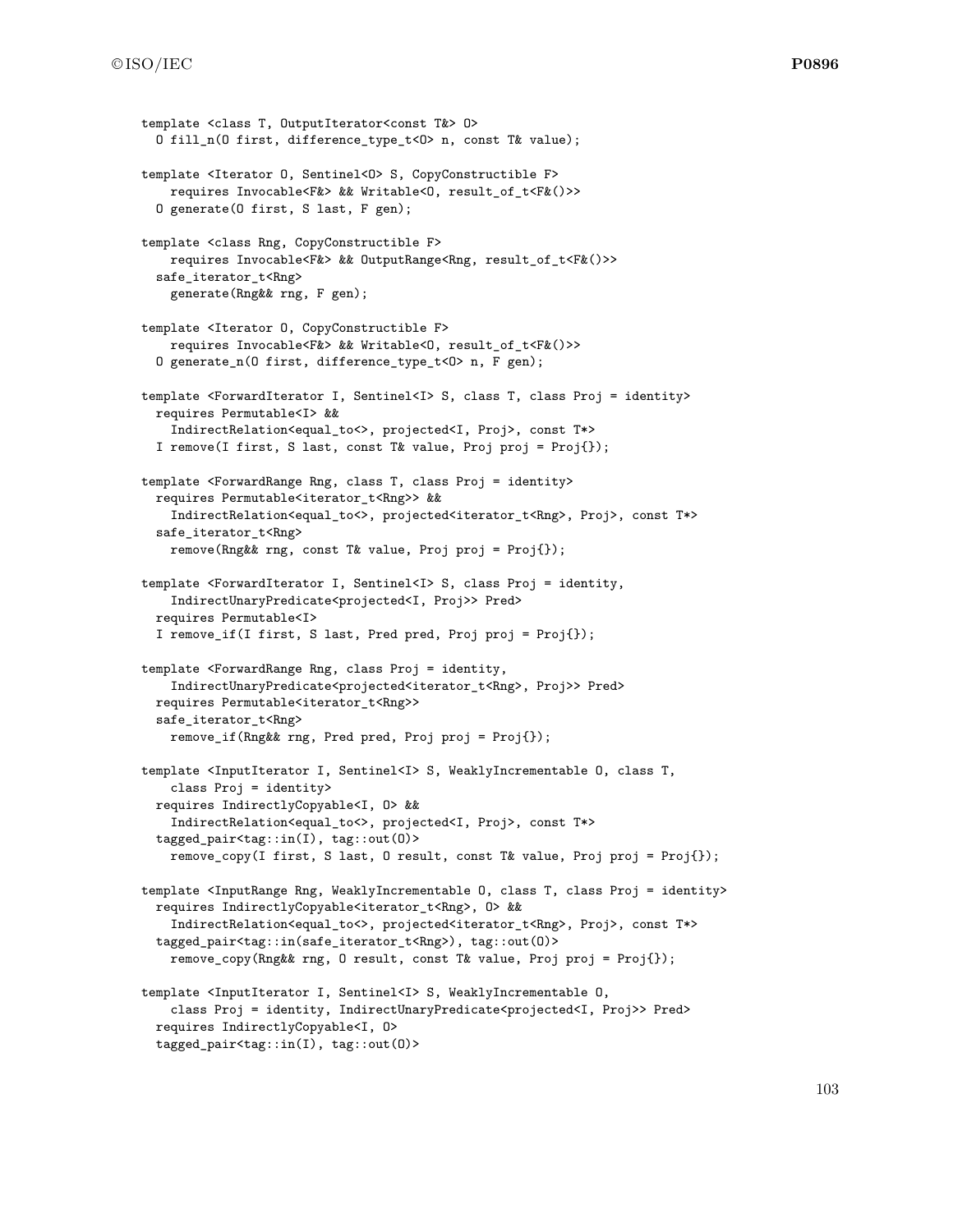```
remove copy if(I first, S last, O result, Pred pred, Proj proj = Proj\{\});
template <InputRange Rng, WeaklyIncrementable O, class Proj = identity,
    IndirectUnaryPredicate<projected<iterator_t<Rng>, Proj>> Pred>
 requires IndirectlyCopyable<iterator_t<Rng>, O>
  tagged_pair<tag::in(safe_iterator_t<Rng>), tag::out(O)>
    remove_copy_if(Rng&& rng, O result, Pred pred, Proj proj = Proj{});
template <ForwardIterator I, Sentinel<I> S, class Proj = identity,
    IndirectRelation<projected<I, Proj>> R = equal_to<>>
 requires Permutable<I>
  I unique(I first, S last, R comp = R{}, Proj proj = Proj{});
template <ForwardRange Rng, class Proj = identity,
    IndirectRelation<projected<iterator_t<Rng>, Proj>> R = equal_to<>>
 requires Permutable<iterator_t<Rng>>
 safe_iterator_t<Rng>
   unique(Rng&& rng, R comp = R{}, Proj proj = Proj{});
template <InputIterator I, Sentinel<I> S, WeaklyIncrementable O,
   class Proj = identity, IndirectRelation<projected<I, Proj>> R = equal_to<>>
 requires IndirectlyCopyable<I, O> &&
    (ForwardIterator<I> ||
     (InputIterator<O> && Same<value_type_t<I>, value_type_t<O>>) ||
     IndirectlyCopyableStorable<I, O>)
  tagged_pair<tag::in(I), tag::out(O)>
    unique_copy(I first, S last, O result, R comp = R{}, Proj proj = Proj{});
template <InputRange Rng, WeaklyIncrementable O, class Proj = identity,
    IndirectRelation<projected<iterator_t<Rng>, Proj>> R = equal_to<>>
 requires IndirectlyCopyable<iterator_t<Rng>, O> &&
    (ForwardIterator<iterator_t<Rng>> ||
     (InputIterator<O> && Same<value_type_t<iterator_t<Rng>>, value_type_t<O>>) ||
     IndirectlyCopyableStorable<iterator_t<Rng>, O>)
  tagged_pair<tag::in(safe_iterator_t<Rng>), tag::out(O)>
    unique_copy(Rng&& rng, O result, R comp = R{}, Proj proj = Proj{});
template <BidirectionalIterator I, Sentinel<I> S>
 requires Permutable<I>
 I reverse(I first, S last);
template <BidirectionalRange Rng>
 requires Permutable<iterator_t<Rng>>
 safe_iterator_t<Rng>
   reverse(Rng&& rng);
template <BidirectionalIterator I, Sentinel<I> S, WeaklyIncrementable O>
 requires IndirectlyCopyable<I, O>
  tagged_pair<tag::in(I), tag::out(O)> reverse_copy(I first, S last, O result);
template <BidirectionalRange Rng, WeaklyIncrementable O>
 requires IndirectlyCopyable<iterator_t<Rng>, O>
  tagged_pair<tag::in(safe_iterator_t<Rng>), tag::out(O)>
    reverse_copy(Rng&& rng, O result);
```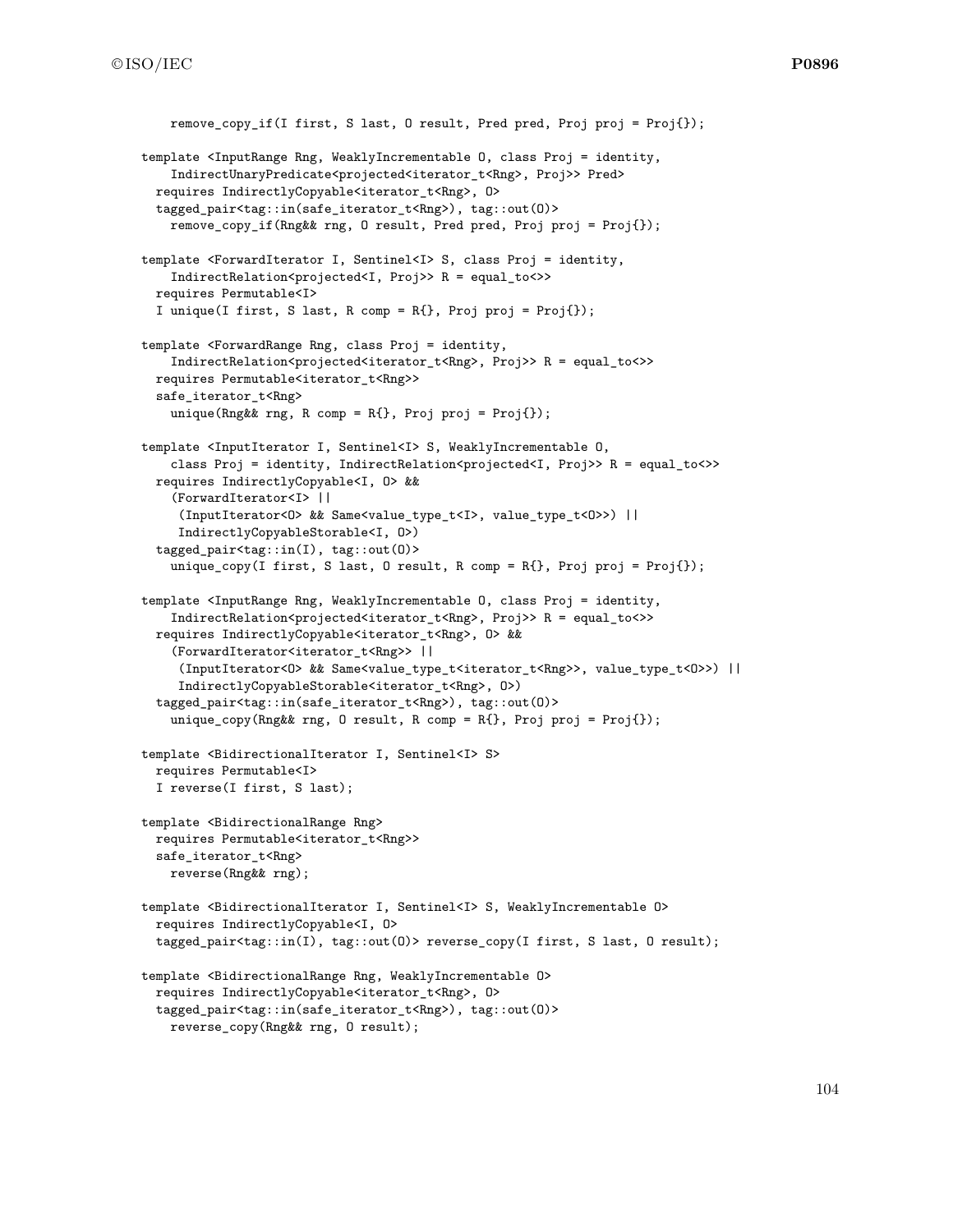```
template <ForwardIterator I, Sentinel<I> S>
  requires Permutable<I>
  tagged_pair<tag::begin(I), tag::end(I)>
    rotate(I first, I middle, S last);
template <ForwardRange Rng>
  requires Permutable<iterator_t<Rng>>
  tagged_pair<tag::begin(safe_iterator_t<Rng>),
              tag::end(safe_iterator_t<Rng>)>
    rotate(Rng&& rng, iterator_t<Rng> middle);
template <ForwardIterator I, Sentinel<I> S, WeaklyIncrementable O>
  requires IndirectlyCopyable<I, O>
  tagged_pair<tag::in(I), tag::out(O)>
    rotate_copy(I first, I middle, S last, O result);
template <ForwardRange Rng, WeaklyIncrementable O>
  requires IndirectlyCopyable<iterator_t<Rng>, O>
  tagged_pair<tag::in(safe_iterator_t<Rng>), tag::out(O)>
    rotate_copy(Rng&& rng, iterator_t<Rng> middle, O result);
// 21.5.4.12, shuffle:
template <RandomAccessIterator I, Sentinel<I> S, class Gen>
  requires Permutable<I> &&
    UniformRandomNumberGenerator<remove_reference_t<Gen>> &&
    ConvertibleTo<result_of_t<Gen&()>, difference_type_t<I>>
  I shuffle(I first, S last, Gen&& g);
template <RandomAccessRange Rng, class Gen>
  requires Permutable<I> &&
    UniformRandomNumberGenerator<remove_reference_t<Gen>> &&
    ConvertibleTo<result_of_t<Gen&()>, difference_type_t<I>>
  safe_iterator_t<Rng>
    shuffle(Rng&& rng, Gen&& g);
// 21.5.4.13, partitions:
template <InputIterator I, Sentinel<I> S, class Proj = identity,
    IndirectUnaryPredicate<projected<I, Proj>> Pred>
  bool is_partitioned(I first, S last, Pred pred, Proj proj = Proj{});
template <InputRange Rng, class Proj = identity,
    IndirectUnaryPredicate<projected<iterator_t<Rng>, Proj>> Pred>
  bool
    is_partitioned(Rng&& rng, Pred pred, Proj proj = Proj{});
template <ForwardIterator I, Sentinel<I> S, class Proj = identity,
    IndirectUnaryPredicate<projected<I, Proj>> Pred>
  requires Permutable<I>
  I partition(I first, S last, Pred pred, Proj proj = Proj{});
template <ForwardRange Rng, class Proj = identity,
    IndirectUnaryPredicate<projected<iterator_t<Rng>, Proj>> Pred>
  requires Permutable<iterator_t<Rng>>
  safe_iterator_t<Rng>
    partition(Rng&& rng, Pred pred, Proj proj = Proj{});
```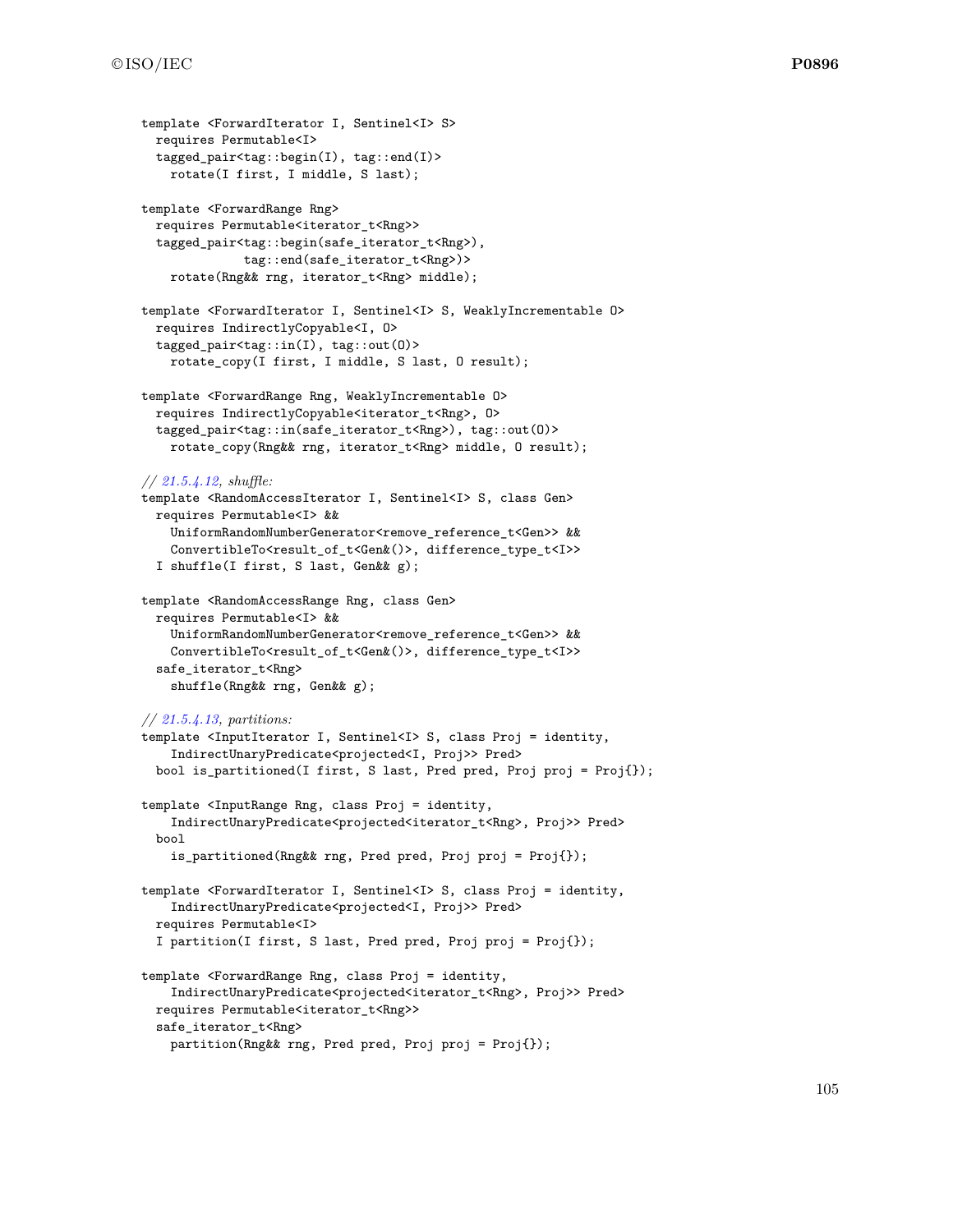```
template <BidirectionalIterator I, Sentinel<I> S, class Proj = identity,
    IndirectUnaryPredicate<projected<I, Proj>> Pred>
 requires Permutable<I>
 I stable_partition(I first, S last, Pred pred, Proj proj = Proj{});
template <BidirectionalRange Rng, class Proj = identity,
    IndirectUnaryPredicate<projected<iterator_t<Rng>, Proj>> Pred>
 requires Permutable<iterator_t<Rng>>
  safe_iterator_t<Rng>
    stable_partition(Rng&& rng, Pred pred, Proj proj = Proj{});
template <InputIterator I, Sentinel<I> S, WeaklyIncrementable O1, WeaklyIncrementable O2,
    class Proj = identity, IndirectUnaryPredicate<projected<I, Proj>> Pred>
 requires IndirectlyCopyable<I, O1> && IndirectlyCopyable<I, O2>
 tagged_tuple<tag::in(I), tag::out1(O1), tag::out2(O2)>
   partition_copy(I first, S last, O1 out_true, O2 out_false, Pred pred,
                   Proj proj = Proj{});
template <InputRange Rng, WeaklyIncrementable O1, WeaklyIncrementable O2,
    class Proj = identity,
    IndirectUnaryPredicate<projected<iterator_t<Rng>, Proj>> Pred>
 requires IndirectlyCopyable<iterator_t<Rng>, O1> &&
    IndirectlyCopyable<iterator_t<Rng>, O2>
  tagged_tuple<tag::in(safe_iterator_t<Rng>), tag::out1(O1), tag::out2(O2)>
    partition_copy(Rng&& rng, O1 out_true, O2 out_false, Pred pred, Proj proj = Proj{});
template <ForwardIterator I, Sentinel<I> S, class Proj = identity,
    IndirectUnaryPredicate<projected<I, Proj>> Pred>
  I partition_point(I first, S last, Pred pred, Proj proj = Proj{});
template <ForwardRange Rng, class Proj = identity,
    IndirectUnaryPredicate<projected<iterator_t<Rng>, Proj>> Pred>
  safe_iterator_t<Rng>
   partition_point(Rng&& rng, Pred pred, Proj proj = Proj{});
// 21.5.5, sorting and related operations:
// 21.5.5.1, sorting:
template <RandomAccessIterator I, Sentinel<I> S, class Comp = less<>,
    class Proj = identity>
 requires Sortable<I, Comp, Proj>
 I sort(I first, S last, Comp comp = Comp{}, Proj proj = Proj{});
template <RandomAccessRange Rng, class Comp = less<>, class Proj = identity>
 requires Sortable<iterator_t<Rng>, Comp, Proj>
 safe_iterator_t<Rng>
    sort(Rng&& rng, Comp comp = Comp{}, Proj proj = Proj{});
template <RandomAccessIterator I, Sentinel<I> S, class Comp = less<>,
   class Proj = identity>
 requires Sortable<I, Comp, Proj>
 I stable_sort(I first, S last, Comp comp = Comp{}, Proj proj = Proj{});
template <RandomAccessRange Rng, class Comp = less<>, class Proj = identity>
 requires Sortable<iterator_t<Rng>, Comp, Proj>
```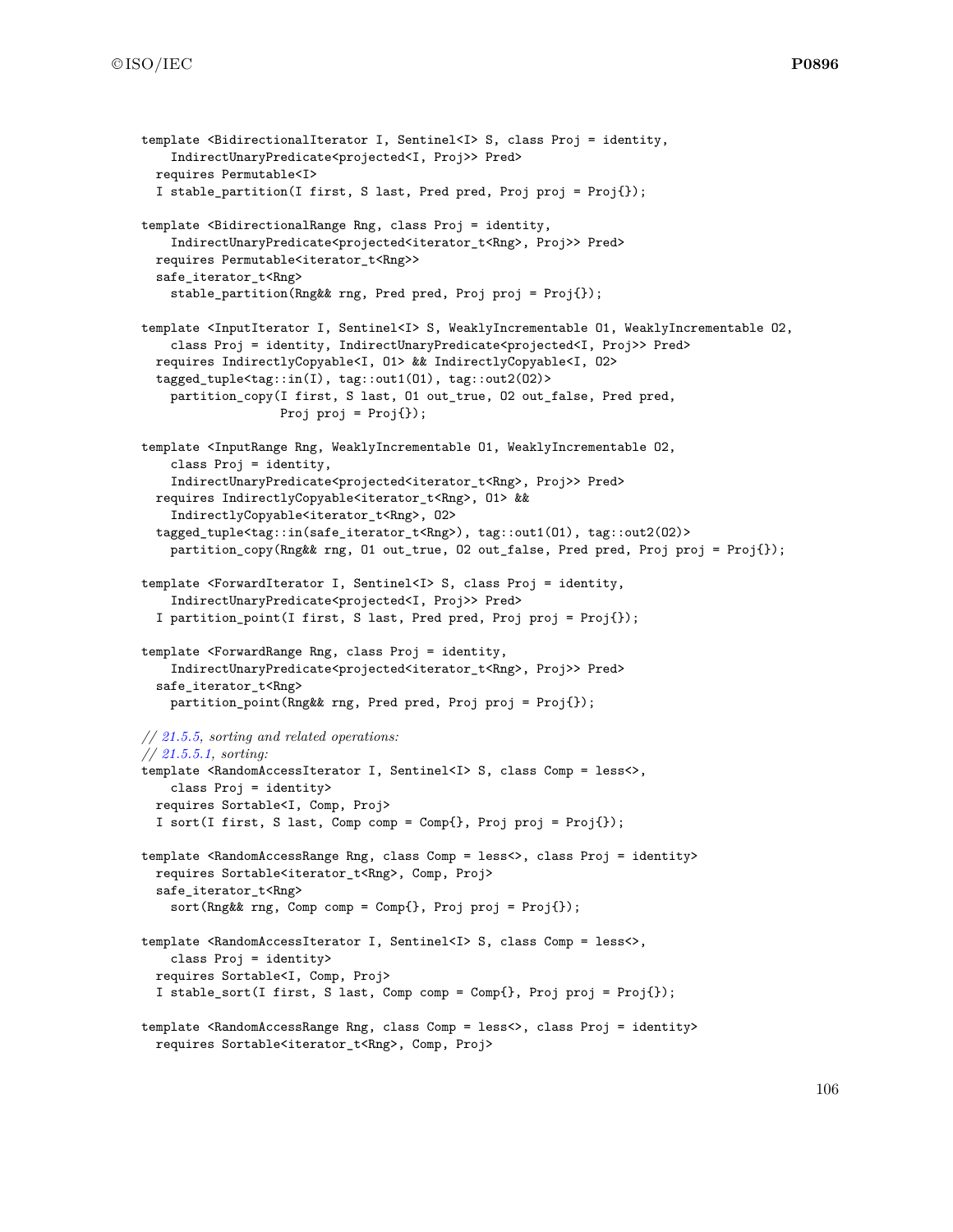```
safe_iterator_t<Rng>
    stable_sort(Rng&& rng, Comp comp = Comp{}, Proj proj = Proj{});
template <RandomAccessIterator I, Sentinel<I> S, class Comp = less<>,
    class Proj = identity>
 requires Sortable<I, Comp, Proj>
  I partial_sort(I first, I middle, S last, Comp comp = Comp{}, Proj proj = Proj{});
template <RandomAccessRange Rng, class Comp = less<>, class Proj = identity>
 requires Sortable<iterator_t<Rng>, Comp, Proj>
 safe_iterator_t<Rng>
    partial_sort(Rng&& rng, iterator_t<Rng> middle, Comp comp = Comp{},
                 Proj proj = Proj();
template <InputIterator I1, Sentinel<I1> S1, RandomAccessIterator I2, Sentinel<I2> S2,
    class Comp = less<>, class Proj1 = identity, class Proj2 = identity>
 requires IndirectlyCopyable<I1, I2> && Sortable<I2, Comp, Proj2> &&
     IndirectStrictWeakOrder<Comp, projected<I1, Proj1>, projected<I2, Proj2>>
 T2partial_sort_copy(I1 first, S1 last, I2 result_first, S2 result_last,
                      Comp comp = Comp\, Proj1 proj1 = Proj1\}, Proj2 proj2 = Proj2\});
template <InputRange Rng1, RandomAccessRange Rng2, class Comp = less<>,
    class Proj1 = identity, class Proj2 = identity>
 requires IndirectlyCopyable<iterator_t<Rng1>, iterator_t<Rng2>> &&
      Sortable<iterator_t<Rng2>, Comp, Proj2> &&
      IndirectStrictWeakOrder<Comp, projected<iterator_t<Rng1>, Proj1>,
        projected<iterator_t<Rng2>, Proj2>>
  safe_iterator_t<Rng2>
    partial_sort_copy(Rng1&& rng, Rng2&& result_rng, Comp comp = Comp{},
                      Proj1 proj1 = Proj1\{ \}, Proj2 proj2 = Proj2\{ \});
template <ForwardIterator I, Sentinel<I> S, class Proj = identity,
    IndirectStrictWeakOrder<projected<I, Proj>> Comp = less<>>
 bool is_sorted(I first, S last, Comp comp = Comp{}, Proj proj = Proj{});
template <ForwardRange Rng, class Proj = identity,
    IndirectStrictWeakOrder<projected<iterator_t<Rng>, Proj>> Comp = less<>>
 bool
    is_sorted(Rng&& rng, Comp comp = Comp{}, Proj proj = Proj{});
template <ForwardIterator I, Sentinel<I> S, class Proj = identity,
    IndirectStrictWeakOrder<projected<I, Proj>> Comp = less<>>
 I is_sorted_until(I first, S last, Comp comp = Comp{}, Proj proj = Proj{});
template <ForwardRange Rng, class Proj = identity,
    IndirectStrictWeakOrder<projected<iterator_t<Rng>, Proj>> Comp = less<>>
 safe_iterator_t<Rng>
    is_sorted_until(Rng&& rng, Comp comp = Comp{}, Proj proj = Proj{});
template <RandomAccessIterator I, Sentinel<I> S, class Comp = less<>,
    class Proj = identity>
 requires Sortable<I, Comp, Proj>
  I nth_element(I first, I nth, S last, Comp comp = Comp{}, Proj proj = Proj{});
```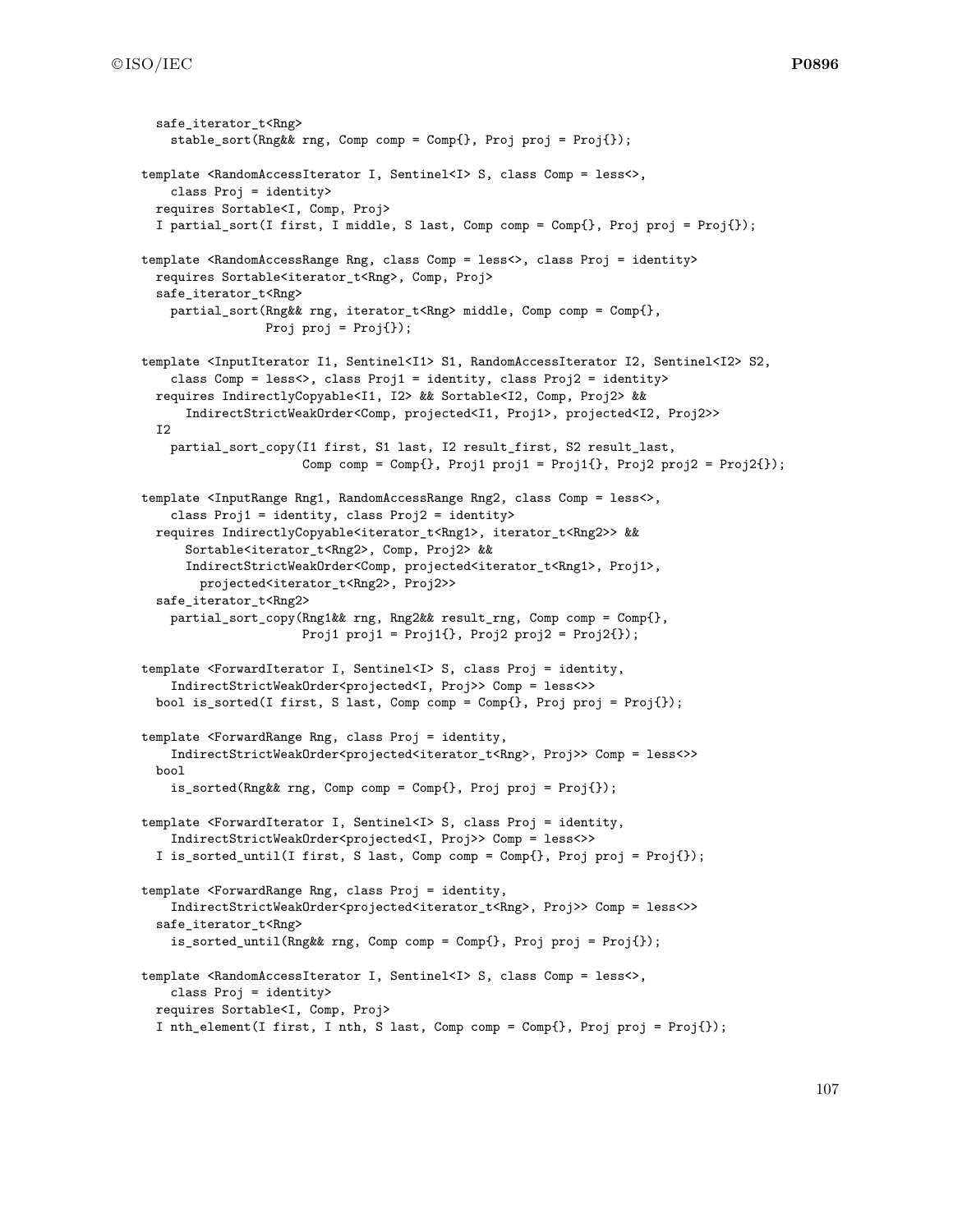```
template <RandomAccessRange Rng, class Comp = less<>, class Proj = identity>
 requires Sortable<iterator_t<Rng>, Comp, Proj>
 safe_iterator_t<Rng>
   nth_element(Rng&& rng, iterator_t<Rng> nth, Comp comp = Comp{}, Proj proj = Proj{});
// 21.5.5.3, binary search:
template <ForwardIterator I, Sentinel<I> S, class T, class Proj = identity,
    IndirectStrictWeakOrder<const T*, projected<I, Proj>> Comp = less<>>
 I
    lower_bound(I first, S last, const T& value, Comp comp = Comp{},
               Proj proj = Proj });
template <ForwardRange Rng, class T, class Proj = identity,
    IndirectStrictWeakOrder<const T*, projected<iterator_t<Rng>, Proj>> Comp = less<>>
 safe_iterator_t<Rng>
   lower_bound(Rng&& rng, const T& value, Comp comp = Comp{}, Proj proj = Proj{});
template <ForwardIterator I, Sentinel<I> S, class T, class Proj = identity,
    IndirectStrictWeakOrder<const T*, projected<I, Proj>> Comp = less<>>
 I
    upper_bound(I first, S last, const T& value, Comp comp = Comp{}, Proj proj = Proj{});
template <ForwardRange Rng, class T, class Proj = identity,
    IndirectStrictWeakOrder<const T*, projected<iterator_t<Rng>, Proj>> Comp = less<>>
  safe_iterator_t<Rng>
    upper_bound(Rng&& rng, const T& value, Comp comp = Comp{}, Proj proj = Proj{});
template <ForwardIterator I, Sentinel<I> S, class T, class Proj = identity,
    IndirectStrictWeakOrder<const T*, projected<I, Proj>> Comp = less<>>
 tagged_pair<tag::begin(I), tag::end(I)>
    equal_range(I first, S last, const T& value, Comp comp = Comp{}, Proj proj = Proj{});
template <ForwardRange Rng, class T, class Proj = identity,
    IndirectStrictWeakOrder<const T*, projected<iterator_t<Rng>, Proj>> Comp = less<>>
  tagged_pair<tag::begin(safe_iterator_t<Rng>),
              tag::end(safe_iterator_t<Rng>)>
    equal_range(Rng&& rng, const T& value, Comp comp = Comp{}, Proj proj = Proj{});
template <ForwardIterator I, Sentinel<I> S, class T, class Proj = identity,
    IndirectStrictWeakOrder<const T*, projected<I, Proj>> Comp = less<>>
 bool
   binary_search(I first, S last, const T& value, Comp comp = Comp{},
                 Proj proj = Proj{});
template <ForwardRange Rng, class T, class Proj = identity,
   IndirectStrictWeakOrder<const T*, projected<iterator_t<Rng>, Proj>> Comp = less<>>
 bool
    binary_search(Rng&& rng, const T& value, Comp comp = Comp{},
                  Proj proj = Proj{});
// 21.5.5.4, merge:
template <InputIterator I1, Sentinel<I1> S1, InputIterator I2, Sentinel<I2> S2,
    WeaklyIncrementable O, class Comp = less<>, class Proj1 = identity,
    class Proj2 = identity>
 requires Mergeable<I1, I2, O, Comp, Proj1, Proj2>
```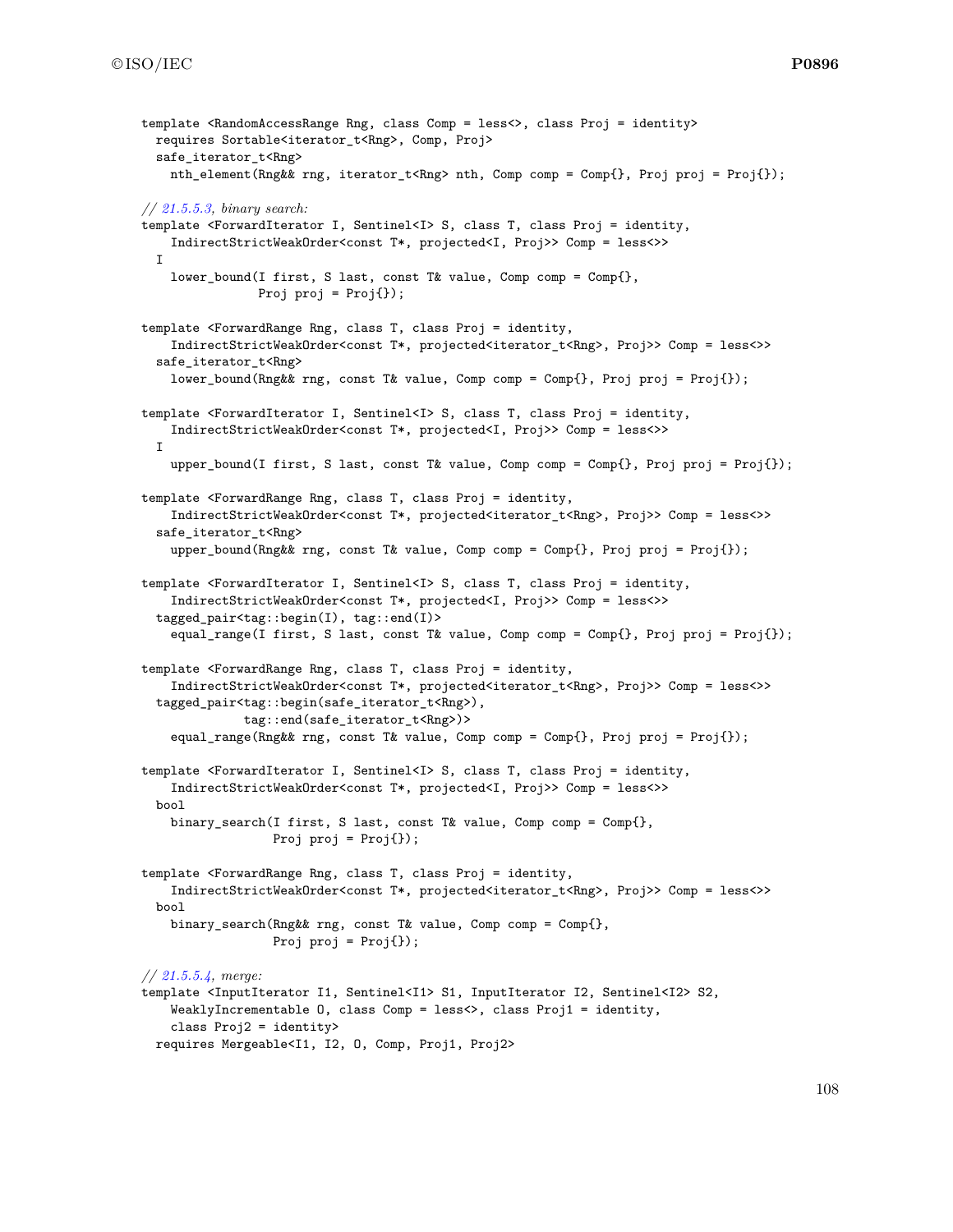```
tagged tuple<tag::in1(I1), tag::in2(I2), tag::out(O)>
    merge(I1 first1, S1 last1, I2 first2, S2 last2, O result,
          Comp comp = Comp\{\}, Prop1 = proj1 = Proj1\}, Prop2 = Proj2\});
template <InputRange Rng1, InputRange Rng2, WeaklyIncrementable O, class Comp = less<>,
    class Proj1 = identity, class Proj2 = identity>
 requires Mergeable<iterator_t<Rng1>, iterator_t<Rng2>, O, Comp, Proj1, Proj2>
  tagged_tuple<tag::in1(safe_iterator_t<Rng1>),
               tag::in2(safe_iterator_t<Rng2>),
               tag::out(O)>
   merge(Rng1&& rng1, Rng2&& rng2, O result,
          Comp comp = Comp\{\}, Propiji = Proj1\}, Propiji = Proj1\}.template <BidirectionalIterator I, Sentinel<I> S, class Comp = less<>,
   class Proj = identity>
 requires Sortable<I, Comp, Proj>
 I
    inplace_merge(I first, I middle, S last, Comp comp = Comp{}, Proj proj = Proj{});
template <BidirectionalRange Rng, class Comp = less<>, class Proj = identity>
 requires Sortable<iterator_t<Rng>, Comp, Proj>
 safe_iterator_t<Rng>
    inplace_merge(Rng&& rng, iterator_t<Rng> middle, Comp comp = Comp{},
                  Proj proj = Proj });
// 21.5.5.5, set operations:
template <InputIterator I1, Sentinel<I1> S1, InputIterator I2, Sentinel<I2> S2,
    class Proj1 = identity, class Proj2 = identity,
    IndirectStrictWeakOrder<projected<I1, Proj1>, projected<I2, Proj2>> Comp = less<>>
 bool
    includes(I1 first1, S1 last1, I2 first2, S2 last2, Comp comp = Comp\,
             Proj1 proj1 = Proj1\; Proj2 proj2 = Proj2\);
template <InputRange Rng1, InputRange Rng2, class Proj1 = identity,
   class Proj2 = identity,
    IndirectStrictWeakOrder<projected<iterator_t<Rng1>, Proj1>,
     projected<iterator_t<Rng2>, Proj2>> Comp = less<>>
 bool
    includes(Rng1&& rng1, Rng2&& rng2, Comp comp = Comp{},
             Proj1 proj1 = Proj1\{ \}, Proj2 proj2 = Proj2\{ \});
template <InputIterator I1, Sentinel<I1> S1, InputIterator I2, Sentinel<I2> S2,
    WeaklyIncrementable 0, class Comp = less<>, class Proj1 = identity, class Proj2 = identity>
 requires Mergeable<I1, I2, O, Comp, Proj1, Proj2>
 tagged_tuple<tag::in1(I1), tag::in2(I2), tag::out(O)>
    set_union(I1 first1, S1 last1, I2 first2, S2 last2, O result, Comp comp = Comp{},
              Proj1 proj1 = Proj1\{ \}, Proj2 proj2 = Proj2\{ \});
template <InputRange Rng1, InputRange Rng2, WeaklyIncrementable O,
    class Comp = less<>, class Proj1 = identity, class Proj2 = identity>
 requires Mergeable<iterator_t<Rng1>, iterator_t<Rng2>, O, Comp, Proj1, Proj2>
  tagged_tuple<tag::in1(safe_iterator_t<Rng1>),
               tag::in2(safe_iterator_t<Rng2>),
               tag::out(O)>
    set_union(Rng1&& rng1, Rng2&& rng2, O result, Comp comp = Comp{},
```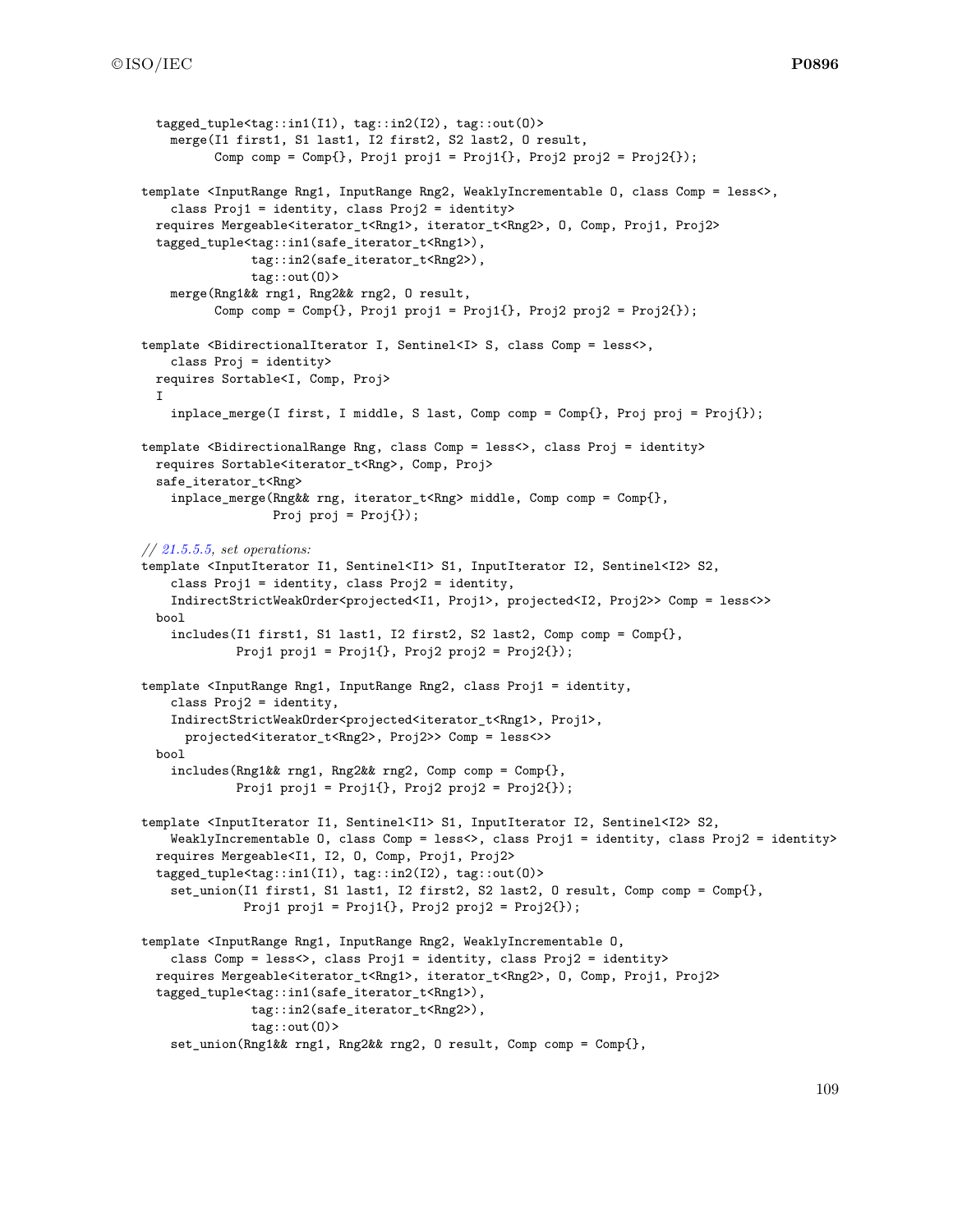```
Proj1 proj1 = Proj1\{ \}, Proj2 proj2 = Proj2\{ \};
template <InputIterator I1, Sentinel<I1> S1, InputIterator I2, Sentinel<I2> S2,
    WeaklyIncrementable 0, class Comp = less<>, class Proj1 = identity, class Proj2 = identity>
  requires Mergeable<I1, I2, O, Comp, Proj1, Proj2>
  \Omegaset_intersection(I1 first1, S1 last1, I2 first2, S2 last2, O result,
                     Comp comp = Comp\{\}, Prop1 = proj1 = Proj1\}, Prop2 = Proj2\});
template <InputRange Rng1, InputRange Rng2, WeaklyIncrementable O,
    class Comp = less<>, class Proj1 = identity, class Proj2 = identity>
  requires Mergeable<iterator_t<Rng1>, iterator_t<Rng2>, O, Comp, Proj1, Proj2>
  O
    set_intersection(Rng1&& rng1, Rng2&& rng2, O result,
                     Comp comp = Comp\{\}, Prop1 = proj1 = Proj1\}, Prop2 = Proj2\});
template <InputIterator I1, Sentinel<I1> S1, InputIterator I2, Sentinel<I2> S2,
    WeaklyIncrementable O, class Comp = less<>, class Proj1 = identity, class Proj2 = identity>
  requires Mergeable<I1, I2, O, Comp, Proj1, Proj2>
  tagged_pair<tag::in1(I1), tag::out(O)>
    set_difference(I1 first1, S1 last1, I2 first2, S2 last2, O result,
                   Comp comp = Comp\{\}, Prop1 = proj1 = Proj1\}, Prop2 = Proj2\});
template <InputRange Rng1, InputRange Rng2, WeaklyIncrementable O,
    class Comp = less<>, class Proj1 = identity, class Proj2 = identity>
  requires Mergeable<iterator_t<Rng1>, iterator_t<Rng2>, O, Comp, Proj1, Proj2>
  tagged_pair<tag::in1(safe_iterator_t<Rng1>), tag::out(O)>
    set_difference(Rng1&& rng1, Rng2&& rng2, O result,
                   Comp comp = Comp\{\}, Prop1 = proj1 = Proj1\}, Prop2 = Proj2\});
template <InputIterator I1, Sentinel<I1> S1, InputIterator I2, Sentinel<I2> S2,
    WeaklyIncrementable 0, class Comp = less<>, class Proj1 = identity, class Proj2 = identity>
  requires Mergeable<I1, I2, O, Comp, Proj1, Proj2>
  tagged_tuple<tag::in1(I1), tag::in2(I2), tag::out(O)>
    set_symmetric_difference(I1 first1, S1 last1, I2 first2, S2 last2, O result,
                             Comp comp = Comp\{\}, Prop1 \text{proj1} = Proj1\},Proj2 proj2 = Proj2{});
template <InputRange Rng1, InputRange Rng2, WeaklyIncrementable O,
    class Comp = less<>, class Proj1 = identity, class Proj2 = identity>
  requires Mergeable<iterator_t<Rng1>, iterator_t<Rng2>, O, Comp, Proj1, Proj2>
  tagged_tuple<tag::in1(safe_iterator_t<Rng1>),
               tag::in2(safe_iterator_t<Rng2>),
               tag::out(O)>
    set_symmetric_difference(Rng1&& rng1, Rng2&& rng2, O result, Comp comp = Comp{},
                             Proj1 proj1 = Proj1\{ \}, Proj2 proj2 = Proj2\{ \});
// 21.5.5.6, heap operations:
template <RandomAccessIterator I, Sentinel<I> S, class Comp = less<>,
    class Proj = identity>
  requires Sortable<I, Comp, Proj>
  I push_heap(I first, S last, Comp comp = Comp{}, Proj proj = Proj{});
template <RandomAccessRange Rng, class Comp = less<>, class Proj = identity>
  requires Sortable<iterator_t<Rng>, Comp, Proj>
```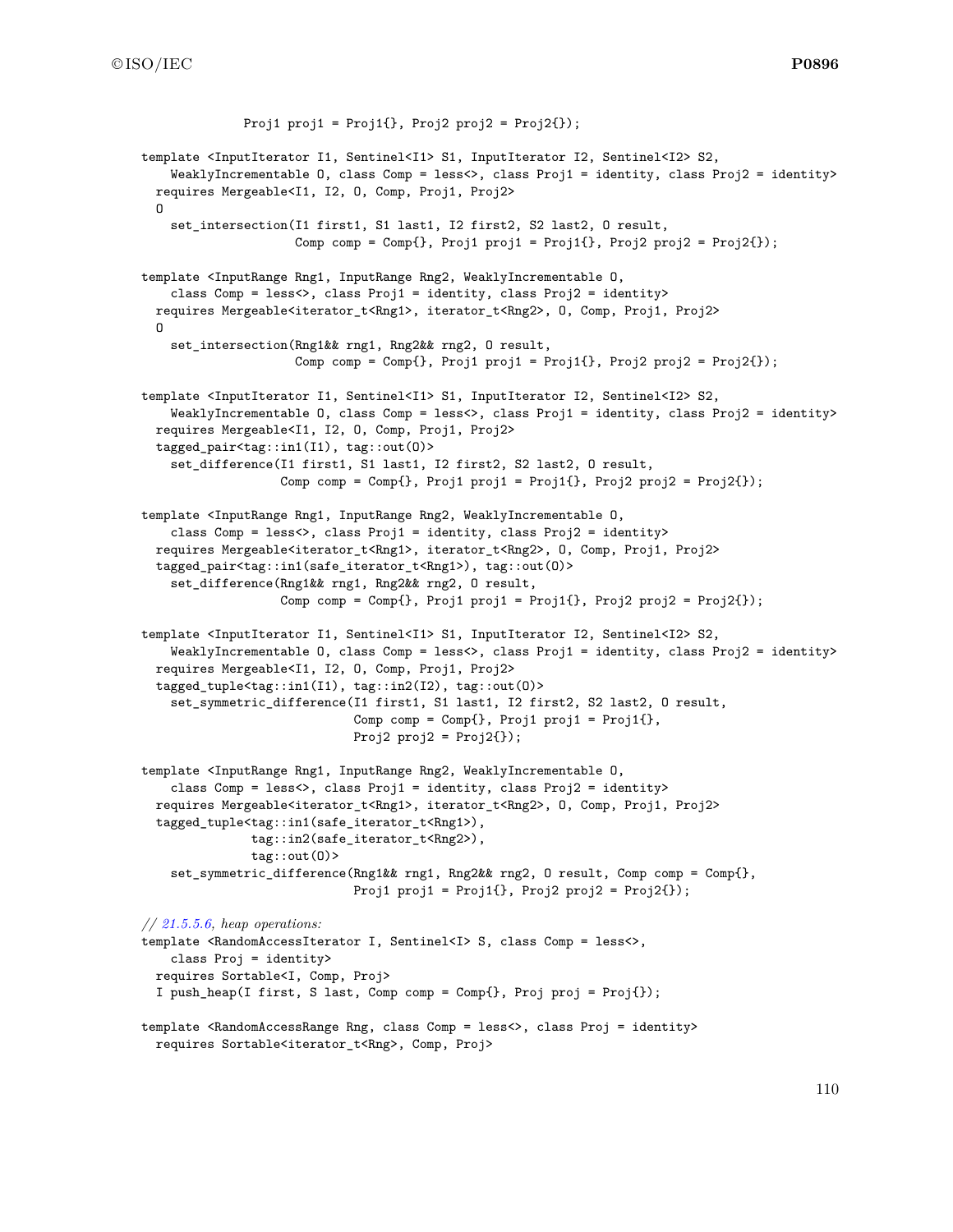```
safe_iterator_t<Rng>
    push_heap(Rng&& rng, Comp comp = Comp{}, Proj proj = Proj{});
template <RandomAccessIterator I, Sentinel<I>>S<>, class Comp = less<>,
    class Proj = identity>
 requires Sortable<I, Comp, Proj>
  I pop_heap(I first, S last, Comp comp = Comp{}, Proj proj = Proj{});
template <RandomAccessRange Rng, class Comp = less<>, class Proj = identity>
 requires Sortable<iterator_t<Rng>, Comp, Proj>
 safe_iterator_t<Rng>
   pop_heap(Rng&& rng, Comp comp = Comp{}, Proj proj = Proj{});
template <RandomAccessIterator I, Sentinel<I> S, class Comp = less<>,
   class Proj = identity>
 requires Sortable<I, Comp, Proj>
 I make_heap(I first, S last, Comp comp = Comp{}, Proj proj = Proj{});
template <RandomAccessRange Rng, class Comp = less<>, class Proj = identity>
 requires Sortable<iterator_t<Rng>, Comp, Proj>
 safe_iterator_t<Rng>
   make_heap(Rng&& rng, Comp comp = Comp{}, Proj proj = Proj{});
template <RandomAccessIterator I, Sentinel<I> S, class Comp = less<>,
   class Proj = identity>
 requires Sortable<I, Comp, Proj>
 I sort_heap(I first, S last, Comp comp = Comp{}, Proj proj = Proj{});
template <RandomAccessRange Rng, class Comp = less<>, class Proj = identity>
 requires Sortable<iterator_t<Rng>, Comp, Proj>
 safe_iterator_t<Rng>
    sort_heap(Rng&& rng, Comp comp = Comp{}, Proj proj = Proj{});
template <RandomAccessIterator I, Sentinel<I>>>>>> S, class Proj = identity,
    IndirectStrictWeakOrder<projected<I, Proj>> Comp = less<>>
 bool is_heap(I first, S last, Comp comp = Comp{}, Proj proj = Proj{});
template <RandomAccessRange Rng, class Proj = identity,
    IndirectStrictWeakOrder<projected<iterator_t<Rng>, Proj>> Comp = less<>>
 bool
    is_heap(Rng&& rng, Comp comp = Comp{}, Proj proj = Proj{});
template <RandomAccessIterator I, Sentinel<I> S, class Proj = identity,
    IndirectStrictWeakOrder<projected<I, Proj>> Comp = less<>>
  I is_heap_until(I first, S last, Comp comp = Comp{}, Proj proj = Proj{});
template <RandomAccessRange Rng, class Proj = identity,
   IndirectStrictWeakOrder<projected<iterator_t<Rng>, Proj>> Comp = less<>>
 safe_iterator_t<Rng>
    is_heap_until(Rng&& rng, Comp comp = Comp{}, Proj proj = Proj{});
// 21.5.5.7, minimum and maximum:
template <class T, class Proj = identity,
    IndirectStrictWeakOrder<projected<const T*, Proj>> Comp = less<>>
 constexpr const T& min(const T& a, const T& b, Comp comp = Comp{}, Proj proj = Proj{});
```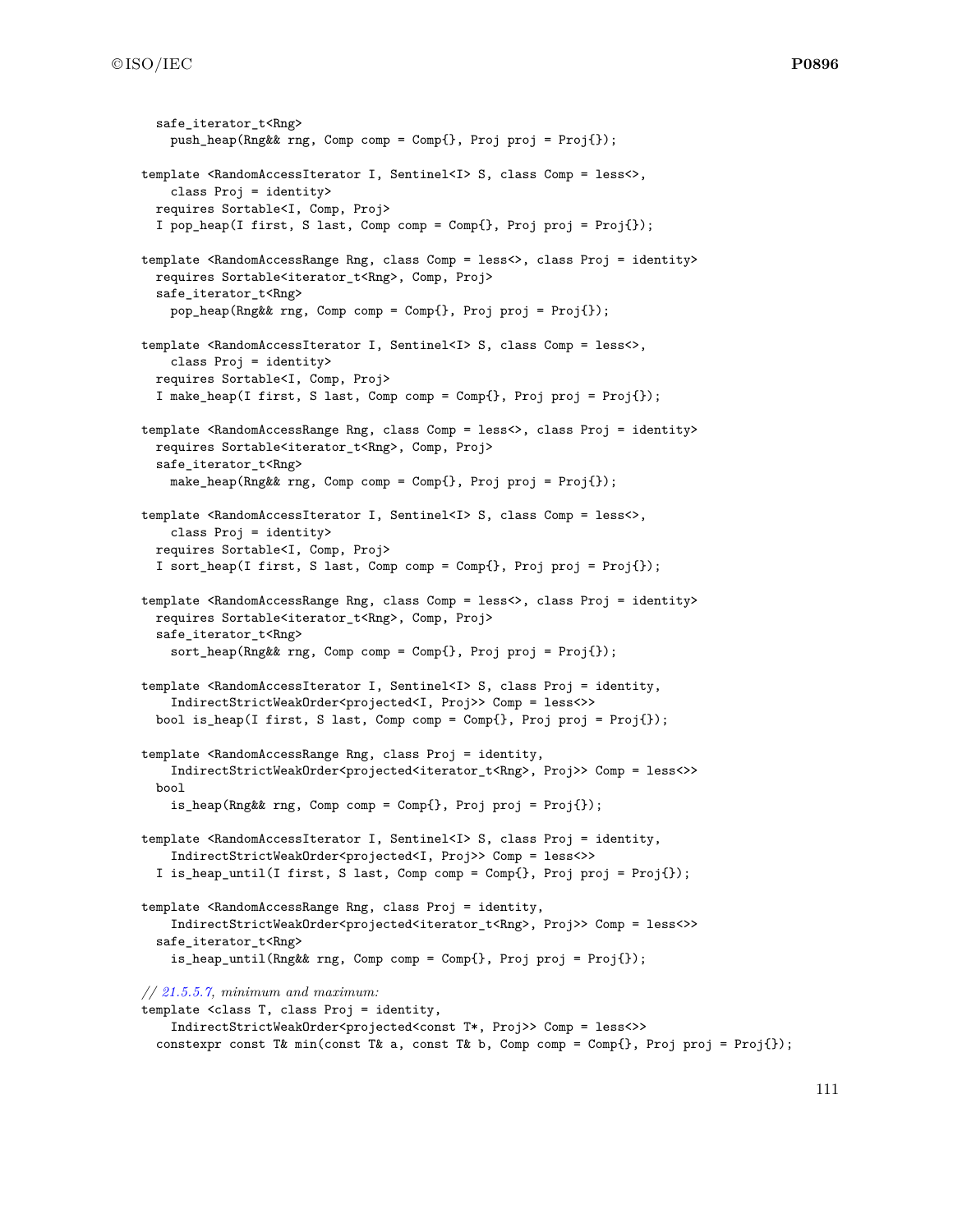```
template <Copyable T, class Proj = identity,
    IndirectStrictWeakOrder<projected<const T*, Proj>> Comp = less<>>
  constexpr T min(initializer_list<T> t, Comp comp = Comp{}, Proj proj = Proj{});
template <InputRange Rng, class Proj = identity,
    IndirectStrictWeakOrder<projected<iterator_t<Rng>, Proj>> Comp = less<>>
  requires Copyable<value_type_t<iterator_t<Rng>>>
  value_type_t<iterator_t<Rng>>
    min(Rng&& rng, Comp comp = Comp{}, Proj proj = Proj{});
template <class T, class Proj = identity,
    IndirectStrictWeakOrder<projected<const T*, Proj>> Comp = less<>>
  constexpr const T& max(const T& a, const T& b, Comp comp = Comp{}, Proj proj = Proj{});
template <Copyable T, class Proj = identity,
    IndirectStrictWeakOrder<projected<const T*, Proj>> Comp = less<>>
  constexpr T max(initializer_list<T> t, Comp comp = Comp{}, Proj proj = Proj{});
template <InputRange Rng, class Proj = identity,
   IndirectStrictWeakOrder<projected<iterator_t<Rng>, Proj>> Comp = less<>>
  requires Copyable<value_type_t<iterator_t<Rng>>>
  value_type_t<iterator_t<Rng>>
    max(Rng&& rng, Comp comp = Comp{}, Proj proj = Proj{});
template <class T, class Proj = identity,
    IndirectStrictWeakOrder<projected<const T*, Proj>> Comp = less<>>
  constexpr tagged_pair<tag::min(const T&), tag::max(const T&)>
    minmax(const T& a, const T& b, Comp comp = Comp{}, Proj proj = Proj{});
template <Copyable T, class Proj = identity,
    IndirectStrictWeakOrder<projected<const T*, Proj>> Comp = less<>>
  constexpr tagged_pair<tag::min(T), tag::max(T)>
    minmax(initializer_list<T> t, Comp comp = Comp{}, Proj proj = Proj{});
template <InputRange Rng, class Proj = identity,
    IndirectStrictWeakOrder<projected<iterator_t<Rng>, Proj>> Comp = less<>>
  requires Copyable<value_type_t<iterator_t<Rng>>>
  tagged_pair<tag::min(value_type_t<iterator_t<Rng>>),
              tag::max(value_type_t<iterator_t<Rng>>)>
    minmax(Rng&& rng, Comp comp = Comp{}, Proj proj = Proj{});
template <ForwardIterator I, Sentinel<I> S, class Proj = identity,
    IndirectStrictWeakOrder<projected<I, Proj>> Comp = less<>>
  I min_element(I first, S last, Comp comp = Comp{}, Proj proj = Proj{});
template <ForwardRange Rng, class Proj = identity,
    IndirectStrictWeakOrder<projected<iterator_t<Rng>, Proj>> Comp = less<>>
  safe_iterator_t<Rng>
    min_element(Rng&& rng, Comp comp = Comp{}, Proj proj = Proj{});
template <ForwardIterator I, Sentinel<I> S, class Proj = identity,
    IndirectStrictWeakOrder<projected<I, Proj>> Comp = less<>>
  I max_element(I first, S last, Comp comp = Comp{}, Proj proj = Proj{});
```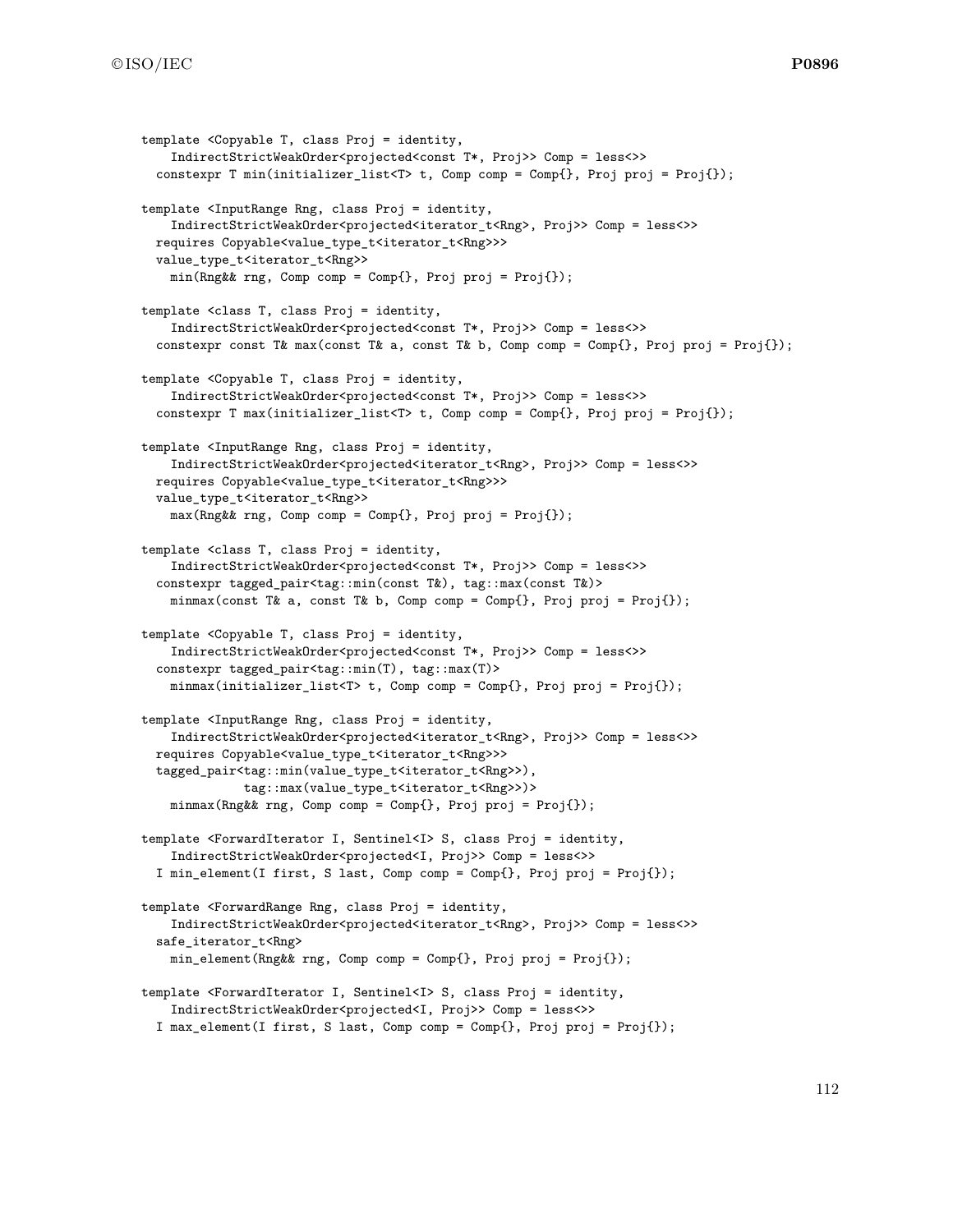```
template <ForwardRange Rng, class Proj = identity,
      IndirectStrictWeakOrder<projected<iterator_t<Rng>, Proj>> Comp = less<>>
    safe_iterator_t<Rng>
     max_element(Rng&& rng, Comp comp = Comp{}, Proj proj = Proj{});
  template <ForwardIterator I, Sentinel<I> S, class Proj = identity,
      IndirectStrictWeakOrder<projected<I, Proj>> Comp = less<>>
    tagged_pair<tag::min(I), tag::max(I)>
     minmax_element(I first, S last, Comp comp = Comp{}, Proj proj = Proj{});
  template <ForwardRange Rng, class Proj = identity,
      IndirectStrictWeakOrder<projected<iterator_t<Rng>, Proj>> Comp = less<>>
    tagged_pair<tag::min(safe_iterator_t<Rng>),
                tag::max(safe_iterator_t<Rng>)>
     minmax_element(Rng&& rng, Comp comp = Comp{}, Proj proj = Proj{});
  template <InputIterator I1, Sentinel<I1> S1, InputIterator I2, Sentinel<I2> S2,
      class Proj1 = identity, class Proj2 = identity,
      IndirectStrictWeakOrder<projected<I1, Proj1>, projected<I2, Proj2>> Comp = less<>>
    bool
      lexicographical_compare(I1 first1, S1 last1, I2 first2, S2 last2,
                              Comp comp = Comp\{\}, Prop1 = proj1 = Proj1\}, Prop2 = Proj2\});
  template <InputRange Rng1, InputRange Rng2, class Proj1 = identity,
      class Proj2 = identity,
      IndirectStrictWeakOrder<projected<iterator_t<Rng1>, Proj1>,
        projected<iterator_t<Rng2>, Proj2>> Comp = less<>>
    bool
      lexicographical_compare(Rng1&& rng1, Rng2&& rng2, Comp comp = Comp{},
                              Proj1 proj1 = Proj1\; Proj2 proj2 = Proj2\);
  // 21.5.5.9, permutations:
  template <BidirectionalIterator I, Sentinel<I> S, class Comp = less<>,
      class Proj = identity>
    requires Sortable<I, Comp, Proj>
    bool next_permutation(I first, S last, Comp comp = Comp{}, Proj proj = Proj{});
  template <BidirectionalRange Rng, class Comp = less<>,
     class Proj = identity>
    requires Sortable<iterator_t<Rng>, Comp, Proj>
    bool
     next_permutation(Rng&& rng, Comp comp = Comp{}, Proj proj = Proj{});
  template <BidirectionalIterator I, Sentinel<I> S, class Comp = less<>,
     class Proj = identity>
    requires Sortable<I, Comp, Proj>
    bool prev_permutation(I first, S last, Comp comp = Comp{}, Proj proj = Proj{});
 template <BidirectionalRange Rng, class Comp = less<>,
     class Proj = identity>
    requires Sortable<iterator_t<Rng>, Comp, Proj>
    bool
     prev_permutation(Rng&& rng, Comp comp = Comp{}, Proj proj = Proj{});
}}}}
```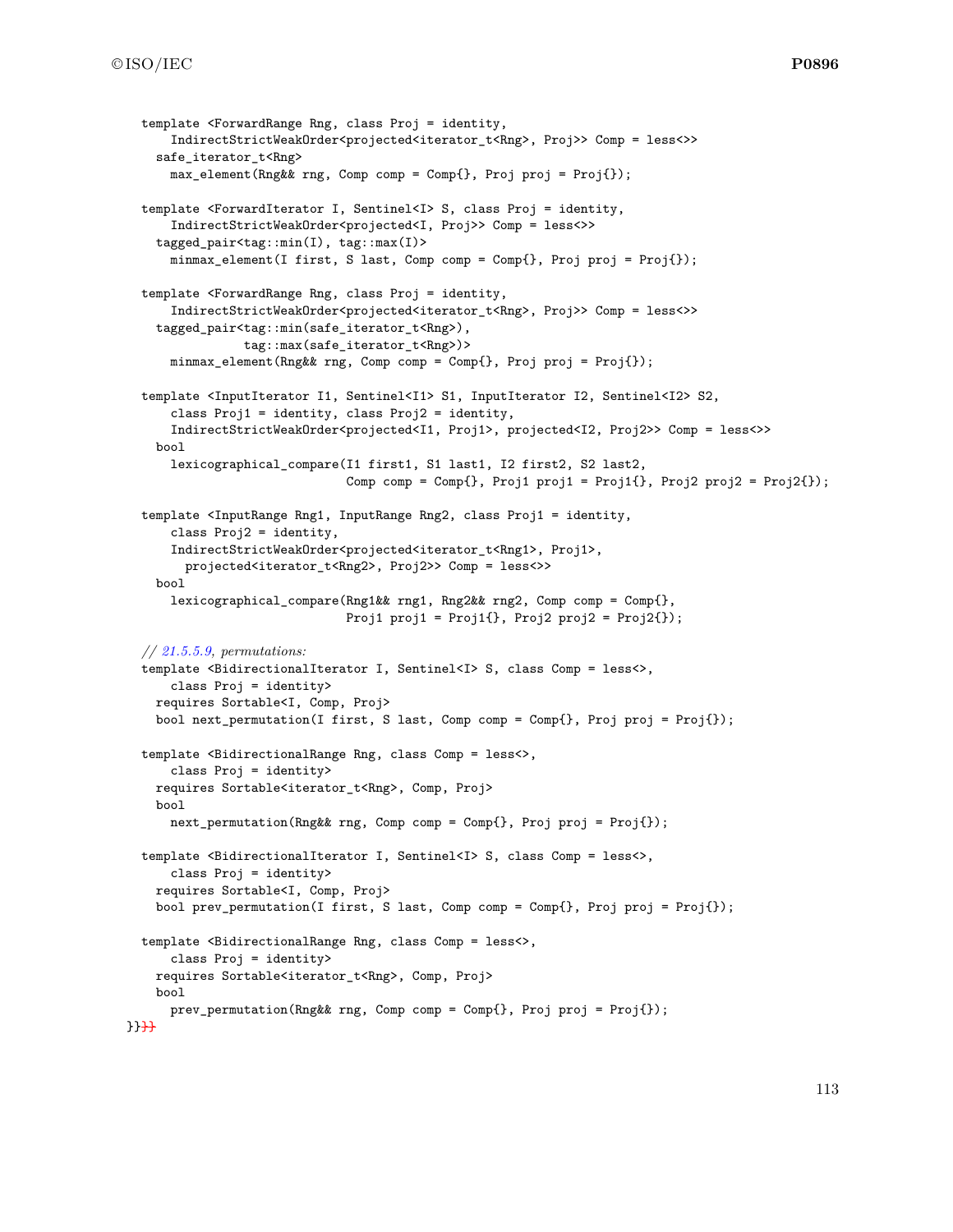- <sup>4</sup> All of the algorithms are separated from the particular implementations of data structures and are parameterized by iterator types. Because of this, they can work with program-defined data structures, as long as these data structures have iterator types satisfying the assumptions on the algorithms.
- <sup>5</sup> For purposes of determining the existence of data races, algorithms shall not modify objects referenced through an iterator argument unless the specification requires such modification.
- <sup>6</sup> Both in-place and copying versions are provided for certain algorithms.[4](#page-115-0) When such a version is provided for *algorithm* it is called *algorithm\_copy*. Algorithms that take predicates end with the suffix \_if (which follows the suffix \_copy).
- <sup>7</sup> [ *Note:* Unless otherwise specified, algorithms that take function objects as arguments are permitted to copy those function objects freely. Programmers for whom object identity is important should consider using a wrapper class that points to a noncopied implementation object such as reference wrapper $\langle T \rangle$  (20.5.14.5), or some equivalent solution. *— end note* ]
- <sup>8</sup> In the description of the algorithms operators + and are used for some of the iterator categories for which they do not have to be defined. In these cases the semantics of a+n is the same as that of

```
X tmp = a;
advance(tmp, n);
return tmp;
```
and that of b-a is the same as of

return distance(a, b);

<sup>9</sup> In the description of algorithm return values, sentinel values are sometimes returned where an iterator is expected. In these cases, the semantics are as if the sentinel is converted into an iterator as follows:

```
I tmp = first;
while(tmp != last)
  ++tmp;
return tmp;
```
- <sup>10</sup> Overloads of algorithms that take Range arguments [\(21.4.6.2\)](#page-93-0) behave as if they are implemented by calling begin and end on the Range and dispatching to the overload that takes separate iterator and sentinel arguments.
- The number and order of template parameters for algorithm declarations is unspecified, except where explicitly stated otherwise.

# **21.5.2 Tag specifiers b 21.5.2 Tag specifiers**

```
namespace tag {
 struct in { /∗ implementation-defined ∗/ };
 struct in1 { /∗ implementation-defined ∗/ };
  struct in2 { /∗ implementation-defined ∗/ };
  struct out { /∗ implementation-defined ∗/ };
  struct out1 { /∗ implementation-defined ∗/ };
  struct out2 { /∗ implementation-defined ∗/ };
  struct fun { /∗ implementation-defined ∗/ };
  struct min { /∗ implementation-defined ∗/ };
  struct max { /∗ implementation-defined ∗/ };
  struct begin { /∗ implementation-defined ∗/ };
```
<span id="page-115-0"></span><sup>4)</sup> The decision whether to include a copying version was usually based on complexity considerations. When the cost of doing the operation dominates the cost of copy, the copying version is not included. For example, sort\_copy is not included because the cost of sorting is much more significant, and users might as well do copy followed by sort.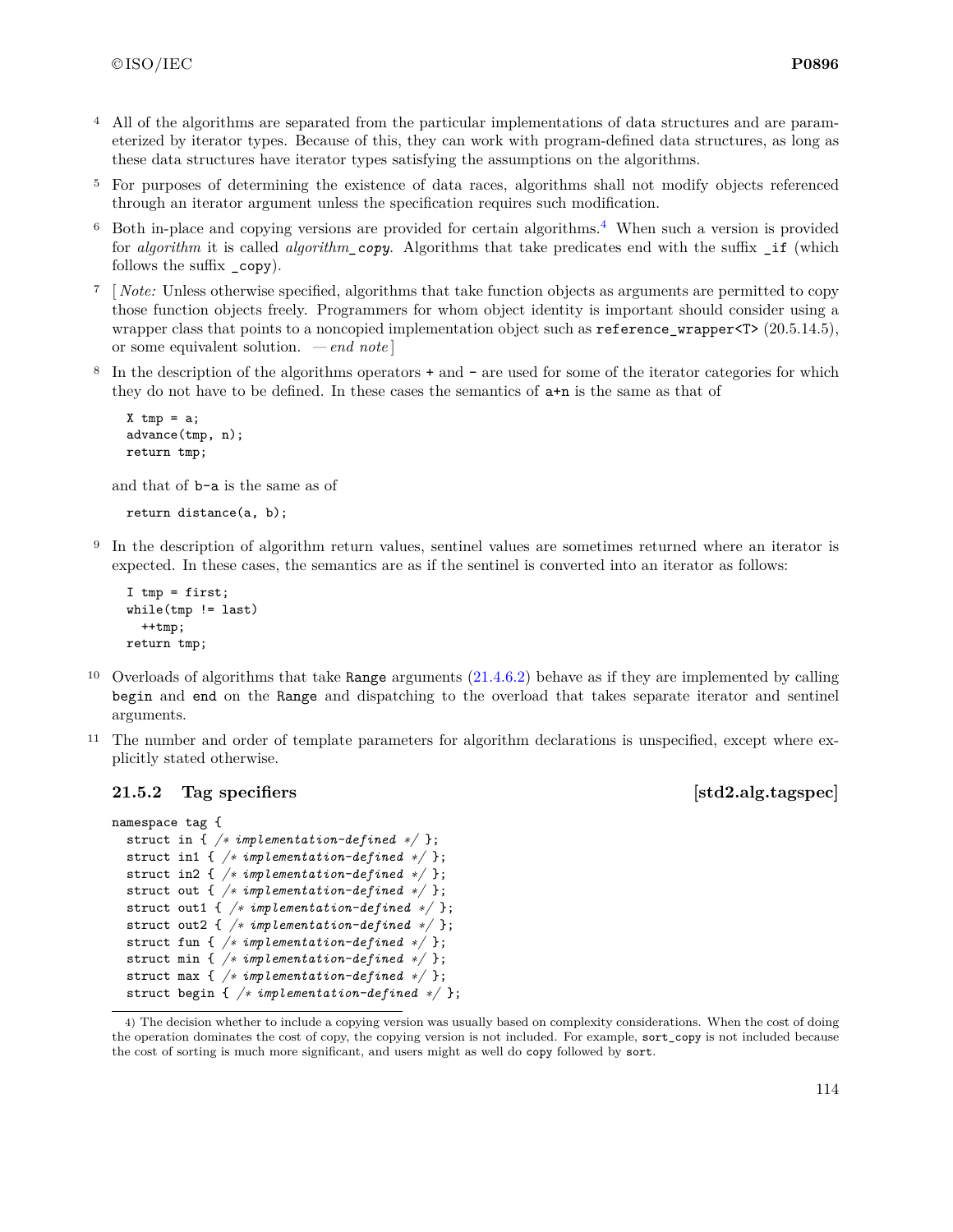|                                                                                                                                        | struct end { $/*$ implementation-defined $*/$ };<br>}                                                                                                                                                                                                                                                                                                                                                                                                                                   |                         |
|----------------------------------------------------------------------------------------------------------------------------------------|-----------------------------------------------------------------------------------------------------------------------------------------------------------------------------------------------------------------------------------------------------------------------------------------------------------------------------------------------------------------------------------------------------------------------------------------------------------------------------------------|-------------------------|
| $\mathbf{1}$                                                                                                                           | In the following description, let $X$ be the name of a type in the <b>tag</b> namespace above.                                                                                                                                                                                                                                                                                                                                                                                          |                         |
| $\sqrt{2}$                                                                                                                             | tag:: X is a tag specifier (21.2.4.2) such that TAGGET (D, tag:: X, N) names a tagged getter (21.2.4.2)<br>with DerivedCharacteristic $D$ , ElementIndex $N$ , and ElementName $X$ .                                                                                                                                                                                                                                                                                                    |                         |
| 3                                                                                                                                      | <i>Example:</i> tag::in is a type such that TAGGET (D, tag::in, N) names a type with the following<br>interface:                                                                                                                                                                                                                                                                                                                                                                        |                         |
|                                                                                                                                        | struct __input_getter {<br>constexpr decltype(auto) in() &<br>{ return get< $N$ >(static_cast< $D$ &>(*this)); }<br>{ return get< $N$ >(static_cast< $D$ &&>(*this)); }<br>constexpr decltype(auto) in() &&<br>constexpr decltype(auto) in() const & { return get <n>(static_cast<const d&="">(*this)); }<br/><math>\}</math> ;</const></n>                                                                                                                                             |                         |
|                                                                                                                                        | $-end example$                                                                                                                                                                                                                                                                                                                                                                                                                                                                          |                         |
|                                                                                                                                        | Non-modifying sequence operations<br>21.5.3                                                                                                                                                                                                                                                                                                                                                                                                                                             | [std2.alg.nonmodifying] |
|                                                                                                                                        | All of<br>21.5.3.1                                                                                                                                                                                                                                                                                                                                                                                                                                                                      | $[std2.alg.all_of]$     |
|                                                                                                                                        | template <inputiterator i,="" sentinel<i="">S, class Proj = identity,<br/>IndirectUnaryPredicate<projected<i, proj="">&gt; Pred&gt;<br/>bool all_of(I first, S last, Pred pred, Proj proj = Proj{});<br/>template <inputrange class="" proj="identity,&lt;br" rng,="">IndirectUnaryPredicate<projected<iterator_t<rng>, Proj&gt;&gt; Pred&gt;<br/>bool all_of(Rng&amp;&amp; rng, Pred pred, Proj proj = Proj{});</projected<iterator_t<rng></inputrange></projected<i,></inputiterator> |                         |
|                                                                                                                                        |                                                                                                                                                                                                                                                                                                                                                                                                                                                                                         |                         |
| 1                                                                                                                                      | Returns: true if [first, last) is empty or if invoke(pred, invoke(proj, *i)) is true for every<br>iterator i in the range [first, last), and false otherwise.                                                                                                                                                                                                                                                                                                                           |                         |
| $\sqrt{2}$                                                                                                                             | Complexity: At most last - first applications of the predicate and last - first applications of<br>the projection.                                                                                                                                                                                                                                                                                                                                                                      |                         |
|                                                                                                                                        | 21.5.3.2 Any of                                                                                                                                                                                                                                                                                                                                                                                                                                                                         | $[std2.alg. any_of]$    |
|                                                                                                                                        | template <inputiterator i,="" sentinel<i=""> S, class Proj = identity,<br/>IndirectUnaryPredicate<projected<i, proj="">&gt; Pred&gt;<br/>bool any_of(I first, S last, Pred pred, Proj proj = Proj<math>\{\}</math>);</projected<i,></inputiterator>                                                                                                                                                                                                                                     |                         |
|                                                                                                                                        | template <inputrange class="" proj="identity,&lt;br" rng,="">IndirectUnaryPredicate<projected<iterator_t<rng>, Proj&gt;&gt; Pred&gt;<br/>bool any_of(Rng&amp;&amp; rng, Pred pred, Proj proj = Proj{});</projected<iterator_t<rng></inputrange>                                                                                                                                                                                                                                         |                         |
| 1                                                                                                                                      | Returns: false if [first, last) is empty or if there is no iterator i in the range [first, last) such<br>that invoke(pred, invoke(proj, *i)) is true, and true otherwise.                                                                                                                                                                                                                                                                                                               |                         |
| $\boldsymbol{2}$<br>Complexity: At most last - first applications of the predicate and last - first applications of<br>the projection. |                                                                                                                                                                                                                                                                                                                                                                                                                                                                                         |                         |
|                                                                                                                                        | None of<br>21.5.3.3                                                                                                                                                                                                                                                                                                                                                                                                                                                                     | $[std2.alg.none_of]$    |
|                                                                                                                                        | template <inputiterator i,="" sentinel<i=""> S, class Proj = identity,<br/>IndirectUnaryPredicate<projected<i, proj="">&gt; Pred&gt;<br/>bool none_of(I first, S last, Pred pred, Proj proj = Proj{});</projected<i,></inputiterator>                                                                                                                                                                                                                                                   |                         |
|                                                                                                                                        | template <inputrange class="" proj="identity,&lt;br" rng,="">IndirectUnaryPredicate<projected<iterator_t<rng>, Proj&gt;&gt; Pred&gt;</projected<iterator_t<rng></inputrange>                                                                                                                                                                                                                                                                                                            |                         |

115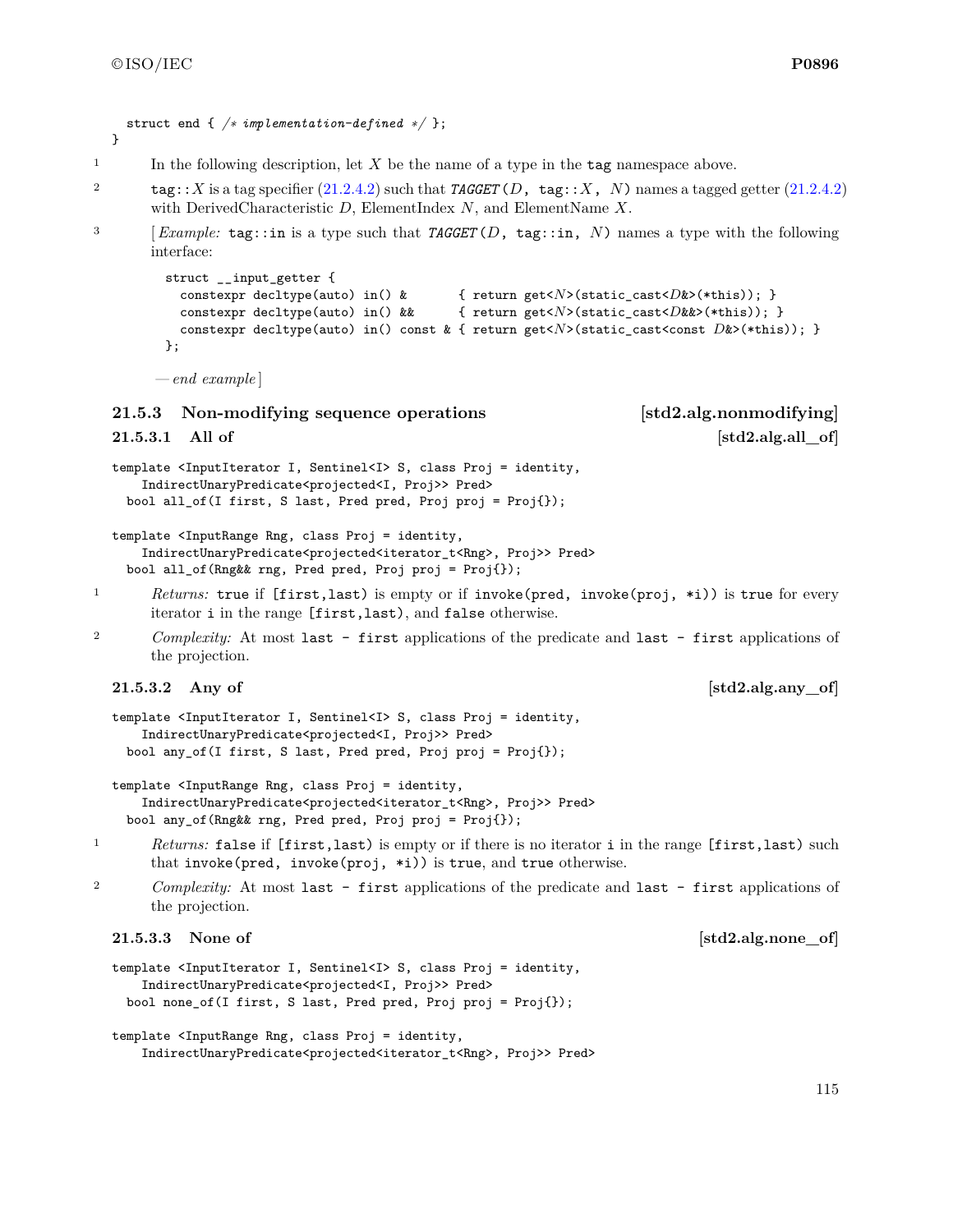bool none of (Rng&& rng, Pred pred, Proj proj = Proj{});

- <sup>1</sup> *Returns:* true if [first,last) is empty or if invoke(pred, invoke(proj, \*i)) is false for every iterator i in the range [first,last), and false otherwise.
- <sup>2</sup> *Complexity:* At most last first applications of the predicate and last first applications of the projection.

**21.5.3.4** For each **a [std2.alg.foreach**]

```
template <InputIterator I, Sentinel<I> S, class Proj = identity,
    IndirectUnaryInvocable<projected<I, Proj>> Fun>
  tagged_pair<tag::in(I), tag::fun(Fun)>
    for_each(I first, S last, Fun f, Proj proj = Proj{});
```

```
template <InputRange Rng, class Proj = identity,
    IndirectUnaryInvocable<projected<iterator_t<Rng>, Proj>> Fun>
  tagged_pair<tag::in(safe_iterator_t<Rng>), tag::fun(Fun)>
    for_each(Rng&& rng, Fun f, Proj proj = Proj{});
```
- <sup>1</sup> *Effects:* Calls invoke(f, invoke(proj, \*i)) for every iterator i in the range [first,last), starting from first and proceeding to last - 1. [ *Note:* If the result of invoke(proj, \*i) is a mutable reference, f may apply nonconstant functions. *— end note* ]
- <sup>2</sup> *Returns:* {last, std::move(f)}.
- <sup>3</sup> *Complexity:* Applies f and proj exactly last first times.
- <sup>4</sup> *Remarks:* If f returns a result, the result is ignored.
- <sup>5</sup> [*Note:* The requirements of this algorithm are more strict than those specified in . This algorithm requires Fun to satisfy CopyConstructible, whereas the algorithm in the C**++** Standard requires only MoveConstructible. *— end note* ]

### **21.5.3.5 Find [std2.alg.find]**

```
template <InputIterator I, Sentinel<I> S, class T, class Proj = identity>
 requires IndirectRelation<equal_to<>, projected<I, Proj>, const T*>
  I find(I first, S last, const T& value, Proj proj = Proj{});
```

```
template <InputRange Rng, class T, class Proj = identity>
 requires IndirectRelation<equal_to<>, projected<iterator_t<Rng>, Proj>, const T*>
  safe_iterator_t<Rng>
    find(Rng&& rng, const T& value, Proj proj = Proj{});
```

```
template <InputIterator I, Sentinel<I> S, class Proj = identity,
    IndirectUnaryPredicate<projected<I, Proj>> Pred>
  I find_if(I first, S last, Pred pred, Proj proj = Proj{});
```

```
template <InputRange Rng, class Proj = identity,
    IndirectUnaryPredicate<projected<iterator_t<Rng>, Proj>> Pred>
  safe_iterator_t<Rng>
   find_if(Rng&& rng, Pred pred, Proj proj = Proj{});
```

```
template <InputIterator I, Sentinel<I> S, class Proj = identity,
   IndirectUnaryPredicate<projected<I, Proj>> Pred>
  I find_if_not(I first, S last, Pred pred, Proj proj = Proj{});
```

```
template <InputRange Rng, class Proj = identity,
```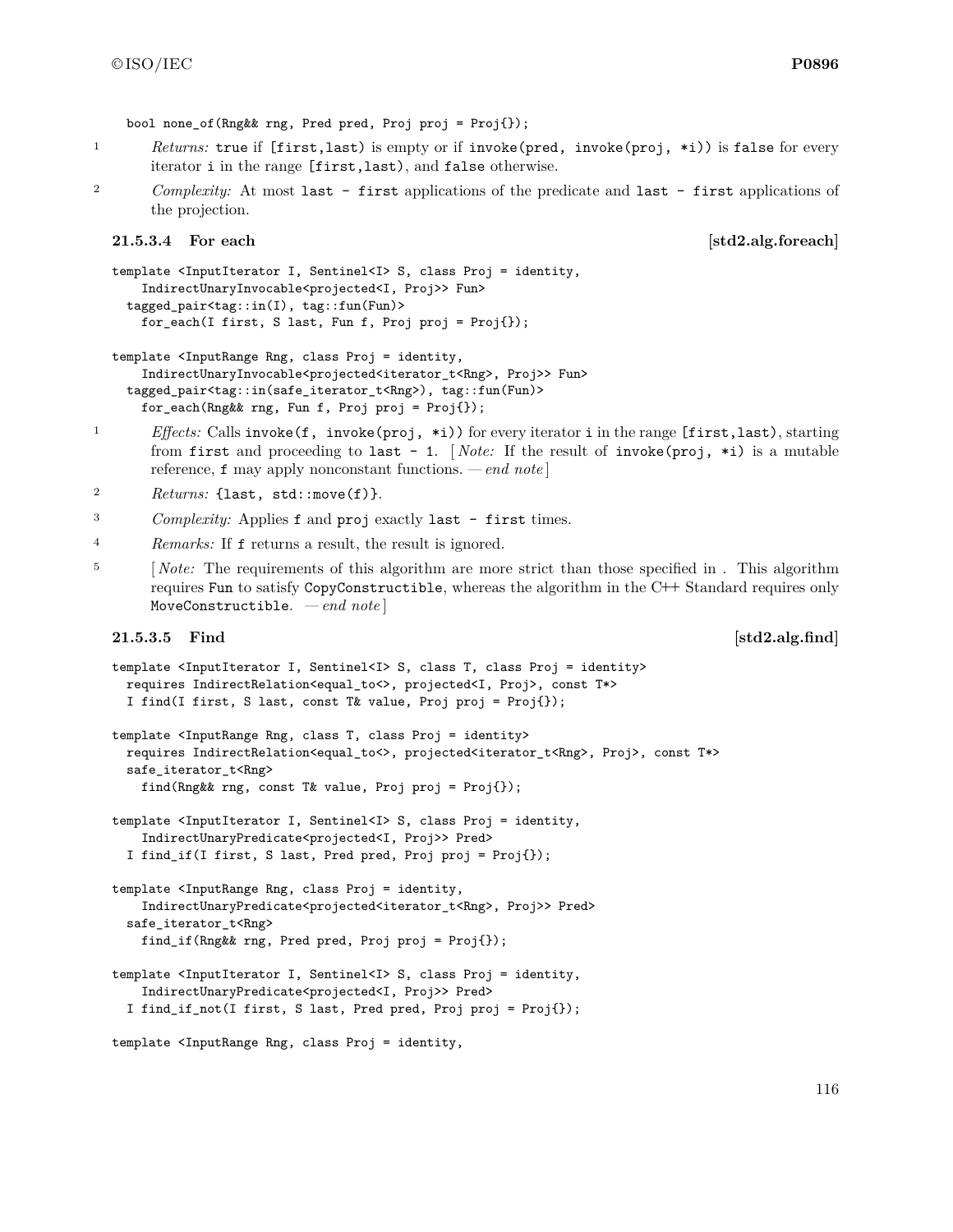```
IndirectUnaryPredicate<projected<iterator t<Rng>, Proj>> Pred>
safe_iterator_t<Rng>
 find_if_not(Rng&& rng, Pred pred, Proj proj = Proj{});
```
- <sup>1</sup> *Returns:* The first iterator i in the range [first,last) for which the following corresponding conditions hold: invoke(proj, \*i) == value, invoke(pred, invoke(proj, \*i)) != false, invoke( pred, invoke(proj,  $*$ i)) == false. Returns last if no such iterator is found.
- <sup>2</sup> *Complexity:* At most last first applications of the corresponding predicate and projection.

```
21.5.3.6 Find end and <b>a Example 21.5.3.6 Find end [std2.alg.find.end]
```

```
template <ForwardIterator I1, Sentinel<I1> S1, ForwardIterator I2,
    Sentinel<I2> S2, class Proj = identity,
    IndirectRelation<I2, projected<I1, Proj>> Pred = equal_to<>>
  T<sub>1</sub>
    find_end(I1 first1, S1 last1, I2 first2, S2 last2,
             Pred pred = Pred{}; Proj proj = Proj{};
```

```
template <ForwardRange Rng1, ForwardRange Rng2,
    class Proj = identity,
    IndirectRelation<iterator_t<Rng2>,
     projected<iterator_t<Rng>, Proj>> Pred = equal_to<>>
  safe_iterator_t<Rng1>
    find_end(Rng1&& rng1, Rng2&& rng2, Pred pred = Pred{}, Proj proj = Proj{});
```

```
1 Effects: Finds a subsequence of equal values in a sequence.
```
- 2 *Returns:* The last iterator i in the range [first1,last1 (last2 first2)) such that for every non-negative integer  $n \leq$  (last2 - first2), the following condition holds: invoke (pred, invoke ( proj,  $*(i + n))$ ,  $*(first2 + n))$  != false. Returns last1 if [first2, last2) is empty or if no such iterator is found.
- <sup>3</sup> *Complexity:* At most (last2 first2) \* (last1 first1 (last2 first2) + 1) applications of the corresponding predicate and projection.

# **21.5.3.7 Find first of [std2.alg.find.first.of]**

```
template <InputIterator I1, Sentinel<I1> S1, ForwardIterator I2, Sentinel<I2> S2,
    class Proj1 = identity, class Proj2 = identity,
    IndirectRelation<projected<I1, Proj1>, projected<I2, Proj2>> Pred = equal_to<>>
 I1
    find_first_of(I1 first1, S1 last1, I2 first2, S2 last2, Pred pred = Pred{},
                  Proj1 proj1 = Proj1\{ \}, Proj2 proj2 = Proj2\{ \});
template <InputRange Rng1, ForwardRange Rng2, class Proj1 = identity,
    class Proj2 = identity,
    IndirectRelation<projected<iterator_t<Rng1>, Proj1>,
     projected<iterator_t<Rng2>, Proj2>> Pred = equal_to<>>
  safe_iterator_t<Rng1>
```

```
find_first_of(Rng1&& rng1, Rng2&& rng2, Pred pred = Pred{},
              Proj1 proj1 = Proj1\{\}, Proj2 proj2 = Proj2\{\};
```
<sup>1</sup> *Effects:* Finds an element that matches one of a set of values.

<sup>2</sup> *Returns:* The first iterator i in the range [first1,last1) such that for some iterator j in the range [first2,last2) the following condition holds: invoke(pred, invoke(proj1, \*i), invoke(proj2, \*j)) != false. Returns last1 if [first2,last2) is empty or if no such iterator is found.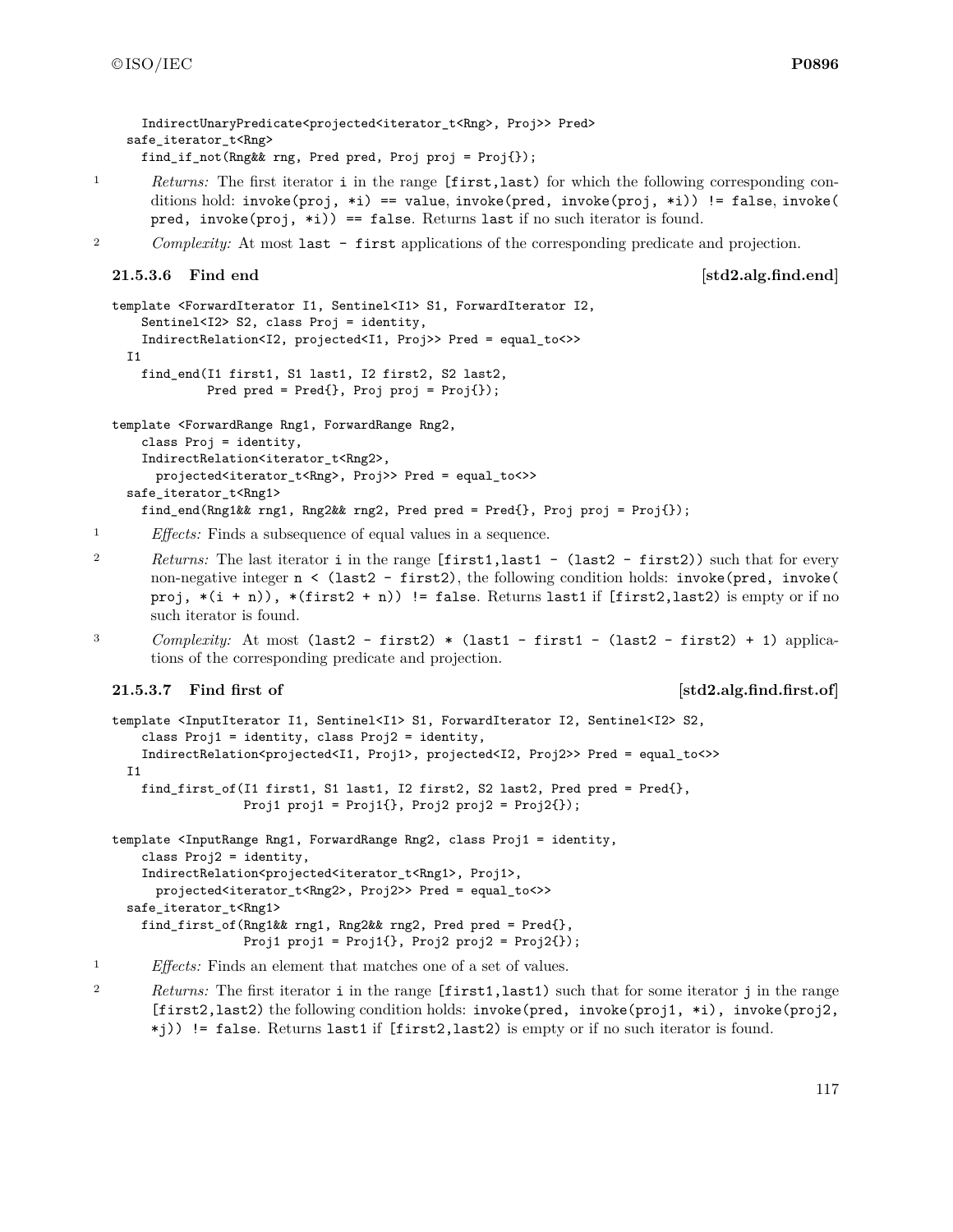<sup>3</sup> *Complexity:* At most (last1-first1) \* (last2-first2) applications of the corresponding predicate and the two projections.

### **21.5.3.8** Adjacent find **and is a set of the set of the set of the set of set of set of set of set of set of set of set of set of set of set of set of set of set of set of set of set of set of set of set of set of set of**

```
template <ForwardIterator I, Sentinel<I> S, class Proj = identity,
    IndirectRelation<projected<I, Proj>> Pred = equal_to<>>
  I
    adjacent_find(I first, S last, Pred pred = Pred{},
```

```
Proj proj = Proj });
```

```
template <ForwardRange Rng, class Proj = identity,
    IndirectRelation<projected<iterator_t<Rng>, Proj>> Pred = equal_to<>>
  safe_iterator_t<Rng>
    adjacent_find(Rng&& rng, Pred pred = Pred{}, Proj proj = Proj{});
```
- <sup>1</sup> *Returns:* The first iterator i such that both i and i + 1 are in the range [first,last) for which the following corresponding condition holds: invoke(pred, invoke(proj, \*i), invoke(proj, \*(i + 1))) != false. Returns last if no such iterator is found.
- <sup>2</sup> *Complexity:* For a nonempty range, exactly  $min((i first) + 1, (last first) 1)$  applications of the corresponding predicate, where i is adjacent\_find's return value, and no more than twice as many applications of the projection.

### **21.5.3.9 Count Service Service Service Service Service Service Service Service Service Service Service Service Service Service Service Service Service Service Service Service Service Service Service Service Service Servic**

```
template <InputIterator I, Sentinel<I> S, class T, class Proj = identity>
 requires IndirectRelation<equal_to<>, projected<I, Proj>, const T*>
 difference_type_t<I>
    count(I first, S last, const T& value, Proj proj = Proj{});
```

```
template <InputRange Rng, class T, class Proj = identity>
 requires IndirectRelation<equal_to<>, projected<iterator_t<Rng>, Proj>, const T*>
 difference_type_t<iterator_t<Rng>>
    count(Rng&& rng, const T& value, Proj proj = Proj{});
```

```
template <InputIterator I, Sentinel<I> S, class Proj = identity,
    IndirectUnaryPredicate<projected<I, Proj>> Pred>
  difference_type_t<I>
    count_if(I first, S last, Pred pred, Proj proj = Proj{});
```

```
template <InputRange Rng, class Proj = identity,
    IndirectUnaryPredicate<projected<iterator_t<Rng>, Proj>> Pred>
 difference_type_t<iterator_t<Rng>>
    count_if(Rng&& rng, Pred pred, Proj proj = Proj{});
```
- <sup>1</sup> *Effects:* Returns the number of iterators i in the range [first,last) for which the following corresponding conditions hold:  $invoke(proj, *i) == value, invoke(pred, invoke(proj, *i)) !=$ false.
- <sup>2</sup> *Complexity:* Exactly last first applications of the corresponding predicate and projection.

## **21.5.3.10 Mismatch and the state of the state of the state of the state of the state of the state of the state of the state of the state of the state of the state of the state of the state of the state of the state of t**

```
template <InputIterator I1, Sentinel<I1> S1, InputIterator I2, Sentinel<I2> S2,
    class Proj1 = identity, class Proj2 = identity,
    IndirectRelation<projected<I1, Proj1>, projected<I2, Proj2>> Pred = equal_to<>>
 tagged_pair<tag::in1(I1), tag::in2(I2)>
```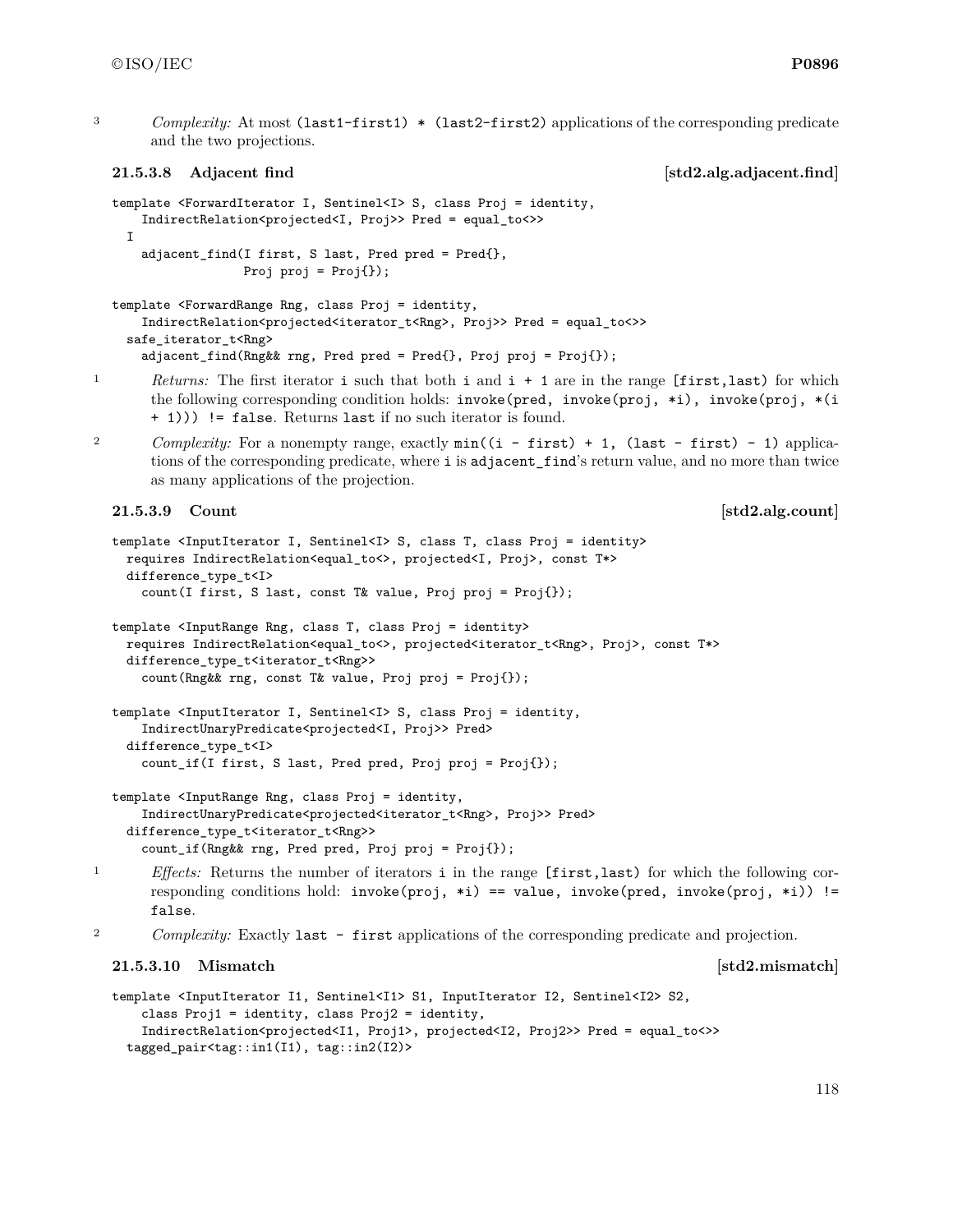```
mismatch(I1 first1, S1 last1, I2 first2, S2 last2, Pred pred = Pred{}},
         Proj1 proj1 = Proj1\{\}, Proj2 proj2 = Proj2\{\});
```

```
template <InputRange Rng1, InputRange Rng2,
```

```
class Proj1 = identity, class Proj2 = identity,
```
IndirectRelation<projected<iterator\_t<Rng1>, Proj1>,

```
projected<iterator_t<Rng2>, Proj2>> Pred = equal_to<>>
tagged_pair<tag::in1(safe_iterator_t<Rng1>), tag::in2(safe_iterator_t<Rng2>)>
```
mismatch(Rng1&& rng1, Rng2&& rng2, Pred pred = Pred{},

```
Proj1 proj1 = Proj1\{ \}, Proj2 proj2 = Proj2\{ \});
```
<sup>1</sup> *Returns:* A pair of iterators i and j such that j == first2 + (i - first1) and i is the first iterator in the range [first1,last1) for which the following corresponding conditions hold:

 $(1.1)$   $-$  j is in the range [first2, last2).

```
(1.2) - *i := *(first2 + (i - first1))
```

```
(1.3) - linvoke(pred, invoke(proj1, *i), invoke(proj2, *(first2 + (i - first1))))
         Returns the pair first1 + min(last1 - first1, last2 - first2) and first2 + min(last1 -
         first1, last2 - first2) if such an iterator i is not found.
```
<sup>2</sup> *Complexity:* At most last1 - first1 applications of the corresponding predicate and both projections.

# **21.5.3.11 Equal Equal Equal Equal Equal Equal Equal Equal Equal Equal Equal Equal Equal Equal Equal Equal Equal Equal Equal Equal Equal Equal Equal Equal Equal Equal Equal Equal Equal Equal Equal Equal Equal Equal Equal E**

```
template <InputIterator I1, Sentinel<I1> S1, InputIterator I2, Sentinel<I2> S2,
    class Pred = equal_to<>, class Proj1 = identity, class Proj2 = identity>
 requires IndirectlyComparable<I1, I2, Pred, Proj1, Proj2>
 bool equal(I1 first1, S1 last1, I2 first2, S2 last2,
             Pred pred = Pred{},
             Proj1 proj1 = Proj1\{ \}, Proj2 proj2 = Proj2\{ \});
```

```
template <InputRange Rng1, InputRange Rng2, class Pred = equal_to<>,
    class Proj1 = identity, class Proj2 = identity>
 requires IndirectlyComparable<iterator_t<Rng1>, iterator_t<Rng2>, Pred, Proj1, Proj2>
 bool equal(Rng1&& rng1, Rng2&& rng2, Pred pred = Pred{},
             Proj1 proj1 = Proj1\{\}, Proj2 proj2 = Proj2\{\});
```
- 1 *Returns:* If last1 first1 != last2 first2, return false. Otherwise return true if for every iterator i in the range [first1,last1) the following condition holds: invoke(pred, invoke(proj1, \*i), invoke(proj2, \*(first2 + (i - first1)))). Otherwise, returns false.
- <sup>2</sup> *Complexity:* No applications of the corresponding predicate and projections if:
- $(2.1)$   $-$  SizedSentinel<S1, I1> is satisfied, and

```
(2.2) — SizedSentinel<S2, I2> is satisfied, and
```

```
(2.3) - last1 - first1 != last2 - first2.
```
Otherwise, at most min(last1 - first1, last2 - first2) applications of the corresponding predicate and projections.

### **21.5.3.12** Is permutation **in Section** [std2.alg.is\_permutation]

```
template <ForwardIterator I1, Sentinel<I1> S1, ForwardIterator I2,
    Sentinel<I2> S2, class Pred = equal_to<>, class Proj1 = identity,
    class Proj2 = identity>
 requires IndirectlyComparable<I1, I2, Pred, Proj1, Proj2>
```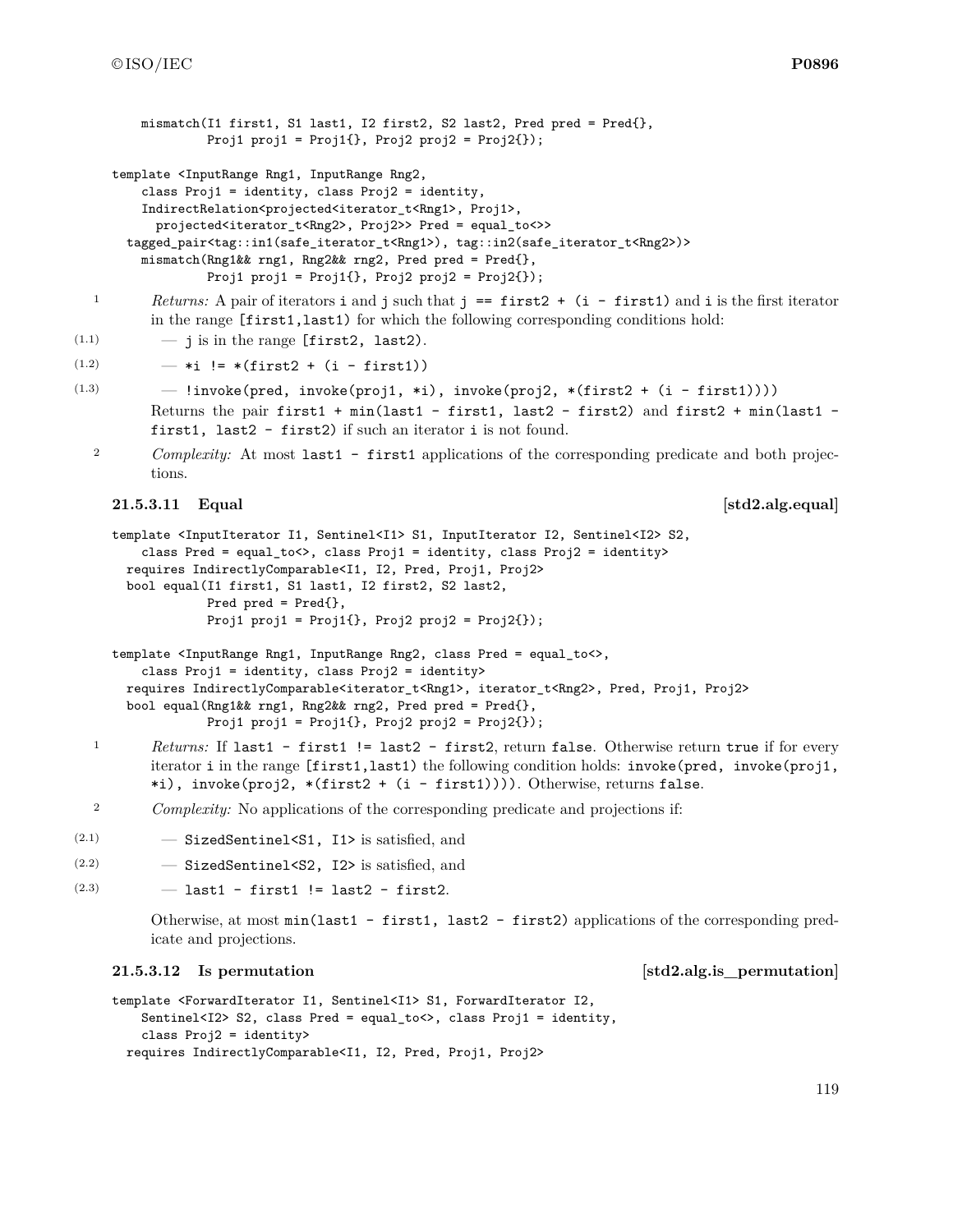```
bool is permutation(I1 first1, S1 last1, I2 first2, S2 last2,
                     Pred pred = Pred{},
                     Proj1 proj1 = Proj1\{ \}, Proj2 proj2 = Proj2\{ \});
```

```
template <ForwardRange Rng1, ForwardRange Rng2, class Pred = equal_to<>,
    class Proj1 = identity, class Proj2 = identity>
 requires IndirectlyComparable<iterator_t<Rng1>, iterator_t<Rng2>, Pred, Proj1, Proj2>
 bool is_permutation(Rng1&& rng1, Rng2&& rng2, Pred pred = Pred{},
                      Proj1 proj1 = Proj1\{\}, Proj2 proj2 = Proj2\{\});
```
- <sup>1</sup> *Returns:* If last1 first1 != last2 first2, return false. Otherwise return true if there exists a permutation of the elements in the range  $[\text{first2}, \text{first2} + (\text{last1} - \text{first1})),$  beginning with I2 begin, such that equal(first1, last1, begin, pred, proj1, proj2) returns true ; otherwise, returns false.
- <sup>2</sup> *Complexity:* No applications of the corresponding predicate and projections if:
- $(2.1)$   $-$  SizedSentinel<S1, I1> is satisfied, and
- (2.2) SizedSentinel<S2, I2> is satisfied, and
- $(2.3)$   $-$  last1 first1 != last2 first2.

Otherwise, exactly last1 - first1 applications of the corresponding predicate and projections if equal(first1, last1, first2, last2, pred, proj1, proj2) would return true; otherwise, at worst  $\mathscr{O}(N^2)$ , where *N* has the value last1 - first1.

### **21.5.3.13** Search **and Search** *std2.alg.search***</u>**

```
template <ForwardIterator I1, Sentinel<I1> S1, ForwardIterator I2,
    Sentinel<I2> S2, class Pred = equal_to<>,
    class Proj1 = identity, class Proj2 = identity>
 requires IndirectlyComparable<I1, I2, Pred, Proj1, Proj2>
 I1
    search(I1 first1, S1 last1, I2 first2, S2 last2,
           Pred pred = Pred{},
           Proj1 proj1 = Proj1\{ \}, Proj2 proj2 = Proj2\{ \});
template <ForwardRange Rng1, ForwardRange Rng2, class Pred = equal_to<>,
```

```
class Proj1 = identity, class Proj2 = identity>
requires IndirectlyComparable<iterator_t<Rng1>, iterator_t<Rng2>, Pred, Proj1, Proj2>
safe_iterator_t<Rng1>
  search(Rng1&& rng1, Rng2&& rng2, Pred pred = Pred{},
```
<sup>1</sup> *Effects:* Finds a subsequence of equal values in a sequence.

Proj1 proj1 = Proj1 $\{\}$ , Proj2 proj2 = Proj2 $\{\}$ );

<sup>2</sup> *Returns:* The first iterator i in the range [first1,last1 - (last2-first2)) such that for every non-negative integer **n** less than  $\text{last2 - first2}$  the following condition holds:

invoke(pred, invoke(proj1,  $*(i + n)$ ), invoke(proj2,  $*(first2 + n))$ ) != false.

Returns first1 if [first2,last2) is empty, otherwise returns last1 if no such iterator is found.

```
3 Complexity: At most (last1 - first1) * (last2 - first2) applications of the corresponding
       predicate and projections.
```

```
template <ForwardIterator I, Sentinel<I> S, class T,
    class Pred = equal_to<>, class Proj = identity>
 requires IndirectlyComparable<I, const T*, Pred, Proj>
```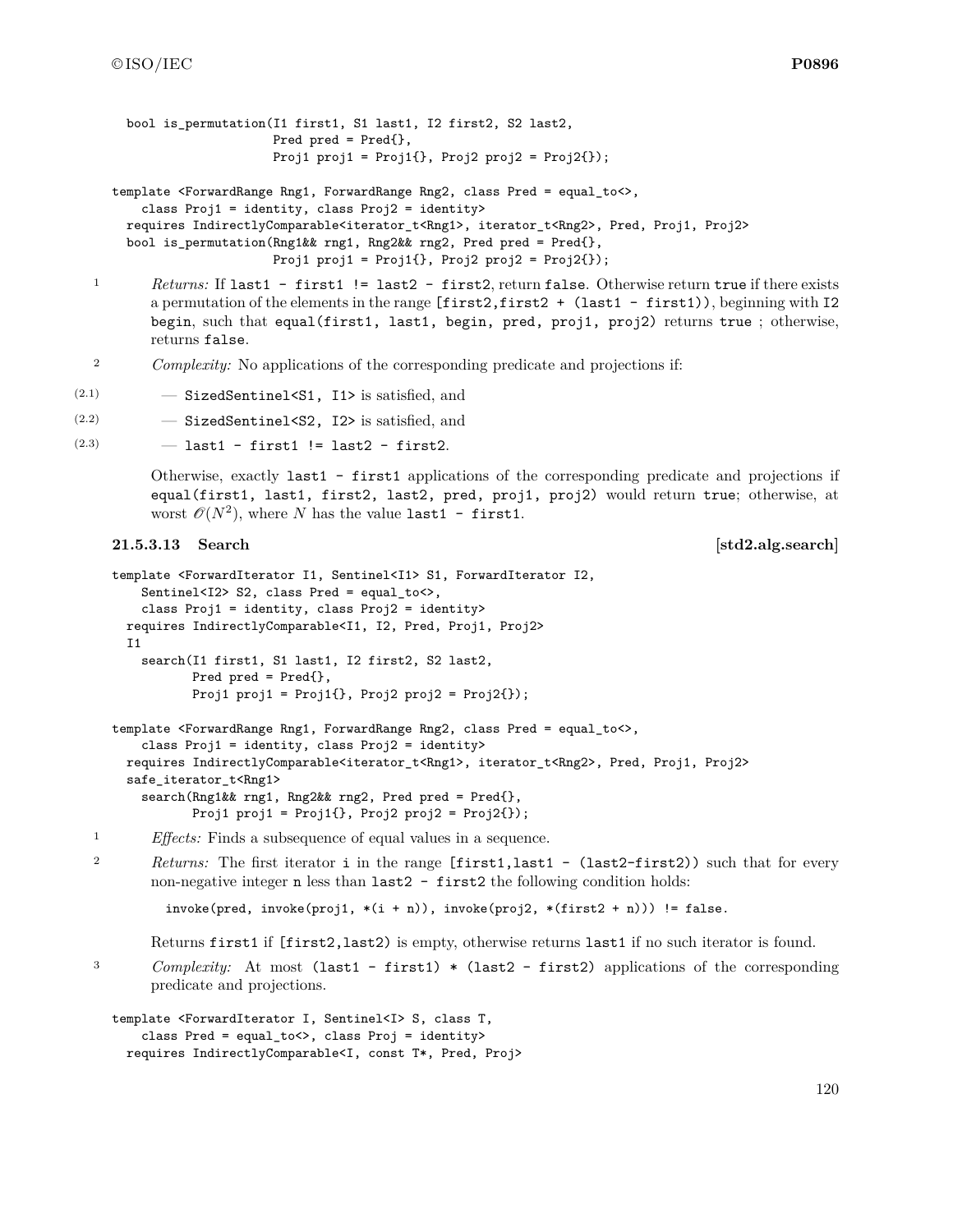```
I
      search_n(I first, S last, difference_type_t<I> count,
              const T& value, Pred pred = Pred{},
              Proj proj = Proj();
  template <ForwardRange Rng, class T, class Pred = equal_to<>,
      class Proj = identity>
    requires IndirectlyComparable<iterator_t<Rng>, const T*, Pred, Proj>
    safe_iterator_t<Rng>
      search_n(Rng&& rng, difference_type_t<iterator_t<Rng>> count,
              const T& value, Pred pred = Pred{}, Proj proj = Proj{});
4 Effects: Finds a subsequence of equal values in a sequence.
5 Returns: The first iterator i in the range [first,last-count) such that for every non-negative integer
       n less than count the following condition holds: invoke(pred, invoke(proj, *(i + n)), value)
       != false. Returns last if no such iterator is found.
6 Complexity: At most last - first applications of the corresponding predicate and projection.
  21.5.4 Mutating sequence operations [std2.alg.modifying.operations]
  21.5.4.1 Copy [std2.alg.copy]
  template <InputIterator I, Sentinel<I> S, WeaklyIncrementable O>
    requires IndirectlyCopyable<I, O>
    tagged_pair<tag::in(I), tag::out(O)>
      copy(I first, S last, O result);
  template <InputRange Rng, WeaklyIncrementable O>
    requires IndirectlyCopyable<iterator_t<Rng>, 0>
    tagged_pair<tag::in(safe_iterator_t<Rng>), tag::out(O)>
      copy(Rng&& rng, O result);
<sup>1</sup> Effects: Copies elements in the range [first,last) into the range [result,result + (last -
       first)) starting from first and proceeding to last. For each non-negative integer n < (last -
       first), performs *(result + n) = *(first + n).
2 Returns: {last, result + (last - first)}.
3 Requires: result shall not be in the range [first,last).
4 Complexity: Exactly last - first assignments.
  template <InputIterator I, WeaklyIncrementable O>
    requires IndirectlyCopyable<I, O>
    tagged_pair<tag::in(I), tag::out(O)>
      copy_n(I first, difference_type_t<I> n, O result);
<sup>5</sup> Effects: For each non-negative integer i < n, performs *(result + i) = *(first + i).
6 Returns: {first + n, result + n}.
7 Complexity: Exactly n assignments.
  template <InputIterator I, Sentinel<I> S, WeaklyIncrementable O, class Proj = identity,
      IndirectUnaryPredicate<projected<I, Proj>> Pred>
    requires IndirectlyCopyable<I, O>
    tagged_pair<tag::in(I), tag::out(O)>
      copy_if(I first, S last, O result, Pred pred, Proj proj = Proj{});
```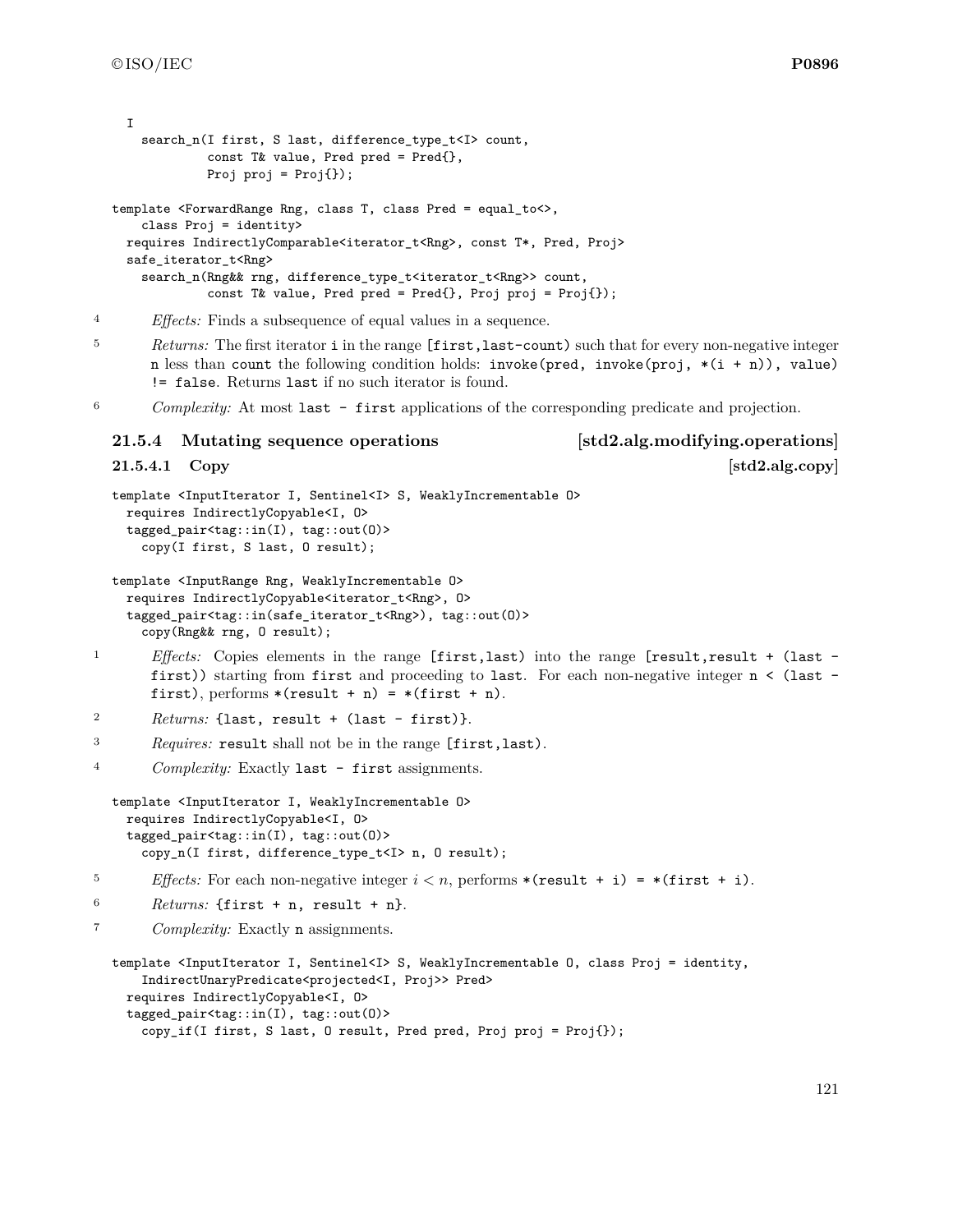```
template <InputRange Rng, WeaklyIncrementable O, class Proj = identity,
       IndirectUnaryPredicate<projected<iterator_t<Rng>, Proj>> Pred>
    requires IndirectlyCopyable<iterator_t<Rng>, O>
     tagged_pair<tag::in(safe_iterator_t<Rng>), tag::out(O)>
       copy_if(Rng&& rng, O result, Pred pred, Proj proj = Proj{});
<sup>8</sup> Let N be the number of iterators i in the range [first,last) for which the condition invoke(pred,
        invoke(proj, *i)) holds.
9 Requires: The ranges [first,last) and [result,result + N) shall not overlap.
10 Effects: Copies all of the elements referred to by the iterator i in the range [first,last) for which
        invoke(pred, invoke(proj, *i)) is true.
11 Returns: {last, result + N}.
12 Complexity: Exactly last - first applications of the corresponding predicate and projection.
13 Remarks: Stable (20.1.5.5.7).
   template <BidirectionalIterator I1, Sentinel<I1> S1, BidirectionalIterator I2>
    requires IndirectlyCopyable<I1, I2>
     tagged_pair<tag::in(I1), tag::out(I2)>
      copy_backward(I1 first, S1 last, I2 result);
   template <BidirectionalRange Rng, BidirectionalIterator I>
    requires IndirectlyCopyable<iterator_t<Rng>, I>
     tagged_pair<tag::in(safe_iterator_t<Rng>), tag::out(I)>
       copy_backward(Rng&& rng, I result);
14 Effects: Copies elements in the range [first,last) into the range [result - (last-first),result
        5</sup> For each positive integer n \leq (last - first),
        performs *(result - n) = *(last - n).
15 Requires: result shall not be in the range (first,last].
16 Returns: {last, result - (last - first)}.
17 Complexity: Exactly last - first assignments.
   21.5.4.2 Move [std2.alg.move]
   template <InputIterator I, Sentinel<I> S, WeaklyIncrementable O>
    requires IndirectlyMovable<I, O>
     tagged_pair<tag::in(I), tag::out(O)>
      move(I first, S last, O result);
   template <InputRange Rng, WeaklyIncrementable O>
    requires IndirectlyMovable<iterator_t<Rng>, O>
     tagged_pair<tag::in(safe_iterator_t<Rng>), tag::out(O)>
      move(Rng&& rng, O result);
<sup>1</sup> Effects: Moves elements in the range [first,last) into the range [result,result + (last -
        first)) starting from first and proceeding to last. For each non-negative integer n < (last-first),
        performs *(result + n) = <u>ranges</u>::std2::iter_move(first + n).2 Returns: {last, result + (last - first)}.
3 Requires: result shall not be in the range [first,last).
4 Complexity: Exactly last - first move assignments.
```
<span id="page-123-0"></span><sup>5)</sup> copy\_backward should be used instead of copy when last is in the range [result - (last - first),result).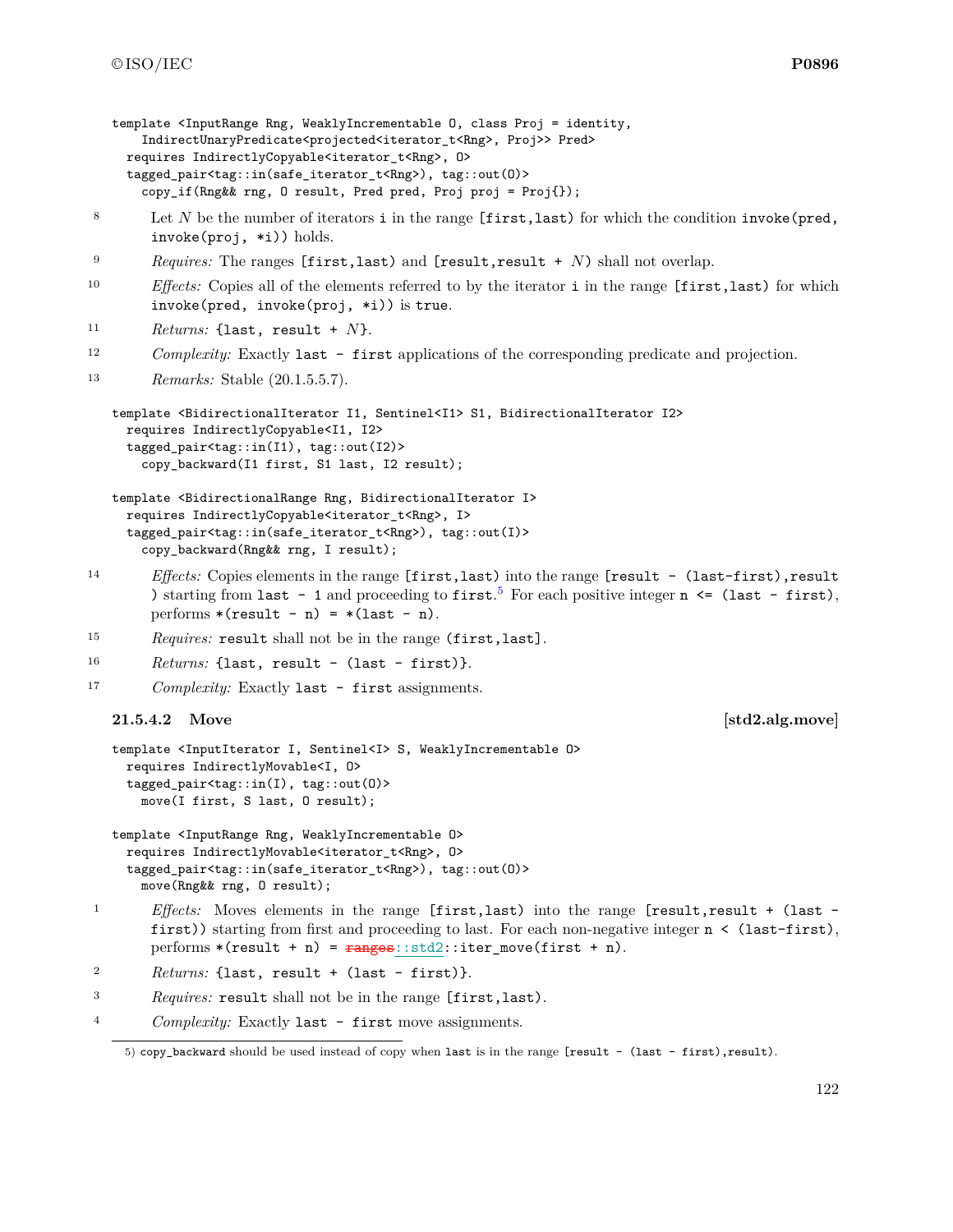```
template <BidirectionalIterator I1, Sentinel<I1> S1, BidirectionalIterator I2>
    requires IndirectlyMovable<I1, I2>
    tagged_pair<tag::in(I1), tag::out(I2)>
      move_backward(I1 first, S1 last, I2 result);
  template <BidirectionalRange Rng, BidirectionalIterator I>
    requires IndirectlyMovable<iterator_t<Rng>, I>
    tagged_pair<tag::in(safe_iterator_t<Rng>), tag::out(I)>
      move_backward(Rng&& rng, I result);
5 Effects: Moves elements in the range [first,last) into the range [result - (last-first),result
       6</sup> For each positive integer n \leq (last - first),
       performs *(result - n) = <u>ranges</u>::iter_move(last - n).6 Requires: result shall not be in the range (first,last].
7 Returns: {last, result - (last - first)}.
8 Complexity: Exactly last - first assignments.
  21.5.4.3 swap [std2.alg.swap]
  template <ForwardIterator I1, Sentinel<I1> S1, ForwardIterator I2, Sentinel<I2> S2>
    requires IndirectlySwappable<I1, I2>
    tagged_pair<tag::in1(I1), tag::in2(I2)>
      swap_ranges(I1 first1, S1 last1, I2 first2, S2 last2);
  template <ForwardRange Rng1, ForwardRange Rng2>
    requires IndirectlySwappable<iterator_t<Rng1>, iterator_t<Rng2>>
    tagged_pair<tag::in1(safe_iterator_t<Rng1>), tag::in2(safe_iterator_t<Rng2>)>
      swap_ranges(Rng1&& rng1, Rng2&& rng2);
<sup>1</sup> Effects: For each non-negative integer n \lt min(\text{last1} - \text{first1}, \text{last2} - \text{first2}) performs:
       ranges::std2::iter_swap(first1 + n, first2 + n).
2 Requires: The two ranges [first1,last1) and [first2,last2) shall not overlap. *(first1 + n)
       shall be swappable with (20.3.3.11) * (first2 + n).
3 Returns: {first1 + n, first2 + n}, where n is min(last1 - first1, last2 - first2).
4 Complexity: Exactly min(last1 - first1, last2 - first2) swaps.
  21.5.4.4 Transform [std2.alg.transform]
  template <InputIterator I, Sentinel<I> S, WeaklyIncrementable O,
      CopyConstructible F, class Proj = identity>
    requires Writable<O, indirect_result_of_t<F&(projected<I, Proj>)>>
    tagged_pair<tag::in(I), tag::out(O)>
      transform(I first, S last, O result, F op, Proj proj = Proj{});
  template <InputRange Rng, WeaklyIncrementable O, CopyConstructible F,
      class Proj = identity>
    requires Writable<O, indirect_result_of_t<F&(
      projected<iterator_t<R>, Proj>)>>
    tagged_pair<tag::in(safe_iterator_t<Rng>), tag::out(O)>
      transform(Rng&& rng, O result, F op, Proj proj = Proj{});
```
template <InputIterator I1, Sentinel<I1> S1, InputIterator I2, Sentinel<I2> S2,

<span id="page-124-0"></span><sup>6)</sup> move\_backward should be used instead of move when last is in the range [result - (last - first),result).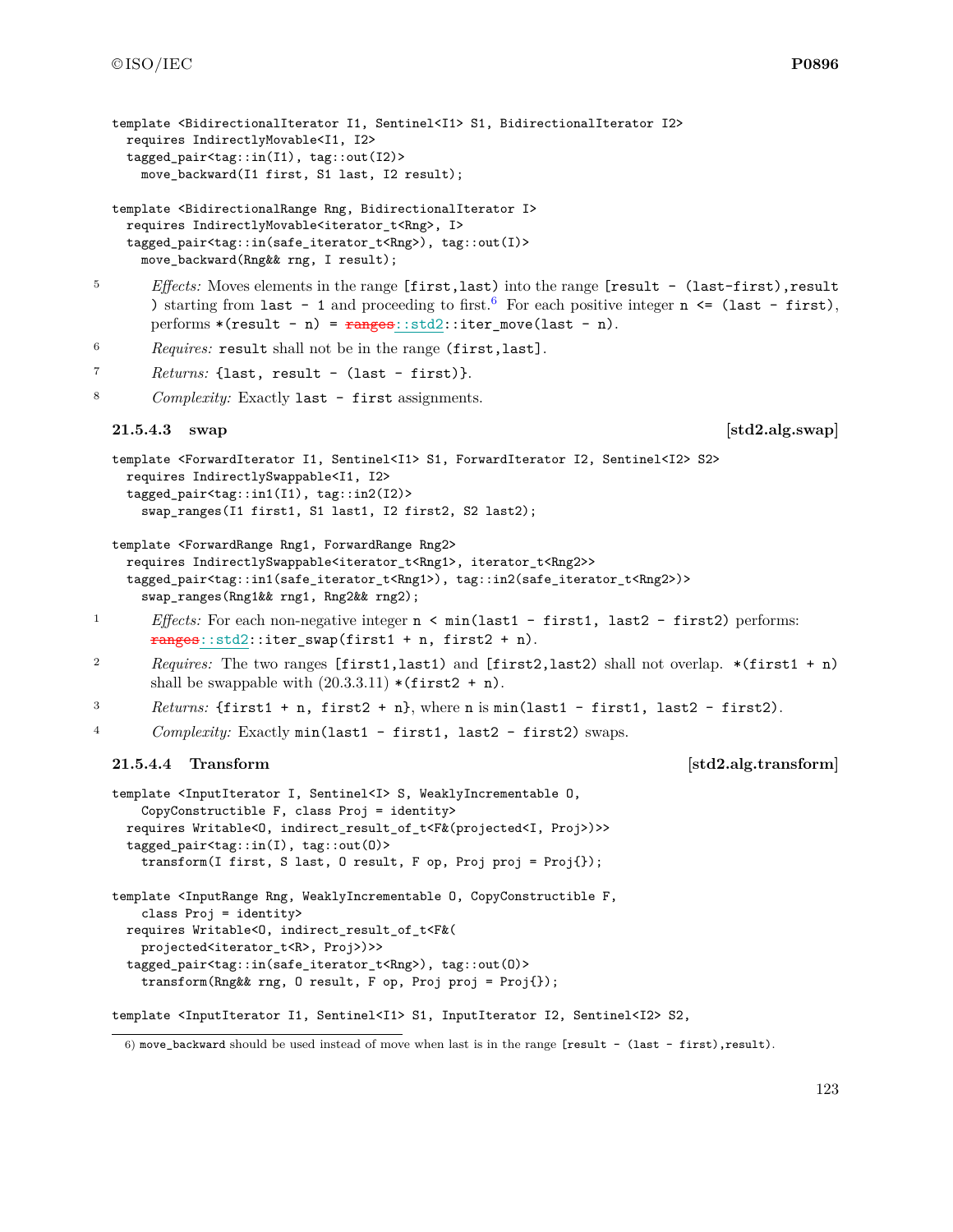```
WeaklyIncrementable O, CopyConstructible F, class Proj1 = identity,
      class Proj2 = identity>
    requires Writable<O, indirect_result_of_t<F&(projected<I1, Proj1>,
      projected<I2, Proj2>)>>
    tagged_tuple<tag::in1(I1), tag::in2(I2), tag::out(O)>
      transform(I1 first1, S1 last1, I2 first2, S2 last2, O result,
              F binary_op, Proj1 proj1 = Proj1{}, Proj2 proj2 = Proj2{});
  template <InputRange Rng1, InputRange Rng2, WeaklyIncrementable O,
      CopyConstructible F, class Proj1 = identity, class Proj2 = identity>
    requires Writable<O, indirect_result_of_t<F&(
      projected<iterator_t<Rng1>, Proj1>, projected<iterator_t<Rng2>, Proj2>)>>
    tagged_tuple<tag::in1(safe_iterator_t<Rng1>),
                 tag::in2(safe_iterator_t<Rng2>),
                 tag::out(O)>
      transform(Rng1&& rng1, Rng2&& rng2, O result,
                F binary_op, Proj1 proj1 = Proj1{}, Proj2 proj2 = Proj2{});
1 Let N be (last1 - first1) for unary transforms, or min(last1 - first1, last2 - first2) for
       binary transforms.
2 Effects: Assigns through every iterator i in the range [result, result + N) a new correspond-
       ing value equal to invoke(op, invoke(proj, *(first1 + (i - result)))) or invoke(binary_op,
       invoke(proj1, * (first1 + (i - result))), invoke(proj2, * (first2 + (i - result)))).
3 Requires: op and binary_op shall not invalidate iterators or subranges, or modify elements in the
       ranges [first1,first1 + N], [first2,first2 + N], and [result,result + N].
7
4 Returns: {first1 + N, result + N} or make_tagged_tuple<tag::in1, tag::in2, tag::out>(
       first1 + N, first2 + N, result + N).
5 Complexity: Exactly N applications of op or binary_op and the corresponding projection(s).
<sup>6</sup> Remarks: result may be equal to first1 in case of unary transform, or to first1 or first2 in case
       of binary transform.
```
### **21.5.4.5 Replace** *l***std2.alg.replace**

```
template <InputIterator I, Sentinel<I> S, class T1, class T2, class Proj = identity>
 requires Writable<I, const T2&> &&
    IndirectRelation<equal_to<>, projected<I, Proj>, const T1*>
  I
    replace(I first, S last, const T1& old_value, const T2& new_value, Proj proj = Proj{});
template <InputRange Rng, class T1, class T2, class Proj = identity>
 requires Writable<iterator_t<Rng>, const T2&> &&
    IndirectRelation<equal_to<>, projected<iterator_t<Rng>, Proj>, const T1*>
 safe_iterator_t<Rng>
   replace(Rng&& rng, const T1& old_value, const T2& new_value, Proj proj = Proj{});
template <InputIterator I, Sentinel<I> S, class T, class Proj = identity,
    IndirectUnaryPredicate<projected<I, Proj>> Pred>
 requires Writable<I, const T&>
  I
    replace_if(I first, S last, Pred pred, const T& new_value, Proj proj = Proj{});
```
template <InputRange Rng, class T, class Proj = identity,

<span id="page-125-0"></span><sup>7)</sup> The use of fully closed ranges is intentional.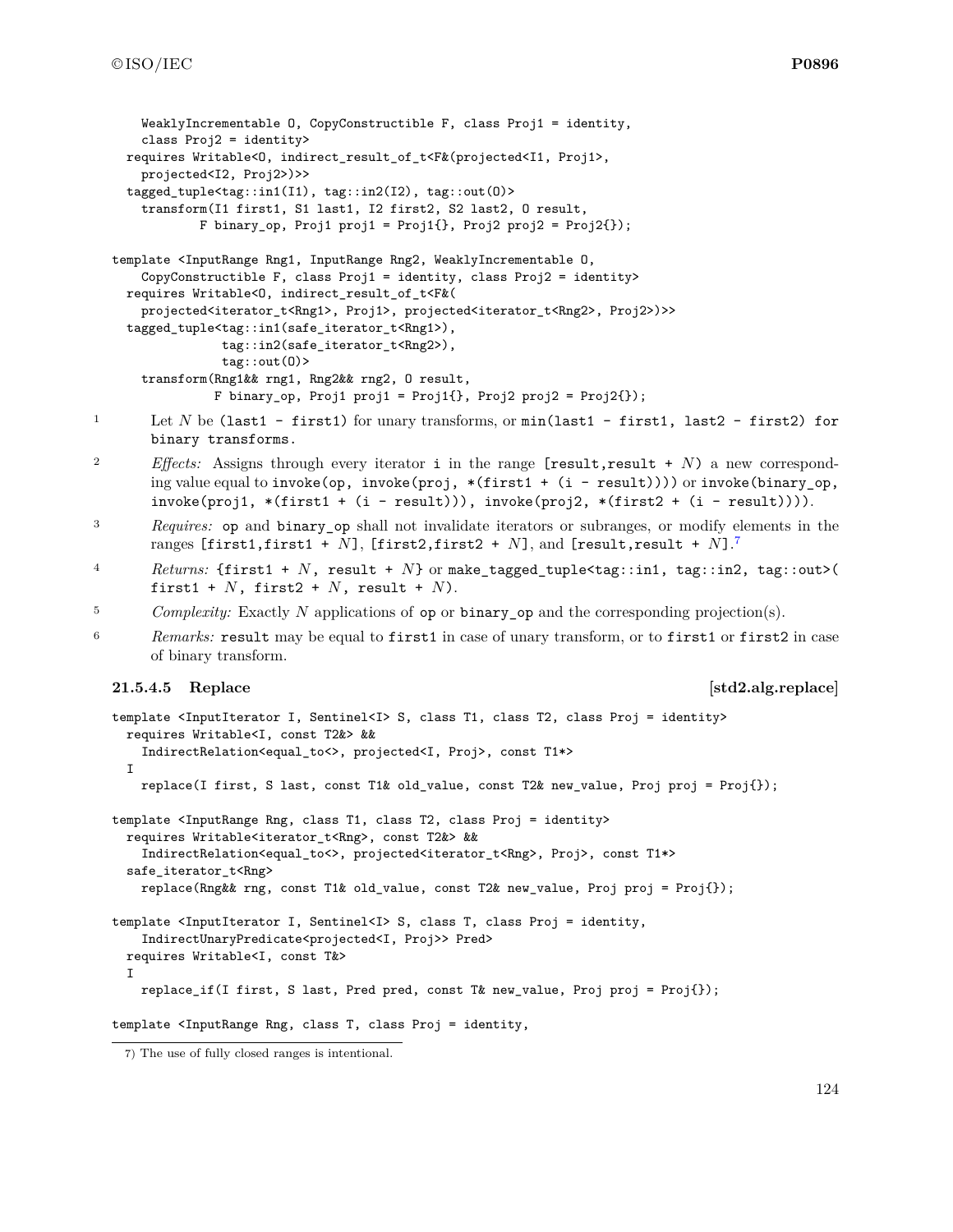```
IndirectUnaryPredicate<projected<iterator t<Rng>, Proj>> Pred>
    requires Writable<iterator_t<Rng>, const T&>
    safe_iterator_t<Rng>
      replace_if(Rng&& rng, Pred pred, const T& new_value, Proj proj = Proj{});
<sup>1</sup> Effects: Assigns new value through each iterator i in the range [first,last) when the following cor-
       responding conditions hold: invoke(proj, *i) == old_value, invoke(pred, invoke(proj, *i))
        != false.
2 Returns: last.
3 Complexity: Exactly last - first applications of the corresponding predicate and projection.
  template <InputIterator I, Sentinel<I> S, class T1, class T2, OutputIterator<const T2&> O,
      class Proj = identity>
    requires IndirectlyCopyable<I, O> &&
      IndirectRelation<equal_to<>, projected<I, Proj>, const T1*>
    tagged_pair<tag::in(I), tag::out(O)>
      replace_copy(I first, S last, O result, const T1& old_value, const T2& new_value,
                   Proj proj = Proj();
  template <InputRange Rng, class T1, class T2, OutputIterator<const T2&> O,
      class Proj = identity>
    requires IndirectlyCopyable<iterator_t<Rng>, 0> &&
      IndirectRelation<equal_to<>, projected<iterator_t<Rng>, Proj>, const T1*>
    tagged_pair<tag::in(safe_iterator_t<Rng>), tag::out(O)>
      replace_copy(Rng&& rng, O result, const T1& old_value, const T2& new_value,
                   Proj proj = Proj });
  template <InputIterator I, Sentinel<I> S, class T, OutputIterator<const T&> O,
      class Proj = identity, IndirectUnaryPredicate<projected<I, Proj>> Pred>
    requires IndirectlyCopyable<I, O>
    tagged_pair<tag::in(I), tag::out(O)>
      replace_copy_if(I first, S last, O result, Pred pred, const T& new_value,
                      Proj proj = Proj{});
  template <InputRange Rng, class T, OutputIterator<const T&> O, class Proj = identity,
      IndirectUnaryPredicate<projected<iterator_t<Rng>, Proj>> Pred>
    requires IndirectlyCopyable<iterator_t<Rng>, O>
    tagged_pair<tag::in(safe_iterator_t<Rng>), tag::out(O)>
      replace_copy_if(Rng&& rng, O result, Pred pred, const T& new_value,
                      Proj proj = Proj);
4 Requires: The ranges [first,last) and [result,result + (last - first)) shall not overlap.
5 Effects: Assigns to every iterator i in the range [result,result + (last - first)) either new_-
       value or *(first + (i - result)) depending on whether the following corresponding conditions
       hold:
         invoke(proj, *(first + (i - result))) == old_valueinvoke(pred, invoke(proj, *(first + (i - result)))) != false
6 Returns: {last, result + (last - first)}.
7 Complexity: Exactly last - first applications of the corresponding predicate and projection.
```
**21.5.4.6 Fill [std2.alg.fill]**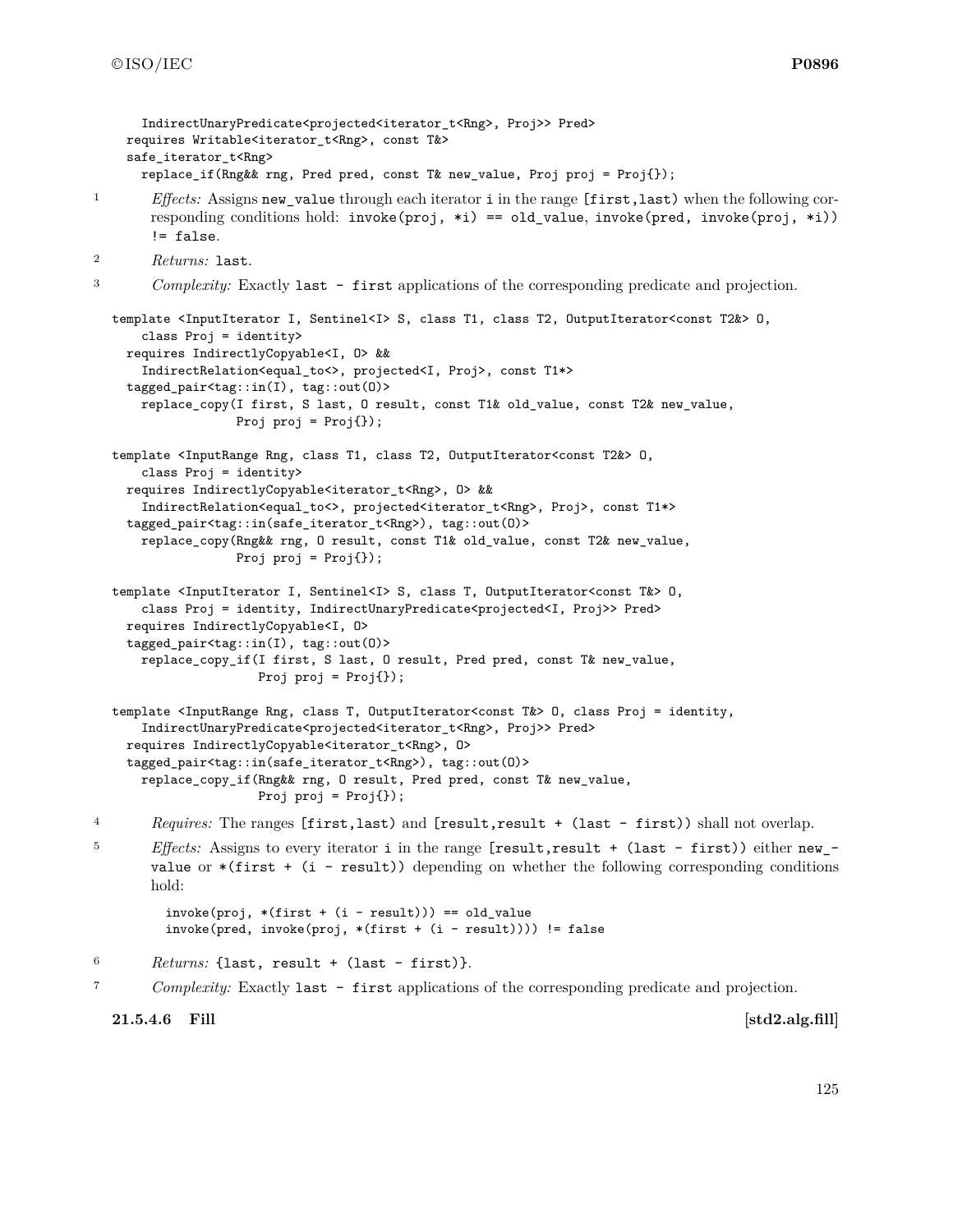```
template <class T, OutputIterator<const T&> O, Sentinel<O> S>
    O fill(O first, S last, const T& value);
  template <class T, OutputRange<const T&> Rng>
    safe_iterator_t<Rng>
      fill(Rng&& rng, const T& value);
  template <class T, OutputIterator<const T&> O>
    O fill_n(O first, difference_type_t<O> n, const T& value);
<sup>1</sup> Effects: fill assigns value through all the iterators in the range [first,last). fill_n assigns value
       through all the iterators in the counted range [\text{first},n) if n is positive, otherwise it does nothing.
2 Returns: last, where last is first + max(n, 0) for fill_n.
3 Complexity: Exactly last - first assignments.
  21.5.4.7 Generate [std2.alg.generate]
  template <Iterator 0, Sentinel<0> S, CopyConstructible F>
      requires Invocable<F&> && Writable<0, result_of_t<F&()>>
    O generate(O first, S last, F gen);
  template <class Rng, CopyConstructible F>
      requires Invocable<F&> && OutputRange<Rng, result_of_t<F&()>>
    safe_iterator_t<Rng>
      generate(Rng&& rng, F gen);
  template <Iterator O, CopyConstructible F>
      requires Invocable<F&> && Writable<O, result_of_t<F&()>>
```

```
O generate_n(O first, difference_type_t<O> n, F gen);
```
<sup>1</sup> *Effects:* The generate algorithms invoke the function object gen and assign the return value of gen through all the iterators in the range [first,last). The generate\_n algorithm invokes the function object gen and assigns the return value of gen through all the iterators in the counted range [first,n) if n is positive, otherwise it does nothing.

```
2 Returns: last, where last is first + max(n, 0) for generate_n.
```
<sup>3</sup> *Complexity:* Exactly last - first evaluations of invoke(gen) and assignments.

# **21.5.4.8** Remove *state as a set of the state and state as a set of state and state and state as set of state and state and state and state and state and state and state and state and state and state and state and state*

```
template <ForwardIterator I, Sentinel<I> S, class T, class Proj = identity>
 requires Permutable<I> &&
    IndirectRelation<equal_to<>, projected<I, Proj>, const T*>
  I remove(I first, S last, const T& value, Proj proj = Proj{});
template <ForwardRange Rng, class T, class Proj = identity>
  requires Permutable<iterator_t<Rng>> &&
    IndirectRelation<equal_to<>, projected<iterator_t<Rng>, Proj>, const T*>
  safe_iterator_t<Rng>
    remove(Rng&& rng, const T& value, Proj proj = Proj{});
template <ForwardIterator I, Sentinel<I> S, class Proj = identity,
    IndirectUnaryPredicate<projected<I, Proj>> Pred>
 requires Permutable<I>
  I remove_if(I first, S last, Pred pred, Proj proj = Proj{});
```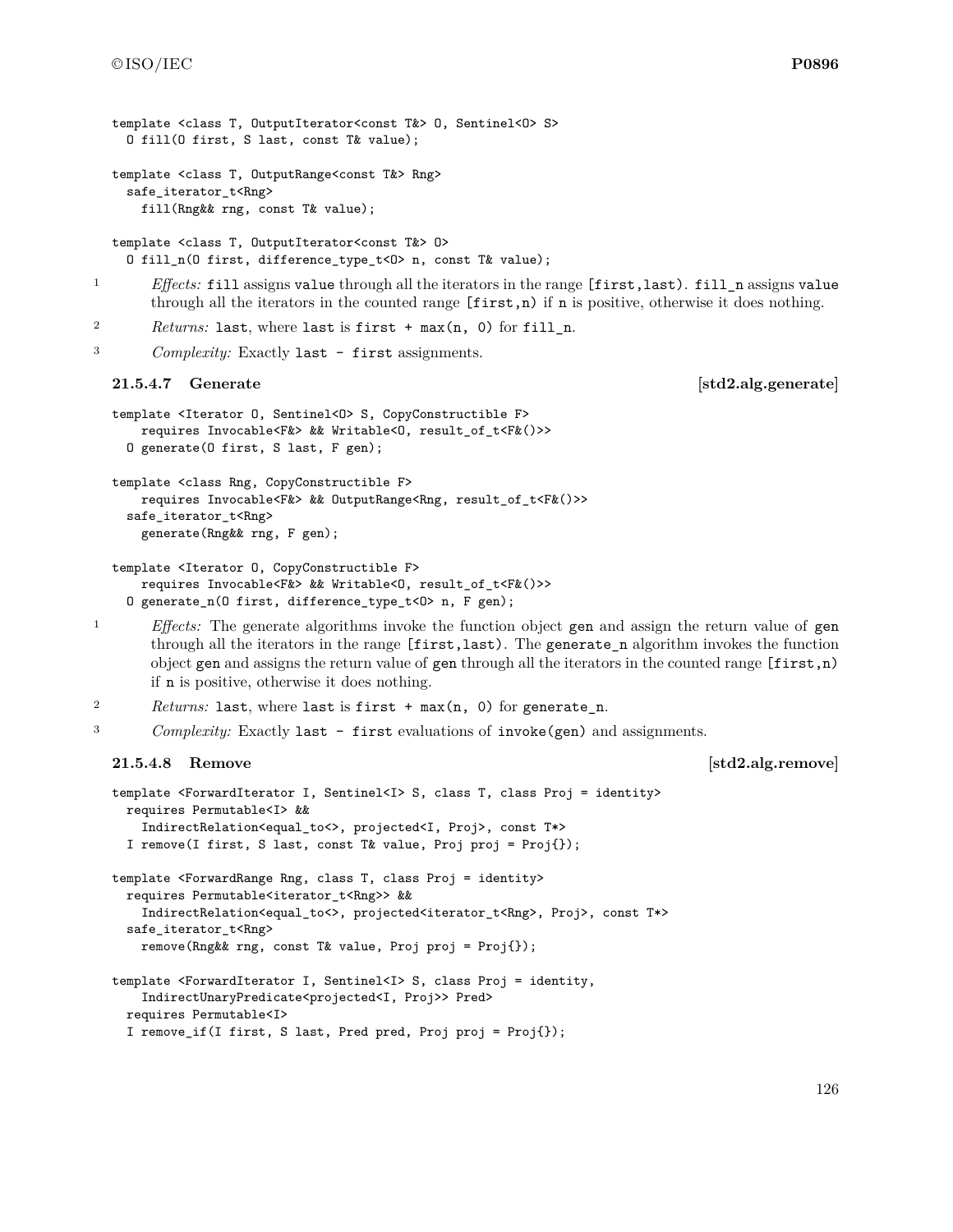```
template <ForwardRange Rng, class Proj = identity,
    IndirectUnaryPredicate<projected<iterator_t<Rng>, Proj>> Pred>
 requires Permutable<iterator_t<Rng>>
 safe_iterator_t<Rng>
    remove_if(Rng&& rng, Pred pred, Proj proj = Proj{});
```
- <sup>1</sup> *Effects:* Eliminates all the elements referred to by iterator i in the range [first,last) for which the following corresponding conditions hold:  $invoke(proj, *i) == value, invoke(pred, invoke(proj,$  $(i)$ ) != false.
- <sup>2</sup> *Returns:* The end of the resulting range.
- <sup>3</sup> *Remarks:* Stable (20.1.5.5.7).
- <sup>4</sup> *Complexity:* Exactly last first applications of the corresponding predicate and projection.
- <sup>5</sup> *Note:* each element in the range [ret,last), where ret is the returned value, has a valid but unspecified state, because the algorithms can eliminate elements by moving from elements that were originally in that range.

```
template <InputIterator I, Sentinel<I> S, WeaklyIncrementable O, class T,
    class Proj = identity>
 requires IndirectlyCopyable<I, O> &&
    IndirectRelation<equal_to<>, projected<I, Proj>, const T*>
  tagged_pair<tag::in(I), tag::out(O)>
    remove_copy(I first, S last, O result, const T& value, Proj proj = Proj{});
```

```
template <InputRange Rng, WeaklyIncrementable O, class T, class Proj = identity>
 requires IndirectlyCopyable<iterator_t<Rng>, 0> &&
    IndirectRelation<equal_to<>, projected<iterator_t<Rng>, Proj>, const T*>
 tagged_pair<tag::in(safe_iterator_t<Rng>), tag::out(O)>
```

```
remove_copy(Rng&& rng, O result, const T& value, Proj proj = Proj{});
```

```
template <InputIterator I, Sentinel<I> S, WeaklyIncrementable O,
    class Proj = identity, IndirectUnaryPredicate<projected<I, Proj>> Pred>
 requires IndirectlyCopyable<I, O>
  tagged_pair<tag::in(I), tag::out(O)>
    remove_copy_if(I first, S last, O result, Pred pred, Proj proj = Proj{});
```

```
template <InputRange Rng, WeaklyIncrementable O, class Proj = identity,
    IndirectUnaryPredicate<projected<iterator_t<Rng>, Proj>> Pred>
  requires IndirectlyCopyable<iterator_t<Rng>, O>
  tagged_pair<tag::in(safe_iterator_t<Rng>), tag::out(O)>
    remove_copy_if(Rng&& rng, O result, Pred pred, Proj proj = Proj{});
```

```
6 Requires: The ranges [first,last) and [result,result + (last - first)) shall not overlap.
```
- <sup>7</sup> *Effects:* Copies all the elements referred to by the iterator i in the range [first,last) for which the following corresponding conditions do not hold:  $invoke(proj, *i) == value$ ,  $invoke(pred,$ invoke(proj, \*i)) != false.
- <sup>8</sup> *Returns:* A pair consisting of last and the end of the resulting range.
- <sup>9</sup> *Complexity:* Exactly last first applications of the corresponding predicate and projection.
- <sup>10</sup> *Remarks:* Stable (20.1.5.5.7).

# **21.5.4.9 Unique [std2.alg.unique]**

```
template <ForwardIterator I, Sentinel<I> S, class Proj = identity,
    IndirectRelation<projected<I, Proj>> R = equal_to<>>
```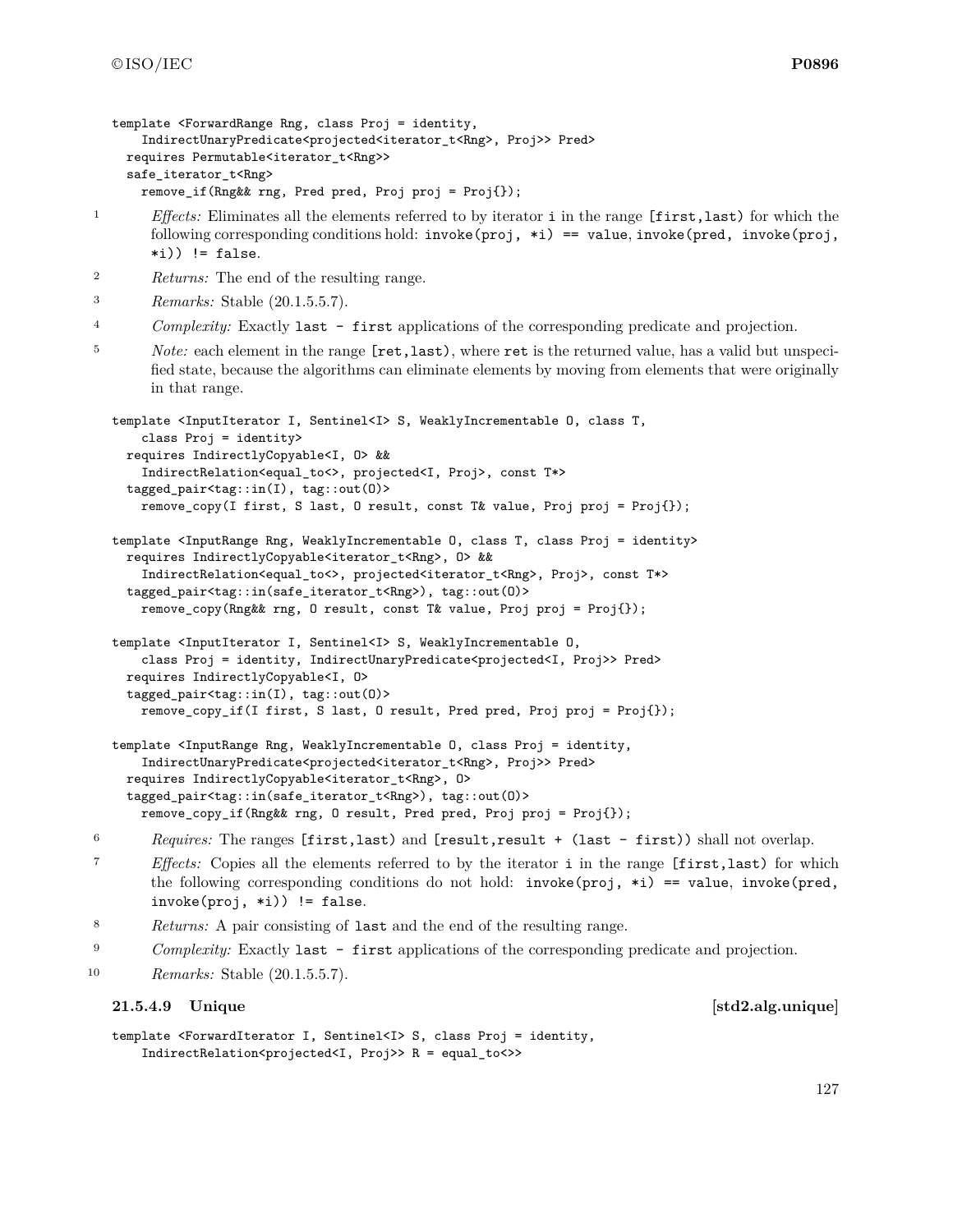```
requires Permutable<I>
    I unique(I first, S last, R comp = R{}, Proj proj = Proj{});
  template <ForwardRange Rng, class Proj = identity,
      IndirectRelation<projected<iterator_t<Rng>, Proj>> R = equal_to<>>
    requires Permutable<iterator_t<Rng>>
    safe_iterator_t<Rng>
      unique(Rng&& rng, R comp = R{}, Proj proj = Proj{});
1 Effects: For a nonempty range, eliminates all but the first element from every consecutive group of
       equivalent elements referred to by the iterator i in the range [\text{first } + 1, \text{last}] for which the following
       conditions hold: invoke(proj, *(i - 1)) == invoke(proj, *i) or invoke(pred, invoke(proj,
       *(i - 1)), invoke(proj, *i)) != false.
2 Returns: The end of the resulting range.
3 Complexity: For nonempty ranges, exactly (last - first) - 1 applications of the corresponding
       predicate and no more than twice as many applications of the projection.
  template <InputIterator I, Sentinel<I> S, WeaklyIncrementable O,
      class Proj = identity, IndirectRelation<projected<I, Proj>> R = equal_to<>>
    requires IndirectlyCopyable<I, O> &&
      (ForwardIterator<I> ||
       (InputIterator<O> && Same<value_type_t<I>, value_type_t<O>>) ||
       IndirectlyCopyableStorable<I, O>)
    tagged_pair<tag::in(I), tag::out(O)>
      unique_copy(I first, S last, O result, R comp = R{}, Proj proj = Proj{});
  template <InputRange Rng, WeaklyIncrementable O, class Proj = identity,
      IndirectRelation<projected<iterator_t<Rng>, Proj>> R = equal_to<>>
    requires IndirectlyCopyable<iterator t<Rng>, O> &&
      (ForwardIterator<iterator_t<Rng>> ||
       (InputIterator<O> && Same<value_type_t<iterator_t<Rng>>, value_type_t<O>>) ||
       IndirectlyCopyableStorable<iterator_t<Rng>, O>)
    tagged_pair<tag::in(safe_iterator_t<Rng>), tag::out(O)>
      unique_copy(Rng&& rng, O result, R comp = R{}, Proj proj = Proj{});
```
<sup>4</sup> *Requires:* The ranges [first,last) and [result,result+(last-first)) shall not overlap.

<sup>5</sup> *Effects:* Copies only the first element from every consecutive group of equal elements referred to by the iterator i in the range [first,last) for which the following corresponding conditions hold:

 $invoke(proj, *i) == invoke(proj, *(i - 1))$ 

or

```
invoke(pred, invoke(proj, *i), invoke(proj, *(i - 1))) != false.
```

```
6 Returns: A pair consisting of last and the end of the resulting range.
```
<sup>7</sup> *Complexity:* For nonempty ranges, exactly last - first - 1 applications of the corresponding predicate and no more than twice as many applications of the projection.

### **21.5.4.10 Reverse** *p std2.alg.reverse*

```
template <BidirectionalIterator I, Sentinel<I> S>
 requires Permutable<I>
 I reverse(I first, S last);
```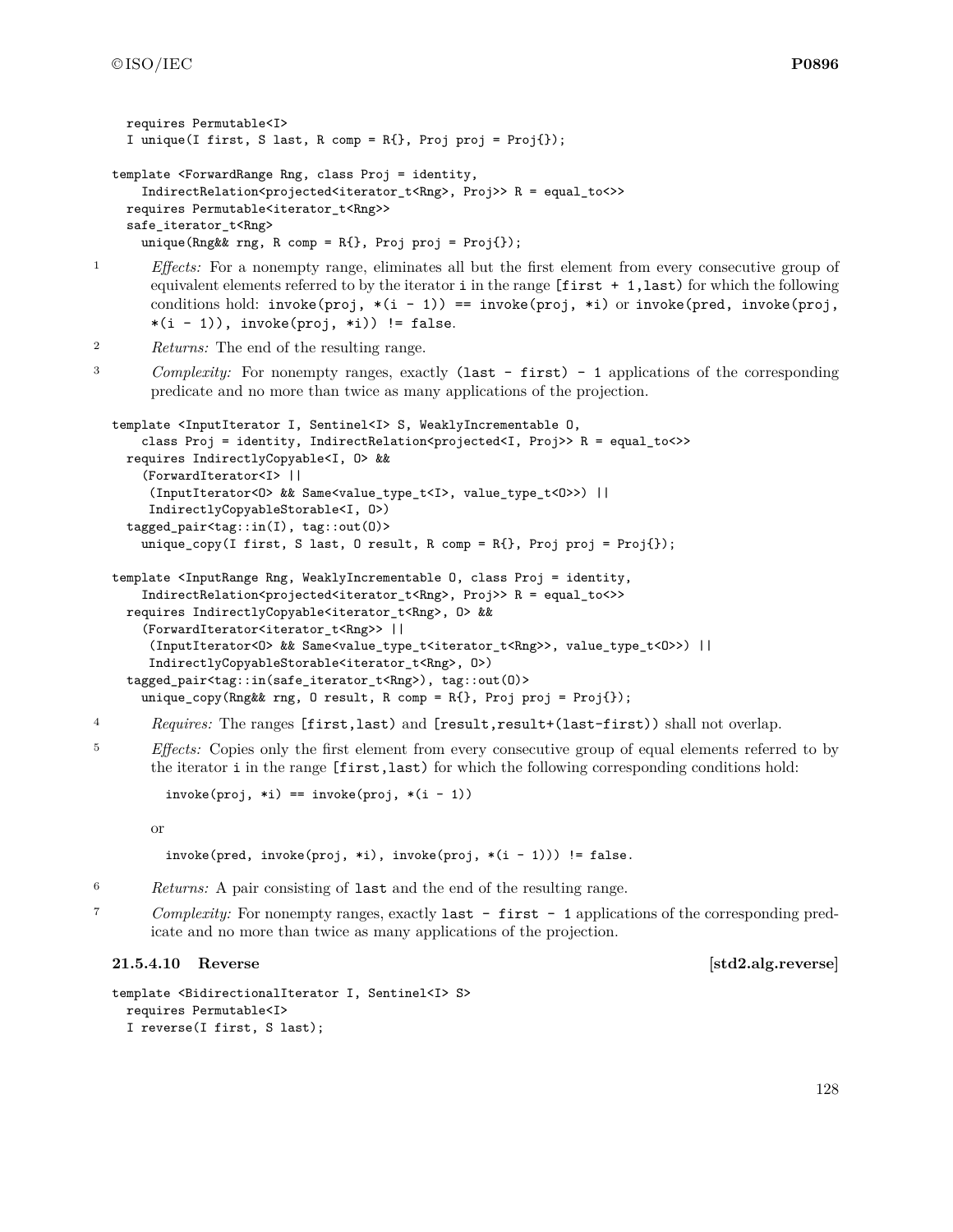```
template <BidirectionalRange Rng>
    requires Permutable<iterator_t<Rng>>
    safe_iterator_t<Rng>
      reverse(Rng&& rng);
<sup>1</sup> Effects: For each non-negative integer i < (last - first)/2, applies iter_swap to all pairs of iter-
       ators first + i, (last - i) - 1.
2 Returns: last.
3 Complexity: Exactly (last - first)/2 swaps.
  template <BidirectionalIterator I, Sentinel<I> S, WeaklyIncrementable O>
    requires IndirectlyCopyable<I, O>
    tagged_pair<tag::in(I), tag::out(O)> reverse_copy(I first, S last, O result);
  template <BidirectionalRange Rng, WeaklyIncrementable O>
    requires IndirectlyCopyable<iterator_t<Rng>, O>
    tagged_pair<tag::in(safe_iterator_t<Rng>), tag::out(O)>
      reverse_copy(Rng&& rng, O result);
4 Effects: Copies the range [first,last) to the range [result,result+(last-first)) such that for
       every non-negative integer i \leq (last - first) the following assignment takes place: *(result +
       (last - first) - 1 - i) = *(first + i).5 Requires: The ranges [first,last) and [result,result+(last-first)) shall not overlap.
6 Returns: {last, result + (last - first)}.
7 Complexity: Exactly last - first assignments.
  21.5.4.11 Rotate [std2.alg.rotate]
  template <ForwardIterator I, Sentinel<I> S>
    requires Permutable<I>
    tagged_pair<tag::begin(I), tag::end(I)> rotate(I first, I middle, S last);
  template <ForwardRange Rng>
    requires Permutable<iterator_t<Rng>>
    tagged_pair<tag::begin(safe_iterator_t<Rng>), tag::end(safe_iterator_t<Rng>)>
      rotate(Rng&& rng, iterator_t<Rng> middle);
<sup>1</sup> Effects: For each non-negative integer i < (last - first), places the element from the position
       first + i into position first + (i + (last - middle)) % (last - first).
2 Returns: {first + (last - middle), last}.
3 Remarks: This is a left rotate.
4 Requires: [first,middle) and [middle,last) shall be valid ranges.
<sup>5</sup> Complexity: At most last - first swaps.
  template <ForwardIterator I, Sentinel<I> S, WeaklyIncrementable O>
    requires IndirectlyCopyable<I, O>
    tagged_pair<tag::in(I), tag::out(O)>
      rotate_copy(I first, I middle, S last, O result);
  template <ForwardRange Rng, WeaklyIncrementable O>
    requires IndirectlyCopyable<iterator_t<Rng>, O>
    tagged pair<tag::in(safe iterator t<Rng>), tag::out(0)>
      rotate_copy(Rng&& rng, iterator_t<Rng> middle, O result);
```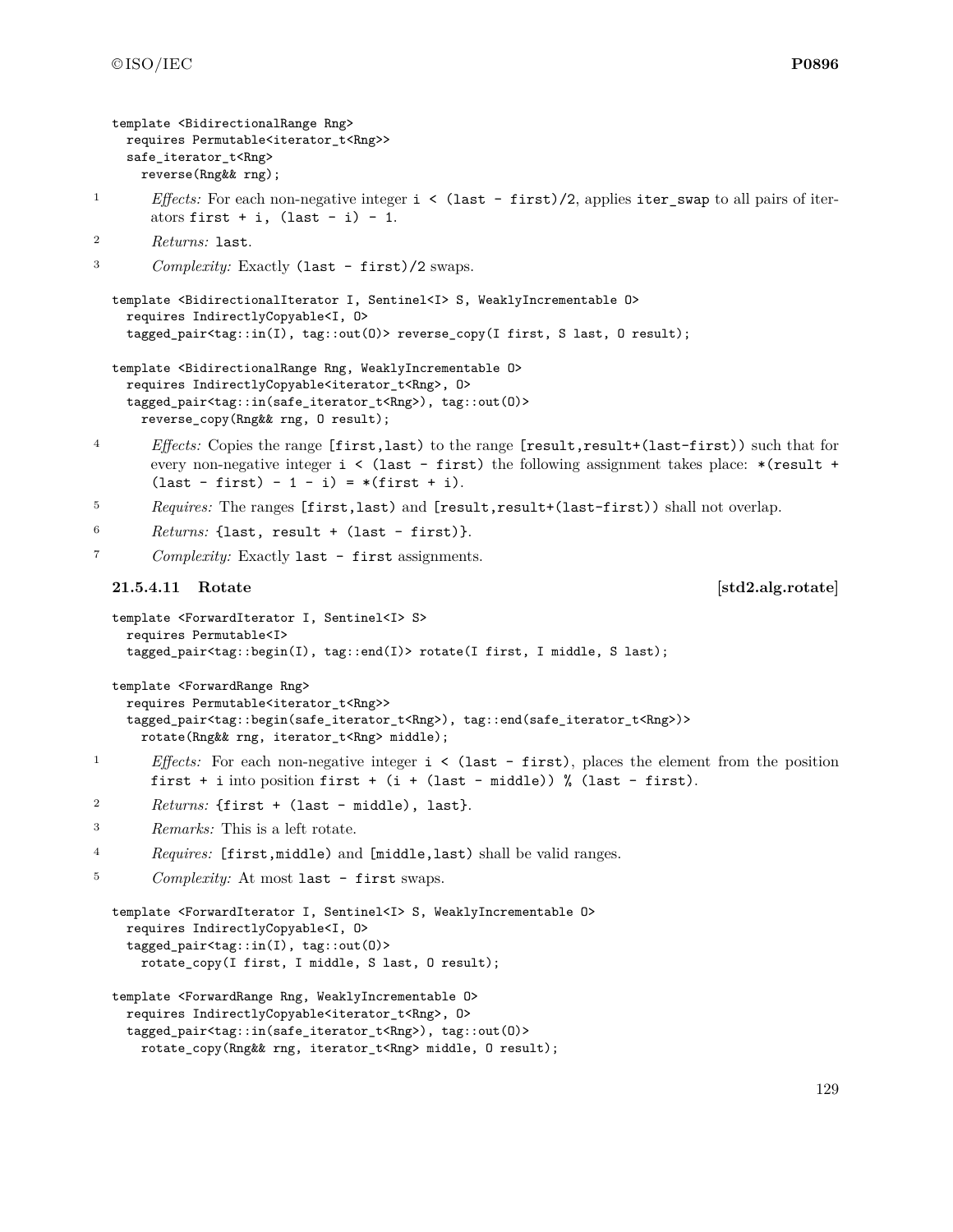- <sup>6</sup> *Effects:* Copies the range [first,last) to the range [result,result + (last first)) such that for each non-negative integer  $i \leq (last - first)$  the following assignment takes place: \*(result + i) =  $*(first + (i + (middle - first)) % (last - first)).$
- <sup>7</sup> *Returns:* {last, result + (last first)}.
- 8 *Requires:* The ranges [first,last) and [result, result + (last first)) shall not overlap.

```
9 Complexity: Exactly last - first assignments.
```

```
template <RandomAccessIterator I, Sentinel<I> S, class Gen>
 requires Permutable<I> &&
    UniformRandomNumberGenerator<remove_reference_t<Gen>> &&
    ConvertibleTo<result_of_t<Gen&()>, difference_type_t<I>>
 I shuffle(I first, S last, Gen&& g);
```

```
template <RandomAccessRange Rng, class Gen>
```

```
requires Permutable<I> &&
  UniformRandomNumberGenerator<remove_reference_t<Gen>> &&
  ConvertibleTo<result_of_t<Gen&()>, difference_type_t<I>>
safe_iterator_t<Rng>
  shuffle(Rng&& rng, Gen&& g);
```
<sup>1</sup> *Effects:* Permutes the elements in the range [first,last) such that each possible permutation of those elements has equal probability of appearance.

```
2 Complexity: Exactly (last - first) - 1 swaps.
```

```
3 Returns: last
```
<sup>4</sup> *Remarks:* To the extent that the implementation of this function makes use of random numbers, the object g shall serve as the implementation's source of randomness.

# **21.5.4.13 Partitions b 21.5.4.13 partitions**

```
template <InputIterator I, Sentinel<I> S, class Proj = identity,
    IndirectUnaryPredicate<projected<I, Proj>> Pred>
  bool is_partitioned(I first, S last, Pred pred, Proj proj = Proj{});
```
template <InputRange Rng, class Proj = identity,

```
IndirectUnaryPredicate<projected<iterator_t<Rng>, Proj>> Pred>
bool
```
is\_partitioned(Rng&& rng, Pred pred, Proj proj = Proj{});

<sup>1</sup> *Returns:* true if [first,last) is empty or if [first,last) is partitioned by pred and proj, i.e. if all iterators i for which invoke(pred, invoke(proj,  $\ast i$ )) != false come before those that do not, for every i in [first,last).

```
2 Complexity: Linear. At most last - first applications of pred and proj.
```

```
template <ForwardIterator I, Sentinel<I> S, class Proj = identity,
    IndirectUnaryPredicate<projected<I, Proj>> Pred>
  requires Permutable<I>
  I partition(I first, S last, Pred pred, Proj proj = Proj{});
```

```
template <ForwardRange Rng, class Proj = identity,
    IndirectUnaryPredicate<projected<iterator_t<Rng>, Proj>> Pred>
 requires Permutable<iterator_t<Rng>>
 safe_iterator_t<Rng>
```
**21.5.4.12** Shuffle **and Shuffle** *p std2.alg.random.shuffle*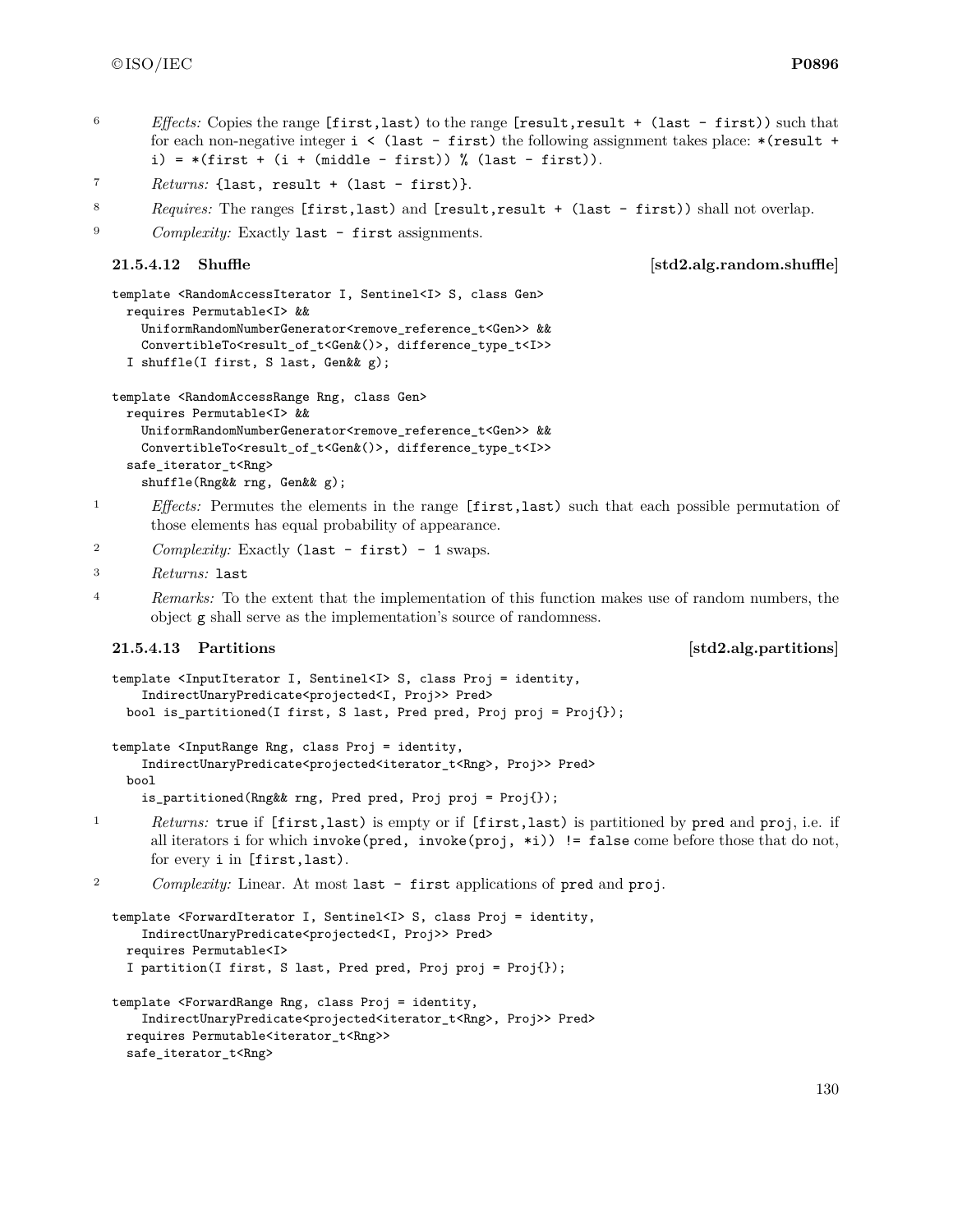partition(Rng&& rng, Pred pred, Proj proj = Proj{});

- <sup>3</sup> *Effects:* Permutes the elements in the range [first,last) such that there exists an iterator i such that for every iterator j in the range [first,i) invoke(pred, invoke(proj, \*j)) != false, and for every iterator k in the range [i,last), invoke(pred, invoke(proj, \*k)) == false.
- <sup>4</sup> *Returns:* An iterator i such that for every iterator j in the range [first,i) invoke(pred, invoke( proj, \*j)) != false, and for every iterator k in the range [i,last), invoke(pred, invoke(proj,  $*$ k)) == false.
- <sup>5</sup> *Complexity:* If I meets the requirements for a BidirectionalIterator, at most (last first) / 2 swaps; otherwise at most last - first swaps. Exactly last - first applications of the predicate and projection.

```
template <BidirectionalIterator I, Sentinel<I> S, class Proj = identity,
    IndirectUnaryPredicate<projected<I, Proj>> Pred>
 requires Permutable<I>
  I stable_partition(I first, S last, Pred pred, Proj proj = Proj{});
```

```
template <BidirectionalRange Rng, class Proj = identity,
    IndirectUnaryPredicate<projected<iterator_t<Rng>, Proj>> Pred>
 requires Permutable<iterator_t<Rng>>
  safe_iterator_t<Rng>
    stable_partition(Rng&& rng, Pred pred, Proj proj = Proj{});
```
- <sup>6</sup> *Effects:* Permutes the elements in the range [first,last) such that there exists an iterator i such that for every iterator j in the range [first,i) invoke(pred, invoke(proj, \*j)) != false, and for every iterator k in the range  $[i, last),$  invoke(pred, invoke(proj, \*k)) == false.
- <sup>7</sup> *Returns:* An iterator i such that for every iterator j in the range [first,i), invoke(pred, invoke( proj, \*j)) != false, and for every iterator k in the range [i,last), invoke(pred, invoke(proj, \*k)) == false. The relative order of the elements in both groups is preserved.
- <sup>8</sup> *Complexity:* At most (last first) \* log(last first) swaps, but only linear number of swaps if there is enough extra memory. Exactly last - first applications of the predicate and projection.

```
template <InputIterator I, Sentinel<I> S, WeaklyIncrementable O1, WeaklyIncrementable O2,
    class Proj = identity, IndirectUnaryPredicate<projected<I, Proj>> Pred>
 requires IndirectlyCopyable<I, O1> && IndirectlyCopyable<I, O2>
  tagged_tuple<tag::in(I), tag::out1(O1), tag::out2(O2)>
    partition_copy(I first, S last, O1 out_true, O2 out_false, Pred pred,
                  Proj proj = Proj });
```

```
template <InputRange Rng, WeaklyIncrementable O1, WeaklyIncrementable O2,
    class Proj = identity,
    IndirectUnaryPredicate<projected<iterator_t<Rng>, Proj>> Pred>
 requires IndirectlyCopyable<iterator_t<Rng>, O1> &&
    IndirectlyCopyable<iterator_t<Rng>, O2>
  tagged_tuple<tag::in(safe_iterator_t<Rng>), tag::out1(O1), tag::out2(O2)>
    partition_copy(Rng&& rng, O1 out_true, O2 out_false, Pred pred, Proj proj = Proj{});
```
- 10 *Effects:* For each iterator i in [first,last), copies \*i to the output range beginning with out\_true if invoke(pred, invoke(proj,  $*$ i)) is true, or to the output range beginning with out\_false otherwise.
- <sup>11</sup> *Returns:* A tuple p such that get<0>(p) is last, get<1>(p) is the end of the output range beginning at out\_true, and get<2>(p) is the end of the output range beginning at out\_false.

<sup>&</sup>lt;sup>9</sup> *Requires:* The input range shall not overlap with either of the output ranges.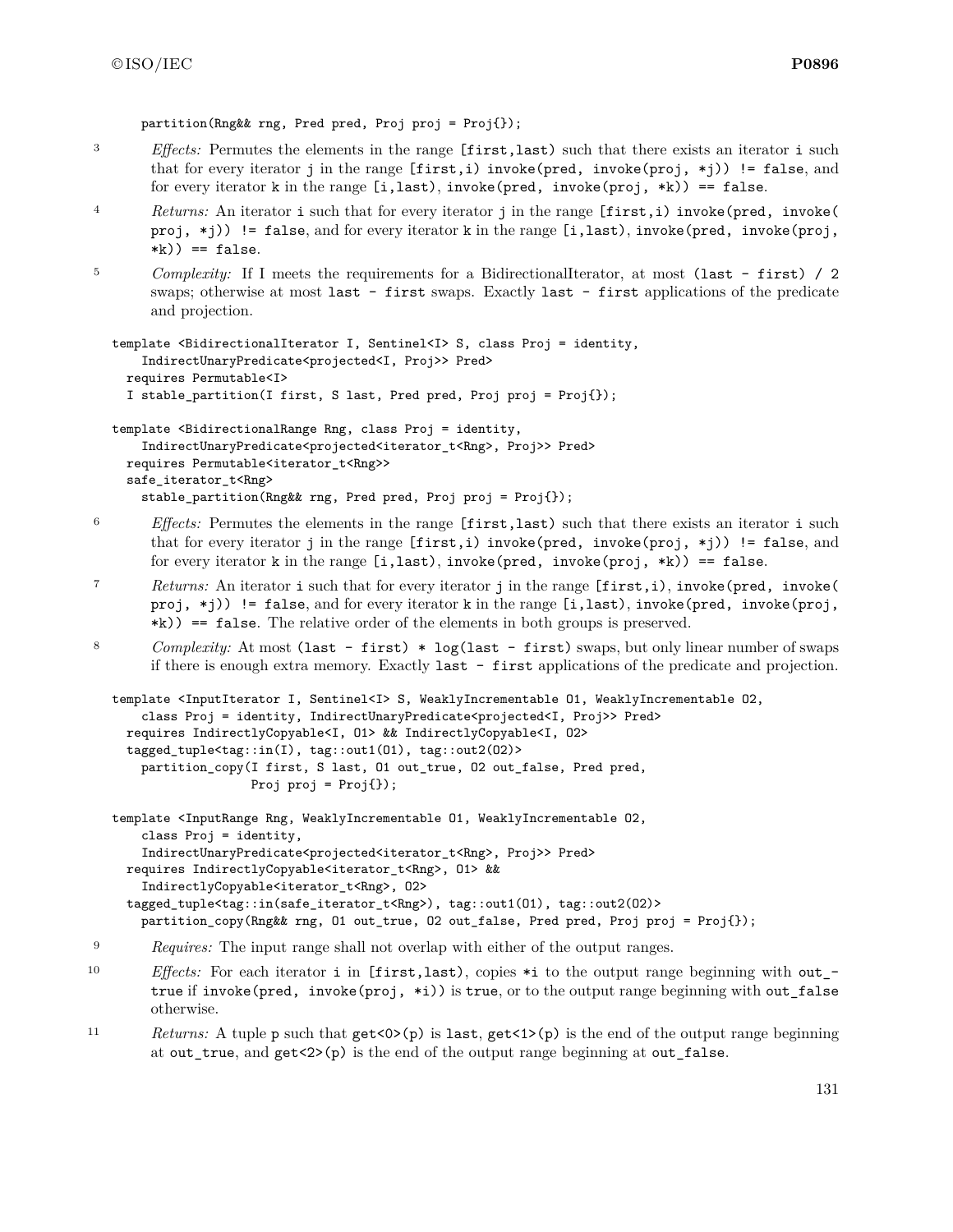<sup>12</sup> *Complexity:* Exactly last - first applications of pred and proj.

```
template <ForwardIterator I, Sentinel<I> S, class Proj = identity,
    IndirectUnaryPredicate<projected<I, Proj>> Pred>
  I partition_point(I first, S last, Pred pred, Proj proj = Proj{});
```

```
template <ForwardRange Rng, class Proj = identity,
    IndirectUnaryPredicate<projected<iterator_t<Rng>, Proj>> Pred>
  safe_iterator_t<Rng>
    partition_point(Rng&& rng, Pred pred, Proj proj = Proj{});
```
- <sup>13</sup> *Requires:* [first,last) shall be partitioned by pred and proj, i.e. there shall be an iterator mid such that all\_of(first, mid, pred, proj) and none\_of(mid, last, pred, proj) are both true.
- <sup>14</sup> *Returns:* An iterator mid such that all\_of(first, mid, pred, proj) and none\_of(mid, last, pred, proj) are both true.
- <sup>15</sup> *Complexity:*  $\mathcal{O}(\log(\texttt{last} \texttt{first}))$  applications of pred and proj.

### <span id="page-133-0"></span>**21.5.5 Sorting and related operations [std2.alg.sorting]**

- <sup>1</sup> All the operations in [21.5.5](#page-133-0) take an optional binary callable predicate of type Comp that defaults to less <>.
- <sup>2</sup> Comp is a callable object (20.5.14.3). The return value of the invoke operation applied to an object of type Comp, when contextually converted to bool (Clause 7), yields true if the first argument of the call is less than the second, and false otherwise. Comp comp is used throughout for algorithms assuming an ordering relation. It is assumed that comp will not apply any non-constant function through the dereferenced iterator.
- <sup>3</sup> A sequence is *sorted with respect to a comparator and projection* comp and proj if for every iterator i pointing to the sequence and every non-negative integer  $n$  such that  $i + n$  is a valid iterator pointing to an element of the sequence,  $invoke(comp, invoke(proj, *(i + n)), invoke(proj, *i)) == false.$
- <sup>4</sup> A sequence [start,finish) is *partitioned with respect to an expression* f(e) if there exists an integer n such that for all  $0 \leq i \leq \text{distance}(\text{start}, \text{ finish}), f(*(\text{start} + i))$  is true if and only if  $i \leq n$ .
- <sup>5</sup> In the descriptions of the functions that deal with ordering relationships we frequently use a notion of equivalence to describe concepts such as stability. The equivalence to which we refer is not necessarily an operator==, but an equivalence relation induced by the strict weak ordering. That is, two elements a and **b** are considered equivalent if and only if  $!(a < b)$  &  $!(b < a)$ .

```
21.5.5.1 Sorting [std2.alg.sort]
  21.5.5.1.1 sort [std2.sort]
  template <RandomAccessIterator I, Sentinel<I> S, class Comp = less<>,
     class Proj = identity>
   requires Sortable<I, Comp, Proj>
   I sort(I first, S last, Comp comp = Comp{}, Proj proj = Proj{});
  template <RandomAccessRange Rng, class Comp = less<>, class Proj = identity>
   requires Sortable<iterator_t<Rng>, Comp, Proj>
   safe_iterator_t<Rng>
     sort(Rng&& rng, Comp comp = Comp{}, Proj proj = Proj{});
<sup>1</sup> Effects: Sorts the elements in the range [first,last).
2 Returns: last.
```
<sup>3</sup> *Complexity:*  $\mathcal{O}(N \log(N))$  (where  $N =$  last - first) comparisons, and twice as many applications of the projection.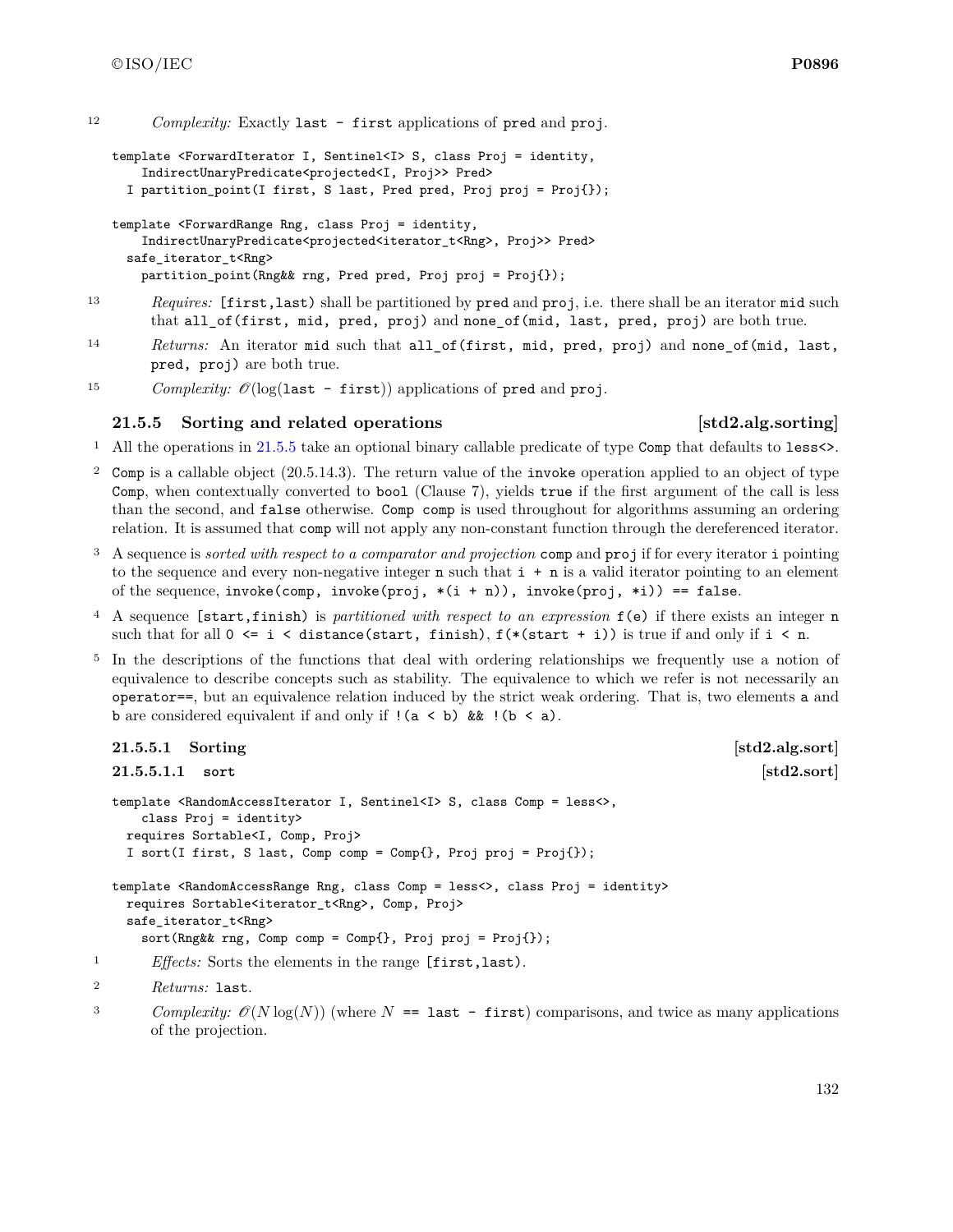### **21.5.5.1.2 stable\_sort [std2.stable.sort]**

```
template <RandomAccessIterator I, Sentinel<I> S, class Comp = less<>,
    class Proj = identity>
 requires Sortable<I, Comp, Proj>
  I stable_sort(I first, S last, Comp comp = Comp{}, Proj proj = Proj{});
```
template <RandomAccessRange Rng, class Comp = less<>, class Proj = identity> requires Sortable<iterator\_t<Rng>, Comp, Proj> safe\_iterator\_t<Rng> stable\_sort(Rng&& rng, Comp comp = Comp{}, Proj proj = Proj{});

<sup>1</sup> *Effects:* Sorts the elements in the range [first,last).

```
2 Returns: last.
```
<sup>3</sup> *Complexity:* Let *N* == last - first. If enough extra memory is available, *N* log(*N*) comparisons. Otherwise, at most  $N \log^2(N)$  comparisons. In either case, twice as many applications of the projection as the number of comparisons.

<sup>4</sup> *Remarks:* Stable (20.1.5.5.7).

### **21.5.5.1.3 partial\_sort [std2.partial.sort]**

```
template <RandomAccessIterator I, Sentinel<I> S, class Comp = less<>,
    class Proj = identity>
 requires Sortable<I, Comp, Proj>
  I partial_sort(I first, I middle, S last, Comp comp = Comp{}, Proj proj = Proj{});
```

```
template <RandomAccessRange Rng, class Comp = less<>, class Proj = identity>
 requires Sortable<iterator_t<Rng>, Comp, Proj>
  safe_iterator_t<Rng>
    partial_sort(Rng&& rng, iterator_t<Rng> middle, Comp comp = Comp{},
                 Proj proj = Proj{});
```
<sup>1</sup> *Effects:* Places the first middle - first sorted elements from the range [first,last) into the range [first,middle). The rest of the elements in the range [middle,last) are placed in an unspecified order.

<sup>3</sup> *Complexity:* It takes approximately (last - first) \* log(middle - first) comparisons, and exactly twice as many applications of the projection.

# **21.5.5.1.4 partial\_sort\_copy [std2.partial.sort.copy]**

```
template <InputIterator I1, Sentinel<I1> S1, RandomAccessIterator I2, Sentinel<I2> S2,
    class Comp = less<>, class Proj1 = identity, class Proj2 = identity>
 requires IndirectlyCopyable<I1, I2> && Sortable<I2, Comp, Proj2> &&
      IndirectStrictWeakOrder<Comp, projected<I1, Proj1>, projected<I2, Proj2>>
 T<sub>2</sub>
   partial_sort_copy(I1 first, S1 last, I2 result_first, S2 result_last,
                      Comp comp = Comp\{\}, Prop1 = proj1 = Proj1\}, Prop2 = Proj2\});
template <InputRange Rng1, RandomAccessRange Rng2, class Comp = less<>,
    class Proj1 = identity, class Proj2 = identity>
 requires IndirectlyCopyable<iterator_t<Rng1>, iterator_t<Rng2>> &&
      Sortable<iterator_t<Rng2>, Comp, Proj2> &&
      IndirectStrictWeakOrder<Comp, projected<iterator_t<Rng1>, Proj1>,
       projected<iterator_t<Rng2>, Proj2>>
```
<sup>2</sup> *Returns:* last.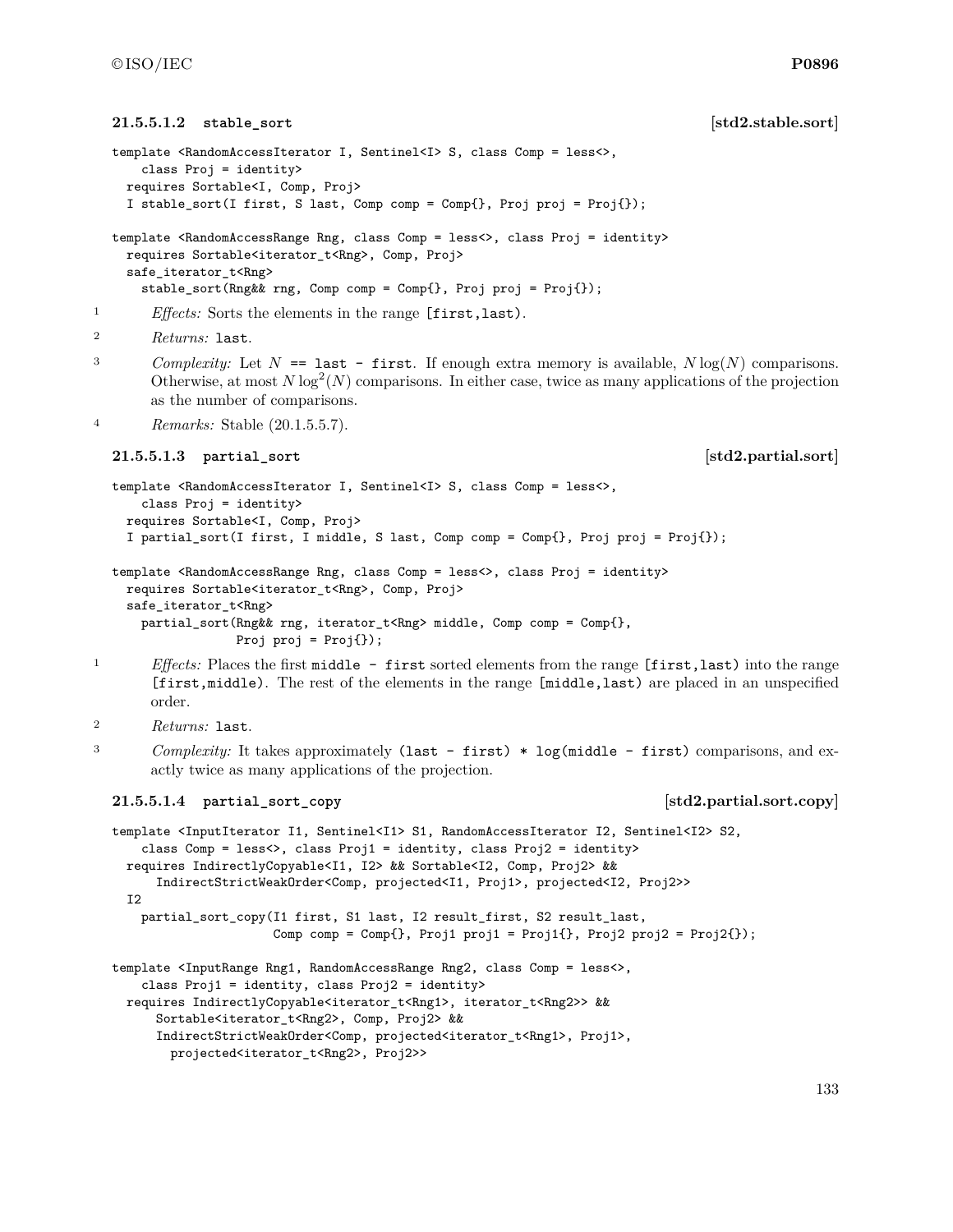```
safe_iterator_t<Rng2>
      partial_sort_copy(Rng1&& rng, Rng2&& result_rng, Comp comp = Comp{},
                       Proj1 proj1 = Proj1\{ \}, Proj2 proj2 = Proj2\{ \});
1 Effects: Places the first min(last - first, result_last - result_first) sorted elements into the
       range [result_first,result_first + min(last - first, result_last - result_first)).
2 Returns: The smaller of: result_last or result_first + (last - first).
3 Complexity: Approximately
         (last - first) * log(min(last - first, result_last - result_first))
       comparisons, and exactly twice as many applications of the projection.
  21.5.5.1.5 is_sorted [std2.is.sorted]
  template <ForwardIterator I, Sentinel<I> S, class Proj = identity,
      IndirectStrictWeakOrder<projected<I, Proj>> Comp = less<>>
    bool is_sorted(I first, S last, Comp comp = Comp{}, Proj proj = Proj{});
  template <ForwardRange Rng, class Proj = identity,
      IndirectStrictWeakOrder<projected<iterator_t<Rng>, Proj>> Comp = less<>>
    bool
      is_sorted(Rng&& rng, Comp comp = Comp{}, Proj proj = Proj{});
1 Returns: is_sorted_until(first, last, comp, proj) == last
  template <ForwardIterator I, Sentinel<I> S, class Proj = identity,
      IndirectStrictWeakOrder<projected<I, Proj>> Comp = less<>>
    I is_sorted_until(I first, S last, Comp comp = Comp{}, Proj proj = Proj{});
  template <ForwardRange Rng, class Proj = identity,
      IndirectStrictWeakOrder<projected<iterator_t<Rng>, Proj>> Comp = less<>>
    safe_iterator_t<Rng>
      is_sorted_until(Rng&& rng, Comp comp = Comp{}, Proj proj = Proj{});
2 Returns: If distance(first, last) < 2, returns last. Otherwise, returns the last iterator i in
       [first,last] for which the range [first,i) is sorted.
3 Complexity: Linear.
  21.5.5.2 Nth element and the state of the state of state is stated as [\text{std2.alg}.\text{nth.element}]template <RandomAccessIterator I, Sentinel<I> S, class Comp = less<>,
      class Proj = identity>
    requires Sortable<I, Comp, Proj>
    I nth_element(I first, I nth, S last, Comp comp = Comp{}, Proj proj = Proj{});
  template <RandomAccessRange Rng, class Comp = less<>, class Proj = identity>
    requires Sortable<iterator_t<Rng>, Comp, Proj>
    safe_iterator_t<Rng>
      nth_element(Rng&& rng, iterator_t<Rng> nth, Comp comp = Comp{}, Proj proj = Proj{});
1 After nth_element the element in the position pointed to by nth is the element that would be in that
       position if the whole range were sorted, unless nth == last. Also for every iterator i in the range [
```
first,nth) and every iterator j in the range [nth,last) it holds that: invoke(comp, invoke(proj,

```
2 Returns: last.
```
<sup>3</sup> *Complexity:* Linear on average.

 $*j$ , invoke(proj,  $*ij$ ) == false.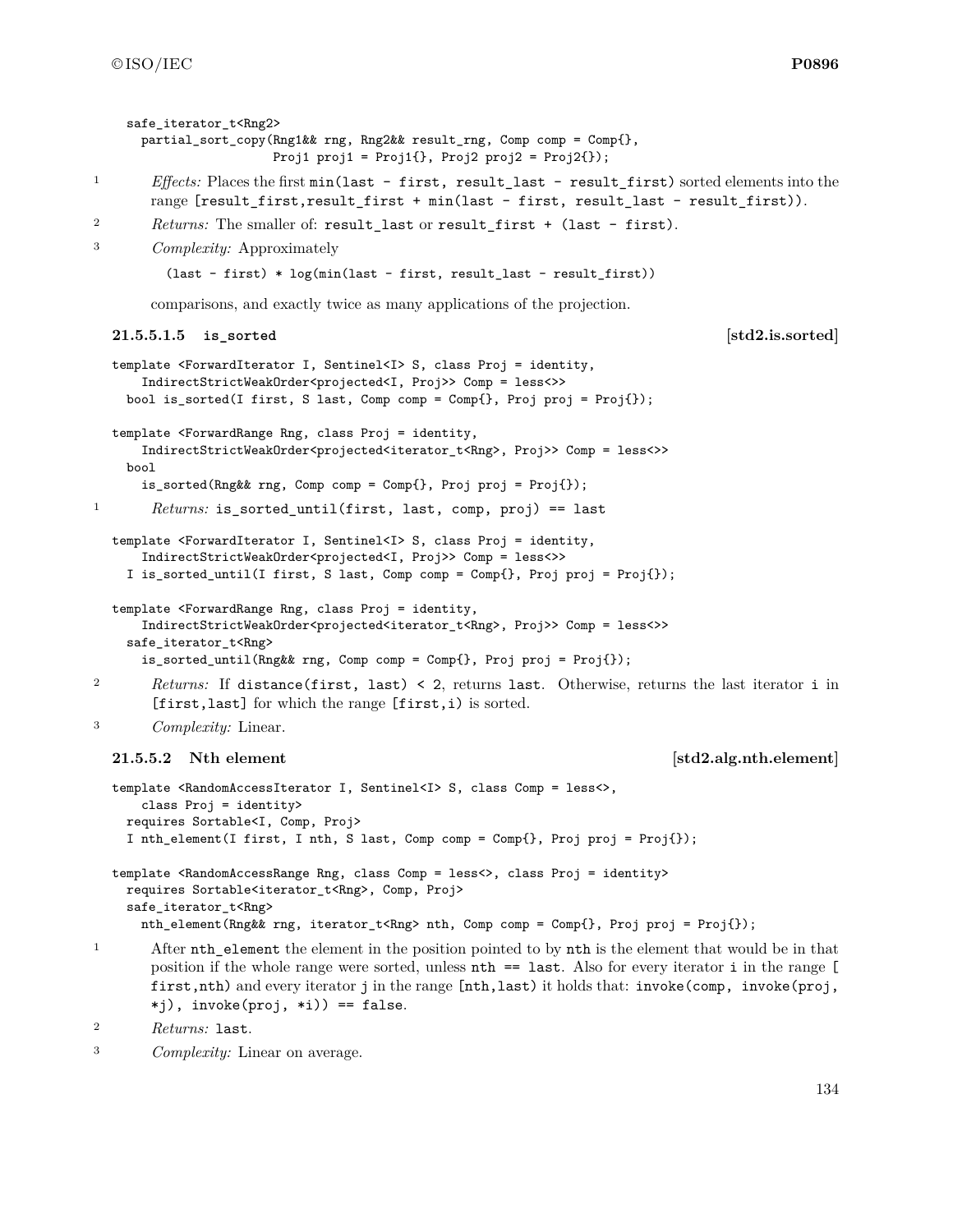### <span id="page-136-0"></span>**21.5.5.3 Binary search [std2.alg.binary.search]**

# <sup>1</sup> All of the algorithms in this section are versions of binary search and assume that the sequence being searched is partitioned with respect to an expression formed by binding the search key to an argument of the comparison function and projection. They work on non-random access iterators minimizing the number of comparisons, which will be logarithmic for all types of iterators. They are especially appropriate for random

# **21.5.5.3.1 lower\_bound [std2.lower.bound]**

```
template <ForwardIterator I, Sentinel<I> S, class T, class Proj = identity,
    IndirectStrictWeakOrder<const T*, projected<I, Proj>> Comp = less<>>
  I
    lower_bound(I first, S last, const T& value, Comp comp = Comp{},
               Proj proj = Proj);
template <ForwardRange Rng, class T, class Proj = identity,
    IndirectStrictWeakOrder<const T*, projected<iterator_t<Rng>, Proj>> Comp = less<>>
```
non-random access iterators they execute a linear number of steps.

safe\_iterator\_t<Rng>

```
lower_bound(Rng&& rng, const T& value, Comp comp = Comp{}, Proj proj = Proj{});
```
<sup>1</sup> *Requires:* The elements e of [first,last) shall be partitioned with respect to the expression invoke( comp, invoke(proj, e), value).

access iterators, because these algorithms do a logarithmic number of steps through the data structure. For

- <sup>2</sup> *Returns:* The furthermost iterator i in the range [first,last] such that for every iterator j in the range [first,i) the following corresponding condition holds: invoke(comp, invoke(proj, \*j), value) != false.
- <sup>3</sup> *Complexity:* At most  $log_2($ **last first** $) + O(1)$  applications of the comparison function and projection.

### **21.5.5.3.2 upper\_bound [std2.upper.bound]**

```
template <ForwardIterator I, Sentinel<I> S, class T, class Proj = identity,
    IndirectStrictWeakOrder<const T*, projected<I, Proj>> Comp = less<>>
  I
    upper_bound(I first, S last, const T& value, Comp comp = Comp{}, Proj proj = Proj{});
```

```
template <ForwardRange Rng, class T, class Proj = identity,
    IndirectStrictWeakOrder<const T*, projected<iterator_t<Rng>, Proj>> Comp = less<>>
  safe_iterator_t<Rng>
```
upper\_bound(Rng&& rng, const T& value, Comp comp = Comp{}, Proj proj = Proj{});

- 1 *Requires:* The elements e of [first, last) shall be partitioned with respect to the expression ! invoke ( comp, value, invoke(proj, e)).
- <sup>2</sup> *Returns:* The furthermost iterator i in the range [first,last] such that for every iterator j in the range [first,i) the following corresponding condition holds: invoke(comp, value, invoke(proj,  $(i*)$ ) == false.
- <sup>3</sup> *Complexity:* At most  $log_2($ **last first** $) + O(1)$  applications of the comparison function and projection.

## **21.5.5.3.3 equal\_range [std2.equal.range]**

```
template <ForwardIterator I, Sentinel<I> S, class T, class Proj = identity,
    IndirectStrictWeakOrder<const T*, projected<I, Proj>> Comp = less<>>
  tagged_pair<tag::begin(I), tag::end(I)>
```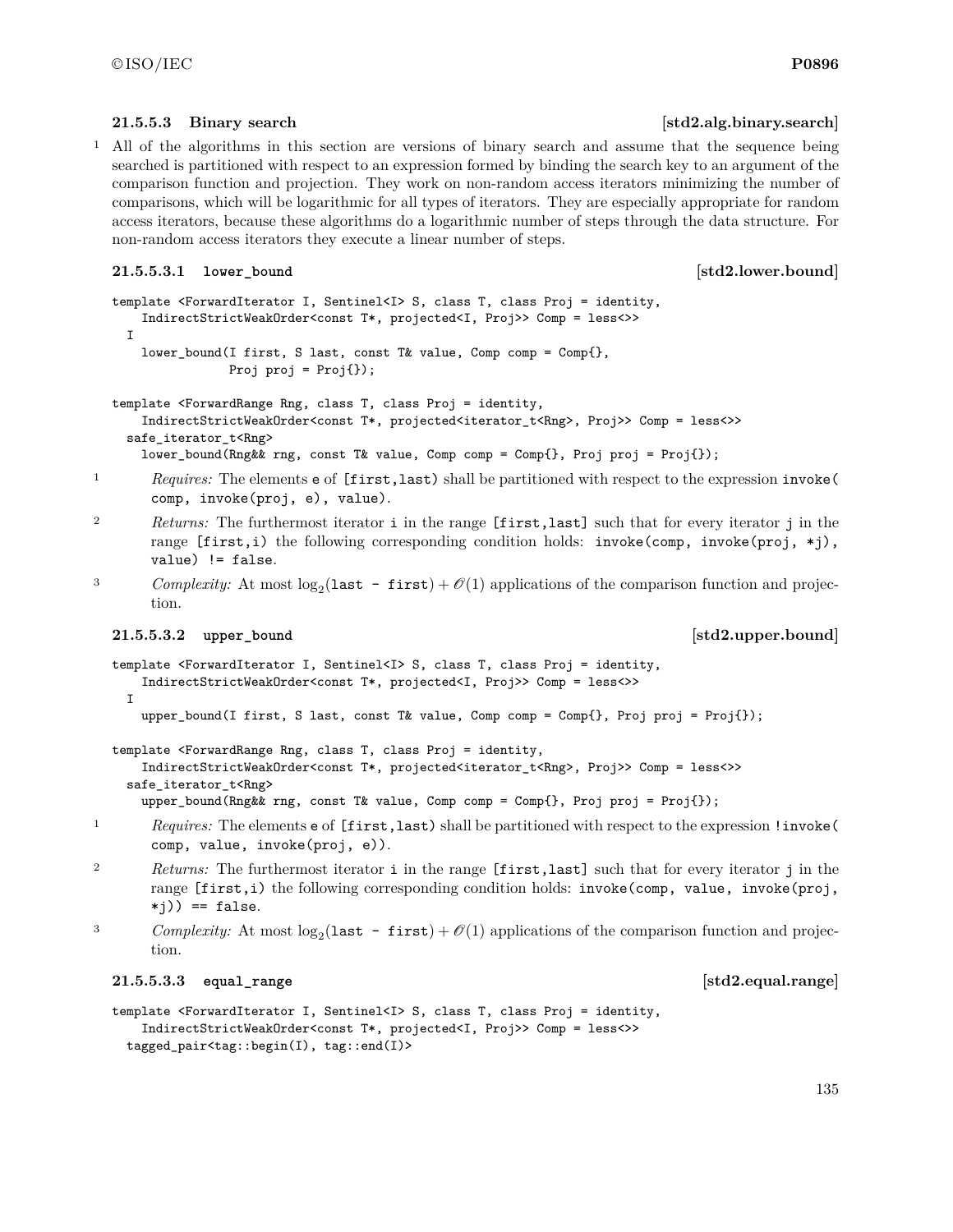```
equal range(I first, S last, const T& value, Comp comp = Comp{}, Proj proj = Proj{});
  template <ForwardRange Rng, class T, class Proj = identity,
      IndirectStrictWeakOrder<const T*, projected<iterator_t<Rng>, Proj>> Comp = less<>>
    tagged_pair<tag::begin(safe_iterator_t<Rng>),
               tag::end(safe_iterator_t<Rng>)>
      equal_range(Rng&& rng, const T& value, Comp comp = Comp{}, Proj proj = Proj{});
1 Requires: The elements e of [first,last) shall be partitioned with respect to the expressions
       invoke(comp, invoke(proj, e), value) and !invoke(comp, value, invoke(proj, e)). Also,
       for all elements e of [first, last), invoke(comp, invoke(proj, e), value) shall imply
       !invoke(comp, value, invoke(proj, e)).
2 Returns:
         {lower_bound(first, last, value, comp, proj),
          upper_bound(first, last, value, comp, proj)}
3 Complexity: At most 2 * log_2(last - first) + \mathcal{O}(1) applications of the comparison function and
       projection.
  21.5.5.3.4 binary_search [std2.binary.search]
  template <ForwardIterator I, Sentinel<I> S, class T, class Proj = identity,
      IndirectStrictWeakOrder<const T*, projected<I, Proj>> Comp = less<>>
    bool
      binary_search(I first, S last, const T& value, Comp comp = Comp{},
                   Proj proj = Proj();
  template <ForwardRange Rng, class T, class Proj = identity,
      IndirectStrictWeakOrder<const T*, projected<iterator_t<Rng>, Proj>> Comp = less<>>
    bool
      binary_search(Rng&& rng, const T& value, Comp comp = Comp{},
                   Proj proj = Proj{});
```
- <sup>1</sup> *Requires:* The elements e of [first,last) are partitioned with respect to the expressions invoke( comp, invoke(proj, e), value) and !invoke(comp, value, invoke(proj, e)). Also, for all elements e of [first, last), invoke(comp, invoke(proj, e), value) shall imply !invoke(comp, value, invoke(proj, e)).
- <sup>2</sup> *Returns:* true if there is an iterator i in the range [first,last) that satisfies the corresponding conditions: invoke(comp, invoke(proj, \*i), value) == false && invoke(comp, value,  $invoke(proj, *i)) == false.$
- <sup>3</sup> *Complexity:* At most  $log_2($ **last first** $) + O(1)$  applications of the comparison function and projection.

<span id="page-137-0"></span>**21.5.5.4 Merge** *p std2.alg.merge***</u>** 

```
template <InputIterator I1, Sentinel<I1> S1, InputIterator I2, Sentinel<I2> S2,
    WeaklyIncrementable O, class Comp = less<>, class Proj1 = identity,
    class Proj2 = identity>
 requires Mergeable<I1, I2, O, Comp, Proj1, Proj2>
  tagged_tuple<tag::in1(I1), tag::in2(I2), tag::out(O)>
    merge(I1 first1, S1 last1, I2 first2, S2 last2, O result,
          Comp comp = Comp{}, Proj1 proj1 = Proj1{}, Proj2 proj2 = Proj2{});
```
template <InputRange Rng1, InputRange Rng2, WeaklyIncrementable O, class Comp = less<>,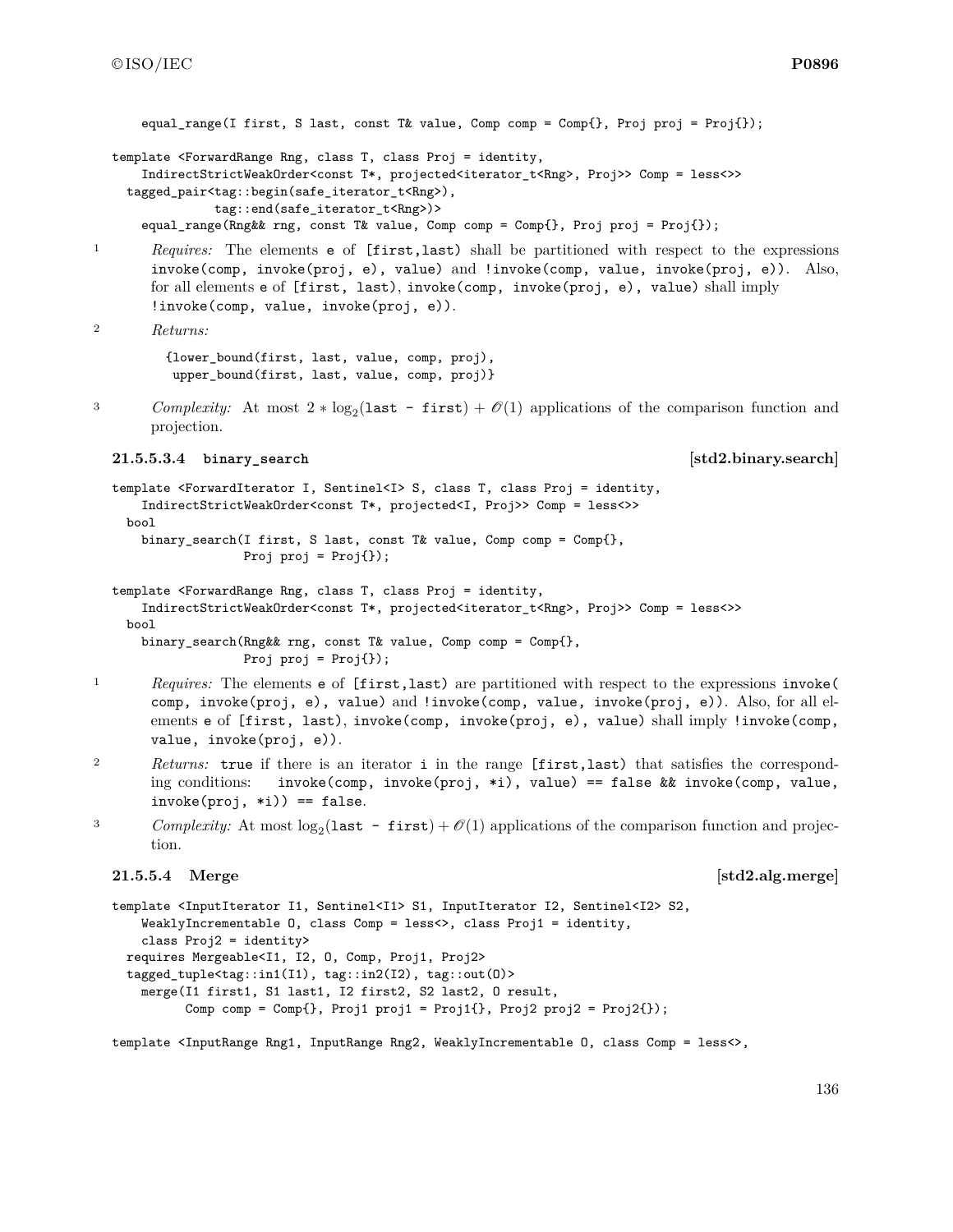```
class Proj1 = identity, class Proj2 = identity>
    requires Mergeable<iterator_t<Rng1>, iterator_t<Rng2>, O, Comp, Proj1, Proj2>
    tagged_tuple<tag::in1(safe_iterator_t<Rng1>),
                 tag::in2(safe_iterator_t<Rng2>),
                 tag::out(O)>
      merge(Rng1&& rng1, Rng2&& rng2, O result,
            Comp comp = Comp\{\}, Prop1 = proj1 = Proj1\}, Prop2 = Proj2\});
<sup>1</sup> Effects: Copies all the elements of the two ranges [first1,last1) and [first2,last2) into the range
        [result,result_last), where result_last is result + (last1 - first1) + (last2 - first2).
       If an element a precedes b in an input range, a is copied into the output range before b. If e1 is an
       element of [first1,last1) and e2 of [first2,last2), e2 is copied into the output range before e1
       if and only if bool(invoke(comp, invoke(proj2, e2), invoke(proj1, e1))) is true.
2 Requires: The ranges [first1,last1) and [first2,last2) shall be sorted with respect to comp,
       proj1, and proj2. The resulting range shall not overlap with either of the original ranges.
3 Returns: make_tagged_tuple<tag::in1, tag::in2, tag::out>(last1, last2, result_last).
4 Complexity: At most (last1 - first1) + (last2 - first2) - 1 applications of the comparison
       function and each projection.
5 Remarks: Stable (20.1.5.5.7).
  template <BidirectionalIterator I, Sentinel<I>><>>> S, class Comp = less<>,
      class Proj = identity>
    requires Sortable<I, Comp, Proj>
    I
      \text{inplace\_merge(I first, I middle, S last, Comp comp = Comp{}, \text{Proj}(P, Proj = Proj{}));
  template <BidirectionalRange Rng, class Comp = less<>, class Proj = identity>
    requires Sortable<iterator_t<Rng>, Comp, Proj>
    safe_iterator_t<Rng>
      inplace_merge(Rng&& rng, iterator_t<Rng> middle, Comp comp = Comp{},
                    Proj proj = Proj);
```
- <sup>6</sup> *Effects:* Merges two sorted consecutive ranges [first,middle) and [middle,last), putting the result of the merge into the range [first,last). The resulting range will be in non-decreasing order; that is, for every iterator i in [first,last) other than first, the condition invoke(comp, invoke(proj, \*i), invoke(proj,  $*(i - 1))$ ) will be false.
- <sup>7</sup> *Requires:* The ranges [first,middle) and [middle,last) shall be sorted with respect to comp and proj.
- <sup>8</sup> *Returns:* last
- <sup>9</sup> *Complexity:* When enough additional memory is available, (last first) 1 applications of the comparison function and projection. If no additional memory is available, an algorithm with complexity  $N \log(N)$  (where N is equal to last - first) may be used.
- <sup>10</sup> *Remarks:* Stable (20.1.5.5.7).

# <span id="page-138-0"></span>**21.5.5.5 Set operations on sorted structures [std2.alg.set.operations]**

<sup>1</sup> This section defines all the basic set operations on sorted structures. They also work with multisets (20.8.4.7) containing multiple copies of equivalent elements. The semantics of the set operations are generalized to multisets in a standard way by defining set\_union() to contain the maximum number of occurrences of every element, set\_intersection() to contain the minimum, and so on.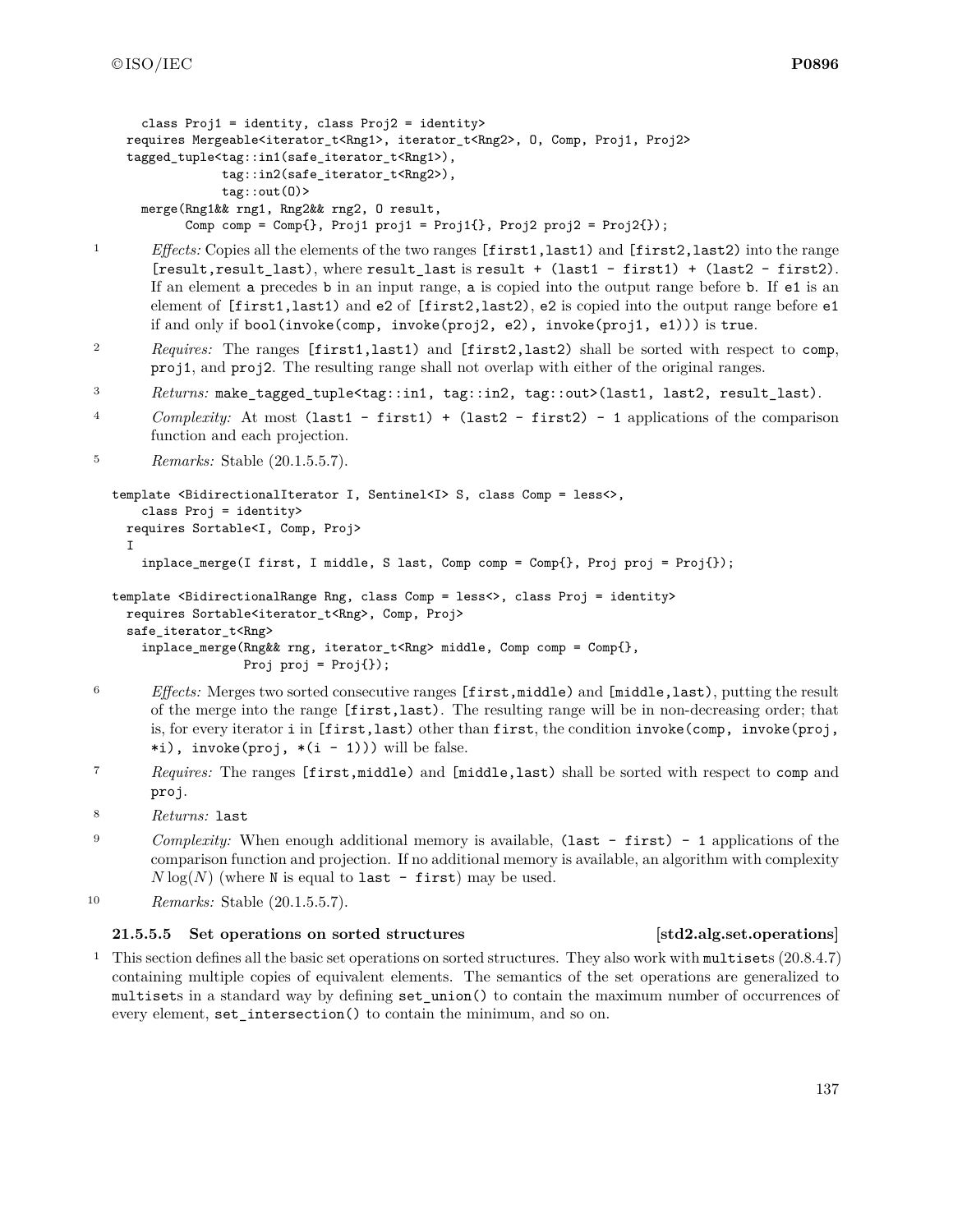# **21.5.5.5.1 includes [std2.includes]**

```
template <InputIterator I1, Sentinel<I1> S1, InputIterator I2, Sentinel<I2> S2,
      class Proj1 = identity, class Proj2 = identity,
      IndirectStrictWeakOrder<projected<I1, Proj1>, projected<I2, Proj2>> Comp = less<>>
    bool
      includes(I1 first1, S1 last1, I2 first2, S2 last2, Comp comp = Comp{},
               Proj1 proj1 = Proj1\{\}, Proj2 proj2 = Proj2\{\});
  template <InputRange Rng1, InputRange Rng2, class Proj1 = identity,
      class Proj2 = identity,
      IndirectStrictWeakOrder<projected<iterator_t<Rng1>, Proj1>,
        projected<iterator_t<Rng2>, Proj2>> Comp = less<>>
    bool
      includes(Rng1&& rng1, Rng2&& rng2, Comp comp = Comp{},
               Proj1 proj1 = Proj1\{\}, Proj2 proj2 = Proj2\{\});
1 Returns: true if [first2,last2) is empty or if every element in the range [first2,last2) is con-
       tained in the range [first1,last1). Returns false otherwise.
```

```
2 Complexity: At most 2 \ast ((last1 - first1) + (last2 - first2)) - 1 applications of the com-
       parison function and projections.
```

```
21.5.5.5.2 set_union [std2.set.union]
```

```
template <InputIterator I1, Sentinel<I1> S1, InputIterator I2, Sentinel<I2> S2,
    WeaklyIncrementable O, class Comp = less<>, class Proj1 = identity, class Proj2 = identity>
 requires Mergeable<I1, I2, O, Comp, Proj1, Proj2>
 tagged_tuple<tag::in1(I1), tag::in2(I2), tag::out(O)>
    set_union(I1 first1, S1 last1, I2 first2, S2 last2, O result, Comp comp = Comp{},
              Proj1 proj1 = Proj1\{ \}, Proj2 proj2 = Proj2\{ \});
```

```
template <InputRange Rng1, InputRange Rng2, WeaklyIncrementable O,
   class Comp = less<>, class Proj1 = identity, class Proj2 = identity>
  requires Mergeable<iterator_t<Rng1>, iterator_t<Rng2>, O, Comp, Proj1, Proj2>
  tagged_tuple<tag::in1(safe_iterator_t<Rng1>),
              tag::in2(safe_iterator_t<Rng2>),
               tag::out(O)>
   set_union(Rng1&& rng1, Rng2&& rng2, O result, Comp comp = Comp{},
             Proj1 proj1 = Proj1}, Proj2 proj2 = Proj2};
```
- <sup>1</sup> *Effects:* Constructs a sorted union of the elements from the two ranges; that is, the set of elements that are present in one or both of the ranges.
- <sup>2</sup> *Requires:* The resulting range shall not overlap with either of the original ranges.
- <sup>3</sup> *Returns:* make\_tagged\_tuple<tag::in1, tag::in2, tag::out>(last1, last2, result + *n*), where *n* is the number of elements in the constructed range.
- <sup>4</sup> *Complexity:* At most 2 \* ((last1 first1) + (last2 first2)) 1 applications of the comparison function and projections.
- <sup>5</sup> *Remarks:* If [first1,last1) contains *m* elements that are equivalent to each other and [first2, last2) contains *n* elements that are equivalent to them, then all *m* elements from the first range shall be copied to the output range, in order, and then  $\max(n-m, 0)$  elements from the second range shall be copied to the output range, in order.

**21.5.5.5.3 set\_intersection [std2.set.intersection]**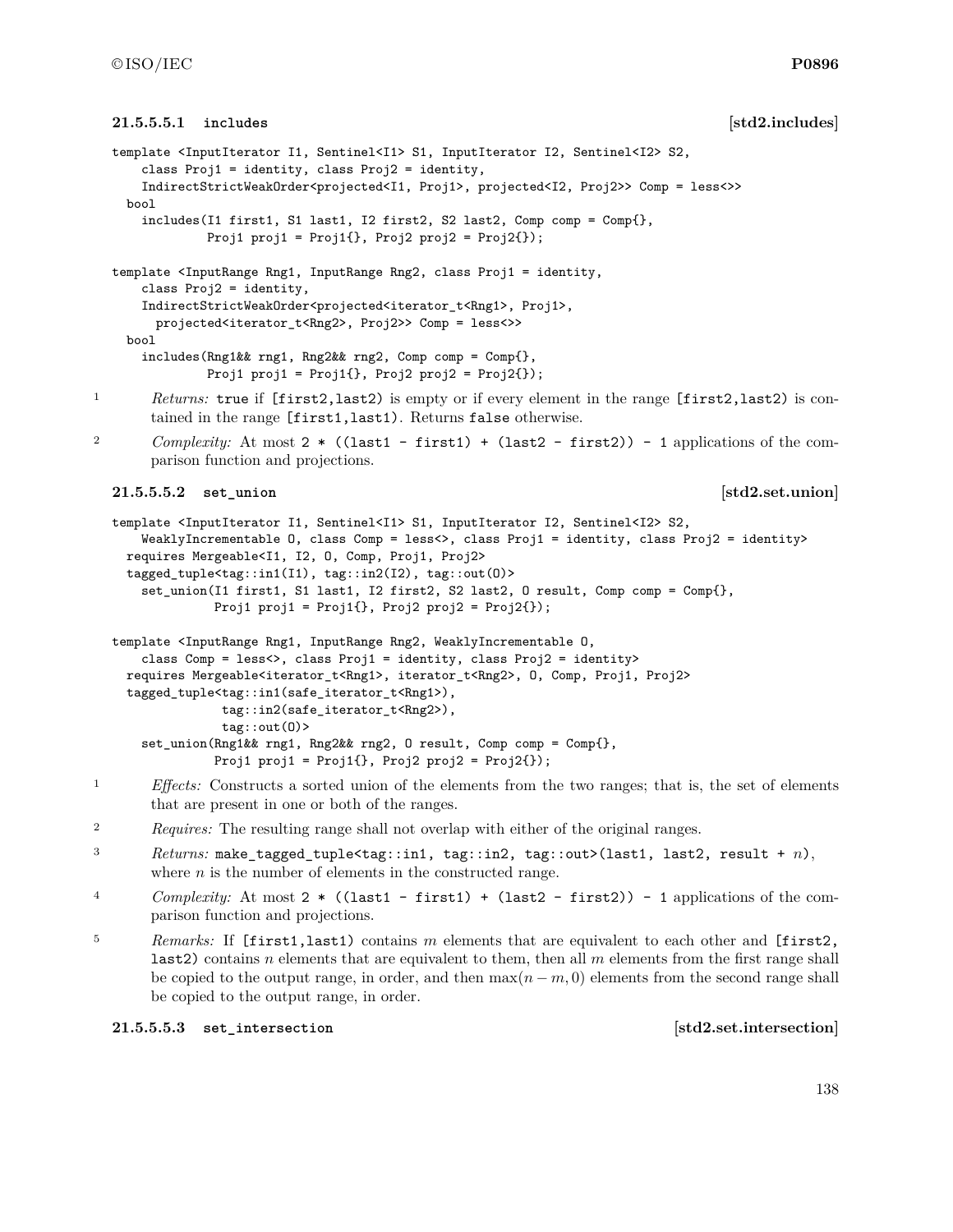```
template <InputIterator I1, Sentinel<I1> S1, InputIterator I2, Sentinel<I2> S2,
      WeaklyIncrementable 0, class Comp = less<>, class Proj1 = identity, class Proj2 = identity>
    requires Mergeable<I1, I2, O, Comp, Proj1, Proj2>
    \Omegaset_intersection(I1 first1, S1 last1, I2 first2, S2 last2, O result,
                       Comp comp = Comp\{\}, Propiji = Proj1\}, Propiji = Proj1\template <InputRange Rng1, InputRange Rng2, WeaklyIncrementable O,
      class Comp = less<>, class Proj1 = identity, class Proj2 = identity>
    requires Mergeable<iterator_t<Rng1>, iterator_t<Rng2>, O, Comp, Proj1, Proj2>
    O
      set_intersection(Rng1&& rng1, Rng2&& rng2, O result,
                        Comp comp = Comp\, Proj1 proj1 = Proj1\}, Proj2 proj2 = Proj2\});
<sup>1</sup> Effects: Constructs a sorted intersection of the elements from the two ranges; that is, the set of elements
```
that are present in both of the ranges.

- <sup>2</sup> *Requires:* The resulting range shall not overlap with either of the original ranges.
- <sup>3</sup> *Returns:* The end of the constructed range.
- <sup>4</sup> *Complexity:* At most 2 \* ((last1 first1) + (last2 first2)) 1 applications of the comparison function and projections.
- <sup>5</sup> *Remarks:* If [first1,last1) contains *m* elements that are equivalent to each other and [first2, last2) contains *n* elements that are equivalent to them, the first  $\min(m, n)$  elements shall be copied from the first range to the output range, in order.

### **21.5.5.5.4 set\_difference [std2.set.difference]**

```
template <InputIterator I1, Sentinel<I1> S1, InputIterator I2, Sentinel<I2> S2,
    WeaklyIncrementable 0, class Comp = less<>, class Proj1 = identity, class Proj2 = identity>
 requires Mergeable<I1, I2, O, Comp, Proj1, Proj2>
 tagged_pair<tag::in1(I1), tag::out(O)>
    set_difference(I1 first1, S1 last1, I2 first2, S2 last2, O result,
                   Comp comp = Comp\{\}, Prop1 = proj1 = Proj1\}, Prop2 = Proj2\});
template <InputRange Rng1, InputRange Rng2, WeaklyIncrementable O,
```

```
class Comp = less<>, class Proj1 = identity, class Proj2 = identity>
requires Mergeable<iterator_t<Rng1>, iterator_t<Rng2>, O, Comp, Proj1, Proj2>
tagged_pair<tag::in1(safe_iterator_t<Rng1>), tag::out(O)>
 set_difference(Rng1&& rng1, Rng2&& rng2, O result,
                Comp comp = Comp\{\}, Prop1 = proj1 = Proj1\}, Prop2 = Proj2\});
```
- <sup>1</sup> *Effects:* Copies the elements of the range [first1,last1) which are not present in the range [first2,
- last2) to the range beginning at result. The elements in the constructed range are sorted.
- <sup>2</sup> *Requires:* The resulting range shall not overlap with either of the original ranges.
- <sup>3</sup> *Returns:* {last1, result + *n*}, where *n* is the number of elements in the constructed range.
- <sup>4</sup> *Complexity:* At most 2 \* ((last1 first1) + (last2 first2)) 1 applications of the comparison function and projections.
- <sup>5</sup> *Remarks:* If [first1,last1) contains *m* elements that are equivalent to each other and [first2, last2) contains *n* elements that are equivalent to them, the last max(*m*−*n,* 0) elements from [first1, last1) shall be copied to the output range.

**21.5.5.5.5 set\_symmetric\_difference [std2.set.symmetric.difference]**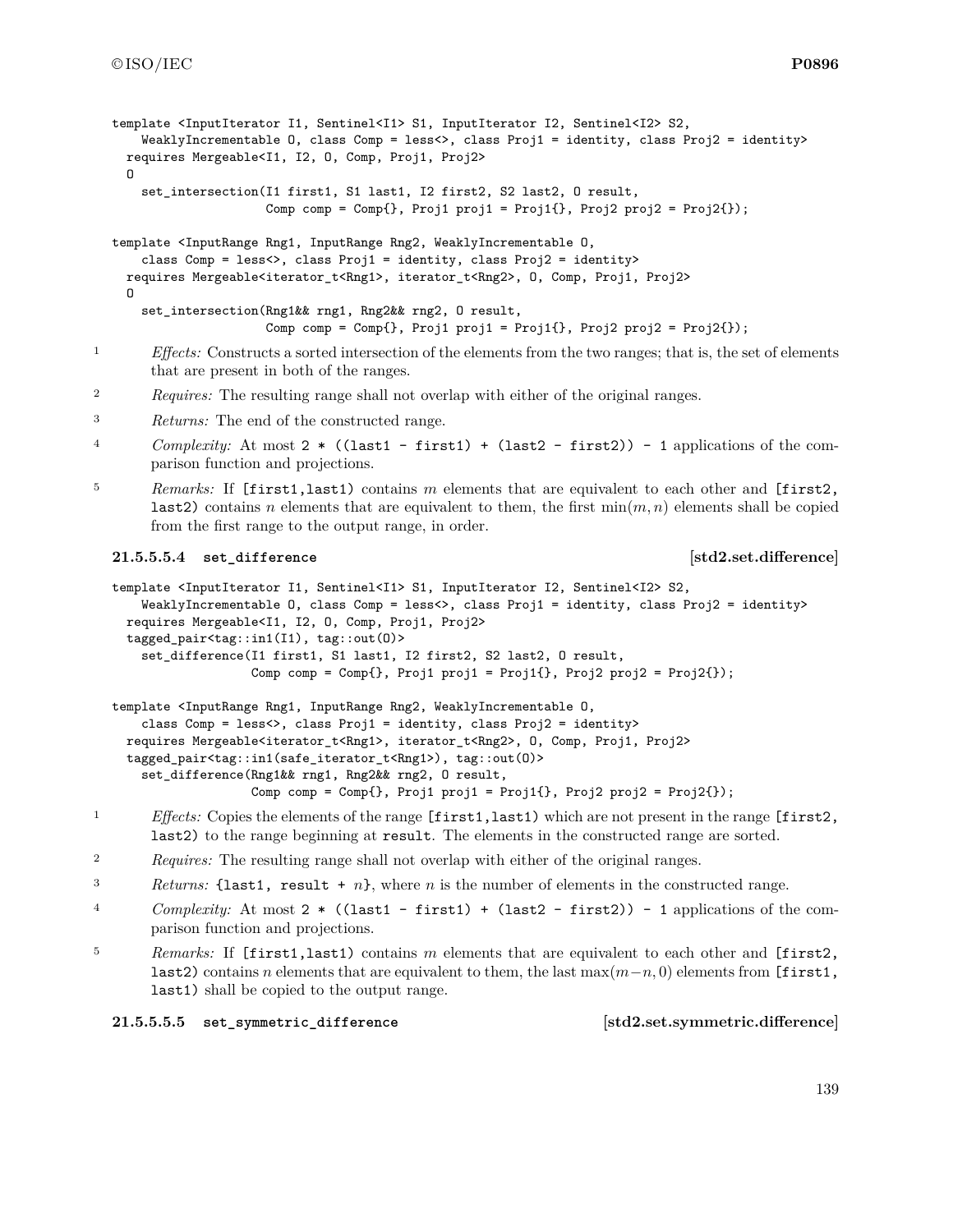```
template <InputIterator I1, Sentinel<I1> S1, InputIterator I2, Sentinel<I2> S2,
    WeaklyIncrementable 0, class Comp = less<>, class Proj1 = identity, class Proj2 = identity>
 requires Mergeable<I1, I2, O, Comp, Proj1, Proj2>
 tagged_tuple<tag::in1(I1), tag::in2(I2), tag::out(O)>
    set_symmetric_difference(I1 first1, S1 last1, I2 first2, S2 last2, O result,
                             Comp comp = Comp\{\}, Prop1 = proj1 = Proj1\},Proj2 proj2 = Proj2});
template <InputRange Rng1, InputRange Rng2, WeaklyIncrementable O,
    class Comp = less<>, class Proj1 = identity, class Proj2 = identity>
 requires Mergeable<iterator_t<Rng1>, iterator_t<Rng2>, O, Comp, Proj1, Proj2>
  tagged_tuple<tag::in1(safe_iterator_t<Rng1>),
               tag::in2(safe_iterator_t<Rng2>),
               tag::out(O)>
    set_symmetric_difference(Rng1&& rng1, Rng2&& rng2, O result, Comp comp = Comp{},
                             Proj1 proj1 = Proj1\{\}, Proj2 proj2 = Proj2\{\}\;
```
- <sup>1</sup> *Effects:* Copies the elements of the range [first1,last1) that are not present in the range [first2, last2), and the elements of the range [first2,last2) that are not present in the range [first1, last1) to the range beginning at result. The elements in the constructed range are sorted.
- <sup>2</sup> *Requires:* The resulting range shall not overlap with either of the original ranges.
- <sup>3</sup> *Returns:* make\_tagged\_tuple<tag::in1, tag::in2, tag::out>(last1, last2, result + *n*), where *n* is the number of elements in the constructed range.
- <sup>4</sup> *Complexity:* At most 2 \* ((last1 first1) + (last2 first2)) 1 applications of the comparison function and projections.
- <sup>5</sup> *Remarks:* If [first1,last1) contains *m* elements that are equivalent to each other and [first2, last2) contains *n* elements that are equivalent to them, then |*m*−*n*| of those elements shall be copied to the output range: the last  $m - n$  of these elements from [first1, last1) if  $m > n$ , and the last *n* − *m* of these elements from [first2,last2) if *m < n*.

# <span id="page-141-0"></span>**21.5.5.6 Heap operations and the set of the set of the set of the set of the set of the set of the set of the set of the set of the set of the set of the set of the set of the set of the set of the set of the set of the**

- <sup>1</sup> A *heap* is a particular organization of elements in a range between two random access iterators [a,b). Its two key properties are:
	- (1) There is no element greater than \*a in the range and
	- (2)  $*$ a may be removed by pop\_heap(), or a new element added by push\_heap(), in  $\mathcal{O}(\log(N))$  time.
- <sup>2</sup> These properties make heaps useful as priority queues.
- <sup>3</sup> make\_heap() converts a range into a heap and sort\_heap() turns a heap into a sorted sequence.

# **21.5.5.6.1 push\_heap [std2.push.heap]**

```
template <RandomAccessIterator I, Sentinel<I> S, class Comp = less<>,
    class Proj = identity>
 requires Sortable<I, Comp, Proj>
  I push_heap(I first, S last, Comp comp = Comp{}, Proj proj = Proj{});
template <RandomAccessRange Rng, class Comp = less<>, class Proj = identity>
 requires Sortable<iterator_t<Rng>, Comp, Proj>
 safe_iterator_t<Rng>
    push_heap(Rng&& rng, Comp comp = Comp{}, Proj proj = Proj{});
```
<sup>1</sup> *Effects:* Places the value in the location last - 1 into the resulting heap [first,last).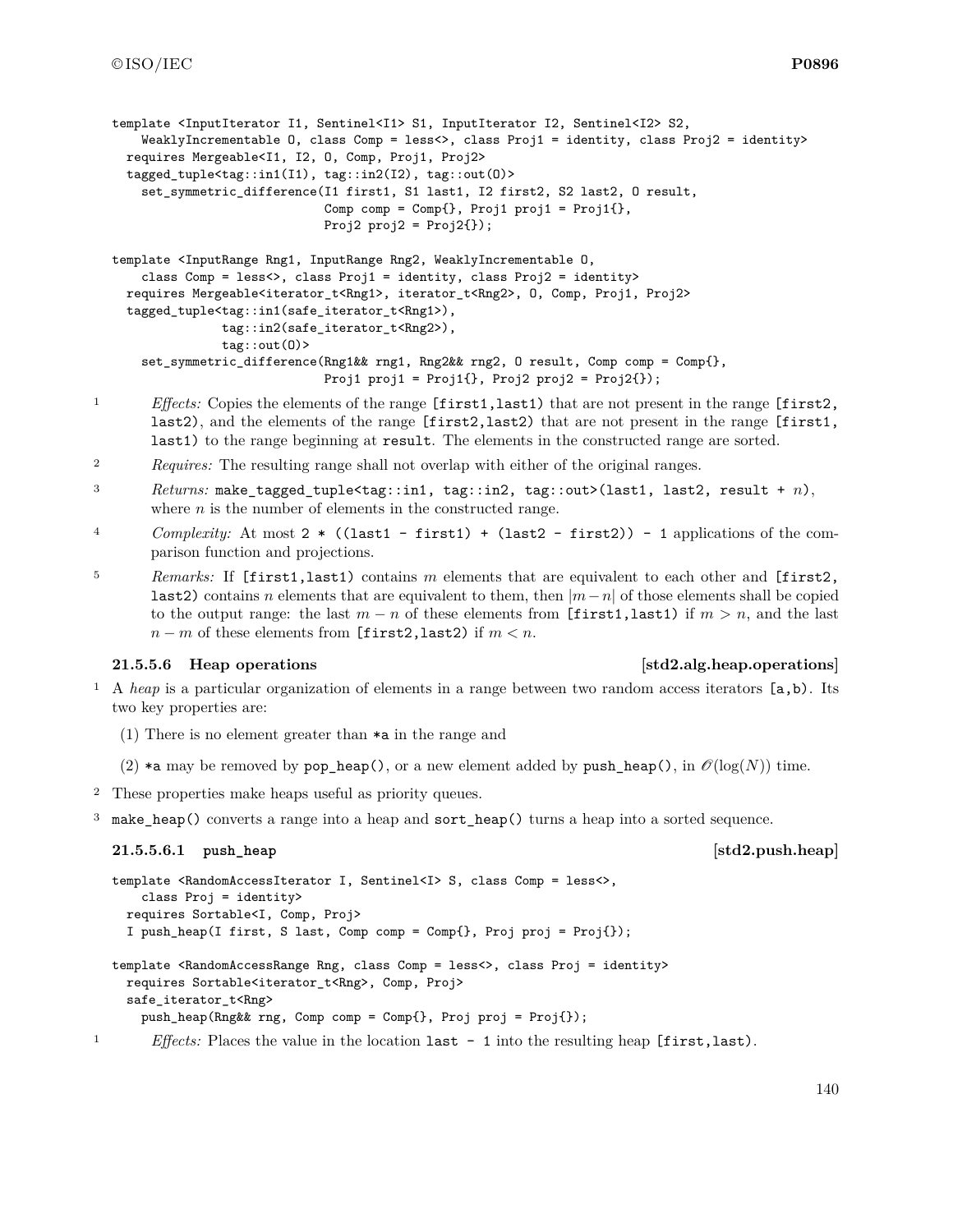```
2 Requires: The range [first,last - 1) shall be a valid heap.
```
- <sup>3</sup> *Returns:* last
- <sup>4</sup> *Complexity:* At most log(last first) applications of the comparison function and projection.

```
21.5.5.6.2 pop_heap [std2.pop.heap]
```

```
template <RandomAccessIterator I, Sentinel<I>>S<>
, class Comp = less<>
,
      class Proj = identity>
    requires Sortable<I, Comp, Proj>
    I pop_heap(I first, S last, Comp comp = Comp{}, Proj proj = Proj{});
  template <RandomAccessRange Rng, class Comp = less<>, class Proj = identity>
    requires Sortable<iterator_t<Rng>, Comp, Proj>
    safe_iterator_t<Rng>
      pop_heap(Rng&& rng, Comp comp = Comp{}, Proj proj = Proj{});
1 Requires: The range [first,last) shall be a valid non-empty heap.
2 Effects: Swaps the value in the location first with the value in the location last - 1 and makes
       [first, last - 1) into a heap.
3 Returns: last
4 Complexity: At most 2 * log(last - first) applications of the comparison function and projection.
  21.5.5.6.3 make_heap [std2.make.heap]
  template <RandomAccessIterator I, Sentinel<I> S, class Comp = less<>,
      class Proj = identity>
    requires Sortable<I, Comp, Proj>
    I make_heap(I first, S last, Comp comp = Comp{}, Proj proj = Proj{});
  template <RandomAccessRange Rng, class Comp = less<>, class Proj = identity>
    requires Sortable<iterator_t<Rng>, Comp, Proj>
    safe_iterator_t<Rng>
      make_heap(Rng&& rng, Comp comp = Comp{}, Proj proj = Proj{});
<sup>1</sup> Effects: Constructs a heap out of the range [first, last).
2 Returns: last
3 Complexity: At most 3 * (last - first) applications of the comparison function and projection.
  21.5.5.6.4 sort_heap [std2.sort.heap]
  template <RandomAccessIterator I, Sentinel<I> S, class Comp = less<>,
      class Proj = identity>
    requires Sortable<I, Comp, Proj>
    I sort_heap(I first, S last, Comp comp = Comp{}, Proj proj = Proj{});
  template <RandomAccessRange Rng, class Comp = less<>, class Proj = identity>
    requires Sortable<iterator_t<Rng>, Comp, Proj>
    safe_iterator_t<Rng>
      sort_heap(Rng&& rng, Comp comp = Comp{}, Proj proj = Proj{});
1 Effects: Sorts elements in the heap [first,last).
2 Requires: The range [first,last) shall be a valid heap.
3 Returns: last
```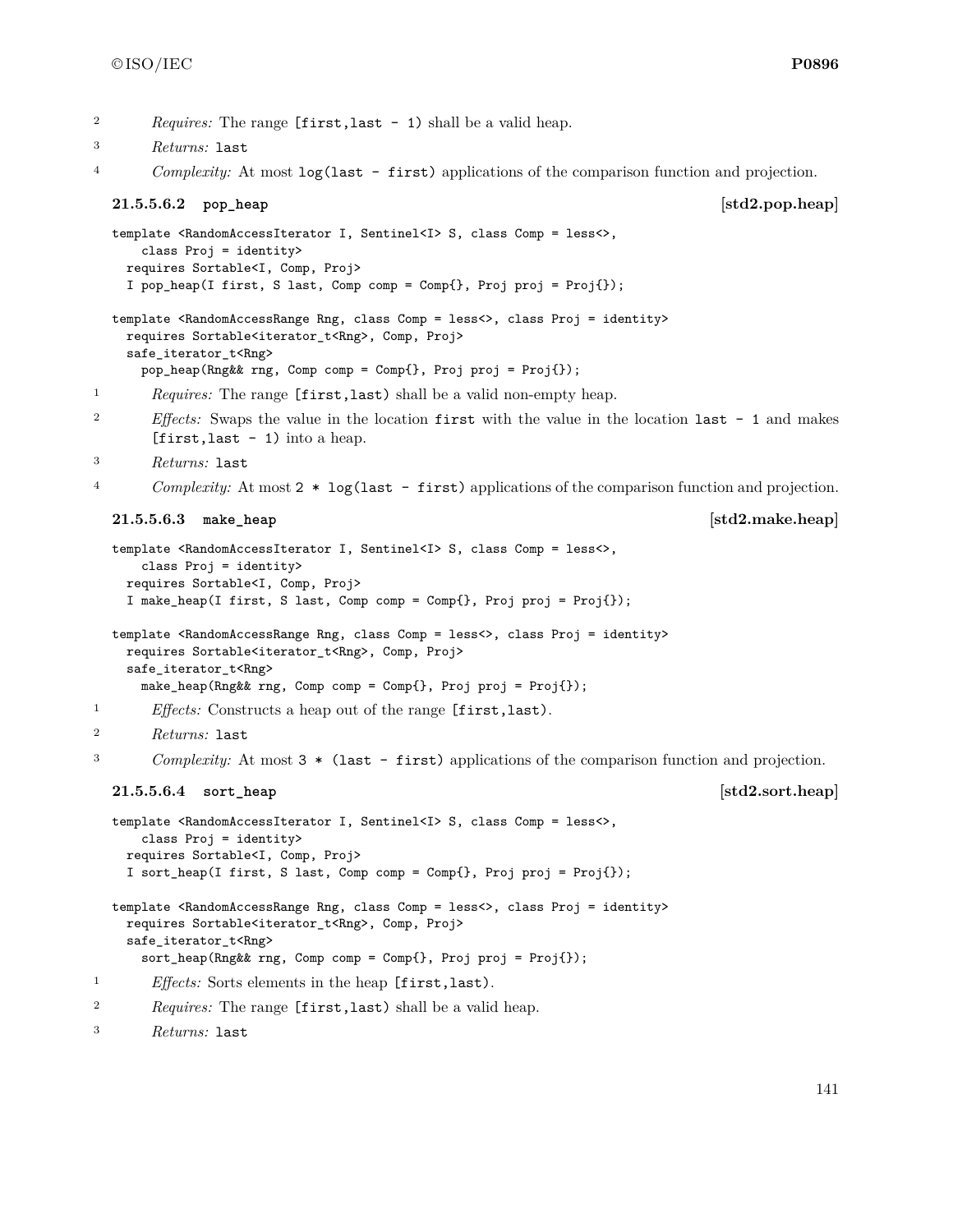<sup>4</sup> *Complexity:* At most *N* log(*N*) comparisons (where N == last - first), and exactly twice as many applications of the projection.

```
21.5.5.6.5 is_heap [std2.is.heap]
  template <RandomAccessIterator I, Sentinel<I>>>>>> S, class Proj = identity,
      IndirectStrictWeakOrder<projected<I, Proj>> Comp = less<>>
    bool is_heap(I first, S last, Comp comp = Comp{}, Proj proj = Proj{});
  template <RandomAccessRange Rng, class Proj = identity,
      IndirectStrictWeakOrder<projected<iterator_t<Rng>, Proj>> Comp = less<>>
    bool
      is_heap(Rng&& rng, Comp comp = Comp{}, Proj proj = Proj{});
1 Returns: is_heap_until(first, last, comp, proj) == last
  template <RandomAccessIterator I, Sentinel<I>>>>>> S, class Proj = identity,
      IndirectStrictWeakOrder<projected<I, Proj>> Comp = less<>>
    I is_heap_until(I first, S last, Comp comp = Comp{}, Proj proj = Proj{});
  template <RandomAccessRange Rng, class Proj = identity,
      IndirectStrictWeakOrder<projected<iterator_t<Rng>, Proj>> Comp = less<>>
    safe_iterator_t<Rng>
      is_heap_until(Rng&& rng, Comp comp = Comp{}, Proj proj = Proj{});
2 Returns: If distance(first, last) < 2, returns last. Otherwise, returns the last iterator i in
       [first,last] for which the range [first,i) is a heap.
3 Complexity: Linear.
  21.5.5.7 Minimum and maximum [std2.alg.min.max]
  template <class T, class Proj = identity,
      IndirectStrictWeakOrder<projected<const T*, Proj>> Comp = less<>>
    constexpr const T& min(const T& a, const T& b, Comp comp = Comp{}, Proj proj = Proj{});
1 Returns: The smaller value.
2 Remarks: Returns the first argument when the arguments are equivalent.
  template <Copyable T, class Proj = identity,
      IndirectStrictWeakOrder<projected<const T*, Proj>> Comp = less<>>
    constexpr T min(initializer_list<T> rng, Comp comp = Comp{}, Proj proj = Proj{});
  template <InputRange Rng, class Proj = identity,
      IndirectStrictWeakOrder<projected<iterator_t<Rng>, Proj>> Comp = less<>>
    requires Copyable<value_type_t<iterator_t<Rng>>>
    value_type_t<iterator_t<Rng>>
      min(Rng&& rng, Comp comp = Comp{}, Proj proj = Proj{});
3 Requires: distance(rng) > 0.
4 Returns: The smallest value in the initializer_list or range.
5 Remarks: Returns a copy of the leftmost argument when several arguments are equivalent to the
       smallest.
```

```
template <class T, class Proj = identity,
    IndirectStrictWeakOrder<projected<const T*, Proj>> Comp = less<>>
  constexpr const T& max(const T& a, const T& b, Comp comp = Comp{}, Proj proj = Proj{});
```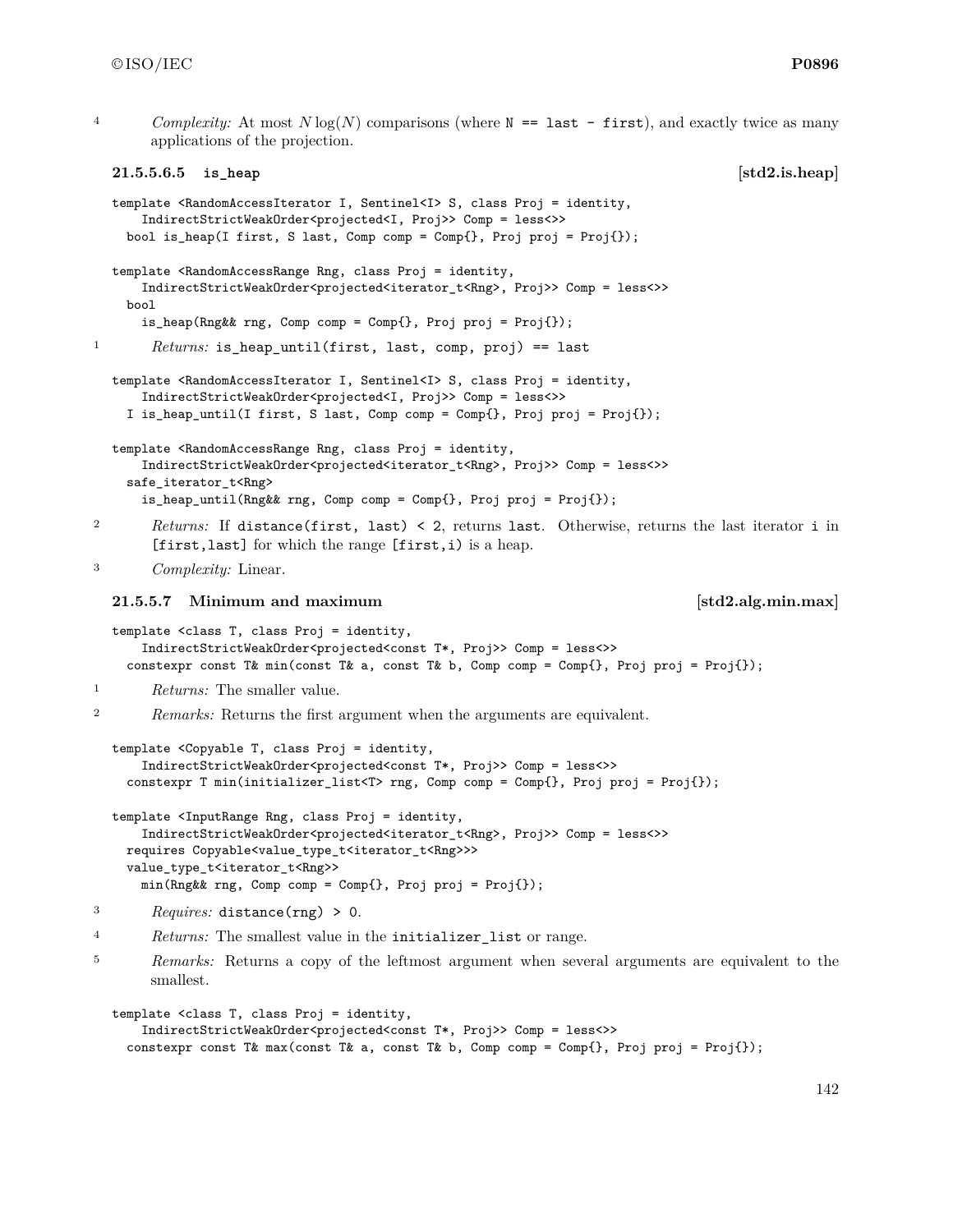<span id="page-144-0"></span><sup>6</sup> *Returns:* The larger value.

<sup>7</sup> *Remarks:* Returns the first argument when the arguments are equivalent.

```
template <Copyable T, class Proj = identity,
       IndirectStrictWeakOrder<projected<const T*, Proj>> Comp = less<>>
     constexpr T max(initializer_list<T> rng, Comp comp = Comp{}, Proj proj = Proj{});
   template <InputRange Rng, class Proj = identity,
       IndirectStrictWeakOrder<projected<iterator_t<Rng>, Proj>> Comp = less<>>
     requires Copyable<value_type_t<iterator_t<Rng>>>
     value_type_t<iterator_t<Rng>>
       max(Rng&& rng, Comp comp = Comp{}, Proj proj = Proj{});
8 Requires: distance(rng) > 0.
9 Returns: The largest value in the initializer_list or range.
10 Remarks: Returns a copy of the leftmost argument when several arguments are equivalent to the
        largest.
   template <class T, class Proj = identity,
       IndirectStrictWeakOrder<projected<const T*, Proj>> Comp = less<>>
     constexpr tagged_pair<tag::min(const T&), tag::max(const T&)>
       minmax(const T& a, const T& b, Comp comp = Comp{}, Proj proj = Proj{});
11 Returns: {b, a} if b is smaller than a, and {a, b} otherwise.
12 Remarks: Returns {a, b} when the arguments are equivalent.
13 Complexity: Exactly one comparison and exactly two applications of the projection.
   template <Copyable T, class Proj = identity,
       IndirectStrictWeakOrder<projected<const T*, Proj>> Comp = less<>>
     constexpr tagged_pair<tag::min(T), tag::max(T)>
       minmax(initializer_list<T> rng, Comp comp = Comp{}, Proj proj = Proj{});
   template <InputRange Rng, class Proj = identity,
       IndirectStrictWeakOrder<projected<iterator_t<Rng>, Proj> Comp = less<>>
     requires Copyable<value_type_t<iterator_t<Rng>>>
     tagged_pair<tag::min(value_type_t<iterator_t<Rng>>),
                 tag::max(value_type_t<iterator_t<Rng>>)>
       minmax(Rng&& rng, Comp comp = Comp{}, Proj proj = Proj{});
14 Requires: distance(rng) > 0.
15 Returns: {x, y}, where x has the smallest and y has the largest value in the initializer_list or
        range.
16 Remarks: x is a copy of the leftmost argument when several arguments are equivalent to the smallest.
        y is a copy of the rightmost argument when several arguments are equivalent to the largest.
17 Complexity: At most (3/2) * distance(rng) applications of the corresponding predicate, and at
        most twice as many applications of the projection.
```

```
template <ForwardIterator I, Sentinel<I> S, class Proj = identity,
    IndirectStrictWeakOrder<projected<I, Proj>> Comp = less<>>
  I min_element(I first, S last, Comp comp = Comp{}, Proj proj = Proj{});
```

```
template <ForwardRange Rng, class Proj = identity,
    IndirectStrictWeakOrder<projected<iterator_t<Rng>, Proj>> Comp = less<>>
```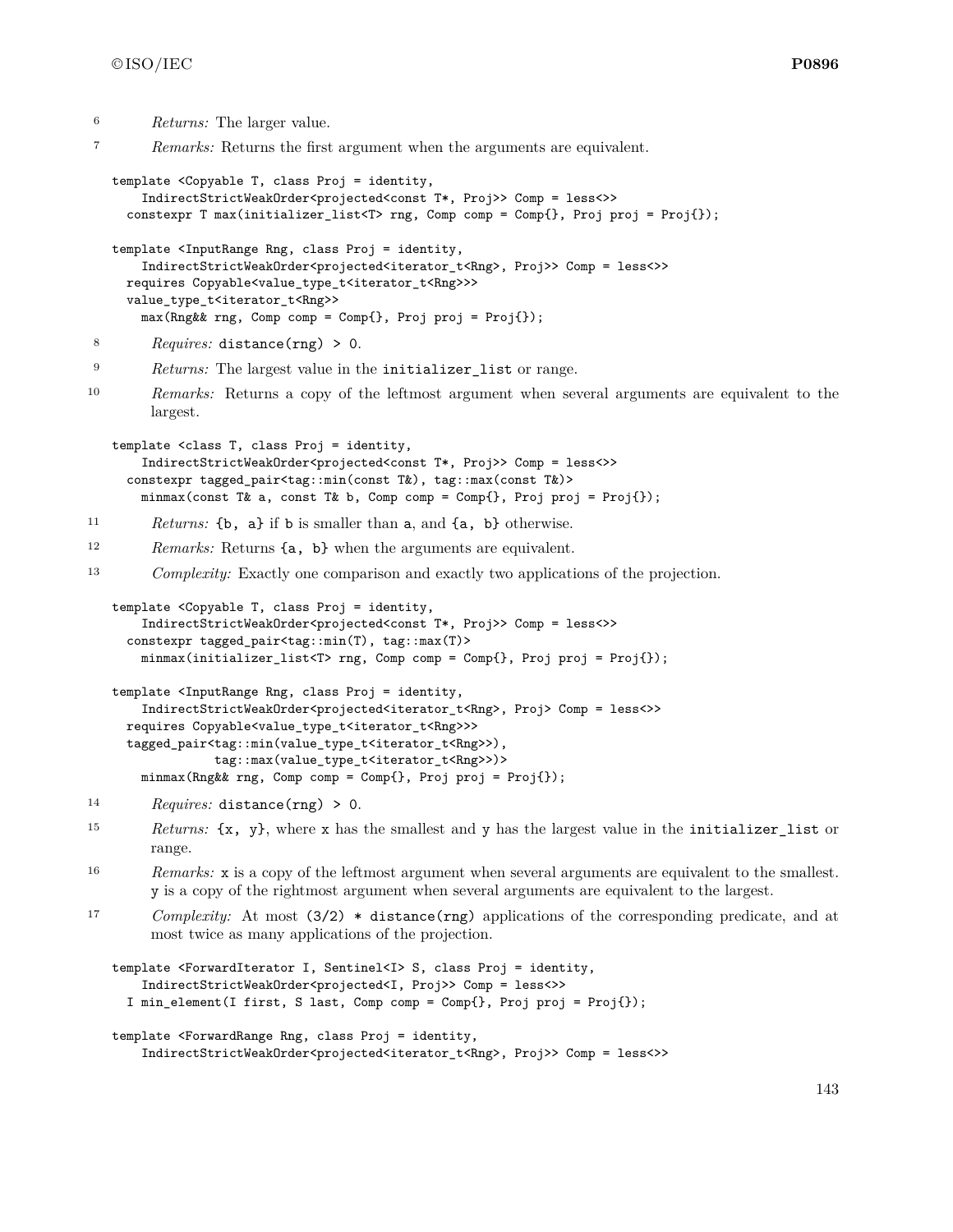```
safe_iterator_t<Rng>
       min_element(Rng&& rng, Comp comp = Comp{}, Proj proj = Proj{});
18 Returns: The first iterator i in the range [first,last) such that for every iterator j in the range
         [first,last) the following corresponding condition holds:
        invoke(comp, invoke(proj, *j), invoke(proj, *i)) == false. Returns last if first == last.
19 Complexity: Exactly \text{max}((\text{last - first}) - 1, 0) applications of the comparison function and ex-
        actly twice as many applications of the projection.
   template <ForwardIterator I, Sentinel<I> S, class Proj = identity,
       IndirectStrictWeakOrder<projected<I, Proj>> Comp = less<>>
     I max_element(I first, S last, Comp comp = Comp{}, Proj proj = Proj{});
   template <ForwardRange Rng, class Proj = identity,
       IndirectStrictWeakOrder<projected<iterator_t<Rng>, Proj>> Comp = less<>>
     safe_iterator_t<Rng>
       max_element(Rng&& rng, Comp comp = Comp{}, Proj proj = Proj{});
20 Returns: The first iterator i in the range [first,last) such that for every iterator j in the range
         [first,last) the following corresponding condition holds:
        invoke(comp, invoke(proj, *i), invoke(proj, *j)) == false. Returns last if first == last.21 Complexity: Exactly max((last - first) - 1, 0) applications of the comparison function and ex-
        actly twice as many applications of the projection.
   template <ForwardIterator I, Sentinel<I> S, class Proj = identity,
       IndirectStrictWeakOrder<projected<I, Proj>> Comp = less<>>
     tagged_pair<tag::min(I), tag::max(I)>
       minmax_element(I first, S last, Comp comp = Comp{}, Proj proj = Proj{});
   template <ForwardRange Rng, class Proj = identity,
       IndirectStrictWeakOrder<projected<iterator_t<Rng>, Proj>> Comp = less<>>
     tagged_pair<tag::min(safe_iterator_t<Rng>),
                 tag::max(safe_iterator_t<Rng>)>
       minmax_element(Rng&& rng, Comp comp = Comp{}, Proj proj = Proj{});
22 Returns: {first, first} if [first,last) is empty, otherwise {m, M}, where m is the first iterator
        in [first,last) such that no iterator in the range refers to a smaller element, and where M is the last
        iterator in [first,last) such that no iterator in the range refers to a larger element.
```
23 *Complexity:* At most  $max(\frac{3}{2}(N-1)),0)$  applications of the comparison function and at most twice as many applications of the projection, where *N* is distance(first, last).

### **21.5.5.8 Lexicographical comparison [std2.alg.lex.comparison]**

```
template <InputIterator I1, Sentinel<I1> S1, InputIterator I2, Sentinel<I2> S2,
    class Proj1 = identity, class Proj2 = identity,
    IndirectStrictWeakOrder<projected<I1, Proj1>, projected<I2, Proj2>> Comp = less<>>
 bool
    lexicographical_compare(I1 first1, S1 last1, I2 first2, S2 last2,
                            Comp comp = Comp{}, Proj1 proj1 = Proj1{}, Proj2 proj2 = Proj2{});
template <InputRange Rng1, InputRange Rng2, class Proj1 = identity,
    class Proj2 = identity,
    IndirectStrictWeakOrder<projected<iterator_t<Rng1>, Proj1>,
     projected<iterator_t<Rng2>, Proj2>> Comp = less<>>
 bool
```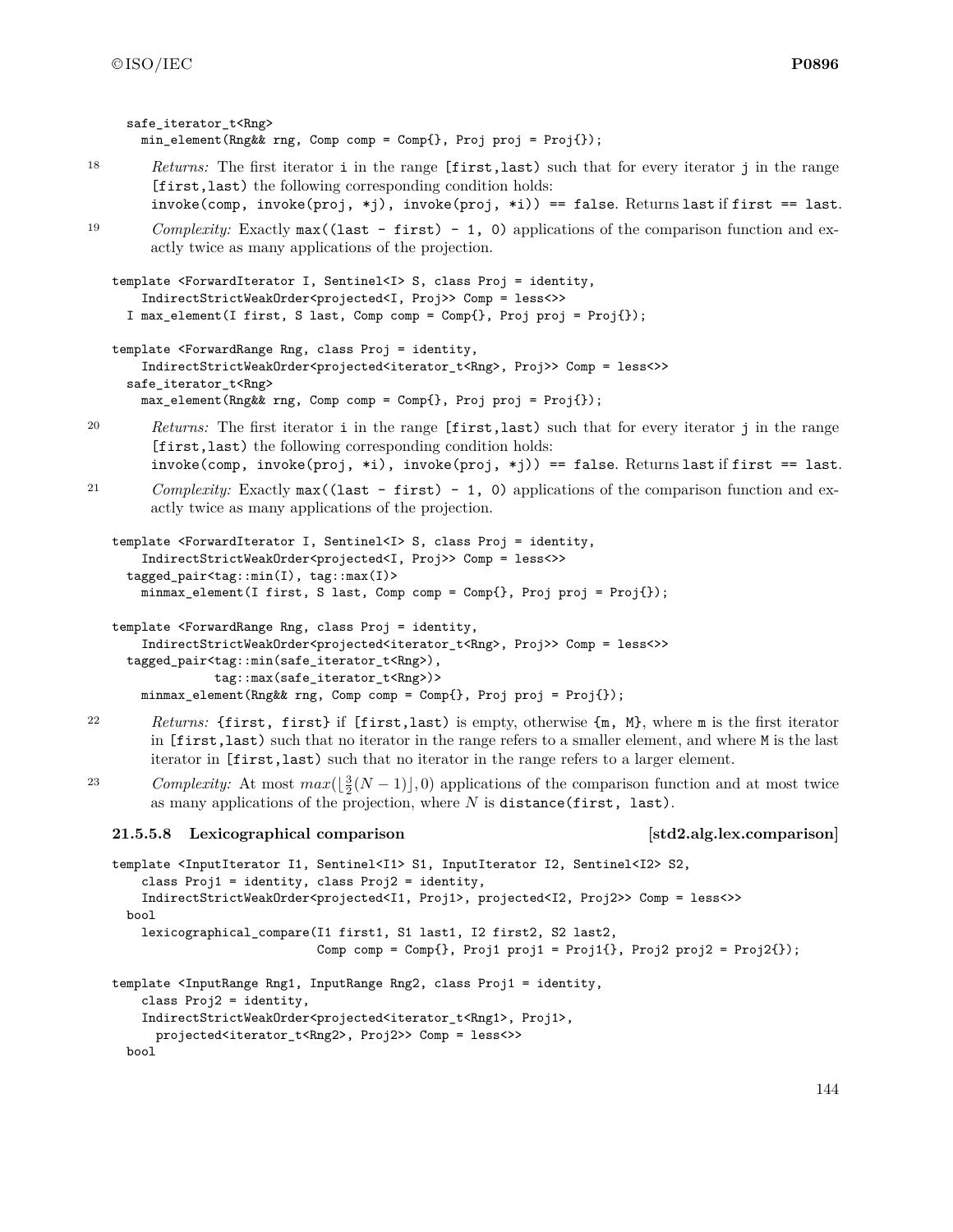```
lexicographical compare(Rng1&& rng1, Rng2&& rng2, Comp comp = Comp{},
                        Proj1 proj1 = Proj1\{\}, Proj2 proj2 = Proj2\{\});
```
- <sup>1</sup> *Returns:* true if the sequence of elements defined by the range [first1,last1) is lexicographically less than the sequence of elements defined by the range [first2,last2) and false otherwise.
- 2 *Complexity:* At most 2\*min((last1 first1), (last2 first2)) applications of the corresponding comparison and projections.
- <sup>3</sup> *Remarks:* If two sequences have the same number of elements and their corresponding elements are equivalent, then neither sequence is lexicographically less than the other. If one sequence is a prefix of the other, then the shorter sequence is lexicographically less than the longer sequence. Otherwise, the lexicographical comparison of the sequences yields the same result as the comparison of the first corresponding pair of elements that are not equivalent.

```
for ( ; first1 != last1 && first2 != last2 ; ++first1, (void) ++first2) {
 if (invoke(comp, invoke(proj1, *first1), invoke(proj2, *first2))) return true;
  if (invoke(comp, invoke(proj2, *first2), invoke(proj1, *first1))) return false;
}
return first1 == last1 && first2 != last2;
```
<sup>4</sup> *Remarks:* An empty sequence is lexicographically less than any non-empty sequence, but not less than any empty sequence.

### **21.5.5.9 Permutation generators [std2.alg.permutation.generators]**

```
template <BidirectionalIterator I, Sentinel<I> S, class Comp = less<>,
    class Proj = identity>
 requires Sortable<I, Comp, Proj>
 bool next_permutation(I first, S last, Comp comp = Comp{}, Proj proj = Proj{});
template <BidirectionalRange Rng, class Comp = less<>,
    class Proj = identity>
  requires Sortable<iterator_t<Rng>, Comp, Proj>
 bool
    next_permutation(Rng&& rng, Comp comp = Comp{}, Proj proj = Proj{});
```
<sup>1</sup> *Effects:* Takes a sequence defined by the range [first,last) and transforms it into the next permutation. The next permutation is found by assuming that the set of all permutations is lexicographically sorted with respect to comp and proj. If such a permutation exists, it returns true. Otherwise, it transforms the sequence into the smallest permutation, that is, the ascendingly sorted one, and returns false.

```
<sup>2</sup> Complexity: At most (last - first)/2 swaps.
```

```
template <BidirectionalIterator I, Sentinel<I> S, class Comp = less<>,
    class Proj = identity>
 requires Sortable<I, Comp, Proj>
 bool prev_permutation(I first, S last, Comp comp = Comp{}, Proj proj = Proj{});
template <BidirectionalRange Rng, class Comp = less<>,
   class Proj = identity>
 requires Sortable<iterator_t<Rng>, Comp, Proj>
 bool
    prev_permutation(Rng&& rng, Comp comp = Comp{}, Proj proj = Proj{});
```
<sup>3</sup> *Effects:* Takes a sequence defined by the range [first,last) and transforms it into the previous permutation. The previous permutation is found by assuming that the set of all permutations is lexicographically sorted with respect to comp and proj.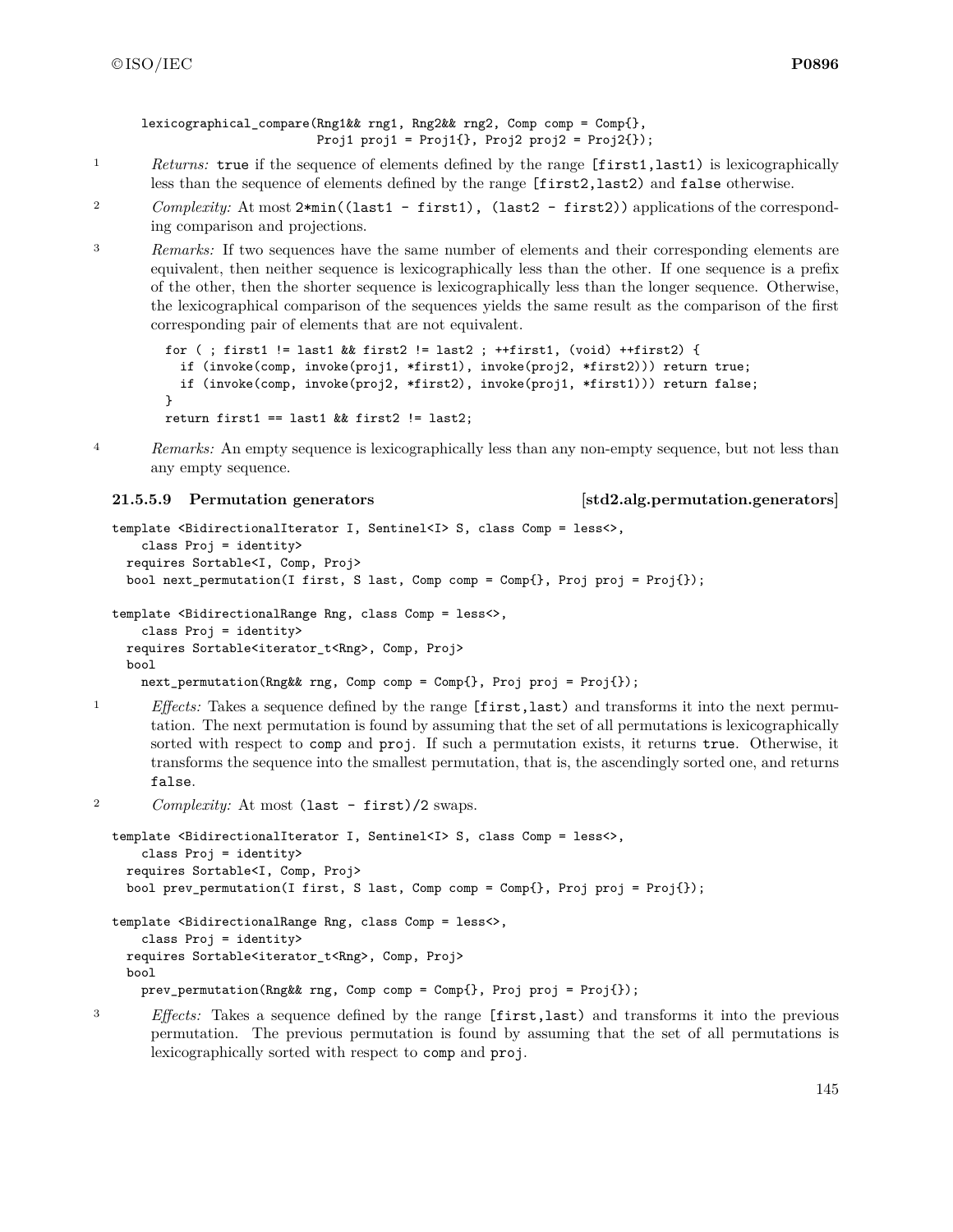<span id="page-147-0"></span><sup>4</sup> *Returns:* true if such a permutation exists. Otherwise, it transforms the sequence into the largest permutation, that is, the descendingly sorted one, and returns false.

```
<sup>5</sup> Complexity: At most (last - first)/2 swaps.
```
### **21.6 Numerics library and all of the state of the state of the state of the state of the state of the state of the state of the state of the state of the state of the state of the state of the state of the state of the st**

```
Header <experimental/rangesstd2/random> synopsis
 namespace std { namespace experimental { namespace rangesstd2 { inline namespace v1 {
   template <class G>
   concept bool UniformRandomNumberGenerator = see below ;
 }}}}
```
## **21.6.1 Uniform random number generator requirements [std2.rand.req.urng]**

```
template <class G>
concept \frac{b \cdot \cdot b}{c} UniformRandomNumberGenerator =
  Invocable<G&> &&
  UnsignedIntegral<result_of_t<G&()>> &&
  requires {
     {G: min() } \rightarrow Same<result_of_t<G&()>>&&;
     \{ G: max() \} \rightarrow Same\text{result_of_t}\lll( ) \lll \& s;};
```
- <sup>1</sup> A *uniform random number generator* g of type G is a function object returning unsigned integer values such that each value in the range of possible results has (ideally) equal probability of being returned. [ *Note:* The degree to which g's results approximate the ideal is often determined statistically. *— end note* ]
- <sup>2</sup> Let g be any object of type G. UniformRandomNumberGenerator<G> is satisfied only if
- (2.1) Both  $G: min()$  and  $G: max()$  are constant expressions (8.6).

```
(2.2) – G::min() < G::max().
```
- $(2.3)$  G::min() <= g().
- $(2.4)$   $g() \leq G: max()$ .
- $(2.5)$  g() has amortized constant complexity.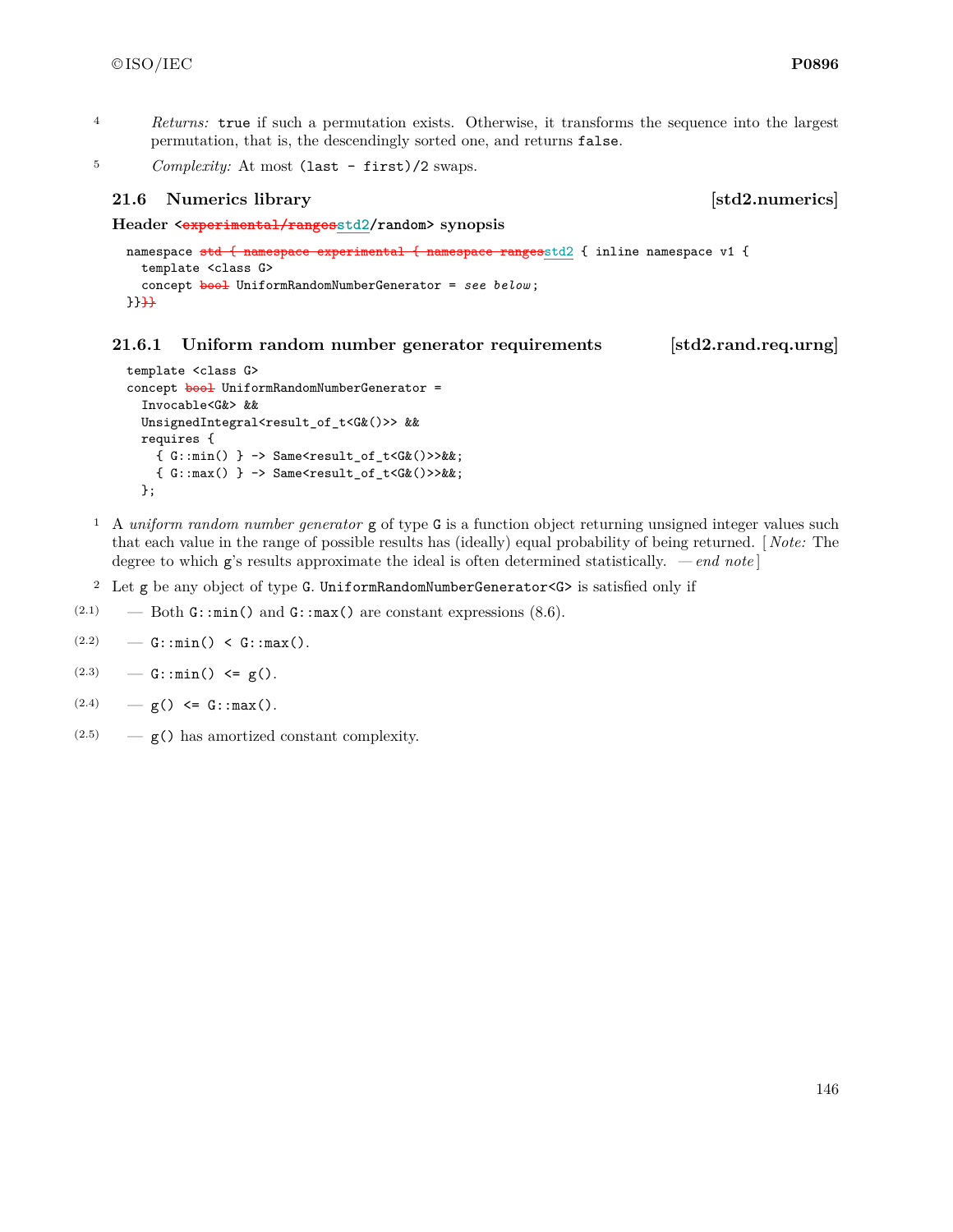# **Annex A (informative) Acknowledgements [acknowledgements]**

This work was made possible in part by a grant from the Standard C++ Foundation, and by the support of my employer, Facebook.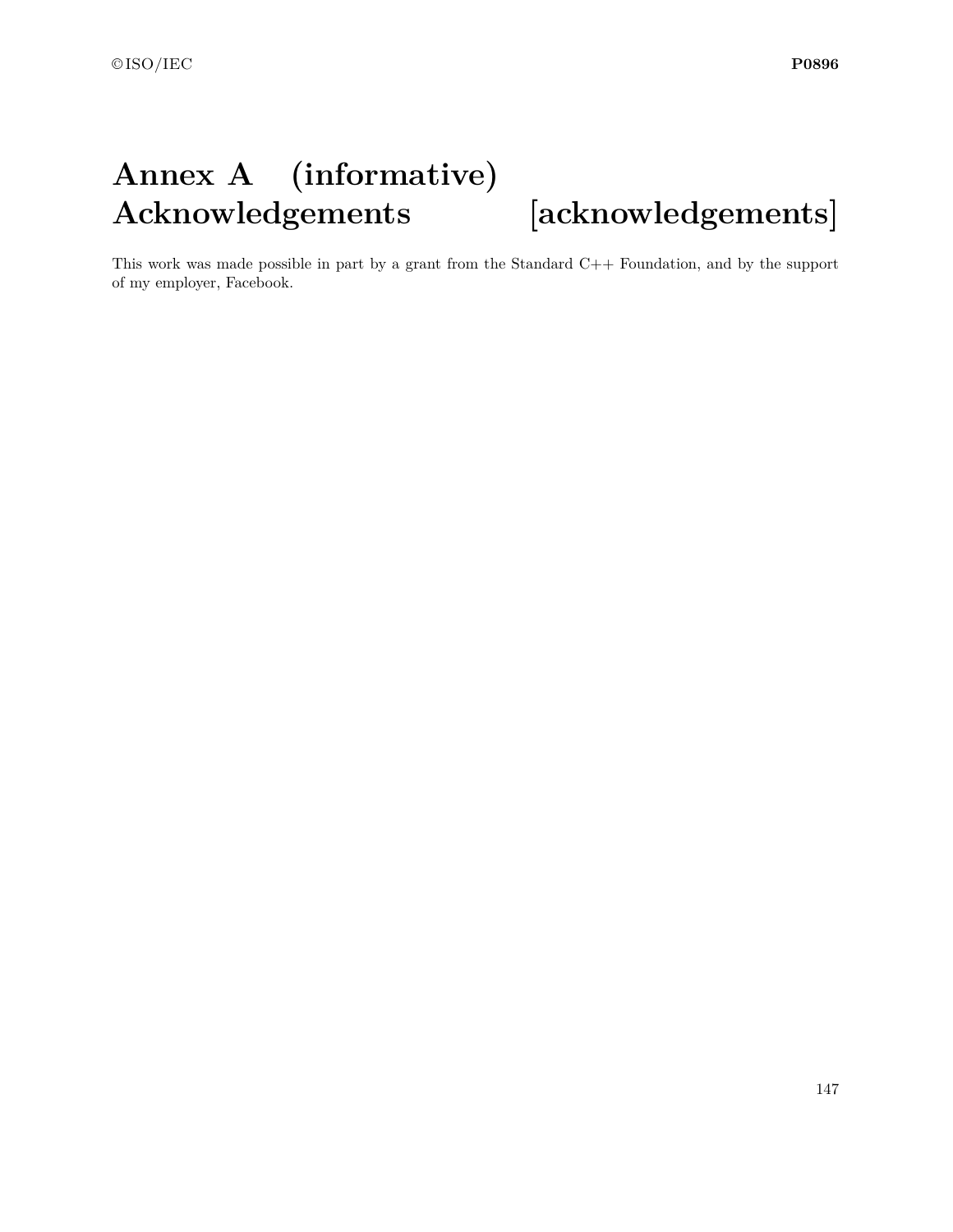# **Bibliography**

- [1] Casey Carter. Cmcstl2. <https://github.com/CaseyCarter/CMCSTL2>. Accessed: 2018-1-31.
- [2] Casey Carter. P0898: Standard library concepts, 2 2018. <http://wg21.link/P0898>.
- [3] Eric Niebler. Range-v3. <https://github.com/ericniebler/range-v3>. Accessed: 2018-1-31.
- [4] Eric Niebler. P0789r1: Range adaptors and utilities, 11 2017. [http://www.open-std.org/jtc1/sc22/](http://www.open-std.org/jtc1/sc22/wg21/docs/papers/2017/p0789r1.pdf) [wg21/docs/papers/2017/p0789r1.pdf](http://www.open-std.org/jtc1/sc22/wg21/docs/papers/2017/p0789r1.pdf).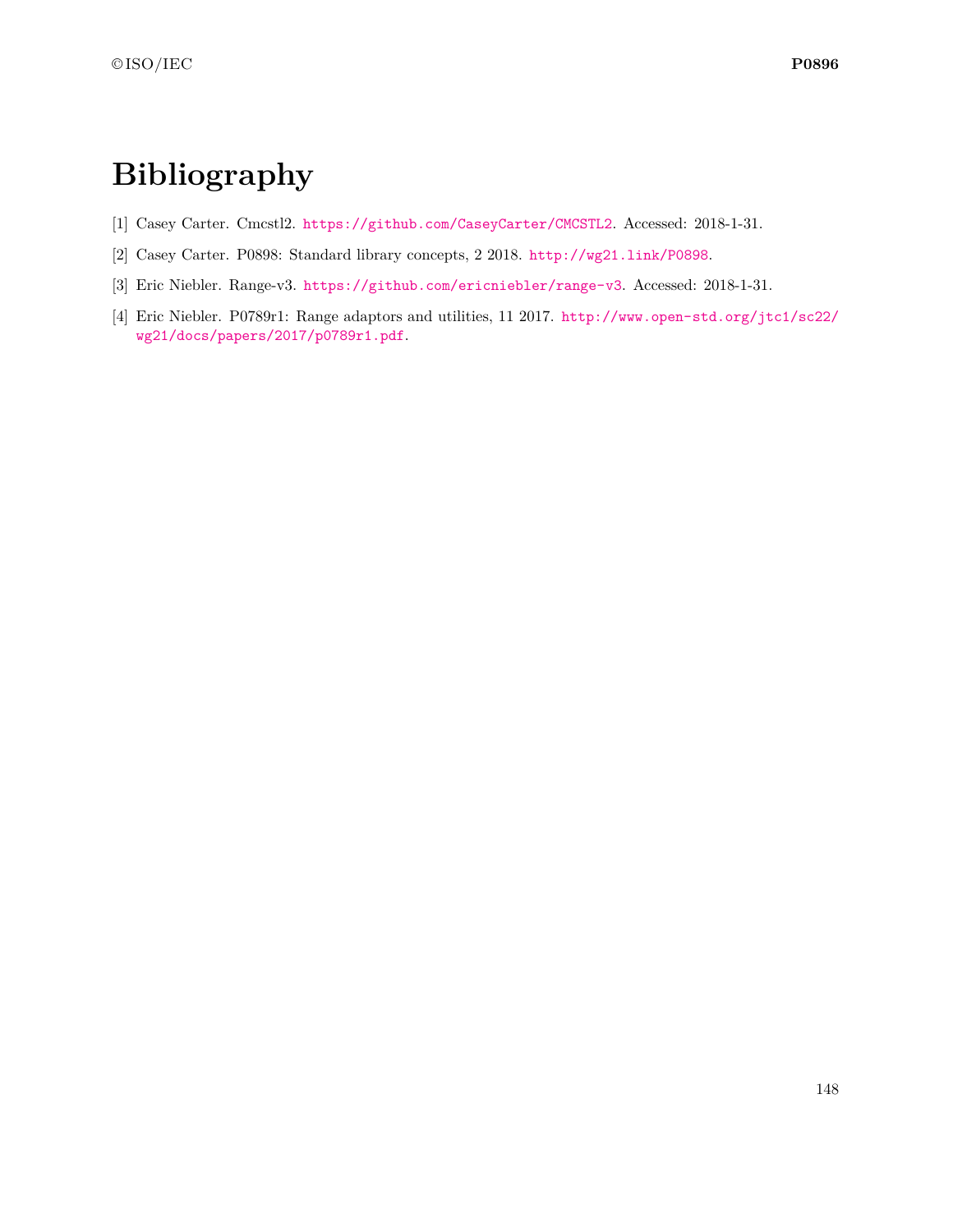# **Index**

argument, [9](#page-10-0) C**++** Standard, [2](#page-3-0) class base, [9](#page-10-0) constant iterator, [29](#page-30-0) conventions, [8](#page-9-0) function virtual member, [9](#page-10-0) library Std2, [6,](#page-7-0) [9](#page-10-0) multi-pass guarantee, [37](#page-38-0) mutable iterator, [29](#page-30-0) namespace, [8](#page-9-0) projection, [3](#page-4-0) Ranges TS, [2](#page-3-0) requirements, [7](#page-8-0) iterator, [28](#page-29-0) uniform random number generator, [146](#page-147-0) restriction, [9,](#page-10-0) [10](#page-11-0) undefined behavior, [82](#page-83-0) uniform random number generator requirements, [146](#page-147-0) unspecified, [133](#page-134-0)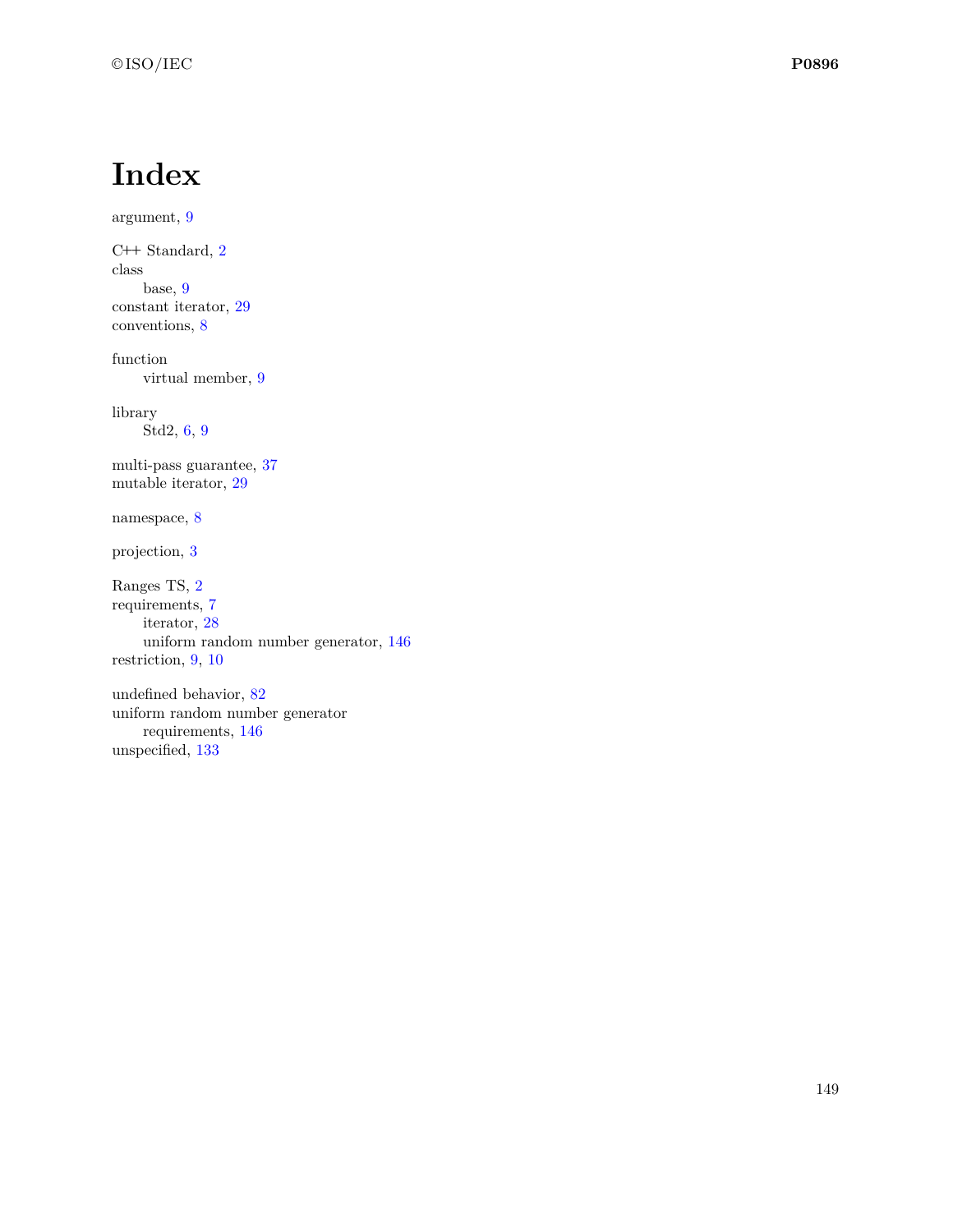adjacent find, [118](#page-119-0)

## **Index of library names**

advance, [46](#page-47-0) all of, [115](#page-116-0) any\_of, [115](#page-116-0) back\_insert\_iterator, [53](#page-54-0) back\_insert\_iterator, [54](#page-55-0) constructor, [54](#page-55-0) back\_inserter, [55](#page-56-0) base counted\_iterator, [73](#page-74-0) move\_iterator, [60](#page-61-0) reverse\_iterator, [50](#page-51-0) bidirectional\_iterator\_tag, [45](#page-46-0) BidirectionalIterator, [37](#page-38-0) binary\_search, [136](#page-137-0) common\_iterator, [65](#page-66-0) common\_iterator, [66](#page-67-0) constructor, [67](#page-68-0) iter\_move, [69](#page-70-0) iter\_swap, [69](#page-70-0) operator! $=$ , [69](#page-70-0) operator\*, [67](#page-68-0) operator++, [68](#page-69-0) operator-, [69](#page-70-0) operator->, [67](#page-68-0) operator=, [67](#page-68-0) operator==, [68](#page-69-0) copy, [121](#page-122-0) copy\_backward, [122](#page-123-0) copy\_n, [121](#page-122-0) count, [118](#page-119-0) counted\_iterator, [73](#page-74-0) count\_if, [118](#page-119-0) counted\_iterator, [70](#page-71-0) base, [73](#page-74-0) constructor, [72](#page-73-0) count, [73](#page-74-0) counted\_iterator, [72](#page-73-0) iter\_move, [76](#page-77-0) iter\_swap, [76](#page-77-0) operator!=, [75](#page-76-0) operator\*, [73](#page-74-0) operator+, [74,](#page-75-0) [76](#page-77-0) operator++, [73](#page-74-0)

operator+=, [74](#page-75-0) operator-, [74,](#page-75-0) [76](#page-77-0) operator-=, [74](#page-75-0) operator--, [73,](#page-74-0) [74](#page-75-0) operator<, [75](#page-76-0) operator<=, [75](#page-76-0) operator=, [72](#page-73-0) operator==, [75](#page-76-0) operator>, [75](#page-76-0) operator>=, [76](#page-77-0) operator[], [74](#page-75-0) dangling, [95](#page-96-0) dangling, [95](#page-96-0) get\_unsafe, [95](#page-96-0) default\_sentinel, [69](#page-70-0) difference\_type, [31](#page-32-0) difference\_type\_t, [31](#page-32-0) distance, [46](#page-47-0) empty, [45](#page-46-0) equal, [119](#page-120-0) istreambuf\_iterator, [84](#page-85-0) equal\_range, [135](#page-136-0) equal\_to, [12](#page-13-0) equal\_to $\leftrightarrow$ , [13](#page-14-0) failed ostreambuf\_iterator, [85](#page-86-0) fill, [125](#page-126-0) fill\_n, [125](#page-126-0) find, [116](#page-117-0) find\_end, [117](#page-118-0) find\_first\_of, [117](#page-118-0) find\_if, [116](#page-117-0) find\_if\_not, [116](#page-117-0) for\_each, [116](#page-117-0) forward\_iterator\_tag, [45](#page-46-0) ForwardIterator, [37](#page-38-0) front\_insert\_iterator, [55](#page-56-0) constructor, [55](#page-56-0) front\_insert\_iterator, [55](#page-56-0) front\_inserter, [56](#page-57-0)

generate, [126](#page-127-0) generate\_n, [126](#page-127-0)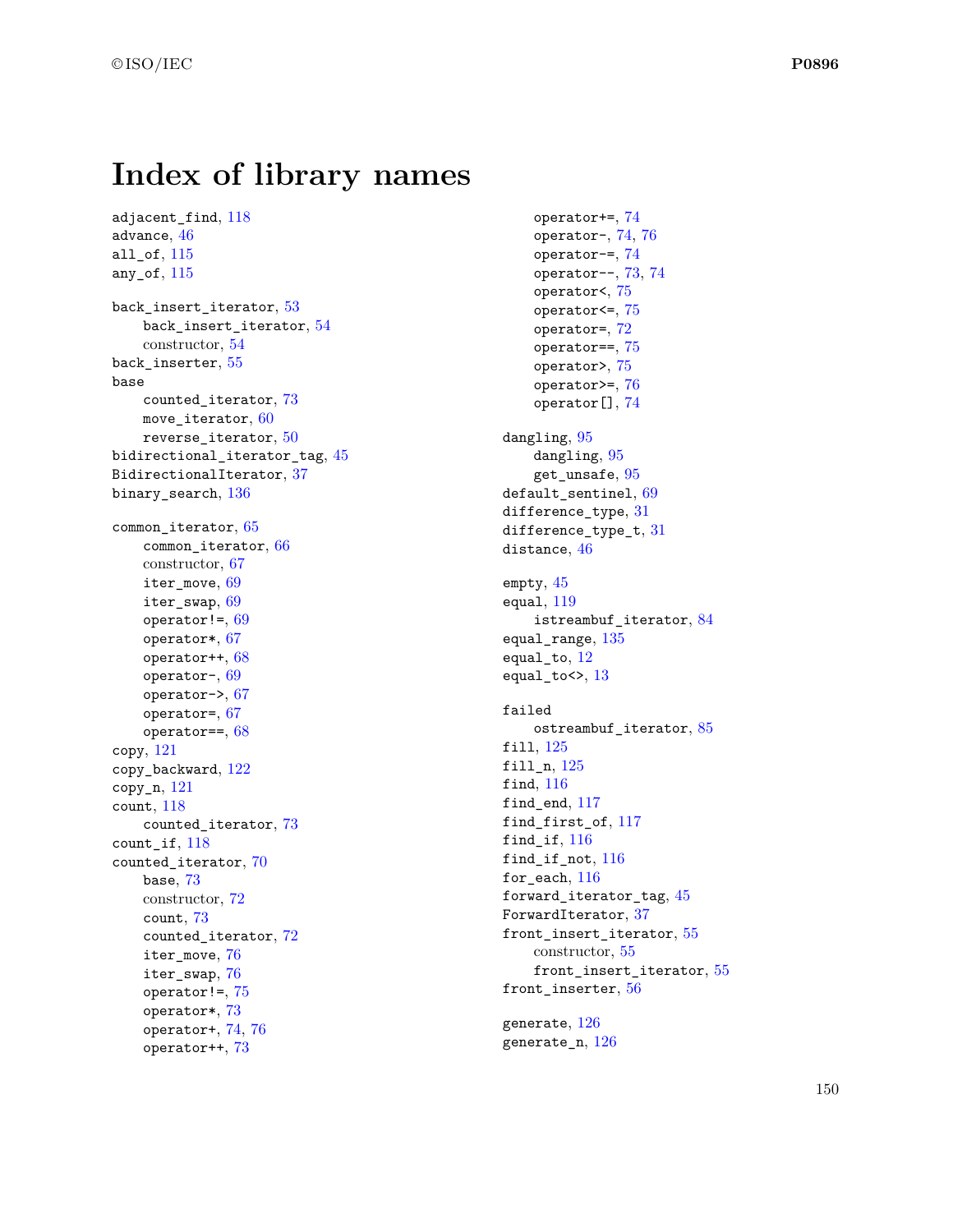get unsafe dangling , [95](#page-96-0) greater,  $13\,$  $13\,$ greater<>,  $14$ greater\_equal,  $13\,$  $13\,$ greater\_equal<> , [14](#page-15-0) includes , [138](#page-139-0) Incrementable , [35](#page-36-0) indirect\_result\_of , [39](#page-40-0) IndirectlyComparable , [42](#page-43-0) IndirectlyCopyable , [41](#page-42-0) IndirectlyCopyableStorable , [41](#page-42-0) IndirectlyMovable , [41](#page-42-0) IndirectlyMovableStorable , [41](#page-42-0) IndirectlySwappable , [41](#page-42-0) IndirectRegularUnaryInvocable , [39](#page-40-0) IndirectRelation , [39](#page-40-0) IndirectStrictWeakOrder , [39](#page-40-0) IndirectUnaryInvocable , [39](#page-40-0) IndirectUnaryPredicate , [39](#page-40-0) inplace\_merge , [137](#page-138-0) input\_iterator\_tag,  $45$ InputIterator, [36](#page-37-0) insert\_iterator , [56](#page-57-0) constructor, [56](#page-57-0) insert\_iterator , [56](#page-57-0) inserter , [57](#page-58-0)  $\mathtt{is\_heap},\, 142$  $\mathtt{is\_heap},\, 142$ is\_heap\_until , [142](#page-143-0) is\_partitioned , [130](#page-131-0) is\_permutation , [119](#page-120-0) is\_sorted , [134](#page-135-0) is\_sorted\_until , [134](#page-135-0) istream\_iterator , [78](#page-79-0) constructor, [79](#page-80-0) destructor, [79](#page-80-0) operator!=, [80](#page-81-0) operator\* , [79](#page-80-0) operator++, [79](#page-80-0), [80](#page-81-0) operator-> , [79](#page-80-0) operator== , [80](#page-81-0)  ${\tt istreambuf\_iterator}, 82$  ${\tt istreambuf\_iterator}, 82$ constructor, [83](#page-84-0) operator++ , [84](#page-85-0) iter move common\_iterator , [69](#page-70-0) counted\_iterator , [76](#page-77-0)  $\texttt{move\_iterator}, \overline{62}$  $\texttt{move\_iterator}, \overline{62}$  $\texttt{move\_iterator}, \overline{62}$  ${\tt reverse\_iterator},\,52$  ${\tt reverse\_iterator},\,52$ iter\_swap

common\_iterator , [69](#page-70-0) counted\_iterator , [76](#page-77-0)  $\texttt{move\_iterator}, \, 62$  $\texttt{move\_iterator}, \, 62$  ${\tt reverse\_iterator},\,53$  ${\tt reverse\_iterator},\,53$ Iterator , [35](#page-36-0) iterator\_category , [32](#page-33-0) iterator\_category\_t, [32](#page-33-0) iterator\_traits , [43](#page-44-0)  ${\tt less},\, 13$  ${\tt less},\, 13$ less $\leftrightarrow$ ,  $14$ less\_equal,  $13\,$  $13\,$ less\_equal $\leftrightarrow$ ,  $15$ lexicographical\_compare , [144](#page-145-0) lower\_bound , [135](#page-136-0) make\_counted\_iterator , [77](#page-78-0) make\_heap , [141](#page-142-0) <code>make\_move\_iterator</code>,  $62$  ${\tt make\_move\_sentinel,}~65$  ${\tt make\_move\_sentinel,}~65$  ${\tt make\_reverse\_iterator},\,53$  ${\tt make\_reverse\_iterator},\,53$ <code>make\_tagged\_pair</code>,  $18$  ${\tt make\_tagged\_tuple},\ 19$  ${\tt make\_tagged\_tuple},\ 19$ max , [142](#page-143-0) , [143](#page-144-0) max\_element , [144](#page-145-0) merge,  $136\,$  $136\,$  $\mathtt{Mergeable},\,42$  $\mathtt{Mergeable},\,42$ min , [142](#page-143-0) min\_element , [143](#page-144-0) minmax , [143](#page-144-0) minmax\_element , [144](#page-145-0) mismatch , [118](#page-119-0) movemove , [122](#page-123-0) move\_backward , [123](#page-124-0) move\_iterator , [57](#page-58-0) base,  $60\,$  $60\,$ constructor, [59](#page-60-0) iter\_move , [62](#page-63-0) iter\_swap , [62](#page-63-0)  $\texttt{move\_iterator}, \, 59$  $\texttt{move\_iterator}, \, 59$  $\texttt{operator}!=\text{, }61$  $\texttt{operator}!=\text{, }61$  $\texttt{operator*}, 60$  $\texttt{operator*}, 60$  $\texttt{operator+, 60, 62}$  $\texttt{operator+, 60, 62}$  $\texttt{operator+, 60, 62}$  $\texttt{operator+, 60, 62}$  $\texttt{operator+, 60, 62}$  $o$ perator++,  $60$ operator+= , [61](#page-62-0)  $o$ perator-,  $61, 62$  $61, 62$  $61, 62$  $\texttt{operator}=\text{, }61$  $\texttt{operator}=\text{, }61$  $\,$ operator--,  $60$  $\texttt{operator}$ s,  $61$  $\texttt{operator} \texttt{<=}, \, 61$  $\texttt{operator} \texttt{<=}, \, 61$  $\texttt{operator}$ =,  $59$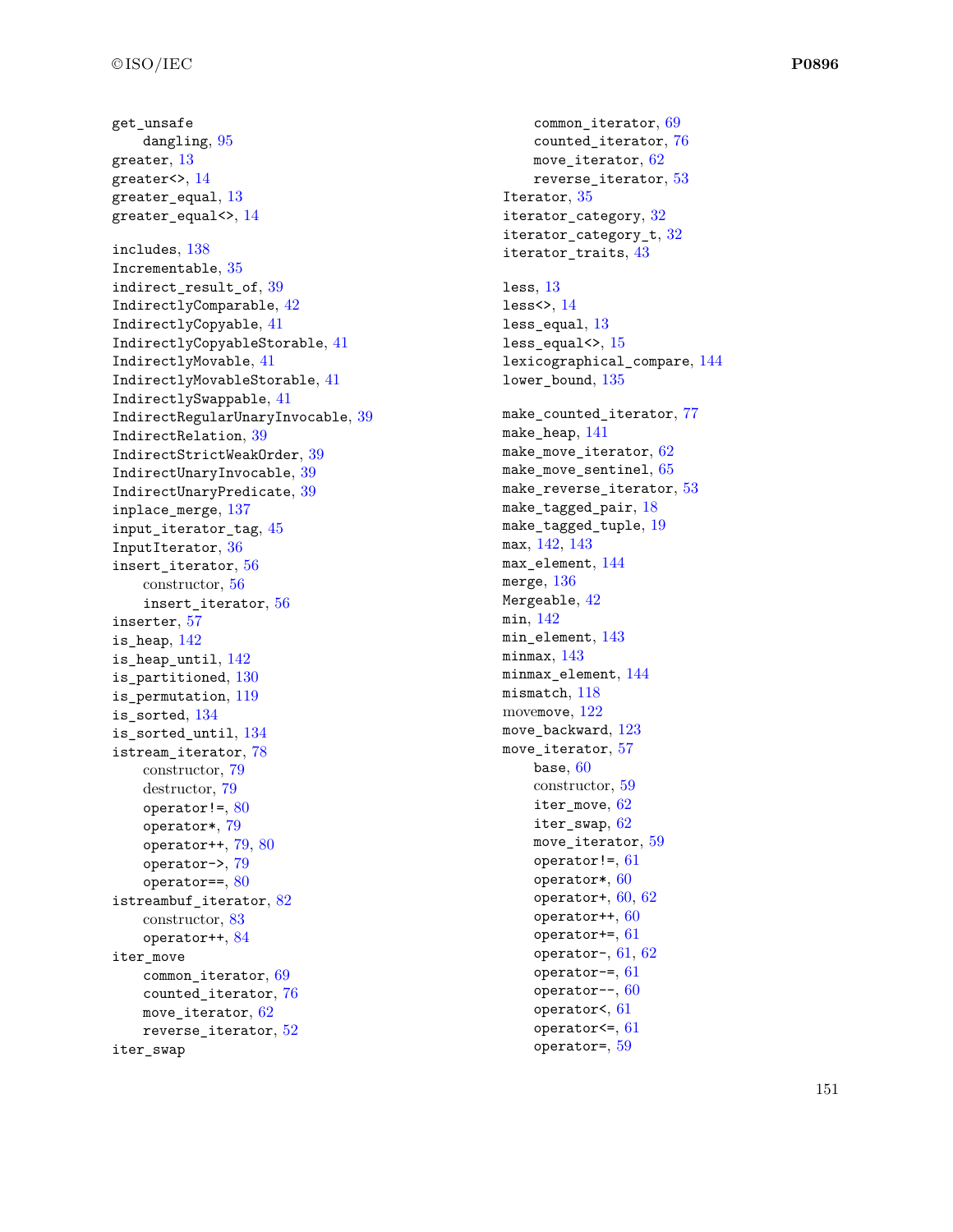operator== , [61](#page-62-0)  $\texttt{operator}$ ,  $61$  $operator$  $=, 62$  $=, 62$  $\,$ operator $[$ ],  $61$  $\verb|move_sentinel|, 63$  $\verb|move_sentinel|, 63$ constructor, [64](#page-65-0)  $\verb|move_sentinel|, 64$  $\verb|move_sentinel|, 64$  $\texttt{operator!}=\text{64}$  $\texttt{operator!}=\text{64}$  $\texttt{operator!}=\text{64}$ operator- , [64](#page-65-0)  $operator =$ ,  $64$  $operator==, 64$  $operator==, 64$ next , [47](#page-48-0) next\_permutation , [145](#page-146-0)  $none\_of, 115$  $none\_of, 115$  ${\tt not\_equal\_to},\, 12$  ${\tt not\_equal\_to},\, 12$ not\_equal\_to<> , [14](#page-15-0) nth\_element , [134](#page-135-0) operator!= common\_iterator , [69](#page-70-0) counted\_iterator , [75](#page-76-0) istream\_iterator , [80](#page-81-0) istreambuf\_iterator , [84](#page-85-0) move\_iterator,  $61$  $\verb|move_sentinel|, 64$  $\verb|move_sentinel|, 64$  ${\tt reverse\_iterator},\, 51$  ${\tt reverse\_iterator},\, 51$ unreachable , [77](#page-78-0) operator\*  $\mathtt{back\_insert\_iterator}, 54$  $\mathtt{back\_insert\_iterator}, 54$ common\_iterator , [67](#page-68-0) counted\_iterator , [73](#page-74-0)  ${\tt front\_insert\_iterator},\,56$  ${\tt front\_insert\_iterator},\,56$ insert\_iterator , [57](#page-58-0) istream\_iterator , [79](#page-80-0) istreambuf\_iterator, [83](#page-84-0)  $\texttt{move\_iterator}, 60$  $\texttt{move\_iterator}, 60$ ostream\_iterator , [81](#page-82-0) ostreambuf\_iterator, [85](#page-86-0)  ${\tt reverse\_iterator},\,50$  ${\tt reverse\_iterator},\,50$ operator+ counted\_iterator , [74](#page-75-0) , [76](#page-77-0)  $\tt{move\_iterator}, 60, 62$  $\tt{move\_iterator}, 60, 62$  $\tt{move\_iterator}, 60, 62$  $\tt{move\_iterator}, 60, 62$  ${\tt reverse\_iterator},\,51,\,52$  ${\tt reverse\_iterator},\,51,\,52$  ${\tt reverse\_iterator},\,51,\,52$  ${\tt reverse\_iterator},\,51,\,52$ operator++  $\mathtt{back\_insert\_iterator}, 54$  $\mathtt{back\_insert\_iterator}, 54$ common\_iterator , [68](#page-69-0) counted\_iterator , [73](#page-74-0)  ${\tt front\_insert\_iterator},\,56$  ${\tt front\_insert\_iterator},\,56$ insert\_iterator , [57](#page-58-0) istream\_iterator, [79](#page-80-0), [80](#page-81-0)

```
84
  60ostream_iterator
, 82
  85
  50operator+=
  counted_iterator
, 74
  6151operator-
  common_iterator
, 69
  counted_iterator
, 74
, 76
  \,move_iterator, 6162645152operator-=
  counted_iterator
, 74
  6151operator->
  common_iterator
, 67
  istream_iterator
, 79
  50operator--
  counted_iterator
, 73
, 74
  6050operator<
  counted_iterator
, 75
  6152operator<=
  counted_iterator
, 75
  6152operator=
  5054common_iterator
, 67
  counted_iterator
, 72
  55
  insert_iterator
, 57
  5964ostream_iterator
, 81
  85
  tagged
, 17
operator==
  common_iterator
, 68
  counted_iterator
, 75
  istream_iterator
, 80
```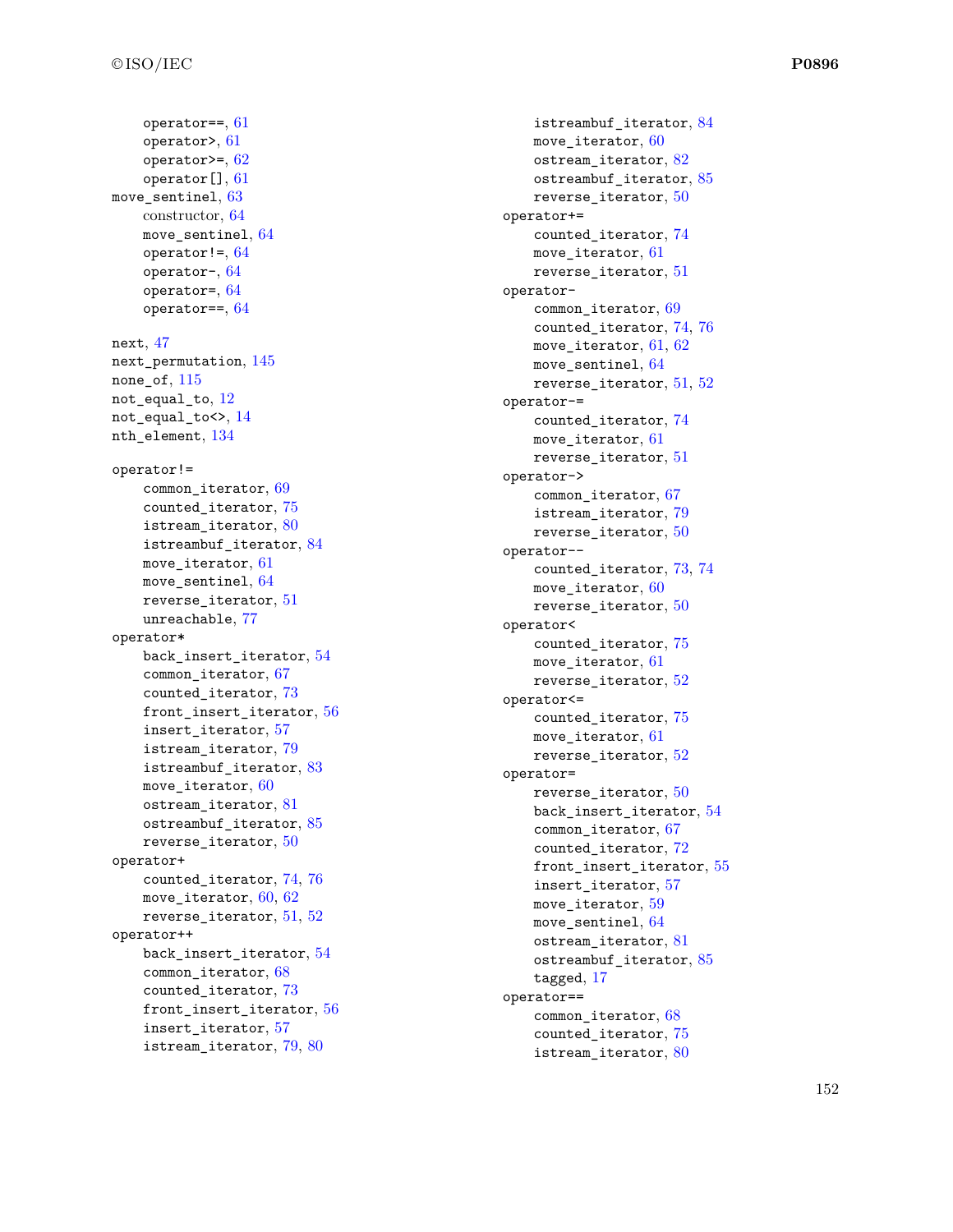istreambuf\_iterator, [84](#page-85-0) move\_iterator,  $61$  $\verb|move_sentinel|, 64$  $\verb|move_sentinel|, 64$  ${\tt reverse\_iterator},\, 51$  ${\tt reverse\_iterator},\, 51$ unreachable , [77](#page-78-0) operator> counted\_iterator , [75](#page-76-0)  $\verb|move_iterator|, 61$  $\verb|move_iterator|, 61$  ${\tt reverse\_iterator},\,52$  ${\tt reverse\_iterator},\,52$ operator>= counted\_iterator , [76](#page-77-0)  $\texttt{move\_iterator}, \, 62$  $\texttt{move\_iterator}, \, 62$  ${\tt reverse\_iterator},\,52$  ${\tt reverse\_iterator},\,52$ operator[] counted\_iterator , [74](#page-75-0)  $\verb|move_iterator|, 61$  $\verb|move_iterator|, 61$  $reverse\_iterator, 51$  $reverse\_iterator, 51$ ostream\_iterator, [80](#page-81-0) constructor, [81](#page-82-0) destructor, [81](#page-82-0) operator\* , [81](#page-82-0) operator++ , [82](#page-83-0) operator= , [81](#page-82-0)  $\texttt{ostreambuf}\_\texttt{iterator},\,84$  $\texttt{ostreambuf}\_\texttt{iterator},\,84$ constructor, [85](#page-86-0)  $output$ \_iterator\_tag,  $45$ OutputIterator, [37](#page-38-0)  ${\tt partial\_sort},\,133$  ${\tt partial\_sort},\,133$  $\mathtt{partial\_sort\_copy},\,133$  $\mathtt{partial\_sort\_copy},\,133$  $partition, 130$  $partition, 130$ partition\_copy , [131](#page-132-0) partition\_point , [132](#page-133-0)  ${\tt Permutable},\, 42$  ${\tt Permutable},\, 42$ pop\_heap , [141](#page-142-0) prev , [47](#page-48-0) prev\_permutation , [145](#page-146-0)  $\tt{projected, 40}$  $\tt{projected, 40}$  $\tt{projected, 40}$ proxy istreambuf\_iterator, [83](#page-84-0)  $\verb|push_new|, 140$  $\verb|push_new|, 140$  $\tt random\_access\_iterator\_tag, \, 45$  $\tt random\_access\_iterator\_tag, \, 45$  $\verb|RandomAccessIterator|, 38$  $\verb|RandomAccessIterator|, 38$ Readable,  $33$  ${\tt remove},\,126$  ${\tt remove},\,126$ remove\_copy , [127](#page-128-0) remove\_copy\_if , [127](#page-128-0)  ${\tt remove\_if},\,126$  ${\tt remove\_if},\,126$  $\verb|replace|, 124$  $\verb|replace|, 124$  $\verb|replace_copy|, 125$  $\verb|replace_copy|, 125$ 

 $\verb|replace_copy_if|, 125$  $\verb|replace_copy_if|, 125$  $\verb|replace_if|, 124$  $\verb|replace_if|, 124$  ${\tt reverse},\, 128$  ${\tt reverse},\, 128$  ${\tt reverse\_copy},\,129$  ${\tt reverse\_copy},\,129$  ${\tt reverse\_iterator},\,48$  ${\tt reverse\_iterator},\,48$  ${\tt reverse\_iterator},\,49$  ${\tt reverse\_iterator},\,49$ base,  $50\,$  $50\,$ constructor, [49](#page-50-0) , [50](#page-51-0) iter\_move,  $52$  $\texttt{iter\_swap},\,53$  $\texttt{iter\_swap},\,53$ make\_reverse\_iterator non-member function, [53](#page-54-0)  $\texttt{operator++}, 50$  $\texttt{operator++}, 50$  $\,$ ope $\,$ ato $\,$ r $-$ - $,50$  $,50$  $\texttt{rotate},\,129$  $\texttt{rotate},\,129$  $\verb|rotate_copy|, 129$  $\verb|rotate_copy|, 129$  $r$ value\_reference\_t,  $33$  $_{\rm{search},~120}$  $_{\rm{search},~120}$  $_{\rm{search},~120}$ search\_n,  $120$ Sentinel,  $35$  $\texttt{set\_difference},\,139$  $\texttt{set\_difference},\,139$  $\texttt{set}$ \_intersection,  $138$  $\mathtt{set\_symmetric\_difference},\,139$  $\mathtt{set\_symmetric\_difference},\,139$ set\_union , [138](#page-139-0)  $\texttt{shuffle},\,130$  $\texttt{shuffle},\,130$  $\texttt{SizedSentinel}, 36$  $\texttt{SizedSentinel}, 36$  $\texttt{sort},\, 132$  $\texttt{sort},\, 132$ sort\_heap , [141](#page-142-0)  $\texttt{Sortable}, \, 42$  $\texttt{Sortable}, \, 42$ stable\_partition , [131](#page-132-0)  $\texttt{stable\_sort},\, 133$  $\texttt{stable\_sort},\, 133$ <std2/algorithm> , [95](#page-96-0) <std2/iterator> , [20](#page-21-0) <std2/range> , [86](#page-87-0) <std2/utility> , [10](#page-11-0) swap tagged, [18](#page-19-0) tagged , [17](#page-18-0)  $\verb|swap_range|, 123$  $\verb|swap_range|, 123$  $\tttagged, 15$  $\tttagged, 15$ operator= , [17](#page-18-0) swap,  $17$ tagged,  $16, 17$  $16, 17$  $16, 17$ tagged\_tuple <code>make\_tagged\_tuple</code>,  $19$ transform , [123](#page-124-0) tuple\_element, [18](#page-19-0)  $\tt tuple\_size, 18$  $\tt tuple\_size, 18$ unique , [127](#page-128-0)